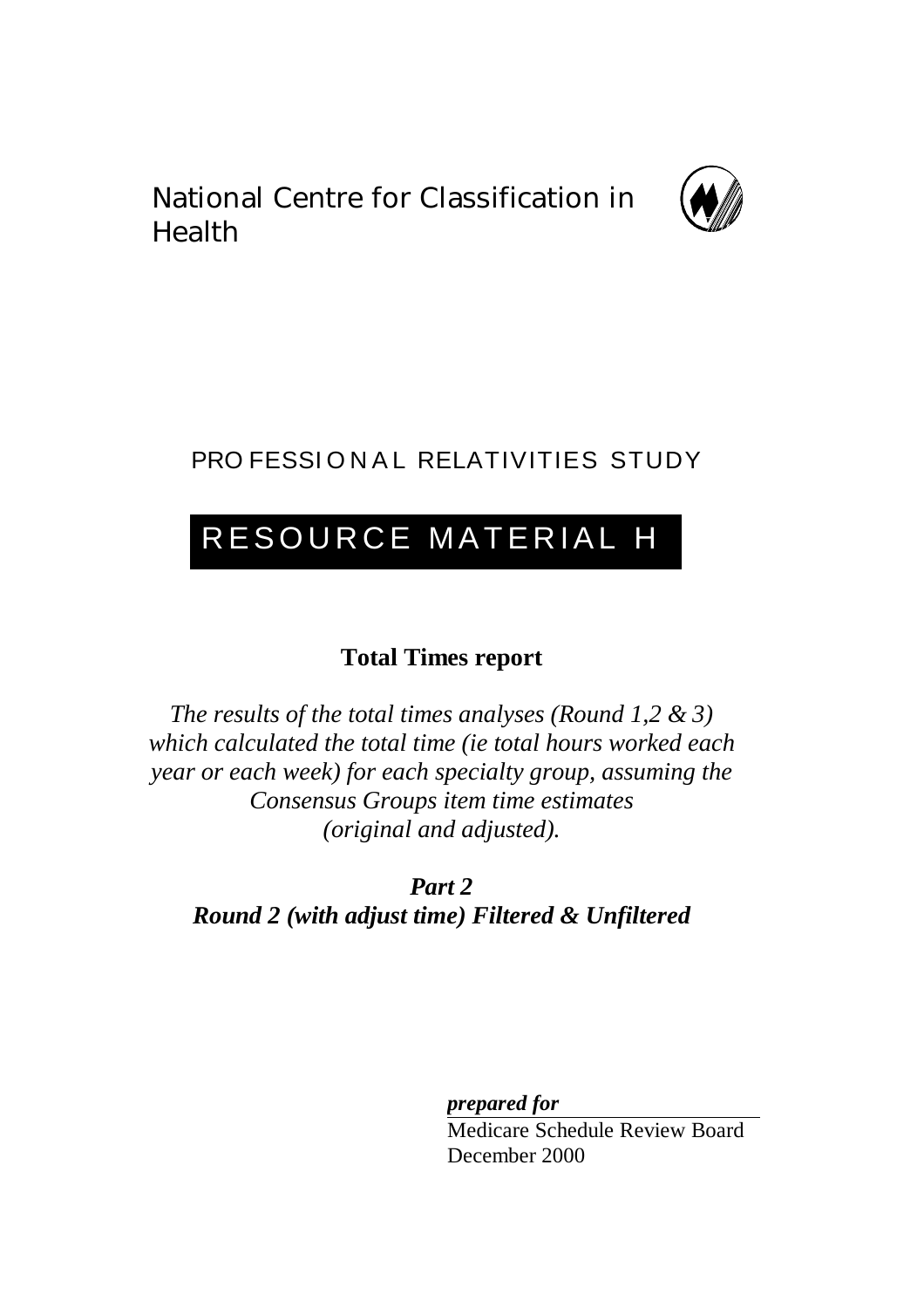## Total Times Round 2 (with adjust time) - *filtered* entitled and page 1 of 84

 8-Aug-00 TT09FIL (TOTALS-NINE FILTERED) 8AUG2000/ALFA Page 14 12:06:37 SPSS Open VMS Development SYS on RUBENS:: VMS V7.1

- - Description of Subpopulations - -

| Summaries of | PERWEEK |                                        |  | FILTERED (- TOP 5 % AND - LE 5 HRS/WEEK) |
|--------------|---------|----------------------------------------|--|------------------------------------------|
| By levels of | SCIN34  | SC DIVISION = $32 + 4$ ADDITIONAL CATS |  |                                          |

| Variable | Value                 | Label                | Mean    | Std Dev        | Cases |
|----------|-----------------------|----------------------|---------|----------------|-------|
|          | For Entire Population |                      | 34.1113 | 18.9476        | 28399 |
| SCIN34   | 1                     | GENERAL PRACTICE     | 34.6281 | 17.8945        | 18170 |
| SCIN34   | 2                     | FACIO-MAX SURGERY    | 11.3448 | 3.8047         | 58    |
| SCIN34   | 3                     | OBSTETRICS & GYNAECO | 37.8957 | 19.1660        | 767   |
| SCIN34   | $4\overline{ }$       | GENERAL SURGERY      | 30.1423 | 14.9181        | 843   |
| SCIN34   | 5                     | CARDIO-THORACIC SURG | 22.6098 | 11.9441        | 82    |
| SCIN34   | 6                     | NEUROSURGERY         | 19.8736 | 9.0256         | 87    |
| SCIN34   | 7                     | ORTHOPAEDIC, HAND SU | 28.3051 | 12.3153        | 554   |
| SCIN34   | 8                     | PAEDIATRIC SURG      | 21.2353 | 12.5168        | 34    |
| SCIN34   | 9                     | PLASTIC, HAND SURG,  | 38.2708 | 17.2542        | 192   |
| SCIN34   | 10                    | UROLOGY              | 36.4141 | 15.1316        | 198   |
| SCIN34   | 11                    | VASCULAR SURG        | 27.7660 | 14.2809        | 94    |
| SCIN34   | 12                    | OPHTHALMOLOGY        | 45.7024 | 22.1767        | 588   |
| SCIN34   | 13                    | ENT - OHN            | 62.7143 | 30.7981        | 273   |
| SCIN34   | 14                    | ANAESTHESIA, HYPERBA | 32.6589 | 18.3823        | 1425  |
| SCIN34   | 15                    | <b>DERMATOLOGY</b>   | 58.6680 | 27.7341        | 256   |
| SCIN34   | 16                    | <b>IVF</b>           | 66.7571 | 35.8954        | 70    |
| SCIN34   | 17                    | GENERAL MEDICINE     | 24.8298 | 14.6090        | 652   |
| SCIN34   | 18                    | CARDIOLOGY           | 46.6173 | 26.2251        | 473   |
| SCIN34   | 19                    | RENAL MEDICINE       | 24.7222 | 16.7830        | 72    |
| SCIN34   | 20                    | GASTROENTEROLOGY     | 37.1677 | 18.7863        | 310   |
| SCIN34   | 21                    | NEUROLOGY            | 27.2884 | 15.6859        | 215   |
| SCIN34   | 22                    | PAEDIATRIC MEDICINE  | 26.2134 | 15.6868        | 478   |
| SCIN34   | 23                    | REHABILITATION MEDIC | 14.2553 | 8.1360         | 47    |
| SCIN34   | 24                    | RHEUMATOLOGY         | 33.0965 | 17.5887        | 114   |
| SCIN34   | 25                    | THORACIC MEDICINE    | 27.9626 | 17.3228        | 187   |
| SCIN34   | 26                    | PSYCHIATRY           | 29.8773 | 15.1648        | 1320  |
| SCIN34   | 27                    | RADIATION ONCOLOGY   | 21.0000 | 10.6771        | 102   |
| SCIN34   | 28                    | CLINICAL HAEMATOLOGY | 20.9444 | 13.1528        | 90    |
| SCIN34   | 29                    | MEDICAL ONCOLOGY     | 25.5875 | 17.3042        | 80    |
| SCIN34   | 30                    | INTENSIVE CARE       | 22.2667 | 13.5091        | 75    |
| SCIN34   | 31                    | NUCLEAR MEDICINE     | 26.5049 | 13.1051        | 103   |
| SCIN34   | 32                    | IMMUNOLOGY           | 31.0189 | 24.4434        | 53    |
| SCIN34   | 33                    | EMERGENCY MEDICINE   |         | 11.6087 5.0788 | 23    |
| SCIN34   | 34                    | ASSISTANT            | 9.2857  | 3.9881         | 7     |
| SCIN34   | 35                    | NON-SPEC SURGEONS    | 11.8571 | 4.8156         | 196   |
| SCIN34   | 36                    | NON-SPEC ANAESTHESIO | 28.8378 | 17.4447        | 111   |

Total Cases = 28399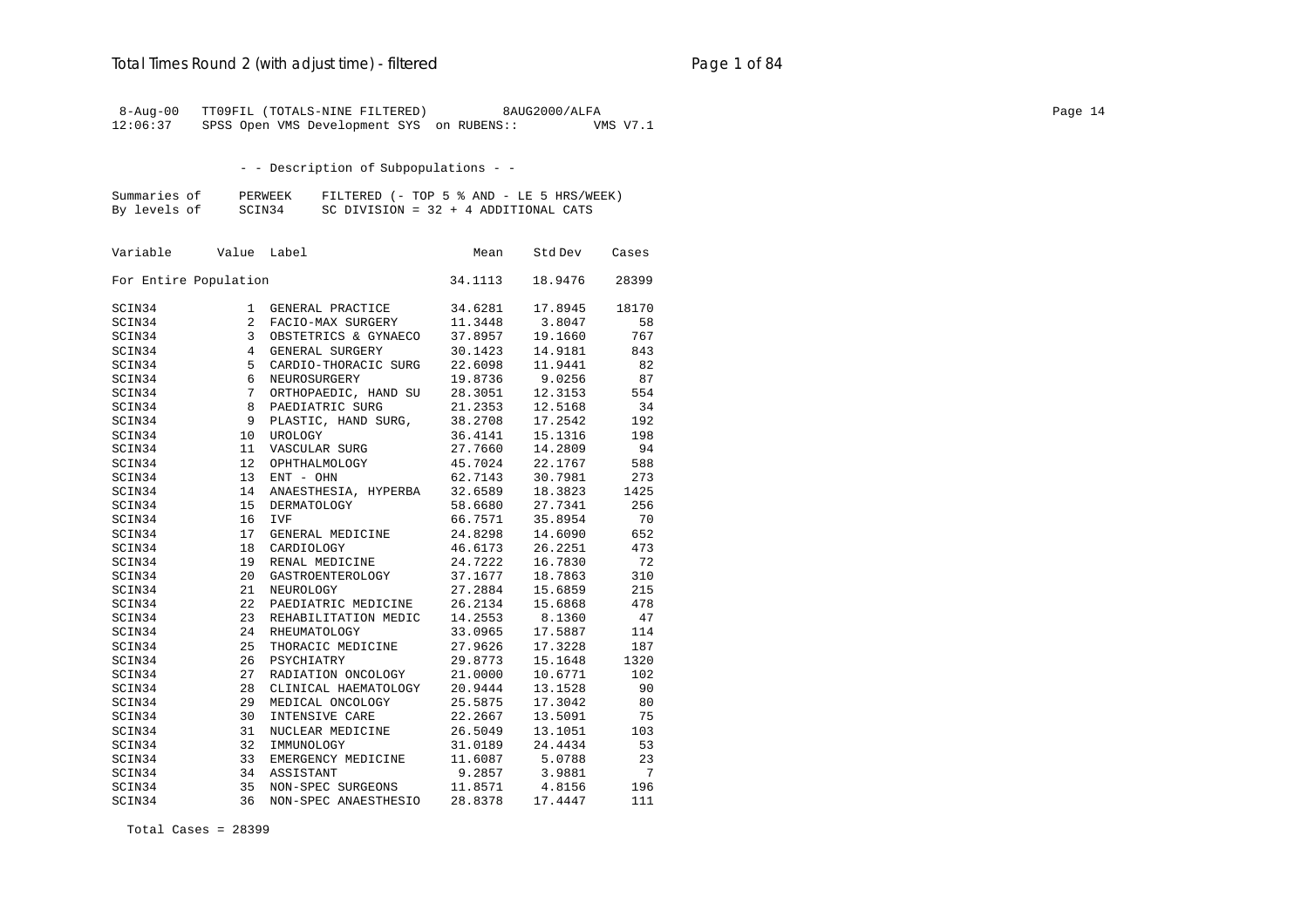## Total Times Round 2 (with adjust time) - *filtered* entitled and page 2 of 84

 8-Aug-00 TT09FIL (TOTALS-NINE FILTERED) 8AUG2000/ALFA Page 18 12:06:45 SPSS Open VMS Development SYS on RUBENS:: VMS V7.1

Preceding task required .53 seconds CPU time; 6.37 seconds elapsed.

```
262 0 TEMPORARY<br>263 0 SELECT IF
                    (SCIN34 EQ 1)
264 0 /*
265 0 /* TOTAL TIMES FREQUENCY DISTRIBUTION FOR GPs
266 0 /*
267 0 FREQUENCIES VARIABLES=PERWEEK/<br>268 0 FORMAT=CONDENSE/
268 0 FORMAT=CONDENSE/
269 0 HISTOGRAM=INCREMENT (5)/
270 0 STATISTICS=MEAN STDDEV
271 0 /*
```
There are 1,073,639,792 bytes of memory available.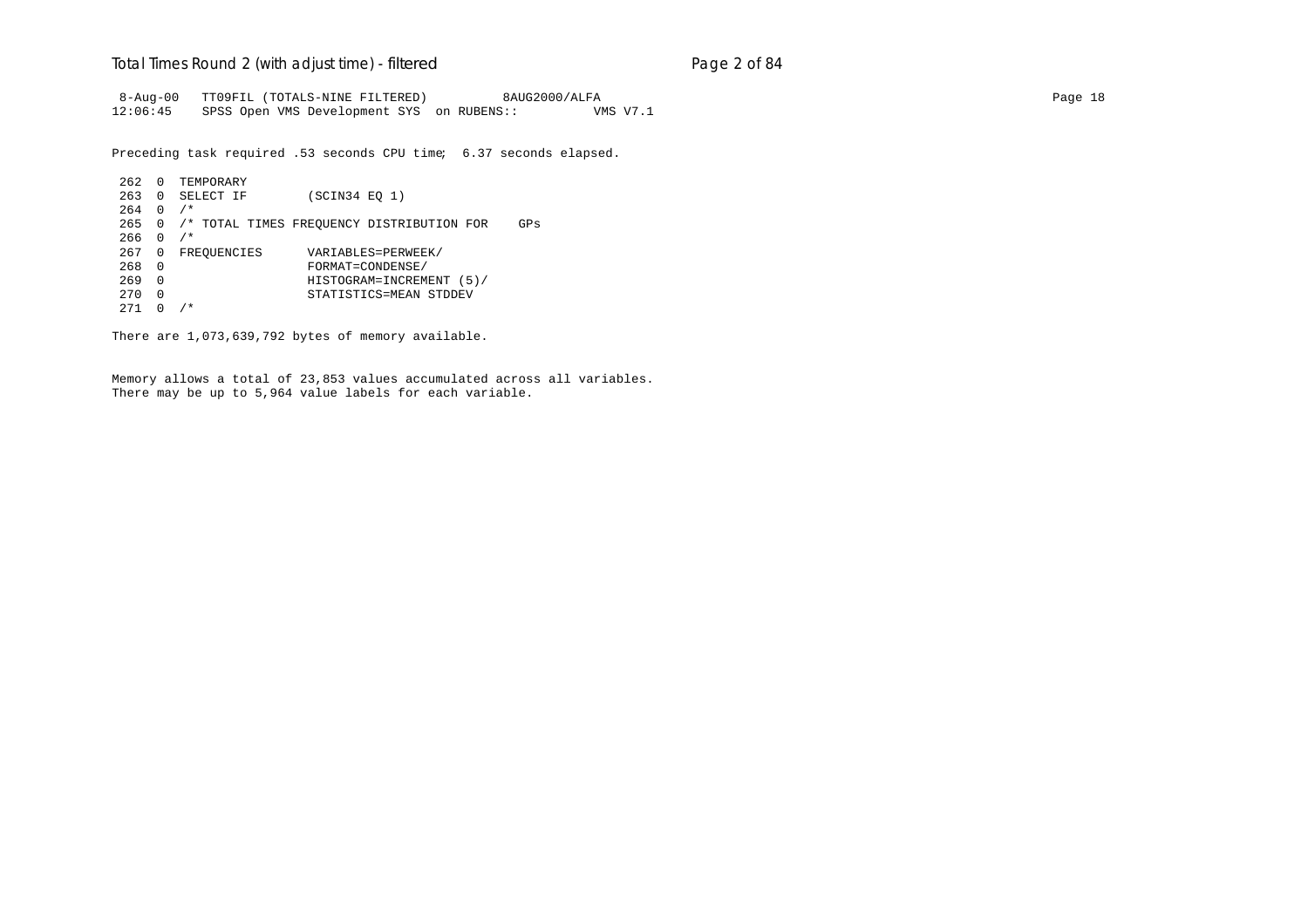## Total Times Round 2 (with adjust time) - *filtered* entitled and page 3 of 84

 8-Aug-00 TT09FIL (TOTALS-NINE FILTERED) 8AUG2000/ALFA Page 19 12:06:48 SPSS Open VMS Development SYS on RUBENS:: VMS V7.1

PERWEEK FILTERED (- TOP 5 % AND - LE 5 HRS/WEEK)

|       |              |                | Cum |       |              |                | Cum |       |              |              | Cum |
|-------|--------------|----------------|-----|-------|--------------|----------------|-----|-------|--------------|--------------|-----|
| Value | Freq Pct Pct |                |     | Value | Freq Pct Pct |                |     | Value | Freq Pct Pct |              |     |
|       |              |                |     |       |              |                |     |       |              |              |     |
| 6.00  | 345          | 2              | 2   | 30.00 | 345          | 2              | 44  | 54.00 | 221          | $\mathbf{1}$ | 84  |
| 7.00  | 323          | $\overline{a}$ | 4   | 31.00 | 391          | 2              | 46  | 55.00 | 196          | $\mathbf{1}$ | 85  |
| 8.00  | 321          | $\overline{2}$ | 5   | 32.00 | 362          | 2              | 48  | 56.00 | 200          | 1            | 86  |
| 9.00  | 327          | $\overline{a}$ | 7   | 33.00 | 340          | $\overline{a}$ | 50  | 57.00 | 169          | 1            | 87  |
| 10.00 | 350          | $\overline{2}$ | 9   | 34.00 | 330          | $\overline{a}$ | 52  | 58.00 | 168          | 1            | 88  |
| 11.00 | 315          | 2              | 11  | 35.00 | 356          | 2              | 54  | 59.00 | 195          | $\mathbf{1}$ | 89  |
| 12.00 | 302          | 2              | 13  | 36.00 | 358          | 2              | 56  | 60.00 | 168          | 1            | 90  |
| 13.00 | 297          | 2              | 14  | 37.00 | 342          | 2              | 58  | 61.00 | 144          | 1            | 91  |
| 14.00 | 303          | 2              | 16  | 38.00 | 338          | $\overline{a}$ | 60  | 62.00 | 134          | 1            | 92  |
| 15.00 | 290          | 2              | 17  | 39.00 | 341          | 2              | 61  | 63.00 | 157          | 1            | 93  |
| 16.00 | 329          | 2              | 19  | 40.00 | 324          | 2              | 63  | 64.00 | 112          | 1            | 93  |
| 17.00 | 318          | 2              | 21  | 41.00 | 340          | $\overline{a}$ | 65  | 65.00 | 131          | 1            | 94  |
| 18.00 | 314          | 2              | 23  | 42.00 | 340          | 2              | 67  | 66.00 | 126          | 1            | 95  |
| 19.00 | 322          | 2              | 25  | 43.00 | 278          | $\overline{a}$ | 69  | 67.00 | 129          | 1            | 95  |
| 20.00 | 340          | 2              | 26  | 44.00 | 309          | 2              | 70  | 68.00 | 124          | $\mathbf{1}$ | 96  |
| 21.00 | 331          | 2              | 28  | 45.00 | 301          | 2              | 72  | 69.00 | 115          | $\mathbf{1}$ | 97  |
| 22.00 | 292          | 2              | 30  | 46.00 | 286          | $\overline{a}$ | 73  | 70.00 | 90           | $\Omega$     | 97  |
| 23.00 | 288          | 2              | 31  | 47.00 | 285          | 2              | 75  | 71.00 | 111          | 1            | 98  |
| 24.00 | 292          | 2              | 33  | 48.00 | 275          | 2              | 77  | 72.00 | 86           | $\Omega$     | 98  |
| 25.00 | 287          | 2              | 35  | 49.00 | 254          | $\mathbf{1}$   | 78  | 73.00 | 86           | $\Omega$     | 99  |
| 26.00 | 351          | 2              | 37  | 50.00 | 246          | $\mathbf{1}$   | 79  | 74.00 | 87           | $\Omega$     | 99  |
| 27.00 | 323          | 2              | 38  | 51.00 | 221          | $\mathbf{1}$   | 80  | 75.00 | 106          | $\mathbf{1}$ | 100 |
| 28.00 | 344          | 2              | 40  | 52.00 | 230          | $\mathbf{1}$   | 82  | 76.00 | 30           | 0            | 100 |
| 29.00 | 360          | $\overline{2}$ | 42  | 53.00 | 229          | $\mathbf{1}$   | 83  |       |              |              |     |

Count Midpoint One symbol equals approximately 40.00 occurrences

| 1666 | 8.50  |                                        |     |                     |     |  |      |  |      |  |  |      |  |
|------|-------|----------------------------------------|-----|---------------------|-----|--|------|--|------|--|--|------|--|
| 1507 | 13.50 |                                        |     |                     |     |  |      |  |      |  |  |      |  |
| 1623 | 18.50 |                                        |     |                     |     |  |      |  |      |  |  |      |  |
| 1490 | 23.50 | ************************************** |     |                     |     |  |      |  |      |  |  |      |  |
| 1723 | 28.50 |                                        |     |                     |     |  |      |  |      |  |  |      |  |
| 1779 | 33.50 |                                        |     |                     |     |  |      |  |      |  |  |      |  |
| 1703 | 38.50 |                                        |     |                     |     |  |      |  |      |  |  |      |  |
| 1568 | 43.50 |                                        |     |                     |     |  |      |  |      |  |  |      |  |
| 1346 | 48.50 | **********************************     |     |                     |     |  |      |  |      |  |  |      |  |
| 1097 | 53.50 | ***************************            |     |                     |     |  |      |  |      |  |  |      |  |
| 900  | 58.50 | ***********************                |     |                     |     |  |      |  |      |  |  |      |  |
| 678  | 63.50 | *****************                      |     |                     |     |  |      |  |      |  |  |      |  |
| 584  | 68.50 | ***************                        |     |                     |     |  |      |  |      |  |  |      |  |
| 506  | 73.50 | *************                          |     |                     |     |  |      |  |      |  |  |      |  |
|      |       |                                        |     |                     |     |  |      |  |      |  |  |      |  |
|      | 0     |                                        | 400 |                     | 800 |  | 1200 |  | 1600 |  |  | 2000 |  |
|      |       |                                        |     | Histogram frequency |     |  |      |  |      |  |  |      |  |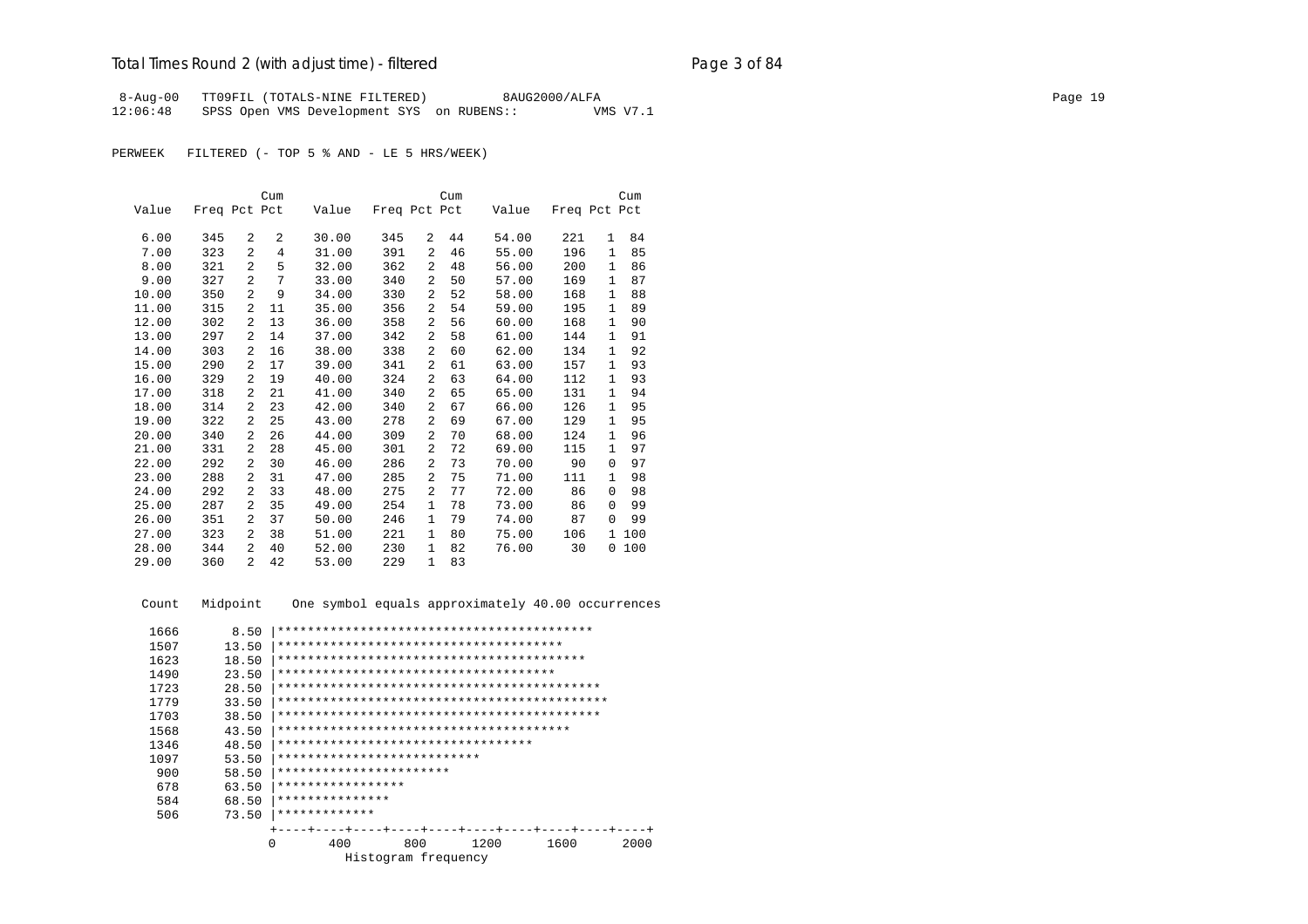## Total Times Round 2 (with adjust time) - *filtered* entitled and page 4 of 84

 8-Aug-00 TT09FIL (TOTALS-NINE FILTERED) 8AUG2000/ALFA Page 20 12:06:49 SPSS Open VMS Development SYS on RUBENS:: VMS V7.1

PERWEEK FILTERED (- TOP 5 % AND - LE 5 HRS/WEEK)

Mean 34.628 Std dev 17.895

Valid cases 18170 Missing cases 0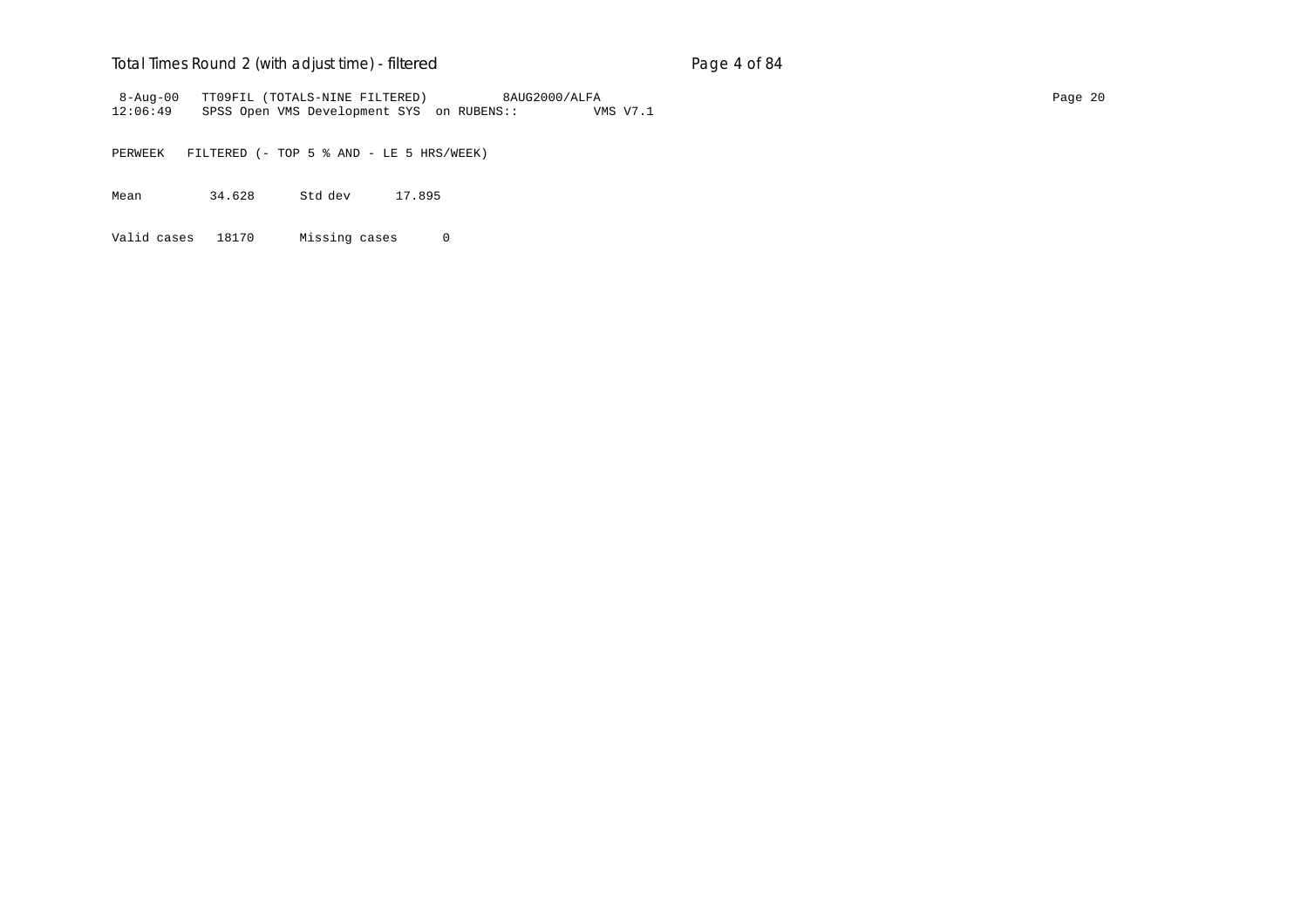#### Total Times Round 2 (with adjust time) - *filtered* entitled and page 5 of 84

 8-Aug-00 TT09FIL (TOTALS-NINE FILTERED) 8AUG2000/ALFA Page 21 12:06:49 SPSS Open VMS Development SYS on RUBENS:: VMS V7.1

Preceding task required .51 seconds CPU time; 3.31 seconds elapsed.

272 0 TEMPORARY<br>273 0 SELECT IF  $(SCIN34 EQ 2)$  $274 \t0 \t/*$ 275 0 /\* TOTAL TIMES FREQUENCY DISTRIBUTION FOR FACIO-MAX SURGEONS 276 0 /\* 277 0 FREQUENCIES VARIABLES=PERWEEK/<br>278 0 FORMAT=CONDENSE/ 278 0 FORMAT=CONDENSE/ 279 0 HISTOGRAM=INCREMENT (5)/ 280 0 STATISTICS=MEAN STDDEV 281 0 /\*

There are 1,073,639,792 bytes of memory available.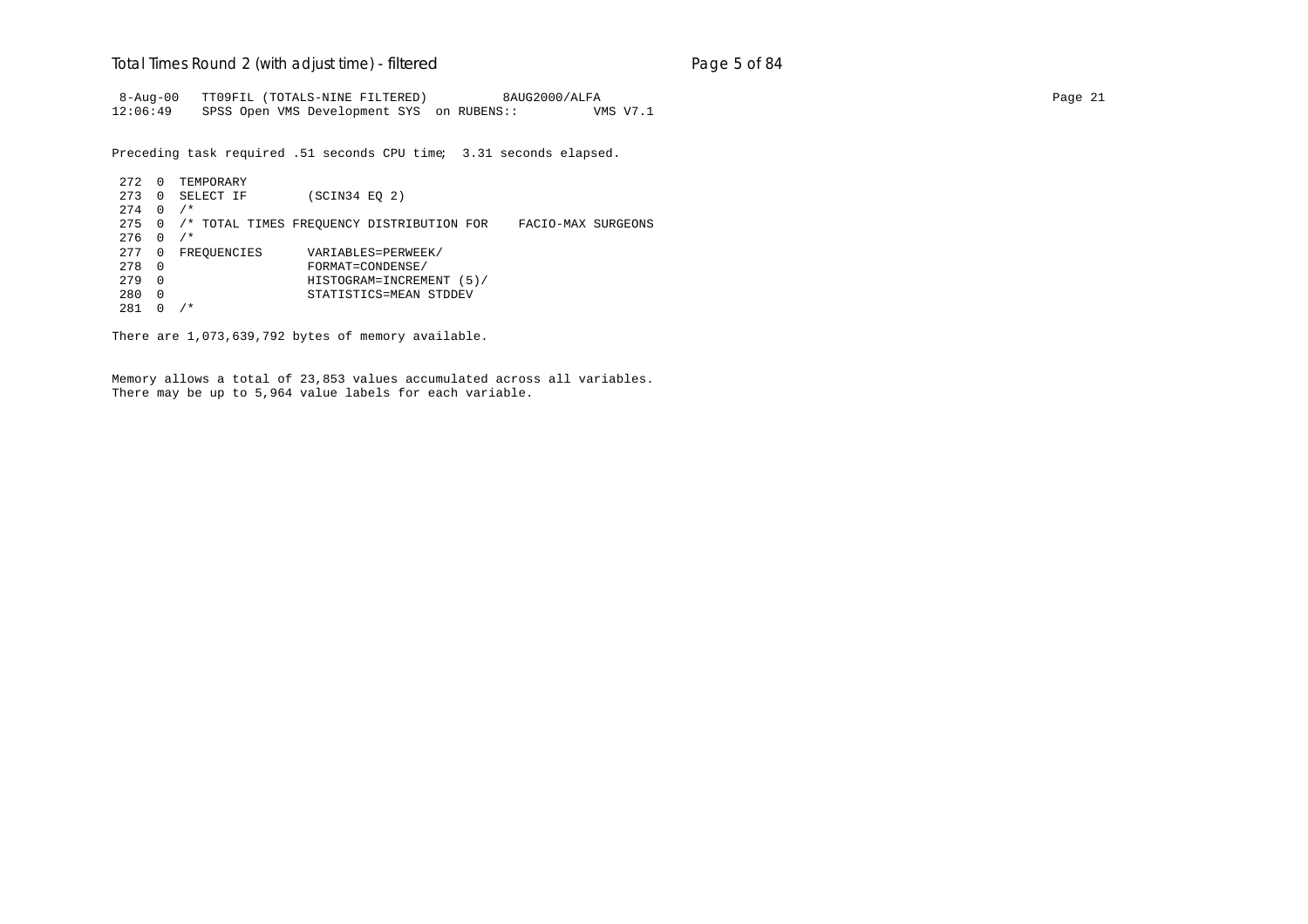#### Total Times Round 2 (with adjust time) - *filtered* entitled and page 6 of 84

8-Aug-00 TT09FIL (TOTALS-NINE FILTERED) 8AUG2000/ALFA<br>12:06:49 SPSS Open VMS Development SYS on RUBENS:: WMS V7.1 SPSS Open VMS Development SYS on RUBENS:: VMS V7.1

PERWEEK FILTERED (- TOP 5 % AND - LE 5 HRS/WEEK)

|       |              |        | Cum |       |              |    | Cum |       |              |    | Cum   |
|-------|--------------|--------|-----|-------|--------------|----|-----|-------|--------------|----|-------|
| Value | Freq Pct Pct |        |     | Value | Freq Pct Pct |    |     | Value | Freq Pct Pct |    |       |
| 6.00  |              | 4<br>7 |     | 11.00 | 5.           | 9. | 57  | 16.00 | 5.           | 9. | 90    |
| 7.00  |              | 6 10   | 17  | 12.00 | 5.           | -9 | 66  | 18.00 | 3.           |    | 5 95  |
| 8.00  | 5.           | 9      | -26 | 13.00 | 4            | 7  | 72  | 19.00 | 3            |    | 5 100 |
| 9.00  | 9.           | -16    | 41  | 14.00 |              | 3  | 76  |       |              |    |       |
| 10.00 | 4            |        | 48  | 15.00 | 3.           | 5. | 81  |       |              |    |       |

 Count Midpoint One symbol equals approximately .60 occurrences 28 8.50 |\*\*\*\*\*\*\*\*\*\*\*\*\*\*\*\*\*\*\*\*\*\*\*\*\*\*\*\*\*\*\*\*\*\*\*\*\*\*\*\*\*\*\*\*\*\*\*

 19 13.50 |\*\*\*\*\*\*\*\*\*\*\*\*\*\*\*\*\*\*\*\*\*\*\*\*\*\*\*\*\*\*\*\*  $18.50$  |\*\*\*\*\*\*\*\*\*\*\*\*\*\*\*\*\*\*\* +----+----+----+----+----+----+----+----+----+----+ 0 6 12 18 24 30 Histogram frequency

Mean 11.345 Std dev 3.805

Valid cases 58 Missing cases 0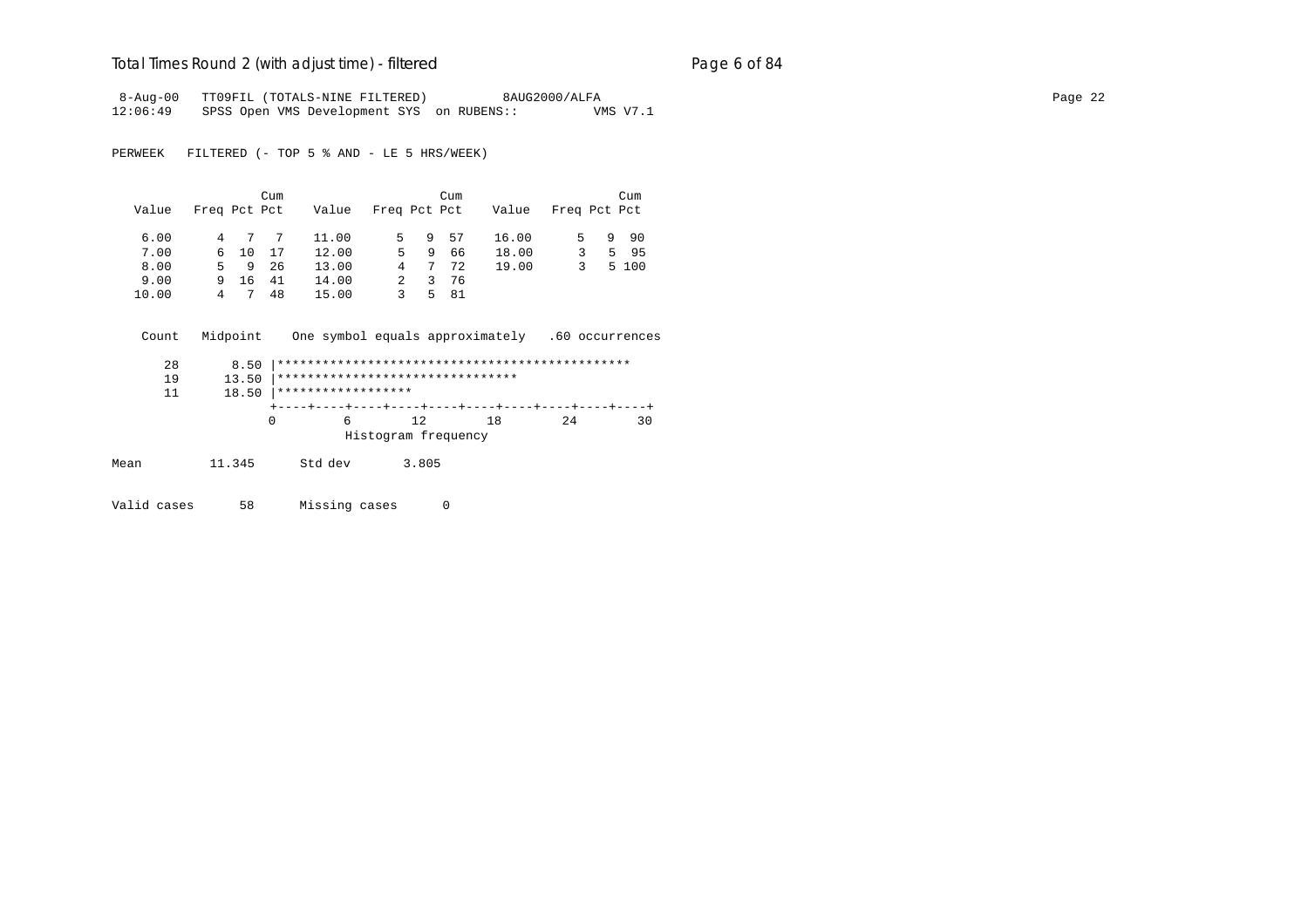#### Total Times Round 2 (with adjust time) - *filtered* entitled and page 7 of 84

 8-Aug-00 TT09FIL (TOTALS-NINE FILTERED) 8AUG2000/ALFA Page 23 12:06:50 SPSS Open VMS Development SYS on RUBENS:: VMS V7.1

Preceding task required .22 seconds CPU time; .97 seconds elapsed.

282 0 TEMPORARY<br>283 0 SELECT IF  $(SCIN34 EQ 3)$ 284 0 /\* 285 0 /\* TOTAL TIMES FREQUENCY DISTRIBUTION FOR OBSTETRICIANS & GYNAECOLOGISTS 286 0 /\* 287 0 FREQUENCIES VARIABLES=PERWEEK/<br>288 0 FORMAT=CONDENSE/ 288 0 FORMAT=CONDENSE/ 289 0 HISTOGRAM=INCREMENT (5)/ 290 0 STATISTICS=MEAN STDDEV 291 0 /\*

There are 1,073,639,792 bytes of memory available.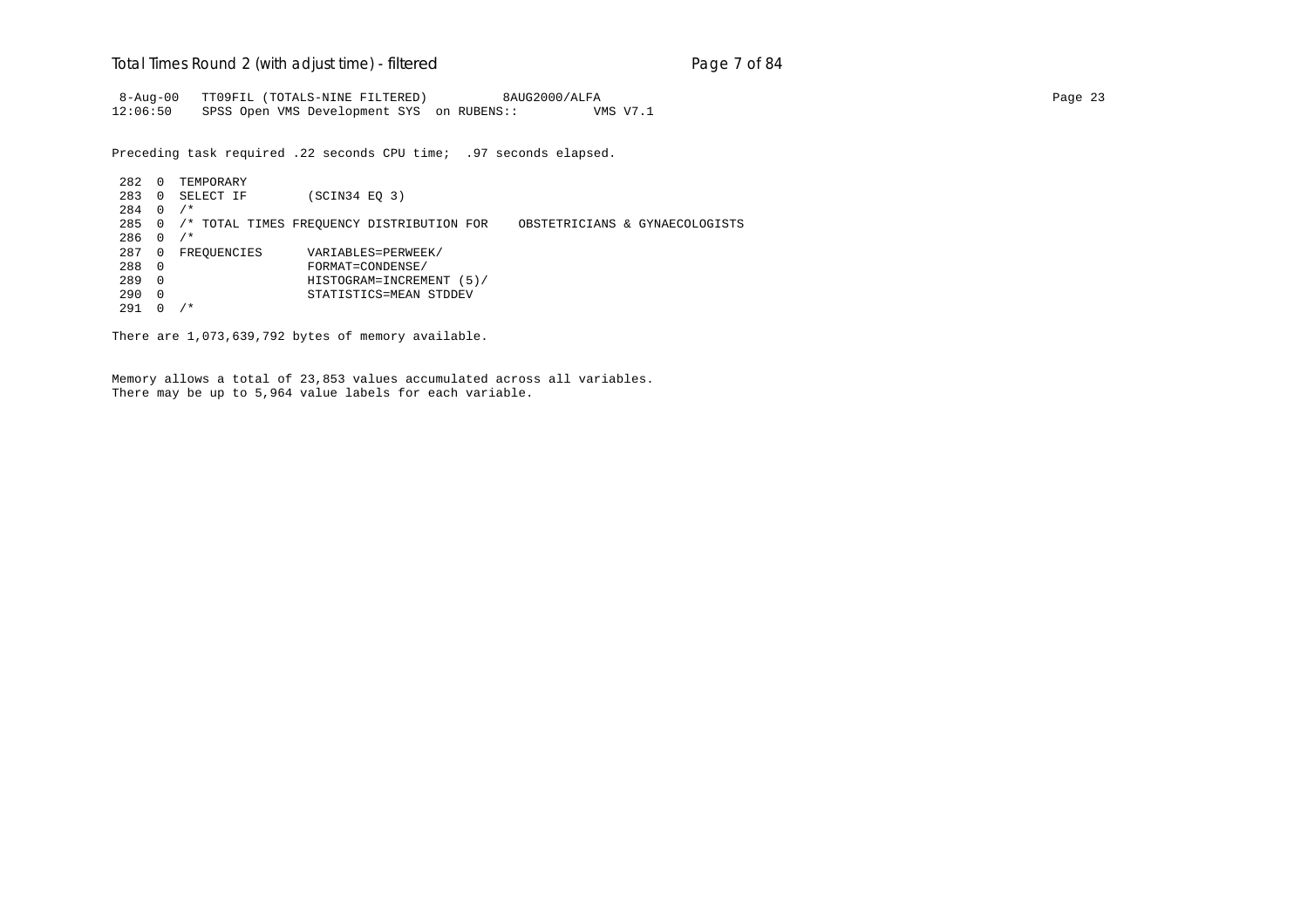## Total Times Round 2 (with adjust time) - *filtered* entitled and page 8 of 84

 8-Aug-00 TT09FIL (TOTALS-NINE FILTERED) 8AUG2000/ALFA Page 24 12:06:51 SPSS Open VMS Development SYS on RUBENS:: VMS V7.1

PERWEEK FILTERED (- TOP 5 % AND - LE 5 HRS/WEEK)

|       |                |                | Cum          |       |              |                | Cum |       |              |              | Cum |
|-------|----------------|----------------|--------------|-------|--------------|----------------|-----|-------|--------------|--------------|-----|
| Value | Freq Pct Pct   |                |              | Value | Freq Pct Pct |                |     | Value | Freq Pct Pct |              |     |
|       |                |                |              |       |              |                |     |       |              |              |     |
| 6.00  | 10             | 1              | $\mathbf{1}$ | 31.00 | 12           | $\overline{2}$ | 40  | 56.00 | 7            | $\mathbf{1}$ | 81  |
| 7.00  | 19             | $\mathfrak{D}$ | 4            | 32.00 | 17           | $\overline{a}$ | 43  | 57.00 | 6            | 1            | 82  |
| 8.00  | 12             | $\mathfrak{D}$ | 5            | 33.00 | 13           | $\overline{a}$ | 44  | 58.00 | 9            | $\mathbf{1}$ | 83  |
| 9.00  | 14             | $\overline{a}$ | 7            | 34.00 | 13           | 2              | 46  | 59.00 | 9            | $\mathbf{1}$ | 84  |
| 10.00 | 9              | 1              | 8            | 35.00 | 15           | $\overline{2}$ | 48  | 60.00 | 7            | 1            | 85  |
| 11.00 | 10             | 1              | 10           | 36.00 | 14           | 2              | 50  | 61.00 | 6            | $\mathbf{1}$ | 86  |
| 12.00 | 13             | $\mathfrak{D}$ | 11           | 37.00 | 11           | 1              | 51  | 62.00 | 5            | $\mathbf{1}$ | 87  |
| 13.00 | 10             | 1              | 13           | 38.00 | 13           | $\overline{2}$ | 53  | 63.00 | 9            | 1            | 88  |
| 14.00 | 11             | 1              | 14           | 39.00 | 14           | 2              | 55  | 64.00 | 7            | $\mathbf{1}$ | 89  |
| 15.00 | 7              | $\mathbf{1}$   | 15           | 40.00 | 13           | 2              | 56  | 65.00 | 11           | 1            | 90  |
| 16.00 | 10             | 1              | 16           | 41.00 | 11           | 1              | 58  | 66.00 | 6            | 1            | 91  |
| 17.00 | 9              | 1              | 17           | 42.00 | 13           | 2              | 59  | 67.00 | 8            | 1            | 92  |
| 18.00 | 11             | 1              | 19           | 43.00 | 12           | 2              | 61  | 68.00 | 8            | $\mathbf{1}$ | 93  |
| 19.00 | $\overline{4}$ | $\mathbf{1}$   | 19           | 44.00 | 16           | 2              | 63  | 69.00 | 2            | $\Omega$     | 93  |
| 20.00 | 16             | 2              | 22           | 45.00 | 15           | $\overline{2}$ | 65  | 70.00 | 4            | $\mathbf{1}$ | 94  |
| 21.00 | 11             | 1              | 23           | 46.00 | 12           | 2              | 67  | 71.00 | 6            | 1            | 95  |
| 22.00 | 12             | 2              | 25           | 47.00 | 11           | 1              | 68  | 72.00 | 6            | 1            | 96  |
| 23.00 | 9              | 1              | 26           | 48.00 | 9            | $\mathbf{1}$   | 69  | 73.00 | 2            | 0            | 96  |
| 24.00 | 17             | 2              | 28           | 49.00 | 10           | 1              | 71  | 74.00 | 10           | $\mathbf{1}$ | 97  |
| 25.00 | 15             | $\mathfrak{D}$ | 30           | 50.00 | 12           | $\overline{2}$ | 72  | 75.00 | 4            | 1            | 98  |
| 26.00 | 6              | 1              | 31           | 51.00 | 20           | 3              | 75  | 76.00 | 6            | 1            | 98  |
| 27.00 | 13             | 2              | 32           | 52.00 | 11           | 1              | 76  | 77.00 | 4            | 1            | 99  |
| 28.00 | 19             | $\overline{a}$ | 35           | 53.00 | 11           | 1              | 78  | 78.00 | 3            | $\Omega$     | 99  |
| 29.00 | 12             | 2              | 36           | 54.00 | 11           | 1              | 79  | 79.00 | 2            | 0            | 100 |
| 30.00 | 18             | $\mathfrak{D}$ | 39           | 55.00 | 11           | $\mathbf{1}$   | 80  | 80.00 | 3            | 0            | 100 |

Count Midpoint One symbol equals approximately 1.50 occurrences

| 64 | 8.50  |                                      |
|----|-------|--------------------------------------|
| 51 | 13.50 | ***********************************  |
| 50 | 18.50 | *********************************    |
| 64 | 23.50 |                                      |
| 68 | 28.50 |                                      |
| 70 | 33.50 |                                      |
| 65 | 38.50 |                                      |
| 67 | 43.50 |                                      |
| 54 | 48.50 | ************************************ |
| 64 | 53.50 |                                      |
| 38 | 58.50 | *************************            |
| 38 | 63.50 | *************************            |
| 28 | 68.50 | *******************                  |
| 28 | 73.50 | *******************                  |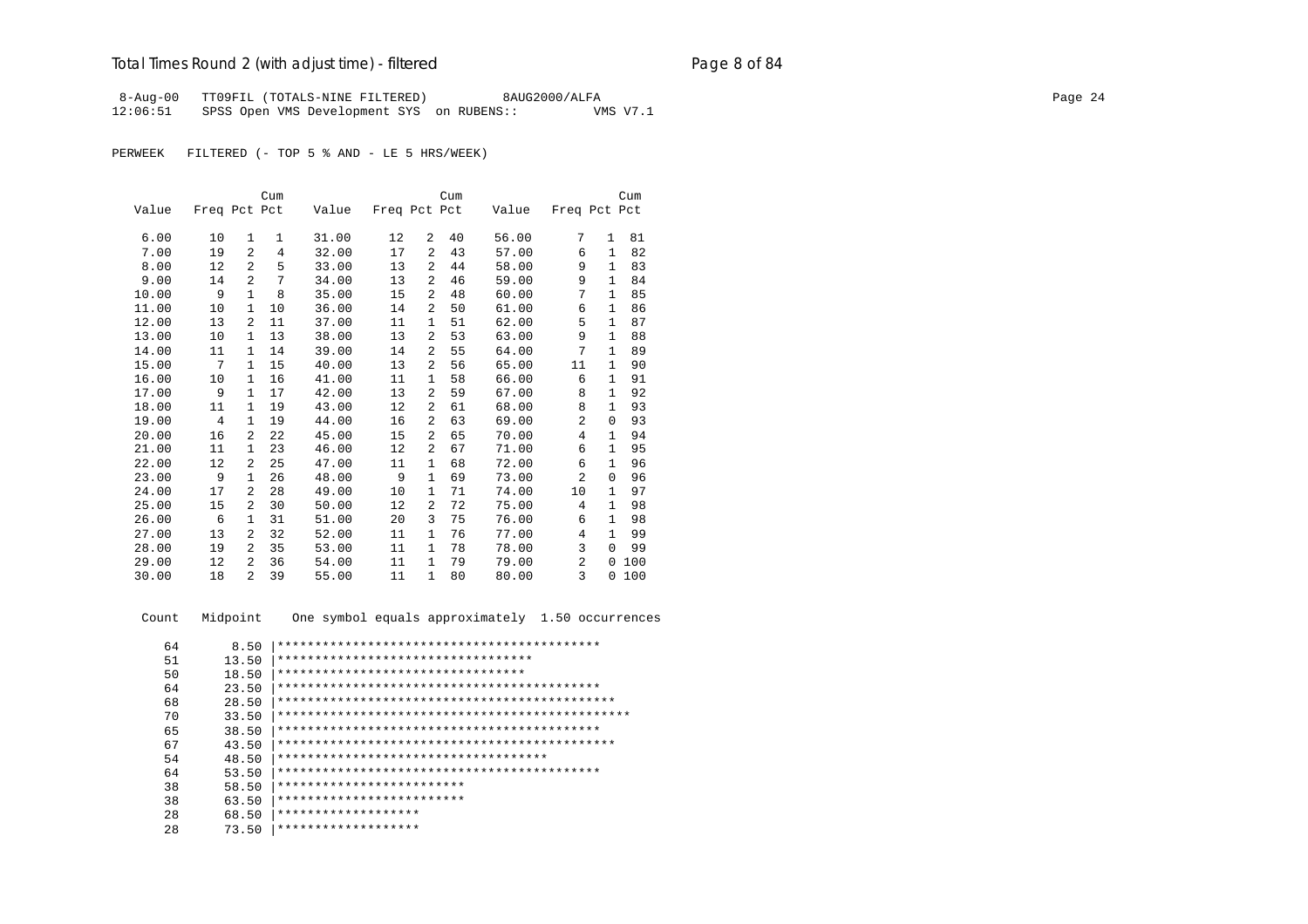#### Total Times Round 2 (with adjust time) - *filtered* example 2 and 2 and 2 and 84

 8-Aug-00 TT09FIL (TOTALS-NINE FILTERED) 8AUG2000/ALFA Page 25 12:06:52 SPSS Open VMS Development SYS on RUBENS:: VMS V7.1

PERWEEK FILTERED (- TOP 5 % AND - LE 5 HRS/WEEK)

 18 78.50 |\*\*\*\*\*\*\*\*\*\*\*\* +----+----+----+----+----+----+----+----+----+----+ 0 15 30 45 60 75 Histogram frequency

Mean 37.896 Std dev 19.166

Valid cases 767 Missing cases 0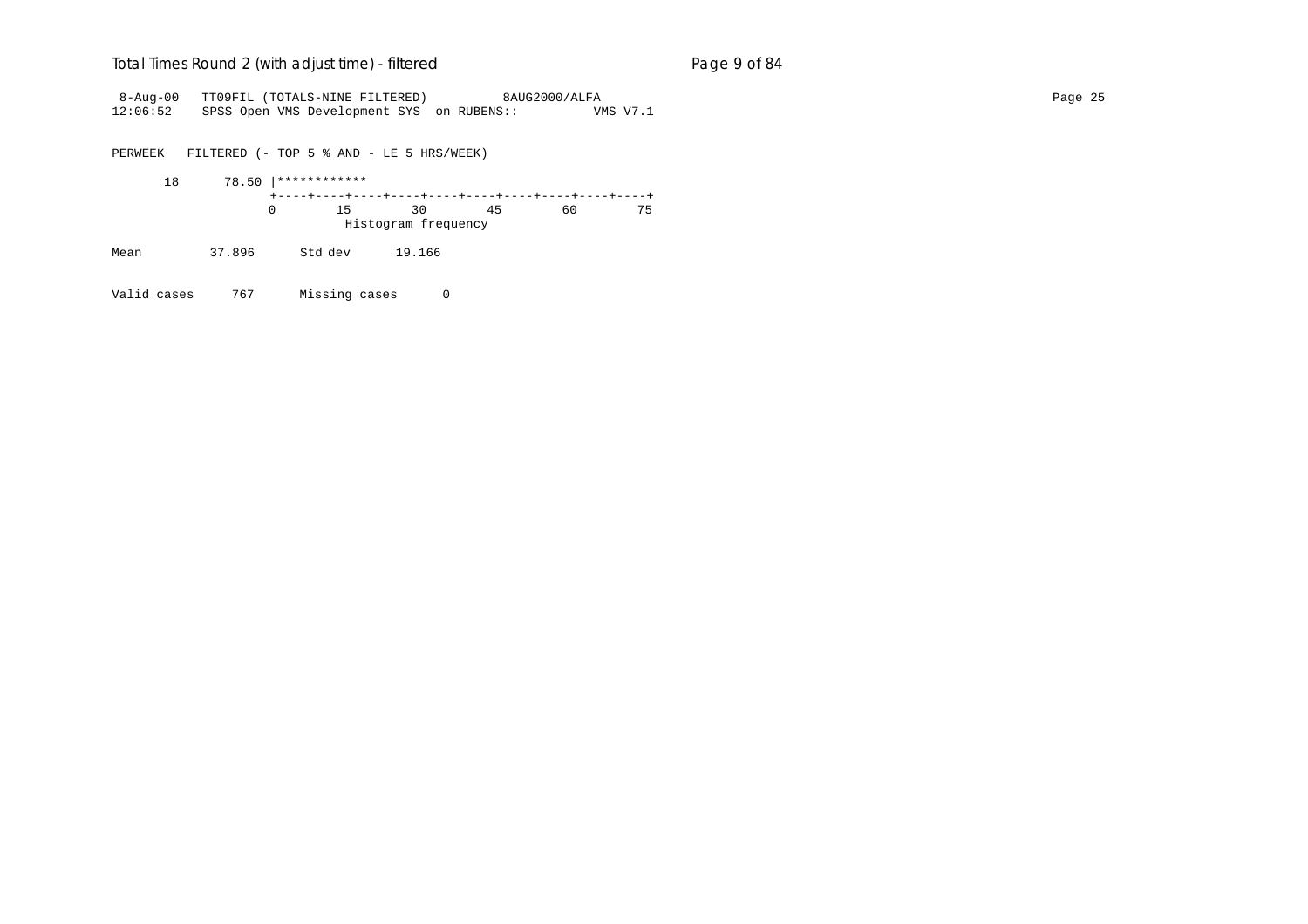#### Total Times Round 2 (with adjust time) - *filtered* entitled and page 10 of 84

 8-Aug-00 TT09FIL (TOTALS-NINE FILTERED) 8AUG2000/ALFA Page 26 12:06:52 SPSS Open VMS Development SYS on RUBENS:: VMS V7.1

Preceding task required .26 seconds CPU time; 1.94 seconds elapsed.

292 0 TEMPORARY<br>293 0 SELECT IF  $(SCIN34 EQ 4)$ 294 0 /\* 295 0 /\* TOTAL TIMES FREQUENCY DISTRIBUTION FOR GENERAL SURGEONS 296 0 /\* 297 0 FREQUENCIES VARIABLES=PERWEEK/<br>298 0 FORMAT=CONDENSE/ 298 0 FORMAT=CONDENSE/ 299 0 HISTOGRAM=INCREMENT (5)/ 300 0 STATISTICS=MEAN STDDEV 301 0 /\*

There are 1,073,639,792 bytes of memory available.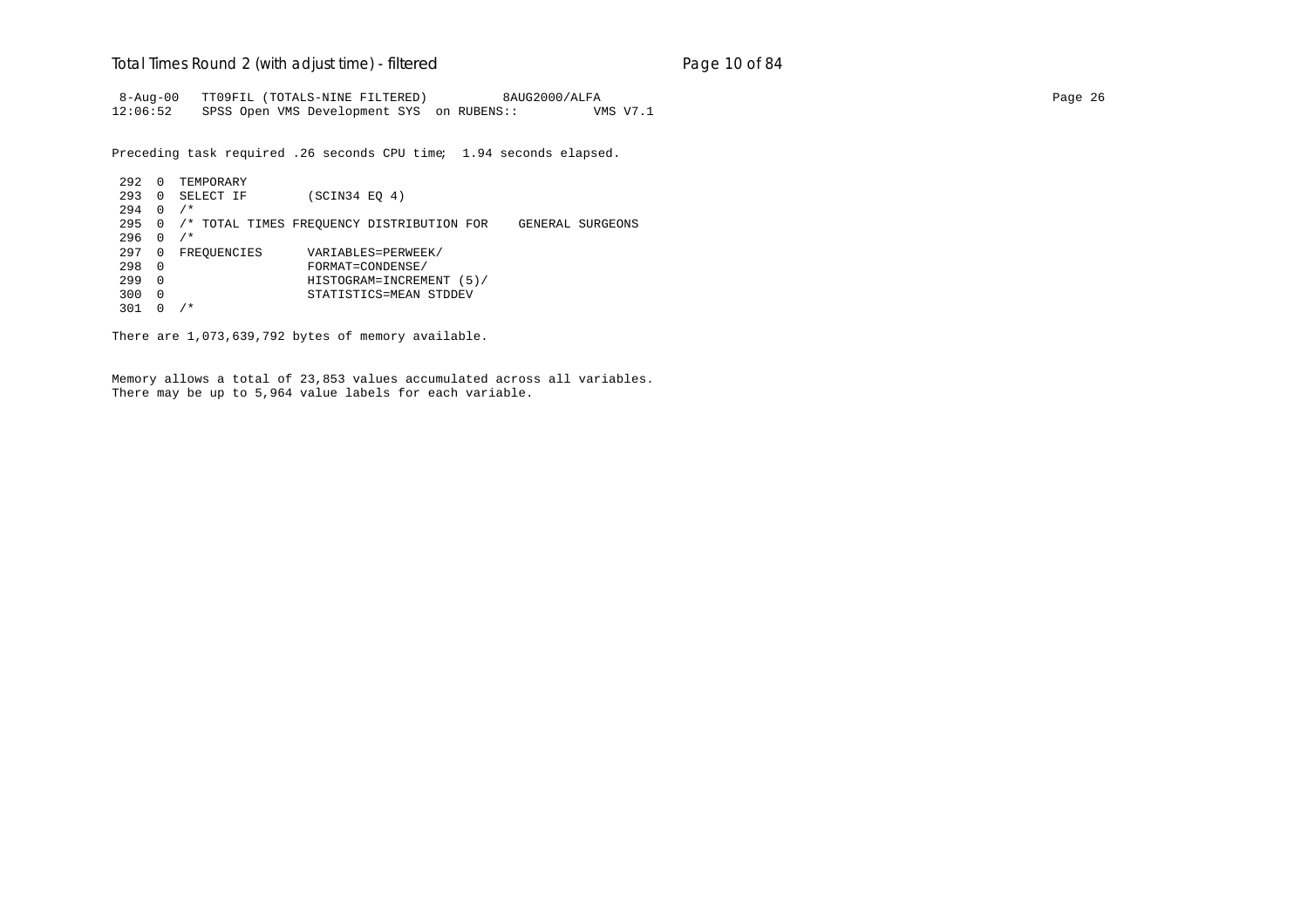#### Total Times Round 2 (with adjust time) - *filtered* Page 11 of 84

 8-Aug-00 TT09FIL (TOTALS-NINE FILTERED) 8AUG2000/ALFA Page 27 12:06:53 SPSS Open VMS Development SYS on RUBENS:: VMS V7.1

PERWEEK FILTERED (- TOP 5 % AND - LE 5 HRS/WEEK)

|       |              |                | Cum |       |              |                | Cum |       |                |                | Cum |
|-------|--------------|----------------|-----|-------|--------------|----------------|-----|-------|----------------|----------------|-----|
| Value | Freq Pct Pct |                |     | Value | Freq Pct Pct |                |     | Value | Freq Pct Pct   |                |     |
| 6.00  | 23           | 3              | 3   | 26.00 | 15           | 2              | 43  | 46.00 | 9              | $\mathbf{1}$   | 84  |
| 7.00  | 23           | 3              | 5   | 27.00 | 20           | 2              | 45  | 47.00 | 11             | $\mathbf{1}$   | 85  |
| 8.00  | 24           | 3              | 8   | 28.00 | 24           | 3              | 48  | 48.00 | 11             | $\mathbf{1}$   | 86  |
| 9.00  | 15           | $\overline{2}$ | 10  | 29.00 | 20           | 2              | 50  | 49.00 | 11             | 1              | 88  |
| 10.00 | 8            | $\mathbf{1}$   | 11  | 30.00 | 14           | 2              | 52  | 50.00 | 14             | 2              | 89  |
| 11.00 | 18           | 2              | 13  | 31.00 | 26           | 3              | 55  | 51.00 | 8              | $\mathbf{1}$   | 90  |
| 12.00 | 13           | 2              | 15  | 32.00 | 12           | $\mathbf{1}$   | 56  | 52.00 | 10             | $\mathbf{1}$   | 91  |
| 13.00 | 18           | 2              | 17  | 33.00 | 21           | $\overline{a}$ | 59  | 53.00 | 11             | $\mathbf{1}$   | 93  |
| 14.00 | 18           | 2              | 19  | 34.00 | 20           | 2              | 61  | 54.00 | 6              | $\mathbf{1}$   | 93  |
| 15.00 | 14           | 2              | 21  | 35.00 | 14           | 2              | 63  | 55.00 | 8              | 1              | 94  |
| 16.00 | 12           | $\mathbf{1}$   | 22  | 36.00 | 18           | $\overline{a}$ | 65  | 56.00 | 13             | $\mathfrak{D}$ | 96  |
| 17.00 | 14           | 2              | 24  | 37.00 | 21           | 2              | 68  | 57.00 | 5              | $\mathbf{1}$   | 96  |
| 18.00 | 12           | 1              | 25  | 38.00 | 21           | 2              | 70  | 58.00 | 4              | 0              | 97  |
| 19.00 | 16           | 2              | 27  | 39.00 | 13           | $\overline{a}$ | 72  | 59.00 | 6              | $\mathbf{1}$   | 98  |
| 20.00 | 20           | 2              | 29  | 40.00 | 21           | 2              | 74  | 60.00 | $\overline{a}$ | $\Omega$       | 98  |
| 21.00 | 20           | 2              | 32  | 41.00 | 14           | 2              | 76  | 61.00 | 6              | $\mathbf{1}$   | 99  |
| 22.00 | 21           | 2              | 34  | 42.00 | 15           | 2              | 78  | 62.00 | 9              | $\mathbf{1}$   | 100 |
| 23.00 | 18           | 2              | 36  | 43.00 | 16           | 2              | 79  | 63.00 | 3              | 0              | 100 |
| 24.00 | 18           | 2              | 39  | 44.00 | 16           | 2              | 81  |       |                |                |     |
| 25.00 | 20           | $\overline{a}$ | 41  | 45.00 | 10           | 1              | 83  |       |                |                |     |

 Count Midpoint One symbol equals approximately 2.00 occurrences 93 8.50 |\*\*\*\*\*\*\*\*\*\*\*\*\*\*\*\*\*\*\*\*\*\*\*\*\*\*\*\*\*\*\*\*\*\*\*\*\*\*\*\*\*\*\*\*\*\*\* 81 13.50 |\*\*\*\*\*\*\*\*\*\*\*\*\*\*\*\*\*\*\*\*\*\*\*\*\*\*\*\*\*\*\*\*\*\*\*\*\*\*\*\*\* 74 18.50 |\*\*\*\*\*\*\*\*\*\*\*\*\*\*\*\*\*\*\*\*\*\*\*\*\*\*\*\*\*\*\*\*\*\*\*\*\* 97 23.50 |\*\*\*\*\*\*\*\*\*\*\*\*\*\*\*\*\*\*\*\*\*\*\*\*\*\*\*\*\*\*\*\*\*\*\*\*\*\*\*\*\*\*\*\*\*\*\*\*\* 93 28.50 |\*\*\*\*\*\*\*\*\*\*\*\*\*\*\*\*\*\*\*\*\*\*\*\*\*\*\*\*\*\*\*\*\*\*\*\*\*\*\*\*\*\*\*\*\*\*\* 93 33.50 |\*\*\*\*\*\*\*\*\*\*\*\*\*\*\*\*\*\*\*\*\*\*\*\*\*\*\*\*\*\*\*\*\*\*\*\*\*\*\*\*\*\*\*\*\*\*\* 94 38.50 |\*\*\*\*\*\*\*\*\*\*\*\*\*\*\*\*\*\*\*\*\*\*\*\*\*\*\*\*\*\*\*\*\*\*\*\*\*\*\*\*\*\*\*\*\*\*\* 71 43.50 |\*\*\*\*\*\*\*\*\*\*\*\*\*\*\*\*\*\*\*\*\*\*\*\*\*\*\*\*\*\*\*\*\*\*\*\* 56 48.50 |\*\*\*\*\*\*\*\*\*\*\*\*\*\*\*\*\*\*\*\*\*\*\*\*\*\*\*\* 43 53.50 |\*\*\*\*\*\*\*\*\*\*\*\*\*\*\*\*\*\*\*\*\*\*\*\*<br>30 58.50 |\*\*\*\*\*\*\*\*\*\*\*\*\*\*\*\*\* 30 58.50  $************************$ <br>18 63.00 \*\*\*\*\*\*\*\*\*\* 18 63.00 |\*\*\*\*\*\*\*\*\*

| . |     |                     |    |     |     |
|---|-----|---------------------|----|-----|-----|
|   |     |                     |    |     |     |
|   | -20 | 40                  | 60 | 80. | 100 |
|   |     | Histogram frequency |    |     |     |



Valid cases 843 Missing cases 0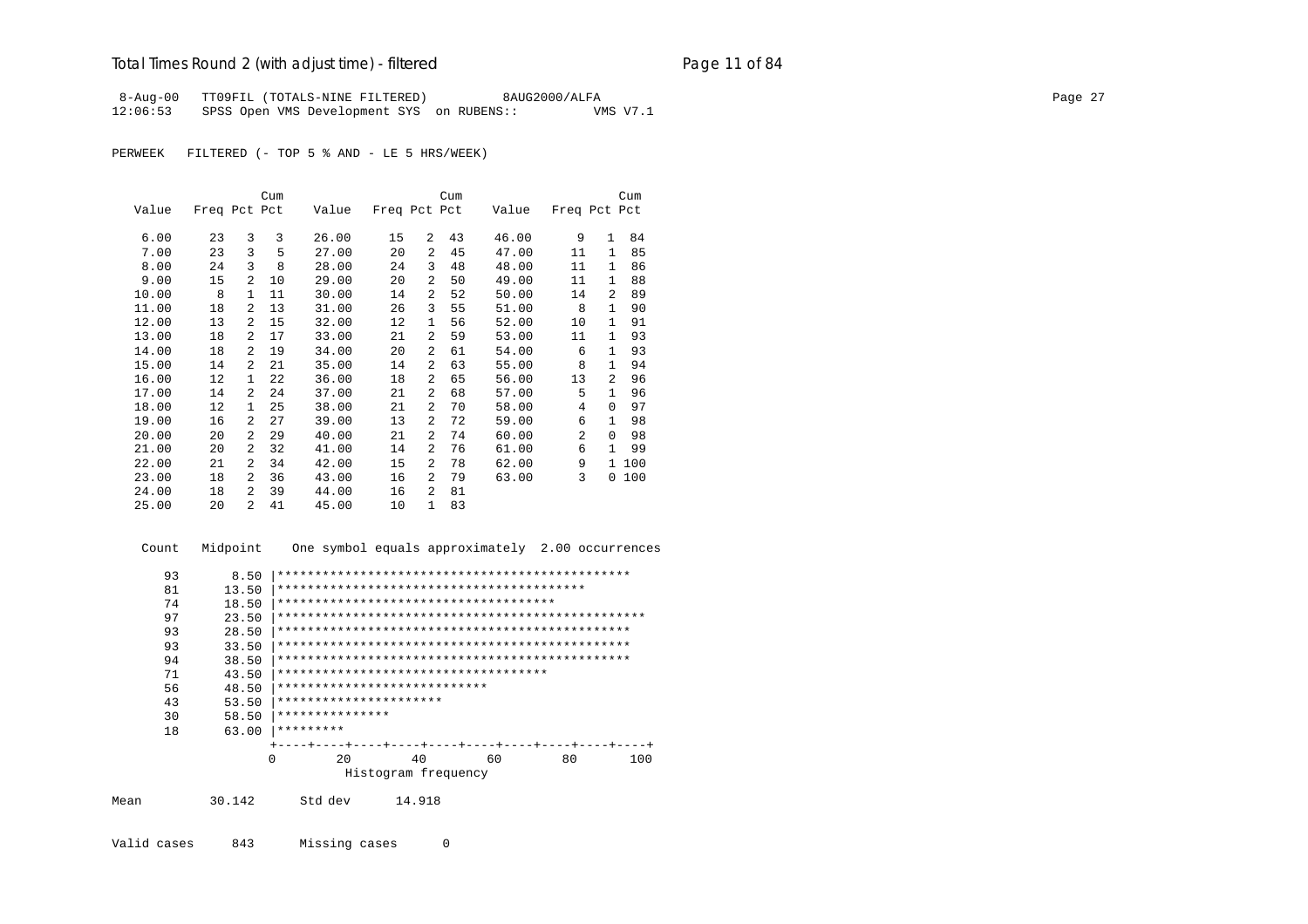#### Total Times Round 2 (with adjust time) - *filtered* entitled and page 12 of 84

 8-Aug-00 TT09FIL (TOTALS-NINE FILTERED) 8AUG2000/ALFA Page 28 12:06:54 SPSS Open VMS Development SYS on RUBENS:: VMS V7.1

Preceding task required .27 seconds CPU time; 1.46 seconds elapsed.

302 0 TEMPORARY<br>303 0 SELECT IF  $(SCIN34 EQ 5)$ 304 0 /\* 305 0 /\* TOTAL TIMES FREQUENCY DISTRIBUTION FOR CARDIO-THORACIC SURGEONS  $306 \t 0 / *$ 307 0 FREQUENCIES VARIABLES=PERWEEK/ 308 0 FORMAT=CONDENSE/ 309 0 HISTOGRAM=INCREMENT (5)/ 310 0 STATISTICS=MEAN STDDEV 311 0 /\*

There are 1,073,639,792 bytes of memory available.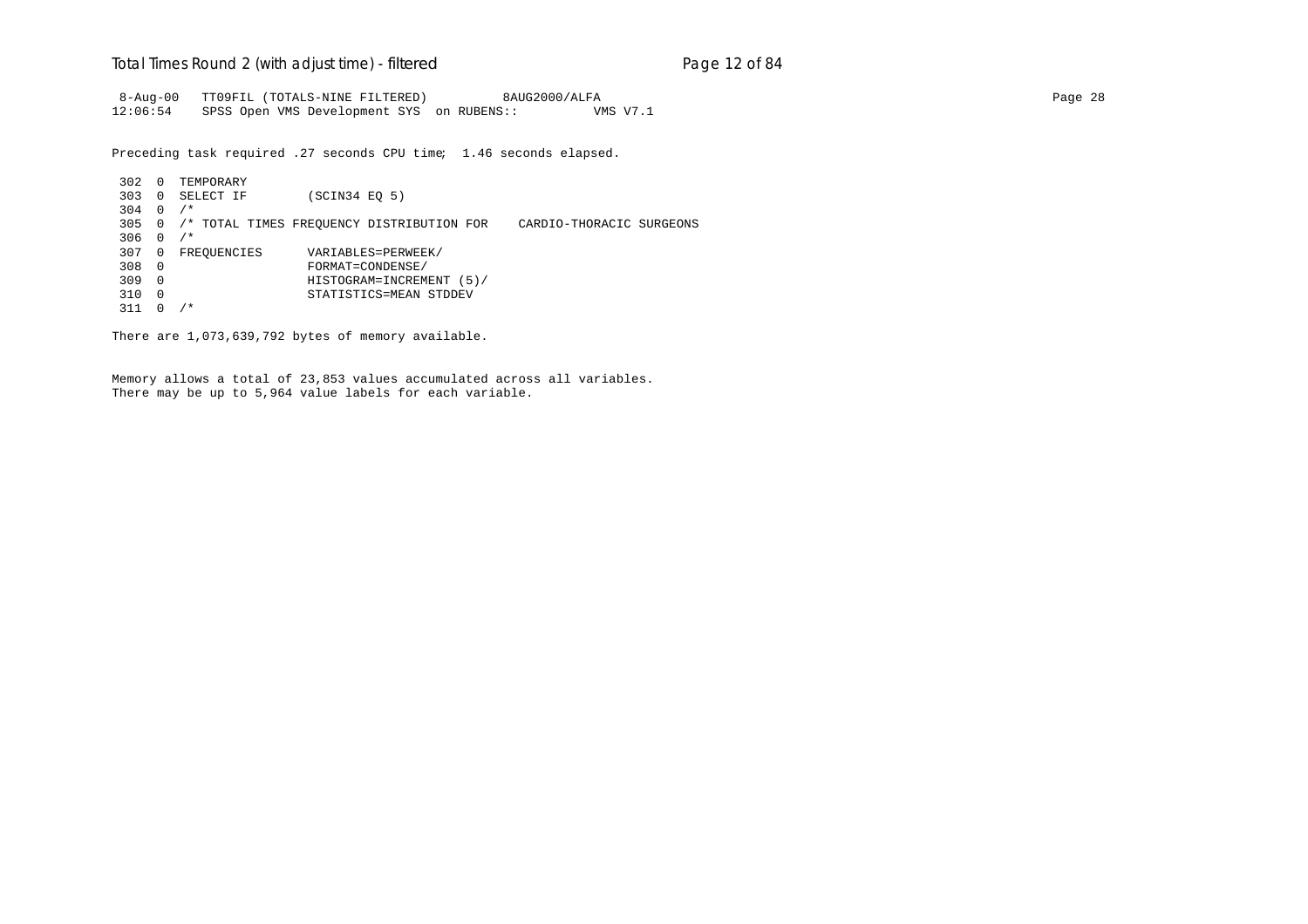#### Total Times Round 2 (with adjust time) - *filtered* entitled and page 13 of 84

 8-Aug-00 TT09FIL (TOTALS-NINE FILTERED) 8AUG2000/ALFA Page 29 12:06:54 SPSS Open VMS Development SYS on RUBENS:: VMS V7.1

PERWEEK FILTERED (- TOP 5 % AND - LE 5 HRS/WEEK)

|       |                |                | Cum |       |                |              | Cum |       |                |                | Cum   |
|-------|----------------|----------------|-----|-------|----------------|--------------|-----|-------|----------------|----------------|-------|
| Value | Freq Pct Pct   |                |     | Value | Freq Pct Pct   |              |     | Value | Freq Pct Pct   |                |       |
|       |                |                |     |       |                |              |     |       |                |                |       |
| 6.00  | 9              | 11             | 11  | 18.00 | $\overline{a}$ | 2            | 40  | 31.00 | 4              | 5              | 77    |
| 7.00  |                |                | 12  | 19.00 | 5              | 6            | 46  | 33.00 |                | 1.             | 78    |
| 8.00  |                |                | 13  | 20.00 |                | $\mathbf{1}$ | 48  | 35.00 |                | 1              | 79    |
| 9.00  | $\mathfrak{D}$ | $\overline{2}$ | 16  | 21.00 |                | 1            | 49  | 36.00 | 2              | $\overline{a}$ | 82    |
| 10.00 | 4              | 5              | 21  | 22.00 |                | 1            | 50  | 37.00 | 2              | $\overline{a}$ | 84    |
| 11.00 | ζ              | 4              | 2.4 | 23.00 | $\mathfrak{D}$ | 2            | 52  | 38.00 | 2              | $\mathcal{L}$  | 87    |
| 12.00 |                |                | 26  | 24.00 | 3              | 4            | 56  | 39.00 | 2              | $\mathcal{L}$  | 89    |
| 13.00 | 3              | 4              | 29  | 25.00 | 4              | 5            | 61  | 40.00 | $\mathfrak{D}$ | 2              | 91    |
| 14.00 | 3              | 4              | 33  | 26.00 | 3              | 4            | 65  | 42.00 | $\mathfrak{D}$ | 2              | 94    |
| 15.00 |                | 1.             | 34  | 27.00 | $\overline{a}$ | 2            | 67  | 43.00 | 2              | $\mathcal{L}$  | 96    |
| 16.00 |                |                | 35  | 28.00 | 3              | 4            | 71  | 44.00 |                | 1              | 98    |
| 17.00 | $\mathfrak{D}$ | $\mathfrak{D}$ | 38  | 30.00 | 1              |              | 72  | 46.00 | 2              |                | 2 100 |

| 17 | 8.50  |                              |   |                     |    |    |    |
|----|-------|------------------------------|---|---------------------|----|----|----|
| 11 | 13.50 | **************************** |   |                     |    |    |    |
| 11 | 18.50 | **************************** |   |                     |    |    |    |
| 11 | 23.50 | **************************** |   |                     |    |    |    |
| 9  | 28.50 | ***********************      |   |                     |    |    |    |
| 6  | 33.50 | ***************              |   |                     |    |    |    |
| 10 | 38.50 | *************************    |   |                     |    |    |    |
| 7  | 43.50 | ******************           |   |                     |    |    |    |
|    |       |                              |   |                     |    |    |    |
|    | 0     |                              | 4 | 8                   | 12 | 16 | 20 |
|    |       |                              |   | Histogram frequency |    |    |    |
|    |       |                              |   |                     |    |    |    |

Count Midpoint One symbol equals approximately .40 occurrences

Mean 22.610 Std dev 11.944

Valid cases 82 Missing cases 0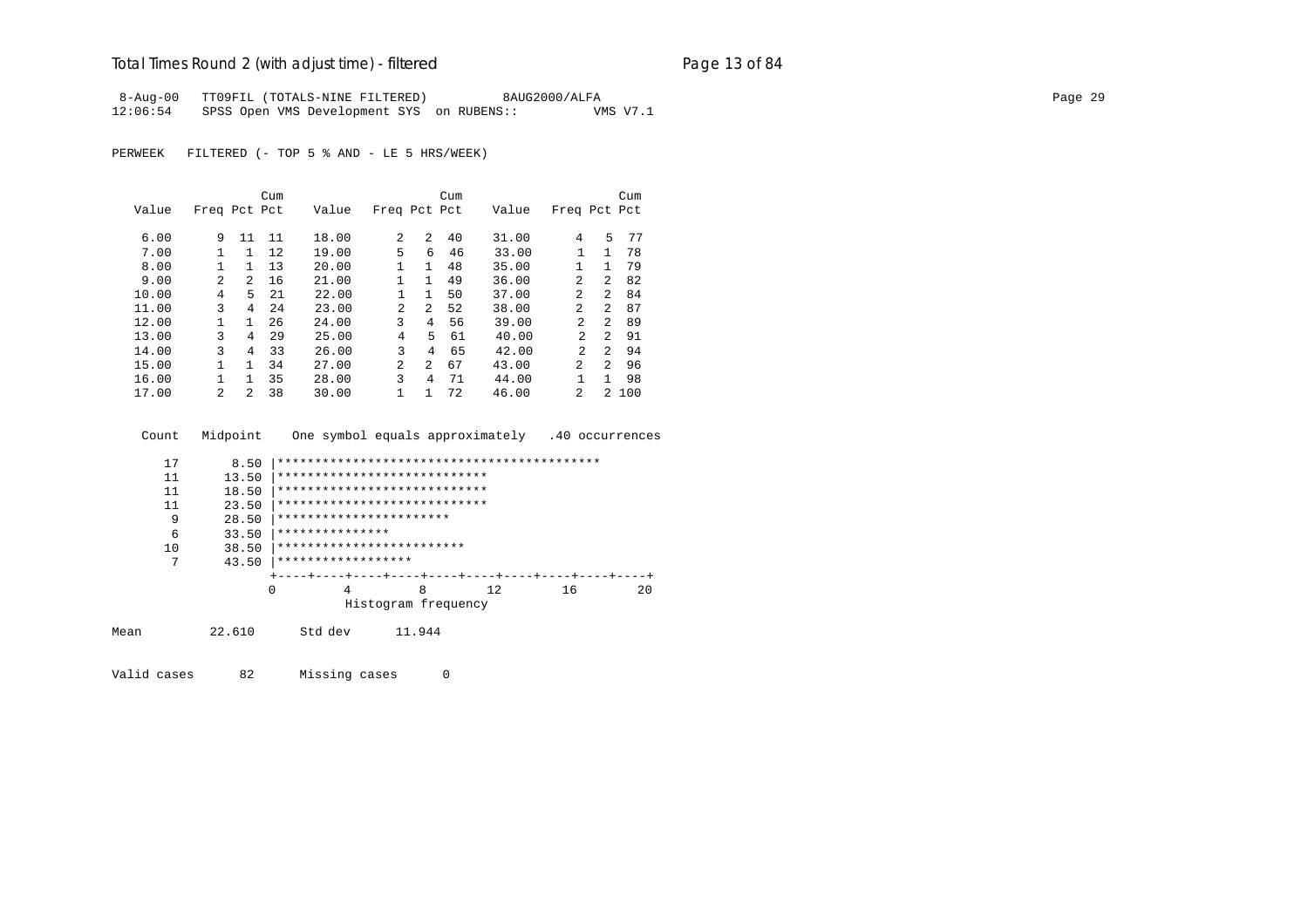#### Total Times Round 2 (with adjust time) - *filtered* entitled and page 14 of 84

 8-Aug-00 TT09FIL (TOTALS-NINE FILTERED) 8AUG2000/ALFA Page 30 12:06:56 SPSS Open VMS Development SYS on RUBENS:: VMS V7.1

Preceding task required .25 seconds CPU time; 1.60 seconds elapsed.

```
312 0 TEMPORARY<br>313 0 SELECT IF
                   (SCIN34 EQ 6)314 0 /*
315 0 /* TOTAL TIMES FREQUENCY DISTRIBUTION FOR NEUROSURGEONS
316 0 /*
317 0 FREQUENCIES VARIABLES=PERWEEK/<br>318 0 FORMAT=CONDENSE/
318 0 FORMAT=CONDENSE/
319 0 HISTOGRAM=INCREMENT (5)/
320 0 STATISTICS=MEAN STDDEV
321 0 /*
```
There are 1,073,639,792 bytes of memory available.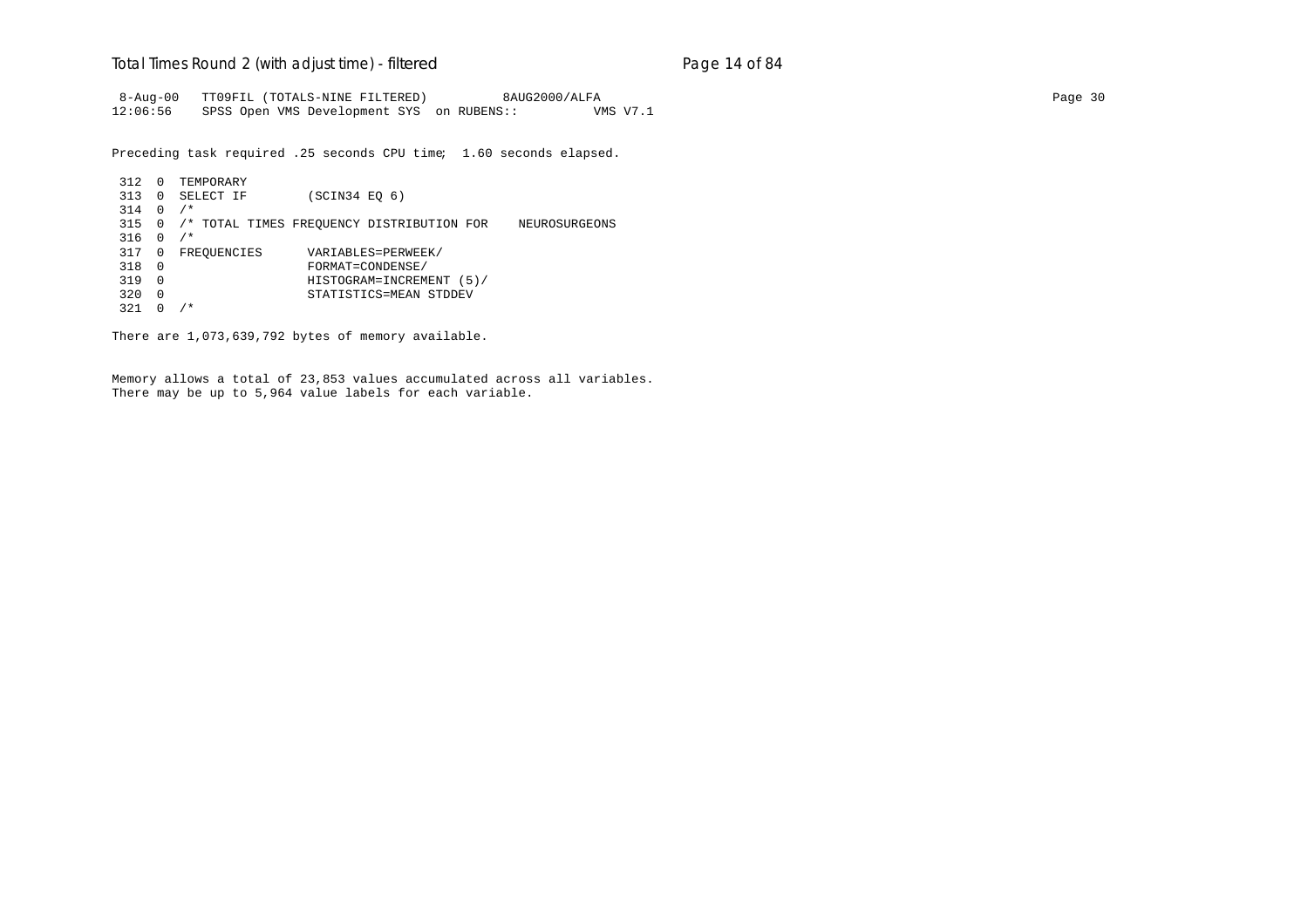#### Total Times Round 2 (with adjust time) - *filtered* entitled and page 15 of 84

 8-Aug-00 TT09FIL (TOTALS-NINE FILTERED) 8AUG2000/ALFA Page 31 12:06:56 SPSS Open VMS Development SYS on RUBENS:: VMS V7.1

PERWEEK FILTERED (- TOP 5 % AND - LE 5 HRS/WEEK)

|       |                |                | Cum  |       |                |              | Cum |       |                |   | Cum   |
|-------|----------------|----------------|------|-------|----------------|--------------|-----|-------|----------------|---|-------|
| Value | Freq Pct Pct   |                |      | Value | Freq Pct Pct   |              |     | Value | Freq Pct Pct   |   |       |
|       |                |                |      |       |                |              |     |       |                |   |       |
| 6.00  | 4              | 5              | 5    | 17.00 | $\mathbf{1}$   | $\mathbf{1}$ | 41  | 29.00 | 5              | 6 | 84    |
| 7.00  | $\mathcal{L}$  | $\mathfrak{D}$ | 7    | 18.00 | 3              | 3            | 45  | 30.00 | 3              | 3 | 87    |
| 8.00  | 2              | 2              | 9    | 19.00 | 7              | 8            | 53  | 31.00 |                | 1 | 89    |
| 9.00  | 3              | 3              | 13   | 20.00 | 6              | 7            | 60  | 34.00 | 3              | 3 | 92    |
| 10.00 | 5              | 6              | 18   | 22.00 | 5              | 6            | 66  | 35.00 | 2              | 2 | 94    |
| 11.00 | 3              | 3              | 2.2. | 23.00 |                | $\mathbf{1}$ | 67  | 36.00 |                | 1 | 95    |
| 12.00 | $\overline{a}$ | $2^{\circ}$    | 24   | 24.00 |                | 1.           | 68  | 37.00 |                | 1 | 97    |
| 13.00 | 4              | 5              | 29   | 25.00 | $\mathfrak{D}$ | 2            | 70  | 38.00 |                | 1 | 98    |
| 14.00 | 5.             | б.             | 34   | 26.00 | 5              | 6            | 76  | 39.00 | $\mathfrak{D}$ |   | 2 100 |
| 15.00 | 4              | 5              | 39   | 27.00 |                |              | 77  |       |                |   |       |
| 16.00 |                | 1.             | 40   | 28.00 |                |              | 78  |       |                |   |       |

|     | 16 | 8.50     |                 |                         |                     |                                        |    |    |
|-----|----|----------|-----------------|-------------------------|---------------------|----------------------------------------|----|----|
|     | 18 | 13.50    |                 |                         |                     |                                        |    |    |
|     | 18 | 18.50    |                 |                         |                     |                                        |    |    |
|     | 9  | 23.50    |                 | *********************** |                     |                                        |    |    |
|     | 15 | 28.50    |                 |                         |                     | ************************************** |    |    |
|     | 6  | 33.50    | *************** |                         |                     |                                        |    |    |
|     | 5  | 38.50    | *************   |                         |                     |                                        |    |    |
|     |    |          |                 |                         |                     |                                        |    |    |
|     |    | $\Omega$ |                 | 4                       | 8                   | 12                                     | 16 | 20 |
|     |    |          |                 |                         | Histogram frequency |                                        |    |    |
| - - |    |          |                 |                         | .                   |                                        |    |    |

Count Midpoint One symbol equals approximately .40 occurrences

Mean 19.874 Std dev 9.026

Valid cases 87 Missing cases 0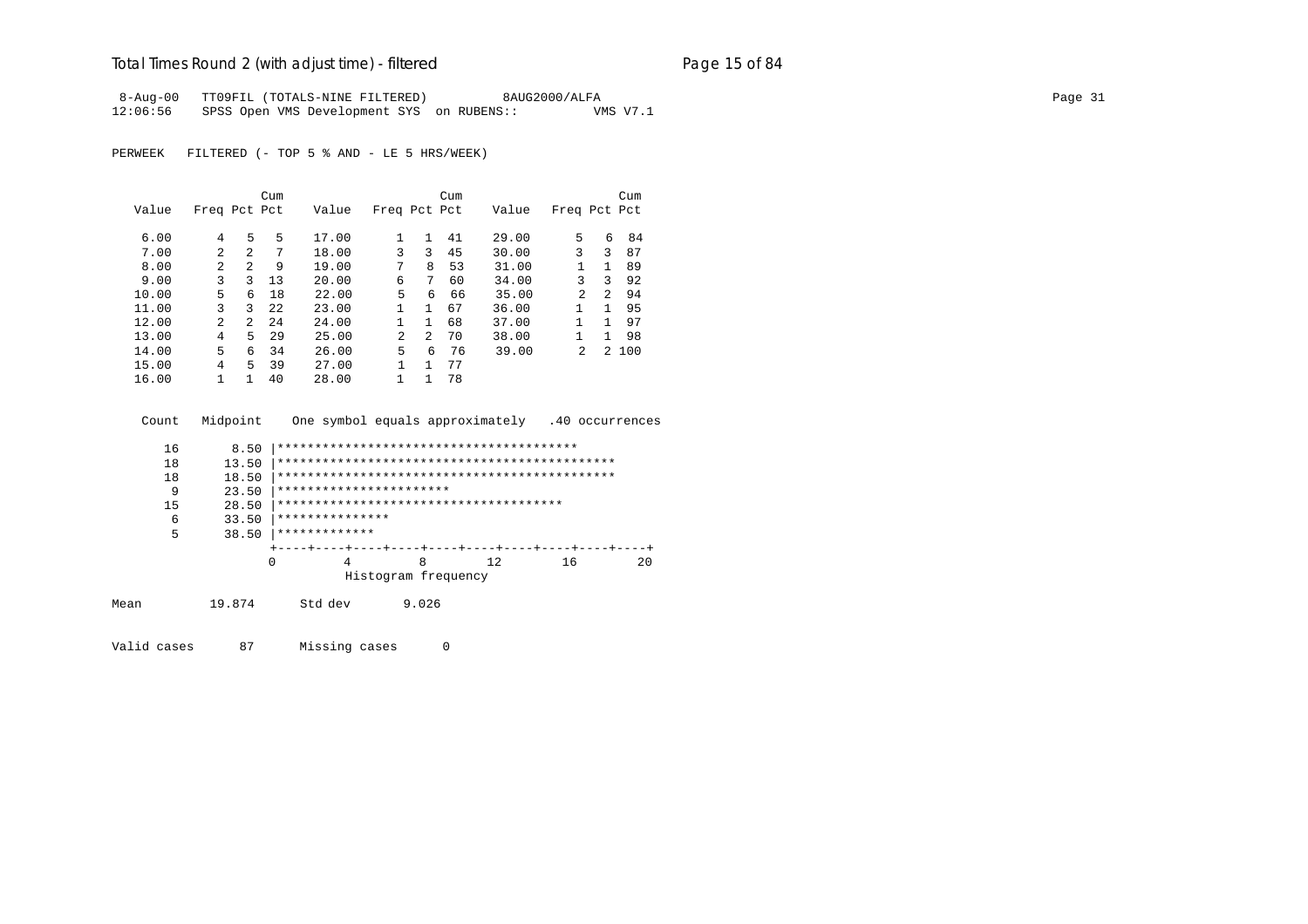#### Total Times Round 2 (with adjust time) - *filtered* entitled and page 16 of 84

 8-Aug-00 TT09FIL (TOTALS-NINE FILTERED) 8AUG2000/ALFA Page 32 12:06:57 SPSS Open VMS Development SYS on RUBENS:: VMS V7.1

Preceding task required .25 seconds CPU time; 1.09 seconds elapsed.

322 0 TEMPORARY<br>323 0 SELECT IF  $(SCIN34 EQ 7)$ 324 0 /\* 325 0 /\* TOTAL TIMES FREQUENCY DISTRIBUTION FOR ORTHOPAEDIC SURGEONS 326 0  $/*$ 327 0 FREQUENCIES VARIABLES=PERWEEK/<br>328 0 FORMAT=CONDENSE/ 328 0 FORMAT=CONDENSE/ 329 0 HISTOGRAM=INCREMENT (5)/ 330 0 STATISTICS=MEAN STDDEV 331 0 /\*

There are 1,073,639,792 bytes of memory available.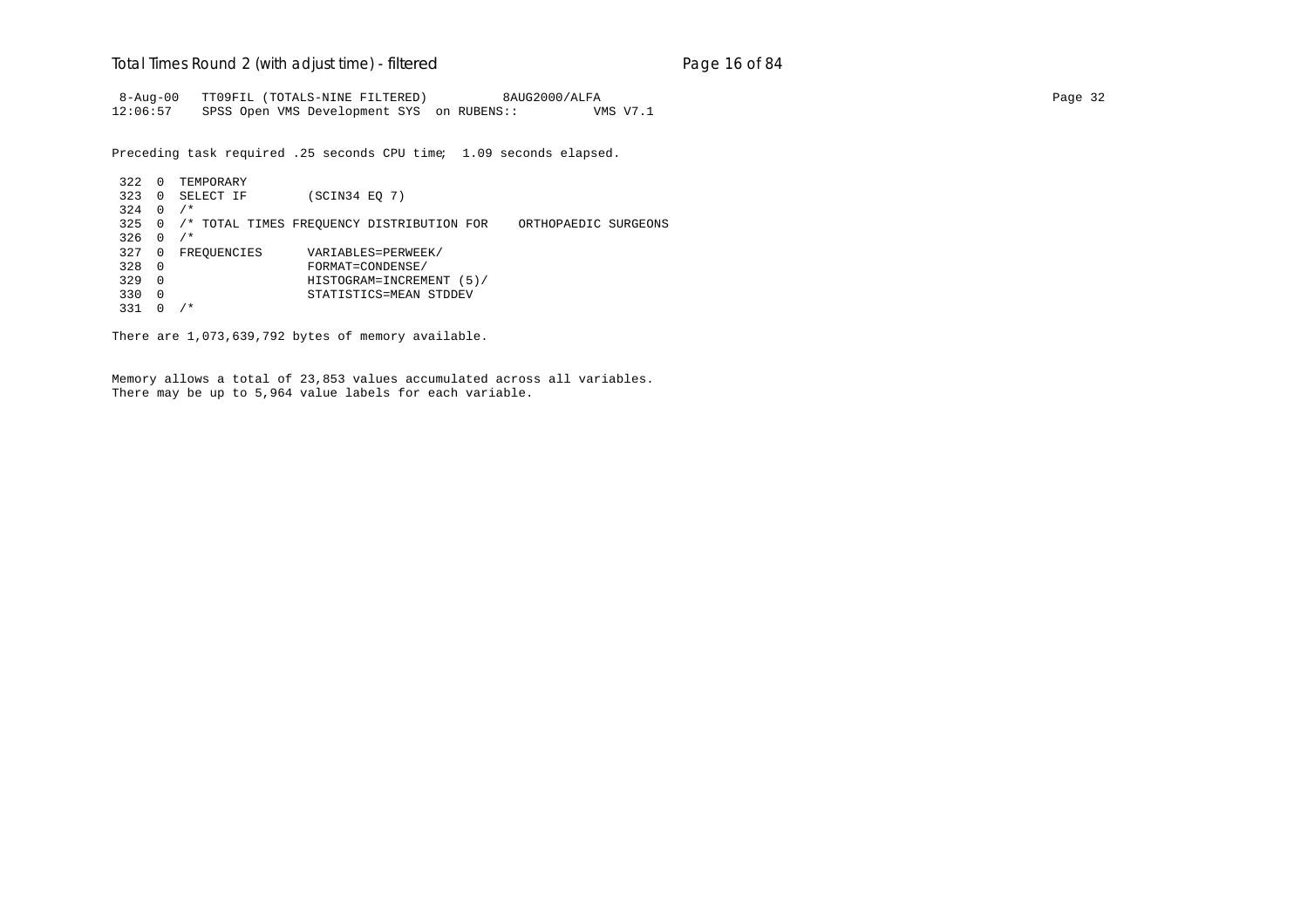## Total Times Round 2 (with adjust time) - *filtered* entitled and page 17 of 84

 8-Aug-00 TT09FIL (TOTALS-NINE FILTERED) 8AUG2000/ALFA Page 33 12:06:57 SPSS Open VMS Development SYS on RUBENS:: VMS V7.1

PERWEEK FILTERED (- TOP 5 % AND - LE 5 HRS/WEEK)

|       |              |                | Cum |       |              |                | Cum |       |                |                | Cum |
|-------|--------------|----------------|-----|-------|--------------|----------------|-----|-------|----------------|----------------|-----|
| Value | Freq Pct Pct |                |     | Value | Freq Pct Pct |                |     | Value | Freq Pct Pct   |                |     |
| 6.00  | 15           | 3              | 3   | 23.00 | 19           | 3              | 36  | 40.00 | 11             | $\overline{a}$ | 83  |
| 7.00  | 10           | $\overline{2}$ | 5   | 24.00 | 15           | 3              | 39  | 41.00 | 13             | $\overline{a}$ | 85  |
| 8.00  | 6            | $\mathbf{1}$   | 6   | 25.00 | 17           | 3              | 42  | 42.00 | 9              | $\mathfrak{D}$ | 87  |
| 9.00  | 4            | $\mathbf{1}$   | 6   | 26.00 | 21           | 4              | 46  | 43.00 | 7              | $\mathbf{1}$   | 88  |
| 10.00 | 8            | 1              | 8   | 27.00 | 13           | 2              | 48  | 44.00 | 4              | $\mathbf{1}$   | 89  |
| 11.00 | 9            | $\mathfrak{D}$ | 9   | 28.00 | 20           | 4              | 52  | 45.00 | 6              | 1              | 90  |
| 12.00 | 12           | 2              | 12  | 29.00 | 12           | $\overline{a}$ | 54  | 46.00 | 4              | $\mathbf{1}$   | 91  |
| 13.00 | 9            | 2              | 13  | 30.00 | 14           | 3              | 56  | 47.00 | $\mathfrak{D}$ | 0              | 91  |
| 14.00 | 12           | 2              | 15  | 31.00 | 16           | 3              | 59  | 48.00 | 11             | 2              | 93  |
| 15.00 | 15           | 3              | 18  | 32.00 | 16           | 3              | 62  | 49.00 | 6              | 1.             | 94  |
| 16.00 | 14           | 3              | 21  | 33.00 | 17           | 3              | 65  | 50.00 | 7              | 1              | 95  |
| 17.00 | 12           | 2              | 23  | 34.00 | 17           | 3              | 68  | 51.00 | 4              | $\mathbf{1}$   | 96  |
| 18.00 | 10           | 2              | 25  | 35.00 | 17           | 3              | 71  | 52.00 | 6              | 1              | 97  |
| 19.00 | 8            | 1.             | 26  | 36.00 | 17           | 3              | 75  | 53.00 | 3              | 1              | 98  |
| 20.00 | 13           | $\mathfrak{D}$ | 28  | 37.00 | 14           | 3              | 77  | 54.00 | 7              | 1              | 99  |
| 21.00 | 11           | 2              | 30  | 38.00 | 10           | $\overline{a}$ | 79  | 55.00 | 3              | 1.             | 100 |
| 22.00 | 14           | 3              | 33  | 39.00 | 12           | 2              | 81  | 56.00 | $\overline{a}$ | 0              | 100 |

Count Midpoint One symbol equals approximately 2.00 occurrences

| 43 | 8.50  | **********************                 |                     |    |    |     |
|----|-------|----------------------------------------|---------------------|----|----|-----|
| 57 | 13.50 | *****************************          |                     |    |    |     |
| 57 | 18.50 | *****************************          |                     |    |    |     |
| 76 | 23.50 | ************************************** |                     |    |    |     |
| 80 | 28.50 |                                        |                     |    |    |     |
| 83 | 33.50 |                                        |                     |    |    |     |
| 64 | 38.50 | ********************************       |                     |    |    |     |
| 39 | 43.50 | ********************                   |                     |    |    |     |
| 30 | 48.50 | ***************                        |                     |    |    |     |
| 25 | 53.50 | *************                          |                     |    |    |     |
|    |       |                                        |                     |    |    |     |
|    | 0     | 20                                     | 40                  | 60 | 80 | 100 |
|    |       |                                        | Histogram frequency |    |    |     |

Mean 28.305 Std dev 12.315

Valid cases 554 Missing cases 0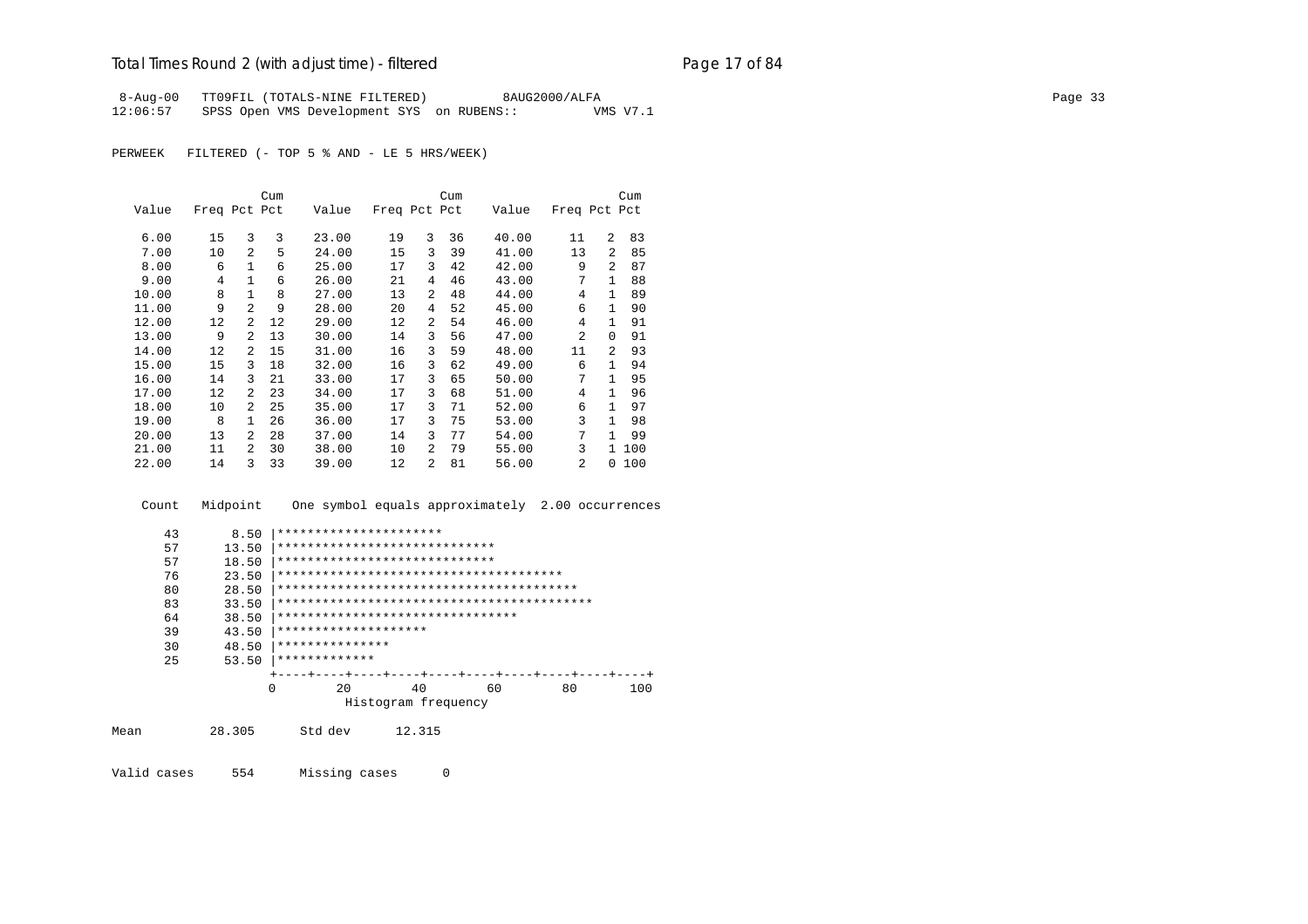#### Total Times Round 2 (with adjust time) - *filtered* entitled and page 18 of 84

 8-Aug-00 TT09FIL (TOTALS-NINE FILTERED) 8AUG2000/ALFA Page 34 12:06:58 SPSS Open VMS Development SYS on RUBENS:: VMS V7.1

Preceding task required .22 seconds CPU time; 1.38 seconds elapsed.

332 0 TEMPORARY<br>333 0 SELECT IF  $(SCIN34 EQ 8)$ 334 0 /\* 335 0 /\* TOTAL TIMES FREQUENCY DISTRIBUTION FOR PAEDIATRIC SURGEONS 336 0 /\* 337 0 FREQUENCIES VARIABLES=PERWEEK/ 338 0 FORMAT=CONDENSE/ 339 0 HISTOGRAM=INCREMENT (5)/ 340 0 STATISTICS=MEAN STDDEV 341 0 /\*

There are 1,073,639,792 bytes of memory available.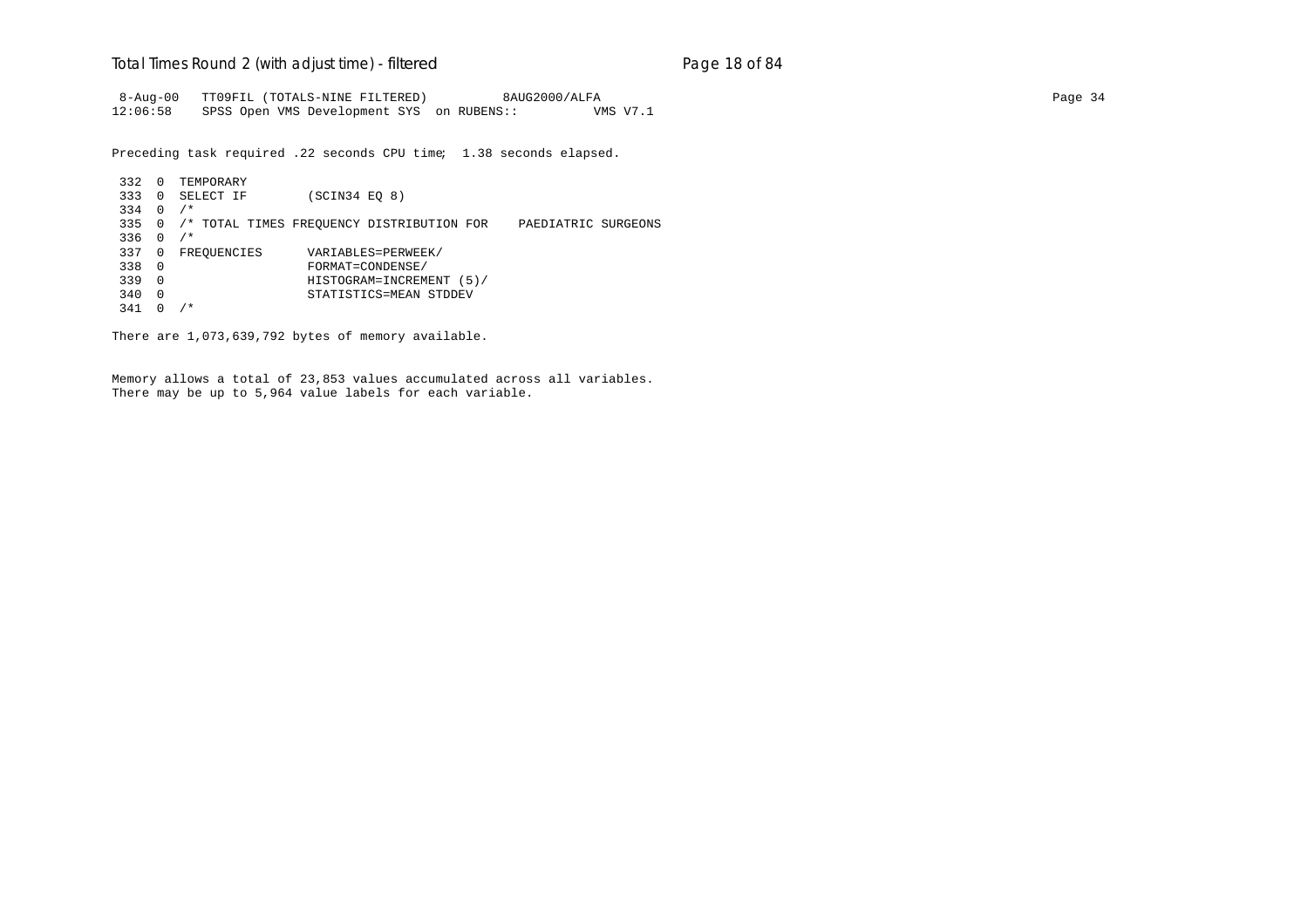## Total Times Round 2 (with adjust time) - *filtered* entitled and page 19 of 84

 8-Aug-00 TT09FIL (TOTALS-NINE FILTERED) 8AUG2000/ALFA Page 35 12:06:59 SPSS Open VMS Development SYS on RUBENS:: VMS V7.1

PERWEEK FILTERED (- TOP 5 % AND - LE 5 HRS/WEEK)

|       |               |   | Cum |       |              |   | Cum |       |              |    | Cum |
|-------|---------------|---|-----|-------|--------------|---|-----|-------|--------------|----|-----|
| Value | Freq Pct Pct  |   |     | Value | Freq Pct Pct |   |     | Value | Freq Pct Pct |    |     |
| 6.00  |               |   |     | 16.00 |              | 9 | 53  | 33.00 |              | 3  | 82  |
| 7.00  | $\mathcal{L}$ | 6 | 9   | 20.00 | 2            | 6 | 59  | 34.00 |              | 3  | 85  |
| 8.00  | 2             | 6 | -15 | 21.00 | 2            | 6 | 65  | 40.00 |              | 3  | 88  |
| 10.00 | 2             | 6 | 21  | 26.00 | 2            | 6 | 71  | 41.00 |              | 3  | 91  |
| 12.00 |               | 6 | 26  | 27.00 |              | 3 | 74  | 42.00 |              | 3  | 94  |
| 13.00 | ζ             | 9 | 35  | 29.00 |              | 3 | 76  | 48.00 |              | ર  | 97  |
| 15.00 | ς             | q | 44  | 30.00 |              |   | 79  | 52.00 |              | 3. | 100 |

Count Midpoint One symbol equals approximately .20 occurrences

| 7    | 8.50   | *********************************** |                     |         |               |    |
|------|--------|-------------------------------------|---------------------|---------|---------------|----|
| 8    | 13.50  |                                     |                     |         |               |    |
| 5    | 18.50  | *************************           |                     |         |               |    |
| 2    | 23.50  | **********                          |                     |         |               |    |
| 5    | 28.50  | *************************           |                     |         |               |    |
| 2    | 33.50  | **********                          |                     |         |               |    |
| 1    | 38.50  | *****                               |                     |         |               |    |
| 2    | 43.50  | **********                          |                     |         |               |    |
| 1    | 48.50  | *****                               |                     |         |               |    |
| 1    | 52.00  | *****                               |                     |         |               |    |
|      |        |                                     | ---+----+---+----   | $- + -$ | --+----+----+ |    |
|      |        | 2<br>0                              | 4                   | 6       | 8             | 10 |
|      |        |                                     | Histogram frequency |         |               |    |
| Mean | 21.235 | Std dev                             | 12.517              |         |               |    |

Valid cases 34 Missing cases 0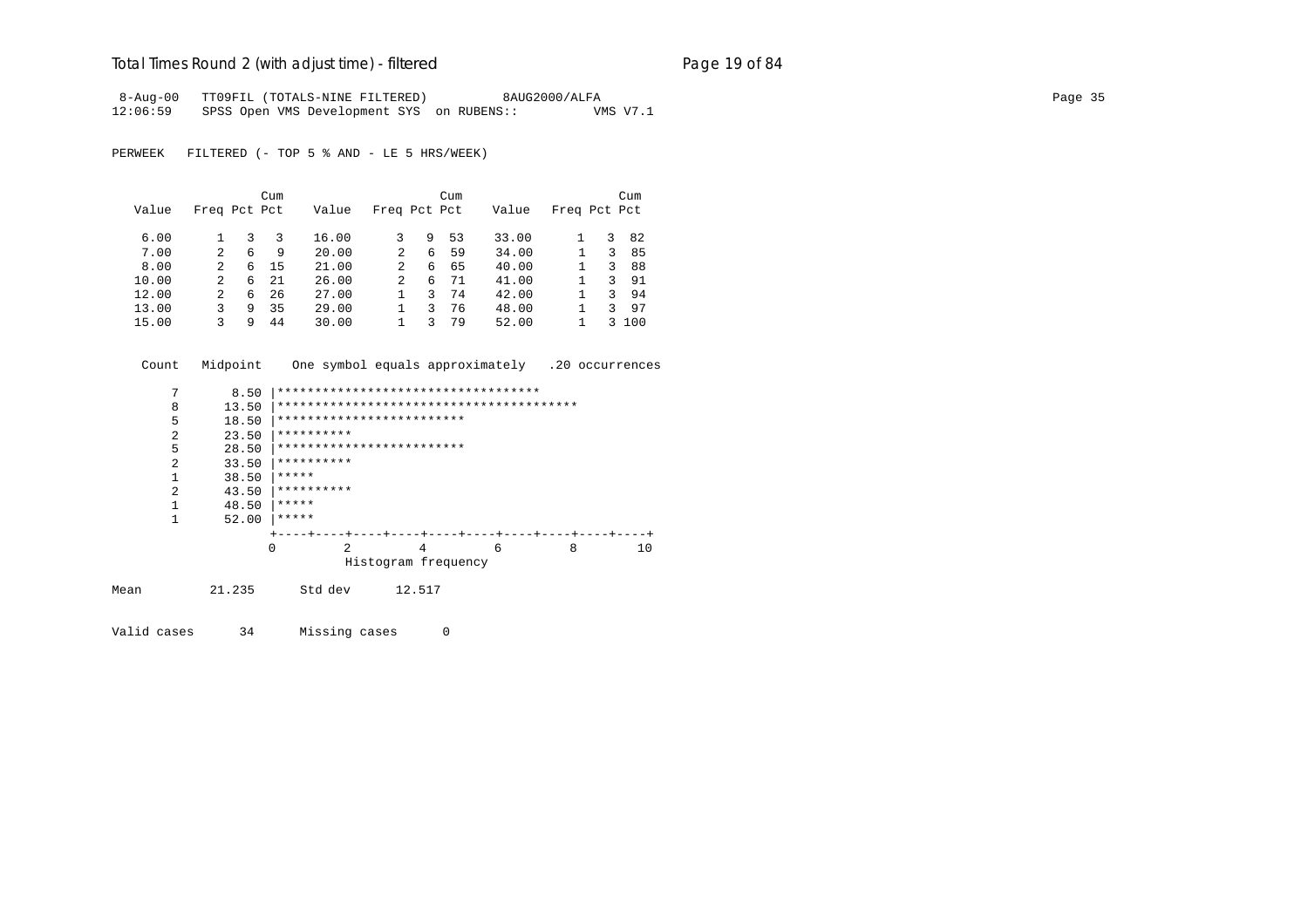#### Total Times Round 2 (with adjust time) - *filtered* entitled and page 20 of 84

 8-Aug-00 TT09FIL (TOTALS-NINE FILTERED) 8AUG2000/ALFA Page 36 12:07:00 SPSS Open VMS Development SYS on RUBENS:: VMS V7.1

Preceding task required .25 seconds CPU time; 1.28 seconds elapsed.

342 0 TEMPORARY<br>343 0 SELECT IF  $(SCIN34 EQ 9)$ 344 0 /\* 345 0 /\* TOTAL TIMES FREQUENCY DISTRIBUTION FOR PLASTIC SURGEONS  $346 \t0 \t/*$ 347 0 FREQUENCIES VARIABLES=PERWEEK/<br>348 0 FORMAT=CONDENSE/ 348 0 FORMAT=CONDENSE/ 349 0 HISTOGRAM=INCREMENT (5)/ 350 0 STATISTICS=MEAN STDDEV 351 0 /\*

There are 1,073,639,792 bytes of memory available.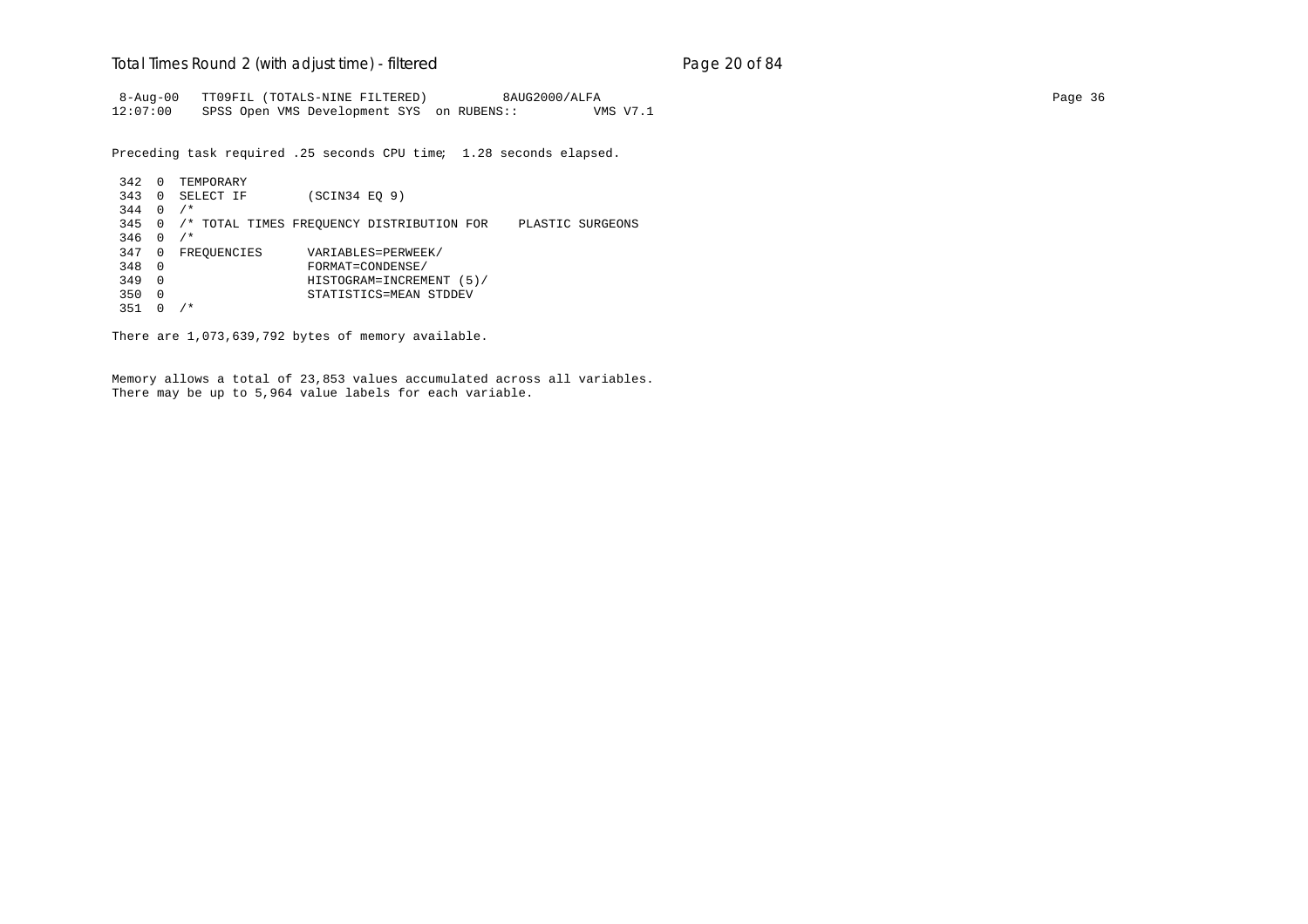## Total Times Round 2 (with adjust time) - *filtered* entitled and page 21 of 84

 8-Aug-00 TT09FIL (TOTALS-NINE FILTERED) 8AUG2000/ALFA Page 37 12:07:00 SPSS Open VMS Development SYS on RUBENS:: VMS V7.1

PERWEEK FILTERED (- TOP 5 % AND - LE 5 HRS/WEEK)

|       |                |                | Cum            |       |                |                | Cum |       |                |                | Cum |
|-------|----------------|----------------|----------------|-------|----------------|----------------|-----|-------|----------------|----------------|-----|
| Value | Freq Pct Pct   |                |                | Value | Freq Pct Pct   |                |     | Value | Freq Pct Pct   |                |     |
|       |                |                |                |       |                |                |     |       |                |                |     |
| 6.00  | 2              | 1              | $\mathbf{1}$   | 30.00 | 7              | 4              | 34  | 53.00 | 2              | $\mathbf{1}$   | 84  |
| 8.00  | 2              | $\mathbf{1}$   | $\overline{a}$ | 31.00 | 7              | 4              | 38  | 54.00 | $\overline{a}$ | $\mathbf{1}$   | 85  |
| 9.00  | $\overline{2}$ | $\mathbf{1}$   | 3              | 32.00 | 5              | 3              | 41  | 55.00 | 4              | 2              | 87  |
| 10.00 | $\mathbf{1}$   | $\mathbf{1}$   | 4              | 33.00 | 6              | 3              | 44  | 56.00 | $\mathbf{1}$   | 1              | 88  |
| 11.00 | 2              | $\mathbf{1}$   | 5              | 34.00 | 3              | 2              | 45  | 58.00 | 1              | 1              | 88  |
| 12.00 | $\mathbf{1}$   | $\mathbf{1}$   | 5              | 35.00 | 7              | 4              | 49  | 62.00 | 3              | $\overline{2}$ | 90  |
| 13.00 | 3              | $\overline{a}$ | 7              | 36.00 | 6              | 3              | 52  | 63.00 | $\mathbf{1}$   | $\mathbf{1}$   | 90  |
| 14.00 | $\mathbf{1}$   | $\mathbf{1}$   | 7              | 37.00 | 3              | $\overline{2}$ | 54  | 64.00 | $\overline{a}$ | $\mathbf{1}$   | 91  |
| 15.00 | $\overline{2}$ | $\mathbf{1}$   | 8              | 38.00 | $\overline{4}$ | 2              | 56  | 65.00 | 3              | $\overline{a}$ | 93  |
| 16.00 | $\mathbf{1}$   | $\mathbf{1}$   | 9              | 39.00 | 7              | $\overline{4}$ | 59  | 66.00 | $\mathbf 1$    | $\mathbf{1}$   | 93  |
| 17.00 | 3              | $\mathfrak{D}$ | 10             | 40.00 | 3              | $\overline{2}$ | 61  | 68.00 | 2              | $\mathbf{1}$   | 94  |
| 18.00 | 4              | $\overline{2}$ | 13             | 41.00 | 3              | $\overline{a}$ | 63  | 69.00 | $\mathbf 1$    | 1              | 95  |
| 19.00 | 2              | $\mathbf{1}$   | 14             | 42.00 | 1              | $\mathbf{1}$   | 63  | 70.00 | 1              | $\mathbf{1}$   | 95  |
| 20.00 | 3              | 2              | 15             | 43.00 | 4              | 2              | 65  | 74.00 | $\mathbf{1}$   | $\mathbf{1}$   | 96  |
| 21.00 | $\mathbf{1}$   | $\mathbf{1}$   | 16             | 44.00 | $\mathbf{1}$   | $\mathbf{1}$   | 66  | 77.00 | $\mathbf{1}$   | $\mathbf{1}$   | 96  |
| 22.00 | 2              | $\mathbf{1}$   | 17             | 45.00 | 3              | $\overline{a}$ | 67  | 78.00 | $\mathbf{1}$   | $\mathbf{1}$   | 97  |
| 23.00 | $\overline{2}$ | 1              | 18             | 46.00 | 3              | $\overline{2}$ | 69  | 80.00 | $\mathbf{1}$   | $\mathbf{1}$   | 97  |
| 24.00 | $\overline{4}$ | 2              | 20             | 47.00 | 7              | $\overline{4}$ | 72  | 82.00 | $\mathbf{1}$   | $\mathbf{1}$   | 98  |
| 25.00 | $\mathbf{1}$   | $\mathbf{1}$   | 20             | 48.00 | 7              | 4              | 76  | 83.00 | $\mathbf{1}$   | $\mathbf{1}$   | 98  |
| 26.00 | 9              | 5              | 25             | 49.00 | 6              | 3              | 79  | 84.00 | $\mathbf{1}$   | $\mathbf{1}$   | 99  |
| 27.00 | 4              | $\mathfrak{D}$ | 27             | 50.00 | 2              | $\mathbf{1}$   | 80  | 86.00 | 2              | 1              | 100 |
| 28.00 | 5              | 3              | 30             | 51.00 | $\overline{a}$ | $\mathbf{1}$   | 81  |       |                |                |     |
| 29.00 | 2              | $\mathbf{1}$   | 31             | 52.00 | 3              | $\overline{a}$ | 83  |       |                |                |     |

 Count Midpoint One symbol equals approximately .60 occurrences 7 8.50  $**************$ <br>9 13.50 \*\*\*\*\*\*\*\*\*\*\*\*\* 9 13.50 |\*\*\*\*\*\*\*\*\*\*\*\*\*\*\* 13 18.50 |\*\*\*\*\*\*\*\*\*\*\*\*\*\*\*\*\*\*\*\*\*\* 10 23.50 |\*\*\*\*\*\*\*\*\*\*\*\*\*\*\*\*\* 27 28.50 |\*\*\*\*\*\*\*\*\*\*\*\*\*\*\*\*\*\*\*\*\*\*\*\*\*\*\*\*\*\*\*\*\*\*\*\*\*\*\*\*\*\*\*\*\* 28 33.50 |\*\*\*\*\*\*\*\*\*\*\*\*\*\*\*\*\*\*\*\*\*\*\*\*\*\*\*\*\*\*\*\*\*\*\*\*\*\*\*\*\*\*\*\*\*\*\* 23 38.50 |\*\*\*\*\*\*\*\*\*\*\*\*\*\*\*\*\*\*\*\*\*\*\*\*\*\*\*\*\*\*\*\*\*\*\*\*\*\* 12 43.50 |\*\*\*\*\*\*\*\*\*\*\*\*\*\*\*\*\*\*\*\* 25 48.50 |\*\*\*\*\*\*\*\*\*\*\*\*\*\*\*\*\*\*\*\*\*\*\*\*\*\*\*\*\*\*\*\*\*\*\*\*\*\*\*\*\*\* 13 53.50 |\*\*\*\*\*\*\*\*\*\*\*\*\*\*\*\*\*\*\*\*\*\*\*<br>2 58.50 |\*\*\*  $58.50$  |\*\*\* 9 63.50  $************************$  5 68.50 |\*\*\*\*\*\*\*\*  $\begin{array}{ccc} 1 & 73.50 & \ast \ast \\ 3 & 78.50 & \ast \ast \ast \end{array}$ 3 78.50 |\*\*\*\*\*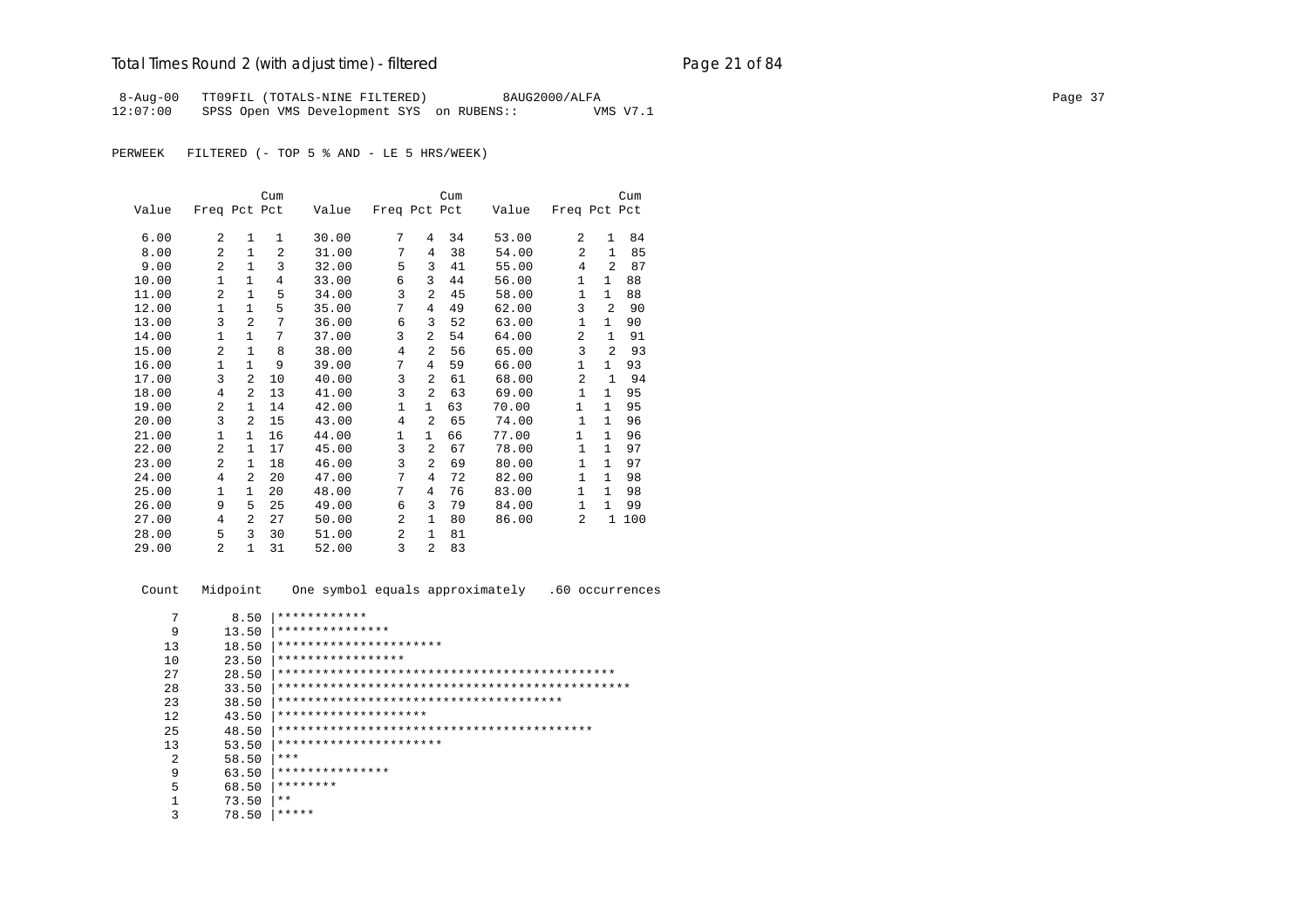#### Total Times Round 2 (with adjust time) - *filtered* entitled and page 22 of 84

 8-Aug-00 TT09FIL (TOTALS-NINE FILTERED) 8AUG2000/ALFA Page 38 12:07:01 SPSS Open VMS Development SYS on RUBENS:: VMS V7.1

PERWEEK FILTERED (- TOP 5 % AND - LE 5 HRS/WEEK)

 5 83.50 |\*\*\*\*\*\*\*\* +----+----+----+----+----+----+----+----+----+----+ 0 6 12 18 24 30 Histogram frequency Mean 38.271 Std dev 17.254

Valid cases 192 Missing cases 0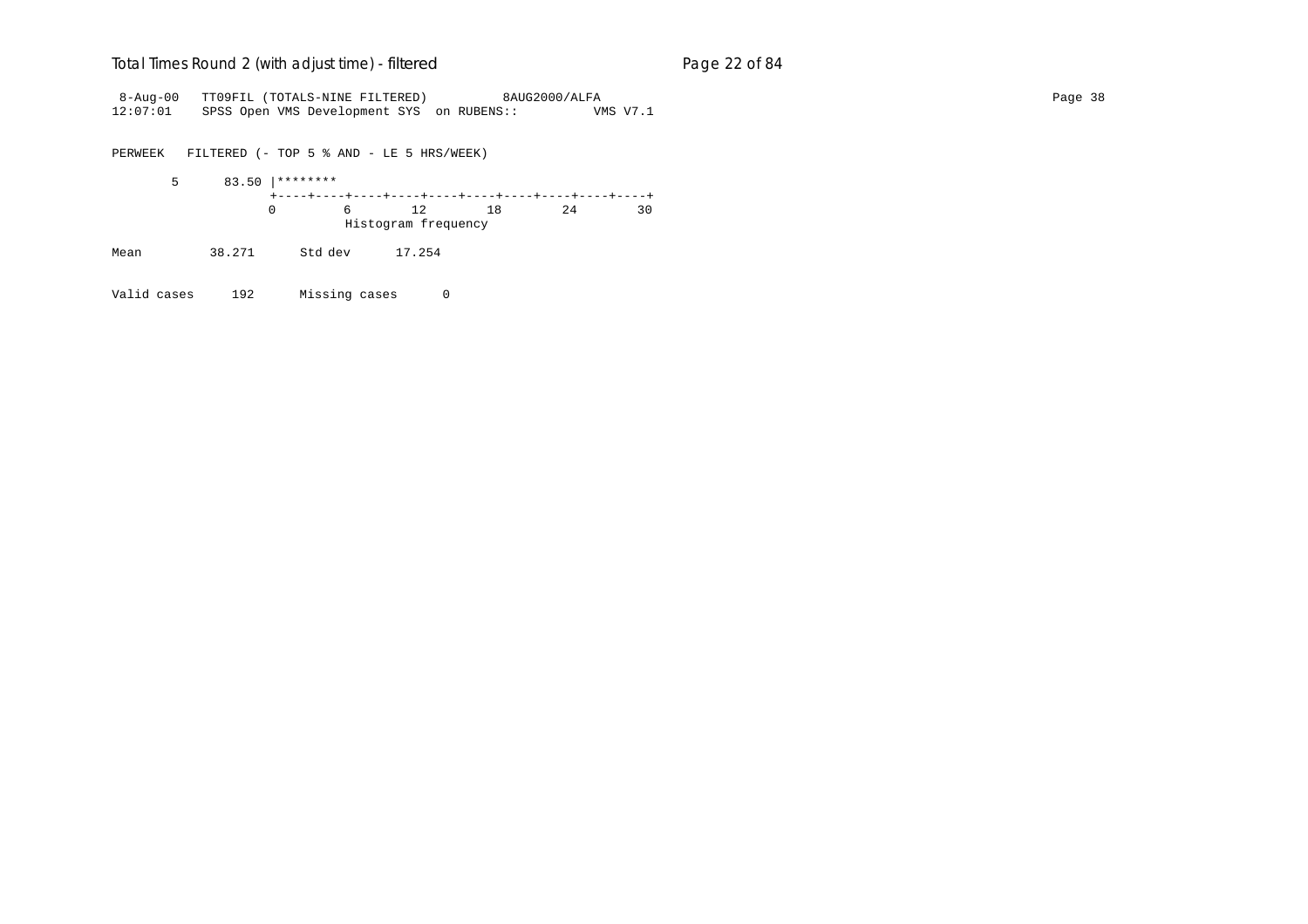#### Total Times Round 2 (with adjust time) - *filtered* entitled and page 23 of 84

 8-Aug-00 TT09FIL (TOTALS-NINE FILTERED) 8AUG2000/ALFA Page 39 12:07:02 SPSS Open VMS Development SYS on RUBENS:: VMS V7.1

Preceding task required .21 seconds CPU time; 1.55 seconds elapsed.

```
352 0 TEMPORARY<br>353 0 SELECT IF
                   (SCIN34 EQ 10)
354 0 /*
355 0 /* TOTAL TIMES FREQUENCY DISTRIBUTION FOR UROLOGISTS
356 0 /*
357 0 FREQUENCIES VARIABLES=PERWEEK/<br>358 0 FORMAT=CONDENSE/
358 0 FORMAT=CONDENSE/
359 0 HISTOGRAM=INCREMENT (5)/
360 0 STATISTICS=MEAN STDDEV
361 0 /*
```
There are 1,073,639,792 bytes of memory available.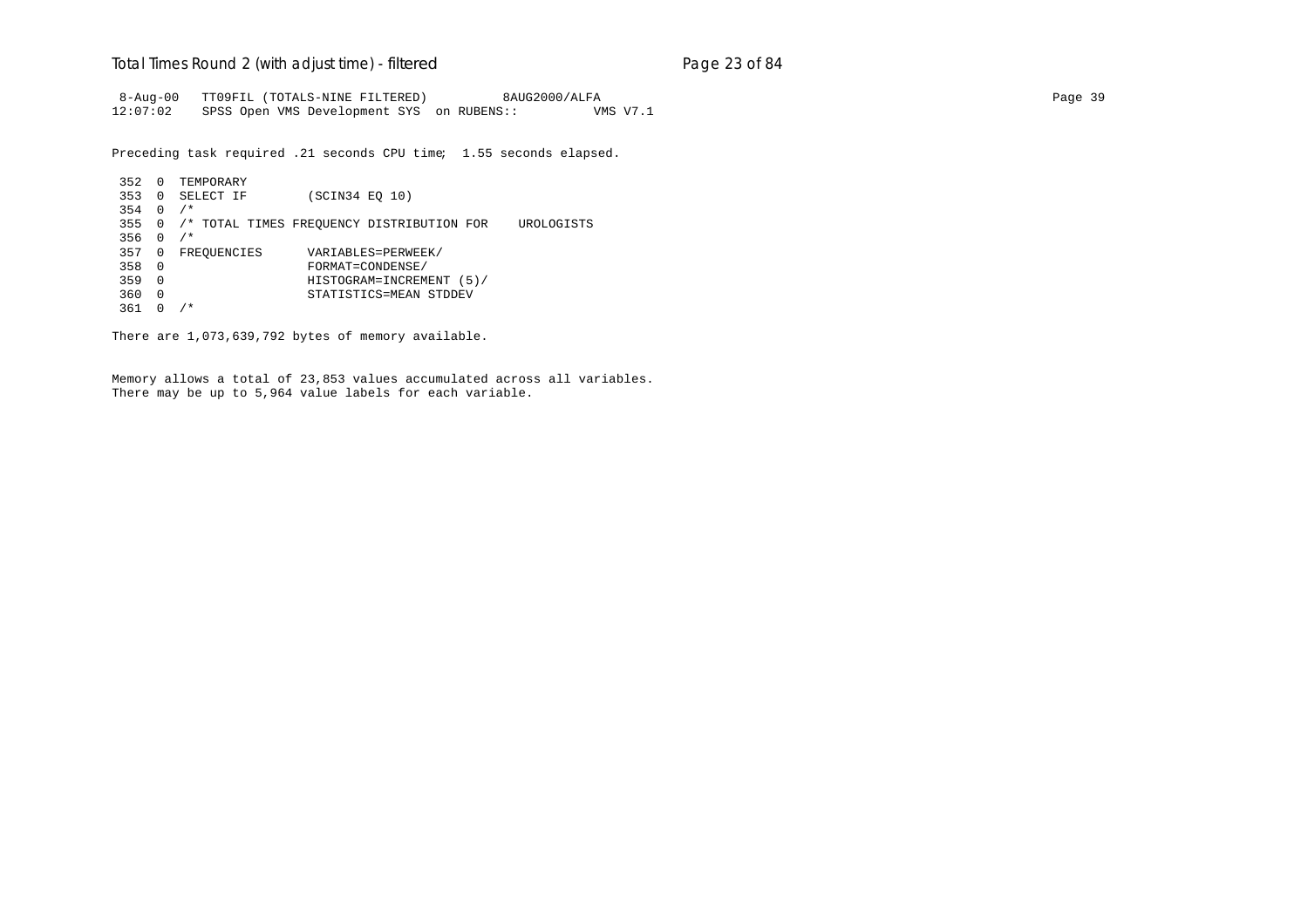## Total Times Round 2 (with adjust time) - *filtered* entitled and page 24 of 84

 8-Aug-00 TT09FIL (TOTALS-NINE FILTERED) 8AUG2000/ALFA Page 40 12:07:02 SPSS Open VMS Development SYS on RUBENS:: VMS V7.1

PERWEEK FILTERED (- TOP 5 % AND - LE 5 HRS/WEEK)

|       |                |                | Cum |       |                |                | Cum |       |                |                | Cum |
|-------|----------------|----------------|-----|-------|----------------|----------------|-----|-------|----------------|----------------|-----|
| Value | Freq Pct Pct   |                |     | Value | Freq Pct Pct   |                |     | Value | Freq Pct Pct   |                |     |
| 6.00  | 4              | $\overline{a}$ | 2   | 28.00 | 3              | 2              | 30  | 48.00 | 9              | 5              | 79  |
| 7.00  | 3              | $\overline{2}$ | 4   | 29.00 | 3              | 2              | 32  | 49.00 | 2              | $\mathbf{1}$   | 80  |
| 8.00  | 1              | 1              | 4   | 30.00 | 3              | $\overline{a}$ | 33  | 50.00 | 3              | $\overline{2}$ | 81  |
| 9.00  | $\mathbf{1}$   | $\mathbf{1}$   | 5   | 31.00 | $\overline{a}$ | $\mathbf{1}$   | 34  | 51.00 | $\overline{a}$ | $\mathbf{1}$   | 82  |
| 10.00 | $\overline{a}$ | $\mathbf{1}$   | 6   | 32.00 | 7              | 4              | 38  | 52.00 | 3              | $\overline{2}$ | 84  |
| 11.00 | 2              | $\mathbf{1}$   | 7   | 33.00 | 9              | 5              | 42  | 53.00 | 1              | 1              | 84  |
| 13.00 | 5              | 3              | 9   | 34.00 | 4              | 2              | 44  | 54.00 | $\mathfrak{D}$ | $\mathbf{1}$   | 85  |
| 14.00 | $\mathbf{1}$   | $\mathbf{1}$   | 10  | 35.00 | 8              | $\overline{4}$ | 48  | 55.00 | 3              | $\overline{2}$ | 87  |
| 15.00 | 3              | 2              | 11  | 36.00 | 4              | 2              | 51  | 56.00 | 5              | 3              | 89  |
| 16.00 | 3              | 2              | 13  | 37.00 | 3              | 2              | 52  | 57.00 | 3              | 2              | 91  |
| 17.00 | $\overline{a}$ | $\mathbf{1}$   | 14  | 38.00 | 6              | 3              | 55  | 58.00 | 2              | $\mathbf{1}$   | 92  |
| 18.00 | $\overline{a}$ | $\mathbf{1}$   | 15  | 39.00 | 6              | 3              | 58  | 59.00 | 3              | $\mathfrak{D}$ | 93  |
| 19.00 | $\mathbf{1}$   | 1              | 15  | 40.00 | 4              | 2              | 60  | 60.00 | 1              | 1              | 94  |
| 20.00 | 5              | 3              | 18  | 41.00 | 4              | 2              | 62  | 61.00 | 2              | $\mathbf{1}$   | 95  |
| 22.00 | $\overline{a}$ | $\mathbf{1}$   | 19  | 42.00 | $\overline{a}$ | $\mathbf{1}$   | 63  | 62.00 | $\overline{a}$ | $\mathbf{1}$   | 96  |
| 23.00 | 3              | 2              | 20  | 43.00 | $\overline{a}$ | $\mathbf{1}$   | 64  | 63.00 | 5              | ζ              | 98  |
| 24.00 | 4              | 2              | 22  | 44.00 | 11             | 6              | 70  | 64.00 | 1              | 1              | 99  |
| 25.00 | 4              | 2              | 24  | 45.00 | 3              | 2              | 71  | 67.00 | 2              | $\mathbf{1}$   | 100 |
| 26.00 | $\overline{a}$ | $\mathbf{1}$   | 25  | 46.00 | 4              | 2              | 73  |       |                |                |     |
| 27.00 | 7              | 4              | 29  | 47.00 | 2              | $\mathbf{1}$   | 74  |       |                |                |     |

| Count | Midpoint |          |                    |                                | One symbol equals approximately        |    | .60 occurrences |
|-------|----------|----------|--------------------|--------------------------------|----------------------------------------|----|-----------------|
| 11    | 8.50     |          | ****************** |                                |                                        |    |                 |
| 11    | 13.50    |          | ****************** |                                |                                        |    |                 |
| 13    | 18.50    |          |                    | **********************         |                                        |    |                 |
| 13    | 23.50    |          |                    | **********************         |                                        |    |                 |
| 18    | 28.50    |          |                    | ****************************** |                                        |    |                 |
| 30    | 33.50    |          |                    |                                |                                        |    |                 |
| 23    | 38.50    |          |                    |                                |                                        |    |                 |
| 2.2   | 43.50    |          |                    |                                | ************************************** |    |                 |
| 20    | 48.50    |          |                    |                                | *********************************      |    |                 |
| 11    | 53.50    |          | ****************** |                                |                                        |    |                 |
| 14    | 58.50    |          |                    | ***********************        |                                        |    |                 |
| 10    | 63.50    |          | *****************  |                                |                                        |    |                 |
| 2     | 67.00    | $* * *$  |                    |                                |                                        |    |                 |
|       |          |          |                    |                                |                                        |    |                 |
|       |          | $\Omega$ | 6                  | 12                             | 18                                     | 24 | 30              |
|       |          |          |                    | Histogram frequency            |                                        |    |                 |
| Mean  | 36.414   |          | Std dev            | 15.132                         |                                        |    |                 |

Valid cases 198 Missing cases 0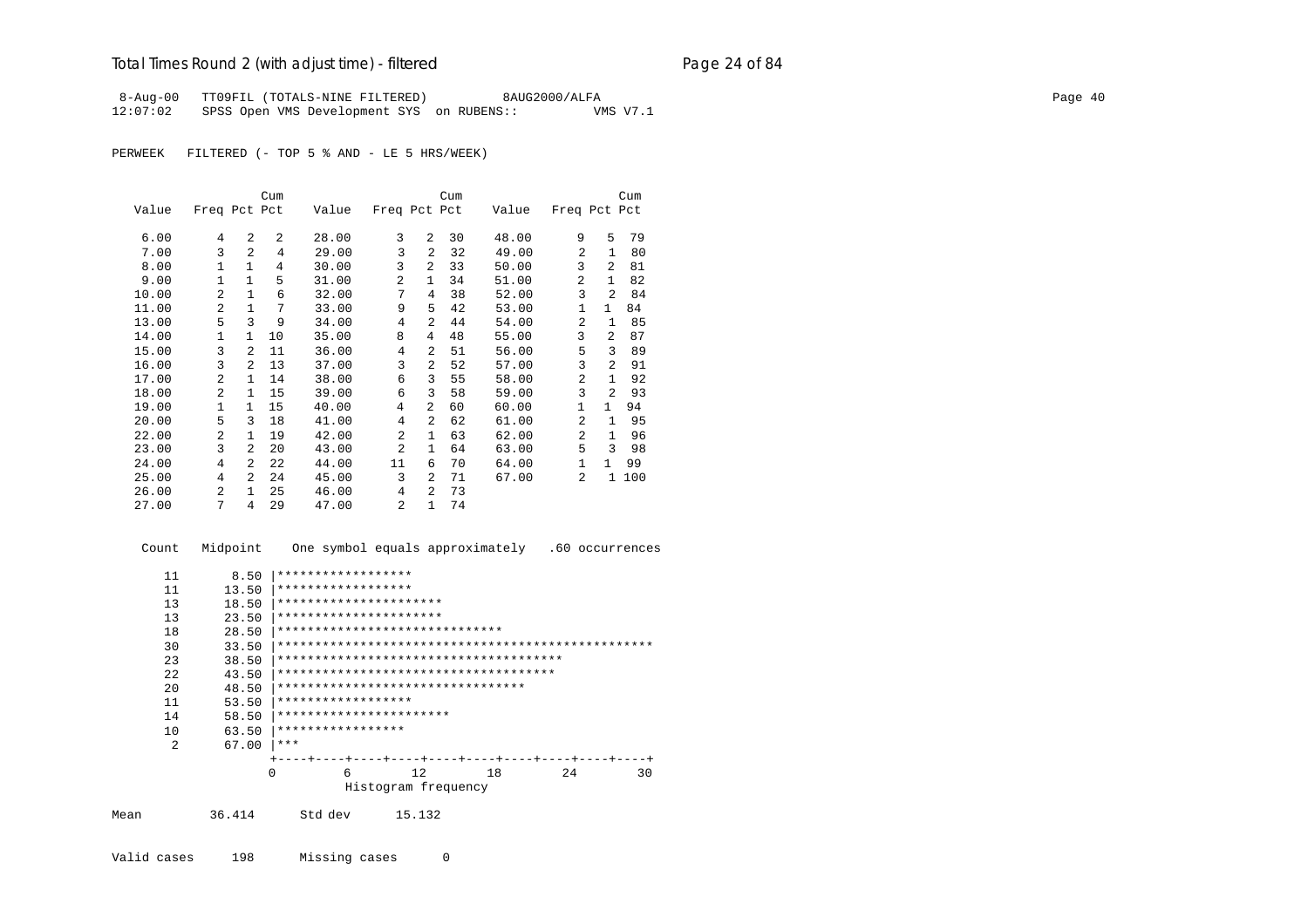#### Total Times Round 2 (with adjust time) - *filtered* entitled and page 25 of 84

 8-Aug-00 TT09FIL (TOTALS-NINE FILTERED) 8AUG2000/ALFA Page 41 12:07:04 SPSS Open VMS Development SYS on RUBENS:: VMS V7.1

Preceding task required .28 seconds CPU time; 1.84 seconds elapsed.

362 0 TEMPORARY<br>363 0 SELECT IF (SCIN34 EQ 11) 364 0 /\* 365 0 /\* TOTAL TIMES FREQUENCY DISTRIBUTION FOR VASCULAR SURGEONS 366 0 /\* 367 0 FREQUENCIES VARIABLES=PERWEEK/<br>368 0 FORMAT=CONDENSE/ 368 0 FORMAT=CONDENSE/ 369 0 HISTOGRAM=INCREMENT (5)/ 370 0 STATISTICS=MEAN STDDEV 371 0 /\*

There are 1,073,639,792 bytes of memory available.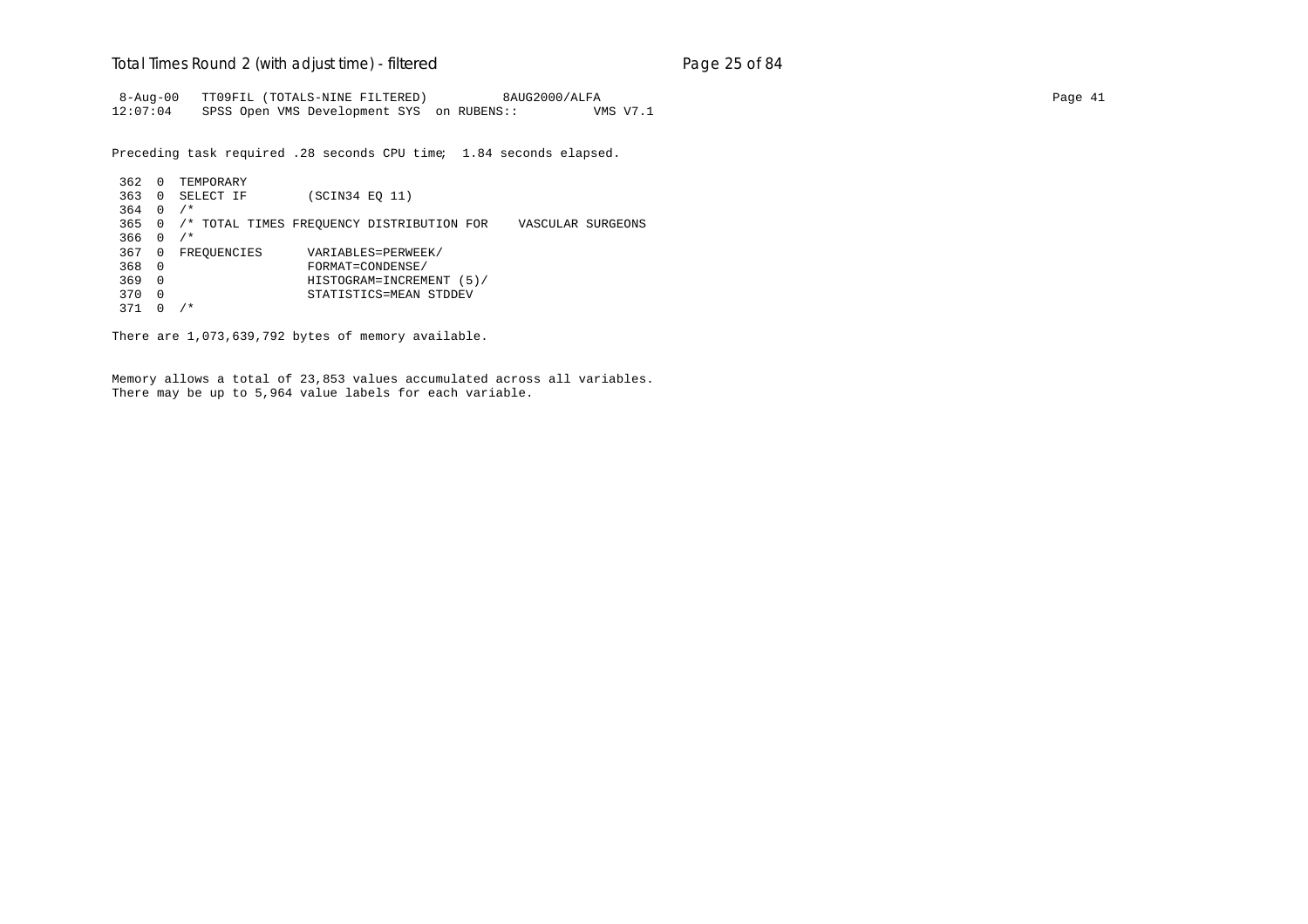## Total Times Round 2 (with adjust time) - *filtered* end and page 26 of 84

8-Aug-00 TT09FIL (TOTALS-NINE FILTERED) 8AUG2000/ALFA Page 42 12:07:04 SPSS Open VMS Development SYS on RUBENS:: VMS V7.1

PERWEEK FILTERED (- TOP 5 % AND - LE 5 HRS/WEEK)

|       |                |                | Cum          |       |                |                | Cum |       |                |                | Cum   |
|-------|----------------|----------------|--------------|-------|----------------|----------------|-----|-------|----------------|----------------|-------|
| Value | Freq Pct Pct   |                |              | Value | Freq Pct Pct   |                |     | Value | Freq Pct Pct   |                |       |
| 6.00  | $\mathbf{1}$   | 1              | $\mathbf{1}$ | 22.00 | 3              | 3              | 41  | 40.00 | 2              | $\mathfrak{D}$ | 80    |
| 7.00  | 3              | 3              | 4            | 23.00 | 3              | 3              | 45  | 41.00 | 2              | $\mathfrak{D}$ | 82    |
| 8.00  | $\mathfrak{D}$ | 2              | 6            | 24.00 | 3              | 3              | 48  | 42.00 | 1              | 1              | 83    |
| 9.00  | 2              | 2              | 9            | 25.00 | 1              | $\mathbf{1}$   | 49  | 43.00 | $\mathbf{1}$   | 1              | 84    |
| 10.00 | $\mathfrak{D}$ | 2              | 11           | 26.00 | 2              | $\mathfrak{D}$ | 51  | 44.00 | $\mathbf{1}$   | 1              | 85    |
| 12.00 | $\overline{2}$ | $\mathfrak{D}$ | 13           | 27.00 | $\overline{a}$ | $\overline{a}$ | 53  | 46.00 | 1              | $\mathbf{1}$   | 86    |
| 13.00 | 3              | 3              | 16           | 28.00 | 7              | 7              | 61  | 47.00 | $\mathfrak{D}$ | $\mathfrak{D}$ | 88    |
| 14.00 | 1              | 1              | 17           | 29.00 | 4              | 4              | 65  | 48.00 | 1              | $\mathbf{1}$   | 89    |
| 15.00 | 3              | 3              | 20           | 31.00 | 4              | 4              | 69  | 50.00 | $\mathbf{1}$   | $\mathbf{1}$   | 90    |
| 16.00 | 5              | 5              | 26           | 32.00 | $\overline{a}$ | $\overline{a}$ | 71  | 51.00 | 3              | 3              | 94    |
| 17.00 | 1              | 1              | 27           | 33.00 | 1              | $\mathbf{1}$   | 72  | 55.00 | $\mathbf{1}$   | $\mathbf{1}$   | 95    |
| 18.00 | 3              | 3              | 30           | 36.00 | $\mathbf{1}$   | $\mathbf{1}$   | 73  | 58.00 | $\mathbf{1}$   | 1              | 96    |
| 19.00 | 3              | 3              | 33           | 37.00 | 1              | $\mathbf{1}$   | 74  | 59.00 | 1              | 1              | 97    |
| 20.00 | $\mathfrak{D}$ | $\mathfrak{D}$ | 35           | 38.00 | 1              | $\mathbf{1}$   | 76  | 60.00 |                | 1              | 98    |
| 21.00 | 3              | 3              | 38           | 39.00 | $\mathfrak{D}$ | $\mathfrak{D}$ | 78  | 61.00 | 2              |                | 2 100 |

Count Midpoint One symbol equals approximately .40 occurrences

| 10   | 8.50   | *************************         |                     |                                           |    |    |
|------|--------|-----------------------------------|---------------------|-------------------------------------------|----|----|
| 9    | 13.50  | ***********************           |                     |                                           |    |    |
| 14   | 18.50  |                                   |                     | ************************************      |    |    |
| 13   | 23.50  | ********************************* |                     |                                           |    |    |
| 15   | 28.50  |                                   |                     |                                           |    |    |
| 7    | 33.50  | ******************                |                     |                                           |    |    |
| 7    | 38.50  | ******************                |                     |                                           |    |    |
| 5    | 43.50  | *************                     |                     |                                           |    |    |
| 5    | 48.50  | *************                     |                     |                                           |    |    |
| 4    | 53.50  | **********                        |                     |                                           |    |    |
| 5    | 58.50  | *************                     |                     |                                           |    |    |
|      |        |                                   |                     | ---+----+----+----+----+----+----+---+--- |    |    |
|      |        | 0<br>4                            | 8                   | 12.                                       | 16 | 20 |
|      |        |                                   | Histogram frequency |                                           |    |    |
| Mean | 27.766 | Std dev                           | 14.281              |                                           |    |    |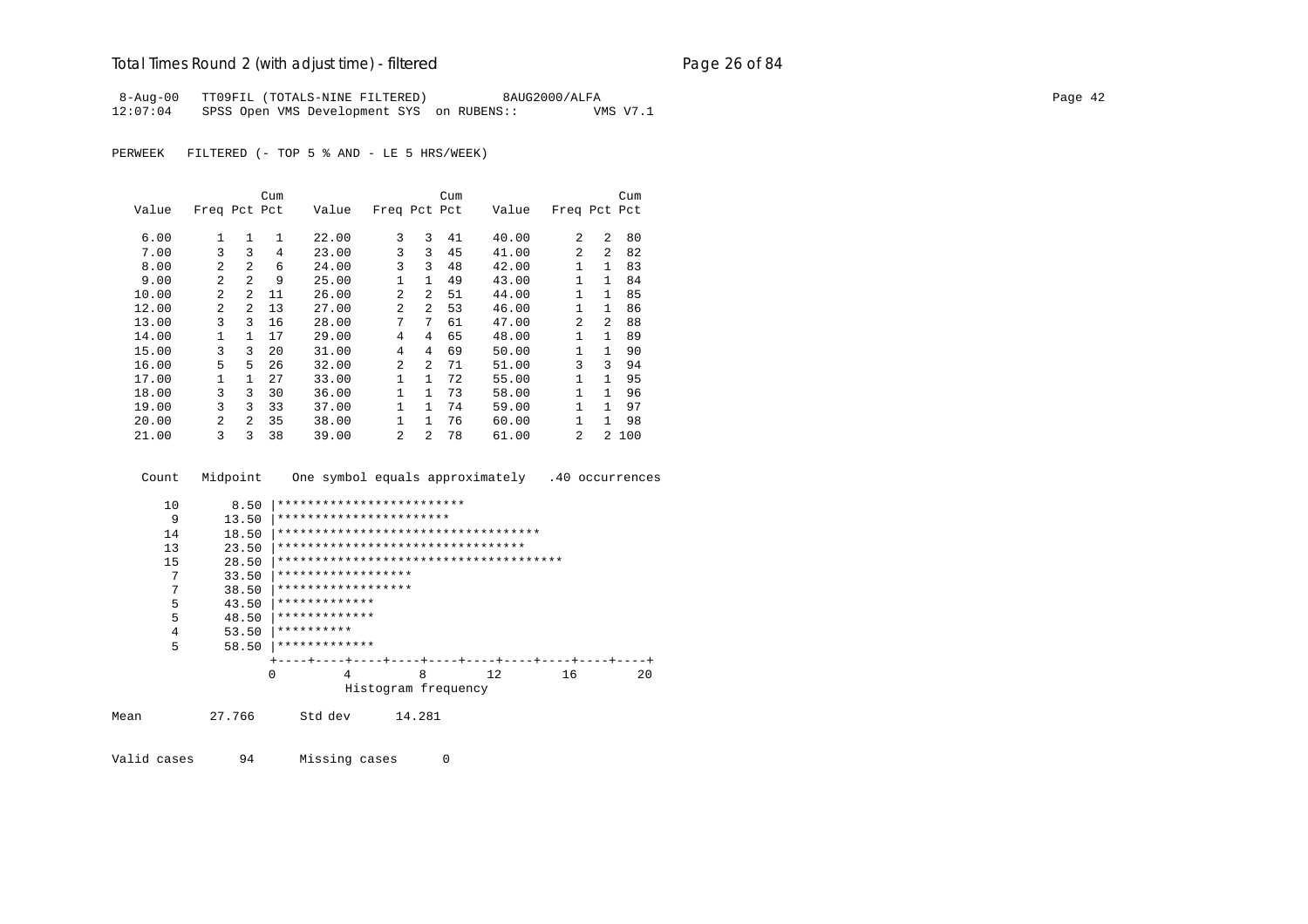#### Total Times Round 2 (with adjust time) - *filtered* entitled and page 27 of 84

 8-Aug-00 TT09FIL (TOTALS-NINE FILTERED) 8AUG2000/ALFA Page 43 12:07:05 SPSS Open VMS Development SYS on RUBENS:: VMS V7.1

Preceding task required .31 seconds CPU time; 1.23 seconds elapsed.

```
372 0 TEMPORARY<br>373 0 SELECT IF
                 (SCIN34 EQ 12)
374 0 /*
375 0 /* TOTAL TIMES FREQUENCY DISTRIBUTION FOR OPTHALMOLOGISTS
376 0 /*
377 0 FREQUENCIES VARIABLES=PERWEEK/
378 0 FORMAT=CONDENSE/
379 0 HISTOGRAM=INCREMENT (5)/
380 0 STATISTICS=MEAN STDDEV
381 0 /*
```
There are 1,073,639,792 bytes of memory available.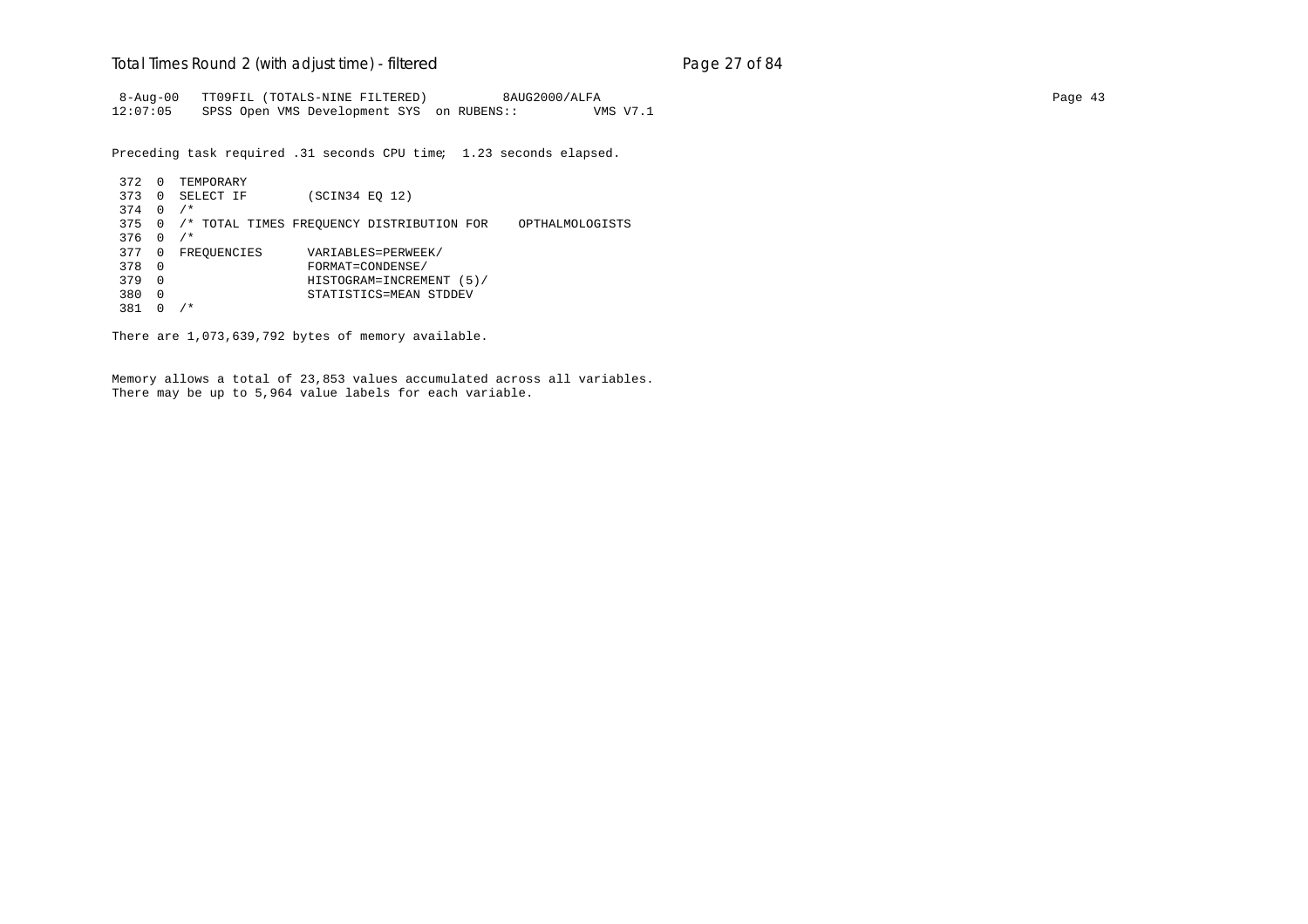## Total Times Round 2 (with adjust time) - *filtered* end and page 28 of 84

8-Aug-00 TT09FIL (TOTALS-NINE FILTERED) 8AUG2000/ALFA Page 44 Page 44 12:07:05 SPSS Open VMS Development SYS on RUBENS:: VMS V7.1

PERWEEK FILTERED (- TOP 5 % AND - LE 5 HRS/WEEK)

|       |              |                | Cum            |       |              |                | Cum |       |                |              | Cum |
|-------|--------------|----------------|----------------|-------|--------------|----------------|-----|-------|----------------|--------------|-----|
| Value | Freq Pct Pct |                |                | Value | Freq Pct Pct |                |     | Value | Freq Pct Pct   |              |     |
|       |              |                |                |       |              |                |     |       |                |              |     |
| 6.00  | 8            | $\mathbf 1$    | $\mathbf{1}$   | 37.00 | 9            | 2              | 36  | 68.00 | 6              | 1            | 83  |
| 7.00  | 7            | $\mathbf{1}$   | 3              | 38.00 | 6            | 1              | 37  | 69.00 | 5              | $\mathbf{1}$ | 84  |
| 8.00  | 8            | $\mathbf{1}$   | $\overline{4}$ | 39.00 | 12           | 2              | 39  | 70.00 | 6              | 1            | 85  |
| 9.00  | 8            | $\mathbf{1}$   | 5              | 40.00 | 10           | 2              | 41  | 71.00 | 8              | $\mathbf{1}$ | 86  |
| 10.00 | 9            | $\overline{2}$ | 7              | 41.00 | 9            | $\overline{2}$ | 43  | 72.00 | 6              | $\mathbf{1}$ | 87  |
| 11.00 | 8            | $\mathbf{1}$   | 8              | 42.00 | 8            | $\mathbf{1}$   | 44  | 73.00 | 6              | $\mathbf{1}$ | 88  |
| 12.00 | 3            | $\mathbf{1}$   | 9              | 43.00 | 12           | 2              | 46  | 74.00 | 3              | $\mathbf{1}$ | 89  |
| 13.00 | 3            | $\mathbf{1}$   | 9              | 44.00 | 19           | 3              | 49  | 75.00 | $\mathbf{1}$   | 0            | 89  |
| 14.00 | 3            | $\mathbf{1}$   | 10             | 45.00 | 14           | 2              | 52  | 76.00 | 4              | 1            | 90  |
| 15.00 | 4            | $\mathbf{1}$   | 10             | 46.00 | 6            | $\mathbf{1}$   | 53  | 77.00 | $\overline{a}$ | $\mathbf 0$  | 90  |
| 16.00 | 2            | $\mathbf 0$    | 11             | 47.00 | 11           | $\overline{2}$ | 55  | 78.00 | 3              | $\mathbf{1}$ | 91  |
| 17.00 | 4            | $\mathbf{1}$   | 11             | 48.00 | 8            | $\mathbf{1}$   | 56  | 79.00 | 4              | $\mathbf{1}$ | 91  |
| 18.00 | 9            | $\overline{a}$ | 13             | 49.00 | 12           | $\overline{2}$ | 58  | 80.00 | 2              | $\mathbf 0$  | 92  |
| 19.00 | 4            | 1              | 14             | 50.00 | 9            | $\overline{a}$ | 60  | 81.00 | 4              | 1            | 92  |
| 20.00 | 12           | $\overline{a}$ | 16             | 51.00 | 13           | $\overline{2}$ | 62  | 82.00 | 4              | $\mathbf{1}$ | 93  |
| 21.00 | 6            | $\mathbf{1}$   | 17             | 52.00 | 11           | 2              | 64  | 83.00 | 6              | $\mathbf{1}$ | 94  |
| 22.00 | 10           | 2              | 18             | 53.00 | 7            | $\mathbf{1}$   | 65  | 84.00 | 4              | $\mathbf{1}$ | 95  |
| 23.00 | 5            | $\mathbf{1}$   | 19             | 54.00 | 6            | $\mathbf{1}$   | 66  | 85.00 | 5              | $\mathbf 1$  | 96  |
| 24.00 | 3            | $\mathbf{1}$   | 20             | 55.00 | 6            | $\mathbf{1}$   | 67  | 86.00 | $\overline{a}$ | $\mathbf 0$  | 96  |
| 25.00 | 7            | 1              | 21             | 56.00 | 9            | $\overline{a}$ | 68  | 87.00 | $\mathbf{1}$   | $\mathbf 0$  | 96  |
| 26.00 | 8            | $\mathbf{1}$   | 22             | 57.00 | 9            | $\overline{2}$ | 70  | 88.00 | 5              | $\mathbf{1}$ | 97  |
| 27.00 | 6            | 1              | 23             | 58.00 | 7            | 1              | 71  | 89.00 | $\mathbf{1}$   | 0            | 97  |
| 28.00 | 3            | $\mathbf{1}$   | 24             | 59.00 | 8            | 1              | 72  | 90.00 | 5              | 1            | 98  |
| 29.00 | 6            | 1              | 25             | 60.00 | 13           | 2              | 75  | 91.00 | 4              | $\mathbf{1}$ | 99  |
| 30.00 | 8            | 1              | 26             | 61.00 | 11           | 2              | 77  | 92.00 | 3              | $\mathbf{1}$ | 99  |
| 31.00 | 3            | $\mathbf{1}$   | 27             | 62.00 | 5            | $\mathbf{1}$   | 77  | 93.00 | $\mathbf{1}$   | $\Omega$     | 99  |
| 32.00 | 9            | 2              | 28             | 63.00 | 5            | $\mathbf{1}$   | 78  | 95.00 | $\mathbf{1}$   | $\Omega$     | 99  |
| 33.00 | 10           | 2              | 30             | 64.00 | 7            | $\mathbf{1}$   | 79  | 96.00 | $\overline{a}$ | 0            | 100 |
| 34.00 | 12           | 2              | 32             | 65.00 | 6            | 1              | 80  | 97.00 | $\mathbf{1}$   | 0            | 100 |
| 35.00 | 5            | $\mathbf{1}$   | 33             | 66.00 | 7            | 1              | 82  |       |                |              |     |
| 36.00 | 12           | $\overline{a}$ | 35             | 67.00 | 3            | $\mathbf{1}$   | 82  |       |                |              |     |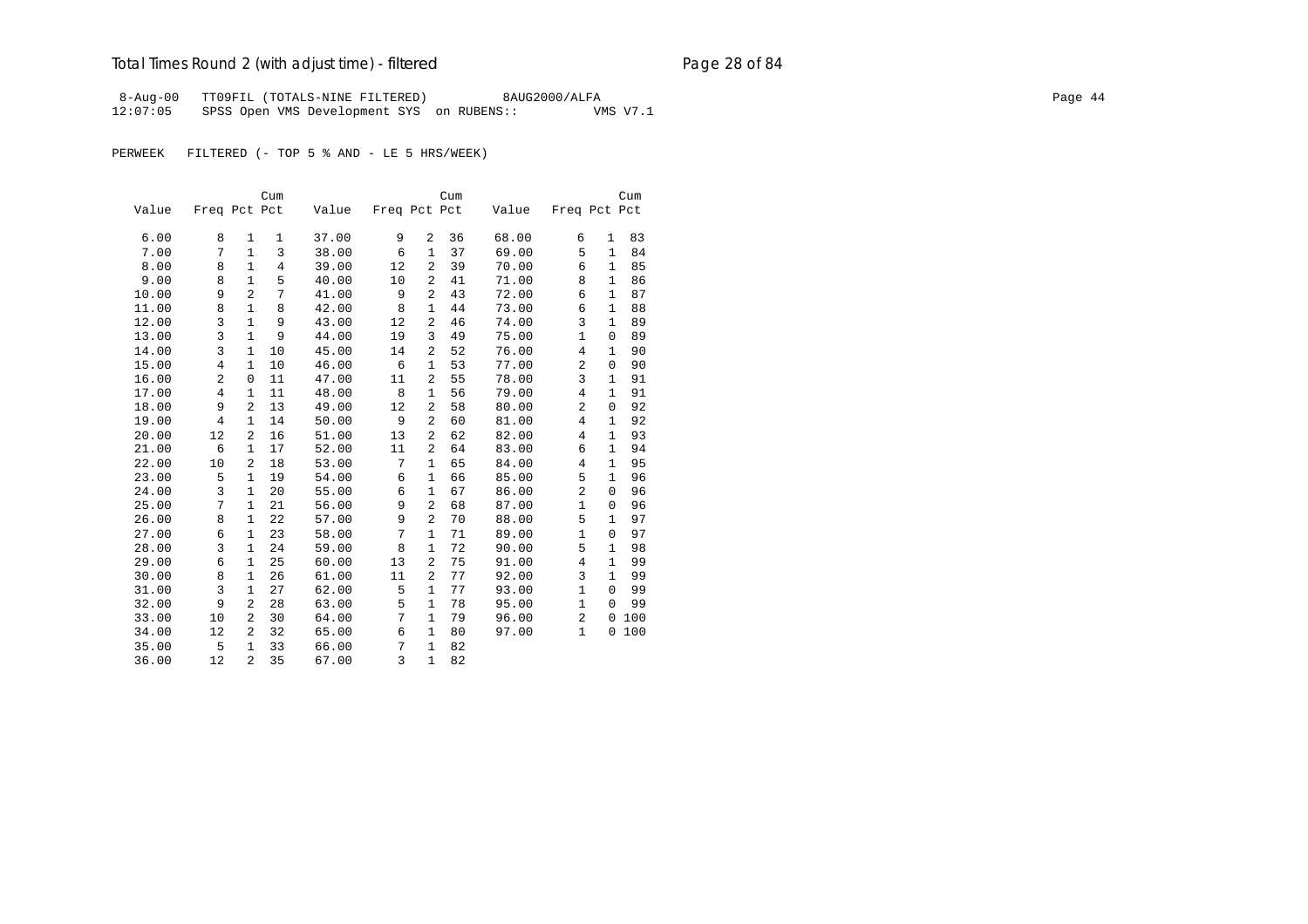## Total Times Round 2 (with adjust time) - *filtered* entitled and page 29 of 84

8-Aug-00 TT09FIL (TOTALS-NINE FILTERED) 8AUG2000/ALFA Page 45 12:07:06 SPSS Open VMS Development SYS on RUBENS:: VMS V7.1

PERWEEK FILTERED (- TOP 5 % AND - LE 5 HRS/WEEK)

Count Midpoint One symbol equals approximately 1.50 occurrences

|      | 40 | 8.50   |                       | ***************************       |    |    |    |
|------|----|--------|-----------------------|-----------------------------------|----|----|----|
|      | 21 | 13.50  | **************        |                                   |    |    |    |
|      | 31 | 18.50  | ********************* |                                   |    |    |    |
|      | 31 | 23.50  | ********************* |                                   |    |    |    |
|      | 31 | 28.50  | ********************* |                                   |    |    |    |
|      | 39 | 33.50  |                       | **************************        |    |    |    |
|      | 49 | 38.50  |                       | ********************************* |    |    |    |
|      | 62 | 43.50  |                       |                                   |    |    |    |
|      | 46 | 48.50  |                       | *******************************   |    |    |    |
|      | 43 | 53.50  |                       | *****************************     |    |    |    |
|      | 46 | 58.50  |                       | *******************************   |    |    |    |
|      | 34 | 63.50  |                       | ***********************           |    |    |    |
|      | 27 | 68.50  | ******************    |                                   |    |    |    |
|      | 24 | 73.50  | ****************      |                                   |    |    |    |
|      | 15 | 78.50  | **********            |                                   |    |    |    |
|      | 23 | 83.50  | ***************       |                                   |    |    |    |
|      | 14 | 88.50  | *********             |                                   |    |    |    |
|      | 9  | 93.50  | ******                |                                   |    |    |    |
|      | 3  | 97.00  | * *                   |                                   |    |    |    |
|      |    |        |                       |                                   |    |    |    |
|      |    |        | 15<br>$\Omega$        | 30                                | 45 | 60 | 75 |
|      |    |        |                       | Histogram frequency               |    |    |    |
| Mean |    | 45.702 | Std dev               | 22.177                            |    |    |    |

Valid cases 588 Missing cases 0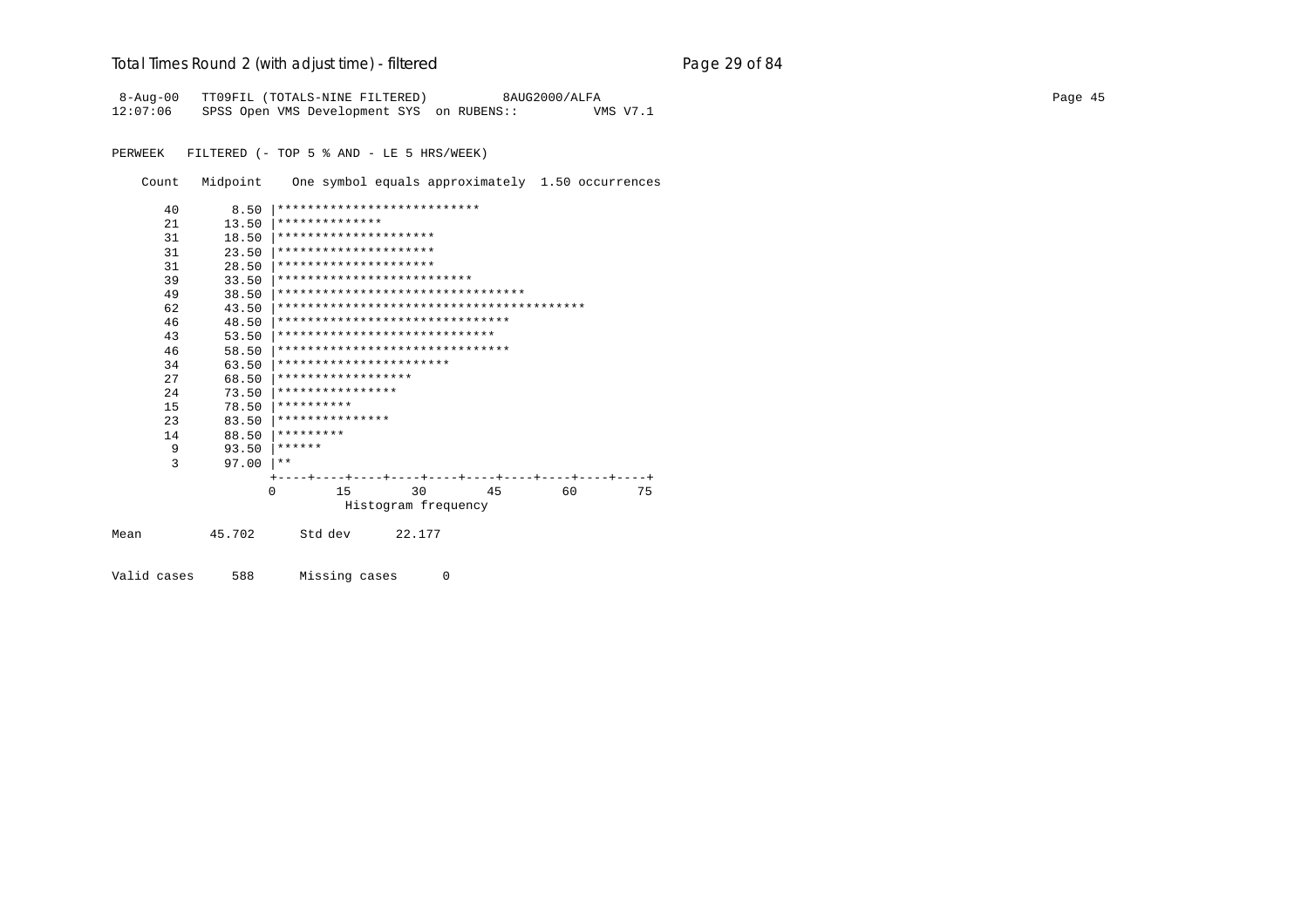#### Total Times Round 2 (with adjust time) - *filtered* entitled and page 30 of 84

 8-Aug-00 TT09FIL (TOTALS-NINE FILTERED) 8AUG2000/ALFA Page 46 12:07:07 SPSS Open VMS Development SYS on RUBENS:: VMS V7.1

Preceding task required .25 seconds CPU time; 2.14 seconds elapsed.

```
382 0 TEMPORARY<br>383 0 SELECT IF
                 (SCIN34 EQ 13)
384 0 /*
385 0 /* TOTAL TIMES FREQUENCY DISTRIBUTION FOR ENT SURGEONS
386 0 /*
387 0 FREQUENCIES VARIABLES=PERWEEK/
388 0 FORMAT=CONDENSE/
389 0 HISTOGRAM=INCREMENT (5)/
390 0 STATISTICS=MEAN STDDEV
391 0 /*
```
There are 1,073,639,792 bytes of memory available.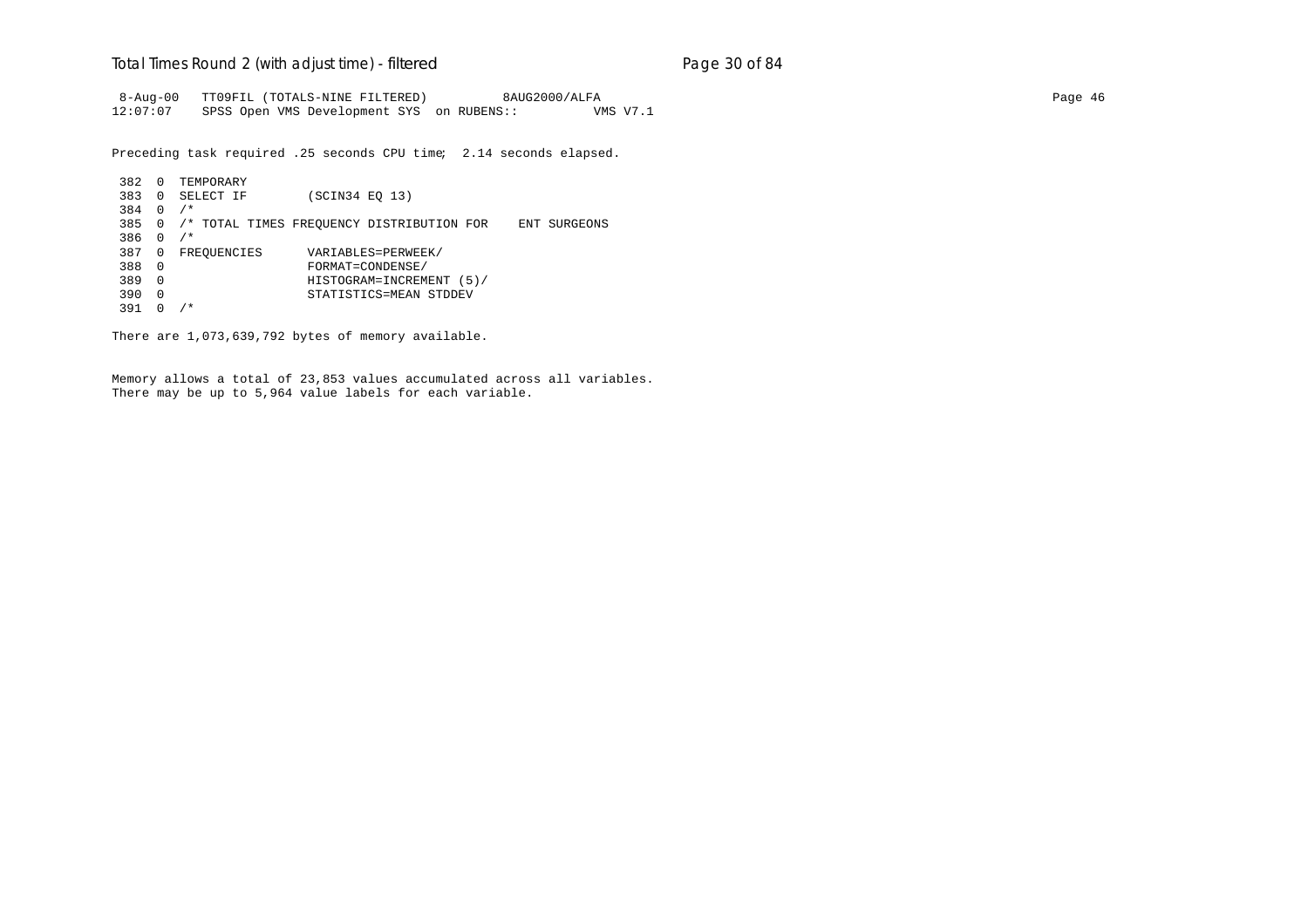## Total Times Round 2 (with adjust time) - *filtered* entitled and page 31 of 84

8-Aug-00 TT09FIL (TOTALS-NINE FILTERED) 8AUG2000/ALFA Page 47 Page 47 12:07:08 SPSS Open VMS Development SYS on RUBENS:: VMS V7.1

PERWEEK FILTERED (- TOP 5 % AND - LE 5 HRS/WEEK)

|       |                |                | Cum            |       |                |                | Cum |        |                         |              | Cum |
|-------|----------------|----------------|----------------|-------|----------------|----------------|-----|--------|-------------------------|--------------|-----|
| Value | Freq Pct Pct   |                |                | Value | Freq Pct Pct   |                |     | Value  | Freq Pct Pct            |              |     |
|       |                |                |                |       |                |                |     |        |                         |              |     |
| 6.00  | $\overline{a}$ | $\mathbf{1}$   | $\mathbf{1}$   | 47.00 | 2              | $\mathbf{1}$   | 31  | 86.00  | $\mathbf{1}$            | 0            | 76  |
| 7.00  | $\overline{c}$ | $\mathbf{1}$   | $\mathbf{1}$   | 48.00 | 3              | $\mathbf{1}$   | 32  | 87.00  | 8                       | 3            | 79  |
| 8.00  | $\overline{4}$ | $\mathbf{1}$   | $\overline{3}$ | 49.00 | 7              | 3              | 34  | 88.00  | $\mathbf{1}$            | $\mathbf 0$  | 79  |
| 10.00 | $\overline{4}$ | $\mathbf{1}$   | $\overline{4}$ | 50.00 | $\overline{a}$ | $\mathbf{1}$   | 35  | 89.00  | $\mathbf 1$             | 0            | 79  |
| 11.00 | $\overline{4}$ | $\mathbf{1}$   | 6              | 51.00 | 3              | $\mathbf{1}$   | 36  | 91.00  | $\mathbf{1}$            | $\mathbf 0$  | 80  |
| 12.00 | $\overline{2}$ | $\mathbf{1}$   | 7              | 52.00 | 3              | $\mathbf{1}$   | 37  | 92.00  | 4                       | $\mathbf{1}$ | 81  |
| 13.00 | $\mathbf{1}$   | 0              | 7              | 53.00 | $\overline{c}$ | $\mathbf{1}$   | 38  | 93.00  | 4                       | $\mathbf{1}$ | 83  |
| 14.00 | $\overline{2}$ | $\mathbf{1}$   | 8              | 54.00 | $\overline{4}$ | $\mathbf{1}$   | 40  | 94.00  | $\overline{4}$          | $\mathbf{1}$ | 84  |
| 15.00 | $\overline{2}$ | $\mathbf{1}$   | 8              | 55.00 | 3              | $\mathbf{1}$   | 41  | 95.00  | $\overline{a}$          | $\mathbf{1}$ | 85  |
| 16.00 | $\overline{2}$ | $\mathbf{1}$   | 9              | 56.00 | $\overline{c}$ | $\mathbf{1}$   | 41  | 96.00  | $\mathbf{1}$            | $\mathbf 0$  | 85  |
| 17.00 | $\mathbf{1}$   | $\mathsf 0$    | 10             | 57.00 | 3              | $\mathbf{1}$   | 42  | 97.00  | $\overline{4}$          | $\mathbf{1}$ | 87  |
| 18.00 | $\overline{2}$ | $\mathbf{1}$   | 10             | 58.00 | 6              | $\overline{2}$ | 45  | 98.00  | $\mathbf{1}$            | 0            | 87  |
| 20.00 | $\mathbf{1}$   | $\mathbf 0$    | 11             | 59.00 | 3              | $\mathbf{1}$   | 46  | 99.00  | $\mathbf{1}$            | $\mathbf 0$  | 88  |
| 21.00 | $\mathbf{1}$   | 0              | 11             | 60.00 | $\overline{c}$ | $\mathbf{1}$   | 47  | 100.00 | $\overline{a}$          | $\mathbf{1}$ | 88  |
| 22.00 | $\mathbf{1}$   | 0              | 11             | 61.00 | 8              | $\overline{3}$ | 49  | 102.00 | $\mathbf 1$             | 0            | 89  |
| 23.00 | $\overline{4}$ | $\mathbf{1}$   | 13             | 62.00 | 3              | $\mathbf{1}$   | 51  | 103.00 | $\mathbf{1}$            | $\mathbf 0$  | 89  |
| 24.00 | $\mathbf{1}$   | 0              | 13             | 63.00 | $\overline{a}$ | $\mathbf{1}$   | 51  | 106.00 | 3                       | $\mathbf{1}$ | 90  |
| 25.00 | 2              | $\mathbf{1}$   | 14             | 64.00 | 4              | $\mathbf{1}$   | 53  | 107.00 | 2                       | $\mathbf{1}$ | 91  |
| 26.00 | $\overline{2}$ | $\mathbf{1}$   | 15             | 66.00 | 5              | $\overline{2}$ | 55  | 108.00 | $\mathbf 1$             | 0            | 91  |
| 27.00 | 3              | $\mathbf{1}$   | 16             | 67.00 | $\overline{4}$ | $\mathbf{1}$   | 56  | 109.00 | $\mathbf{1}$            | 0            | 92  |
| 28.00 | $\overline{2}$ | $\mathbf{1}$   | 16             | 68.00 | $\overline{2}$ | $\mathbf{1}$   | 57  | 110.00 | 2                       | $\mathbf{1}$ | 92  |
| 29.00 | $\mathbf{1}$   | $\mathbf 0$    | 17             | 69.00 | $\overline{c}$ | $\mathbf{1}$   | 58  | 111.00 | $\overline{a}$          | $\mathbf{1}$ | 93  |
| 30.00 | $\,4$          | $\mathbf{1}$   | 18             | 70.00 | 6              | $\overline{2}$ | 60  | 112.00 | 3                       | $\mathbf{1}$ | 94  |
| 32.00 | $\mathbf{1}$   | $\mathsf 0$    | 19             | 71.00 | $\overline{4}$ | $\mathbf{1}$   | 61  | 113.00 | $\overline{c}$          | $\mathbf{1}$ | 95  |
| 33.00 | $\,4$          | $\mathbf{1}$   | 20             | 72.00 | $\overline{4}$ | $\mathbf{1}$   | 63  | 115.00 | $\overline{\mathbf{c}}$ | $\mathbf{1}$ | 96  |
| 34.00 | $\overline{2}$ | $\mathbf{1}$   | 21             | 73.00 | 5              | $\overline{2}$ | 64  | 116.00 | $\overline{2}$          | $\mathbf{1}$ | 96  |
| 35.00 | $\overline{2}$ | $\mathbf{1}$   | 22             | 74.00 | $\overline{a}$ | $\mathbf{1}$   | 65  | 117.00 | $\mathbf{1}$            | $\Omega$     | 97  |
| 37.00 | $\overline{2}$ | $\mathbf{1}$   | 22             | 75.00 | 3              | $\mathbf{1}$   | 66  | 118.00 | $\mathbf 1$             | 0            | 97  |
| 38.00 | 5              | $\overline{2}$ | 24             | 76.00 | $\overline{c}$ | $\mathbf{1}$   | 67  | 121.00 | $\mathbf{1}$            | $\mathbf 0$  | 97  |
| 40.00 | 3              | $\mathbf{1}$   | 25             | 77.00 | 3              | $\mathbf{1}$   | 68  | 123.00 | 1                       | $\mathbf 0$  | 98  |
| 41.00 | 2              | $\mathbf{1}$   | 26             | 78.00 | 3              | $\mathbf{1}$   | 69  | 124.00 | 1                       | 0            | 98  |
| 42.00 | $\mathbf{1}$   | 0              | 26             | 79.00 | 3              | $\mathbf{1}$   | 70  | 127.00 | $\mathbf{1}$            | 0            | 99  |
| 43.00 | 3              | $\mathbf{1}$   | 27             | 80.00 | 3              | $\mathbf{1}$   | 71  | 128.00 | $\mathbf{1}$            | 0            | 99  |
| 44.00 | 3              | $\mathbf{1}$   | 29             | 82.00 | $\overline{4}$ | $\mathbf{1}$   | 73  | 129.00 | $\mathbf{1}$            | $\mathbf 0$  | 99  |
| 45.00 | 3              | $\mathbf{1}$   | 30             | 83.00 | 3              | $\mathbf{1}$   | 74  | 132.00 | $\mathbf{1}$            | $\mathbf 0$  | 100 |
| 46.00 | $\mathbf{1}$   | $\mathbf 0$    | 30             | 84.00 | $\overline{4}$ | $\mathbf{1}$   | 75  | 134.00 | $\mathbf{1}$            | 0            | 100 |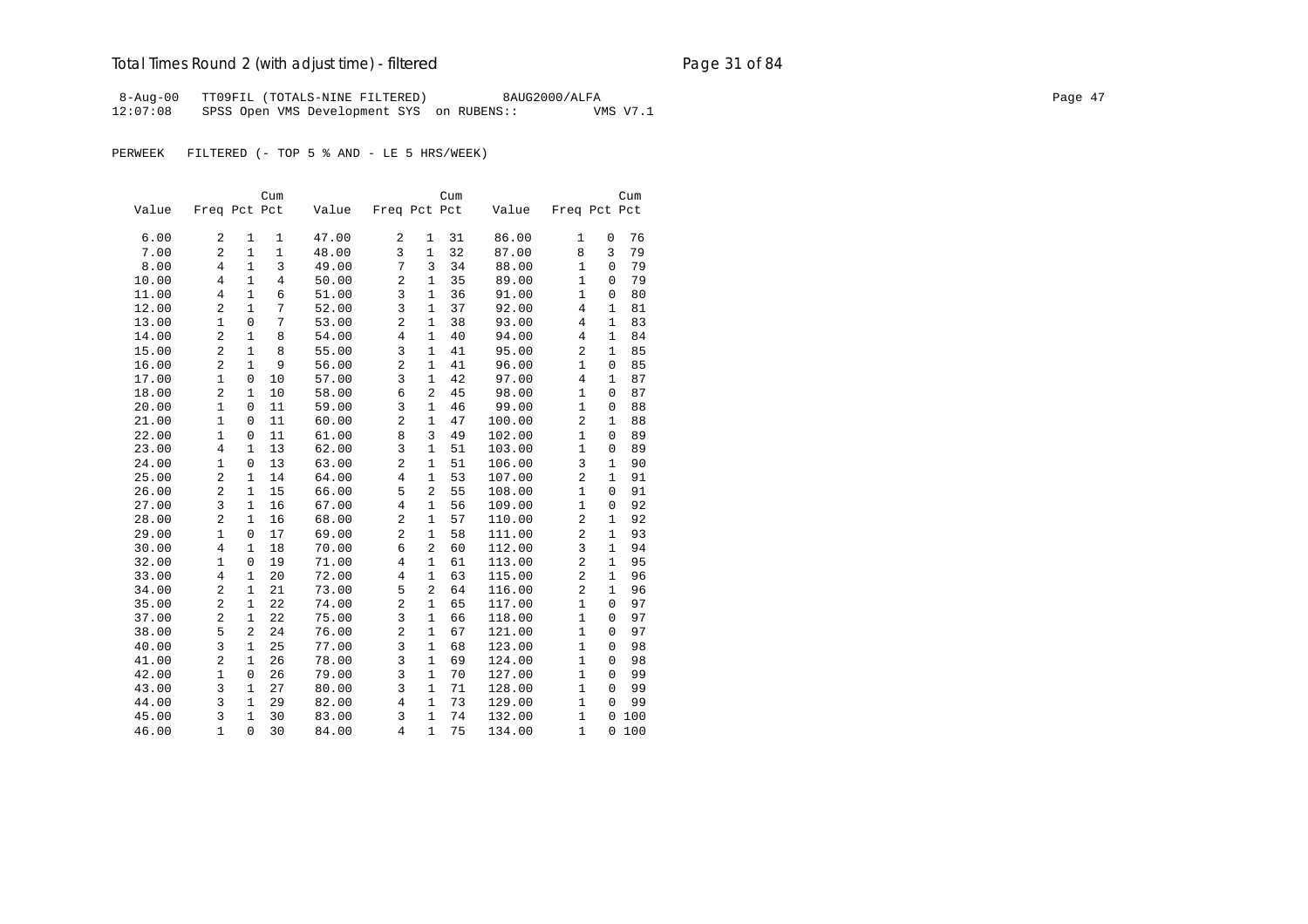## Total Times Round 2 (with adjust time) - *filtered* end and page 32 of 84

8-Aug-00 TT09FIL (TOTALS-NINE FILTERED) 8AUG2000/ALFA Page 48 12:07:09 SPSS Open VMS Development SYS on RUBENS:: VMS V7.1

PERWEEK FILTERED (- TOP 5 % AND - LE 5 HRS/WEEK)

Count Midpoint One symbol equals approximately .40 occurrences

| 12             | 8.50   | ******************************      |
|----------------|--------|-------------------------------------|
| 11             | 13.50  | ****************************        |
| 6              | 18.50  | ***************                     |
| 9              | 23.50  | ***********************             |
| 12             | 28.50  | ******************************      |
| 9              | 33.50  | ***********************             |
| 10             | 38.50  | *************************           |
| 12             | 43.50  | ******************************      |
| 15             | 48.50  |                                     |
| 15             | 53.50  |                                     |
| 16             | 58.50  |                                     |
| 17             | 63.50  |                                     |
| 19             | 68.50  |                                     |
| 18             | 73.50  |                                     |
| 14             | 78.50  | *********************************** |
| 11             | 83.50  | ****************************        |
| 11             | 88.50  | ****************************        |
| 15             | 93.50  |                                     |
| 9              | 98.50  | ***********************             |
| 2              | 103.50 | *****                               |
| 9              | 108.50 | ***********************             |
| 9              | 113.50 | ***********************             |
| 4              | 118.50 | **********                          |
| 3              | 123.50 | ********                            |
| 3              | 128.50 | ********                            |
| $\mathfrak{D}$ | 133.50 | *****                               |
|                |        |                                     |
|                |        | 8<br>12<br>16<br>20<br>0<br>4       |
|                |        | Histogram frequency                 |
| Mean           | 62.714 | 30.798<br>Std dev                   |

Valid cases 273 Missing cases 0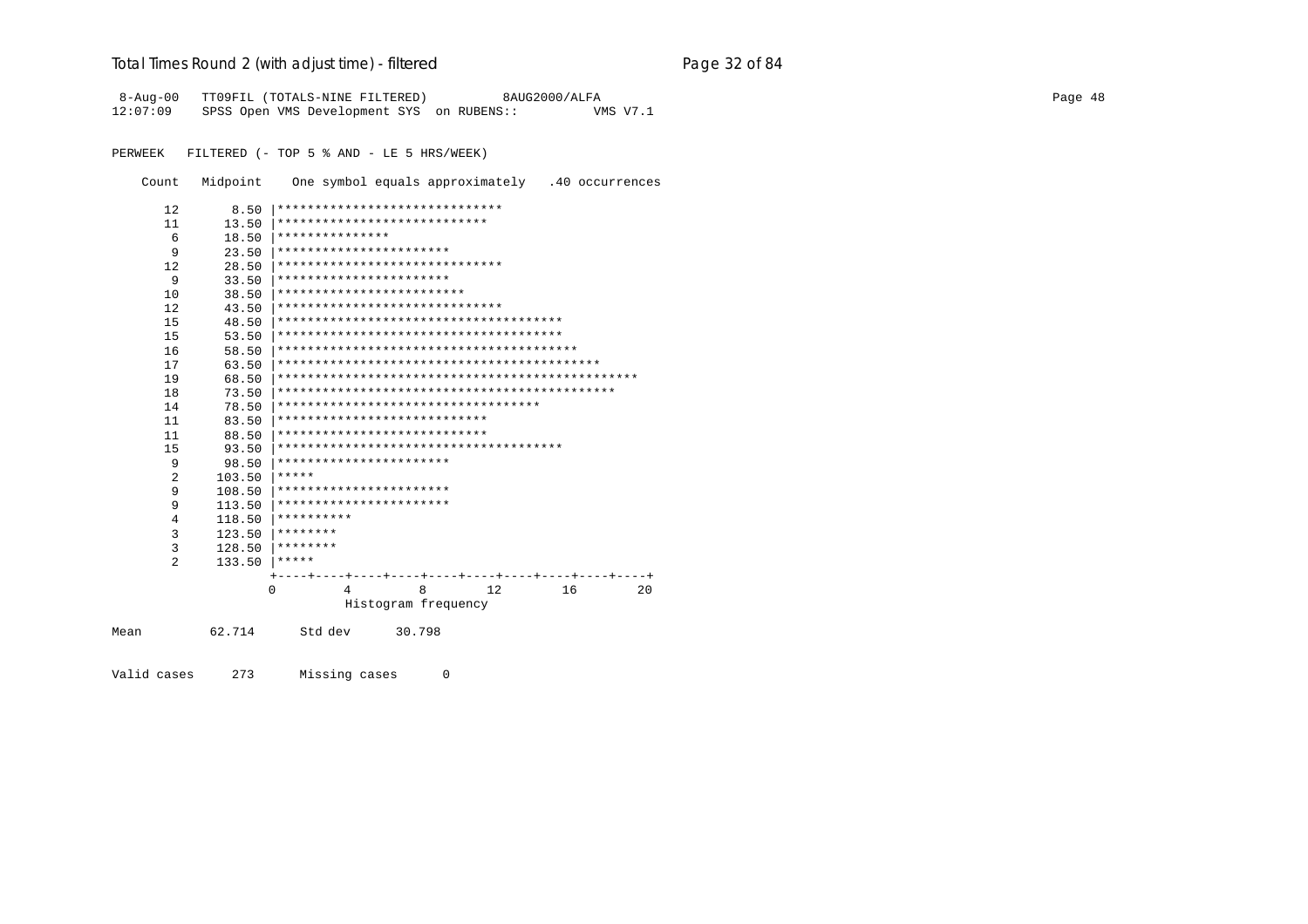#### Total Times Round 2 (with adjust time) - *filtered* entitled and page 33 of 84

 8-Aug-00 TT09FIL (TOTALS-NINE FILTERED) 8AUG2000/ALFA Page 49 12:07:09 SPSS Open VMS Development SYS on RUBENS:: VMS V7.1

Preceding task required .26 seconds CPU time; 2.27 seconds elapsed.

```
392 0 TEMPORARY<br>393 0 SELECT IF
                   (SCIN34 EQ 14)
394 0 /*
395 0 /* TOTAL TIMES FREQUENCY DISTRIBUTION FOR ANAESTHETISTS
396 0 /*
397 0 FREQUENCIES VARIABLES=PERWEEK/<br>398 0 FORMAT=CONDENSE/
398 0 FORMAT=CONDENSE/
399 0 HISTOGRAM=INCREMENT (5)/
400 0 STATISTICS=MEAN STDDEV
401 0 /*
```
There are 1,073,639,792 bytes of memory available.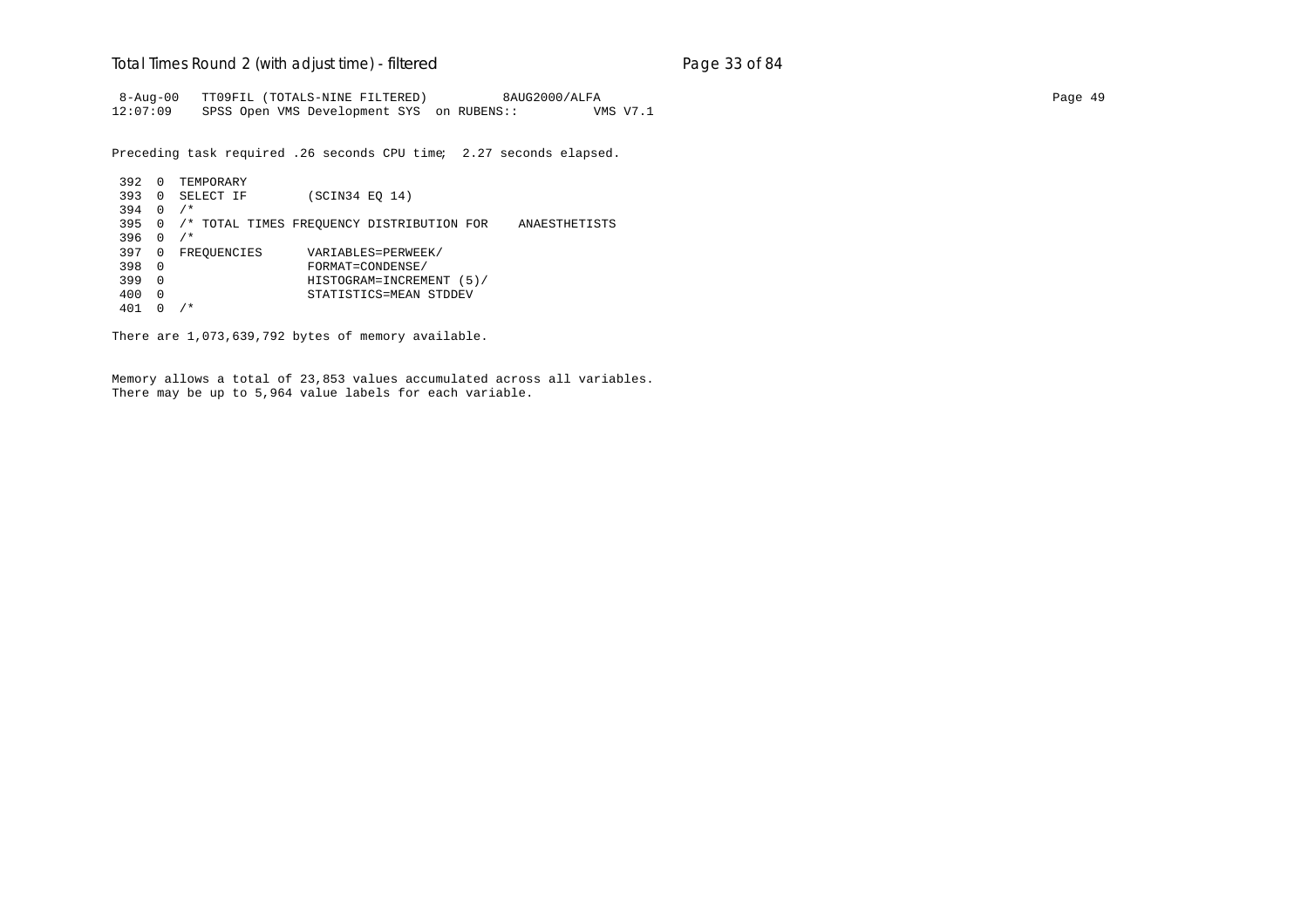## Total Times Round 2 (with adjust time) - *filtered* entitled and page 34 of 84

 8-Aug-00 TT09FIL (TOTALS-NINE FILTERED) 8AUG2000/ALFA Page 50 12:07:10 SPSS Open VMS Development SYS on RUBENS:: VMS V7.1

PERWEEK FILTERED (- TOP 5 % AND - LE 5 HRS/WEEK)

|       |              |                | Cum            |       |              |                | Cum |       |              |              | Cum |
|-------|--------------|----------------|----------------|-------|--------------|----------------|-----|-------|--------------|--------------|-----|
| Value | Freq Pct Pct |                |                | Value | Freq Pct Pct |                |     | Value | Freq Pct Pct |              |     |
|       |              |                |                |       |              |                |     |       |              |              |     |
| 6.00  | 31           | $\overline{a}$ | $\overline{a}$ | 30.00 | 25           | $\overline{2}$ | 49  | 54.00 | 16           | $\mathbf{1}$ | 85  |
| 7.00  | 41           | 3              | 5              | 31.00 | 20           | $\mathbf{1}$   | 51  | 55.00 | 20           | $\mathbf{1}$ | 86  |
| 8.00  | 39           | 3              | 8              | 32.00 | 18           | 1              | 52  | 56.00 | 27           | 2            | 88  |
| 9.00  | 29           | $\overline{2}$ | 10             | 33.00 | 25           | $\mathfrak{D}$ | 54  | 57.00 | 11           | $\mathbf{1}$ | 89  |
| 10.00 | 43           | 3              | 13             | 34.00 | 28           | $\overline{2}$ | 56  | 58.00 | 13           | 1            | 90  |
| 11.00 | 37           | 3              | 15             | 35.00 | 28           | 2              | 58  | 59.00 | 10           | 1            | 91  |
| 12.00 | 36           | 3              | 18             | 36.00 | 24           | 2              | 60  | 60.00 | 19           | $\mathbf{1}$ | 92  |
| 13.00 | 26           | 2              | 20             | 37.00 | 15           | 1              | 61  | 61.00 | 12           | 1            | 93  |
| 14.00 | 26           | 2              | 22             | 38.00 | 22           | $\overline{2}$ | 62  | 62.00 | 11           | 1            | 93  |
| 15.00 | 31           | 2              | 24             | 39.00 | 24           | 2              | 64  | 63.00 | 9            | $\mathbf{1}$ | 94  |
| 16.00 | 28           | $\mathfrak{D}$ | 26             | 40.00 | 24           | 2              | 65  | 64.00 | 7            | 0            | 95  |
| 17.00 | 23           | $\overline{a}$ | 27             | 41.00 | 17           | 1              | 67  | 65.00 | 11           | 1            | 95  |
| 18.00 | 32           | 2              | 30             | 42.00 | 24           | 2              | 68  | 66.00 | 12           | 1            | 96  |
| 19.00 | 20           | $\mathbf{1}$   | 31             | 43.00 | 17           | $\mathbf{1}$   | 70  | 67.00 | 8            | $\mathbf{1}$ | 97  |
| 20.00 | 21           | 1              | 32             | 44.00 | 16           | 1              | 71  | 68.00 | 6            | $\Omega$     | 97  |
| 21.00 | 30           | $\overline{a}$ | 35             | 45.00 | 21           | $\mathbf{1}$   | 72  | 69.00 | 5            | $\Omega$     | 98  |
| 22.00 | 31           | $\overline{2}$ | 37             | 46.00 | 19           | 1              | 73  | 70.00 | 9            | $\mathbf{1}$ | 98  |
| 23.00 | 15           | 1              | 38             | 47.00 | 22           | 2              | 75  | 71.00 | 7            | $\Omega$     | 99  |
| 24.00 | 15           | 1              | 39             | 48.00 | 24           | 2              | 77  | 72.00 | 4            | $\Omega$     | 99  |
| 25.00 | 28           | 2              | 41             | 49.00 | 24           | 2              | 78  | 73.00 | 3            | $\Omega$     | 99  |
| 26.00 | 21           | 1              | 42             | 50.00 | 17           | $\mathbf{1}$   | 80  | 74.00 | 8            | $\mathbf{1}$ | 100 |
| 27.00 | 30           | $\mathfrak{D}$ | 44             | 51.00 | 22           | 2              | 81  | 75.00 | 4            | 0            | 100 |
| 28.00 | 24           | $\overline{a}$ | 46             | 52.00 | 16           | $\mathbf{1}$   | 82  |       |              |              |     |
| 29.00 | 23           | $\overline{a}$ | 48             | 53.00 | 21           | $\mathbf{1}$   | 84  |       |              |              |     |

Count Midpoint One symbol equals approximately 4.00 occurrences

| 183 | 8.50                |                                 |  |  |  |  |
|-----|---------------------|---------------------------------|--|--|--|--|
| 156 | 13.50               |                                 |  |  |  |  |
| 124 | 18.50               | ******************************* |  |  |  |  |
| 119 | 23.50               | ******************************  |  |  |  |  |
| 123 | 28.50               | ******************************* |  |  |  |  |
| 119 | 33.50               | ******************************  |  |  |  |  |
| 109 | 38.50               | ***************************     |  |  |  |  |
| 95  | 43.50               | ************************        |  |  |  |  |
| 106 | 48.50               | ***************************     |  |  |  |  |
| 95  | 53.50               | ************************        |  |  |  |  |
| 80  | 58.50               | ********************            |  |  |  |  |
| 50  | 63.50               | *************                   |  |  |  |  |
| 40  | 68.50               | **********                      |  |  |  |  |
| 26  | 73.50               | *******                         |  |  |  |  |
|     |                     |                                 |  |  |  |  |
|     | 0                   | 40<br>80<br>160<br>200<br>120   |  |  |  |  |
|     | Histogram frequency |                                 |  |  |  |  |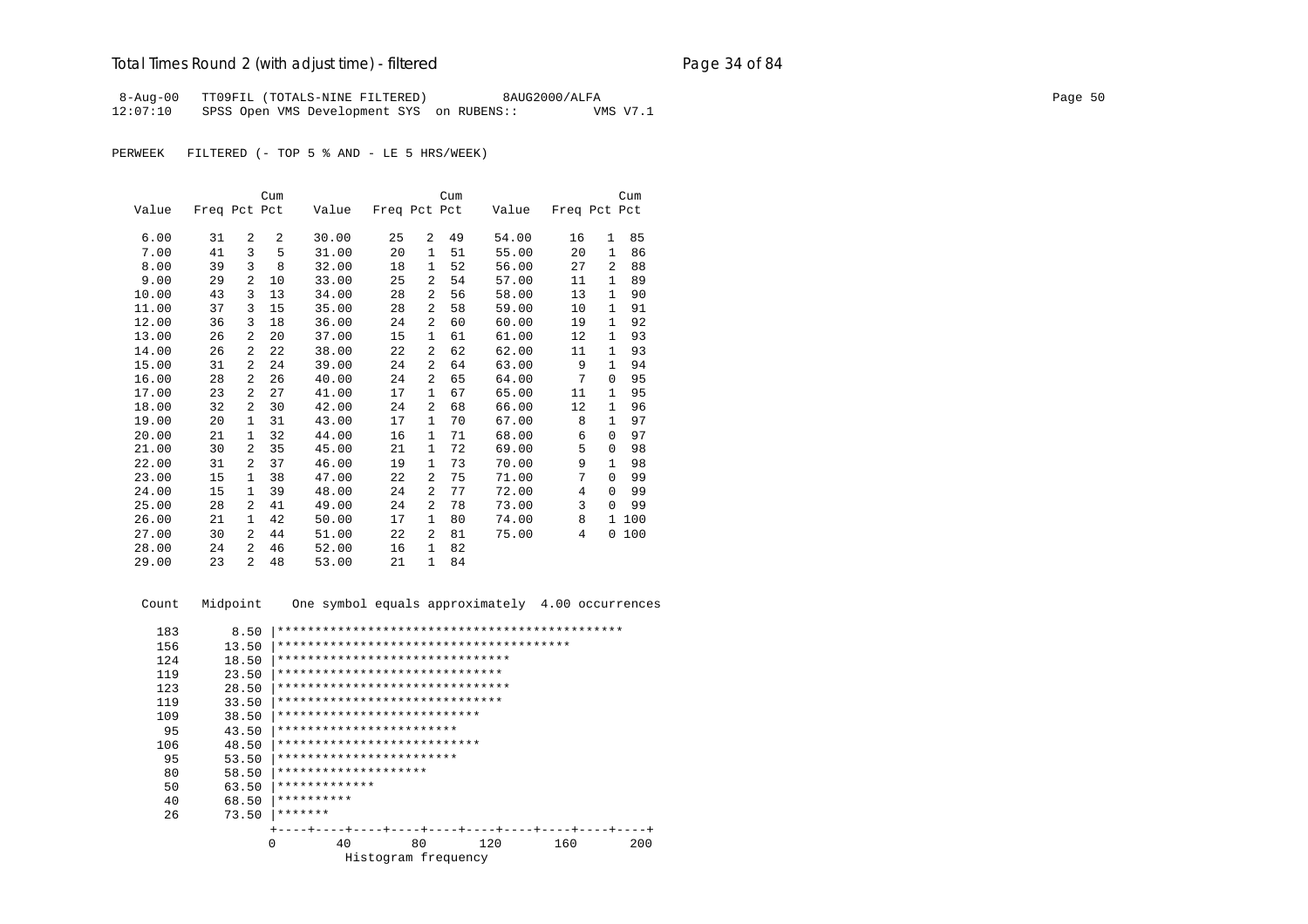## Total Times Round 2 (with adjust time) - *filtered* entitled and page 35 of 84

 8-Aug-00 TT09FIL (TOTALS-NINE FILTERED) 8AUG2000/ALFA Page 51 12:07:11 SPSS Open VMS Development SYS on RUBENS:: VMS V7.1

PERWEEK FILTERED (- TOP 5 % AND - LE 5 HRS/WEEK)

Mean 32.659 Std dev 18.382

Valid cases 1425 Missing cases 0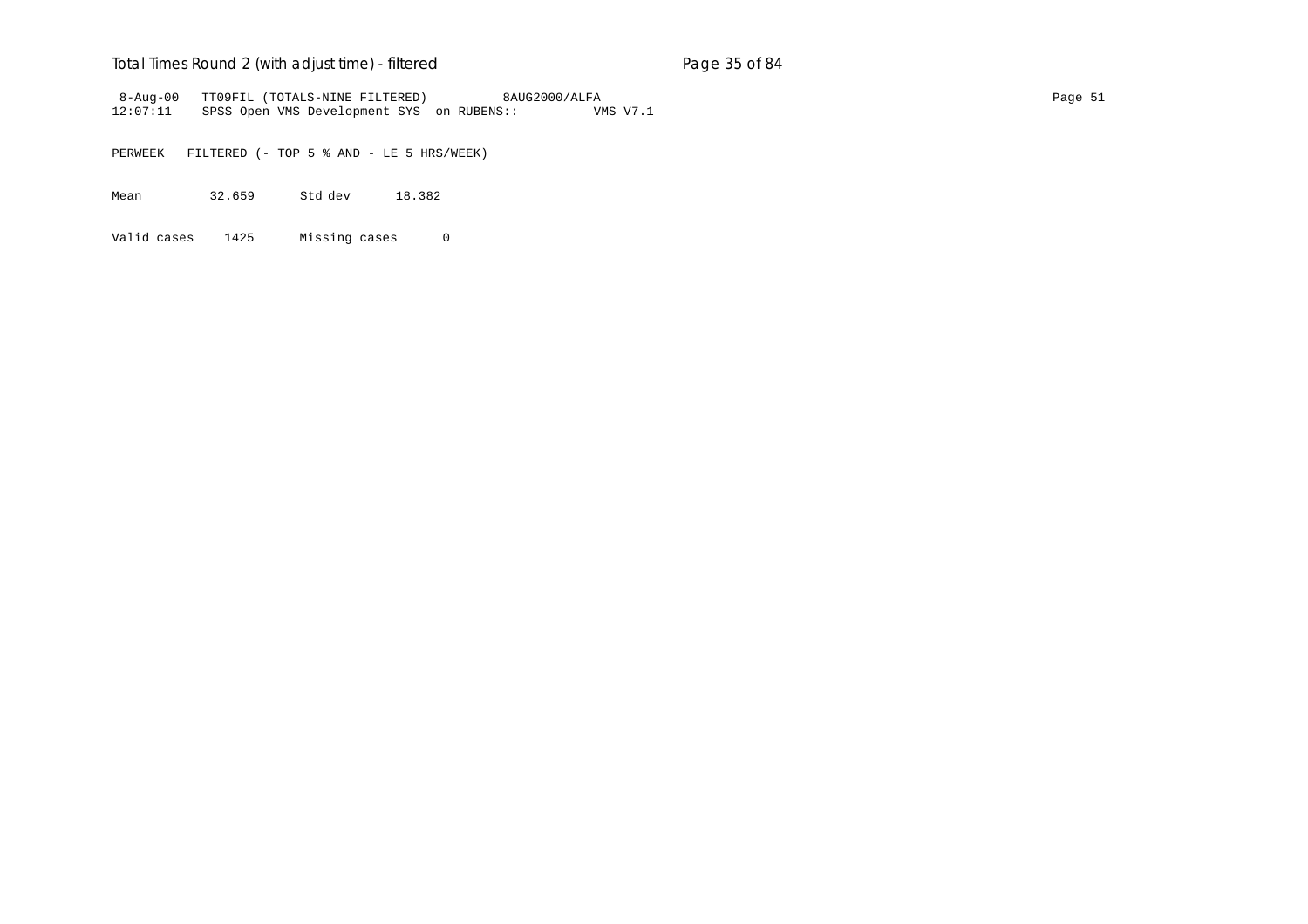### Total Times Round 2 (with adjust time) - *filtered* entitled and page 36 of 84

 8-Aug-00 TT09FIL (TOTALS-NINE FILTERED) 8AUG2000/ALFA Page 52 12:07:12 SPSS Open VMS Development SYS on RUBENS:: VMS V7.1

Preceding task required .25 seconds CPU time; 1.95 seconds elapsed.

```
402 0 TEMPORARY
                  (SCIN34 EQ 15)
404 0 /*
405 0 /* TOTAL TIMES FREQUENCY DISTRIBUTION FOR DERMATOLOGISTS
406 0 /*
407 0 FREQUENCIES VARIABLES=PERWEEK/<br>408 0 FORMAT=CONDENSE/
408 0 FORMAT=CONDENSE/
409 0 HISTOGRAM=INCREMENT (5)/
410 0 STATISTICS=MEAN STDDEV
411 0 /*
```
There are 1,073,639,792 bytes of memory available.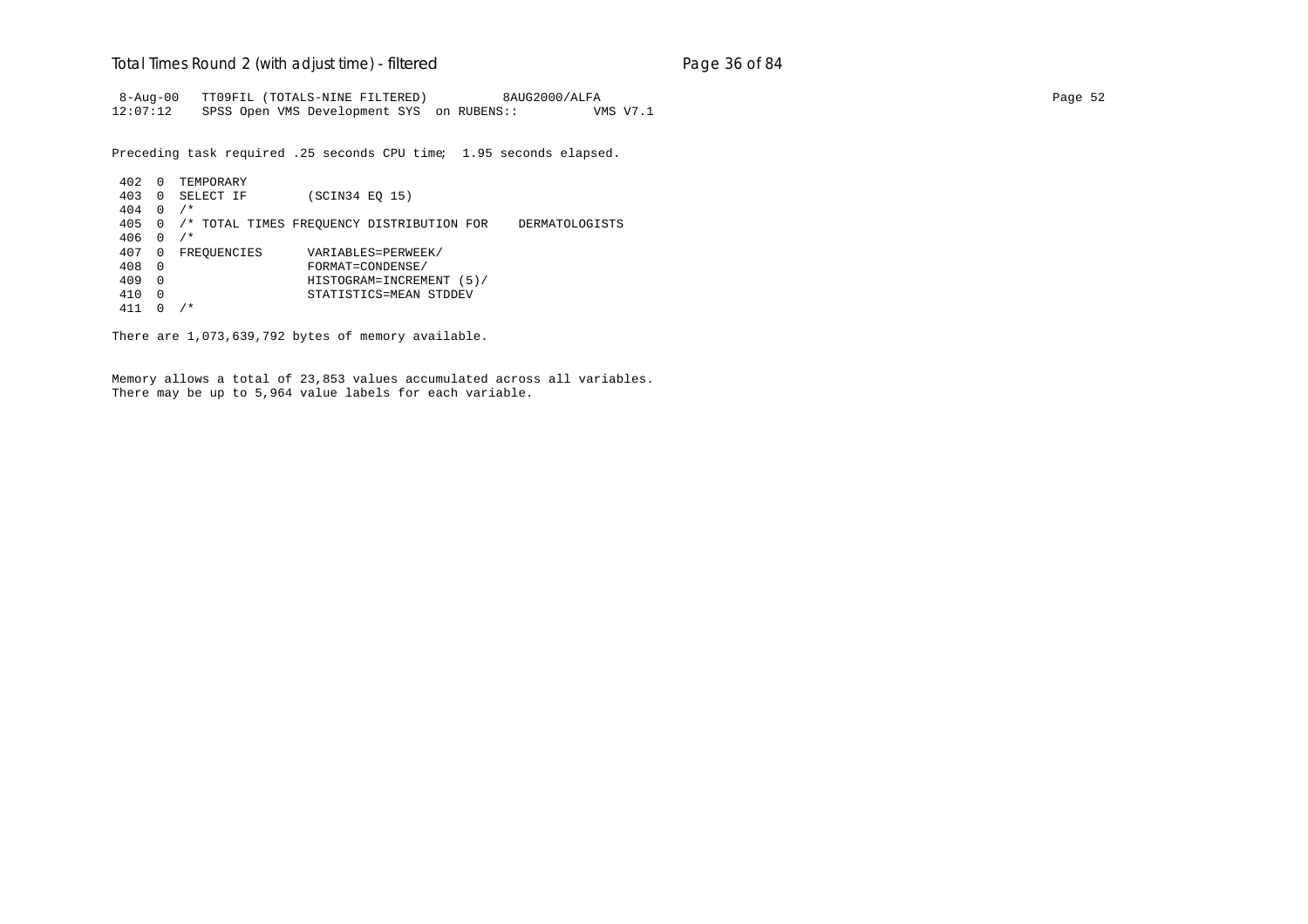# Total Times Round 2 (with adjust time) - *filtered* entitled and page 37 of 84

 8-Aug-00 TT09FIL (TOTALS-NINE FILTERED) 8AUG2000/ALFA Page 53 12:07:12 SPSS Open VMS Development SYS on RUBENS:: VMS V7.1

PERWEEK FILTERED (- TOP 5 % AND - LE 5 HRS/WEEK)

|       |                |                | Cum            |       |                |                | Cum |        |                |                | Cum |
|-------|----------------|----------------|----------------|-------|----------------|----------------|-----|--------|----------------|----------------|-----|
| Value | Freq Pct Pct   |                |                | Value | Freq Pct Pct   |                |     | Value  | Freq Pct Pct   |                |     |
|       |                |                |                |       |                |                |     |        |                |                |     |
| 6.00  | 1              | 0              | 0              | 41.00 | 4              | 2              | 32  | 78.00  | $\mathbf{1}$   | $\mathbf 0$    | 73  |
| 7.00  | $\mathbf{1}$   | $\Omega$       | $\mathbf{1}$   | 43.00 | 2              | $\mathbf{1}$   | 33  | 79.00  | 6              | 2              | 75  |
| 8.00  | $\mathbf{1}$   | $\Omega$       | $\mathbf{1}$   | 44.00 | 2              | $\mathbf{1}$   | 34  | 80.00  | 3              | $\mathbf{1}$   | 76  |
| 9.00  | $\mathbf 1$    | $\mathbf 0$    | 2              | 45.00 | 5              | $\overline{a}$ | 36  | 81.00  | 3              | $\mathbf{1}$   | 77  |
| 10.00 | 3              | $\mathbf{1}$   | 3              | 47.00 | $\overline{4}$ | $\overline{2}$ | 38  | 82.00  | 3              | $\mathbf{1}$   | 79  |
| 11.00 | $\mathbf{1}$   | $\Omega$       | 3              | 48.00 | 3              | $\mathbf{1}$   | 39  | 83.00  | 3              | $\mathbf{1}$   | 80  |
| 12.00 | 1              | $\mathbf 0$    | $\overline{4}$ | 49.00 | $\overline{c}$ | $\mathbf{1}$   | 39  | 84.00  | $\mathbf{1}$   | $\mathbf 0$    | 80  |
| 13.00 | 3              | $\mathbf{1}$   | 5              | 50.00 | $\overline{c}$ | 1              | 40  | 85.00  | 6              | 2              | 82  |
| 14.00 | $\mathbf{1}$   | $\mathbf 0$    | 5              | 52.00 | $\mathbf{1}$   | $\mathbf 0$    | 41  | 86.00  | 2              | $\mathbf{1}$   | 83  |
| 15.00 | $\mathbf{1}$   | $\mathbf 0$    | 5              | 53.00 | $\overline{c}$ | $\mathbf{1}$   | 41  | 87.00  | $\mathbf{1}$   | $\mathbf 0$    | 84  |
| 16.00 | 3              | $\mathbf{1}$   | 7              | 54.00 | 5              | $\overline{2}$ | 43  | 88.00  | $\mathbf{1}$   | $\Omega$       | 84  |
| 17.00 | $\overline{4}$ | $\overline{2}$ | 8              | 55.00 | $\overline{4}$ | $\overline{2}$ | 45  | 89.00  | 1              | $\mathbf 0$    | 84  |
| 18.00 | $\overline{2}$ | $\mathbf{1}$   | 9              | 56.00 | 3              | $\mathbf{1}$   | 46  | 90.00  | 3              | $\mathbf{1}$   | 86  |
| 20.00 | 3              | $\mathbf{1}$   | 10             | 57.00 | 5              | $\overline{2}$ | 48  | 91.00  | 1              | $\mathbf 0$    | 86  |
| 21.00 | $\overline{4}$ | 2              | 12             | 59.00 | 3              | $\mathbf{1}$   | 49  | 92.00  | 3              | $\mathbf{1}$   | 87  |
| 22.00 | 2              | $\mathbf{1}$   | 13             | 60.00 | $\overline{c}$ | $\mathbf{1}$   | 50  | 93.00  | 1              | $\mathbf 0$    | 88  |
| 23.00 | $\overline{4}$ | $\overline{a}$ | 14             | 61.00 | 5              | $\overline{2}$ | 52  | 94.00  | 3              | $\mathbf{1}$   | 89  |
| 24.00 | $\mathbf{1}$   | 0              | 14             | 62.00 | $\mathbf{1}$   | $\mathbf 0$    | 52  | 95.00  | 2              | $\mathbf{1}$   | 89  |
| 25.00 | 1              | $\mathbf 0$    | 15             | 63.00 | 3              | $\mathbf 1$    | 54  | 96.00  | 3              | $\mathbf{1}$   | 91  |
| 26.00 | 2              | $\mathbf{1}$   | 16             | 64.00 | 3              | $\mathbf{1}$   | 55  | 97.00  | $\overline{2}$ | $\mathbf{1}$   | 91  |
| 27.00 | 2              | $\mathbf{1}$   | 16             | 65.00 | $\overline{4}$ | $\overline{2}$ | 56  | 98.00  | $\overline{4}$ | $\overline{a}$ | 93  |
| 28.00 | 3              | $\mathbf{1}$   | 18             | 66.00 | $\overline{4}$ | $\overline{2}$ | 58  | 99.00  | 2              | $\mathbf{1}$   | 94  |
| 30.00 | $\overline{2}$ | 1              | 18             | 67.00 | $\overline{4}$ | $\overline{2}$ | 59  | 100.00 | $\mathbf{1}$   | $\Omega$       | 94  |
| 31.00 | $\overline{2}$ | $\mathbf{1}$   | 19             | 68.00 | 3              | $\mathbf{1}$   | 61  | 103.00 | 1              | 0              | 95  |
| 32.00 | 2              | $\mathbf{1}$   | 20             | 69.00 | 6              | $\overline{2}$ | 63  | 104.00 | 3              | $\mathbf{1}$   | 96  |
| 33.00 | $\overline{4}$ | 2              | 21             | 70.00 | $\overline{a}$ | $\mathbf{1}$   | 64  | 105.00 | 2              | $\mathbf{1}$   | 96  |
| 34.00 | $\overline{4}$ | $\overline{a}$ | 23             | 71.00 | 6              | 2              | 66  | 108.00 | $\mathbf{1}$   | 0              | 97  |
| 35.00 | 4              | $\overline{a}$ | 25             | 72.00 | $\overline{4}$ | $\overline{2}$ | 68  | 110.00 | 1              | 0              | 97  |
| 36.00 | 2              | $\mathbf{1}$   | 25             | 73.00 | 3              | $\mathbf{1}$   | 69  | 111.00 | $\mathbf 1$    | $\mathbf 0$    | 98  |
| 37.00 | 3              | $\mathbf{1}$   | 27             | 74.00 | $\overline{2}$ | $\mathbf{1}$   | 70  | 113.00 | $\overline{a}$ | $\mathbf{1}$   | 98  |
| 38.00 | $\mathbf{1}$   | $\mathbf{0}$   | 27             | 75.00 | $\overline{a}$ | $\mathbf{1}$   | 70  | 116.00 | $\mathbf{1}$   | $\mathbf 0$    | 99  |
| 39.00 | $\overline{4}$ | $\overline{2}$ | 29             | 76.00 | 3              | $\mathbf{1}$   | 71  | 118.00 | 3              | $\mathbf{1}$   | 100 |
| 40.00 | 6              | $\overline{a}$ | 31             | 77.00 | $\overline{a}$ | $\mathbf{1}$   | 72  |        |                |                |     |
|       |                |                |                |       |                |                |     |        |                |                |     |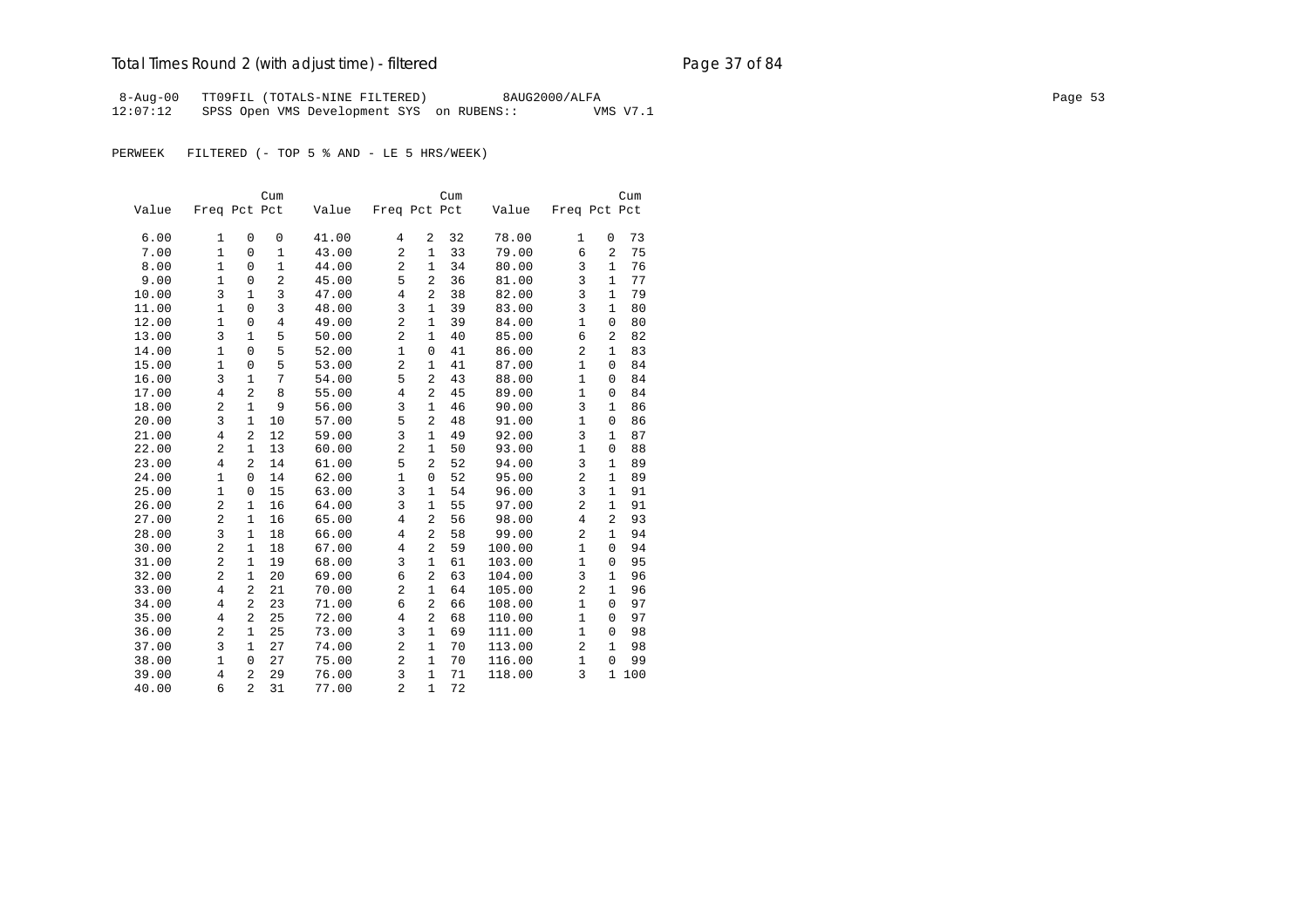# Total Times Round 2 (with adjust time) - *filtered* end and page 28 of 84

 8-Aug-00 TT09FIL (TOTALS-NINE FILTERED) 8AUG2000/ALFA Page 54 12:07:13 SPSS Open VMS Development SYS on RUBENS:: VMS V7.1

PERWEEK FILTERED (- TOP 5 % AND - LE 5 HRS/WEEK)

Count Midpoint One symbol equals approximately .40 occurrences

| 7    | 8.50     | ******************                |
|------|----------|-----------------------------------|
| 7    | 13.50    | ******************                |
| 12.  | 18.50    | ******************************    |
| 12.  | 23.50    | ******************************    |
| 9    | 28.50    | ***********************           |
| 16   | 33.50    |                                   |
| 16   | 38.50    |                                   |
| 13   | 43.50    | ********************************* |
| 11   | 48.50    | ****************************      |
| 12.  | 53.50    | ******************************    |
| 13   | 58.50    | ********************************* |
| 16   | 63.50    |                                   |
| 19   | 68.50    |                                   |
| 17   | 73.50    |                                   |
| 15   | 78.50    |                                   |
| 16   | 83.50    |                                   |
| 8    | 88.50    | ********************              |
| 10   | 93.50    | *************************         |
| 12   | 98.50    | ******************************    |
| 6    | 103.50   | ***************                   |
| 2    | 108.50   | *****                             |
| 3    | 113.50   | ********                          |
| 4    | 118.00   | **********                        |
|      |          |                                   |
|      | $\Omega$ | 16<br>8<br>12<br>20<br>4          |
|      |          | Histogram frequency               |
| Mean | 58.668   | Std dev<br>27.734                 |
|      |          |                                   |

Valid cases 256 Missing cases 0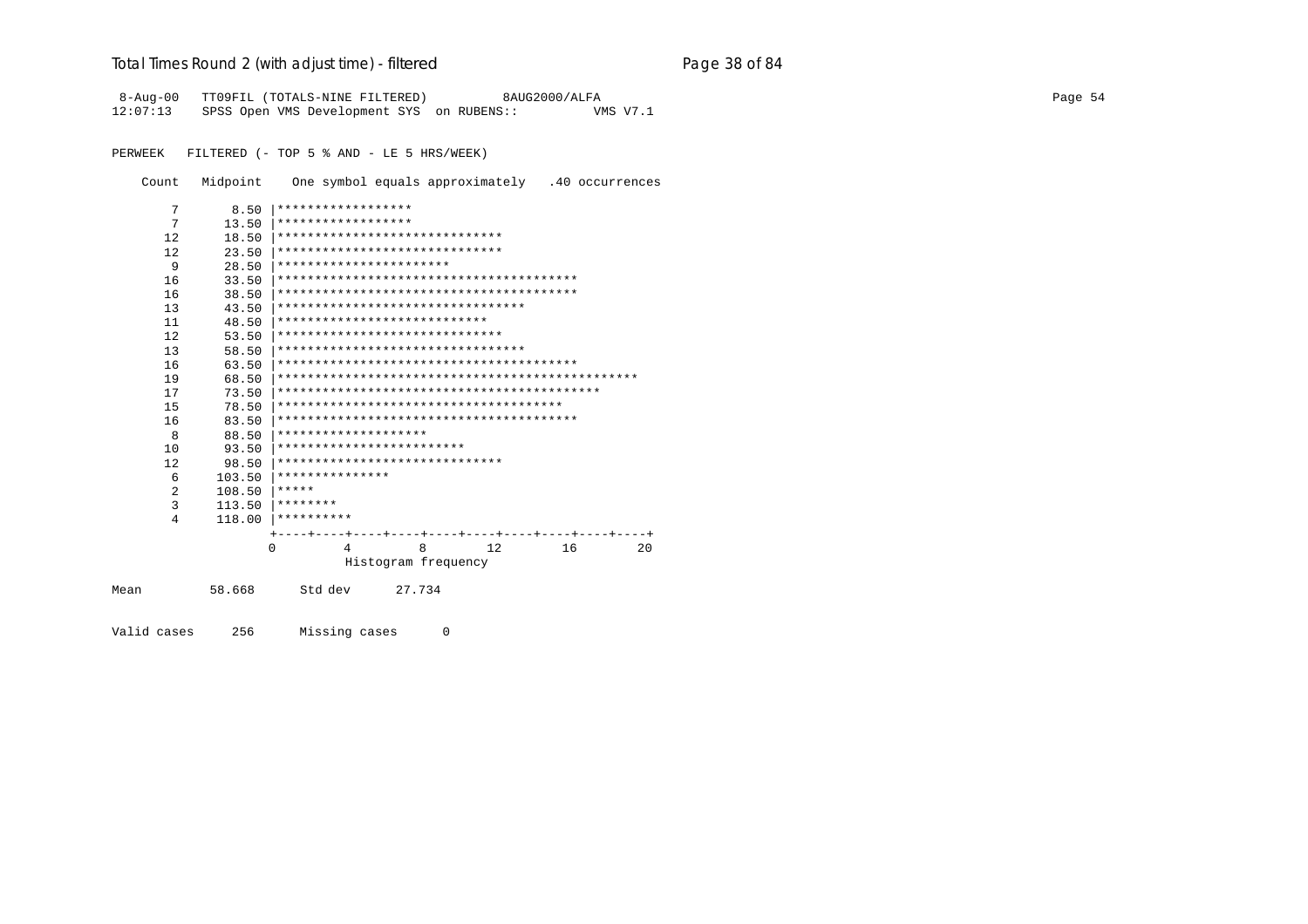### Total Times Round 2 (with adjust time) - *filtered* entitled and page 39 of 84

 8-Aug-00 TT09FIL (TOTALS-NINE FILTERED) 8AUG2000/ALFA Page 55 12:07:14 SPSS Open VMS Development SYS on RUBENS:: VMS V7.1

Preceding task required .32 seconds CPU time; 2.61 seconds elapsed.

412 0 TEMPORARY<br>413 0 SELECT IF (SCIN34 EQ 16) 414 0 /\* 415 0 /\* TOTAL TIMES FREQUENCY DISTRIBUTION FOR IVF SPECIALISTS 416 0 /\* 417 0 FREQUENCIES VARIABLES=PERWEEK/<br>418 0 FORMAT=CONDENSE/ 418 0 FORMAT=CONDENSE/ 419 0 HISTOGRAM=INCREMENT (5)/ 420 0 STATISTICS=MEAN STDDEV 421 0 /\*

There are 1,073,639,792 bytes of memory available.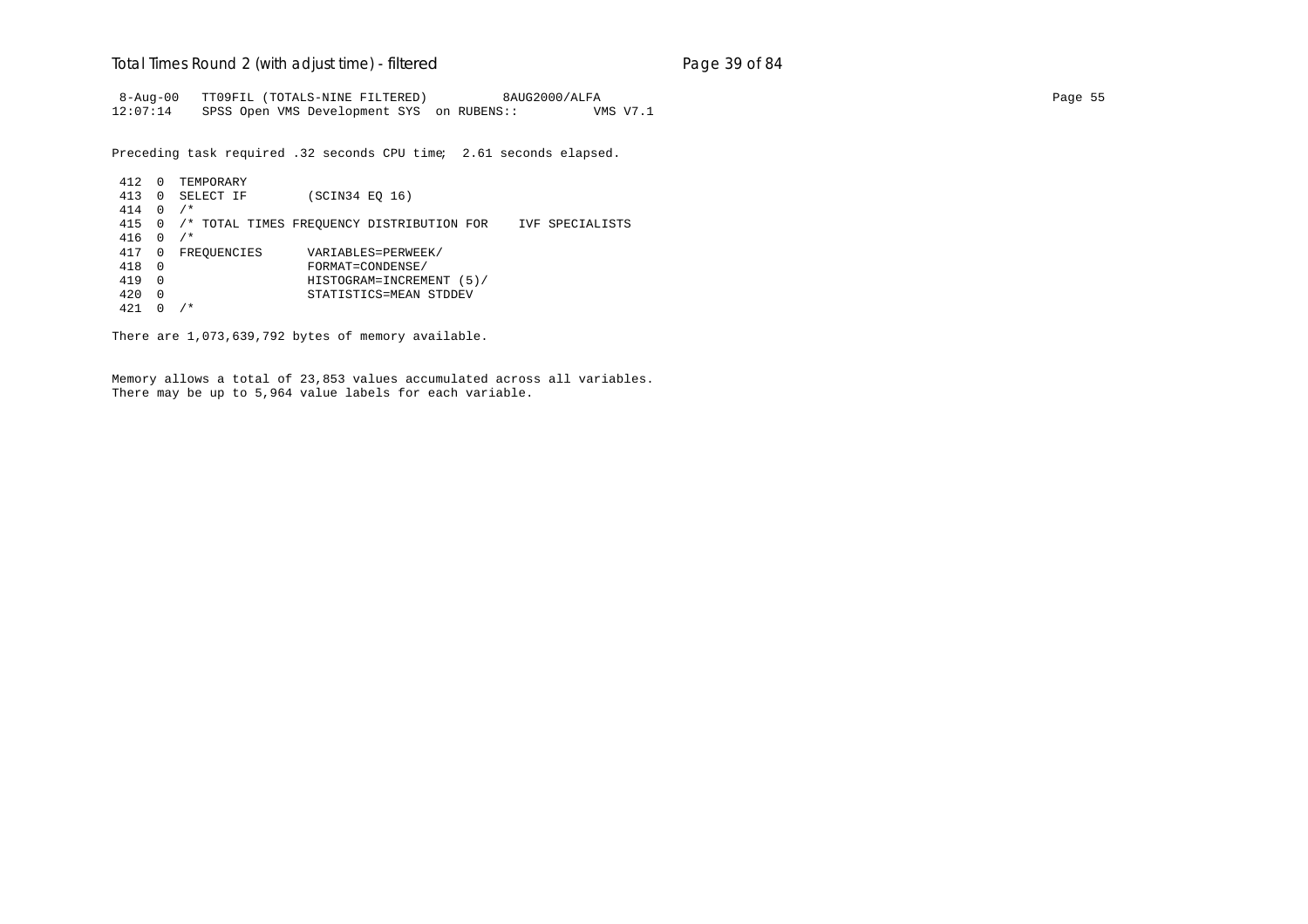# Total Times Round 2 (with adjust time) - *filtered* end and page 40 of 84

8-Aug-00 TT09FIL (TOTALS-NINE FILTERED) 8AUG2000/ALFA Page 56 Page 56 Page 56 12:07:15 SPSS Open VMS Development SYS on RUBENS:: VMS V7.1

PERWEEK FILTERED (- TOP 5 % AND - LE 5 HRS/WEEK)

|       |                |              | Cum            |       |                |              | Cum |        |                |              | Cum |
|-------|----------------|--------------|----------------|-------|----------------|--------------|-----|--------|----------------|--------------|-----|
| Value | Freq Pct Pct   |              |                | Value | Freq Pct Pct   |              |     | Value  | Freq Pct Pct   |              |     |
| 6.00  | $\mathbf{1}$   | $\mathbf{1}$ | $\mathbf{1}$   | 45.00 | $\mathbf{1}$   | $\mathbf{1}$ | 37  | 91.00  | $\mathbf{1}$   | $\mathbf{1}$ | 70  |
| 10.00 | 2              | 3            | $\overline{4}$ | 50.00 | 2              | 3            | 40  | 92.00  | $\mathbf{1}$   | $\mathbf{1}$ | 71  |
| 12.00 | 1              | 1            | 6              | 52.00 | 1              | $\mathbf{1}$ | 41  | 93.00  | 1              | $\mathbf{1}$ | 73  |
| 16.00 | $\mathbf{1}$   | $\mathbf{1}$ | 7              | 53.00 | $\mathbf{1}$   | $\mathbf{1}$ | 43  | 94.00  | $\mathbf{1}$   | $\mathbf{1}$ | 74  |
| 18.00 | 1              | 1            | 9              | 59.00 | $\mathbf{1}$   | $\mathbf{1}$ | 44  | 95.00  | $\overline{a}$ | 3            | 77  |
| 19.00 | $\overline{a}$ | 3            | 11             | 60.00 | 1              | $\mathbf{1}$ | 46  | 101.00 | $\mathbf{1}$   | $\mathbf{1}$ | 79  |
| 22.00 | 1              | 1            | 13             | 63.00 | $\mathbf{1}$   | $\mathbf{1}$ | 47  | 103.00 | $\mathbf{1}$   | $\mathbf{1}$ | 80  |
| 23.00 | $\mathbf{1}$   | 1            | 14             | 64.00 | $\overline{2}$ | 3            | 50  | 105.00 | 4              | 6            | 86  |
| 26.00 | $\mathbf{1}$   | 1            | 16             | 67.00 | 1              | $\mathbf{1}$ | 51  | 108.00 | $\mathbf{1}$   | 1            | 87  |
| 28.00 | $\mathbf{1}$   | 1            | 17             | 70.00 | 3              | 4            | 56  | 114.00 | $\mathbf{1}$   | $\mathbf{1}$ | 89  |
| 30.00 | 1              | $\mathbf{1}$ | 19             | 71.00 | 1              | 1            | 57  | 115.00 | $\mathbf{1}$   | $\mathbf{1}$ | 90  |
| 33.00 | $\mathbf{1}$   | $\mathbf{1}$ | 20             | 72.00 | 1              | $\mathbf{1}$ | 59  | 117.00 | $\mathbf{1}$   | $\mathbf{1}$ | 91  |
| 34.00 | $\mathbf{1}$   | 1            | 21             | 74.00 | $\mathbf{1}$   | $\mathbf{1}$ | 60  | 119.00 | $\mathbf{1}$   | $\mathbf{1}$ | 93  |
| 38.00 | $\overline{a}$ | 3            | 24             | 76.00 | 1              | $\mathbf{1}$ | 61  | 128.00 | $\overline{a}$ | 3            | 96  |
| 39.00 | 3              | 4            | 29             | 78.00 | $\mathbf{1}$   | $\mathbf{1}$ | 63  | 129.00 | $\mathbf{1}$   | $\mathbf{1}$ | 97  |
| 41.00 | $\mathbf{1}$   | $\mathbf{1}$ | 30             | 80.00 | $\mathbf{1}$   | $\mathbf{1}$ | 64  | 136.00 | $\mathbf{1}$   | $\mathbf{1}$ | 99  |
| 42.00 | $\overline{a}$ | 3            | 33             | 83.00 | 1              | $\mathbf{1}$ | 66  | 139.00 | 1              | $\mathbf{1}$ | 100 |
| 43.00 | $\mathbf{1}$   | 1            | 34             | 85.00 | 1              | $\mathbf{1}$ | 67  |        |                |              |     |
| 44.00 | 1              | 1            | 36             | 89.00 | $\mathbf{1}$   | 1            | 69  |        |                |              |     |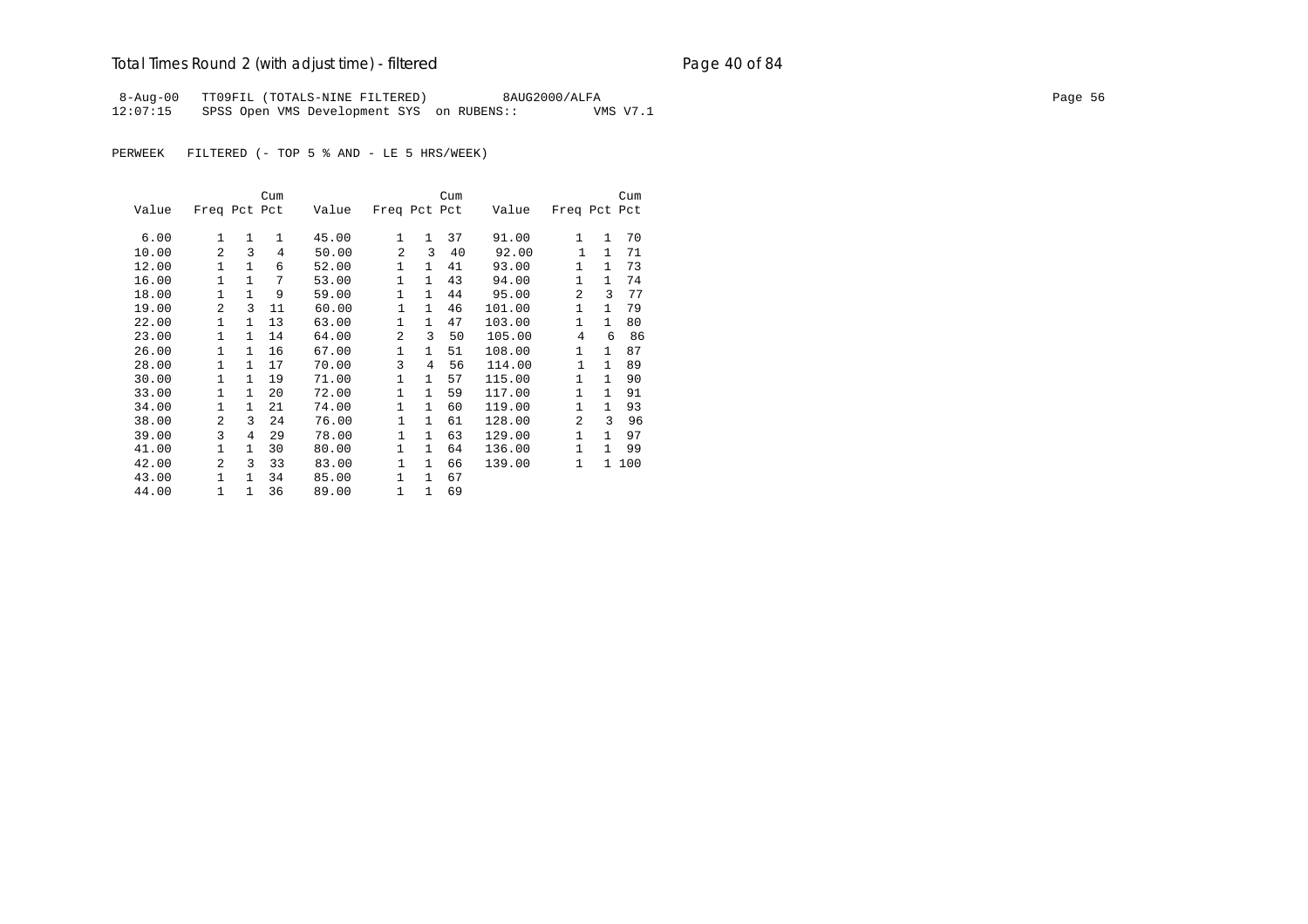#### Total Times Round 2 (with adjust time) - *filtered* entitled and page 41 of 84

 8-Aug-00 TT09FIL (TOTALS-NINE FILTERED) 8AUG2000/ALFA Page 57 12:07:16 SPSS Open VMS Development SYS on RUBENS:: VMS V7.1 PERWEEK FILTERED (- TOP 5 % AND - LE 5 HRS/WEEK) Count Midpoint One symbol equals approximately .20 occurrences 3 8.50 |\*\*\*\*\*\*\*\*\*\*\*\*\*\*\*  $13.50$  \*\*\*\*\* 4 18.50 |\*\*\*\*\*\*\*\*\*\*\*\*\*\*\*\*\*\*\*\* 2 23.50  $**********$ <br>3 28.50 \*\*\*\*\*\*\*\*\*\*\* 3 28.50  $********************$ <br>2 33.50  $***********$ 2  $33.50$   $***********$ <br>5  $38.50$   $***********$  5 38.50 |\*\*\*\*\*\*\*\*\*\*\*\*\*\*\*\*\*\*\*\*\*\*\*\*\* 6 43.50 |\*\*\*\*\*\*\*\*\*\*\*\*\*\*\*\*\*\*\*\*\*\*\*\*\*\*\*\*\*\* 2 48.50 |\*\*\*\*\*\*\*\*\*\* 2  $53.50$   $**********$ 2  $58.50$   $**********$ <br>3 63.50  $**********$  3 63.50 |\*\*\*\*\*\*\*\*\*\*\*\*\*\*\* 4 68.50 |\*\*\*\*\*\*\*\*\*\*\*\*\*\*\*\*\*\*\*\* 3 73.50 |\*\*\*\*\*\*\*\*\*\*\*\*\*\*\* 3 78.50  $********************$ <br>2 83.50  $***********$ 2 83.50  $***********$ <br>1 88.50  $********$ 88.50 |\*\*\*\*\* 6 93.50 |\*\*\*\*\*\*\*\*\*\*\*\*\*\*\*\*\*\*\*\*\*\*\*\*\*\*\*\*\*\* 0 98.50 | 6 103.50 |\*\*\*\*\*\*\*\*\*\*\*\*\*\*\*\*\*\*\*\*\*\*\*\*\*\*\*\*\*\* 1 108.50 |\*\*\*\*\* 2 113.50  $**********$ <br>2 118.50  $***********$ 2 118.50  $***********$  $\begin{array}{cc} 0 & 123.50 \\ 3 & 128.50 \end{array}$ 3 128.50  $************************$  $\begin{array}{cc} 0 & 133.50 \\ 2 & 138.50 \end{array}$  2 138.50 |\*\*\*\*\*\*\*\*\*\* +----+----+----+----+----+----+----+----+----+----+ 0 2 4 6 8 10 Histogram frequency Mean 66.757 Std dev 35.895

Valid cases 70 Missing cases 0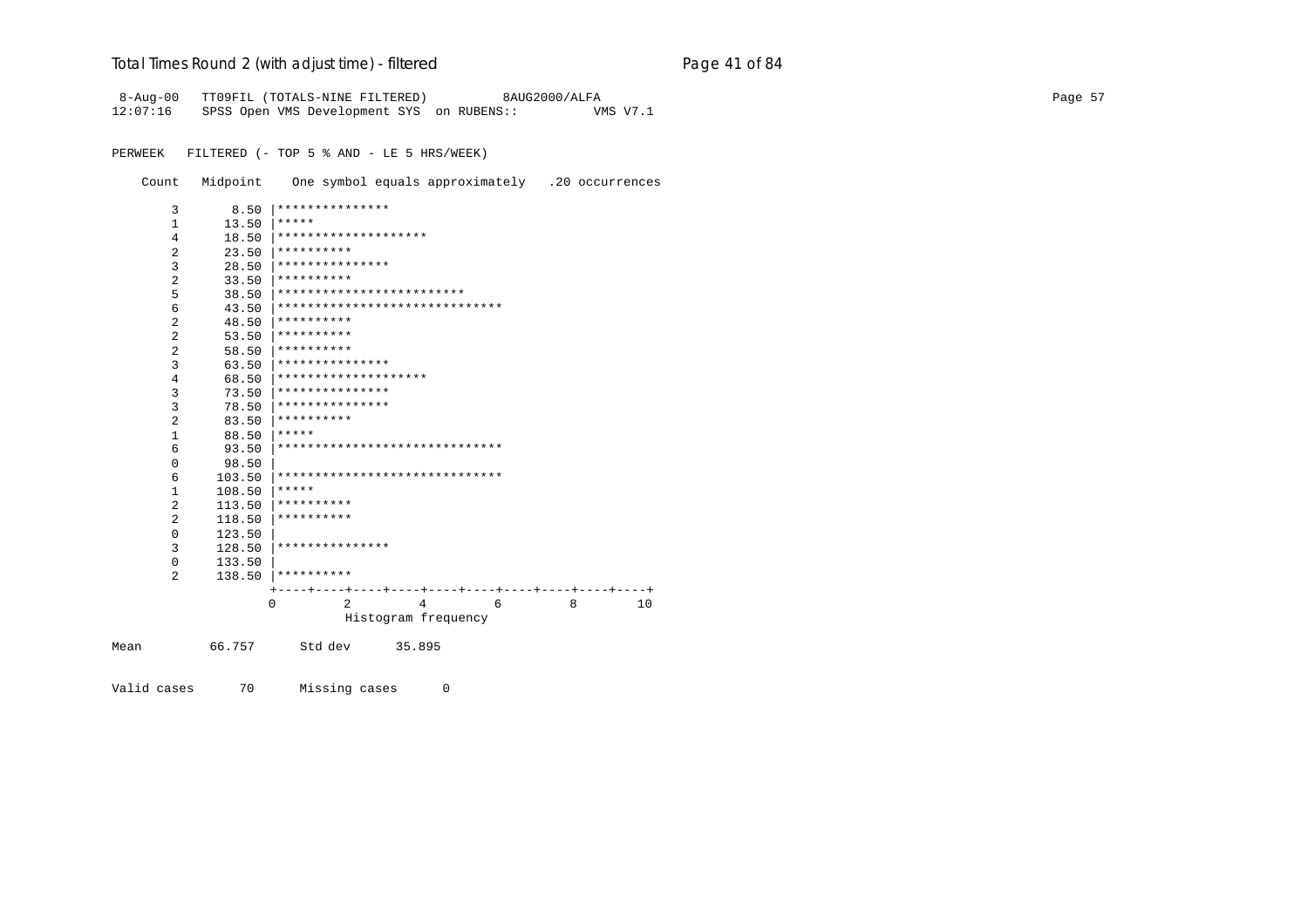### Total Times Round 2 (with adjust time) - *filtered* entitled and page 42 of 84

 8-Aug-00 TT09FIL (TOTALS-NINE FILTERED) 8AUG2000/ALFA Page 58 12:07:17 SPSS Open VMS Development SYS on RUBENS:: VMS V7.1

Preceding task required .26 seconds CPU time; 1.93 seconds elapsed.

422 0 TEMPORARY<br>423 0 SELECT IF (SCIN34 EQ 17) 424 0 /\* 425 0 /\* TOTAL TIMES FREQUENCY DISTRIBUTION FOR GENERAL MEDICINE PHYSICIANS 426 0 /\* 427 0 FREQUENCIES VARIABLES=PERWEEK/<br>428 0 FORMAT=CONDENSE/ 428 0 FORMAT=CONDENSE/ 429 0 HISTOGRAM=INCREMENT (5)/ 430 0 STATISTICS=MEAN STDDEV 431 0 /\*

There are 1,073,639,792 bytes of memory available.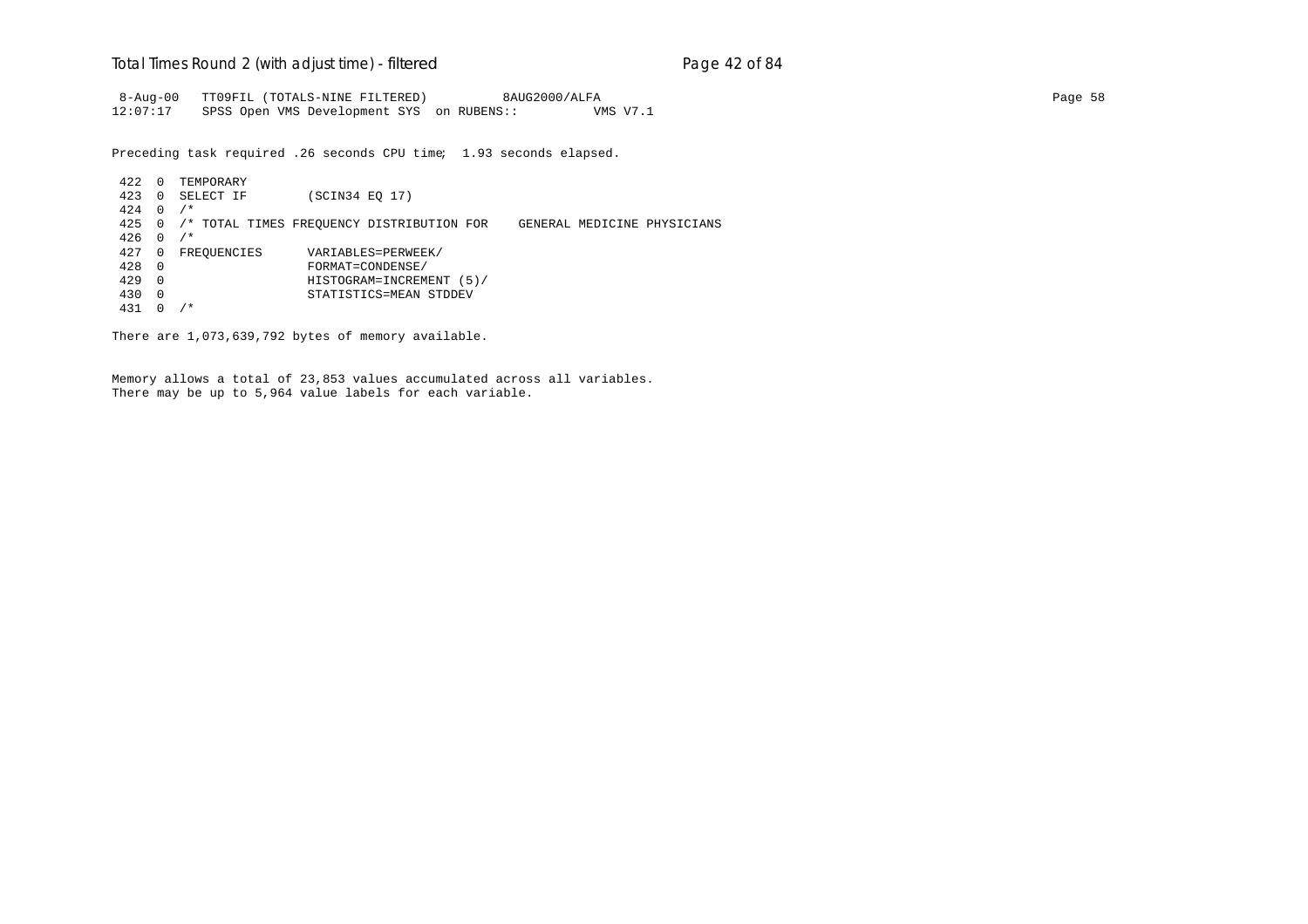# Total Times Round 2 (with adjust time) - *filtered* entitled and page 43 of 84

 8-Aug-00 TT09FIL (TOTALS-NINE FILTERED) 8AUG2000/ALFA Page 59 12:07:18 SPSS Open VMS Development SYS on RUBENS:: VMS V7.1

PERWEEK FILTERED (- TOP 5 % AND - LE 5 HRS/WEEK)

|       |              |                | Cum |       |              |                | Cum |       |                |              | Cum |
|-------|--------------|----------------|-----|-------|--------------|----------------|-----|-------|----------------|--------------|-----|
| Value | Freq Pct Pct |                |     | Value | Freq Pct Pct |                |     | Value | Freq Pct Pct   |              |     |
|       |              |                |     |       |              |                |     |       |                |              |     |
| 6.00  | 28           | 4              | 4   | 25.00 | 20           | 3              | 58  | 44.00 | 6              | $\mathbf{1}$ | 87  |
| 7.00  | 22           | 3              | 8   | 26.00 | 9            | $\mathbf{1}$   | 60  | 45.00 | 7              | $\mathbf{1}$ | 88  |
| 8.00  | 30           | 5              | 12  | 27.00 | 8            | 1              | 61  | 46.00 | 7              | $\mathbf{1}$ | 89  |
| 9.00  | 21           | 3              | 15  | 28.00 | 11           | 2              | 63  | 47.00 | 6              | $\mathbf{1}$ | 90  |
| 10.00 | 20           | 3              | 19  | 29.00 | 13           | 2              | 65  | 48.00 | 6              | $\mathbf{1}$ | 91  |
| 11.00 | 30           | 5              | 23  | 30.00 | 10           | $\overline{a}$ | 66  | 49.00 | 7              | $\mathbf{1}$ | 92  |
| 12.00 | 23           | 4              | 27  | 31.00 | 18           | 3              | 69  | 50.00 | 5              | 1            | 93  |
| 13.00 | 25           | 4              | 31  | 32.00 | 9            | $\mathbf{1}$   | 70  | 51.00 | 7              | $\mathbf{1}$ | 94  |
| 14.00 | 12           | 2              | 32  | 33.00 | 12           | 2              | 72  | 52.00 | $\mathfrak{D}$ | $\Omega$     | 94  |
| 15.00 | 20           | 3              | 35  | 34.00 | 13           | 2              | 74  | 53.00 | 7              | 1            | 95  |
| 16.00 | 14           | $\overline{2}$ | 38  | 35.00 | 8            | $\mathbf{1}$   | 75  | 54.00 | 5              | $\mathbf{1}$ | 96  |
| 17.00 | 14           | $\overline{2}$ | 40  | 36.00 | 15           | 2              | 78  | 55.00 | 4              | $\mathbf{1}$ | 97  |
| 18.00 | 12           | 2              | 42  | 37.00 | 9            | $\mathbf{1}$   | 79  | 56.00 | 3              | 0            | 97  |
| 19.00 | 15           | $\mathcal{L}$  | 44  | 38.00 | 10           | $\overline{a}$ | 81  | 57.00 | 4              | 1            | 98  |
| 20.00 | 10           | $\mathcal{L}$  | 45  | 39.00 | 8            | $\mathbf{1}$   | 82  | 58.00 | 5              | $\mathbf{1}$ | 99  |
| 21.00 | 24           | 4              | 49  | 40.00 | 11           | $\overline{a}$ | 84  | 60.00 | 5              | 1            | 99  |
| 22.00 | 15           | 2              | 51  | 41.00 | 7            | $\mathbf{1}$   | 85  | 61.00 | 4              | $\mathbf{1}$ | 100 |
| 23.00 | 10           | $\mathcal{L}$  | 53  | 42.00 | 9            | $\mathbf{1}$   | 86  |       |                |              |     |
| 24.00 | 16           | $\overline{2}$ | 55  | 43.00 | $\mathbf{1}$ | 0              | 86  |       |                |              |     |

| Count       | Midpoint | One symbol equals approximately 4.00 occurrences |
|-------------|----------|--------------------------------------------------|
| 121         | 8.50     | ******************************                   |
| 110         | 13.50    | ****************************                     |
| 65          | 18.50    | ****************                                 |
| 85          | 23.50    | *********************                            |
| 51          | 28.50    | *************                                    |
| 60          | 33.50    | ***************                                  |
| 53          | 38.50    | *************                                    |
| 30          | 43.50    | ********                                         |
| 31          | 48.50    | ********                                         |
| 25          | 53.50    | ******                                           |
| 21          | 58.50    | *****                                            |
|             |          |                                                  |
|             |          | 80<br>40<br>160<br>200<br>$\Omega$<br>120        |
|             |          | Histogram frequency                              |
|             |          |                                                  |
| Mean        | 24.830   | Std dev<br>14.609                                |
|             |          |                                                  |
|             |          |                                                  |
| Valid cases | 652      | Missing cases<br>0                               |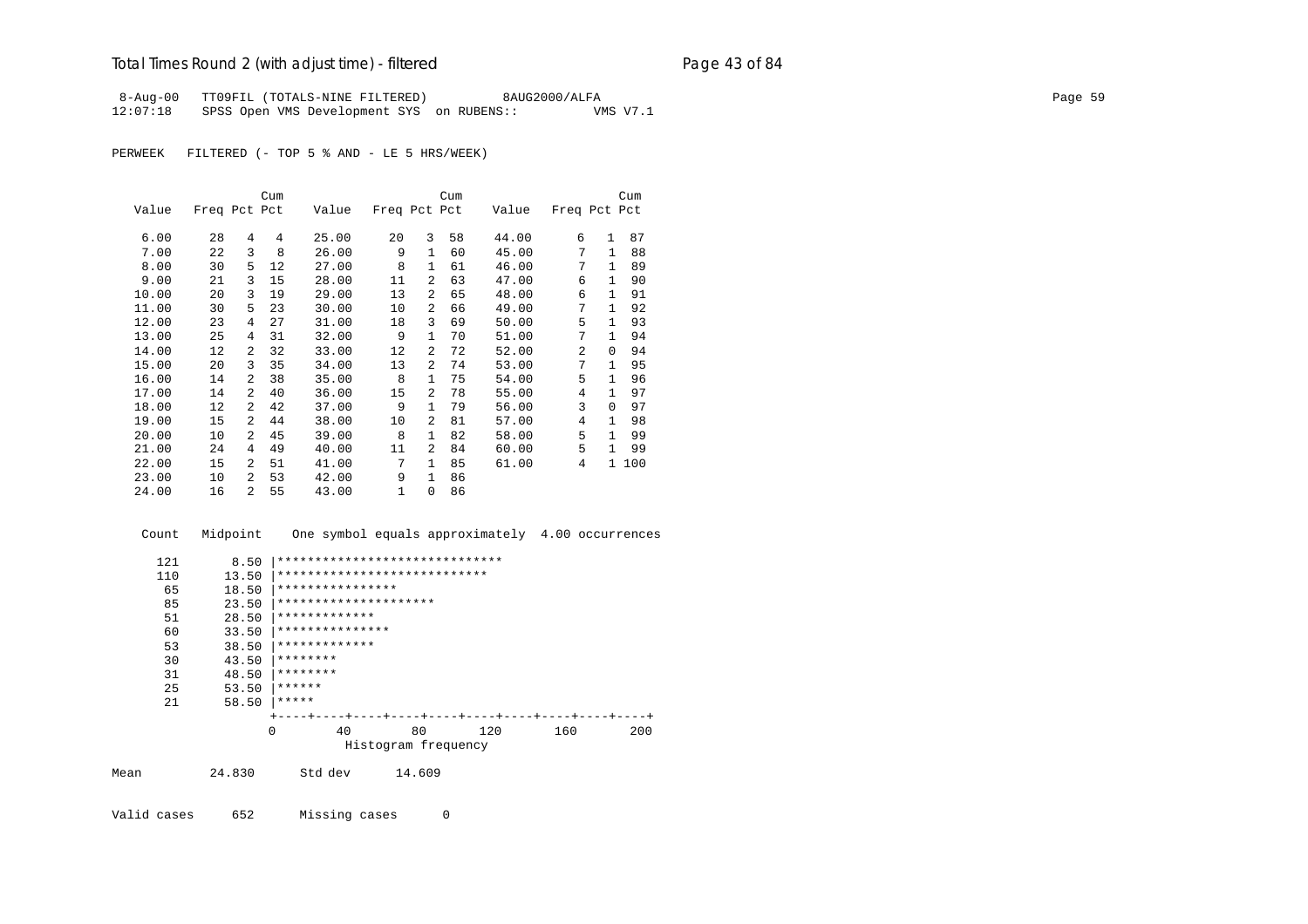### Total Times Round 2 (with adjust time) - *filtered* entitled and page 44 of 84

 8-Aug-00 TT09FIL (TOTALS-NINE FILTERED) 8AUG2000/ALFA Page 60 12:07:19 SPSS Open VMS Development SYS on RUBENS:: VMS V7.1

Preceding task required .22 seconds CPU time; 1.97 seconds elapsed.

```
432 0 TEMPORARY<br>433 0 SELECT IF
                   (SCIN34 EQ 18)
434 0 /*
435 0 /* TOTAL TIMES FREQUENCY DISTRIBUTION FOR CARDIOLOGISTS
436 0 /*
437 0 FREQUENCIES VARIABLES=PERWEEK/<br>438 0 FORMAT=CONDENSE/
438 0 FORMAT=CONDENSE/
439 0 HISTOGRAM=INCREMENT (5)/
440 0 STATISTICS=MEAN STDDEV
441 0 /*
```
There are 1,073,639,792 bytes of memory available.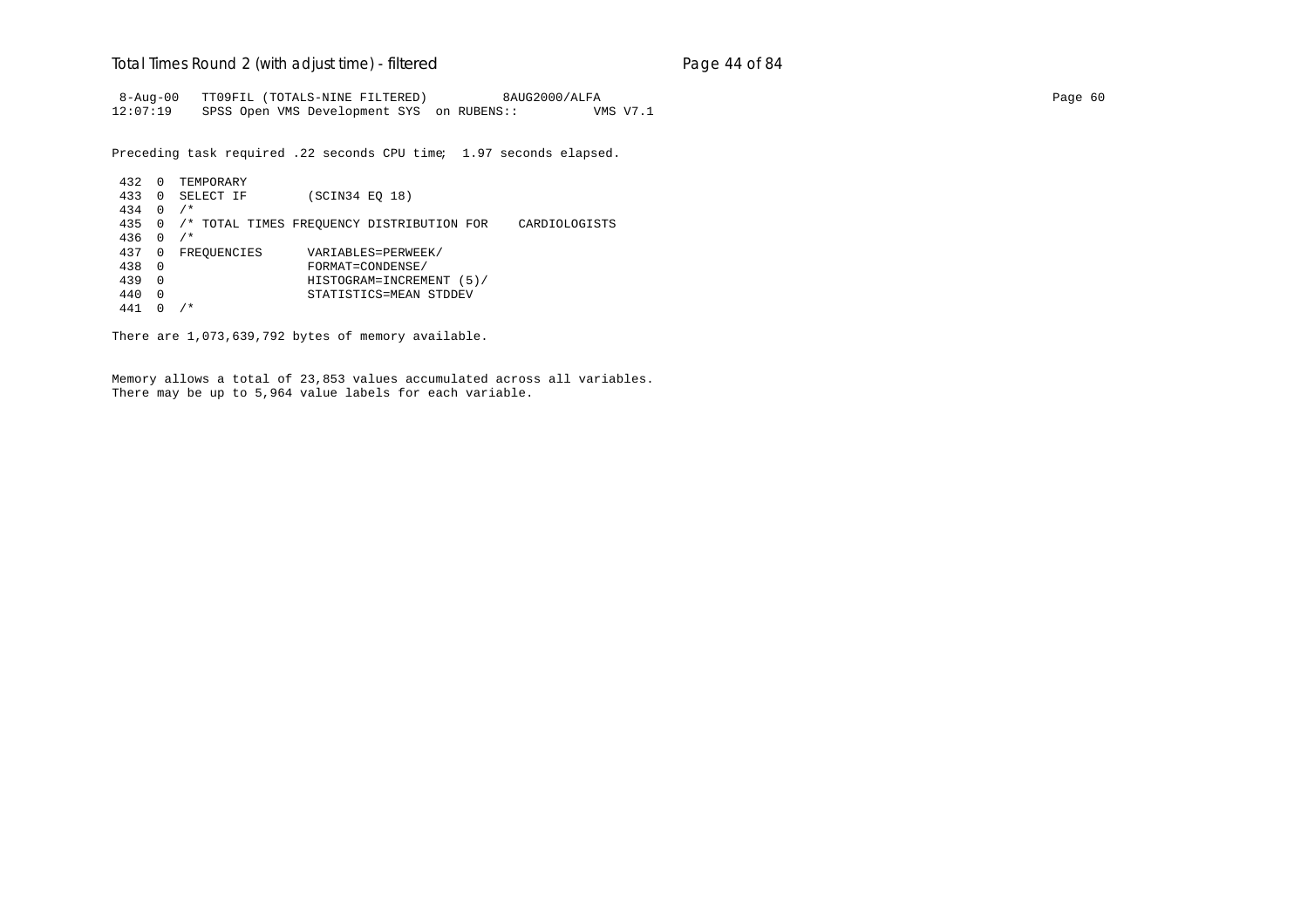# Total Times Round 2 (with adjust time) - *filtered* end and page 45 of 84

8-Aug-00 TT09FIL (TOTALS-NINE FILTERED) 8AUG2000/ALFA Page 61 Page 61 12:07:20 SPSS Open VMS Development SYS on RUBENS:: VMS V7.1

PERWEEK FILTERED (- TOP 5 % AND - LE 5 HRS/WEEK)

|       |                |                | Cum            |       |                |                | Cum |        |                |              | Cum |
|-------|----------------|----------------|----------------|-------|----------------|----------------|-----|--------|----------------|--------------|-----|
| Value | Freq Pct Pct   |                |                | Value | Freq Pct Pct   |                |     | Value  | Freq Pct Pct   |              |     |
|       |                |                |                |       |                |                |     |        |                |              |     |
| 6.00  | 6              | 1              | 1              | 38.00 | 9              | 2              | 43  | 71.00  | 3              | $\mathbf{1}$ | 81  |
| 7.00  | 7              | $\mathbf{1}$   | 3              | 39.00 | 7              | $\mathbf{1}$   | 45  | 72.00  | 5              | $\mathbf{1}$ | 82  |
| 8.00  | 5              | $\mathbf{1}$   | $\overline{4}$ | 40.00 | 3              | $\mathbf{1}$   | 45  | 73.00  | 7              | $\mathbf{1}$ | 84  |
| 9.00  | 4              | $\mathbf{1}$   | 5              | 41.00 | $\overline{4}$ | 1              | 46  | 74.00  | 5              | 1            | 85  |
| 10.00 | 10             | $\overline{2}$ | 7              | 42.00 | $\overline{4}$ | $\mathbf{1}$   | 47  | 75.00  | $\mathbf{1}$   | 0            | 85  |
| 11.00 | 7              | $\mathbf{1}$   | 8              | 43.00 | 10             | $\overline{2}$ | 49  | 76.00  | $\overline{c}$ | 0            | 85  |
| 12.00 | 5              | $\mathbf{1}$   | 9              | 44.00 | 6              | 1              | 50  | 77.00  | 2              | $\mathbf 0$  | 86  |
| 13.00 | 8              | $\overline{2}$ | 11             | 45.00 | 6              | 1              | 52  | 78.00  | 4              | $\mathbf{1}$ | 86  |
| 14.00 | 7              | $\mathbf{1}$   | 12             | 46.00 | 3              | $\mathbf{1}$   | 52  | 79.00  | $\overline{2}$ | $\mathbf 0$  | 87  |
| 15.00 | 5              | $\mathbf{1}$   | 14             | 47.00 | 5              | $\mathbf{1}$   | 53  | 80.00  | 5              | $\mathbf{1}$ | 88  |
| 16.00 | 6              | $\mathbf{1}$   | 15             | 48.00 | 8              | $\overline{2}$ | 55  | 81.00  | $\overline{4}$ | $\mathbf{1}$ | 89  |
| 17.00 | $\overline{2}$ | $\mathbf 0$    | 15             | 49.00 | 3              | $\mathbf{1}$   | 56  | 82.00  | $\mathbf{1}$   | $\mathbf 0$  | 89  |
| 18.00 | 7              | $\mathbf{1}$   | 17             | 50.00 | 5              | $\mathbf{1}$   | 57  | 83.00  | 4              | $\mathbf 1$  | 90  |
| 19.00 | $\mathbf{1}$   | $\mathbf{0}$   | 17             | 51.00 | 5              | $\mathbf{1}$   | 58  | 84.00  | 3              | $\mathbf{1}$ | 90  |
| 20.00 | 10             | $\overline{a}$ | 19             | 52.00 | 7              | $\mathbf{1}$   | 59  | 85.00  | 5              | $\mathbf{1}$ | 92  |
| 21.00 | 10             | $\overline{a}$ | 21             | 53.00 | 3              | $\mathbf{1}$   | 60  | 86.00  | $\mathbf{1}$   | $\mathbf 0$  | 92  |
| 22.00 | 6              | $\mathbf{1}$   | 22             | 54.00 | 6              | $\mathbf{1}$   | 61  | 87.00  | $\overline{a}$ | $\mathbf 0$  | 92  |
| 23.00 | $\overline{4}$ | $\mathbf{1}$   | 23             | 55.00 | 11             | $\overline{2}$ | 63  | 90.00  | 3              | $\mathbf{1}$ | 93  |
| 24.00 | 7              | $\mathbf{1}$   | 25             | 56.00 | 7              | $\mathbf{1}$   | 65  | 92.00  | 4              | $\mathbf{1}$ | 94  |
| 25.00 | 6              | 1              | 26             | 57.00 | 6              | $\mathbf{1}$   | 66  | 93.00  | 1              | $\mathbf 0$  | 94  |
| 26.00 | 4              | 1              | 27             | 58.00 | 5              | 1              | 67  | 94.00  | $\overline{a}$ | 0            | 94  |
| 27.00 | 8              | $\overline{a}$ | 29             | 59.00 | 6              | $\mathbf{1}$   | 68  | 95.00  | 2              | $\mathbf 0$  | 95  |
| 28.00 | 6              | $\mathbf{1}$   | 30             | 60.00 | 6              | $\mathbf{1}$   | 70  | 97.00  | 6              | 1            | 96  |
| 29.00 | 7              | $\mathbf{1}$   | 31             | 61.00 | 3              | $\mathbf{1}$   | 70  | 98.00  | 3              | $\mathbf{1}$ | 97  |
| 30.00 | 7              | $\mathbf{1}$   | 33             | 62.00 | 5              | $\mathbf{1}$   | 71  | 99.00  | 3              | $\mathbf{1}$ | 97  |
| 31.00 | 9              | $\overline{a}$ | 35             | 63.00 | 7              | $\mathbf{1}$   | 73  | 100.00 | 3              | $\mathbf{1}$ | 98  |
| 32.00 | 9              | $\overline{a}$ | 37             | 64.00 | 7              | $\mathbf{1}$   | 74  | 101.00 | $\mathbf{1}$   | $\mathbf 0$  | 98  |
| 33.00 | 3              | $\mathbf{1}$   | 37             | 65.00 | 5              | 1              | 75  | 102.00 | $\mathbf{1}$   | 0            | 98  |
| 34.00 | 5              | $\mathbf{1}$   | 38             | 66.00 | 12             | 3              | 78  | 104.00 | 3              | $\mathbf{1}$ | 99  |
| 35.00 | 5              | $\mathbf{1}$   | 39             | 67.00 | 2              | $\mathbf 0$    | 78  | 110.00 | 3              | 1            | 100 |
| 36.00 | 6              | $\mathbf{1}$   | 41             | 68.00 | 5              | $\mathbf{1}$   | 79  | 111.00 | $\mathbf{1}$   | 0            | 100 |
| 37.00 | 3              | $\mathbf{1}$   | 41             | 69.00 | $\overline{4}$ | $\mathbf{1}$   | 80  | 112.00 | $\mathbf{1}$   | 0            | 100 |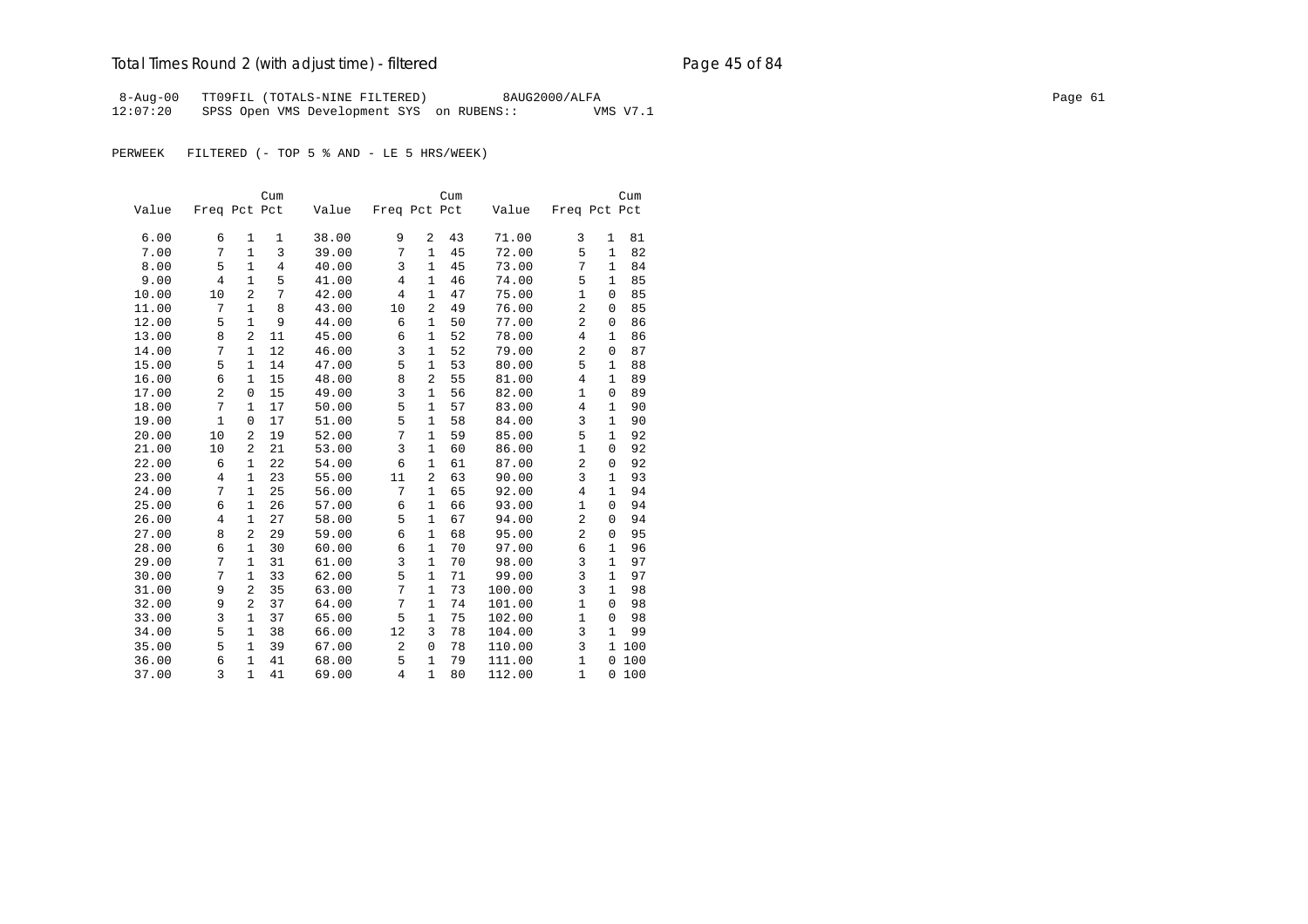## Total Times Round 2 (with adjust time) - *filtered* end and pay and a page 46 of 84

8-Aug-00 TT09FIL (TOTALS-NINE FILTERED) 8AUG2000/ALFA Page 62 12:07:21 SPSS Open VMS Development SYS on RUBENS:: VMS V7.1

PERWEEK FILTERED (- TOP 5 % AND - LE 5 HRS/WEEK)

Count Midpoint One symbol equals approximately .80 occurrences

|      | 32  | 8.50   |                                     |              |                     |    |                                            |    |
|------|-----|--------|-------------------------------------|--------------|---------------------|----|--------------------------------------------|----|
|      | 32  | 13.50  |                                     |              |                     |    |                                            |    |
|      | 26  | 18.50  | *********************************   |              |                     |    |                                            |    |
|      | 33  | 23.50  |                                     |              |                     |    |                                            |    |
|      | 32  | 28.50  |                                     |              |                     |    |                                            |    |
|      | 31  | 33.50  |                                     |              |                     |    |                                            |    |
|      | 28  | 38.50  | *********************************** |              |                     |    |                                            |    |
|      | 30  | 43.50  |                                     |              |                     |    |                                            |    |
|      | 2.4 | 48.50  | ******************************      |              |                     |    |                                            |    |
|      | 32  | 53.50  |                                     |              |                     |    |                                            |    |
|      | 30  | 58.50  |                                     |              |                     |    |                                            |    |
|      | 27  | 63.50  | **********************************  |              |                     |    |                                            |    |
|      | 23  | 68.50  | *****************************       |              |                     |    |                                            |    |
|      | 21  | 73.50  | **************************          |              |                     |    |                                            |    |
|      | 15  | 78.50  | *******************                 |              |                     |    |                                            |    |
|      | 17  | 83.50  | *********************               |              |                     |    |                                            |    |
|      | 6   | 88.50  | ********                            |              |                     |    |                                            |    |
|      | 9   | 93.50  | ***********                         |              |                     |    |                                            |    |
|      | 15  | 98.50  | *******************                 |              |                     |    |                                            |    |
|      | 5   | 103.50 | ******                              |              |                     |    |                                            |    |
|      | 3   | 108.50 | ****                                |              |                     |    |                                            |    |
|      | 2   | 112.00 | ***                                 |              |                     |    |                                            |    |
|      |     |        |                                     |              |                     |    | ---+----+----+----+----+----+----+----+--- |    |
|      |     |        | $\Omega$                            | <sup>8</sup> | 16                  | 24 | 32                                         | 40 |
|      |     |        |                                     |              | Histogram frequency |    |                                            |    |
| Mean |     | 46.617 | Std dev                             |              | 26.225              |    |                                            |    |
|      |     |        |                                     |              |                     |    |                                            |    |

Valid cases 473 Missing cases 0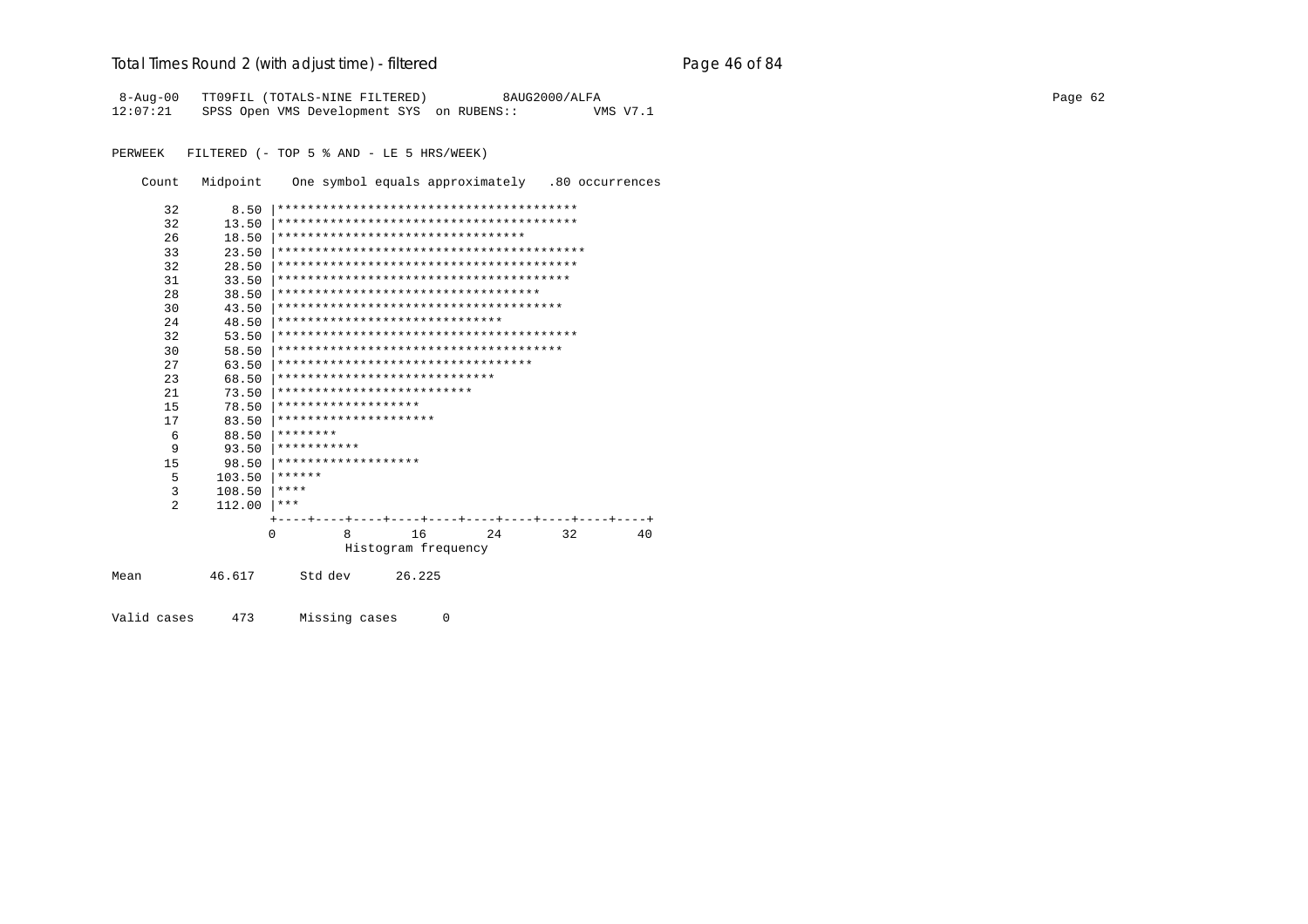### Total Times Round 2 (with adjust time) - *filtered* entitled and page 47 of 84

 8-Aug-00 TT09FIL (TOTALS-NINE FILTERED) 8AUG2000/ALFA Page 63 12:07:22 SPSS Open VMS Development SYS on RUBENS:: VMS V7.1

Preceding task required .32 seconds CPU time; 2.35 seconds elapsed.

442 0 TEMPORARY<br>443 0 SELECT IF (SCIN34 EQ 19) 444 0 /\* 445 0 /\* TOTAL TIMES FREQUENCY DISTRIBUTION FOR RENAL MEDICINE PHYSICIANS 446 0 /\* 447 0 FREQUENCIES VARIABLES=PERWEEK/<br>448 0 FORMAT=CONDENSE/ 448 0 FORMAT=CONDENSE/ 449 0 HISTOGRAM=INCREMENT (5)/ 450 0 STATISTICS=MEAN STDDEV 451 0 /\*

There are 1,073,639,792 bytes of memory available.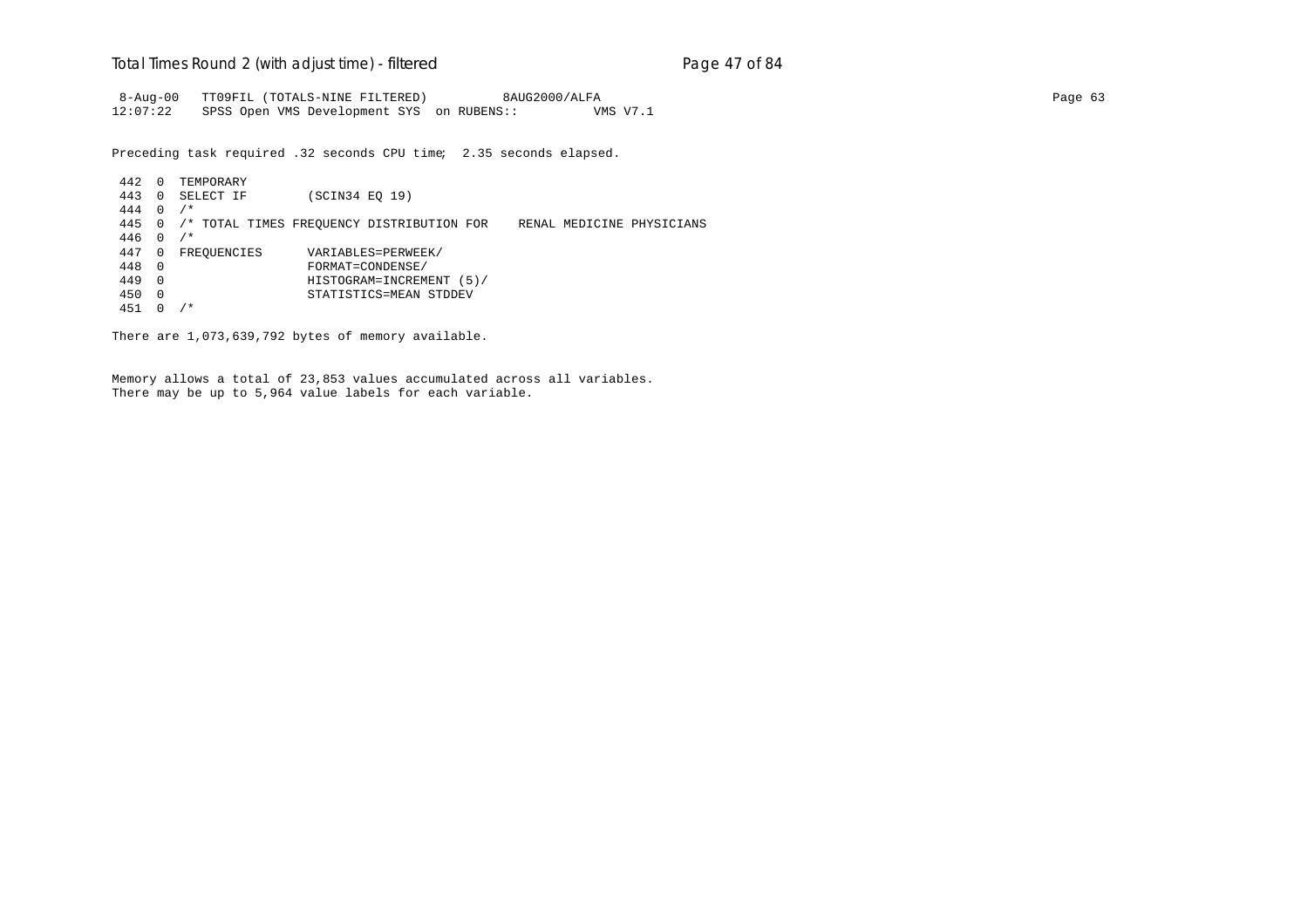### Total Times Round 2 (with adjust time) - *filtered* entitled and page 48 of 84

 8-Aug-00 TT09FIL (TOTALS-NINE FILTERED) 8AUG2000/ALFA Page 64 12:07:22 SPSS Open VMS Development SYS on RUBENS:: VMS V7.1

PERWEEK FILTERED (- TOP 5 % AND - LE 5 HRS/WEEK)

|       |                |              | Cum  |       |                |              | Cum |       |                |              | Cum   |
|-------|----------------|--------------|------|-------|----------------|--------------|-----|-------|----------------|--------------|-------|
| Value | Freq Pct Pct   |              |      | Value | Freq Pct Pct   |              |     | Value | Freq Pct Pct   |              |       |
|       |                |              |      |       |                |              |     |       |                |              |       |
| 6.00  | 4              | 6            | 6    | 21.00 | $\overline{a}$ | 3            | 51  | 39.00 |                | $\mathbf{1}$ | 79    |
| 7.00  | 4              | 6            | 11   | 22.00 | 2              | 3            | 54  | 40.00 |                | $\mathbf{1}$ | 81    |
| 8.00  | 3              | 4            | 15   | 23.00 | $\overline{a}$ | 3            | 57  | 41.00 | $\mathfrak{D}$ | 3            | 83    |
| 9.00  | 5              | 7            | 2.2. | 24.00 | 3              | 4            | 61  | 42.00 | $\mathfrak{D}$ | 3            | 86    |
| 10.00 | $\mathbf{1}$   | 1            | 24   | 26.00 | $\mathbf{1}$   | $\mathbf{1}$ | 63  | 43.00 | 1              | $\mathbf{1}$ | 88    |
| 11.00 | 4              | 6            | 29   | 27.00 | 3              | 4            | 67  | 45.00 | $\mathfrak{D}$ | २            | 90    |
| 12.00 | $\overline{a}$ | 3            | 32   | 29.00 | $\mathbf{1}$   | $\mathbf{1}$ | 68  | 48.00 | 1              | $\mathbf{1}$ | 92    |
| 13.00 | $\mathbf{1}$   | $\mathbf{1}$ | 33   | 30.00 | $\mathbf{1}$   | $\mathbf{1}$ | 69  | 55.00 | 1              | $\mathbf{1}$ | 93    |
| 14.00 | 1              | 1            | 35   | 31.00 | 1              | 1            | 71  | 60.00 | $\mathfrak{D}$ | ζ            | 96    |
| 15.00 | 3              | 4            | 39   | 32.00 | $\mathbf{1}$   | $\mathbf{1}$ | 72  | 63.00 | 1              | 1            | 97    |
| 16.00 | 1              | $\mathbf{1}$ | 40   | 35.00 | $\mathbf{1}$   | $\mathbf{1}$ | 74  | 70.00 | 1              | $\mathbf{1}$ | 99    |
| 17.00 | 3              | 4            | 44   | 36.00 | $\mathbf{1}$   | $\mathbf{1}$ | 75  | 71.00 | 1              |              | 1 100 |
| 18.00 | $\mathbf{1}$   | $\mathbf{1}$ | 46   | 37.00 | $\mathbf{1}$   | $\mathbf{1}$ | 76  |       |                |              |       |
| 20.00 | $\overline{a}$ | 3            | 49   | 38.00 | 1              | 1            | 78  |       |                |              |       |

Count Midpoint One symbol equals approximately .40 occurrences

```
 17 8.50 |*******************************************
        11 13.50 |****************************
          7 18.50 |******************
         9 23.50 |************************<br>6 28.50 |****************
         6 28.50 ************************3 33.50 ********<br>5 38.50 ********** 5 38.50 |*************
         7 43.50 |******************
        \begin{array}{ccc} 1 & 48.50 & \ast \ast \ 1 & 53.50 & \ast \ast \ast \end{array}\begin{array}{ccc} 1 & 53.50 & {***} \\ 2 & 58.50 & {***} \end{array} 2 58.50 |*****
        1 63.50 *2 68.50 **** +----+----+----+----+----+----+----+----+----+----+
                        0 4 8 12 16 20
                                   Histogram frequency
Mean 24.722 Std dev 16.783
```
Valid cases 72 Missing cases 0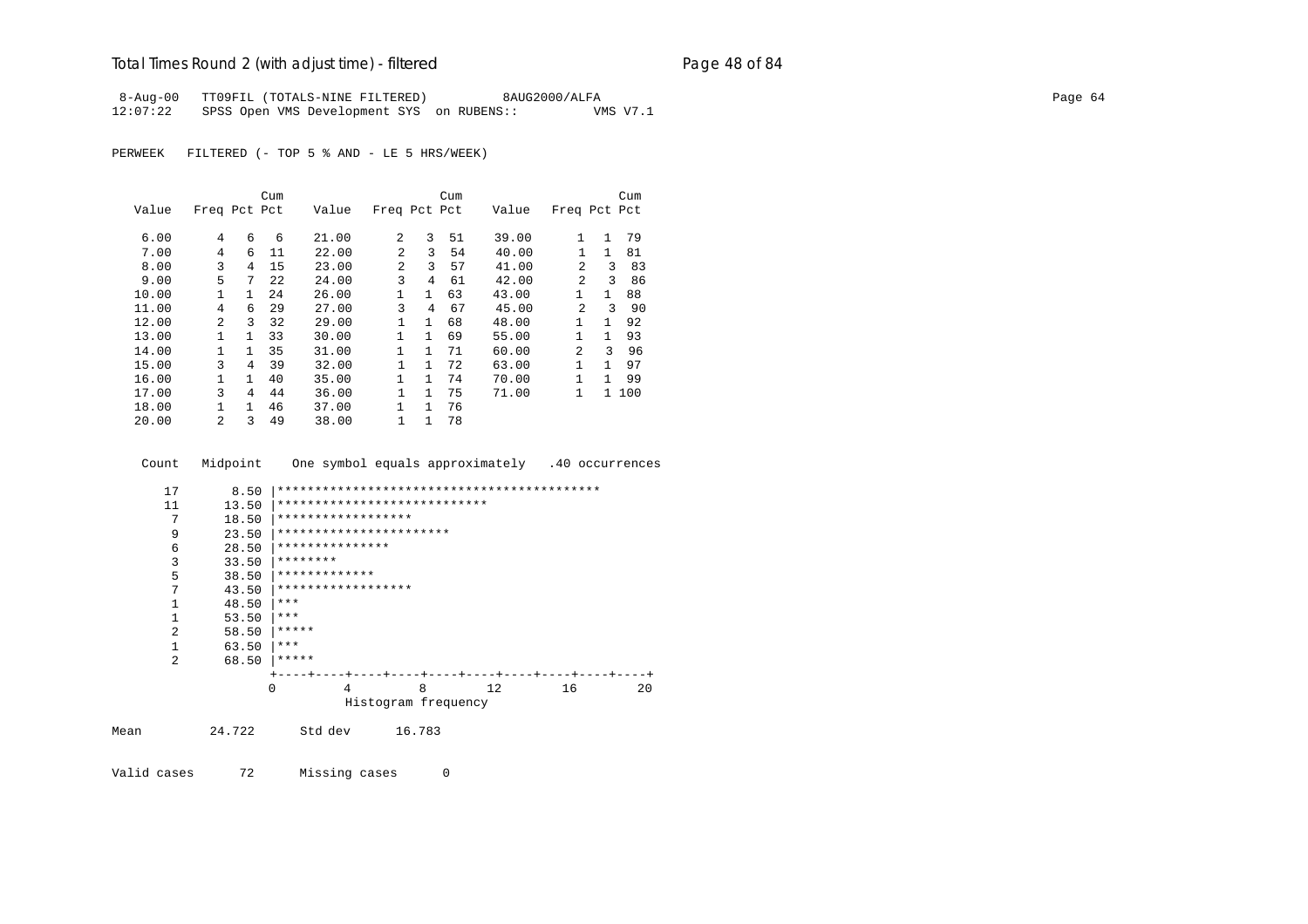### Total Times Round 2 (with adjust time) - *filtered* entitled and page 49 of 84

 8-Aug-00 TT09FIL (TOTALS-NINE FILTERED) 8AUG2000/ALFA Page 65 12:07:23 SPSS Open VMS Development SYS on RUBENS:: VMS V7.1

Preceding task required .25 seconds CPU time; 1.39 seconds elapsed.

452 0 TEMPORARY<br>453 0 SELECT IF (SCIN34 EQ 20) 454 0 /\* 455 0 /\* TOTAL TIMES FREQUENCY DISTRIBUTION FOR GASTROENTEROLOGISTS 456 0 /\* 457 0 FREQUENCIES VARIABLES=PERWEEK/<br>458 0 FORMAT=CONDENSE/ 458 0 FORMAT=CONDENSE/ 459 0 HISTOGRAM=INCREMENT (5)/ 460 0 STATISTICS=MEAN STDDEV 461 0 /\*

There are 1,073,639,792 bytes of memory available.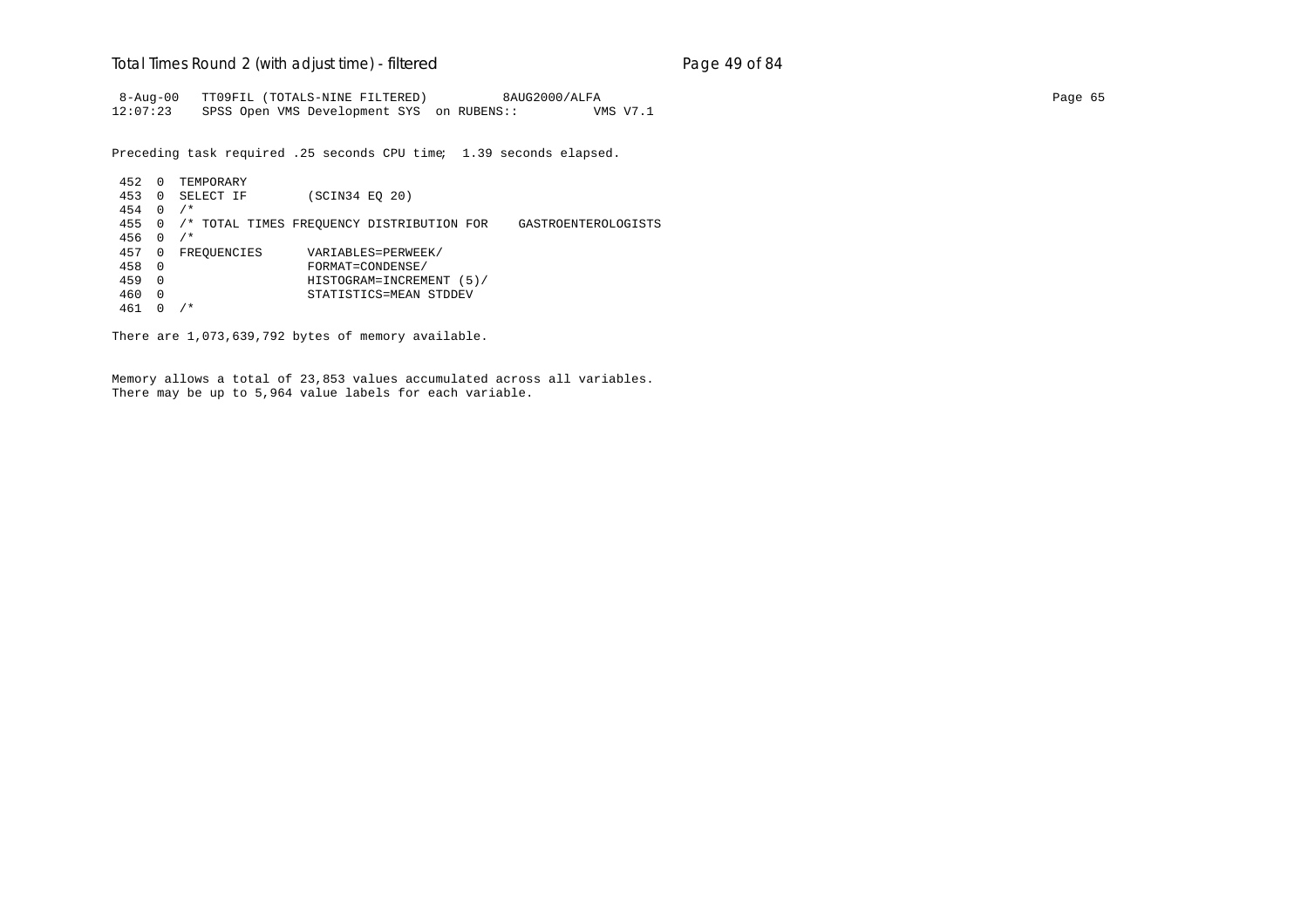# Total Times Round 2 (with adjust time) - *filtered* end and page 50 of 84

 8-Aug-00 TT09FIL (TOTALS-NINE FILTERED) 8AUG2000/ALFA Page 66 12:07:24 SPSS Open VMS Development SYS on RUBENS:: VMS V7.1

PERWEEK FILTERED (- TOP 5 % AND - LE 5 HRS/WEEK)

|       |                |                | Cum            |       |                |                | Cum |       |                |                | Cum |
|-------|----------------|----------------|----------------|-------|----------------|----------------|-----|-------|----------------|----------------|-----|
| Value | Freq Pct Pct   |                |                | Value | Freq Pct Pct   |                |     | Value | Freq Pct Pct   |                |     |
|       |                |                |                |       |                |                |     |       |                |                |     |
| 6.00  | 6              | 2              | 2              | 31.00 | 11             | 4              | 42  | 55.00 | 2              | 1              | 82  |
| 7.00  | $\mathbf{1}$   | $\Omega$       | $\overline{a}$ | 32.00 | 6              | $\overline{a}$ | 44  | 56.00 | 6              | 2              | 84  |
| 8.00  | 4              | $\mathbf{1}$   | 4              | 33.00 | 3              | $\mathbf{1}$   | 45  | 57.00 | 4              | $\mathbf{1}$   | 85  |
| 9.00  | 10             | 3              | 7              | 34.00 | 5              | 2              | 46  | 58.00 | 5              | $\overline{a}$ | 87  |
| 10.00 | 5              | 2              | 8              | 35.00 | 8              | 3              | 49  | 59.00 | 3              | $\mathbf{1}$   | 88  |
| 11.00 | 8              | 3              | 11             | 36.00 | 9              | 3              | 52  | 60.00 | 4              | 1              | 89  |
| 12.00 | 5              | $\overline{a}$ | 13             | 37.00 | 9              | 3              | 55  | 61.00 | $\mathbf{1}$   | 0              | 89  |
| 13.00 | 2              | $\mathbf{1}$   | 13             | 38.00 | 6              | 2              | 56  | 62.00 | 4              | $\mathbf{1}$   | 91  |
| 14.00 | 5              | $\overline{2}$ | 15             | 39.00 | 6              | $\overline{a}$ | 58  | 63.00 | $\overline{2}$ | $\mathbf{1}$   | 91  |
| 15.00 | 5              | 2              | 16             | 40.00 | 4              | $\mathbf{1}$   | 60  | 64.00 | 4              | 1              | 93  |
| 16.00 | 2              | $\mathbf{1}$   | 17             | 41.00 | $\overline{2}$ | $\mathbf{1}$   | 60  | 66.00 | 3              | $\mathbf{1}$   | 94  |
| 17.00 | $\overline{4}$ | $\mathbf{1}$   | 18             | 42.00 | 7              | $\overline{2}$ | 63  | 68.00 | $\overline{2}$ | $\mathbf{1}$   | 94  |
| 18.00 | 3              | $\mathbf{1}$   | 19             | 43.00 | 4              | $\mathbf{1}$   | 64  | 69.00 | $\mathbf{1}$   | $\Omega$       | 95  |
| 19.00 | 3              | 1              | 20             | 44.00 | $\overline{2}$ | $\mathbf{1}$   | 65  | 70.00 | $\overline{2}$ | $\mathbf{1}$   | 95  |
| 20.00 | 3              | 1              | 21             | 45.00 | 4              | 1              | 66  | 71.00 | $\mathbf 1$    | 0              | 95  |
| 22.00 | 4              | $\mathbf{1}$   | 23             | 46.00 | 3              | $\mathbf{1}$   | 67  | 74.00 | $\overline{2}$ | $\mathbf{1}$   | 96  |
| 23.00 | 7              | 2              | 25             | 47.00 | 7              | 2              | 69  | 75.00 | 2              | $\mathbf{1}$   | 97  |
| 24.00 | 6              | 2              | 27             | 48.00 | 8              | 3              | 72  | 78.00 | $\overline{2}$ | $\mathbf{1}$   | 97  |
| 25.00 | 7              | $\overline{a}$ | 29             | 49.00 | 9              | 3              | 75  | 79.00 | 1              | 0              | 98  |
| 26.00 | 3              | $\mathbf{1}$   | 30             | 50.00 | $\overline{4}$ | $\mathbf{1}$   | 76  | 80.00 | $\overline{2}$ | $\mathbf{1}$   | 98  |
| 27.00 | 5              | $\overline{2}$ | 32             | 51.00 | 3              | $\mathbf{1}$   | 77  | 81.00 | 3              | $\mathbf{1}$   | 99  |
| 28.00 | 8              | 3              | 34             | 52.00 | 4              | $\mathbf{1}$   | 78  | 85.00 | 1              | 0              | 100 |
| 29.00 | 6              | 2              | 36             | 53.00 | 6              | 2              | 80  | 87.00 | 1              | 0              | 100 |
| 30.00 | 6              | $\overline{a}$ | 38             | 54.00 | 4              | $\mathbf{1}$   | 81  |       |                |                |     |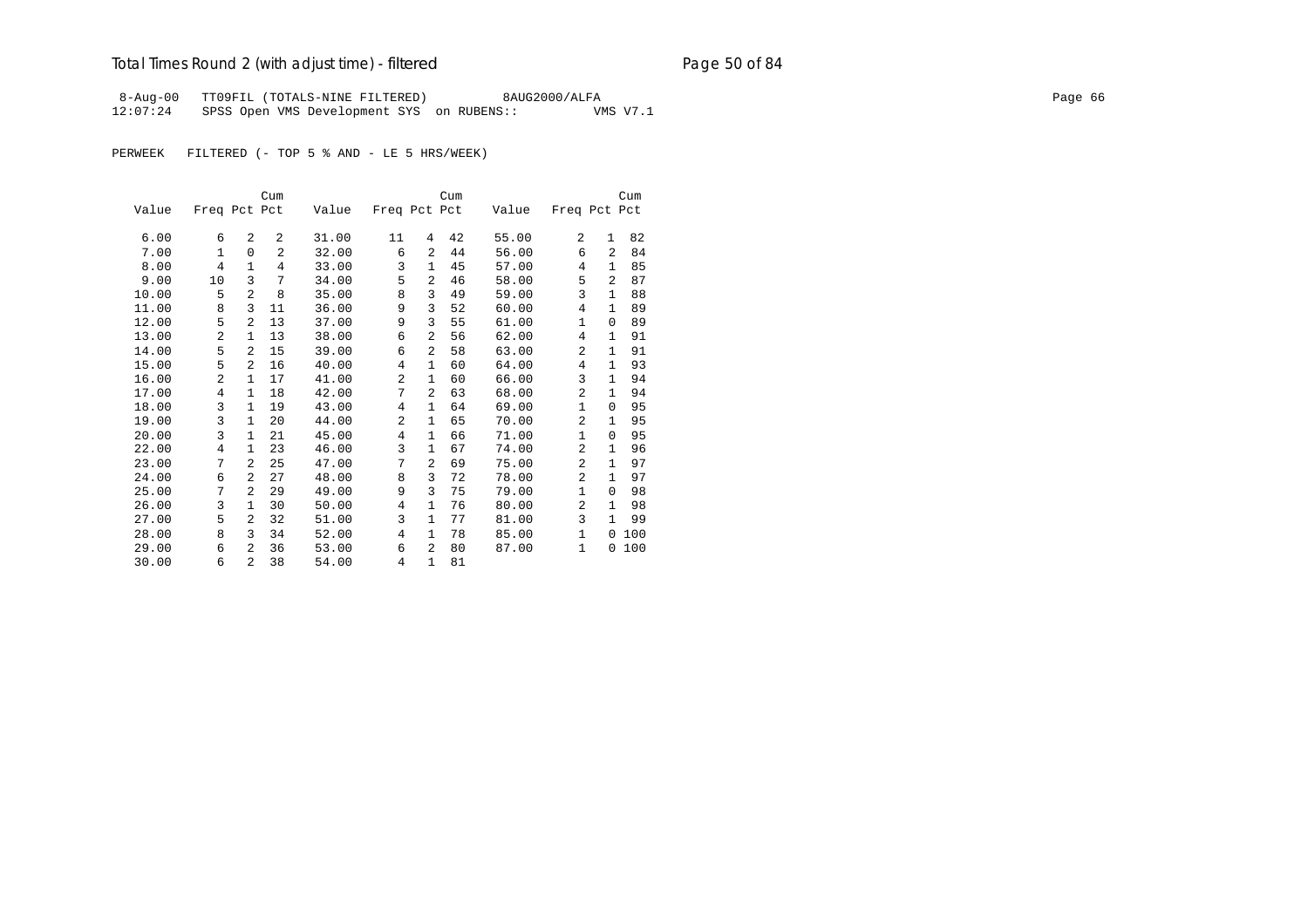# Total Times Round 2 (with adjust time) - *filtered* entitled and page 51 of 84

8-Aug-00 TT09FIL (TOTALS-NINE FILTERED) 8AUG2000/ALFA Page 67 12:07:25 SPSS Open VMS Development SYS on RUBENS:: VMS V7.1

PERWEEK FILTERED (- TOP 5 % AND - LE 5 HRS/WEEK)

Count Midpoint One symbol equals approximately .80 occurrences

|      | 26           | 8.50   | *********************************    |              |                     |        |  |     |  |    |  |    |
|------|--------------|--------|--------------------------------------|--------------|---------------------|--------|--|-----|--|----|--|----|
|      | 25           | 13.50  | *******************************      |              |                     |        |  |     |  |    |  |    |
|      | 15           | 18.50  | *******************                  |              |                     |        |  |     |  |    |  |    |
|      | 24           | 23.50  | ******************************       |              |                     |        |  |     |  |    |  |    |
|      | 28           | 28.50  | ************************************ |              |                     |        |  |     |  |    |  |    |
|      | 33           | 33.50  |                                      |              |                     |        |  |     |  |    |  |    |
|      | 34           | 38.50  |                                      |              |                     |        |  |     |  |    |  |    |
|      | 19           | 43.50  | ************************             |              |                     |        |  |     |  |    |  |    |
|      | 31           | 48.50  |                                      |              |                     |        |  |     |  |    |  |    |
|      | 19           | 53.50  | ************************             |              |                     |        |  |     |  |    |  |    |
|      | 2.2          | 58.50  | ****************************         |              |                     |        |  |     |  |    |  |    |
|      | 11           | 63.50  | **************                       |              |                     |        |  |     |  |    |  |    |
|      | 8            | 68.50  | **********                           |              |                     |        |  |     |  |    |  |    |
|      | 5            | 73.50  | ******                               |              |                     |        |  |     |  |    |  |    |
|      | 5            | 78.50  | ******                               |              |                     |        |  |     |  |    |  |    |
|      | 4            | 83.50  | *****                                |              |                     |        |  |     |  |    |  |    |
|      | $\mathbf{1}$ | 87.00  | $\star$                              |              |                     |        |  |     |  |    |  |    |
|      |              |        |                                      |              |                     |        |  |     |  |    |  |    |
|      |              |        | <sup>0</sup>                         | <sup>8</sup> |                     | 16     |  | 2.4 |  | 32 |  | 40 |
|      |              |        |                                      |              | Histogram frequency |        |  |     |  |    |  |    |
| Mean |              | 37.168 | Std dev                              |              |                     | 18.786 |  |     |  |    |  |    |
|      |              |        |                                      |              |                     |        |  |     |  |    |  |    |

Valid cases 310 Missing cases 0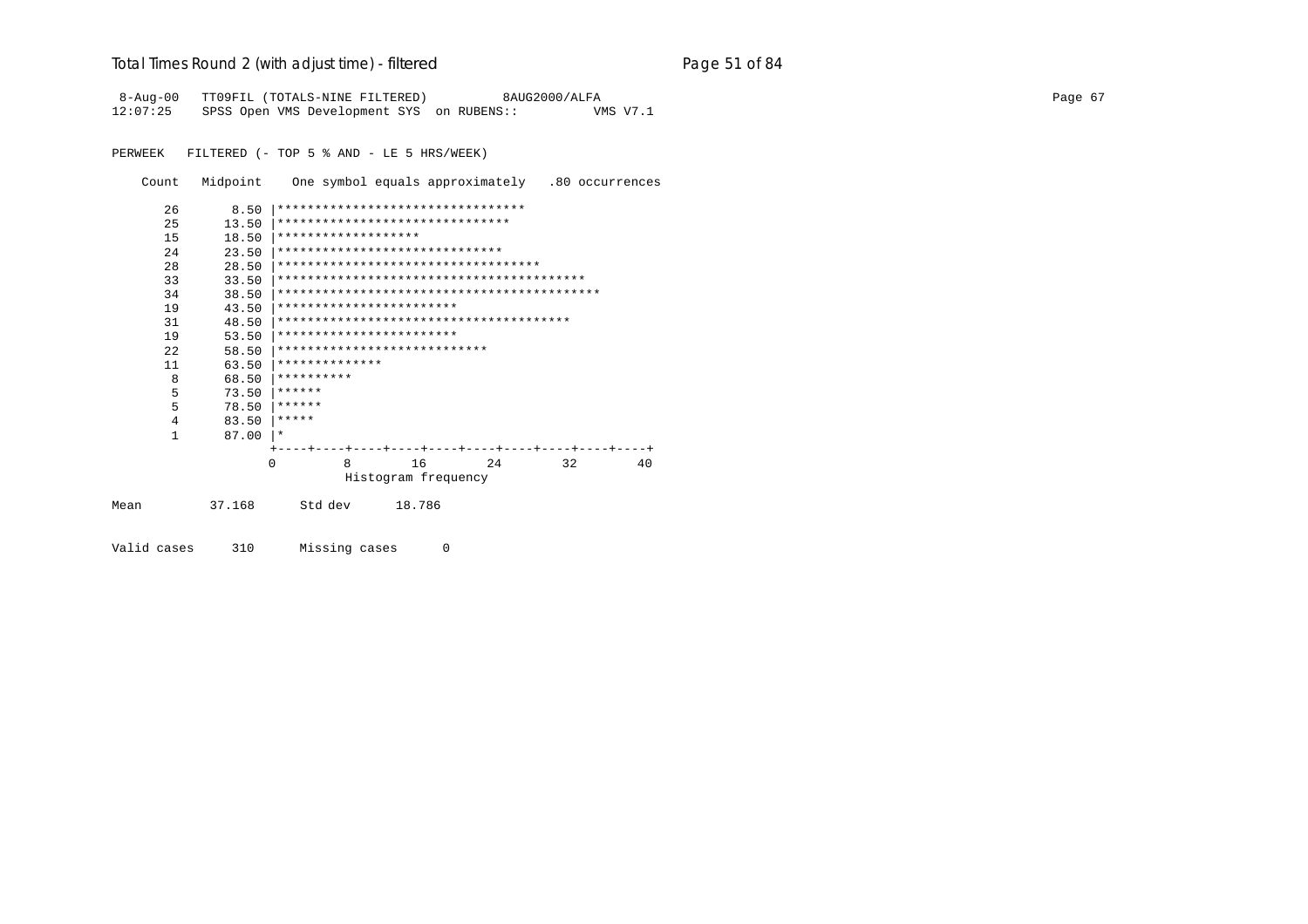### Total Times Round 2 (with adjust time) - *filtered* entitled and page 52 of 84

 8-Aug-00 TT09FIL (TOTALS-NINE FILTERED) 8AUG2000/ALFA Page 68 12:07:25 SPSS Open VMS Development SYS on RUBENS:: VMS V7.1

Preceding task required .25 seconds CPU time; 1.73 seconds elapsed.

```
462 0 TEMPORARY
                  (SCIN34 EQ 21)
464 0 /*
465 0 /* TOTAL TIMES FREQUENCY DISTRIBUTION FOR NEUROLOGISTS
466 0 /*
467 0 FREQUENCIES VARIABLES=PERWEEK/<br>468 0 FORMAT=CONDENSE/
468 0 FORMAT=CONDENSE/
469 0 HISTOGRAM=INCREMENT (5)/
470 0 STATISTICS=MEAN STDDEV
471 0 /*
```
There are 1,073,639,792 bytes of memory available.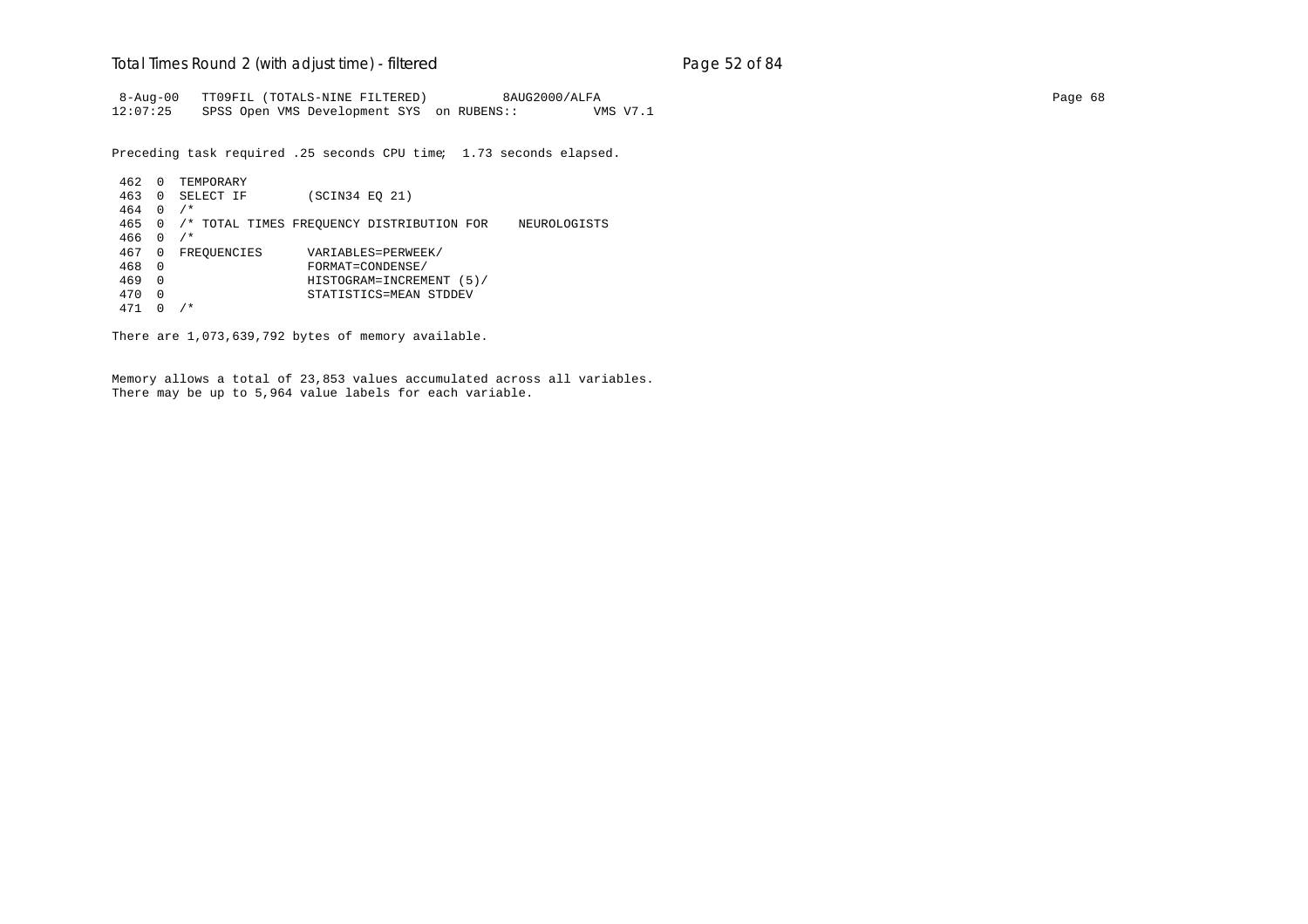## Total Times Round 2 (with adjust time) - *filtered* entitled and page 53 of 84

8-Aug-00 TT09FIL (TOTALS-NINE FILTERED) 8AUG2000/ALFA Page 69 12:07:26 SPSS Open VMS Development SYS on RUBENS:: VMS V7.1

PERWEEK FILTERED (- TOP 5 % AND - LE 5 HRS/WEEK)

|       |                |                | Cum |       |              |                | Cum |       |                |                | Cum |
|-------|----------------|----------------|-----|-------|--------------|----------------|-----|-------|----------------|----------------|-----|
| Value | Freq Pct Pct   |                |     | Value | Freq Pct Pct |                |     | Value | Freq Pct Pct   |                |     |
|       |                |                |     |       |              |                |     |       |                |                |     |
| 6.00  | 5              | $\mathfrak{D}$ | 2   | 24.00 | 7            | 3              | 53  | 44.00 | 2              | $\mathbf{1}$   | 83  |
| 7.00  | 13             | 6              | 8   | 26.00 | 4            | 2              | 55  | 45.00 | 5              | 2              | 86  |
| 8.00  | 5              | $\overline{a}$ | 11  | 27.00 | 4            | 2              | 57  | 46.00 | $\mathfrak{D}$ | $\mathbf{1}$   | 87  |
| 9.00  | 4              | $\mathfrak{D}$ | 13  | 28.00 | 3            | $\mathbf{1}$   | 59  | 47.00 | $\mathfrak{D}$ | $\mathbf{1}$   | 87  |
| 10.00 | 5              | $\mathfrak{D}$ | 15  | 29.00 | 3            | $\mathbf{1}$   | 60  | 48.00 | $\mathbf{1}$   | $\Omega$       | 88  |
| 11.00 | 9              | 4              | 19  | 30.00 | 5            | $\overline{a}$ | 62  | 49.00 | $\mathbf{1}$   | 0              | 88  |
| 12.00 | 5              | 2              | 21  | 31.00 | 1            | $\Omega$       | 63  | 50.00 | 1              | $\Omega$       | 89  |
| 13.00 | 4              | 2              | 23  | 32.00 | 5            | $\overline{a}$ | 65  | 51.00 | 5              | $\mathfrak{D}$ | 91  |
| 14.00 | 7              | ζ              | 27  | 33.00 | 5            | $\overline{a}$ | 67  | 53.00 | $\overline{a}$ | 1              | 92  |
| 15.00 | 4              | $\mathfrak{D}$ | 28  | 34.00 | 5            | $\overline{a}$ | 70  | 54.00 | 3              | 1              | 93  |
| 16.00 | 3              | 1              | 30  | 35.00 | 4            | $\overline{a}$ | 72  | 56.00 | 4              | $\mathfrak{D}$ | 95  |
| 17.00 | $\overline{2}$ | 1              | 31  | 36.00 | 6            | 3              | 74  | 57.00 | $\mathfrak{D}$ | 1              | 96  |
| 18.00 | 4              | 2              | 33  | 38.00 | 3            | $\mathbf{1}$   | 76  | 60.00 | $\mathbf{1}$   | $\Omega$       | 97  |
| 19.00 | 5              | $\mathfrak{D}$ | 35  | 39.00 | 1            | $\Omega$       | 76  | 61.00 | $\mathbf{1}$   | $\Omega$       | 97  |
| 20.00 | 7              | 3              | 38  | 40.00 | $\mathbf{1}$ | $\Omega$       | 77  | 64.00 | $\overline{a}$ | 1              | 98  |
| 21.00 | 12             | 6              | 44  | 41.00 | 5            | $\overline{2}$ | 79  | 65.00 | 3              | 1.             | 100 |
| 22.00 | 9              | 4              | 48  | 42.00 | 3            | $\mathbf{1}$   | 80  | 67.00 | 1              | 0              | 100 |
| 23.00 | 5              | $\mathfrak{D}$ | 50  | 43.00 | 4            | 2              | 82  |       |                |                |     |

Count Midpoint One symbol equals approximately .80 occurrences

| 32   | 8.50   |                            |   |                     |                                      |    |    |
|------|--------|----------------------------|---|---------------------|--------------------------------------|----|----|
| 29   | 13.50  |                            |   |                     | ************************************ |    |    |
| 21   | 18.50  | ************************** |   |                     |                                      |    |    |
| 33   | 23.50  |                            |   |                     |                                      |    |    |
| 19   | 28.50  | ************************   |   |                     |                                      |    |    |
| 20   | 33.50  | *************************  |   |                     |                                      |    |    |
| 11   | 38.50  | **************             |   |                     |                                      |    |    |
| 19   | 43.50  | ************************   |   |                     |                                      |    |    |
| 7    | 48.50  | *********                  |   |                     |                                      |    |    |
| 10   | 53.50  | *************              |   |                     |                                      |    |    |
| 7    | 58.50  | *********                  |   |                     |                                      |    |    |
| 6    | 63.50  | ********                   |   |                     |                                      |    |    |
|      | 67.00  | $\star$                    |   |                     |                                      |    |    |
|      |        |                            |   |                     |                                      |    |    |
|      |        | 0                          | 8 | 16                  | 2.4                                  | 32 | 40 |
|      |        |                            |   | Histogram frequency |                                      |    |    |
| Mean | 27.288 | Std dev                    |   | 15.686              |                                      |    |    |

Valid cases 215 Missing cases 0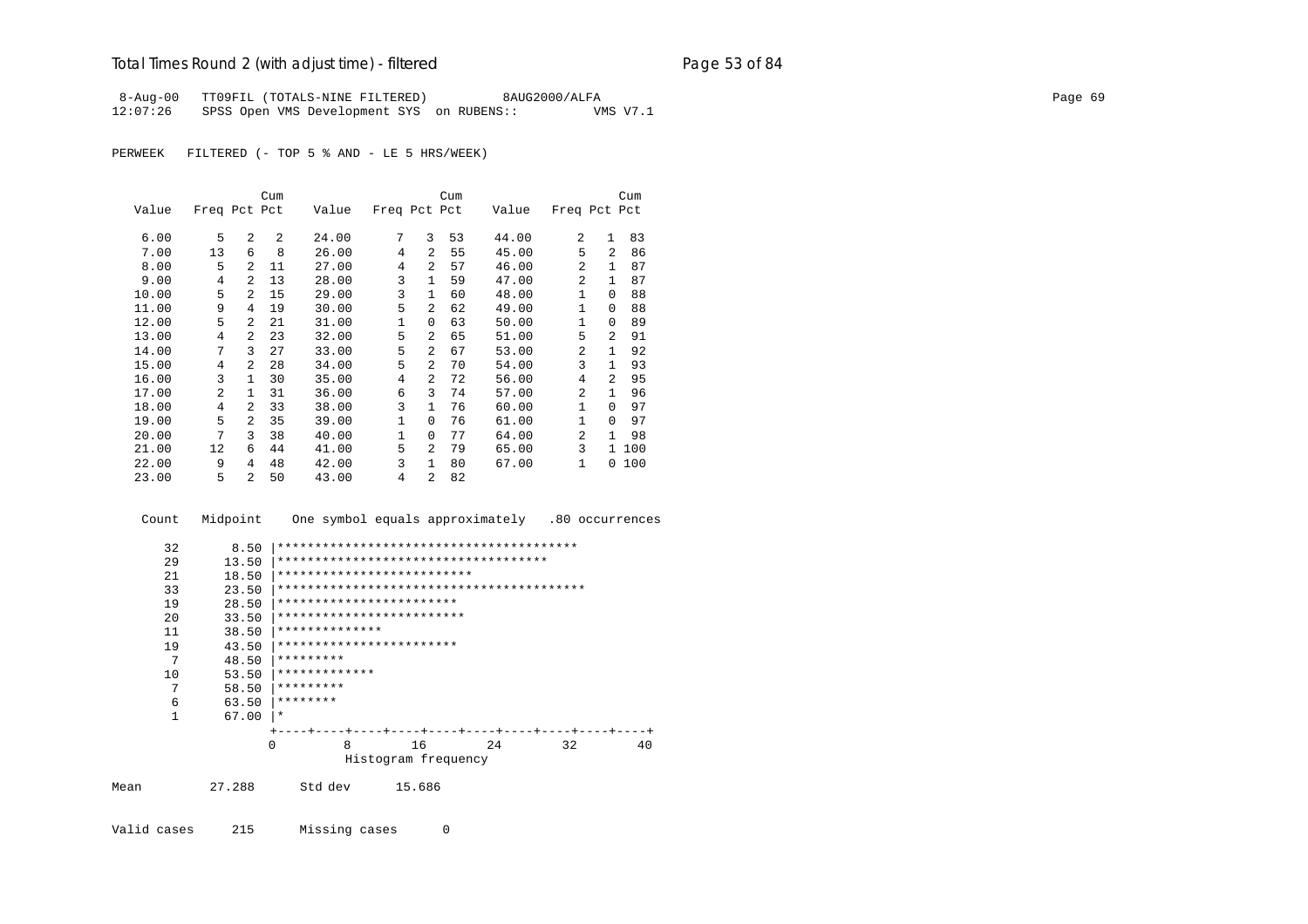### Total Times Round 2 (with adjust time) - *filtered* entitled and page 54 of 84

 8-Aug-00 TT09FIL (TOTALS-NINE FILTERED) 8AUG2000/ALFA Page 70 12:07:27 SPSS Open VMS Development SYS on RUBENS:: VMS V7.1

Preceding task required .22 seconds CPU time; 1.39 seconds elapsed.

472 0 TEMPORARY<br>473 0 SELECT IF (SCIN34 EQ 22) 474 0 /\* 475 0 /\* TOTAL TIMES FREQUENCY DISTRIBUTION FOR PAEDIATRIC PHYSICIANS 476 0 /\* 477 0 FREQUENCIES VARIABLES=PERWEEK/<br>478 0 FORMAT=CONDENSE/ 478 0 FORMAT=CONDENSE/ 479 0 HISTOGRAM=INCREMENT (5)/ 480 0 STATISTICS=MEAN STDDEV 481 0 /\*

There are 1,073,639,792 bytes of memory available.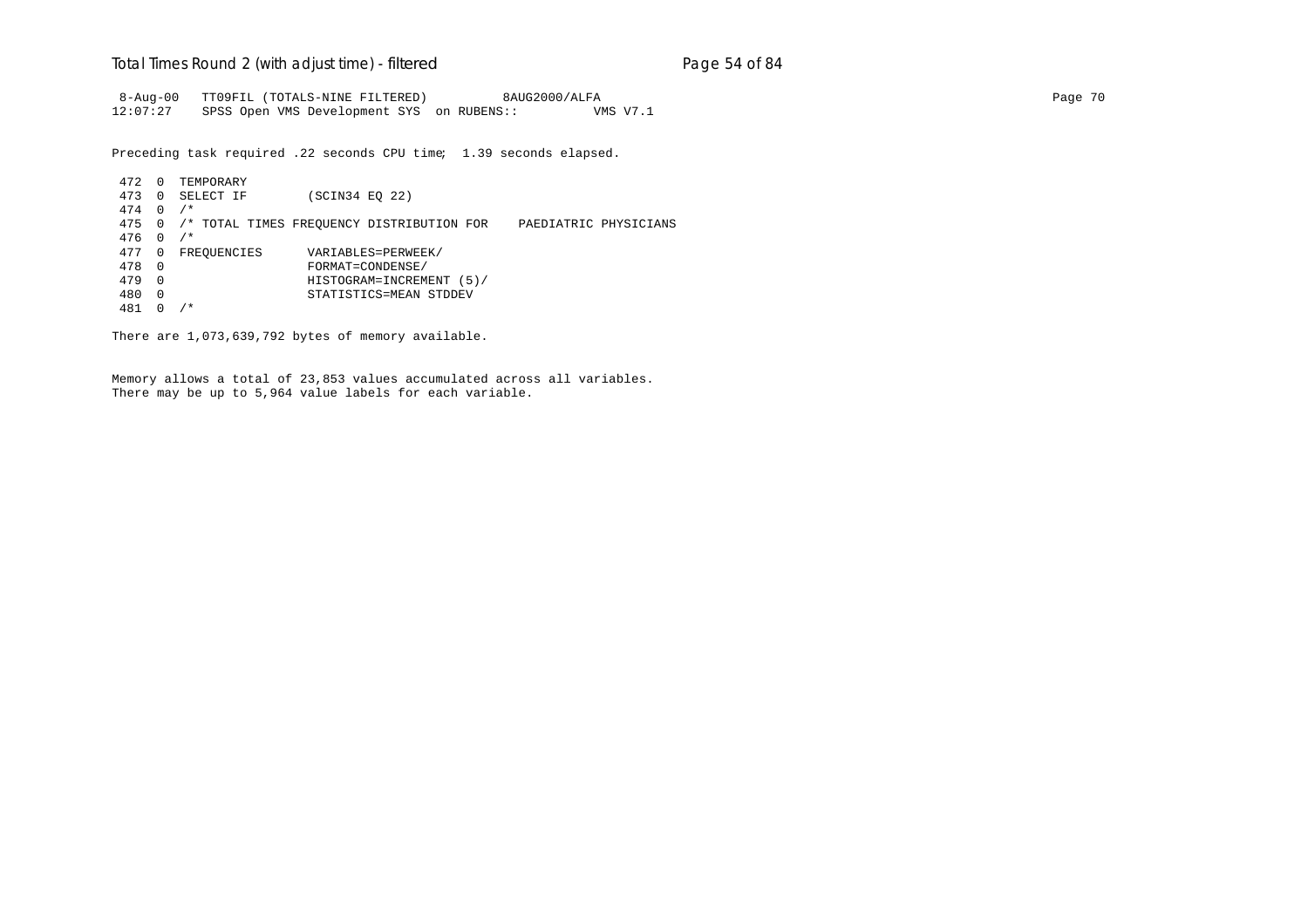## Total Times Round 2 (with adjust time) - *filtered* entitled and page 55 of 84

 8-Aug-00 TT09FIL (TOTALS-NINE FILTERED) 8AUG2000/ALFA Page 71 12:07:27 SPSS Open VMS Development SYS on RUBENS:: VMS V7.1

PERWEEK FILTERED (- TOP 5 % AND - LE 5 HRS/WEEK)

|       |              |              | Cum |       |                |                | Cum |       |                |                | Cum |
|-------|--------------|--------------|-----|-------|----------------|----------------|-----|-------|----------------|----------------|-----|
| Value | Freq Pct Pct |              |     | Value | Freq Pct Pct   |                |     | Value | Freq Pct Pct   |                |     |
|       |              |              |     |       |                |                |     |       |                |                |     |
| 6.00  | 23           | 5            | 5   | 26.00 | 5              | $\mathbf{1}$   | 55  | 46.00 | 8              | $\overline{a}$ | 88  |
| 7.00  | 23           | 5            | 10  | 27.00 | 9              | 2              | 57  | 47.00 | 5              | $\mathbf{1}$   | 89  |
| 8.00  | 25           | 5            | 15  | 28.00 | 15             | 3              | 60  | 48.00 | 3              | $\mathbf{1}$   | 90  |
| 9.00  | 12           | 3            | 17  | 29.00 | $\overline{4}$ | 1              | 61  | 49.00 | 6              | $\mathbf{1}$   | 91  |
| 10.00 | 16           | 3            | 21  | 30.00 | 6              | $\mathbf{1}$   | 62  | 50.00 | 1              | $\Omega$       | 91  |
| 11.00 | 18           | 4            | 24  | 31.00 | 5              | $\mathbf{1}$   | 63  | 51.00 | 3              | $\mathbf{1}$   | 92  |
| 12.00 | 11           | 2            | 27  | 32.00 | 9              | $\overline{a}$ | 65  | 52.00 | $\overline{a}$ | $\Omega$       | 92  |
| 13.00 | 11           | 2            | 29  | 33.00 | 10             | $\overline{a}$ | 67  | 53.00 | 5              | $\mathbf{1}$   | 93  |
| 14.00 | 15           | 3            | 32  | 34.00 | 8              | $\overline{a}$ | 69  | 54.00 | 4              | $\mathbf{1}$   | 94  |
| 15.00 | 7            | $\mathbf{1}$ | 34  | 35.00 | 11             | 2              | 71  | 55.00 | 3              | $\mathbf{1}$   | 95  |
| 16.00 | 4            | $\mathbf{1}$ | 35  | 36.00 | 6              | $\mathbf{1}$   | 72  | 56.00 | $\mathfrak{D}$ | $\Omega$       | 95  |
| 17.00 | 13           | 3            | 37  | 37.00 | 7              | $\mathbf{1}$   | 74  | 57.00 | 3              | 1              | 96  |
| 18.00 | 7            | 1            | 39  | 38.00 | 9              | 2              | 76  | 58.00 | 5              | 1              | 97  |
| 19.00 | 14           | 3            | 42  | 39.00 | 14             | 3              | 78  | 59.00 | 5              | $\mathbf{1}$   | 98  |
| 20.00 | 10           | 2            | 44  | 40.00 | 5              | $\mathbf{1}$   | 79  | 60.00 | $\mathfrak{D}$ | $\Omega$       | 98  |
| 21.00 | 9            | 2            | 46  | 41.00 | 3              | $\mathbf{1}$   | 80  | 61.00 | $\overline{a}$ | $\Omega$       | 99  |
| 22.00 | 8            | 2            | 47  | 42.00 | 8              | 2              | 82  | 62.00 | 3              | $\mathbf{1}$   | 99  |
| 23.00 | 11           | 2            | 50  | 43.00 | 8              | 2              | 83  | 63.00 | $\mathbf{1}$   | $\Omega$       | 100 |
| 24.00 | 8            | 2            | 51  | 44.00 | 8              | $\overline{a}$ | 85  | 64.00 | $\overline{a}$ | 0              | 100 |
| 25.00 | 12           | 3            | 54  | 45.00 | 6              | 1              | 86  |       |                |                |     |

Count Midpoint One symbol equals approximately 2.00 occurrences

| 99   | 8.50   |                                 |                     |    |    |     |
|------|--------|---------------------------------|---------------------|----|----|-----|
| 62   | 13.50  | ******************************* |                     |    |    |     |
| 48   | 18.50  | ************************        |                     |    |    |     |
| 48   | 23.50  | ************************        |                     |    |    |     |
| 39   | 28.50  | ********************            |                     |    |    |     |
| 43   | 33.50  | **********************          |                     |    |    |     |
| 41   | 38.50  | *********************           |                     |    |    |     |
| 33   | 43.50  | *****************               |                     |    |    |     |
| 23   | 48.50  | ************                    |                     |    |    |     |
| 17   | 53.50  | *********                       |                     |    |    |     |
| 17   | 58.50  | *********                       |                     |    |    |     |
| 8    | 63.50  | ****                            |                     |    |    |     |
|      |        |                                 |                     |    |    |     |
|      |        | 20<br>0                         | 40                  | 60 | 80 | 100 |
|      |        |                                 | Histogram frequency |    |    |     |
| Mean | 26.213 | Std dev                         | 15.687              |    |    |     |

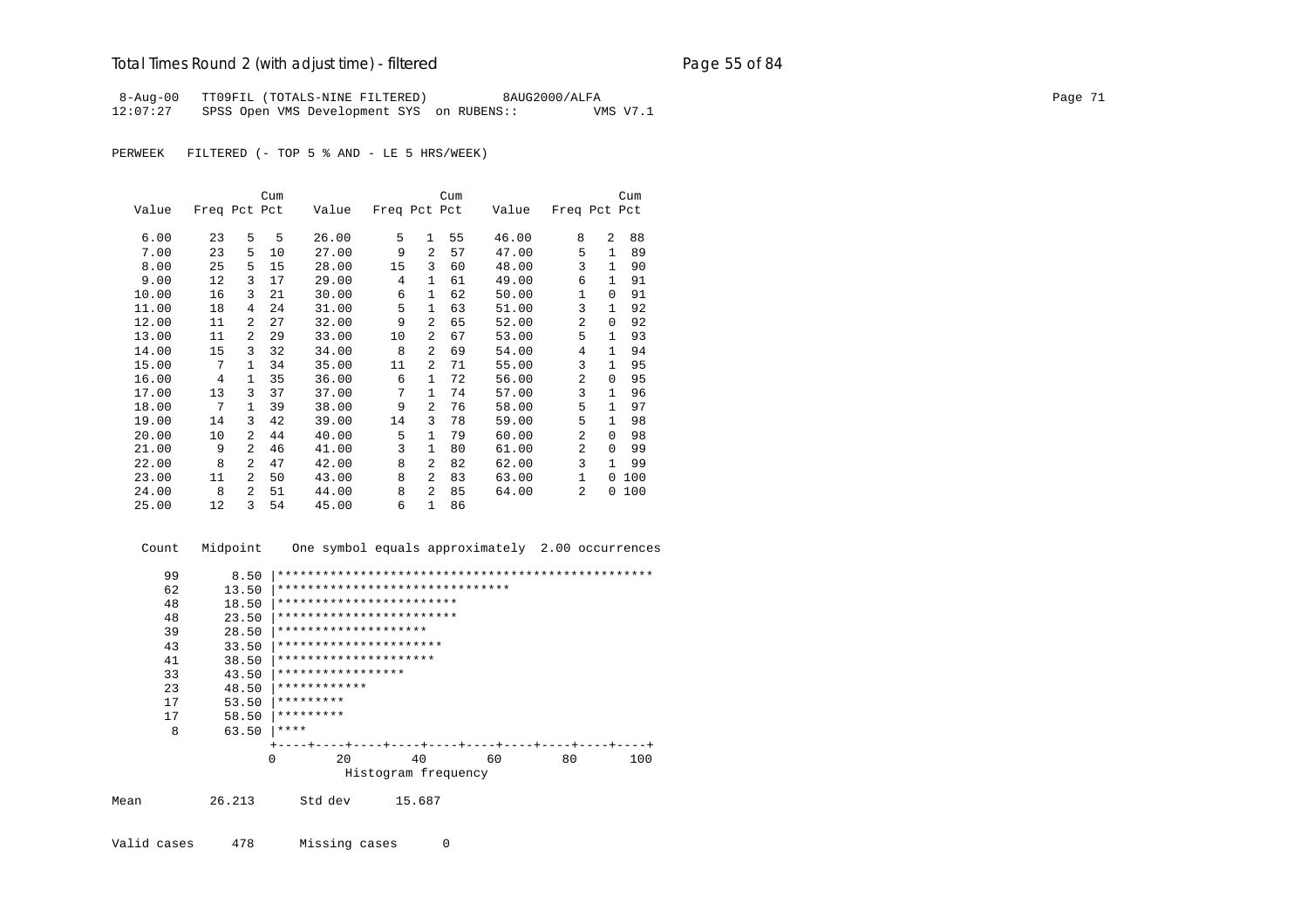### Total Times Round 2 (with adjust time) - *filtered* entitled and page 56 of 84

 8-Aug-00 TT09FIL (TOTALS-NINE FILTERED) 8AUG2000/ALFA Page 72 12:07:29 SPSS Open VMS Development SYS on RUBENS:: VMS V7.1

Preceding task required .25 seconds CPU time; 1.60 seconds elapsed.

 482 0 TEMPORARY (SCIN34 EQ 23) 484 0 /\* 485 0 /\* TOTAL TIMES FREQUENCY DISTRIBUTION FOR REHABILITATION PHYSICIANS 486 0 /\* 487 0 FREQUENCIES VARIABLES=PERWEEK/<br>488 0 FORMAT=CONDENSE/ 488 0 FORMAT=CONDENSE/ 489 0 HISTOGRAM=INCREMENT (5)/ 490 0 STATISTICS=MEAN STDDEV 491 0 /\*

There are 1,073,639,792 bytes of memory available.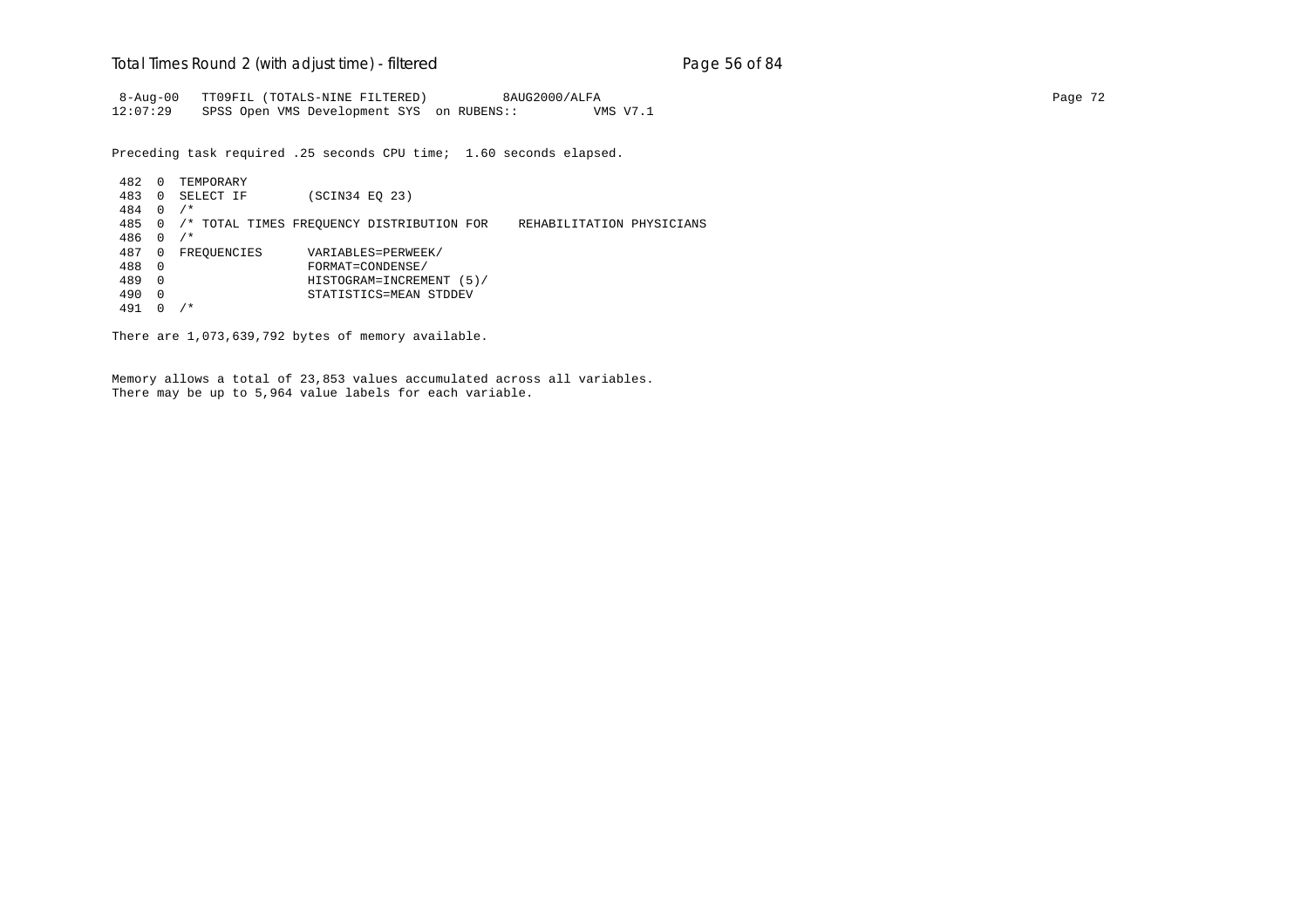## Total Times Round 2 (with adjust time) - *filtered* entitled and page 57 of 84

8-Aug-00 TT09FIL (TOTALS-NINE FILTERED) 8AUG2000/ALFA Page 73 12:07:31 SPSS Open VMS Development SYS on RUBENS:: VMS V7.1

PERWEEK FILTERED (- TOP 5 % AND - LE 5 HRS/WEEK)

|       |               |    | Cum |       |               |                | Cum |       |              |                | Cum   |
|-------|---------------|----|-----|-------|---------------|----------------|-----|-------|--------------|----------------|-------|
| Value | Freq Pct Pct  |    |     | Value | Freq Pct Pct  |                |     | Value | Freq Pct Pct |                |       |
| 6.00  | 5.            | 11 | 11  | 14.00 |               | 2              | 64  | 26.00 |              | 2              | 89    |
| 7.00  | 4             | 9  | 19  | 15.00 | 3             | 6              | 70  | 29.00 |              | $\mathcal{L}$  | 91    |
| 8.00  | $\mathcal{L}$ | 4  | 23  | 16.00 | 2             | 4              | 74  | 32.00 |              | $\overline{2}$ | -94   |
| 9.00  |               | 2  | 26  | 17.00 |               | 2              | 77  | 34.00 |              | 2              | 96    |
| 10.00 | 10            | 21 | 47  | 19.00 | 2             | 4              | 81  | 35.00 |              | 2              | 98    |
| 12.00 | 6             | 13 | 60  | 21.00 | $\mathcal{L}$ | 4              | 85  | 36.00 |              |                | 2 100 |
| 13.00 |               |    | 62  | 22.00 |               | $\mathfrak{D}$ | 87  |       |              |                |       |

Count Midpoint One symbol equals approximately .50 occurrences

|      | 22 | 8.50   |            |   |                                 |    |    |    |
|------|----|--------|------------|---|---------------------------------|----|----|----|
|      | 11 | 13.50  |            |   | **********************          |    |    |    |
|      | 5  | 18.50  | ********** |   |                                 |    |    |    |
|      | 3  | 23.50  | ******     |   |                                 |    |    |    |
|      | 2  | 28.50  | ****       |   |                                 |    |    |    |
|      | 4  | 33.50  | ********   |   |                                 |    |    |    |
|      |    |        |            |   | +----+----+----+----+----+----+ |    |    |    |
|      |    |        | 0          | 5 | 10                              | 15 | 20 | 25 |
|      |    |        |            |   | Histogram frequency             |    |    |    |
| Mean |    | 14.255 | Std dev    |   | 8.136                           |    |    |    |

Valid cases 47 Missing cases 0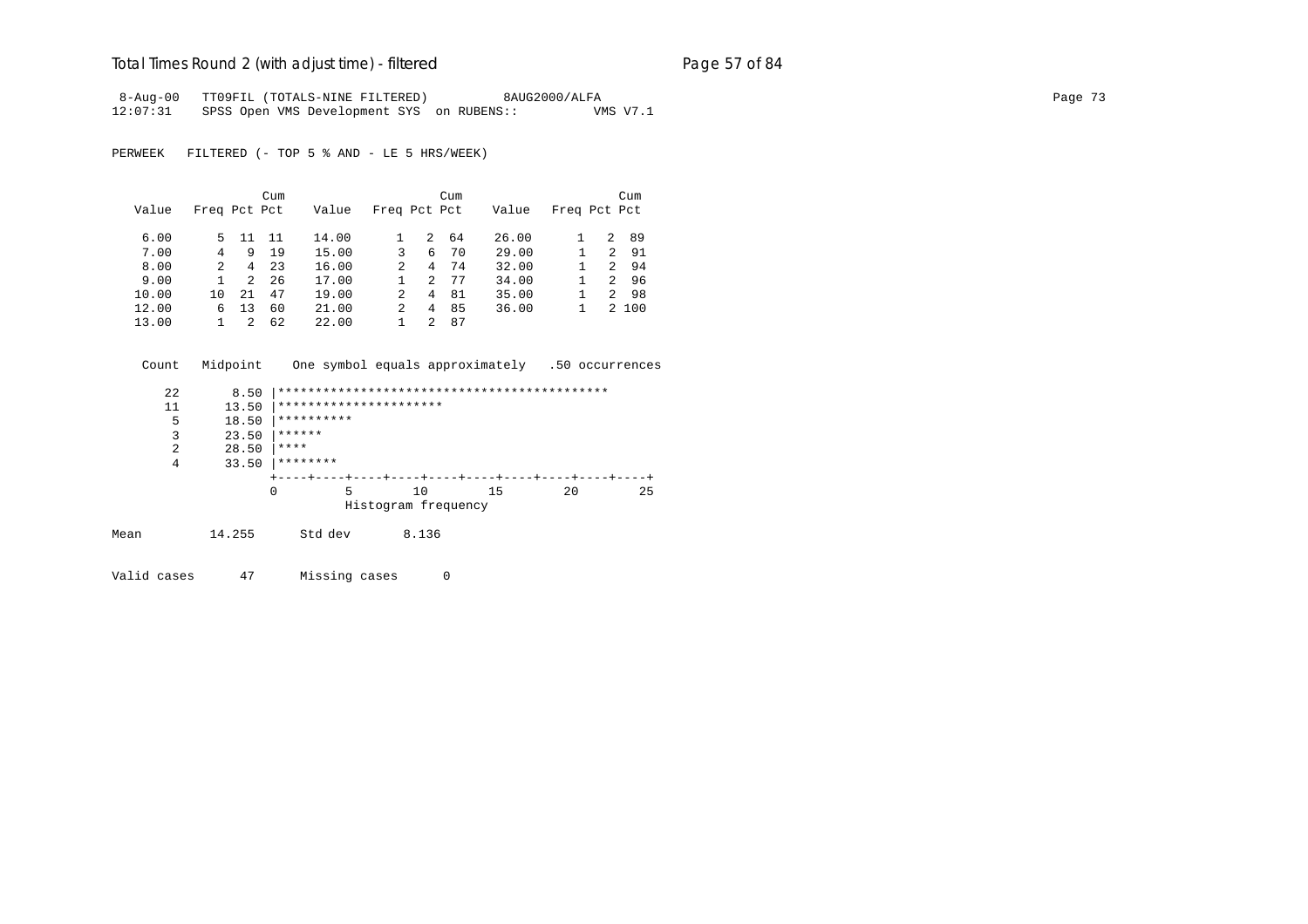### Total Times Round 2 (with adjust time) - *filtered* entitled and page 58 of 84

 8-Aug-00 TT09FIL (TOTALS-NINE FILTERED) 8AUG2000/ALFA Page 74 12:07:32 SPSS Open VMS Development SYS on RUBENS:: VMS V7.1

Preceding task required .32 seconds CPU time; 3.32 seconds elapsed.

492 0 TEMPORARY<br>493 0 SELECT IF (SCIN34 EQ 24) 494 0 /\* 495 0 /\* TOTAL TIMES FREQUENCY DISTRIBUTION FOR RHEUMATOLOGISTS 496 0 /\* 497 0 FREQUENCIES VARIABLES=PERWEEK/<br>498 0 FORMAT=CONDENSE/ 498 0 FORMAT=CONDENSE/ 499 0 HISTOGRAM=INCREMENT (5)/ 500 0 STATISTICS=MEAN STDDEV 501 0 /\*

There are 1,073,639,792 bytes of memory available.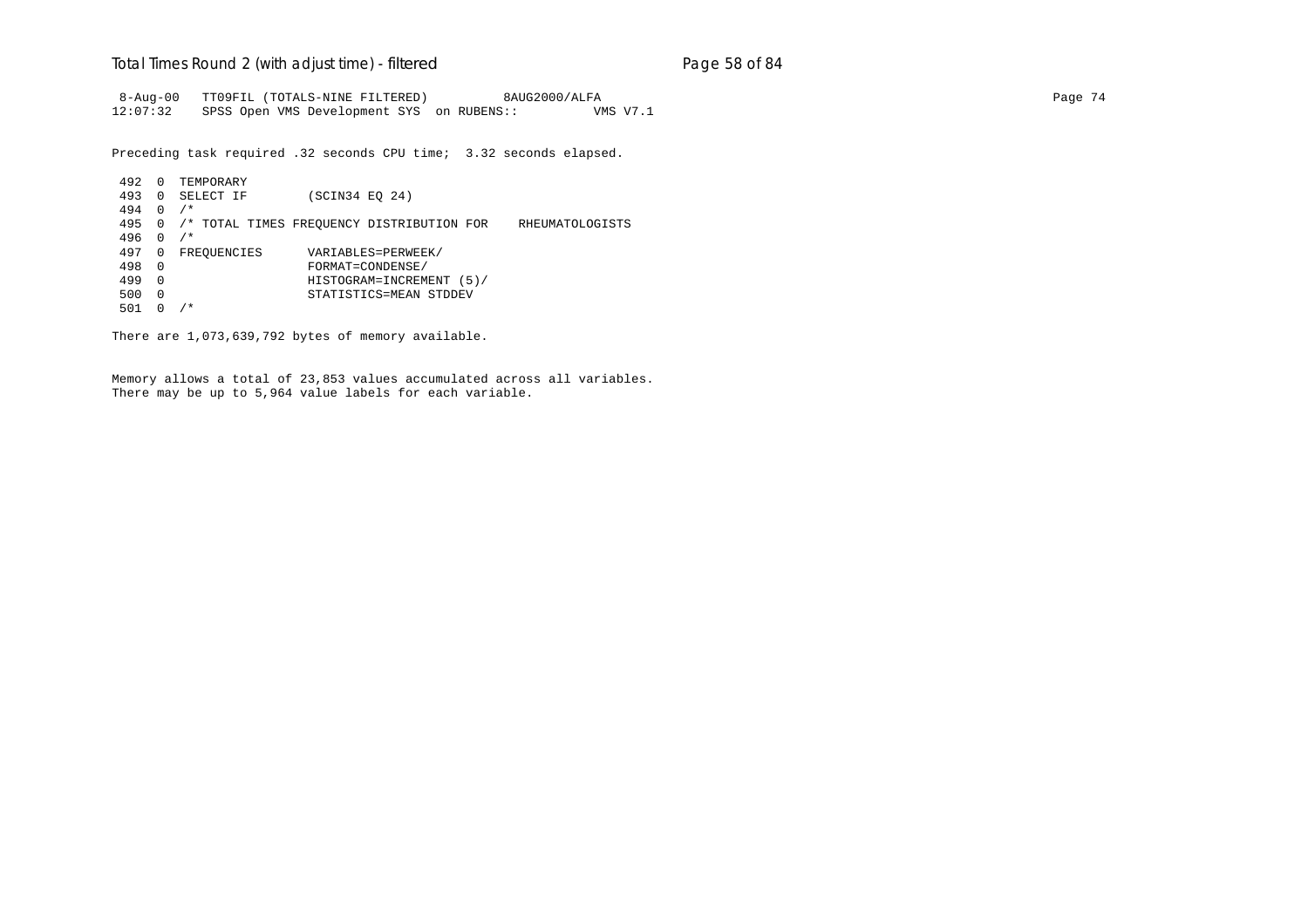## Total Times Round 2 (with adjust time) - *filtered* entitled and page 59 of 84

8-Aug-00 TT09FIL (TOTALS-NINE FILTERED) 8AUG2000/ALFA Page 75 12:07:34 SPSS Open VMS Development SYS on RUBENS:: VMS V7.1

PERWEEK FILTERED (- TOP 5 % AND - LE 5 HRS/WEEK)

|       |                |                | Cum |       |                |                | Cum |       |                |                | Cum |
|-------|----------------|----------------|-----|-------|----------------|----------------|-----|-------|----------------|----------------|-----|
| Value | Freq Pct Pct   |                |     | Value | Freq Pct Pct   |                |     | Value | Freq Pct Pct   |                |     |
| 6.00  | 2              | 2              | 2   | 24.00 | 4              | 4              | 37  | 46.00 | $\mathfrak{D}$ | $\mathfrak{D}$ | 78  |
| 7.00  | 3              | 3              | 4   | 25.00 | $\mathfrak{D}$ | $\overline{a}$ | 39  | 47.00 | $\overline{a}$ | $\overline{2}$ | 80  |
| 8.00  | 2              | $\overline{a}$ | 6   | 26.00 | 4              | 4              | 42  | 48.00 | $\mathbf{1}$   | 1              | 81  |
| 9.00  | $\overline{a}$ | $\mathfrak{D}$ | 8   | 27.00 | 3              | 3              | 45  | 49.00 | $\overline{a}$ | $\mathfrak{D}$ | 82  |
| 10.00 | 3              | 3              | 11  | 28.00 | $\mathfrak{D}$ | 2              | 46  | 50.00 | $\mathbf{1}$   | $\mathbf{1}$   | 83  |
| 11.00 | 2              | 2              | 12  | 30.00 | 3              | 3              | 49  | 51.00 | $\mathfrak{D}$ | $\mathfrak{D}$ | 85  |
| 12.00 | 1              | 1              | 13  | 31.00 | 1              | $\mathbf{1}$   | 50  | 52.00 | 1              | 1              | 86  |
| 13.00 | $\mathfrak{D}$ | $\mathfrak{D}$ | 15  | 33.00 | 3              | 3              | 53  | 53.00 | $\mathbf{1}$   | $\mathbf{1}$   | 87  |
| 14.00 | 4              | 4              | 18  | 34.00 | 3              | 3              | 55  | 54.00 | $\mathbf{1}$   | $\mathbf{1}$   | 88  |
| 15.00 | $\mathbf{1}$   | $\mathbf{1}$   | 19  | 35.00 | $\overline{2}$ | $\overline{a}$ | 57  | 56.00 | $\mathbf{1}$   | $\mathbf{1}$   | 89  |
| 16.00 | $\mathbf{1}$   | 1              | 20  | 36.00 | 1              | $\mathbf{1}$   | 58  | 57.00 | 4              | 4              | 92  |
| 17.00 | 4              | 4              | 24  | 37.00 | 1              | $\mathbf{1}$   | 59  | 62.00 | $\mathbf{1}$   | $\mathbf{1}$   | 93  |
| 18.00 | 1              | $\mathbf{1}$   | 25  | 39.00 | 4              | 4              | 62  | 64.00 | $\mathfrak{D}$ | $\overline{a}$ | 95  |
| 19.00 | $\mathbf{1}$   | $\mathbf{1}$   | 25  | 40.00 | 4              | 4              | 66  | 66.00 | $\mathbf{1}$   | $\mathbf{1}$   | 96  |
| 20.00 | 1              | $\mathbf{1}$   | 26  | 41.00 | 4              | 4              | 69  | 67.00 | 1              | $\mathbf{1}$   | 96  |
| 21.00 | 4              | 4              | 30  | 43.00 | $\overline{a}$ | $\overline{a}$ | 71  | 71.00 | 1              | $\mathbf{1}$   | 97  |
| 22.00 | 1              | 1              | 31  | 44.00 | 5              | 4              | 75  | 73.00 | $\mathbf{1}$   | $\mathbf{1}$   | 98  |
| 23.00 | 3              | 3              | 33  | 45.00 | 1              | 1              | 76  | 76.00 | $\mathfrak{D}$ | $\overline{2}$ | 100 |

Count Midpoint One symbol equals approximately .40 occurrences

| 12             | 8.50   |                      | ******************************              |    |    |    |
|----------------|--------|----------------------|---------------------------------------------|----|----|----|
| 10             | 13.50  |                      | *************************                   |    |    |    |
| 8              | 18.50  | ******************** |                                             |    |    |    |
| 14             | 23.50  |                      | ***********************************         |    |    |    |
| 12             | 28.50  |                      | ******************************              |    |    |    |
| 9              | 33.50  |                      | ***********************                     |    |    |    |
| 10             | 38.50  |                      | *************************                   |    |    |    |
| 12             | 43.50  |                      | ******************************              |    |    |    |
| 8              | 48.50  | ******************** |                                             |    |    |    |
| 5              | 53.50  | *************        |                                             |    |    |    |
| 5              | 58.50  | *************        |                                             |    |    |    |
| 3              | 63.50  | ********             |                                             |    |    |    |
| $\overline{a}$ | 68.50  | *****                |                                             |    |    |    |
| 4              | 73.50  | **********           |                                             |    |    |    |
|                |        |                      | ----+----+----+----+----+----+----+----+--- |    |    |    |
|                |        | 0<br>4               | 8                                           | 12 | 16 | 20 |
|                |        |                      | Histogram frequency                         |    |    |    |
| Mean           | 33.096 | Std dev              | 17.589                                      |    |    |    |

Valid cases 114 Missing cases 0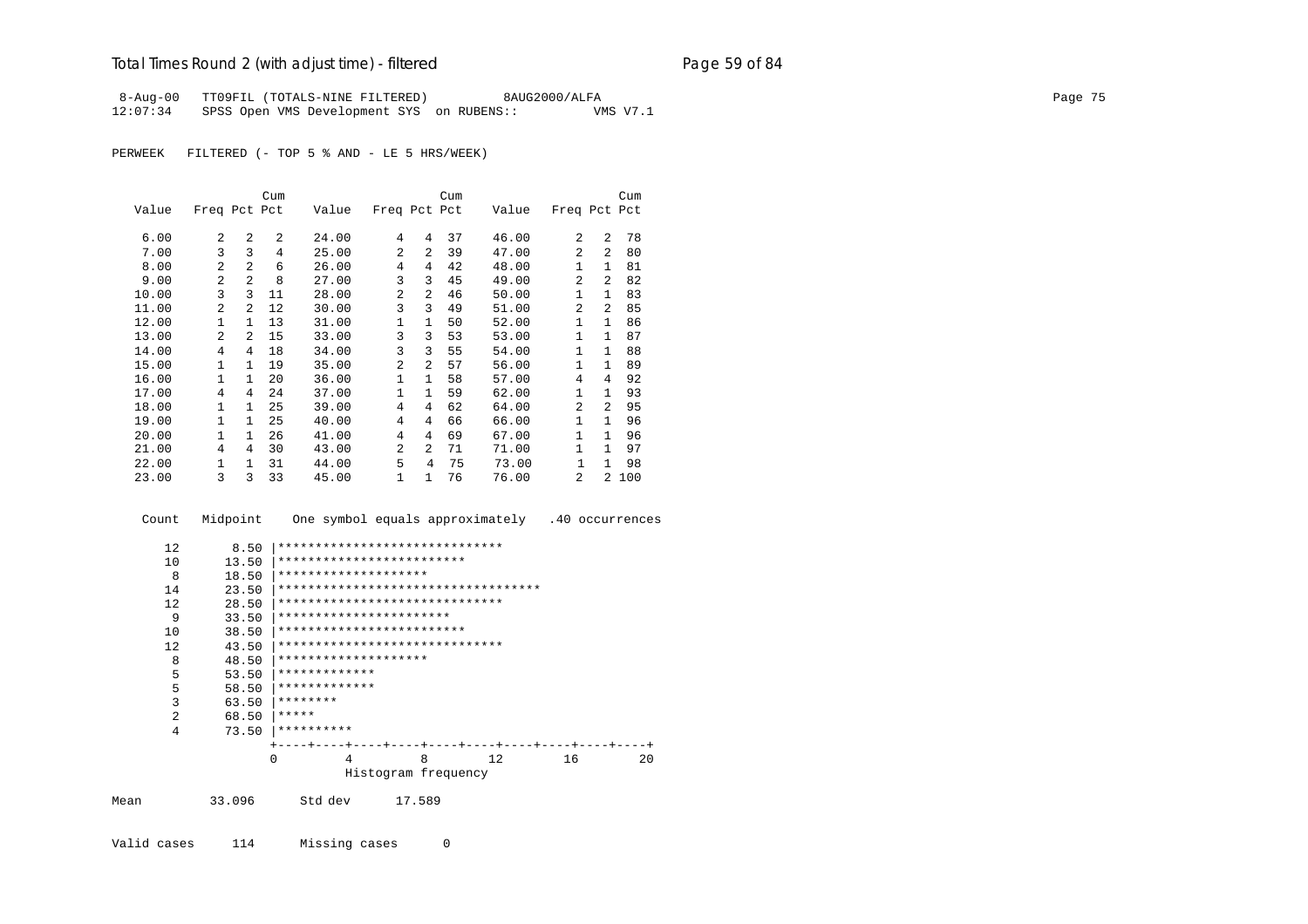### Total Times Round 2 (with adjust time) - *filtered* end and page 60 of 84

 8-Aug-00 TT09FIL (TOTALS-NINE FILTERED) 8AUG2000/ALFA Page 76 12:07:36 SPSS Open VMS Development SYS on RUBENS:: VMS V7.1

Preceding task required .41 seconds CPU time; 4.00 seconds elapsed.

502 0 TEMPORARY<br>503 0 SELECT IF (SCIN34 EQ 25) 504 0 /\* 505 0 /\* TOTAL TIMES FREQUENCY DISTRIBUTION FOR THORACIC MEDICINE PHYSICIANS 506 0 /\* 507 0 FREQUENCIES VARIABLES=PERWEEK/ 508 0 FORMAT=CONDENSE/ 509 0 HISTOGRAM=INCREMENT (5)/ 510 0 STATISTICS=MEAN STDDEV 511 0 /\*

There are 1,073,639,792 bytes of memory available.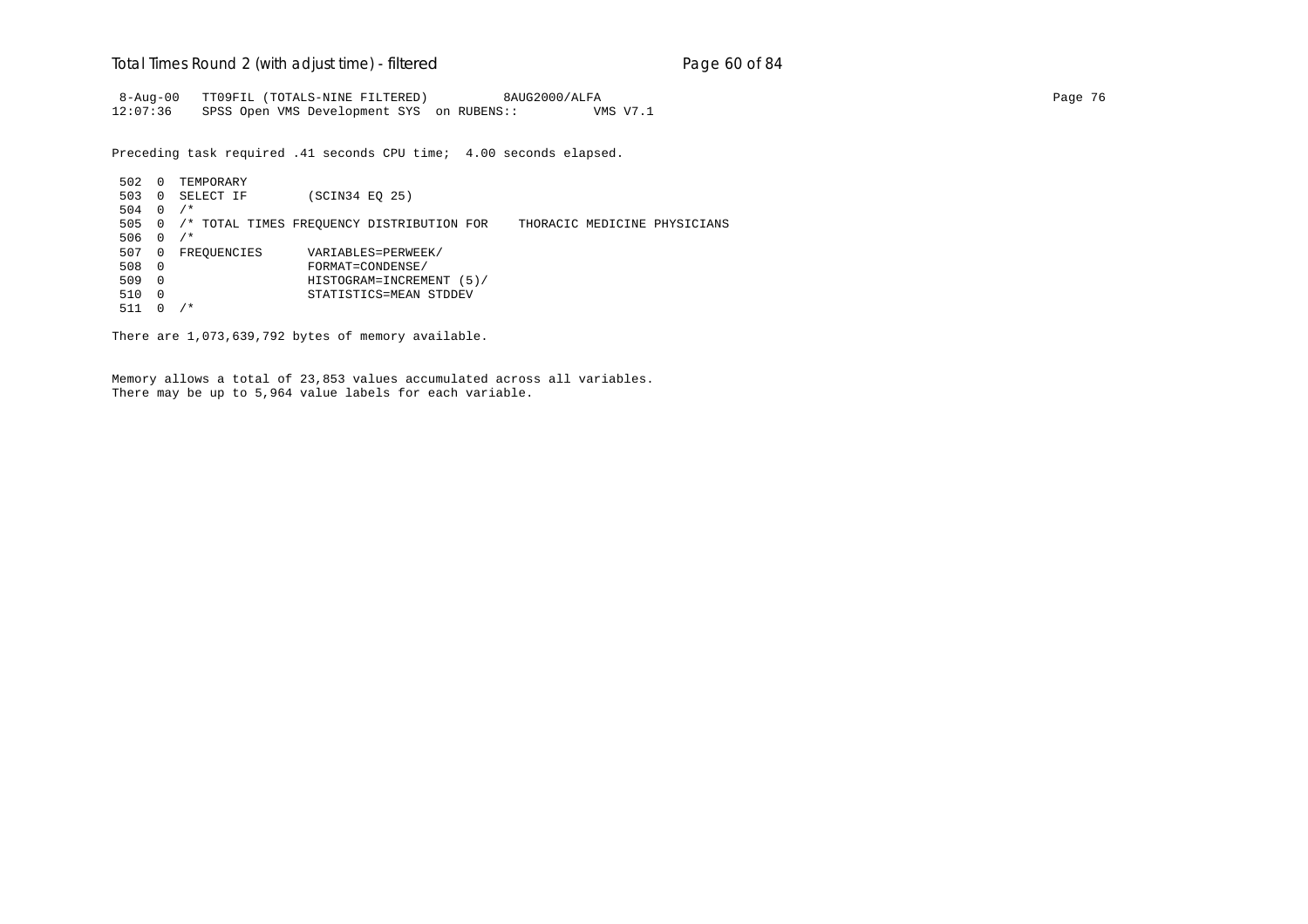#### Total Times Round 2 (with adjust time) - *filtered* Page 61 of 84

8-Aug-00 TT09FIL (TOTALS-NINE FILTERED) 8AUG2000/ALFA Page 77 12:07:38 SPSS Open VMS Development SYS on RUBENS:: VMS V7.1

PERWEEK FILTERED (- TOP 5 % AND - LE 5 HRS/WEEK)

|       |              |                | Cum |       |                |                | Cum |       |                |                | Cum |
|-------|--------------|----------------|-----|-------|----------------|----------------|-----|-------|----------------|----------------|-----|
| Value | Freq Pct Pct |                |     | Value | Freq Pct Pct   |                |     | Value | Freq Pct Pct   |                |     |
| 6.00  | 2            | $\mathbf{1}$   | 1   | 27.00 | 2              | $\mathbf{1}$   | 55  | 48.00 | 2              | 1              | 84  |
| 7.00  | 9            | 5              | 6   | 28.00 | $\mathbf 1$    | $\mathbf{1}$   | 56  | 49.00 | 3              | $\mathfrak{D}$ | 86  |
| 8.00  | 6            | 3              | 9   | 29.00 | $\overline{a}$ | 1              | 57  | 50.00 | 1              | $\mathbf{1}$   | 86  |
| 9.00  | 7            | 4              | 13  | 30.00 | 3              | $\overline{2}$ | 58  | 51.00 | $\mathbf{1}$   | $\mathbf{1}$   | 87  |
| 10.00 | 7            | 4              | 17  | 31.00 | $\mathbf 1$    | 1              | 59  | 52.00 | 1              | 1              | 87  |
| 11.00 | 8            | 4              | 21  | 32.00 | 4              | 2              | 61  | 53.00 | 1              | $\mathbf{1}$   | 88  |
| 12.00 | 8            | 4              | 25  | 33.00 | 2              | $\mathbf{1}$   | 62  | 54.00 | 3              | $\overline{2}$ | 89  |
| 13.00 | 4            | $\overline{a}$ | 27  | 34.00 | 8              | $\overline{4}$ | 66  | 55.00 | 6              | 3              | 93  |
| 14.00 | 8            | 4              | 32  | 35.00 | $\overline{a}$ | 1              | 67  | 56.00 | 1              | $\mathbf{1}$   | 93  |
| 15.00 | 5            | 3              | 34  | 36.00 | 3              | $\mathfrak{D}$ | 69  | 57.00 | $\mathbf{1}$   | $\mathbf{1}$   | 94  |
| 16.00 | 3            | $\overline{a}$ | 36  | 37.00 | 3              | 2              | 71  | 58.00 | $\overline{2}$ | $\mathbf{1}$   | 95  |
| 17.00 | 6            | 3              | 39  | 38.00 | 3              | $\overline{a}$ | 72  | 62.00 | $\overline{4}$ | $\mathfrak{D}$ | 97  |
| 18.00 | 5            | 3              | 42  | 39.00 | $\mathbf 1$    | 1              | 73  | 63.00 | 1              | $\mathbf{1}$   | 97  |
| 19.00 | 3            | $\overline{2}$ | 43  | 40.00 | 5              | 3              | 75  | 64.00 | $\mathbf{1}$   | 1              | 98  |
| 20.00 | 3            | $\overline{a}$ | 45  | 41.00 | $\overline{a}$ | $\mathbf{1}$   | 76  | 65.00 | $\mathbf{1}$   | $\mathbf{1}$   | 98  |
| 21.00 | 5            | 3              | 48  | 43.00 | 2              | 1              | 78  | 66.00 | $\mathbf{1}$   | 1              | 99  |
| 22.00 | 5            | 3              | 50  | 44.00 | $\mathbf{1}$   | $\mathbf{1}$   | 78  | 68.00 | 1              | $\mathbf{1}$   | 99  |
| 23.00 | 3            | $\overline{a}$ | 52  | 45.00 | 3              | $\overline{a}$ | 80  | 69.00 | $\mathbf{1}$   | $\mathbf{1}$   | 100 |
| 25.00 | 1            | $\mathbf{1}$   | 52  | 46.00 | 5              | 3              | 82  |       |                |                |     |
| 26.00 | 3            | 2              | 54  | 47.00 | 1              | $\mathbf{1}$   | 83  |       |                |                |     |

 Count Midpoint One symbol equals approximately .80 occurrences 31 8.50 |\*\*\*\*\*\*\*\*\*\*\*\*\*\*\*\*\*\*\*\*\*\*\*\*\*\*\*\*\*\*\*\*\*\*\*\*\*\*\* 33 13.50 |\*\*\*\*\*\*\*\*\*\*\*\*\*\*\*\*\*\*\*\*\*\*\*\*\*\*\*\*\*\*\*\*\*\*\*\*\*\*\*\*\* 20 18.50 \*\*\*\*\*\*\*\*\*\*\*\*\*\*\*\*\*\*\*\*\*\*\*\*\*\*\*\*\*<br>14 23.50 \*\*\*\*\*\*\*\*\*\*\*\*\*\*\*\*\*\*\*\*\*\*\*\*\*\*\*\*\*\*\*\* 14 23.50 |\*\*\*\*\*\*\*\*\*\*\*\*\*\*\*\*\*\* 11 28.50  $*********************$ <br>17 33.50 \*\*\*\*\*\*\*\*\*\*\*\*\*\*\* 17 33.50 |\*\*\*\*\*\*\*\*\*\*\*\*\*\*\*\*\*\*\*\*\* 15 38.50 |\*\*\*\*\*\*\*\*\*\*\*\*\*\*\*\*\*\*\* 8  $43.50$   $***********$ <br>12  $48.50$   $***********$  12 48.50 |\*\*\*\*\*\*\*\*\*\*\*\*\*\*\*  $\begin{array}{ccc} 12 & 53.50 \end{array}$  | \*\*\*\*\*\*\*\*\*\*\*\*\*\*\*\*\*\*\* 4  $58.50$   $****$ <br>7  $63.50$   $****$ 7 63.50  $*********$ <br>3 68.50 \*\*\*\*  $68.50$  |\*\*\*\* +----+----+----+----+----+----+----+----+----+----+ 0 8 16 24 32 40 Histogram frequency Mean 27.963 Std dev 17.323 Valid cases 187 Missing cases 0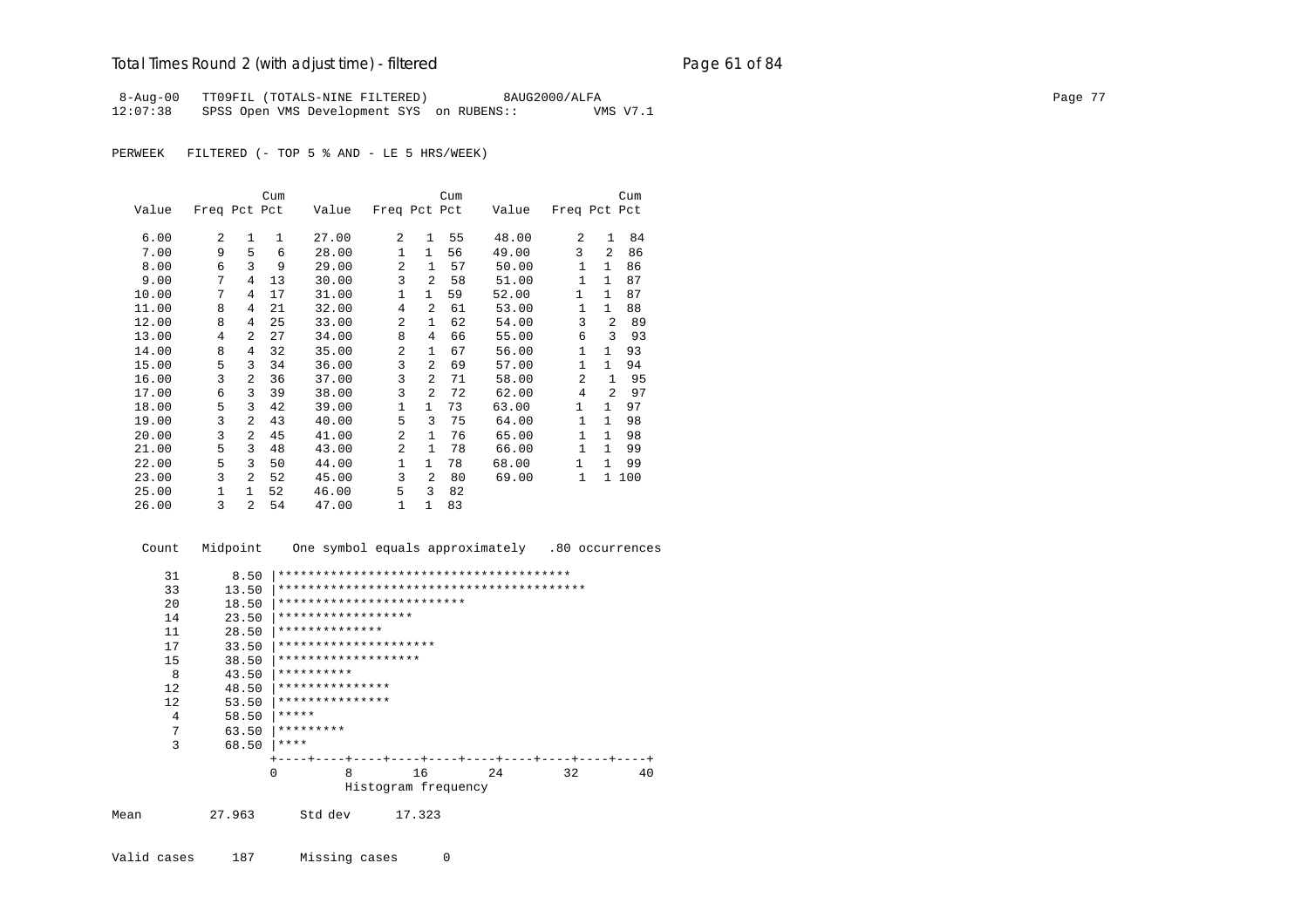### Total Times Round 2 (with adjust time) - *filtered* entitled and page 62 of 84

 8-Aug-00 TT09FIL (TOTALS-NINE FILTERED) 8AUG2000/ALFA Page 78 12:07:39 SPSS Open VMS Development SYS on RUBENS:: VMS V7.1

Preceding task required .44 seconds CPU time; 2.80 seconds elapsed.

512 0 TEMPORARY<br>513 0 SELECT IF (SCIN34 EQ 26) 514 0 /\* 515 0 /\* TOTAL TIMES FREQUENCY DISTRIBUTION FOR PSYCHIATRISTS 516 0 /\* 517 0 FREQUENCIES VARIABLES=PERWEEK/<br>518 0 FORMAT=CONDENSE/ 518 0 FORMAT=CONDENSE/ 519 0 HISTOGRAM=INCREMENT (5)/ 520 0 STATISTICS=MEAN STDDEV 521 0 /\*

There are 1,073,639,792 bytes of memory available.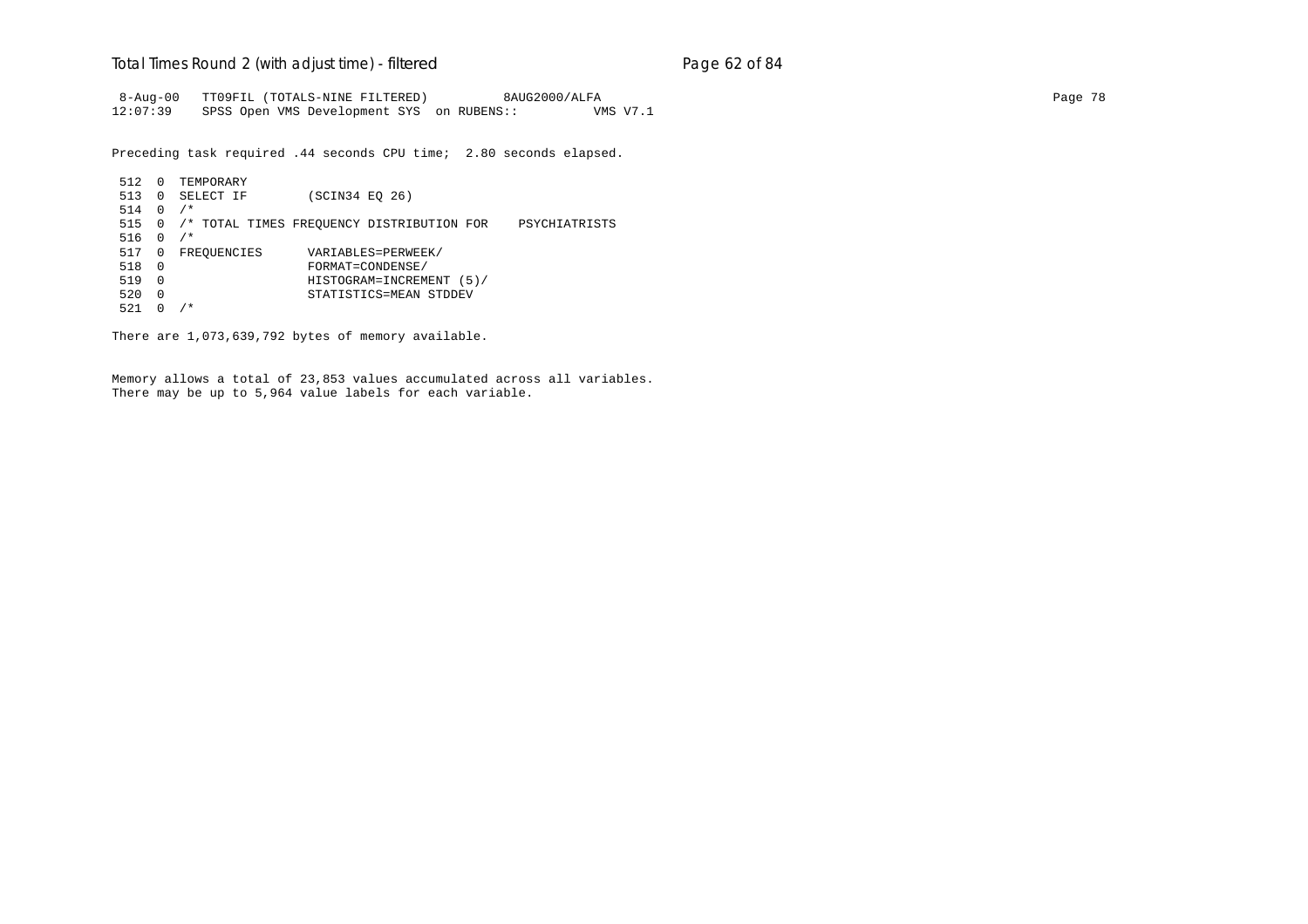### Total Times Round 2 (with adjust time) - *filtered* entitled and page 63 of 84

 8-Aug-00 TT09FIL (TOTALS-NINE FILTERED) 8AUG2000/ALFA Page 79 12:07:40 SPSS Open VMS Development SYS on RUBENS:: VMS V7.1

PERWEEK FILTERED (- TOP 5 % AND - LE 5 HRS/WEEK)

|       |              |                | Cum |       |              |                | Cum |       |              |                | Cum |
|-------|--------------|----------------|-----|-------|--------------|----------------|-----|-------|--------------|----------------|-----|
| Value | Freq Pct Pct |                |     | Value | Freq Pct Pct |                |     | Value | Freq Pct Pct |                |     |
|       |              |                |     |       |              |                |     |       |              |                |     |
| 6.00  | 40           | 3              | 3   | 26.00 | 28           | 2              | 43  | 46.00 | 23           | $\overline{a}$ | 83  |
| 7.00  | 31           | $\overline{a}$ | 5   | 27.00 | 36           | 3              | 46  | 47.00 | 27           | 2              | 85  |
| 8.00  | 35           | 3              | 8   | 28.00 | 25           | 2              | 48  | 48.00 | 17           | $\mathbf{1}$   | 87  |
| 9.00  | 21           | $\overline{a}$ | 10  | 29.00 | 38           | 3              | 50  | 49.00 | 25           | $\overline{a}$ | 89  |
| 10.00 | 37           | 3              | 12  | 30.00 | 35           | 3              | 53  | 50.00 | 26           | $\overline{a}$ | 91  |
| 11.00 | 21           | 2              | 14  | 31.00 | 23           | 2              | 55  | 51.00 | 13           | 1              | 92  |
| 12.00 | 28           | $\overline{a}$ | 16  | 32.00 | 26           | 2              | 57  | 52.00 | 8            | $\mathbf{1}$   | 92  |
| 13.00 | 28           | $\overline{a}$ | 18  | 33.00 | 31           | $\overline{a}$ | 59  | 53.00 | 11           | $\mathbf{1}$   | 93  |
| 14.00 | 23           | 2              | 20  | 34.00 | 24           | 2              | 61  | 54.00 | 12           | $\mathbf{1}$   | 94  |
| 15.00 | 30           | $\overline{a}$ | 22  | 35.00 | 31           | 2              | 63  | 55.00 | 10           | $\mathbf{1}$   | 95  |
| 16.00 | 30           | $\overline{a}$ | 25  | 36.00 | 35           | 3              | 66  | 56.00 | 6            | $\Omega$       | 95  |
| 17.00 | 28           | $\overline{a}$ | 27  | 37.00 | 29           | 2              | 68  | 57.00 | 11           | $\mathbf{1}$   | 96  |
| 18.00 | 24           | 2              | 28  | 38.00 | 21           | 2              | 70  | 58.00 | 10           | 1              | 97  |
| 19.00 | 29           | $\overline{a}$ | 31  | 39.00 | 17           | 1              | 71  | 59.00 | 10           | $\mathbf{1}$   | 97  |
| 20.00 | 24           | 2              | 33  | 40.00 | 25           | 2              | 73  | 60.00 | 9            | $\mathbf{1}$   | 98  |
| 21.00 | 20           | $\overline{a}$ | 34  | 41.00 | 30           | $\overline{a}$ | 75  | 61.00 | 5            | $\Omega$       | 98  |
| 22.00 | 15           | 1              | 35  | 42.00 | 20           | 2              | 77  | 62.00 | 4            | 0              | 99  |
| 23.00 | 26           | 2              | 37  | 43.00 | 20           | 2              | 78  | 63.00 | 9            | 1              | 99  |
| 24.00 | 31           | 2              | 39  | 44.00 | 16           | $\mathbf{1}$   | 79  | 64.00 | 7            | 1              | 100 |
| 25.00 | 18           | $\mathbf{1}$   | 41  | 45.00 | 28           | 2              | 82  |       |              |                |     |

 Count Midpoint One symbol equals approximately 4.00 occurrences 164 8.50 |\*\*\*\*\*\*\*\*\*\*\*\*\*\*\*\*\*\*\*\*\*\*\*\*\*\*\*\*\*\*\*\*\*\*\*\*\*\*\*\*\* 130 13.50 |\*\*\*\*\*\*\*\*\*\*\*\*\*\*\*\*\*\*\*\*\*\*\*\*\*\*\*\*\*\*\*\*\* 135 18.50 |\*\*\*\*\*\*\*\*\*\*\*\*\*\*\*\*\*\*\*\*\*\*\*\*\*\*\*\*\*\*\*\*\*\*

| ∸◡  | 10.JU |                                    |    |                     |     |     |     |
|-----|-------|------------------------------------|----|---------------------|-----|-----|-----|
| 110 | 23.50 | ****************************       |    |                     |     |     |     |
| 162 | 28.50 |                                    |    |                     |     |     |     |
| 135 | 33.50 | ********************************** |    |                     |     |     |     |
| 127 | 38.50 | ********************************   |    |                     |     |     |     |
| 114 | 43.50 | *****************************      |    |                     |     |     |     |
| 118 | 48.50 | ******************************     |    |                     |     |     |     |
| 54  | 53.50 | **************                     |    |                     |     |     |     |
| 46  | 58.50 | ************                       |    |                     |     |     |     |
| 25  | 63.50 | ******                             |    |                     |     |     |     |
|     |       |                                    |    |                     |     |     |     |
|     |       | 0                                  | 40 | 80                  | 120 | 160 | 200 |
|     |       |                                    |    | Histogram frequency |     |     |     |
|     |       |                                    |    |                     |     |     |     |

Mean 29.877 Std dev 15.165

Valid cases 1320 Missing cases 0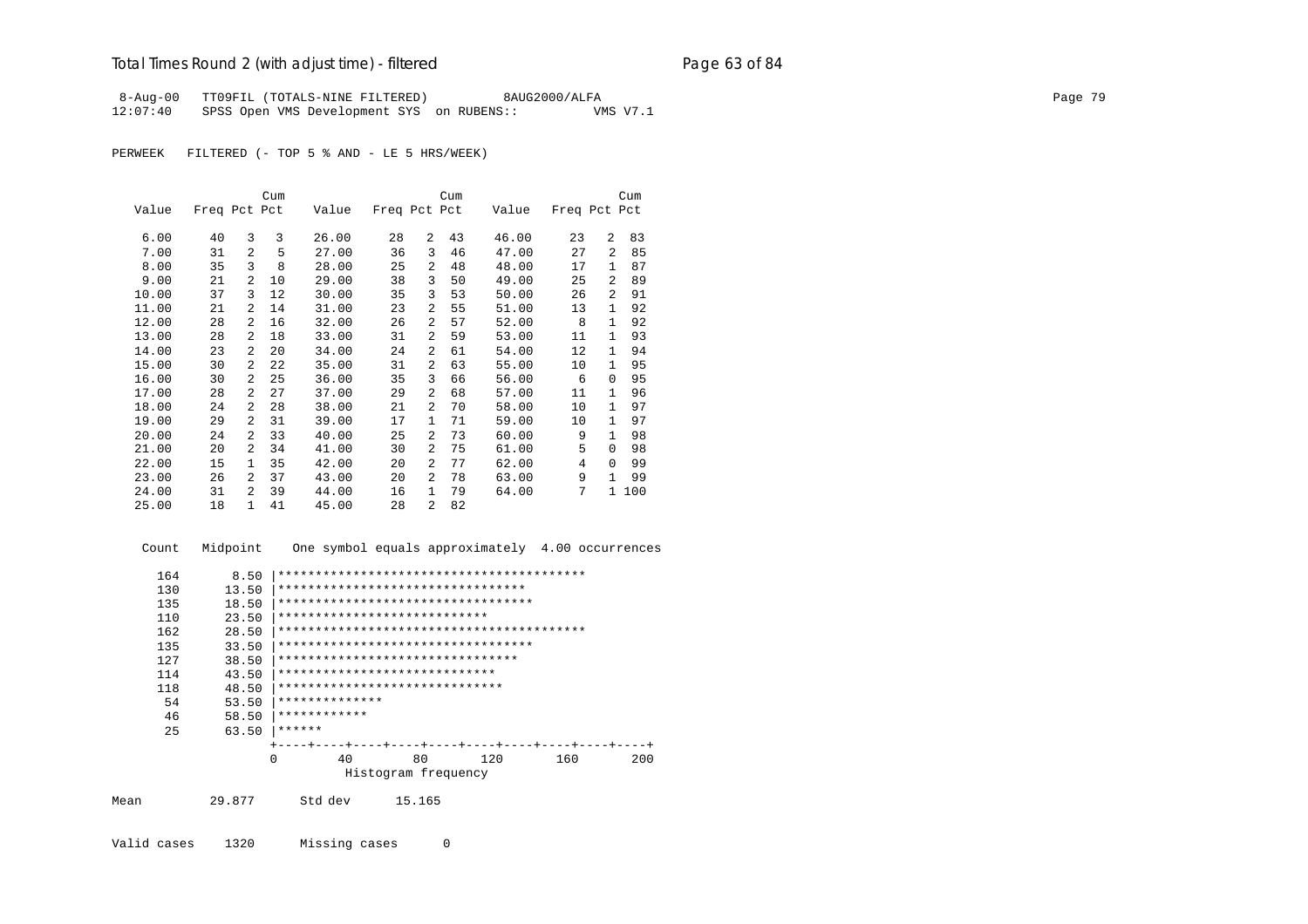### Total Times Round 2 (with adjust time) - *filtered* end and page 64 of 84

 8-Aug-00 TT09FIL (TOTALS-NINE FILTERED) 8AUG2000/ALFA Page 80 12:07:41 SPSS Open VMS Development SYS on RUBENS:: VMS V7.1

Preceding task required .27 seconds CPU time; 1.62 seconds elapsed.

522 0 TEMPORARY<br>523 0 SELECT IF (SCIN34 EQ 27) 524 0 /\* 525 0 /\* TOTAL TIMES FREQUENCY DISTRIBUTION FOR RADIATION ONCOLOGISTS 526 0  $/*$  527 0 FREQUENCIES VARIABLES=PERWEEK/ 528 0 FORMAT=CONDENSE/ 529 0 HISTOGRAM=INCREMENT (5)/ 530 0 STATISTICS=MEAN STDDEV 531 0 /\*

There are 1,073,639,792 bytes of memory available.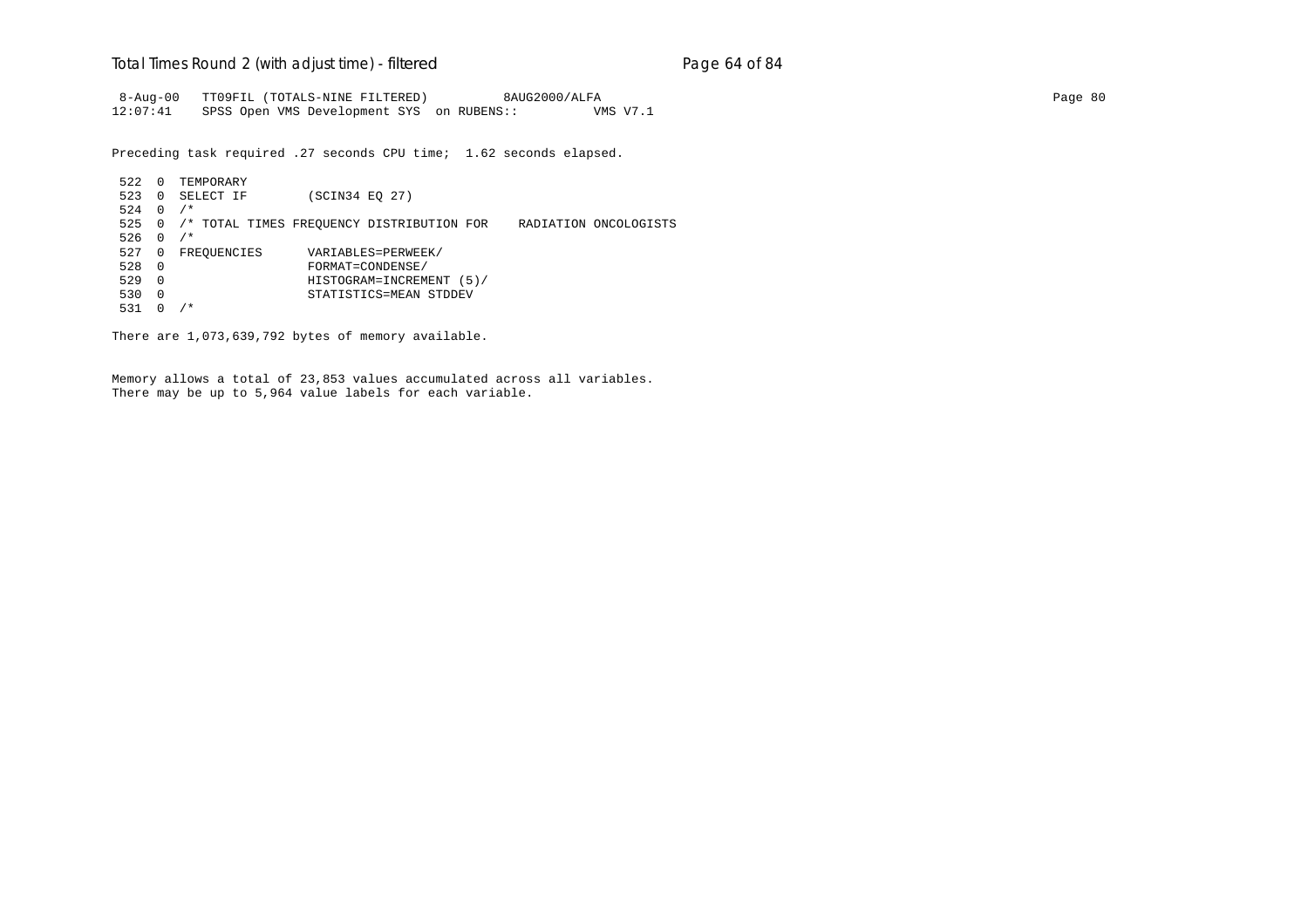# Total Times Round 2 (with adjust time) - *filtered* end and page 65 of 84

 8-Aug-00 TT09FIL (TOTALS-NINE FILTERED) 8AUG2000/ALFA Page 81 12:07:42 SPSS Open VMS Development SYS on RUBENS:: VMS V7.1

PERWEEK FILTERED (- TOP 5 % AND - LE 5 HRS/WEEK)

|       |                |                | Cum |       |              |                | Cum |       |                |                | Cum   |
|-------|----------------|----------------|-----|-------|--------------|----------------|-----|-------|----------------|----------------|-------|
| Value | Freq Pct Pct   |                |     | Value | Freq Pct Pct |                |     | Value | Freq Pct Pct   |                |       |
|       |                |                |     |       |              |                |     |       |                |                |       |
| 6.00  | 4              | 4              | 4   | 18.00 | 3            | 3              | 50  | 31.00 | 2              | $\mathfrak{D}$ | 80    |
| 7.00  | 3              | 3              | 7   | 19.00 | 3            | ζ              | 53  | 32.00 |                | 1              | 81    |
| 8.00  | $\mathfrak{D}$ | 2              | 9   | 20.00 | 4            | 4              | 57  | 33.00 |                | 1              | 82    |
| 9.00  | 7              | 7              | 16  | 21.00 | 2            | $\overline{a}$ | 59  | 34.00 |                | 1              | 83    |
| 10.00 | 3              | 3              | 19  | 22.00 |              | $\mathbf{1}$   | 60  | 35.00 | 4              | 4              | 87    |
| 11.00 | 4              | 4              | 23  | 23.00 | 2            | $\overline{a}$ | 62  | 36.00 | 4              | 4              | 91    |
| 12.00 | 4              | 4              | 26  | 24.00 | 3            | 3              | 65  | 38.00 | 2              | $\overline{a}$ | 93    |
| 13.00 | 3              | 3              | 29  | 25.00 | 3            | 3              | 68  | 39.00 | 1              | 1.             | 94    |
| 14.00 | $\mathfrak{D}$ | $\mathfrak{D}$ | 31  | 26.00 | 3            | ζ              | 71  | 40.00 |                | 1              | 95    |
| 15.00 | 5              | 5              | 36  | 27.00 | 2            | $\overline{2}$ | 73  | 42.00 | $\mathfrak{D}$ | $\mathcal{L}$  | 97    |
| 16.00 | 5              | 5              | 41  | 28.00 | 3            | 3              | 75  | 45.00 |                | 1              | 98    |
| 17.00 | 6              | 6              | 47  | 29.00 | 3            | 3              | 78  | 46.00 | 2              |                | 2,100 |

| Count | Midpoint |                        |        | One symbol equals approximately      |     | .50 occurrences |
|-------|----------|------------------------|--------|--------------------------------------|-----|-----------------|
| 19    | 8.50     |                        |        |                                      |     |                 |
| 18    | 13.50    |                        |        | ************************************ |     |                 |
| 21    | 18.50    |                        |        |                                      |     |                 |
| 11    | 23.50    | ********************** |        |                                      |     |                 |
| 11    | 28.50    | ********************** |        |                                      |     |                 |
| 9     | 33.50    | ******************     |        |                                      |     |                 |
| 8     | 38.50    | ****************       |        |                                      |     |                 |
| 5     | 43.50    | **********             |        |                                      |     |                 |
|       |          |                        |        |                                      |     |                 |
|       |          | 5<br>$\Omega$          | 10     | 15                                   | 2.0 | 25              |
|       |          |                        |        | Histogram frequency                  |     |                 |
| Mean  | 21.000   | Std dev                | 10.677 |                                      |     |                 |

Valid cases 102 Missing cases 0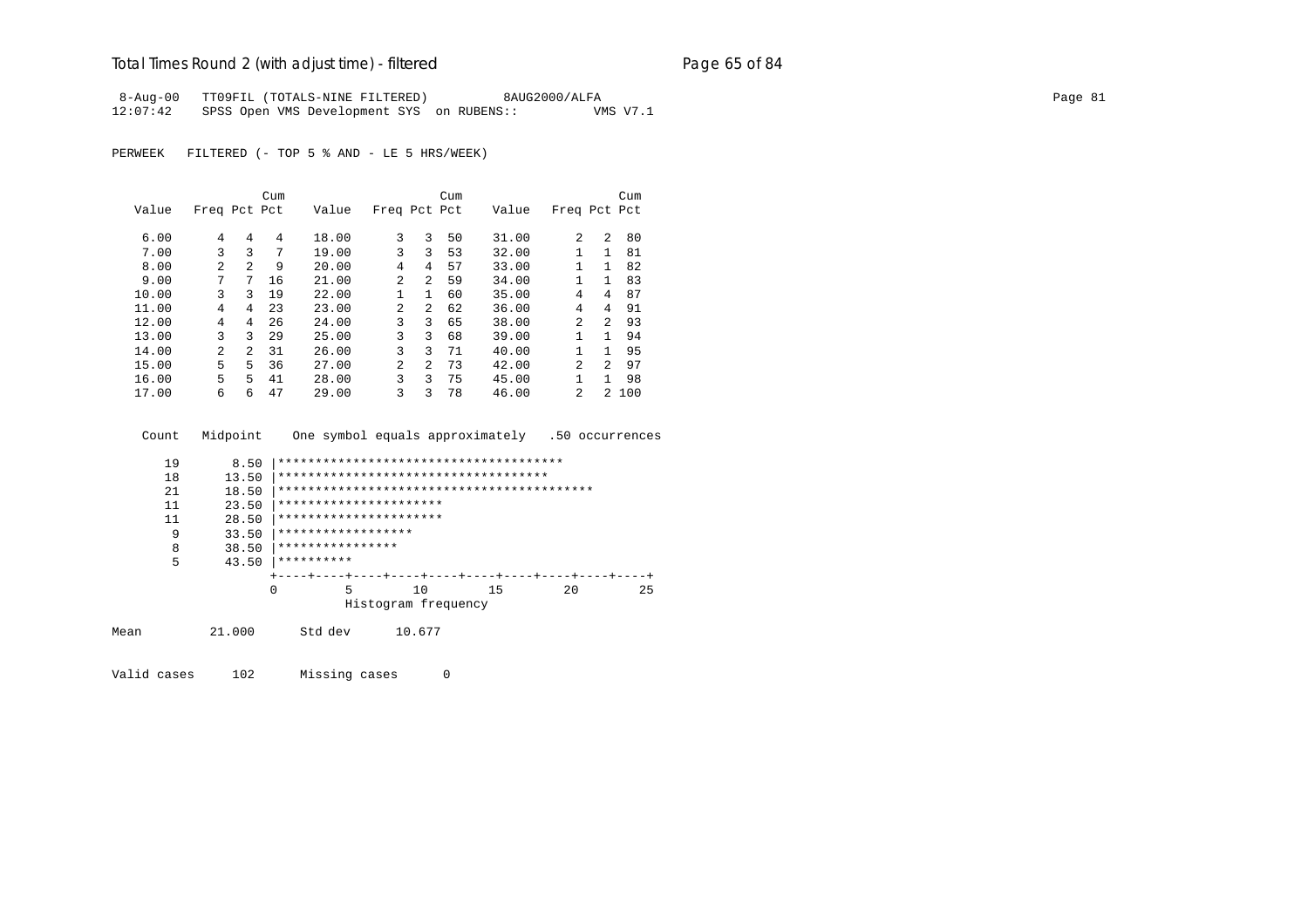### Total Times Round 2 (with adjust time) - *filtered* entitled and page 66 of 84

 8-Aug-00 TT09FIL (TOTALS-NINE FILTERED) 8AUG2000/ALFA Page 82 12:07:43 SPSS Open VMS Development SYS on RUBENS:: VMS V7.1

Preceding task required .27 seconds CPU time; 1.37 seconds elapsed.

```
532 0 TEMPORARY<br>533 0 SELECT IF
                  (SCIN34 EQ 28)
 534 0 /*
 535 0 /* TOTAL TIMES FREQUENCY DISTRIBUTION FOR HAEMATOLOGISTS
 536 0 /*
 537 0 FREQUENCIES VARIABLES=PERWEEK/
 538 0 FORMAT=CONDENSE/
 539 0 HISTOGRAM=INCREMENT (5)/
 540 0 STATISTICS=MEAN STDDEV
 541 0 /*
```
There are 1,073,639,792 bytes of memory available.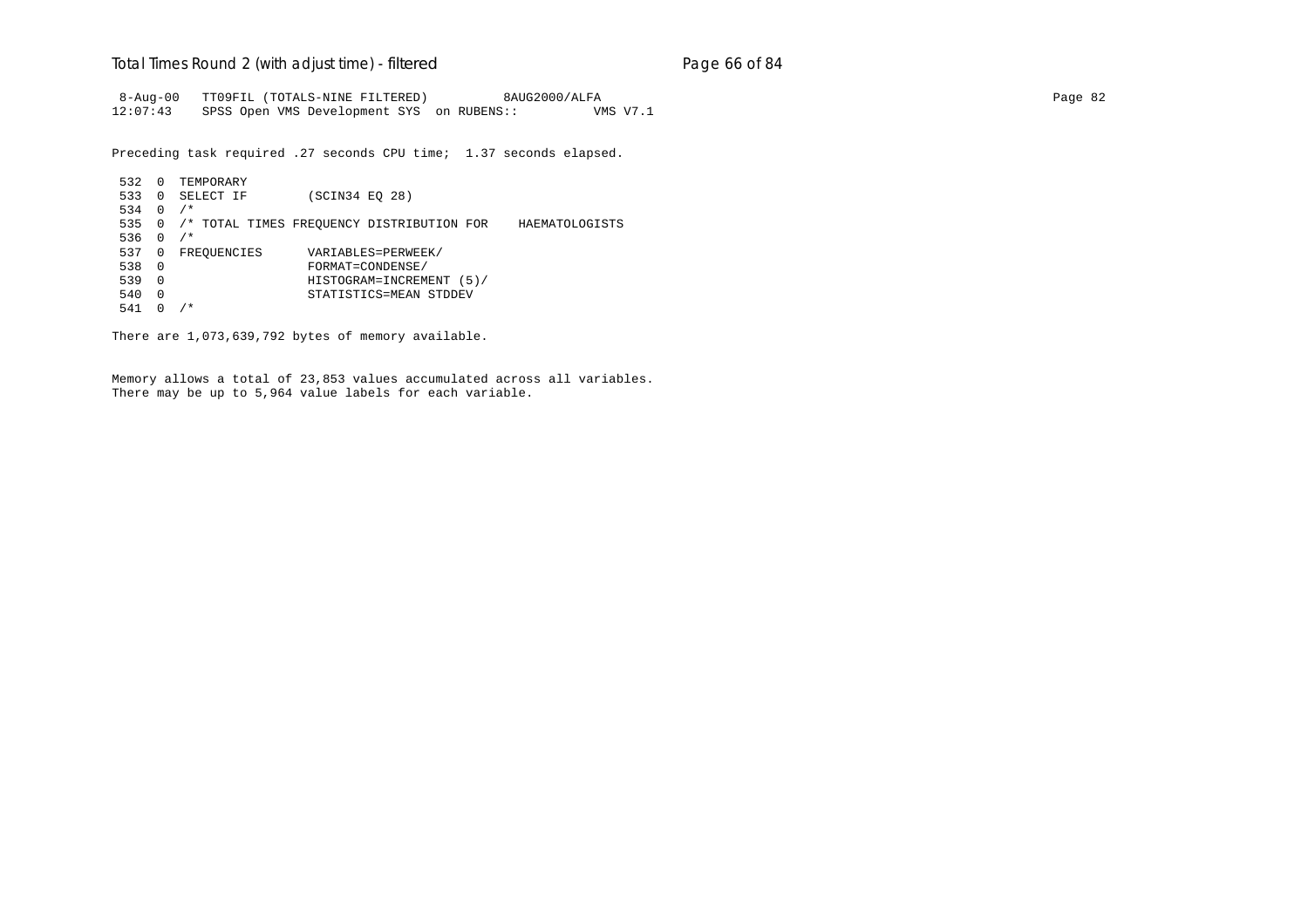# Total Times Round 2 (with adjust time) - *filtered* end and page 67 of 84

 8-Aug-00 TT09FIL (TOTALS-NINE FILTERED) 8AUG2000/ALFA Page 83 12:07:43 SPSS Open VMS Development SYS on RUBENS:: VMS V7.1

PERWEEK FILTERED (- TOP 5 % AND - LE 5 HRS/WEEK)

|       |                |                | Cum  |       |                |                | Cum |       |              |               | Cum   |
|-------|----------------|----------------|------|-------|----------------|----------------|-----|-------|--------------|---------------|-------|
| Value | Freq Pct Pct   |                |      | Value | Freq Pct Pct   |                |     | Value | Freq Pct Pct |               |       |
|       |                |                |      |       |                |                |     |       |              |               |       |
| 6.00  | 7              | 8              | 8    | 19.00 | 5              | 6              | 56  | 37.00 |              |               | 87    |
| 7.00  | 5              | 6              | 13   | 20.00 | 3              | 3              | 59  | 38.00 | 2            | $2^{1}$       | 89    |
| 8.00  | 4              | 4              | 18   | 21.00 | 5              | 6              | 64  | 40.00 |              | 1             | 90    |
| 9.00  | 4              | 4              | 2.2. | 22.00 | 4              | 4              | 69  | 45.00 | 1            | 1             | 91    |
| 10.00 | $\mathfrak{D}$ | $\mathcal{L}$  | 2.4  | 23.00 | $\mathfrak{D}$ | $\overline{a}$ | 71  | 46.00 |              | 1.            | 92    |
| 11.00 | $\mathfrak{D}$ | $\mathfrak{D}$ | 27   | 24.00 | 1              | 1              | 72  | 48.00 | 2            | $2^{1}$       | 94    |
| 13.00 | $\overline{a}$ | $\mathfrak{D}$ | 29   | 25.00 | 4              | 4              | 77  | 50.00 |              | 1             | 96    |
| 14.00 | 3              | 3              | 32   | 26.00 | $\overline{2}$ | $\overline{a}$ | 79  | 51.00 | 1            | 1.            | 97    |
| 15.00 | 3              | 3              | 36   | 27.00 |                | $\mathbf{1}$   | 80  | 55.00 | 2            | $\mathcal{L}$ | 99    |
| 16.00 | 6              | 7              | 42   | 30.00 | 3              | 3              | 83  | 64.00 |              |               | 1 100 |
| 17.00 | 6              | 7              | 49   | 32.00 |                | $\mathbf{1}$   | 84  |       |              |               |       |
| 18.00 |                |                | 50   | 35.00 |                | 1              | 86  |       |              |               |       |

|      | Count          | Midpoint |                                  |                     | One symbol equals approximately |    | .50 occurrences |    |
|------|----------------|----------|----------------------------------|---------------------|---------------------------------|----|-----------------|----|
|      | 22             | 8.50     |                                  |                     |                                 |    |                 |    |
|      | 10             | 13.50    | ********************             |                     |                                 |    |                 |    |
|      | 21             | 18.50    |                                  |                     |                                 |    |                 |    |
|      | 16             | 23.50    | ******************************** |                     |                                 |    |                 |    |
|      | 6              | 28.50    | ************                     |                     |                                 |    |                 |    |
|      | $\overline{2}$ | 33.50    | ****                             |                     |                                 |    |                 |    |
|      | 4              | 38.50    | ********                         |                     |                                 |    |                 |    |
|      | 1              | 43.50    | $***$                            |                     |                                 |    |                 |    |
|      | 4              | 48.50    | ********                         |                     |                                 |    |                 |    |
|      | 3              | 53.50    | ******                           |                     |                                 |    |                 |    |
|      | 0              | 58.50    |                                  |                     |                                 |    |                 |    |
|      | 1              | 63.50    | $* *$                            |                     |                                 |    |                 |    |
|      |                |          |                                  |                     | -+----+----+---+----+-          |    |                 |    |
|      |                |          | 5<br><sup>0</sup>                | 10                  | 15                              | 20 |                 | 25 |
|      |                |          |                                  | Histogram frequency |                                 |    |                 |    |
| Mean |                | 20.944   | Std dev                          | 13.153              |                                 |    |                 |    |
|      |                |          |                                  |                     |                                 |    |                 |    |

Valid cases 90 Missing cases 0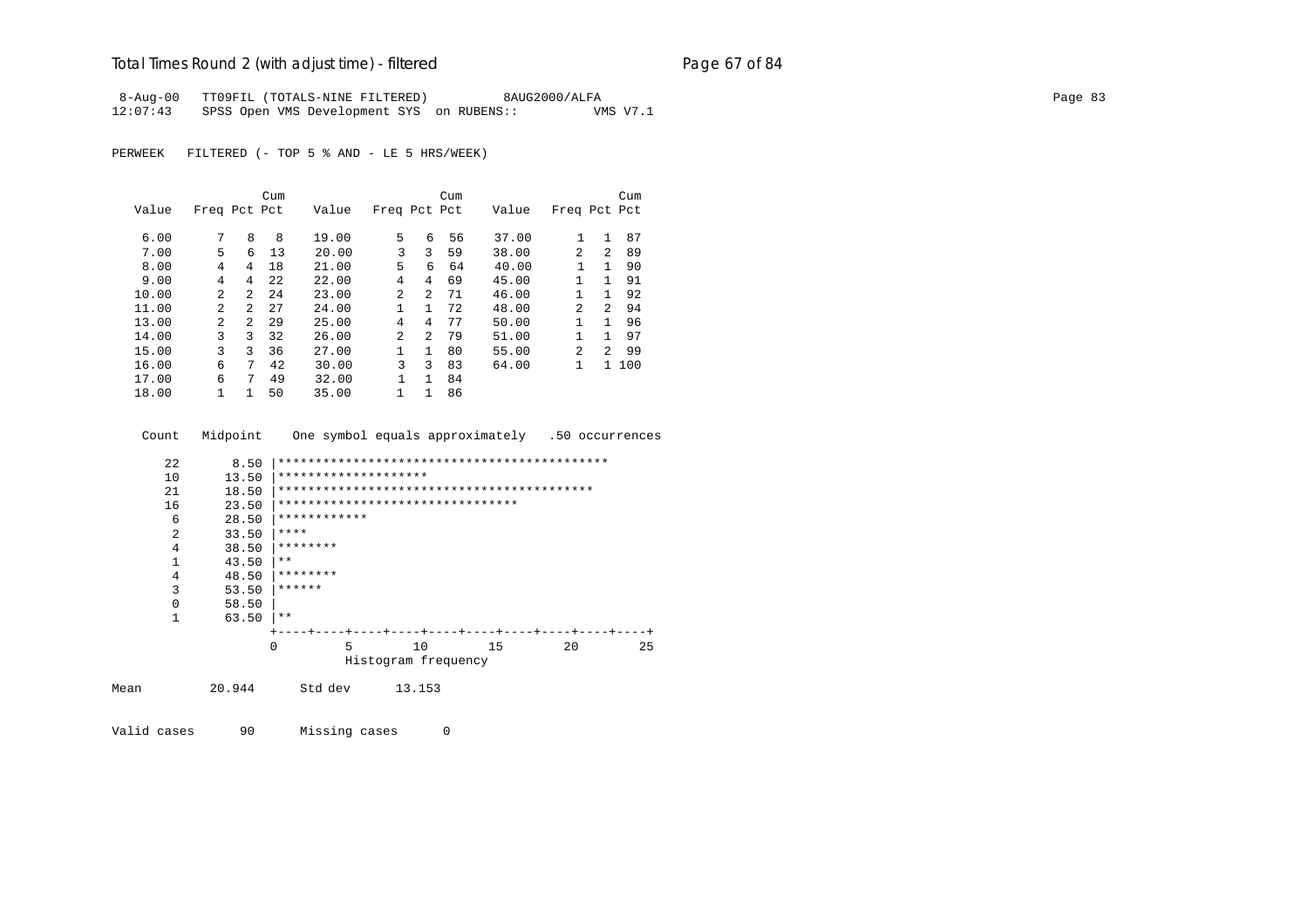### Total Times Round 2 (with adjust time) - *filtered* entitled and page 68 of 84

 8-Aug-00 TT09FIL (TOTALS-NINE FILTERED) 8AUG2000/ALFA Page 84 12:07:44 SPSS Open VMS Development SYS on RUBENS:: VMS V7.1

Preceding task required .30 seconds CPU time; 1.20 seconds elapsed.

542 0 TEMPORARY<br>543 0 SELECT IF (SCIN34 EQ 29) 544 0 /\* 545 0 /\* TOTAL TIMES FREQUENCY DISTRIBUTION FOR MEDICAL ONCOLOGISTS 546 0 /\* 547 0 FREQUENCIES VARIABLES=PERWEEK/<br>548 0 FORMAT=CONDENSE/ 548 0 FORMAT=CONDENSE/ 549 0 HISTOGRAM=INCREMENT (5)/ 550 0 STATISTICS=MEAN STDDEV 551 0 /\*

There are 1,073,639,792 bytes of memory available.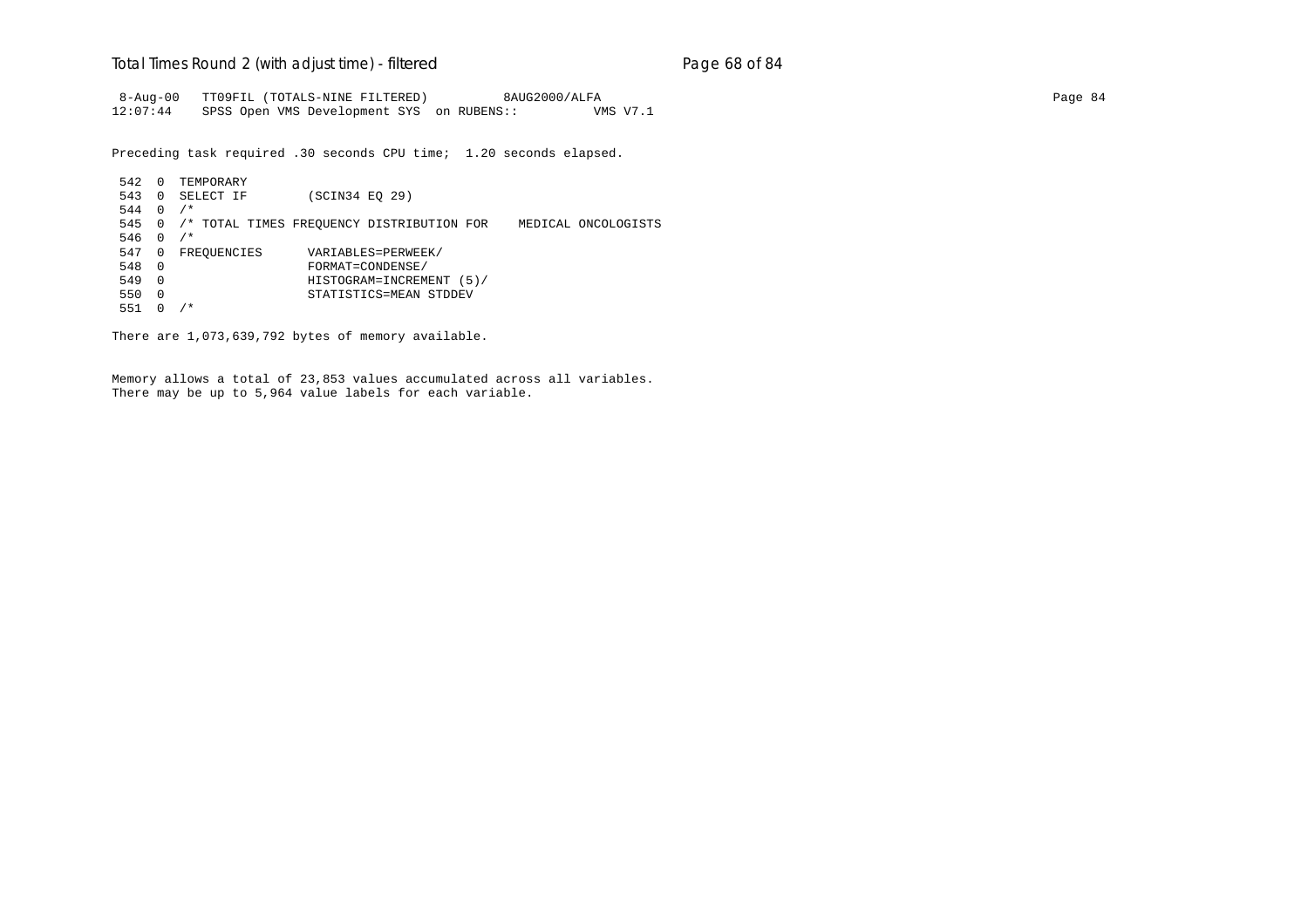## Total Times Round 2 (with adjust time) - *filtered* entitled and page 69 of 84

8-Aug-00 TT09FIL (TOTALS-NINE FILTERED) 8AUG2000/ALFA Page 85 12:07:45 SPSS Open VMS Development SYS on RUBENS:: VMS V7.1

PERWEEK FILTERED (- TOP 5 % AND - LE 5 HRS/WEEK)

|       |                |   | Cum |       |                |              | Cum |       |                |              | Cum |
|-------|----------------|---|-----|-------|----------------|--------------|-----|-------|----------------|--------------|-----|
| Value | Freq Pct Pct   |   |     | Value | Freq Pct Pct   |              |     | Value | Freq Pct Pct   |              |     |
|       |                |   |     |       |                |              |     |       |                |              |     |
| 6.00  | 3              | 4 | 4   | 21.00 | $\mathbf{1}$   | 1            | 51  | 37.00 | 2              | 3            | 80  |
| 7.00  | 4              | 5 | 9   | 22.00 | 4              | 5            | 56  | 40.00 |                | $\mathbf{1}$ | 81  |
| 8.00  | 3              | 4 | 13  | 23.00 | 1              | $\mathbf{1}$ | 57  | 42.00 | 1              | $\mathbf{1}$ | 83  |
| 9.00  | $\overline{a}$ | ζ | 15  | 24.00 | 2              | 3            | 60  | 46.00 | 1              | $\mathbf{1}$ | 84  |
| 10.00 |                | 1 | 16  | 25.00 | $\mathbf{1}$   | $\mathbf{1}$ | 61  | 47.00 | $\mathbf{1}$   | 1.           | 85  |
| 11.00 | 3              | 4 | 20  | 26.00 | $\overline{2}$ | 3            | 64  | 50.00 |                | $\mathbf{1}$ | 86  |
| 12.00 | 3              | 4 | 24  | 27.00 | $\mathfrak{D}$ | 3            | 66  | 52.00 | $\mathfrak{D}$ | 3            | 89  |
| 13.00 | 5              | 6 | 30  | 28.00 | $\mathfrak{D}$ | 3            | 69  | 56.00 | $\overline{c}$ | 3            | 91  |
| 14.00 | 1.             | 1 | 31  | 29.00 | $\mathbf{1}$   | $\mathbf{1}$ | 70  | 57.00 | 1              | 1            | 93  |
| 15.00 | 4              | 5 | 36  | 31.00 | $\mathbf{1}$   | 1            | 71  | 58.00 | 1              | 1            | 94  |
| 16.00 | 6              | 8 | 44  | 33.00 | $\mathbf{1}$   | $\mathbf{1}$ | 73  | 62.00 | 2              | 3            | 96  |
| 17.00 | 3              | 4 | 48  | 34.00 | $\mathbf{1}$   | $\mathbf{1}$ | 74  | 64.00 | 1              | 1.           | 98  |
| 18.00 | 1              | 1 | 49  | 35.00 | $\mathbf{1}$   | $\mathbf{1}$ | 75  | 69.00 | $\mathfrak{D}$ | 3            | 100 |
| 19.00 |                |   | 50  | 36.00 | $\mathfrak{D}$ | 3            | 78  |       |                |              |     |

Count Midpoint One symbol equals approximately .40 occurrences

| 13             | 8.50   | ********************************* |                     |         |    |    |
|----------------|--------|-----------------------------------|---------------------|---------|----|----|
| 16             | 13.50  |                                   |                     |         |    |    |
| 11             | 18.50  | ****************************      |                     |         |    |    |
| 9              | 23.50  | ***********************           |                     |         |    |    |
| 7              | 28.50  | ******************                |                     |         |    |    |
| 4              | 33.50  | **********                        |                     |         |    |    |
| 5              | 38.50  | *************                     |                     |         |    |    |
| 1              | 43.50  | ***                               |                     |         |    |    |
| 3              | 48.50  | ********                          |                     |         |    |    |
| $\overline{2}$ | 53.50  | *****                             |                     |         |    |    |
| 4              | 58.50  | **********                        |                     |         |    |    |
| 3              | 63.50  | ********                          |                     |         |    |    |
| $\mathfrak{D}$ | 68.50  | *****                             |                     |         |    |    |
|                |        |                                   | ---+----+----+-     | $- + -$ |    |    |
|                |        | 4<br>0                            | 8                   | 12      | 16 | 20 |
|                |        |                                   | Histogram frequency |         |    |    |
| Mean           | 25.588 | Std dev                           | 17.304              |         |    |    |

Valid cases 80 Missing cases 0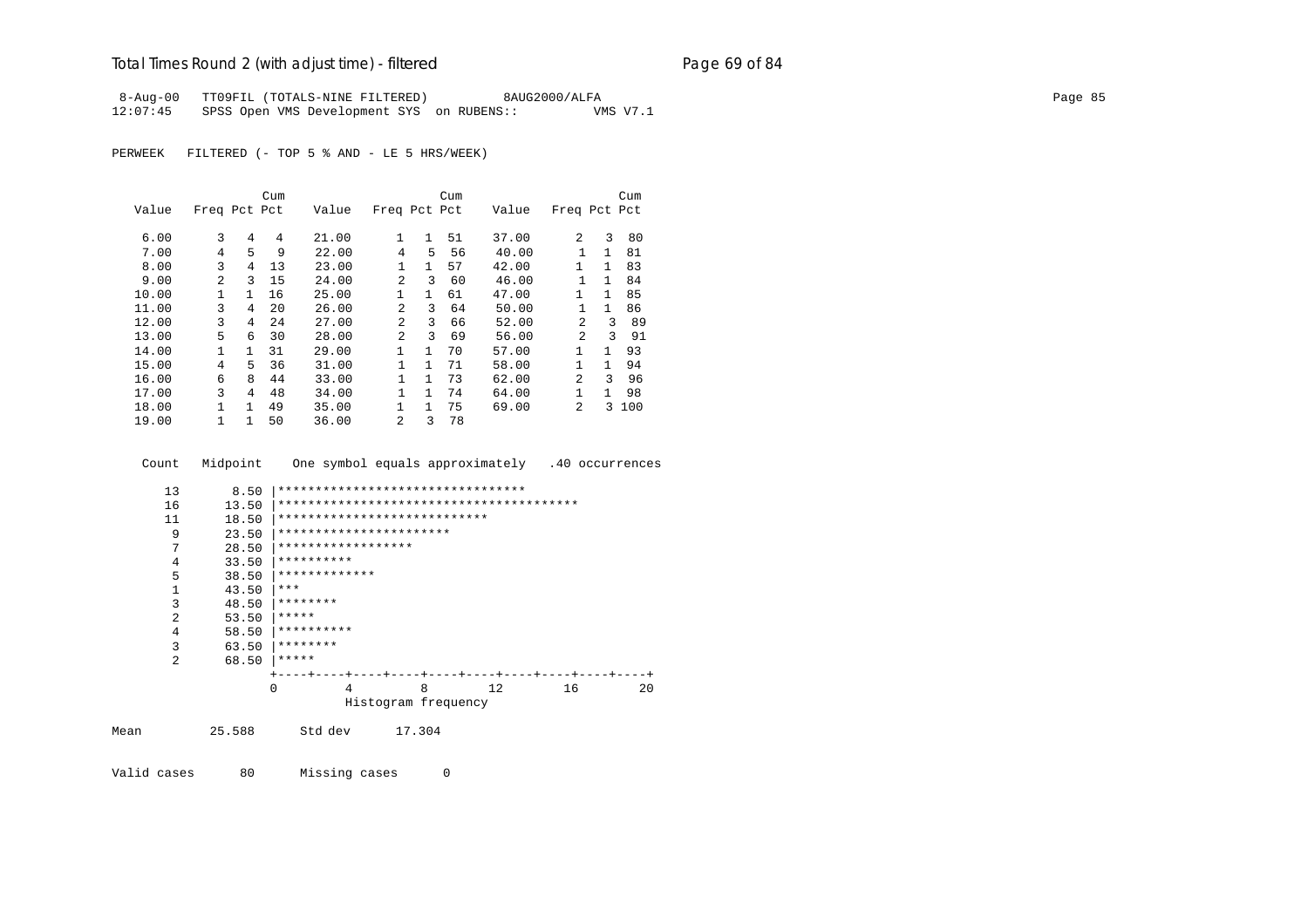### Total Times Round 2 (with adjust time) - *filtered* entitled and page 70 of 84

 8-Aug-00 TT09FIL (TOTALS-NINE FILTERED) 8AUG2000/ALFA Page 86 12:07:46 SPSS Open VMS Development SYS on RUBENS:: VMS V7.1

Preceding task required .24 seconds CPU time; 1.39 seconds elapsed.

552 0 TEMPORARY<br>553 0 SELECT IF (SCIN34 EQ 30) 554 0 /\* 555 0 /\* TOTAL TIMES FREQUENCY DISTRIBUTION FOR INTENSIVE CARE PHYSICIANS 556 0 /\* 557 0 FREQUENCIES VARIABLES=PERWEEK/ 558 0 FORMAT=CONDENSE/ 559 0 HISTOGRAM=INCREMENT (5)/ 560 0 STATISTICS=MEAN STDDEV 561 0 /\*

There are 1,073,639,792 bytes of memory available.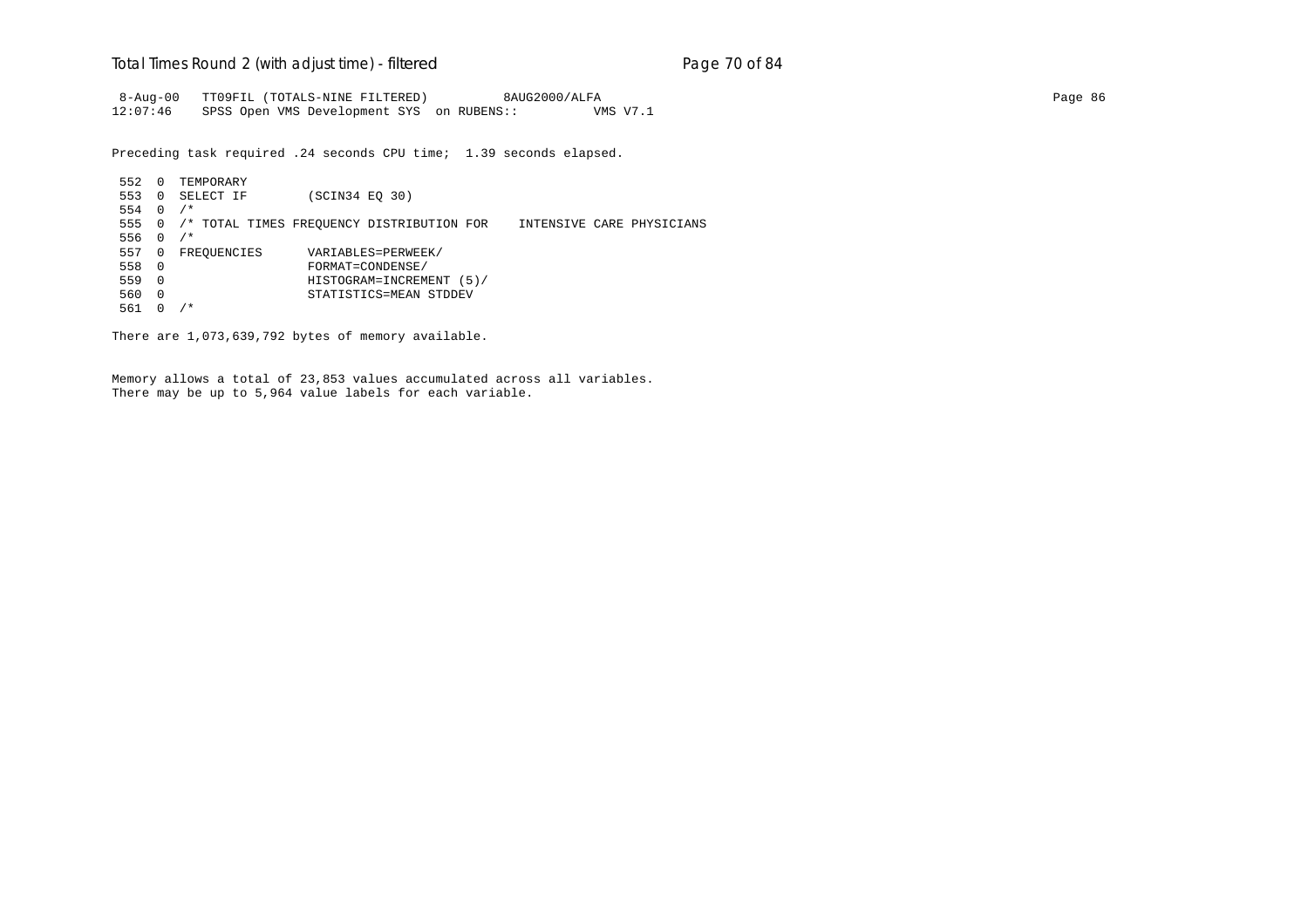### Total Times Round 2 (with adjust time) - *filtered* entitled and page 71 of 84

8-Aug-00 TT09FIL (TOTALS-NINE FILTERED) 8AUG2000/ALFA Page 87 12:07:48 SPSS Open VMS Development SYS on RUBENS:: VMS V7.1

PERWEEK FILTERED (- TOP 5 % AND - LE 5 HRS/WEEK)

|       |              |    | Cum |       |                |              | Cum |       |                |              | Cum |
|-------|--------------|----|-----|-------|----------------|--------------|-----|-------|----------------|--------------|-----|
| Value | Freq Pct Pct |    |     | Value | Freq Pct Pct   |              |     | Value | Freq Pct Pct   |              |     |
|       |              |    |     |       |                |              |     |       |                |              |     |
| 6.00  | 4            | 5  | 5   | 20.00 | 3              | 4            | 55  | 34.00 | $\mathfrak{D}$ | 3            | 81  |
| 7.00  | 5            | 7  | 12  | 22.00 | $\mathfrak{D}$ | 3            | 57  | 38.00 |                | $\mathbf{1}$ | 83  |
| 8.00  | 4            | 5  | 17  | 23.00 | $\overline{a}$ | 3            | 60  | 40.00 |                | $\mathbf{1}$ | 84  |
| 9.00  | 4            | 5  | 23  | 24.00 |                | $\mathbf{1}$ | 61  | 41.00 |                | 1            | 85  |
| 10.00 | 5            | 7  | 29  | 25.00 | 3              | 4            | 65  | 42.00 |                | 1            | 87  |
| 13.00 |              | 1. | 31  | 26.00 | 3              | 4            | 69  | 43.00 |                | 1            | 88  |
| 14.00 | 4            | 5  | 36  | 27.00 |                | 1            | 71  | 45.00 |                | 1            | 89  |
| 15.00 | 3            | 4  | 40  | 28.00 | 1              | 1            | 72  | 46.00 | $\overline{a}$ | 3            | 92  |
| 16.00 |              |    | 41  | 29.00 | $\overline{a}$ | 3            | 75  | 47.00 | 3              | 4            | 96  |
| 18.00 | 4            | 5  | 47  | 30.00 |                |              | 76  | 50.00 |                | 1            | 97  |
| 19.00 | ζ            | 4  | 51  | 31.00 | 2              | 3            | 79  | 51.00 | $\mathfrak{D}$ | 3.           | 100 |

| 22   | 8.50   |                        |                           |    |          |     |
|------|--------|------------------------|---------------------------|----|----------|-----|
| 8    | 13.50  | ****************       |                           |    |          |     |
| 11   | 18.50  | ********************** |                           |    |          |     |
| 8    | 23.50  | ****************       |                           |    |          |     |
| 8    | 28.50  | ****************       |                           |    |          |     |
| 4    | 33.50  | ********               |                           |    |          |     |
| 2    | 38.50  | ****                   |                           |    |          |     |
| 4    | 43.50  | ********               |                           |    |          |     |
| 8    | 48.50  | ****************       |                           |    |          |     |
|      |        |                        | ---+----+----+----+----+- |    | $--++--$ |     |
|      |        | $\mathbf 0$<br>5       | 10                        | 15 | 20       | 2.5 |
|      |        |                        | Histogram frequency       |    |          |     |
| Mean | 22.267 | Std dev                | 13.509                    |    |          |     |

Count Midpoint One symbol equals approximately .50 occurrences

Valid cases 75 Missing cases 0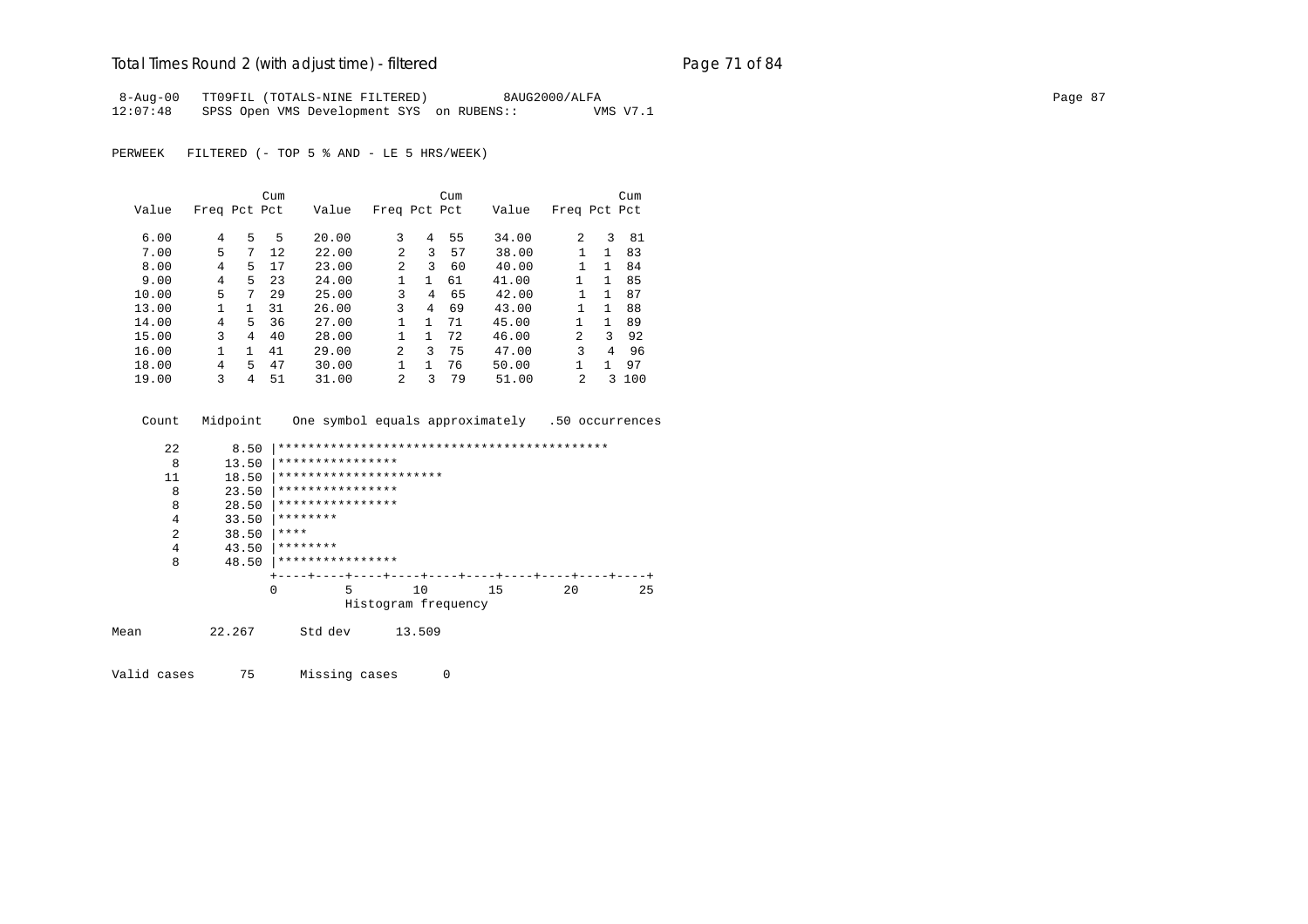## Total Times Round 2 (with adjust time) - *filtered* entitled and page 72 of 84

 8-Aug-00 TT09FIL (TOTALS-NINE FILTERED) 8AUG2000/ALFA Page 88 12:07:49 SPSS Open VMS Development SYS on RUBENS:: VMS V7.1

Preceding task required .40 seconds CPU time; 3.20 seconds elapsed.

562 0 TEMPORARY<br>563 0 SELECT IF (SCIN34 EQ 31) 564 0 /\* 565 0 /\* TOTAL TIMES FREQUENCY DISTRIBUTION FOR NUCLEAR MEDICINE PHYSICIANS 566 0 /\* 567 0 FREQUENCIES VARIABLES=PERWEEK/ 568 0 FORMAT=CONDENSE/ 569 0 HISTOGRAM=INCREMENT (5)/ 570 0 STATISTICS=MEAN STDDEV 571 0 /\*

There are 1,073,639,792 bytes of memory available.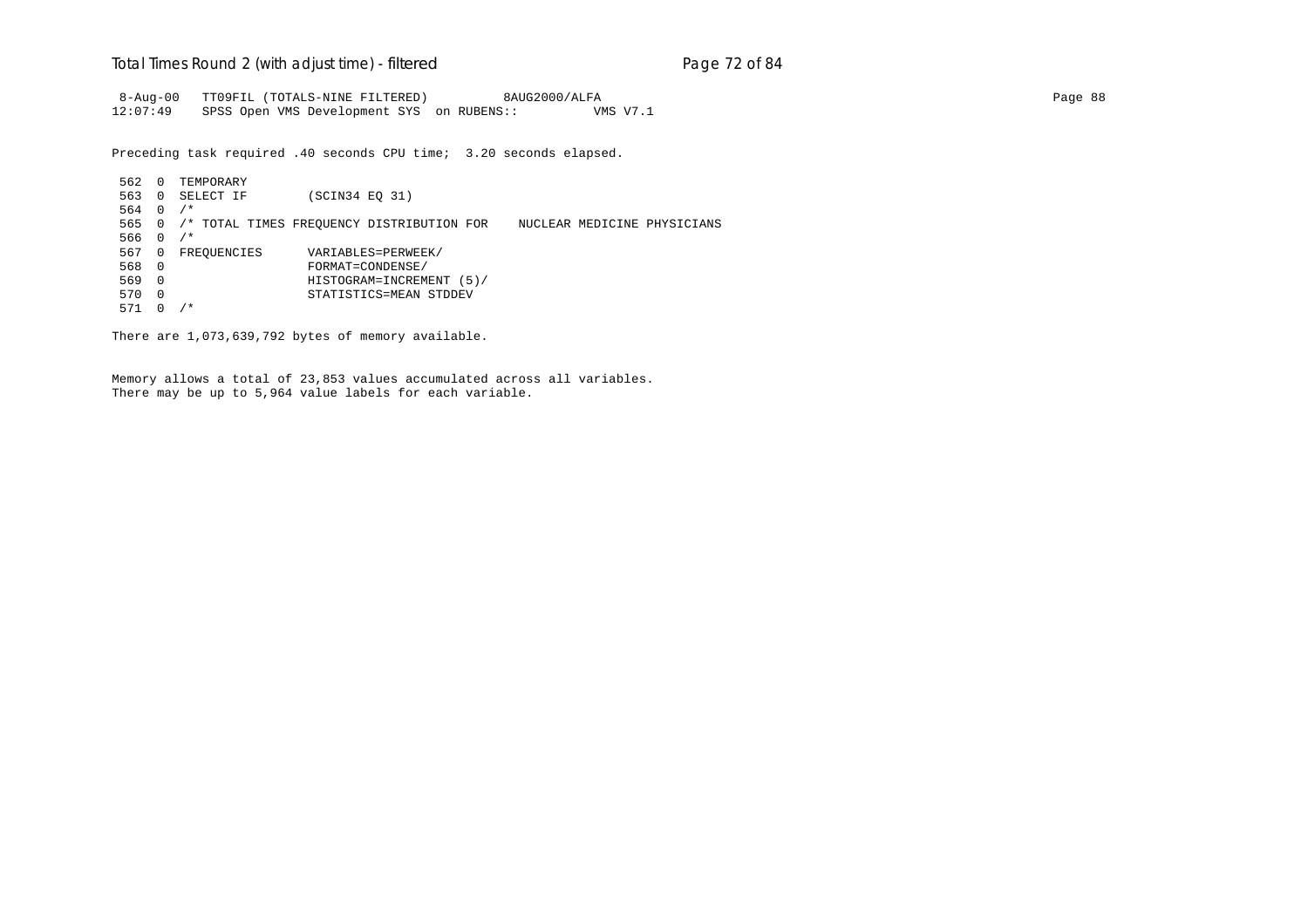# Total Times Round 2 (with adjust time) - *filtered* entitled and page 73 of 84

8-Aug-00 TT09FIL (TOTALS-NINE FILTERED) 8AUG2000/ALFA Page 89 12:07:51 SPSS Open VMS Development SYS on RUBENS:: VMS V7.1

PERWEEK FILTERED (- TOP 5 % AND - LE 5 HRS/WEEK)

|       |                |                | Cum            |       |              |                | Cum |       |                |                | Cum |
|-------|----------------|----------------|----------------|-------|--------------|----------------|-----|-------|----------------|----------------|-----|
| Value | Freq Pct Pct   |                |                | Value | Freq Pct Pct |                |     | Value | Freq Pct Pct   |                |     |
|       |                |                |                |       |              |                |     |       |                |                |     |
| 6.00  | 2              | 2              | $\mathfrak{D}$ | 21.00 | 2            | 2              | 42  | 35.00 | $\mathbf{1}$   | 1              | 74  |
| 7.00  | $\mathfrak{D}$ | 2              | 4              | 22.00 | 1            | $\mathbf{1}$   | 43  | 37.00 | 2              | $\mathfrak{D}$ | 76  |
| 8.00  | 1              | $\mathbf{1}$   | 5              | 23.00 | 5            | 5              | 48  | 38.00 | 4              | 4              | 80  |
| 9.00  | 3              | 3              | 8              | 24.00 | 1            | $\mathbf{1}$   | 49  | 39.00 | $\mathbf{1}$   | 1              | 81  |
| 10.00 | $\mathfrak{D}$ | $\mathfrak{D}$ | 10             | 25.00 | 4            | 4              | 52  | 41.00 | 3              | 3              | 83  |
| 11.00 | 3              | 3              | 13             | 26.00 | 3            | 3              | 55  | 42.00 | $\mathbf{1}$   | $\mathbf{1}$   | 84  |
| 12.00 | 3              | 3              | 16             | 27.00 | 4            | 4              | 59  | 43.00 | 2              | $\mathfrak{D}$ | 86  |
| 13.00 | 4              | 4              | 19             | 28.00 | 1            | $\mathbf{1}$   | 60  | 44.00 | 5              | 5              | 91  |
| 14.00 | 4              | 4              | 23             | 29.00 | 1            | $\mathbf{1}$   | 61  | 45.00 | $\mathfrak{D}$ | $\mathfrak{D}$ | 93  |
| 16.00 | $\overline{a}$ | 2              | 25             | 30.00 | 2            | $\overline{a}$ | 63  | 47.00 | 3              | ζ              | 96  |
| 17.00 | 4              | 4              | 29             | 31.00 | 3            | 3              | 66  | 48.00 | $\mathbf{1}$   | 1              | 97  |
| 18.00 | $\overline{a}$ | $\mathfrak{D}$ | 31             | 32.00 | 1            | $\mathbf{1}$   | 67  | 53.00 | $\mathbf{1}$   | 1              | 98  |
| 19.00 | 3              | 3              | 34             | 33.00 | 5            | 5              | 72  | 61.00 | $\mathbf{1}$   | 1              | 99  |
| 20.00 | 6              | 6              | 40             | 34.00 | 1            | 1              | 73  | 65.00 |                | $\mathbf{1}$   | 100 |

Count Midpoint One symbol equals approximately .40 occurrences

| 10             | 8.50   | *************************           |                     |        |    |    |    |
|----------------|--------|-------------------------------------|---------------------|--------|----|----|----|
| 14             | 13.50  | *********************************** |                     |        |    |    |    |
| 17             | 18.50  |                                     |                     |        |    |    |    |
| 13             | 23.50  | *********************************   |                     |        |    |    |    |
| 11             | 28.50  | ****************************        |                     |        |    |    |    |
| 11             | 33.50  | ****************************        |                     |        |    |    |    |
| 7              | 38.50  | ******************                  |                     |        |    |    |    |
| 13             | 43.50  | *********************************   |                     |        |    |    |    |
| 4              | 48.50  | **********                          |                     |        |    |    |    |
| 1              | 53.50  | ***                                 |                     |        |    |    |    |
| $\Omega$       | 58.50  |                                     |                     |        |    |    |    |
| $\overline{2}$ | 63.50  | *****                               |                     |        |    |    |    |
|                |        |                                     |                     |        |    |    |    |
|                |        | 4<br>0                              |                     | 8      | 12 | 16 | 20 |
|                |        |                                     | Histogram frequency |        |    |    |    |
| Mean           | 26.505 | Std dev                             |                     | 13.105 |    |    |    |

Valid cases 103 Missing cases 0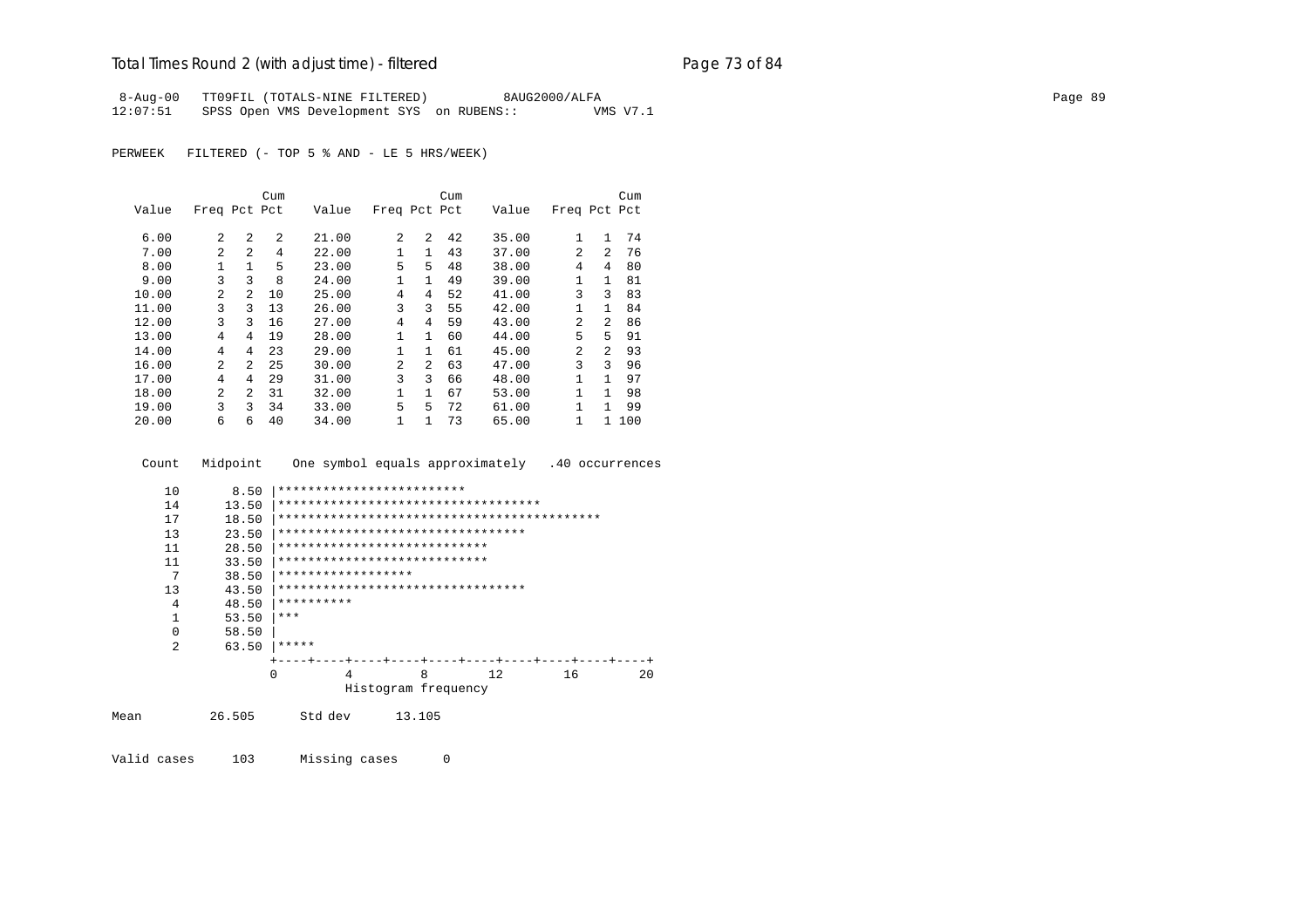## Total Times Round 2 (with adjust time) - *filtered* entitled and page 74 of 84

 8-Aug-00 TT09FIL (TOTALS-NINE FILTERED) 8AUG2000/ALFA Page 90 12:07:53 SPSS Open VMS Development SYS on RUBENS:: VMS V7.1

Preceding task required .33 seconds CPU time; 3.38 seconds elapsed.

```
572 0 TEMPORARY<br>573 0 SELECT IF
                  (SCIN34 EQ 32)
 574 0 /*
 575 0 /* TOTAL TIMES FREQUENCY DISTRIBUTION FOR IMMUNOLOGISTS
 576 0 /*
 577 0 FREQUENCIES VARIABLES=PERWEEK/
 578 0 FORMAT=CONDENSE/
 579 0 HISTOGRAM=INCREMENT (5)/
 580 0 STATISTICS=MEAN STDDEV
 581 0 /*
```
There are 1,073,639,792 bytes of memory available.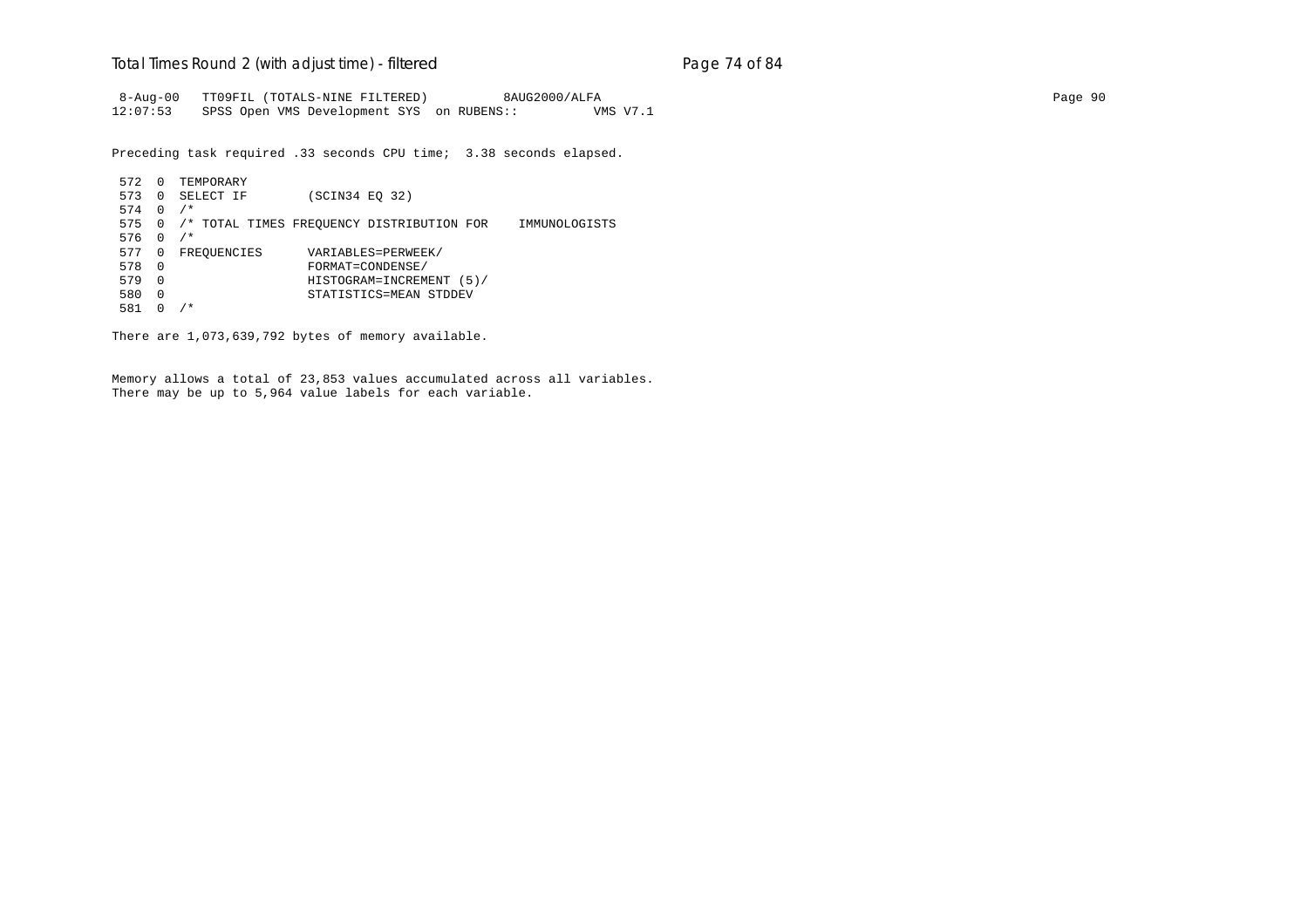## Total Times Round 2 (with adjust time) - *filtered* Page 75 of 84

 8-Aug-00 TT09FIL (TOTALS-NINE FILTERED) 8AUG2000/ALFA Page 91 12:07:55 SPSS Open VMS Development SYS on RUBENS:: VMS V7.1

PERWEEK FILTERED (- TOP 5 % AND - LE 5 HRS/WEEK)

|       |                |                | Cum |       |                |                | Cum |       |              |                | Cum |
|-------|----------------|----------------|-----|-------|----------------|----------------|-----|-------|--------------|----------------|-----|
| Value | Freq Pct Pct   |                |     | Value | Freq Pct Pct   |                |     | Value | Freq Pct Pct |                |     |
|       |                |                |     |       |                |                |     |       |              |                |     |
| 6.00  | 4              | 8              | 8   | 25.00 | 1              | 2              | 51  | 49.00 | 1            | $\overline{a}$ | 79  |
| 7.00  | 4              | 8              | 15  | 26.00 | 1              | 2              | 53  | 50.00 |              | $\mathcal{L}$  | 81  |
| 8.00  | 3              | 6              | 21  | 28.00 | 1              | $\overline{2}$ | 55  | 51.00 |              | 2              | 83  |
| 9.00  | 1              | $\mathfrak{D}$ | 23  | 29.00 | $\mathfrak{D}$ | 4              | 58  | 59.00 |              | $\mathcal{L}$  | 85  |
| 12.00 | $\mathfrak{D}$ | 4              | 26  | 30.00 | 1              | $\overline{2}$ | 60  | 64.00 |              | $\mathfrak{D}$ | 87  |
| 13.00 | $\mathfrak{D}$ | 4              | 30  | 31.00 | 2              | 4              | 64  | 67.00 |              | $\mathfrak{D}$ | 89  |
| 14.00 |                | $\overline{2}$ | 32  | 32.00 | 1              | $\overline{2}$ | 66  | 71.00 |              | $\mathcal{L}$  | 91  |
| 15.00 | 4              | 8              | 40  | 33.00 | 2              | 4              | 70  | 80.00 |              | $\mathcal{L}$  | 92  |
| 17.00 |                | $\mathfrak{D}$ | 42  | 39.00 | 1              | $\overline{2}$ | 72  | 81.00 |              | $\mathcal{L}$  | 94  |
| 18.00 | 1              | $\mathcal{P}$  | 43  | 44.00 | 1              | $\mathfrak{D}$ | 74  | 83.00 | $\mathbf{1}$ | $\mathcal{P}$  | 96  |
| 19.00 |                | $\mathfrak{D}$ | 45  | 46.00 | 1              | $\overline{2}$ | 75  | 88.00 |              | $\mathfrak{D}$ | 98  |
| 23.00 | $\mathfrak{D}$ | 4              | 49  | 47.00 | 1              | $\mathfrak{D}$ | 77  | 89.00 |              | $\mathcal{L}$  | 100 |

 Count Midpoint One symbol equals approximately .40 occurrences 12 8.50 |\*\*\*\*\*\*\*\*\*\*\*\*\*\*\*\*\*\*\*\*\*\*\*\*\*\*\*\*\*\* 9 13.50 |\*\*\*\*\*\*\*\*\*\*\*\*\*\*\*\*\*\*\*\*\*\*\* 3 18.50  $********$ 3 23.50  $********$ <br>5 28.50  $********$ 5 28.50  $****************$ 5 33.50  $*****************$ <br>1 38.50  $***$  $\begin{array}{ccc} 1 & 38.50 & \ast \ast \ast \\ 1 & 43.50 & \ast \ast \ast \end{array}$  $43.50$   $***$ 4 48.50  $***********$ <br>1 53.50 \*\*\*  $\begin{array}{ccc} 1 & 53.50 & \ast \ast \ast \\ 1 & 58.50 & \ast \ast \ast \end{array}$  $\begin{array}{ccc} 1 & 58.50 & {***} \\ 1 & 63.50 & {***} \end{array}$  $\begin{array}{ccc} 1 & 63.50 & \text{***} \\ 1 & 68.50 & \text{***} \end{array}$  $\begin{array}{ccc} 1 & 68.50 & \ast \ast \ast \\ 1 & 73.50 & \ast \ast \ast \end{array}$  $\begin{array}{ccc} 1 & 73.50 & *** \\ 1 & 78.50 & *** \end{array}$  $78.50$   $***$  $2 \t 83.50 \t \times \t \cdot \t \cdot \t \cdot$ 2  $88.50$  \*\*\*\*\* +----+----+----+----+----+----+----+----+----+----+ 0 4 8 12 16 20 Histogram frequency Mean 31.019 Std dev 24.443

Valid cases 53 Missing cases 0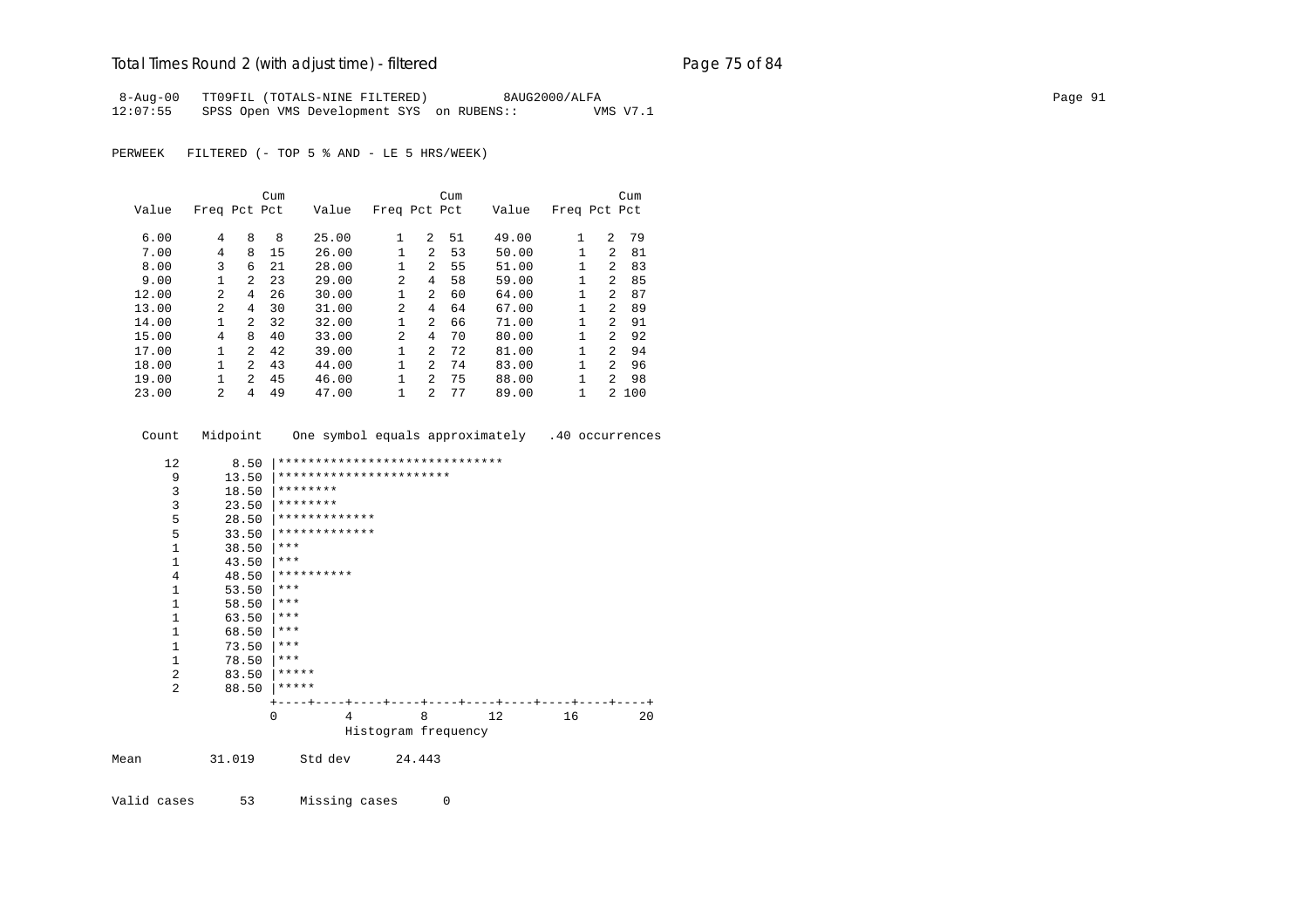## Total Times Round 2 (with adjust time) - *filtered* entitled and page 76 of 84

 8-Aug-00 TT09FIL (TOTALS-NINE FILTERED) 8AUG2000/ALFA Page 92 12:07:57 SPSS Open VMS Development SYS on RUBENS:: VMS V7.1

Preceding task required .36 seconds CPU time; 3.83 seconds elapsed.

582 0 TEMPORARY<br>583 0 SELECT IF (SCIN34 EQ 33) 584 0 /\* 585 0 /\* TOTAL TIMES FREQUENCY DISTRIBUTION FOR EMERGENCY MEDICINE PHYSICIANS 586 0 /\* 587 0 FREQUENCIES VARIABLES=PERWEEK/ 588 0 FORMAT=CONDENSE/ 589 0 HISTOGRAM=INCREMENT (5)/ 590 0 STATISTICS=MEAN STDDEV 591 0 /\*

There are 1,073,639,792 bytes of memory available.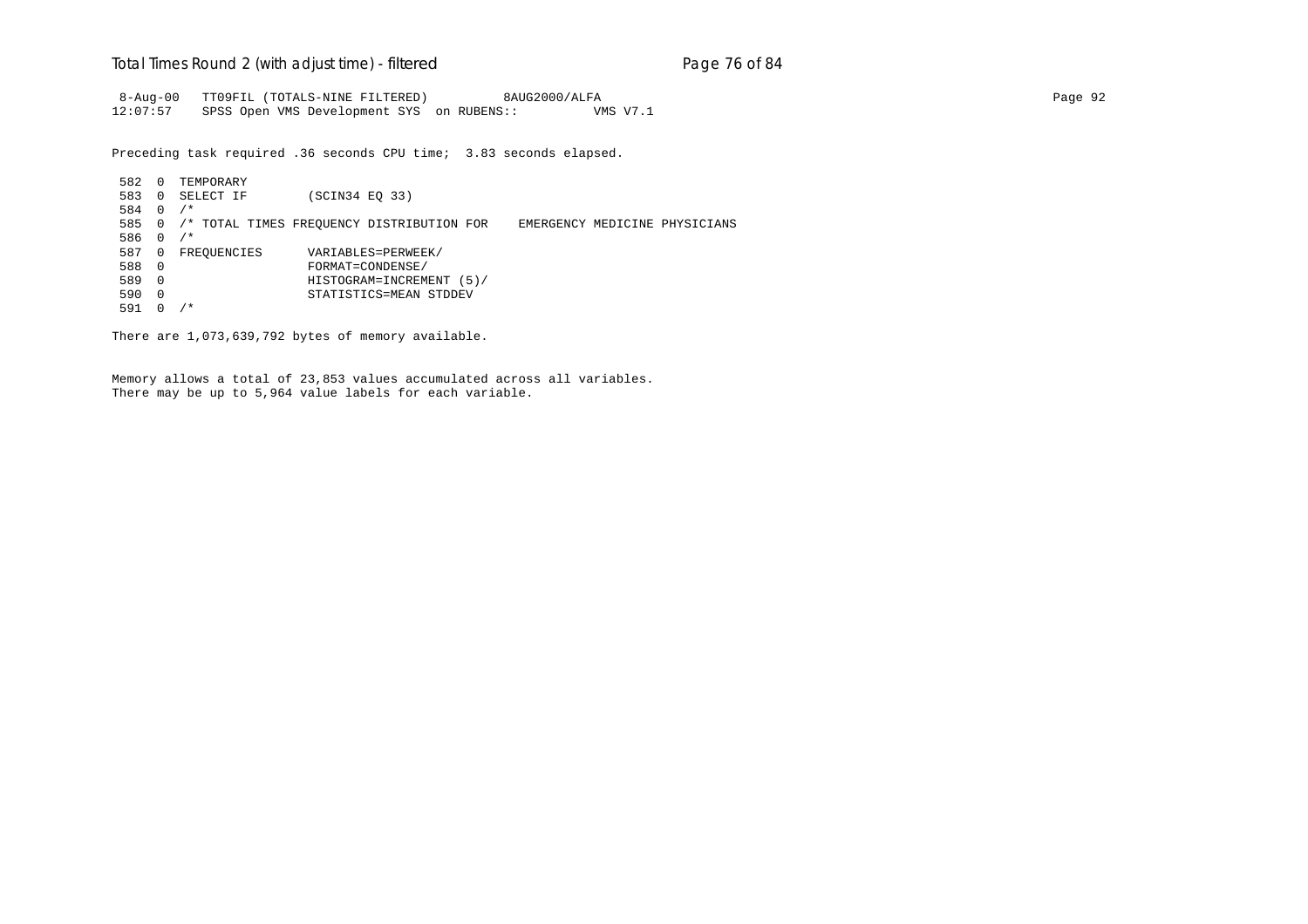## Total Times Round 2 (with adjust time) - *filtered* Page 77 of 84

 8-Aug-00 TT09FIL (TOTALS-NINE FILTERED) 8AUG2000/ALFA Page 93 12:07:58 SPSS Open VMS Development SYS on RUBENS:: VMS V7.1

PERWEEK FILTERED (- TOP 5 % AND - LE 5 HRS/WEEK)

|       |              |         | Cum  |       |              |    | Cum  |       |              | Cum   |
|-------|--------------|---------|------|-------|--------------|----|------|-------|--------------|-------|
| Value | Freq Pct Pct |         |      | Value | Freq Pct Pct |    |      | Value | Freq Pct Pct |       |
| 6.00  |              | 3 13 13 |      | 13.00 |              | 9. | 70   | 18.00 |              | 4 91  |
| 7.00  |              | 4 17    | 30   | 14.00 |              |    | 4 74 | 22.00 |              | 4 96  |
| 8.00  | 2            |         | 9 39 | 15.00 |              |    | 4 78 | 23.00 |              | 4 100 |
| 9.00  | 2.           | 9       | 48   | 16.00 |              | 4  | 83   |       |              |       |
| 12.00 | २            | 13      | 61   | 17.00 |              | 4  | 87   |       |              |       |

Count Midpoint One symbol equals approximately .40 occurrences

|      | 11 | 8.50   | **************************** |                     |    |    |    |
|------|----|--------|------------------------------|---------------------|----|----|----|
|      | 7  | 13.50  | ******************           |                     |    |    |    |
|      | 3  | 18.50  | ********                     |                     |    |    |    |
|      | 2  | 23.00  | *****                        |                     |    |    |    |
|      |    |        |                              |                     |    |    |    |
|      |    | 0      |                              | 8                   | 12 | 16 | 20 |
|      |    |        |                              | Histogram frequency |    |    |    |
| Mean |    | 11.609 | Std dev                      | 5.079               |    |    |    |
|      |    |        |                              |                     |    |    |    |

Valid cases 23 Missing cases 0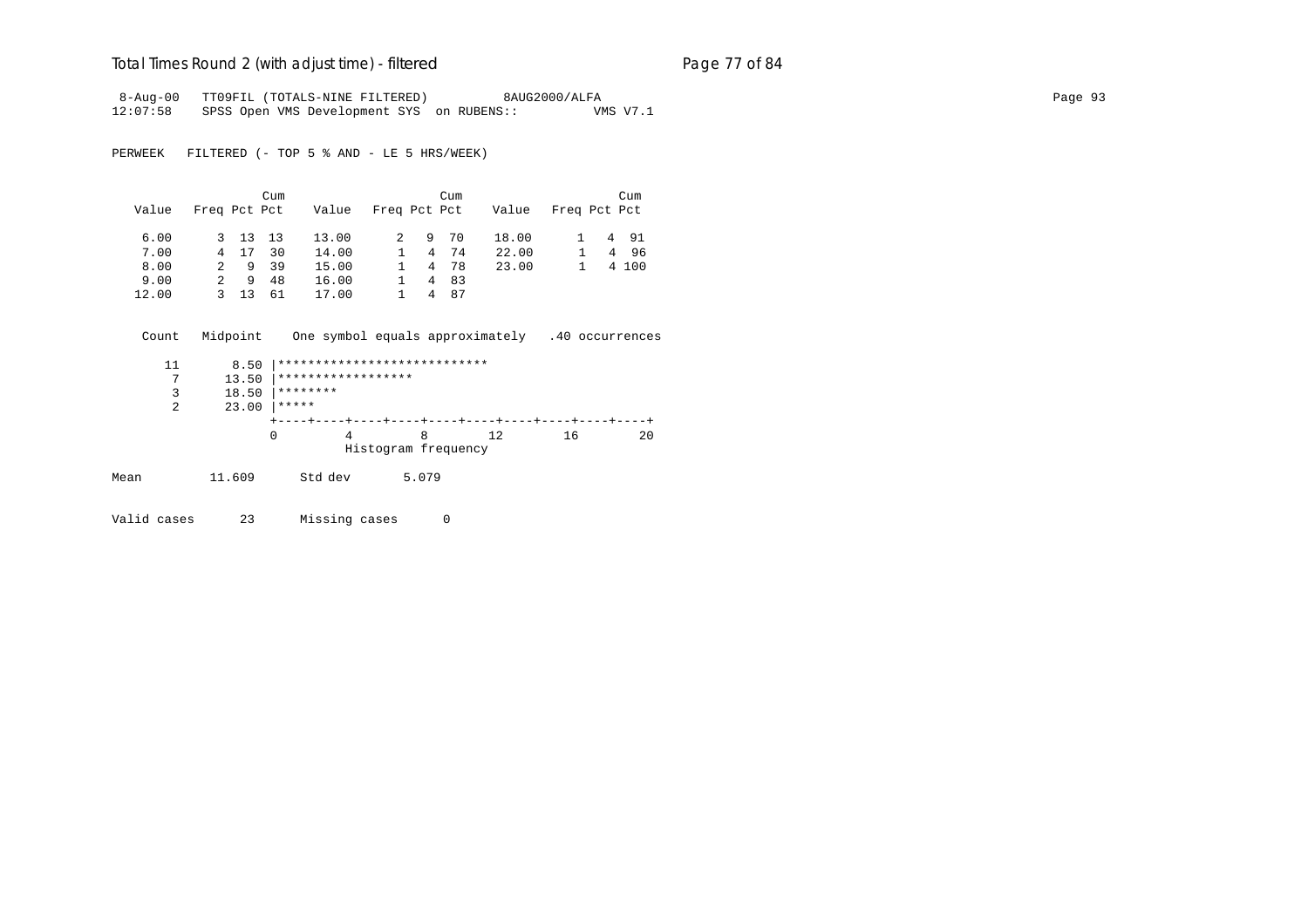## Total Times Round 2 (with adjust time) - *filtered* entitled and page 78 of 84

 8-Aug-00 TT09FIL (TOTALS-NINE FILTERED) 8AUG2000/ALFA Page 94 12:07:59 SPSS Open VMS Development SYS on RUBENS:: VMS V7.1

Preceding task required .33 seconds CPU time; 1.78 seconds elapsed.

```
592 0 TEMPORARY<br>593 0 SELECT IF
                    (SCIN34 EQ 34)
 594 0 /*
 595 0 /* TOTAL TIMES FREQUENCY DISTRIBUTION FOR ASSISTANTS
 596 0 /*
597 0 FREQUENCIES VARIABLES=PERWEEK/<br>598 0 FORMAT=CONDENSE/
 598 0 FORMAT=CONDENSE/
 599 0 HISTOGRAM=INCREMENT (5)/
 600 0 STATISTICS=MEAN STDDEV
 601 0 /*
```
There are 1,073,639,792 bytes of memory available.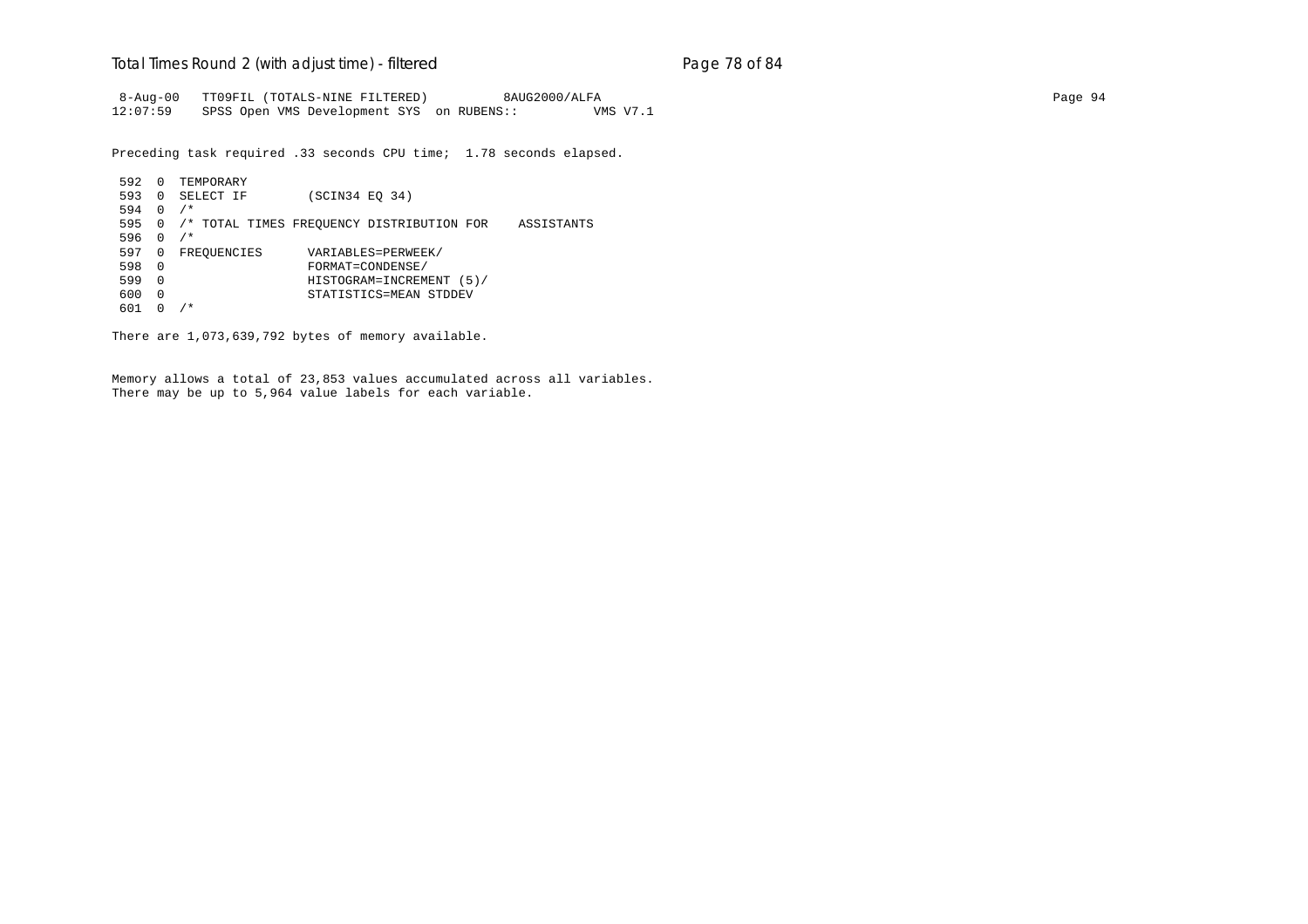## Total Times Round 2 (with adjust time) - *filtered* entitled and page 79 of 84

 8-Aug-00 TT09FIL (TOTALS-NINE FILTERED) 8AUG2000/ALFA Page 95 12:08:00 SPSS Open VMS Development SYS on RUBENS:: VMS V7.1

PERWEEK FILTERED (- TOP 5 % AND - LE 5 HRS/WEEK)

|      |         | Cum |       |         | Cum |                                                          | Cum      |
|------|---------|-----|-------|---------|-----|----------------------------------------------------------|----------|
|      |         |     |       |         |     | Value Freq Pct Pct Value Freq Pct Pct Value Freq Pct Pct |          |
|      |         |     |       |         |     |                                                          |          |
| 6.00 | 1 14 14 |     | 8.00  | 1 14 71 |     | 16.00                                                    | 1 14 100 |
| 7.00 | 3 43 57 |     | 14.00 | 1 14 86 |     |                                                          |          |

Count Midpoint One symbol equals approximately .10 occurrences

|      | 8.50<br>5  |                              |                     |  |  |
|------|------------|------------------------------|---------------------|--|--|
|      | 13.50<br>2 | <b>  *******************</b> |                     |  |  |
|      |            |                              |                     |  |  |
|      |            |                              | $\sim$ 2 3          |  |  |
|      |            |                              | Histogram frequency |  |  |
| Mean | 9.286      | Std dev                      | 3.988               |  |  |

- 
- Valid cases 7 Missing cases 0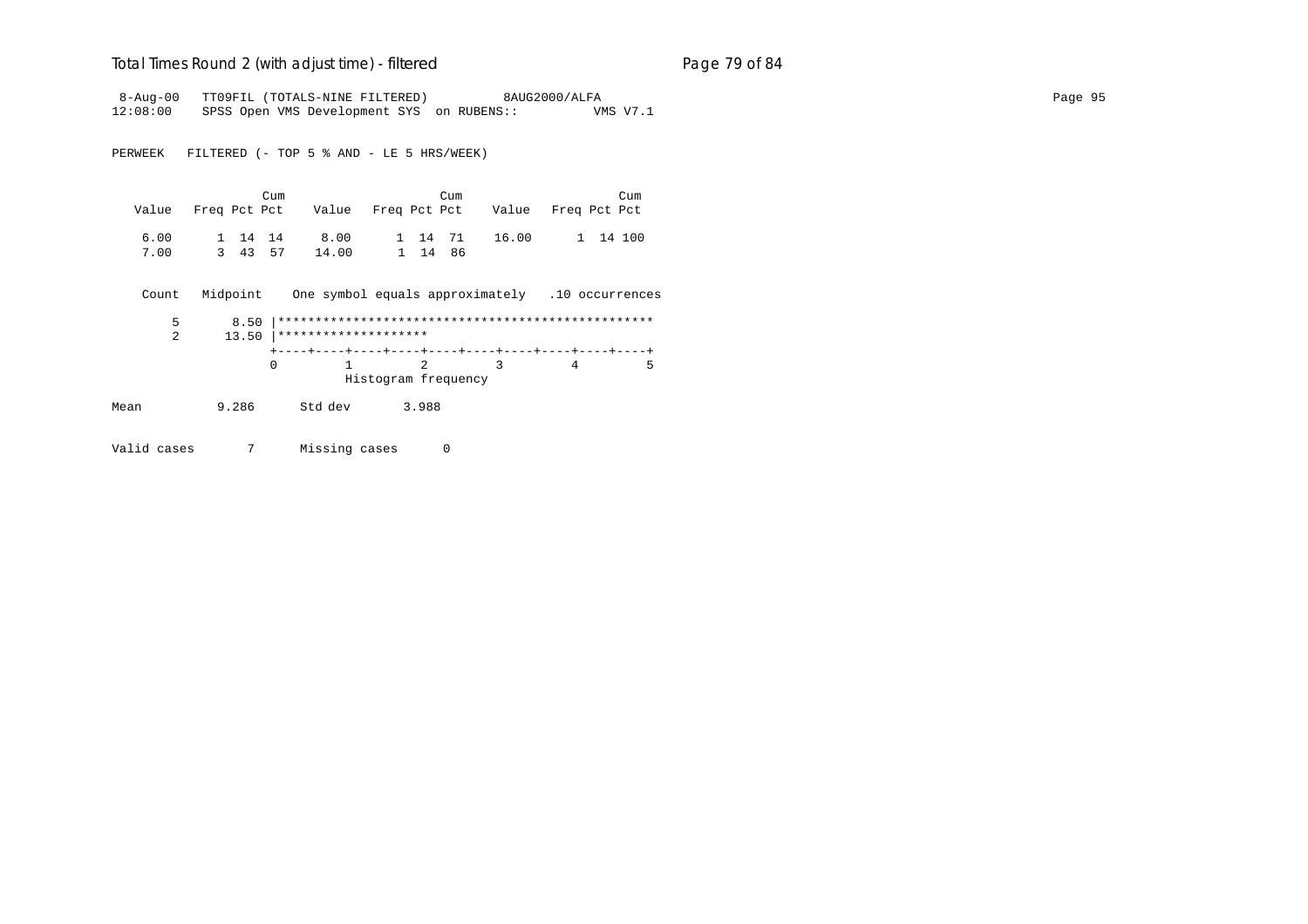## Total Times Round 2 (with adjust time) - *filtered* end and page 80 of 84

 8-Aug-00 TT09FIL (TOTALS-NINE FILTERED) 8AUG2000/ALFA Page 96 12:08:00 SPSS Open VMS Development SYS on RUBENS:: VMS V7.1

Preceding task required .25 seconds CPU time; .89 seconds elapsed.

 602 0 TEMPORARY (SCIN34 EQ 35) 604 0 /\* 605 0 /\* TOTAL TIMES FREQUENCY DISTRIBUTION FOR NON-SPEC SURGEONS 606 0 /\* 607 0 FREQUENCIES VARIABLES=PERWEEK/ 608 0 FORMAT=CONDENSE/ 609 0 HISTOGRAM=INCREMENT (5)/ 610 0 STATISTICS=MEAN STDDEV 611 0 /\*

There are 1,073,639,792 bytes of memory available.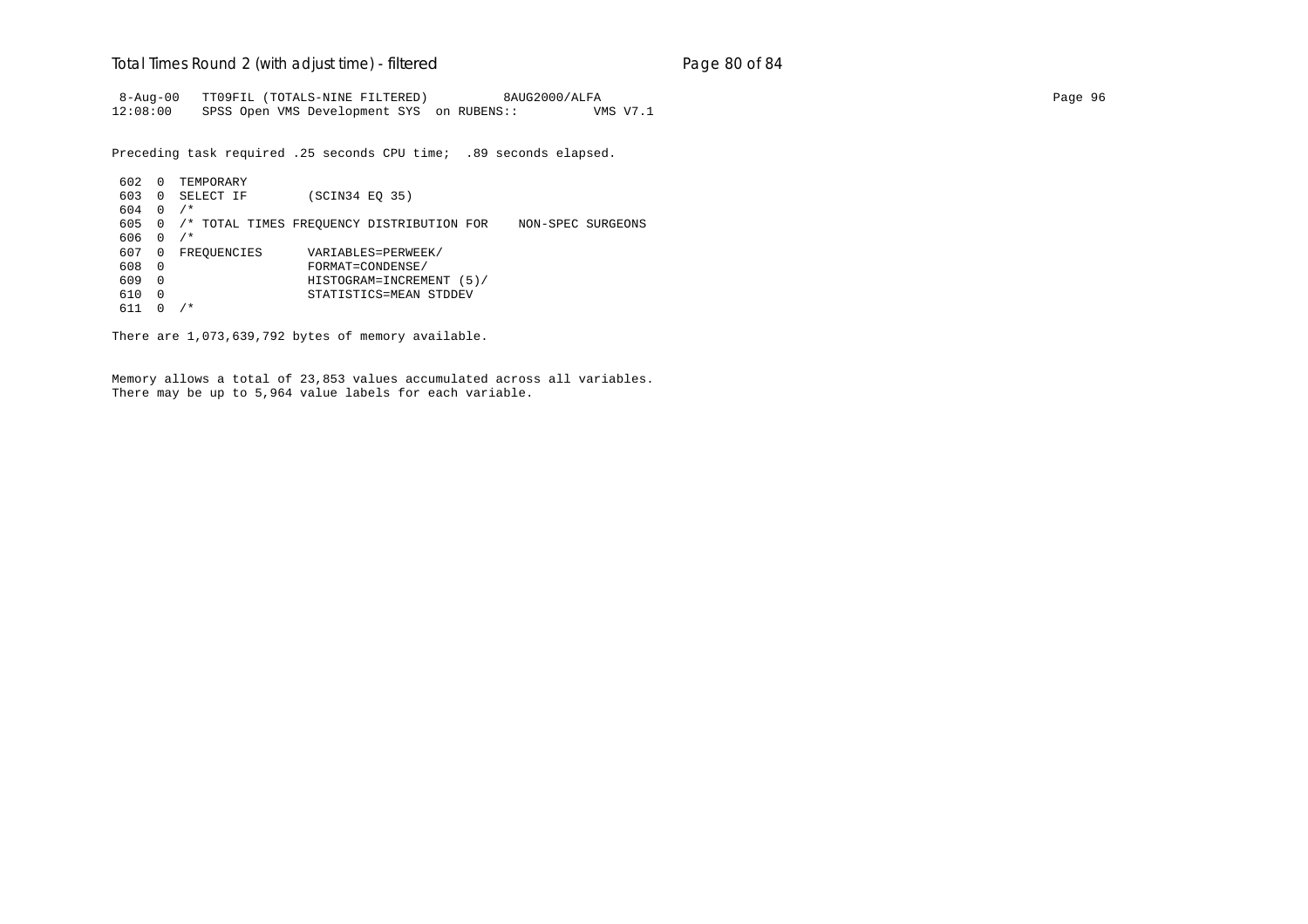## Total Times Round 2 (with adjust time) - *filtered* entitled and page 81 of 84

8-Aug-00 TT09FIL (TOTALS-NINE FILTERED) 8AUG2000/ALFA Page 97 12:08:01 SPSS Open VMS Development SYS on RUBENS:: VMS V7.1

PERWEEK FILTERED (- TOP 5 % AND - LE 5 HRS/WEEK)

|       |              |    | Cum |       |              |   | Cum |       |              |   | Cum  |
|-------|--------------|----|-----|-------|--------------|---|-----|-------|--------------|---|------|
| Value | Freq Pct Pct |    |     | Value | Freq Pct Pct |   |     | Value | Freq Pct Pct |   |      |
| 6.00  | 2.2.         | 11 | 11  | 13.00 | 8            | 4 | 69  | 20.00 |              | 2 | - 92 |
| 7.00  | 18           | 9  | 20  | 14.00 | 6            | 3 | 72  | 21.00 | 5            | 3 | 94   |
| 8.00  | 17           | 9  | 29  | 15.00 | 12           | 6 | 78  | 22.00 | 8            |   | 4 98 |
| 9.00  | 19           | 10 | 39  | 16.00 | 4            | 2 | 80  | 23.00 |              |   | 99   |
| 10.00 | $20 \sigma$  | 10 | 49  | 17.00 |              | 4 | 84  | 24.00 |              | 1 | 100  |
| 11.00 | 17           | 9  | 58  | 18.00 | 6            | 3 | 87  |       |              |   |      |
| 12.00 | 14           |    | 65  | 19.00 | 7            | 4 | 90  |       |              |   |      |

Count Midpoint One symbol equals approximately 2.00 occurrences

| 96<br>8.50  |                               |                     |    |    |     |
|-------------|-------------------------------|---------------------|----|----|-----|
| 13.50<br>57 | ***************************** |                     |    |    |     |
| 18.50<br>27 | **************                |                     |    |    |     |
| 23.50<br>16 | ********                      |                     |    |    |     |
|             |                               |                     |    |    |     |
|             | 20                            | 40                  | 60 | 80 | 100 |
|             |                               | Histogram frequency |    |    |     |

Mean 11.857 Std dev 4.816

Valid cases 196 Missing cases 0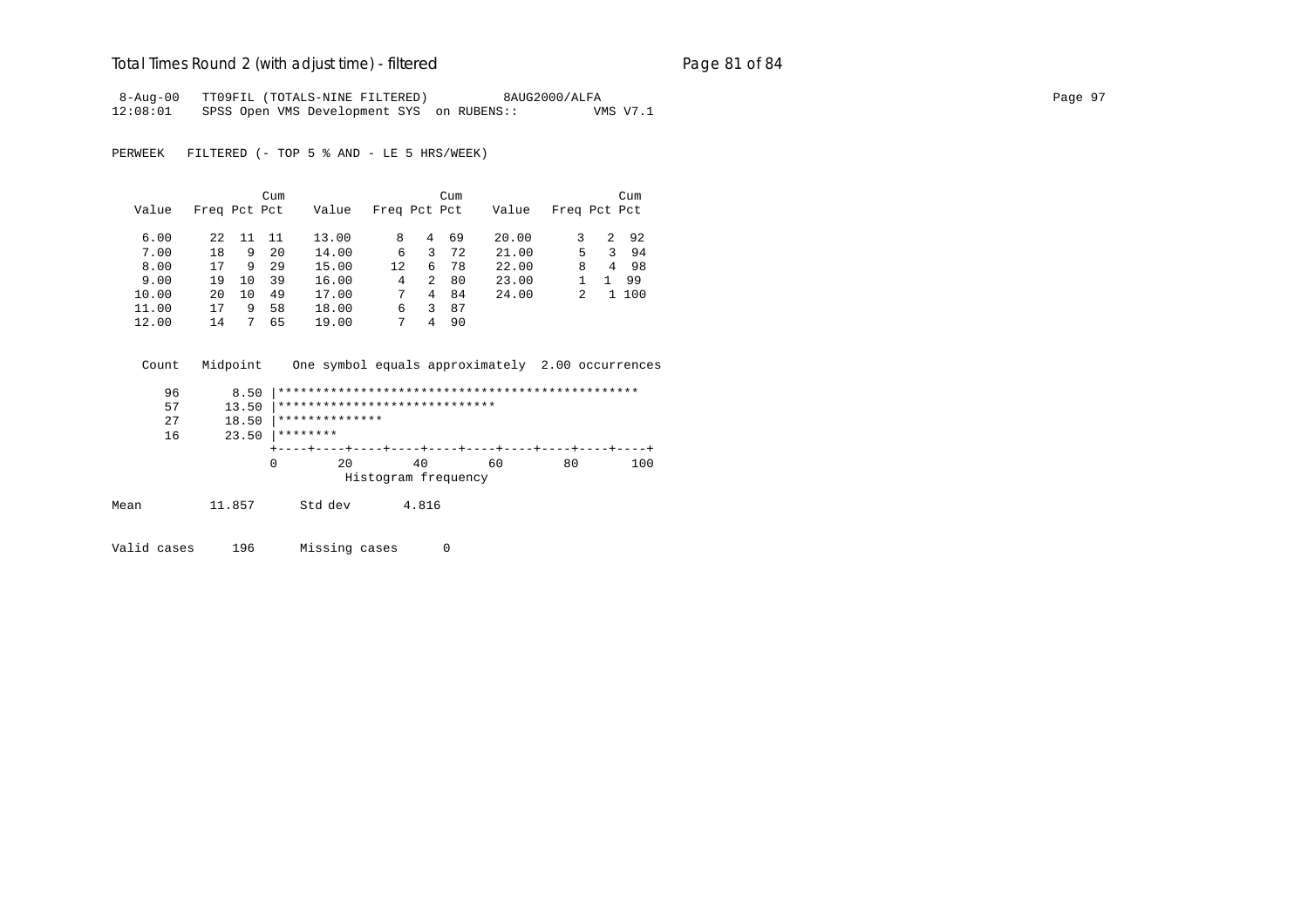## Total Times Round 2 (with adjust time) - *filtered* example 2 and Rage 82 of 84

 8-Aug-00 TT09FIL (TOTALS-NINE FILTERED) 8AUG2000/ALFA Page 98 12:08:01 SPSS Open VMS Development SYS on RUBENS:: VMS V7.1

Preceding task required .22 seconds CPU time; 1.07 seconds elapsed.

612 0 TEMPORARY<br>613 0 SELECT IF (SCIN34 EQ 36) 614 0 /\* 615 0 /\* TOTAL TIMES FREQUENCY DISTRIBUTION FOR NON-SPEC ANAESTHESIOLOGISTS 616 0 /\* 617 0 FREQUENCIES VARIABLES=PERWEEK/<br>618 0 FORMAT=CONDENSE/ 618 0 FORMAT=CONDENSE/ 619 0 HISTOGRAM=INCREMENT (5)/ 620 0 STATISTICS=MEAN STDDEV 621 0

There are 1,073,639,792 bytes of memory available.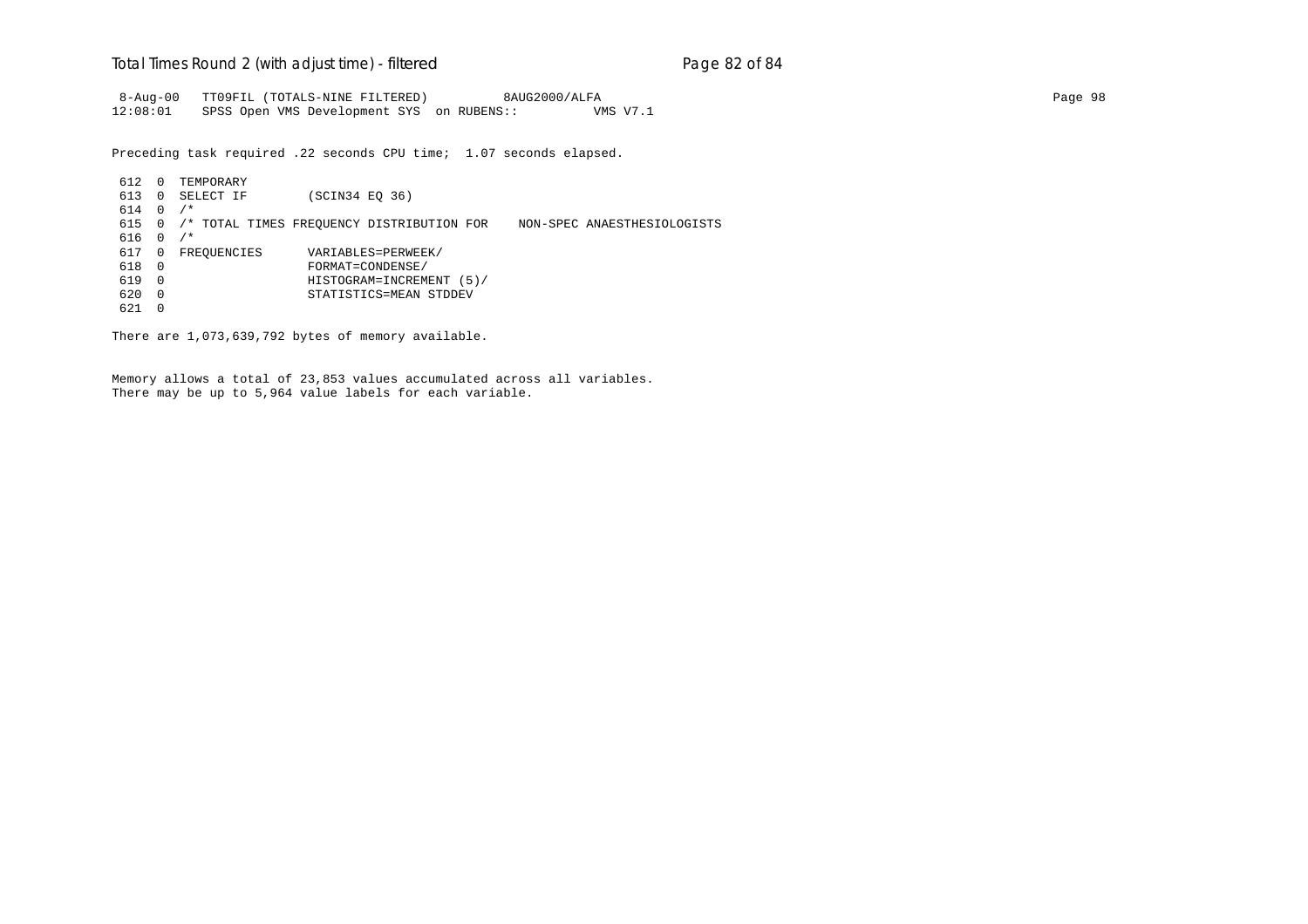# Total Times Round 2 (with adjust time) - *filtered* example 20 and 2 and 2 and 84

8-Aug-00 TT09FIL (TOTALS-NINE FILTERED) 8AUG2000/ALFA Page 99 12:08:02 SPSS Open VMS Development SYS on RUBENS:: VMS V7.1

PERWEEK FILTERED (- TOP 5 % AND - LE 5 HRS/WEEK)

|       |                |                | Cum |       |                |                | Cum |       |                |                | Cum |
|-------|----------------|----------------|-----|-------|----------------|----------------|-----|-------|----------------|----------------|-----|
| Value | Freq Pct Pct   |                |     | Value | Freq Pct Pct   |                |     | Value | Freq Pct Pct   |                |     |
|       |                |                |     |       |                |                |     |       |                |                |     |
| 6.00  | 3              | 3              | 3   | 23.00 | 5              | 5              | 50  | 44.00 | $\mathfrak{D}$ | $\mathfrak{D}$ | 81  |
| 7.00  | 3              | 3              | 5   | 24.00 | 1              | $\mathbf{1}$   | 50  | 45.00 |                | $\mathbf{1}$   | 82  |
| 9.00  | 6              | 5              | 11  | 25.00 | $\overline{2}$ | $\mathfrak{D}$ | 52  | 48.00 | $\mathfrak{D}$ | $\mathfrak{D}$ | 84  |
| 10.00 | $\overline{a}$ | $\mathcal{L}$  | 13  | 26.00 | 3              | 3              | 55  | 49.00 |                | 1              | 85  |
| 11.00 | 4              | 4              | 16  | 27.00 | 3              | 3              | 58  | 51.00 | 3              | 3              | 87  |
| 12.00 | 4              | 4              | 20  | 29.00 | $\mathbf{1}$   | $\mathbf{1}$   | 59  | 52.00 | 1              | 1              | 88  |
| 13.00 | 3              | 3              | 23  | 31.00 | $\overline{a}$ | $\overline{a}$ | 60  | 55.00 | 1              | $\mathbf{1}$   | 89  |
| 14.00 | 5              | 5.             | 27  | 34.00 | 2              | $\mathfrak{D}$ | 62  | 56.00 | $\mathfrak{D}$ | $\mathfrak{D}$ | 91  |
| 15.00 | 4              | 4              | 31  | 35.00 | 3              | 3              | 65  | 59.00 | $\mathfrak{D}$ | $\mathcal{L}$  | 93  |
| 16.00 | 5              | 5              | 35  | 36.00 | 2              | $\mathfrak{D}$ | 67  | 61.00 | 3              | ζ              | 95  |
| 17.00 | 1              |                | 36  | 38.00 | 3              | 3              | 69  | 63.00 |                | 1              | 96  |
| 18.00 | $\mathfrak{D}$ | $\mathfrak{D}$ | 38  | 39.00 | 4              | 4              | 73  | 64.00 |                | 1              | 97  |
| 19.00 | $\overline{a}$ | $\mathfrak{D}$ | 40  | 40.00 | 3              | 3              | 76  | 68.00 |                | 1              | 98  |
| 20.00 | $\mathbf{1}$   |                | 41  | 41.00 | $\mathbf{1}$   | $\mathbf{1}$   | 77  | 70.00 |                | 1              | 99  |
| 21.00 | 3              | 3              | 43  | 42.00 | $\overline{2}$ | $\mathfrak{D}$ | 78  | 71.00 | 1              | $\mathbf{1}$   | 100 |
| 22.00 | $\overline{a}$ | $\mathfrak{D}$ | 45  | 43.00 | 1              | 1              | 79  |       |                |                |     |

Count Midpoint One symbol equals approximately .40 occurrences

| 14   | 8.50   | *********************************** |                     |    |    |    |
|------|--------|-------------------------------------|---------------------|----|----|----|
| 20   | 13.50  |                                     |                     |    |    |    |
| 11   | 18.50  | ****************************        |                     |    |    |    |
| 13   | 23.50  | *********************************   |                     |    |    |    |
| 7    | 28.50  | ******************                  |                     |    |    |    |
| 7    | 33.50  | ******************                  |                     |    |    |    |
| 12   | 38.50  | ******************************      |                     |    |    |    |
| 7    | 43.50  | ******************                  |                     |    |    |    |
| 3    | 48.50  | ********                            |                     |    |    |    |
| 5    | 53.50  | *************                       |                     |    |    |    |
| 4    | 58.50  | **********                          |                     |    |    |    |
| 5    | 63.50  | *************                       |                     |    |    |    |
| 3    | 68.50  | ********                            |                     |    |    |    |
|      |        |                                     |                     |    |    |    |
|      |        | <sup>0</sup><br>4                   | 8                   | 12 | 16 | 20 |
|      |        |                                     | Histogram frequency |    |    |    |
| Mean | 28.838 | Std dev                             | 17.445              |    |    |    |
|      |        |                                     |                     |    |    |    |

Valid cases 111 Missing cases 0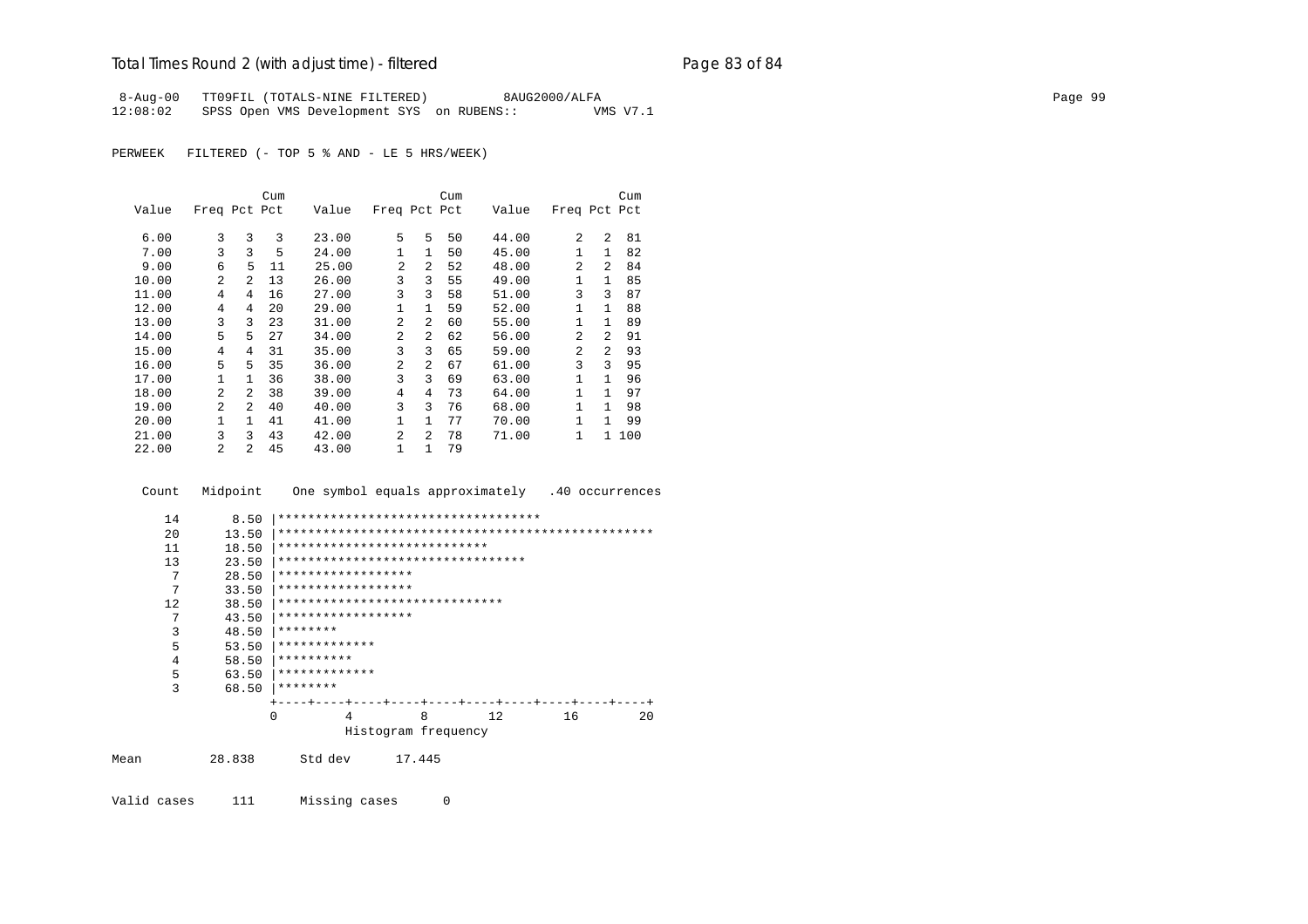## Total Times Round 2 (with adjust time) - *filtered* example 20 and 2 and 84 of 84

 8-Aug-00 TT09FIL (TOTALS-NINE FILTERED) 8AUG2000/ALFA Page 100 12:08:03 SPSS Open VMS Development SYS on RUBENS:: VMS V7.1

Preceding task required .26 seconds CPU time; 1.89 seconds elapsed.

622 0

 621 command lines read. 0 errors detected. 0 warnings issued. 21 seconds CPU time. 308 seconds elapsed time. End of job.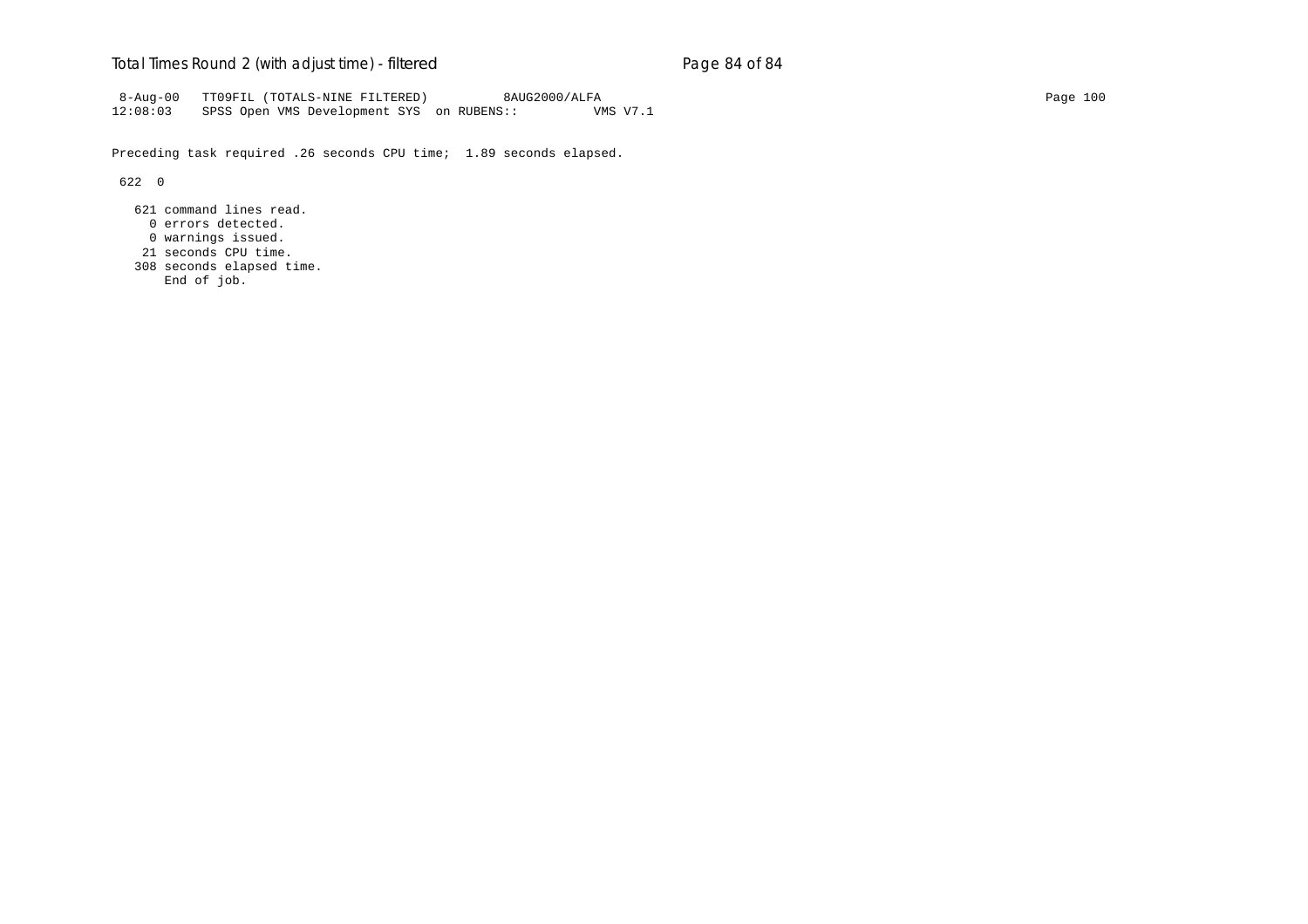215 0 /\* -------------------------------------------------------------------- 216 0 /\* TOTAL TIMES FREQUENCY DISTRIBUTION FOR ALL PROVIDERS 217 0 /\*

Preceding task required .00 seconds CPU time; .08 seconds elapsed.

218 0 BREAKDOWN PERWEEK BY SCIN34

There are 1,073,640,512 bytes of memory available.

Given workspace allows for 14,577 cells of 1 dimensions for MEANS.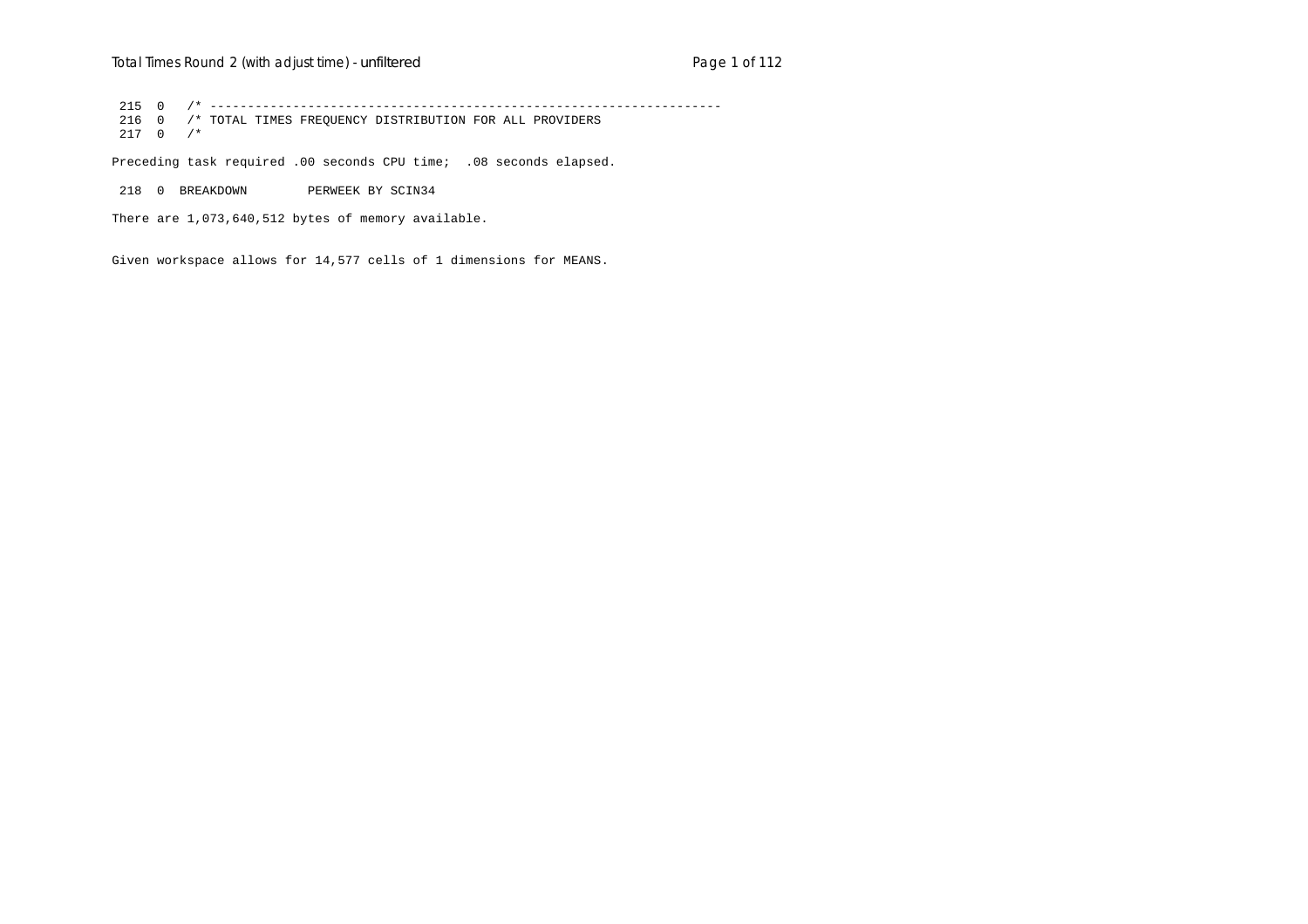## Total Times Round 2 (with adjust time) - *unfiltered* example 2 page 2 of 112

 8-Aug-00 TT09UFI (TOTALS-NINE UN-FILTERED) 8AUG2000/ALFA Page 8 10:17:55 SPSS Open VMS Development SYS on RUBENS::

- - Description of Subpopulations - -

| Summaries of | PERWEEK | HOURS PER WEEK - UNFILTERED            |
|--------------|---------|----------------------------------------|
| By levels of | SCIN34  | SC DIVISION = $32 + 4$ ADDITIONAL CATS |

| Variable              | Value          | Label                | Mean    | Std Dev | Cases |
|-----------------------|----------------|----------------------|---------|---------|-------|
| For Entire Population |                |                      | 29.2399 | 25.8387 | 39680 |
| SCIN34                | 1              | GENERAL PRACTICE     | 30.3714 | 24.9287 | 24584 |
| SCIN34                | 2              | FACIO-MAX SURGERY    | 7.0276  | 6.7081  | 145   |
| SCIN34                | 3              | OBSTETRICS & GYNAECO | 34.7756 | 26.4305 | 985   |
| SCIN34                | $\overline{4}$ | GENERAL SURGERY      | 25.5784 | 22.2630 | 1205  |
| SCIN34                | 5              | CARDIO-THORACIC SURG | 21.7451 | 16.0085 | 102   |
| SCIN34                | 6              | NEUROSURGERY         | 18.3455 | 12.4041 | 110   |
| SCIN34                | 7              | ORTHOPAEDIC, HAND SU | 26.6134 | 17.9343 | 688   |
| SCIN34                | 8              | PAEDIATRIC SURG      | 19.3333 | 17.5891 | 48    |
| SCIN34                | 9              | PLASTIC, HAND SURG,  | 38.8089 | 26.2108 | 225   |
| SCIN34                | 10             | UROLOGY              | 35.3136 | 22.1829 | 236   |
| SCIN34                | 11             | VASCULAR SURG        | 27.4737 | 20.6805 | 114   |
| SCIN34                | 12             | OPHTHALMOLOGY        | 44.6524 | 30.8184 | 699   |
| SCIN34                | 13             | ENT - OHN            | 61.0030 | 45.2463 | 332   |
| SCIN34                | 14             | ANAESTHESIA, HYPERBA | 28.4512 | 24.6522 | 1977  |
| SCIN34                | 15             | <b>DERMATOLOGY</b>   | 58.5154 | 35.8817 | 293   |
| SCIN34                | 16             | <b>IVF</b>           | 68.9500 | 45.2265 | 80    |
| SCIN34                | 17             | GENERAL MEDICINE     | 18.1828 | 20.6459 | 1187  |
| SCIN34                | 18             | CARDIOLOGY           | 46.8793 | 34.8894 | 555   |
| SCIN34                | 19             | RENAL MEDICINE       | 21.1607 | 22.8239 | 112   |
| SCIN34                | 20             | GASTROENTEROLOGY     | 37.0591 | 27.7997 | 372   |
| SCIN34                | 21             | NEUROLOGY            | 26.4096 | 22.1703 | 271   |
| SCIN34                | 22             | PAEDIATRIC MEDICINE  | 21.5607 | 21.3943 | 733   |
| SCIN34                | 23             | REHABILITATION MEDIC | 8.7542  | 11.8017 | 118   |
| SCIN34                | 24             | RHEUMATOLOGY         | 30.1733 | 23.6634 | 150   |
| SCIN34                | 25             | THORACIC MEDICINE    | 26.2402 | 26.1250 | 254   |
| SCIN34                | 26             | PSYCHIATRY           | 27.6022 | 21.5693 | 1707  |
| SCIN34                | 27             | RADIATION ONCOLOGY   | 18.7972 | 16.1125 | 143   |
| SCIN34                | 28             | CLINICAL HAEMATOLOGY | 19.8582 | 24.4777 | 134   |
| SCIN34                | 29             | MEDICAL ONCOLOGY     | 25.8447 | 25.6384 | 103   |
| SCIN34                | 30             | INTENSIVE CARE       | 20.0877 | 24.2182 | 114   |
| SCIN34                | 31             | NUCLEAR MEDICINE     | 26.0000 | 18.9586 | 127   |
| SCIN34                | 32             | IMMUNOLOGY           | 27.8205 | 31.3819 | 78    |
| SCIN34                | 33             | EMERGENCY MEDICINE   | 5.2810  | 10.4628 | 121   |
| SCIN34                | 34             | ASSISTANT            | 2.8366  | 11,2200 | 153   |
| SCIN34                | 35             | NON-SPEC SURGEONS    | 5.0764  | 11.9960 | 1231  |
| SCIN34                | 36             | NON-SPEC ANAESTHESIO | 22.1289 | 25.8879 | 194   |

Total Cases = 39680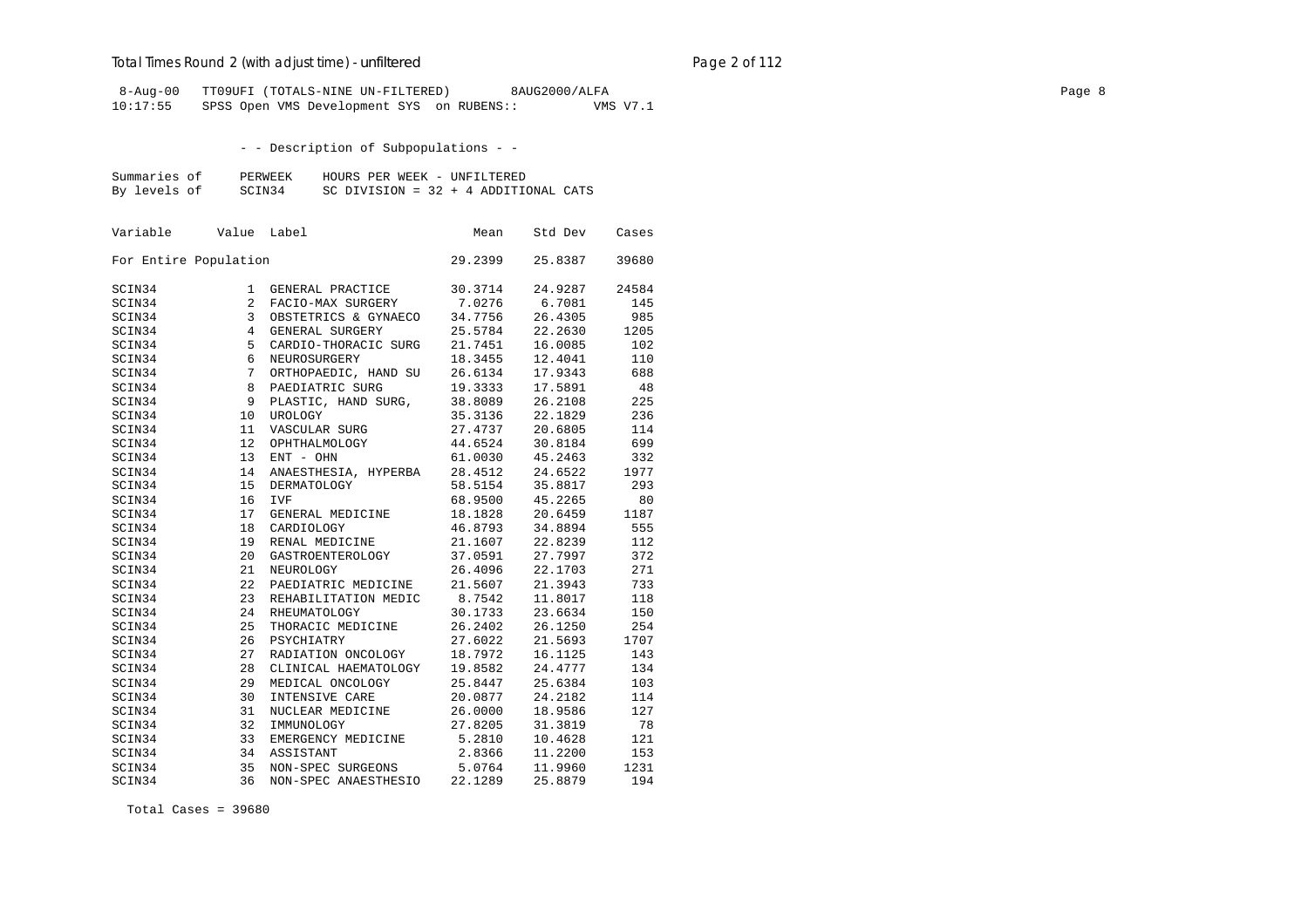8-Aug-00 TT09UFI (TOTALS-NINE UN-FILTERED) 8AUG2000/ALFA<br>10:17:57 SPSS Open VMS Development SYS on RUBENS:: VMS V7.1 SPSS Open VMS Development SYS on RUBENS::

Preceding task required .44 seconds CPU time; 3.11 seconds elapsed.

|        | 219 0 FREOUENCIES | VARIABLES=PERWEEK/       |
|--------|-------------------|--------------------------|
| 2.20 0 |                   | FORMAT=CONDENSE/         |
| 221 O  |                   | HISTOGRAM=INCREMENT (5)/ |
| 222 O  |                   | STATISTICS=MEAN STDDEV   |

There are 1,073,640,512 bytes of memory available.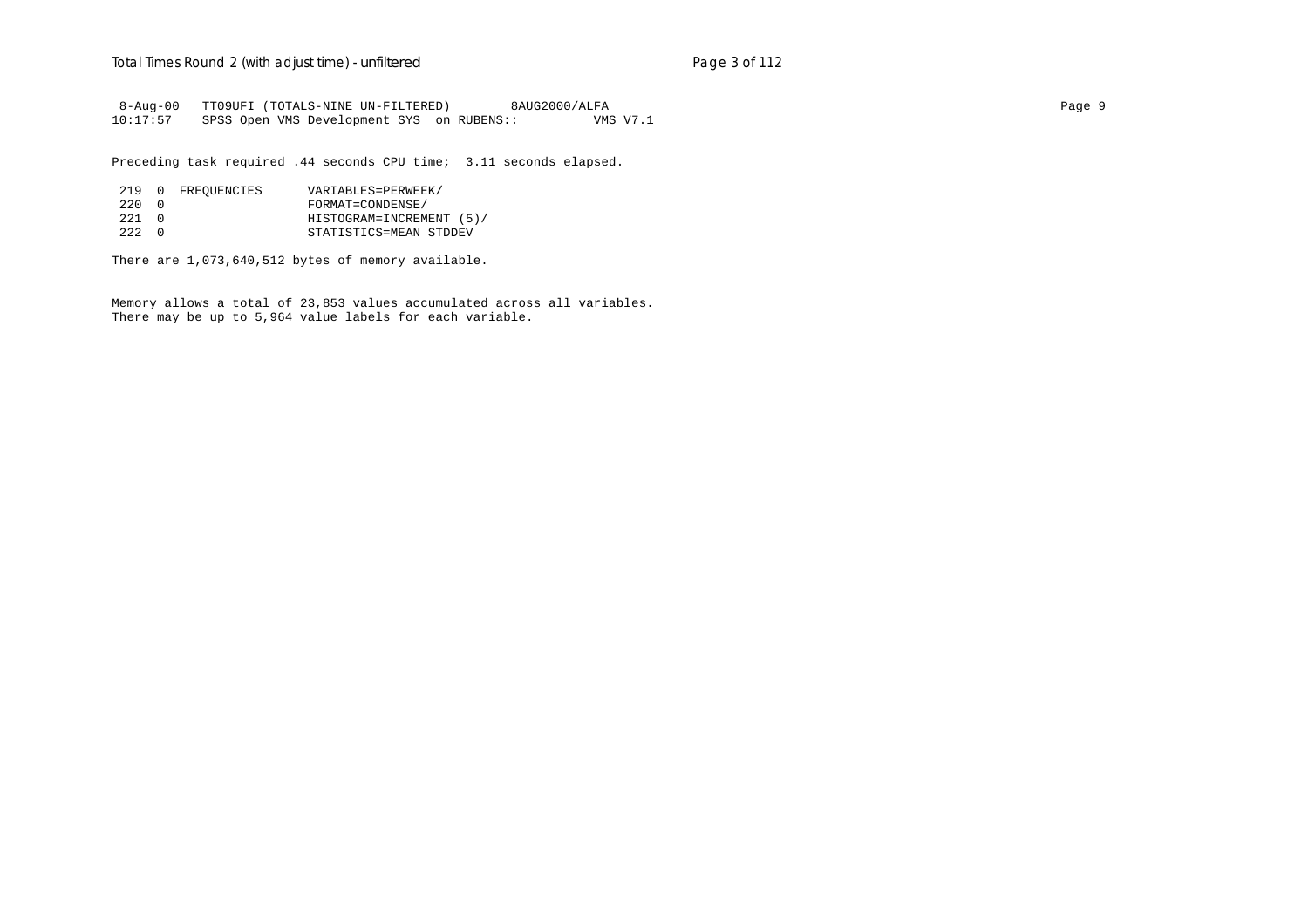8-Aug-00 TT09UFI (TOTALS-NINE UN-FILTERED) 8AUG2000/ALFA Page 10 10:17:59 SPSS Open VMS Development SYS on RUBENS:: VMS V7.1

|       |              |              | Cum |       |              |              | Cum |        |                         |              | Cum   |
|-------|--------------|--------------|-----|-------|--------------|--------------|-----|--------|-------------------------|--------------|-------|
| Value | Freq Pct Pct |              |     | Value | Freq Pct Pct |              |     | Value  | Freq Pct Pct            |              |       |
| .00   | 4403         | 11           | 11  | 47.00 | 424          | 1            | 78  | 94.00  | 48                      | 0            | 98    |
| 1.00  | 1640         | 4            | 15  | 48.00 | 416          | 1            | 79  | 95.00  | 51                      | 0            | 98    |
| 2.00  | 1012         | 3            | 18  | 49.00 | 394          | 1            | 80  | 96.00  | 44                      | 0            | 98    |
| 3.00  | 818          | 2            | 20  | 50.00 | 370          | 1            | 81  | 97.00  | 39                      | 0            | 99    |
| 4.00  | 704          | 2            | 22  | 51.00 | 346          | 1            | 82  | 98.00  | 33                      | 0            | 99    |
| 5.00  | 702          | 2            | 23  | 52.00 | 326          | 1            | 82  | 99.00  | 38                      | 0            | 99    |
| 6.00  | 635          | 2            | 25  | 53.00 | 329          | 1            | 83  | 100.00 | 32                      | 0            | 99    |
| 7.00  | 611          | 2            | 27  | 54.00 | 319          | 1            | 84  | 101.00 | 19                      | 0            | 99    |
| 8.00  | 584          | 1            | 28  | 55.00 | 299          | 1            | 85  | 102.00 | 21                      | 0            | 99    |
| 9.00  | 552          | 1            | 29  | 56.00 | 304          | 1            | 86  | 103.00 | 29                      | 0            | 99    |
| 10.00 | 605          | 2            | 31  | 57.00 | 254          | 1            | 86  | 104.00 | 20                      | 0            | 99    |
| 11.00 | 557          | 1            | 32  | 58.00 | 249          | 1            | 87  | 105.00 | 19                      | 0            | 99    |
| 12.00 | 523          | 1            | 34  | 59.00 | 269          | 1            | 88  | 106.00 | 23                      | 0            | 99    |
| 13.00 | 508          | 1            | 35  | 60.00 | 248          | 1            | 88  | 107.00 | 21                      | 0            | 99    |
| 14.00 | 500          | 1            | 36  | 61.00 | 220          | 1            | 89  | 108.00 | 17                      | 0            | 99    |
| 15.00 | 502          | $\mathbf{1}$ | 37  | 62.00 | 202          | 1            | 89  | 109.00 | 13                      | 0            | 99    |
| 16.00 | 517          | $\mathbf{1}$ | 39  | 63.00 | 231          | $\mathbf{1}$ | 90  | 110.00 | 20                      | 0            | 99    |
| 17.00 | 500          | 1            | 40  | 64.00 | 188          | 0            | 90  | 111.00 | 15                      | 0            | 99    |
| 18.00 | 495          | 1            | 41  | 65.00 | 185          | 0            | 91  | 112.00 | 19                      | 0            | 99    |
| 19.00 | 495          | $\mathbf{1}$ | 42  | 66.00 | 189          | 0            | 91  | 113.00 | 12                      | 0            | 99    |
| 20.00 | 537          | 1            | 44  | 67.00 | 172          | 0            | 92  | 114.00 | 13                      | 0            | 99    |
| 21.00 | 529          | 1            | 45  | 68.00 | 179          | 0            | 92  | 115.00 | 13                      | 0            | 99    |
| 22.00 | 487          | 1            | 46  | 69.00 | 157          | 0            | 93  | 116.00 | 13                      | 0            | 99    |
| 23.00 | 467          | $\mathbf{1}$ | 48  | 70.00 | 137          | 0            | 93  | 117.00 | 6                       |              | 0 100 |
| 24.00 | 473          | $\mathbf{1}$ | 49  | 71.00 | 167          | 0            | 93  | 118.00 | 12                      | $\mathbf{0}$ | 100   |
| 25.00 | 478          | $\mathbf{1}$ | 50  | 72.00 | 134          | 0            | 94  | 119.00 | 8                       |              | 0100  |
| 26.00 | 531          | $\mathbf{1}$ | 51  | 73.00 | 125          | 0            | 94  | 120.00 | 5                       |              | 0 100 |
| 27.00 | 524          | 1            | 53  | 74.00 | 134          | 0            | 94  | 121.00 | 8                       |              | 0 100 |
| 28.00 | 540          | 1            | 54  | 75.00 | 134          | 0            | 95  | 122.00 | 7                       |              | 0 100 |
| 29.00 | 537          | 1            | 55  | 76.00 | 117          | 0            | 95  | 123.00 | 7                       |              | 0 100 |
| 30.00 | 533          | 1            | 57  | 77.00 | 101          | 0            | 95  | 124.00 | 8                       |              | 0 100 |
| 31.00 | 574          | 1            | 58  | 78.00 | 104          | 0            | 95  | 125.00 | 6                       |              | 0100  |
| 32.00 | 529          | 1            | 59  | 79.00 | 94           | 0            | 96  | 126.00 | 5                       |              | 0 100 |
| 33.00 | 535          | $\mathbf{1}$ | 61  | 80.00 | 99           | 0            | 96  | 127.00 | 7                       |              | 0100  |
| 34.00 | 517          | 1            | 62  | 81.00 | 81           | 0            | 96  | 128.00 | 8                       |              | 0 100 |
| 35.00 | 544          | $\mathbf{1}$ | 64  | 82.00 | 78           | 0            | 96  | 129.00 | 6                       |              | 0100  |
| 36.00 | 551          | $\mathbf{1}$ | 65  | 83.00 | 86           | 0            | 97  | 130.00 | 3                       |              | 0 100 |
| 37.00 | 495          | 1            | 66  | 84.00 | 82           | 0            | 97  | 131.00 | 6                       |              | 0100  |
| 38.00 | 508          | 1            | 67  | 85.00 | 65           | 0            | 97  | 132.00 | 5                       |              | 0 100 |
| 39.00 | 510          | 1            | 69  | 86.00 | 57           | 0            | 97  | 133.00 | $\overline{\mathbf{c}}$ |              | 0 100 |
| 40.00 | 494          | 1            | 70  | 87.00 | 70           | 0            | 97  | 134.00 | 6                       |              | 0 100 |
| 41.00 | 486          | 1            | 71  | 88.00 | 51           | 0            | 97  | 135.00 | 5                       |              | 0 100 |
| 42.00 | 479          | 1            | 72  | 89.00 | 55           | 0            | 98  | 136.00 | 4                       |              | 0 100 |
| 43.00 | 418          | 1            | 73  | 90.00 | 67           | 0            | 98  | 137.00 | 1                       | $\mathbf{0}$ | 100   |
| 44.00 | 454          | $\mathbf{1}$ | 75  | 91.00 | 50           | 0            | 98  | 138.00 | 3                       |              | 0 100 |
| 45.00 | 451          | $\mathbf{1}$ | 76  | 92.00 | 53           | 0            | 98  | 139.00 | $\overline{4}$          | 0            | 100   |
| 46.00 | 409          | $\mathbf{1}$ | 77  | 93.00 | 42           | 0            | 98  | 140.00 | 4                       | 0            | 100   |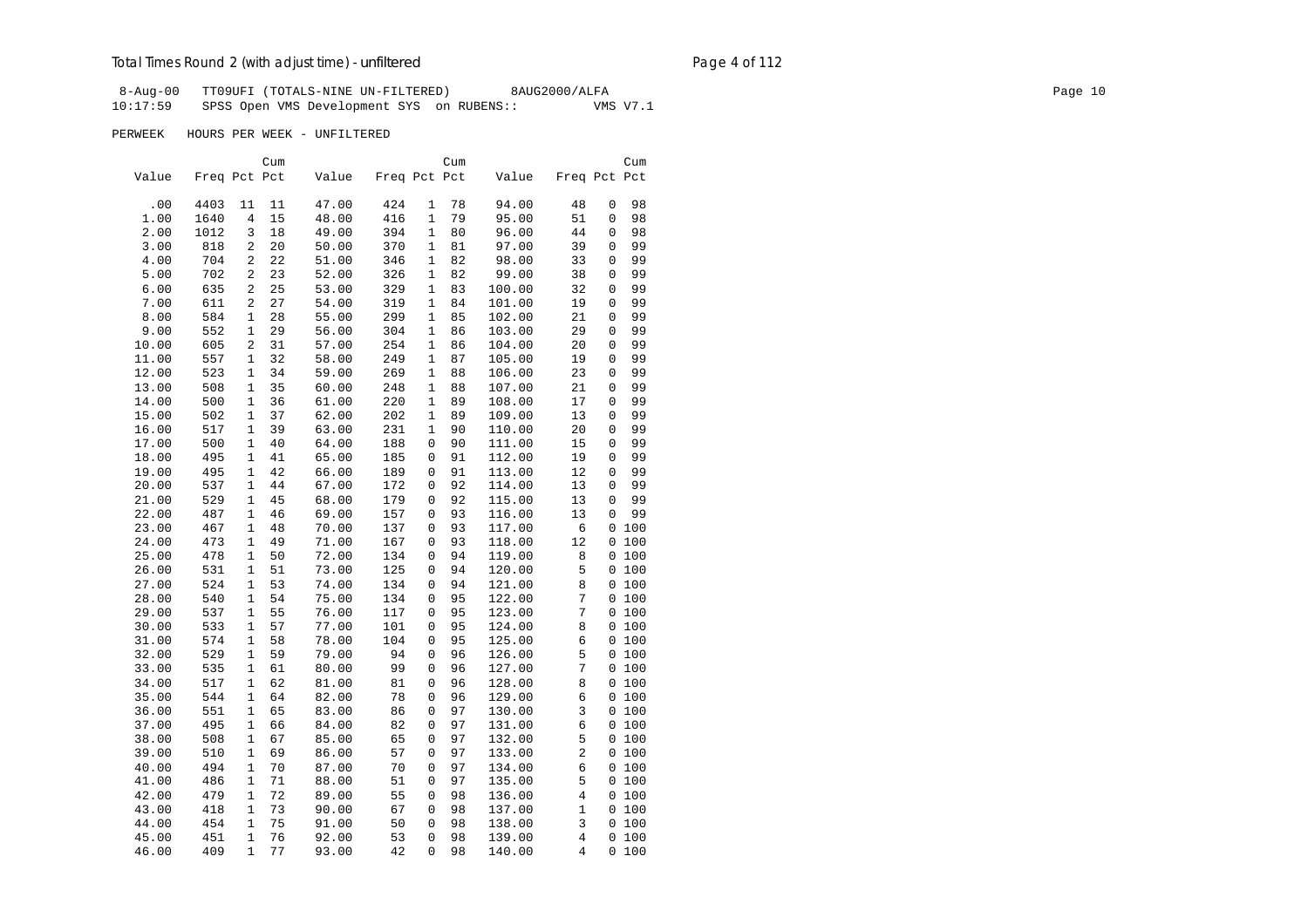|          | 8-Aug-00 TT09UFI (TOTALS-NINE UN-FILTERED) | 8AUG2000/ALFA | Page 11 |
|----------|--------------------------------------------|---------------|---------|
| 10:18:00 | SPSS Open VMS Development SYS on RUBENS::  | VMS V7.1      |         |

|        |                |          | Cum |        |              |   | Cum |        |              |          | Cum |
|--------|----------------|----------|-----|--------|--------------|---|-----|--------|--------------|----------|-----|
| Value  | Freq Pct Pct   |          |     | Value  | Freq Pct Pct |   |     | Value  | Freq Pct Pct |          |     |
|        |                |          |     |        |              |   |     |        |              |          |     |
| 141.00 | $\overline{a}$ | 0        | 100 | 158.00 | $\mathbf{1}$ | 0 | 100 | 186.00 | 1            | 0        | 100 |
| 144.00 | 4              | $\Omega$ | 100 | 159.00 | 3            | 0 | 100 | 189.00 |              | $\Omega$ | 100 |
| 145.00 | 1              | 0        | 100 | 160.00 | 1            | 0 | 100 | 190.00 | 2            | 0        | 100 |
| 146.00 | $\mathfrak{D}$ | 0        | 100 | 162.00 | 1            | 0 | 100 | 192.00 | 1            | $\Omega$ | 100 |
| 147.00 | 4              | 0        | 100 | 163.00 | 2            | 0 | 100 | 193.00 |              | 0        | 100 |
| 148.00 | $\mathfrak{D}$ | 0        | 100 | 164.00 | 2            | 0 | 100 | 194.00 | 1            | 0        | 100 |
| 149.00 | 5              | $\Omega$ | 100 | 165.00 | 1            | 0 | 100 | 197.00 | 1            | 0        | 100 |
| 150.00 | $\mathfrak{D}$ | $\Omega$ | 100 | 168.00 | 2            | 0 | 100 | 201.00 | 1            | $\Omega$ | 100 |
| 151.00 | 1              | $\Omega$ | 100 | 169.00 | 1            | 0 | 100 | 210.00 | $\mathbf{1}$ | 0        | 100 |
| 152.00 | $\mathfrak{D}$ | 0        | 100 | 173.00 | 1            | 0 | 100 | 214.00 |              | 0        | 100 |
| 153.00 | 1              | 0        | 100 | 175.00 | $\mathbf{1}$ | 0 | 100 | 216.00 | 1            | 0        | 100 |
| 154.00 | 1              | $\Omega$ | 100 | 177.00 | 2            | 0 | 100 | 238.00 | 1            | $\Omega$ | 100 |
| 156.00 | $\mathfrak{D}$ | 0        | 100 | 182.00 | 1            | 0 | 100 | 246.00 |              | 0        | 100 |
| 157.00 | $\mathfrak{D}$ | 0        | 100 | 184.00 | 1            | 0 | 100 | 253.00 |              | 0        | 100 |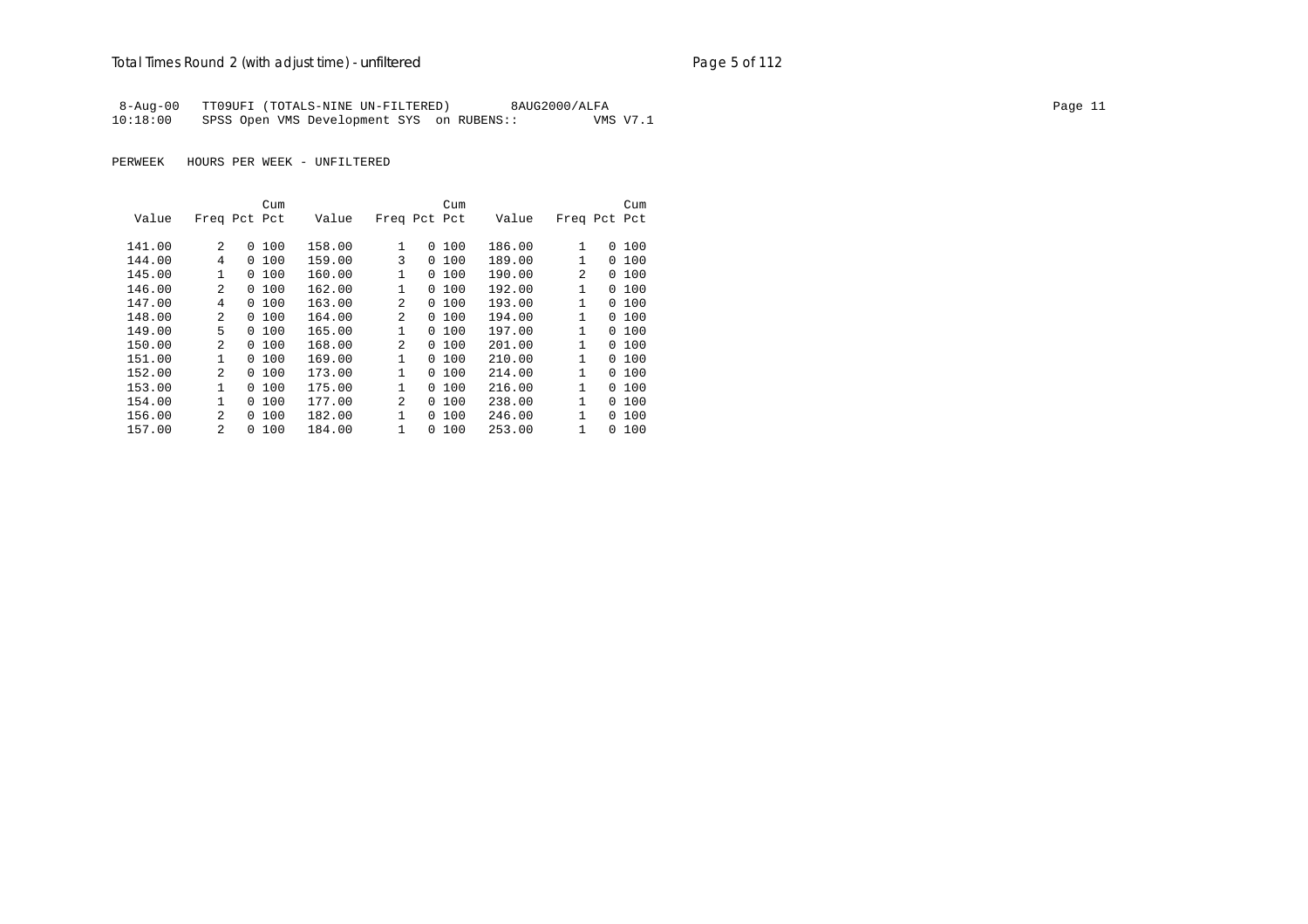| $8 - Aug - 00$<br>10:18:01  |                        | TT09UFI (TOTALS-NINE UN-FILTERED)<br>8AUG2000/ALFA<br>SPSS Open VMS Development SYS on RUBENS::<br>VMS V7.1 | Page 12 |
|-----------------------------|------------------------|-------------------------------------------------------------------------------------------------------------|---------|
| PERWEEK                     |                        | HOURS PER WEEK - UNFILTERED                                                                                 |         |
| Count                       | Midpoint               | One symbol equals approx.<br>200.00 occurrences                                                             |         |
| 8577                        |                        | ******************************<br>$2.50$   ************                                                     |         |
| 3084                        |                        | 7.50 $*****************$                                                                                    |         |
| 2693                        |                        | $12.50$  *************                                                                                      |         |
| 2509                        | 17.50                  | *************                                                                                               |         |
| 2493                        | 22.50                  | ************                                                                                                |         |
| 2610                        | 27.50                  | *************                                                                                               |         |
| 2688                        | 32.50                  | *************                                                                                               |         |
| 2608                        | 37.50                  | *************                                                                                               |         |
| 2331                        | 42.50                  | ************                                                                                                |         |
| 2094                        | 47.50                  | $************$                                                                                              |         |
| 1690                        | 52.50                  | $*********$                                                                                                 |         |
| 1375                        | 57.50                  | $*******$                                                                                                   |         |
| 1089                        | 62.50 $****$           | $***$                                                                                                       |         |
| 882<br>697                  | 67.50<br>$72.50$   *** |                                                                                                             |         |
| 550                         | $77.50$ ***            |                                                                                                             |         |
| 426                         | 82.50                  | $\star$ $\star$                                                                                             |         |
| 298                         | 87.50                  | $\star$                                                                                                     |         |
| 260                         | 92.50                  | $\star$                                                                                                     |         |
| 205                         | 97.50                  | $\star$                                                                                                     |         |
| 121                         | 102.50                 | $\star$                                                                                                     |         |
| 93                          | 107.50                 |                                                                                                             |         |
| 79                          | 112.50                 |                                                                                                             |         |
| 52                          | 117.50                 |                                                                                                             |         |
| 35                          | 122.50                 |                                                                                                             |         |
| 32<br>22                    | 127.50<br>132.50       |                                                                                                             |         |
| 17                          | 137.50                 |                                                                                                             |         |
| 10                          | 142.50                 |                                                                                                             |         |
| 14                          | 147.50                 |                                                                                                             |         |
| $7\phantom{.0}$             | 152.50                 |                                                                                                             |         |
| 8                           | 157.50                 |                                                                                                             |         |
| $\epsilon$                  | 162.50                 |                                                                                                             |         |
| $\overline{4}$              | 167.50                 |                                                                                                             |         |
| $\mathbf{1}$                | 172.50                 |                                                                                                             |         |
| 3                           | 177.50                 |                                                                                                             |         |
| $\sqrt{2}$                  | 182.50                 |                                                                                                             |         |
| $\sqrt{2}$<br>$\mathsf S$   | 187.50<br>192.50       |                                                                                                             |         |
| $\mathbf{1}$                | 197.50                 |                                                                                                             |         |
| $\mathbf{1}$                | 202.50                 |                                                                                                             |         |
| $\mathsf{O}\xspace$         | 207.50                 |                                                                                                             |         |
| 2                           | 212.50                 |                                                                                                             |         |
| $\mathbf{1}$                | 217.50                 |                                                                                                             |         |
| $\mathsf 0$                 | 222.50                 |                                                                                                             |         |
| $\mathsf{O}\xspace$         | 227.50                 |                                                                                                             |         |
| $\mathsf 0$                 | 232.50                 |                                                                                                             |         |
| $\mathbf{1}$<br>$\mathbf 0$ | 237.50<br>242.50       |                                                                                                             |         |
|                             |                        |                                                                                                             |         |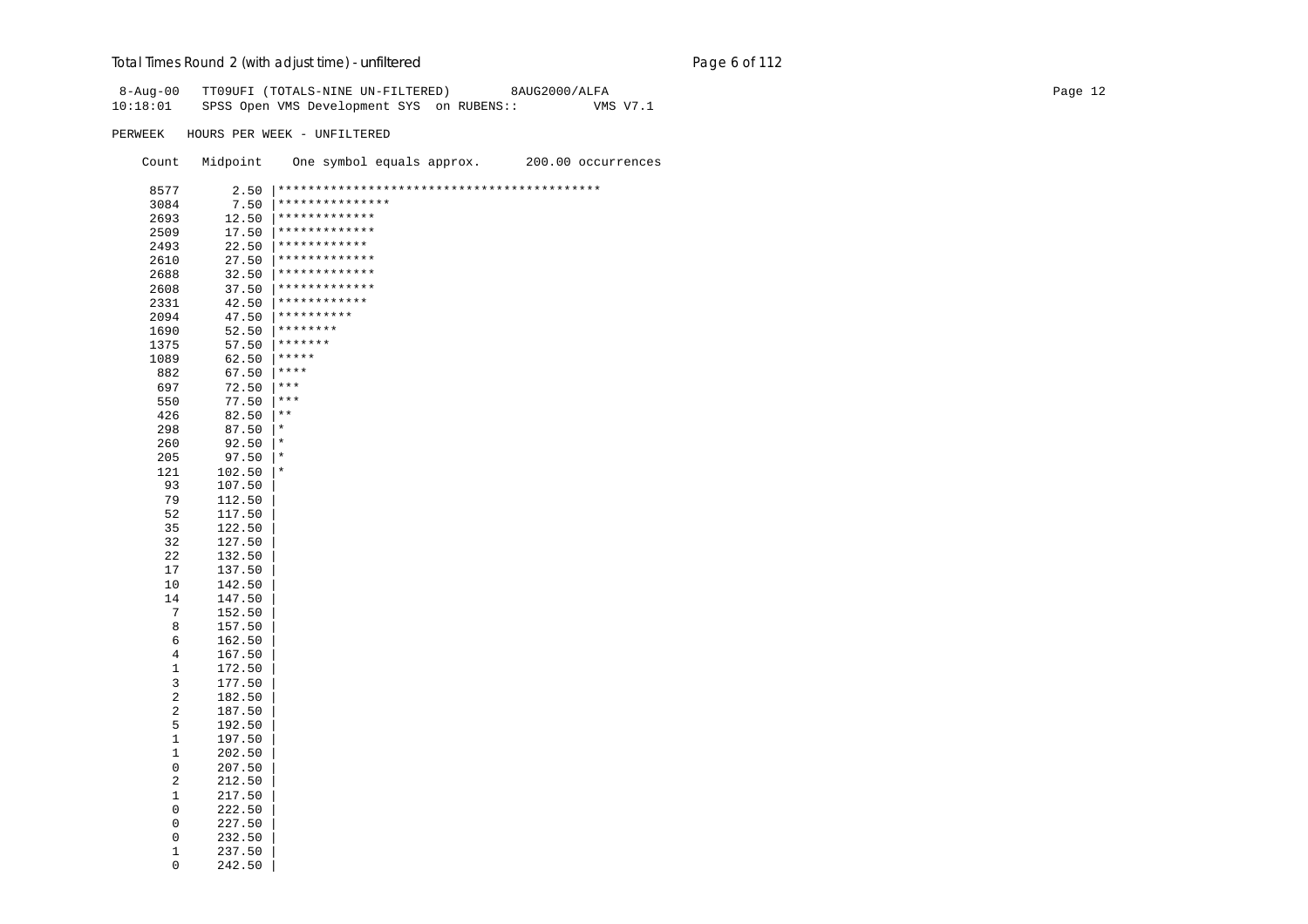| 8-Aug-00 |        |        | TT09UFI (TOTALS-NINE UN-FILTERED)         |                     |      | 8AUG2000/ALFA |          |  |  | Page 13 |
|----------|--------|--------|-------------------------------------------|---------------------|------|---------------|----------|--|--|---------|
| 10:18:03 |        |        | SPSS Open VMS Development SYS on RUBENS:: |                     |      |               | VMS V7.1 |  |  |         |
|          |        |        |                                           |                     |      |               |          |  |  |         |
|          |        |        |                                           |                     |      |               |          |  |  |         |
| PERWEEK  |        |        | HOURS PER WEEK - UNFILTERED               |                     |      |               |          |  |  |         |
|          |        |        |                                           |                     |      |               |          |  |  |         |
|          |        | 247.50 |                                           |                     |      |               |          |  |  |         |
|          |        |        |                                           |                     |      |               |          |  |  |         |
|          |        | 252.50 |                                           |                     |      |               |          |  |  |         |
|          |        |        |                                           |                     |      |               |          |  |  |         |
|          |        | 0      | 2000                                      | 4000                | 6000 | 8000          | 10000    |  |  |         |
|          |        |        |                                           | Histogram frequency |      |               |          |  |  |         |
| Mean     | 29.240 |        | Std dev                                   | 25.839              |      |               |          |  |  |         |
|          |        |        |                                           |                     |      |               |          |  |  |         |
|          |        |        |                                           |                     |      |               |          |  |  |         |

Valid cases 39680 Missing cases 0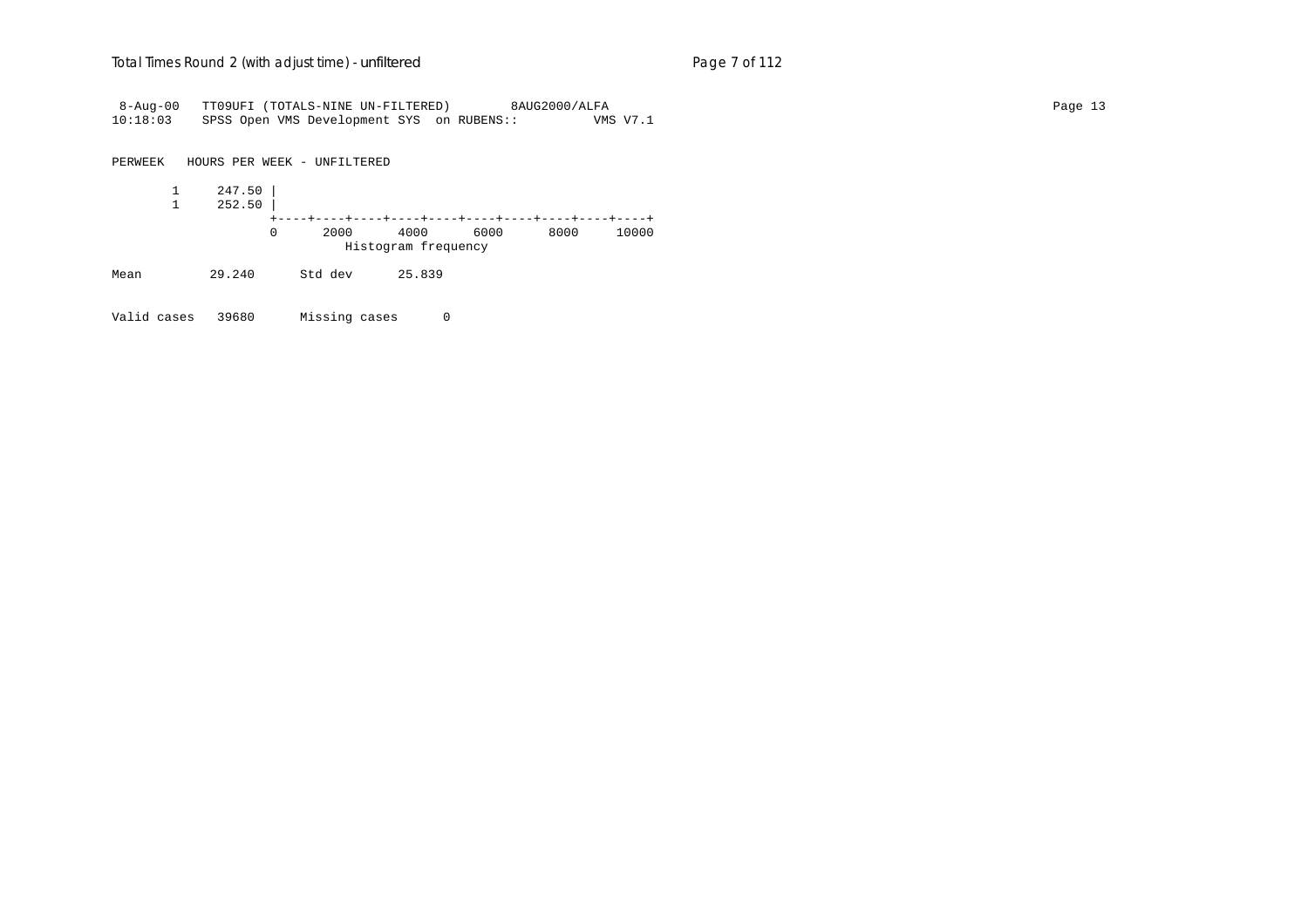8-Aug-00 TT09UFI (TOTALS-NINE UN-FILTERED) 8AUG2000/ALFA Page 14 10:18:04 SPSS Open VMS Development SYS on RUBENS:: VMS V7.1

Preceding task required .52 seconds CPU time; 7.07 seconds elapsed.

 223 0 TEMPORARY 224 0 SELECT IF (SCIN34 EQ 1)  $225 \t 0 / *$  226 0 /\* TOTAL TIMES FREQUENCY DISTRIBUTION FOR GPs 227 0 /\* 228 0 FREQUENCIES VARIABLES=PERWEEK/<br>229 0 FORMAT=CONDENSE/ 229 0 FORMAT=CONDENSE/ 230 0 HISTOGRAM=INCREMENT (5)/ 231 0 STATISTICS=MEAN STDDEV  $232 \t0 / *$ 

There are 1,073,640,320 bytes of memory available.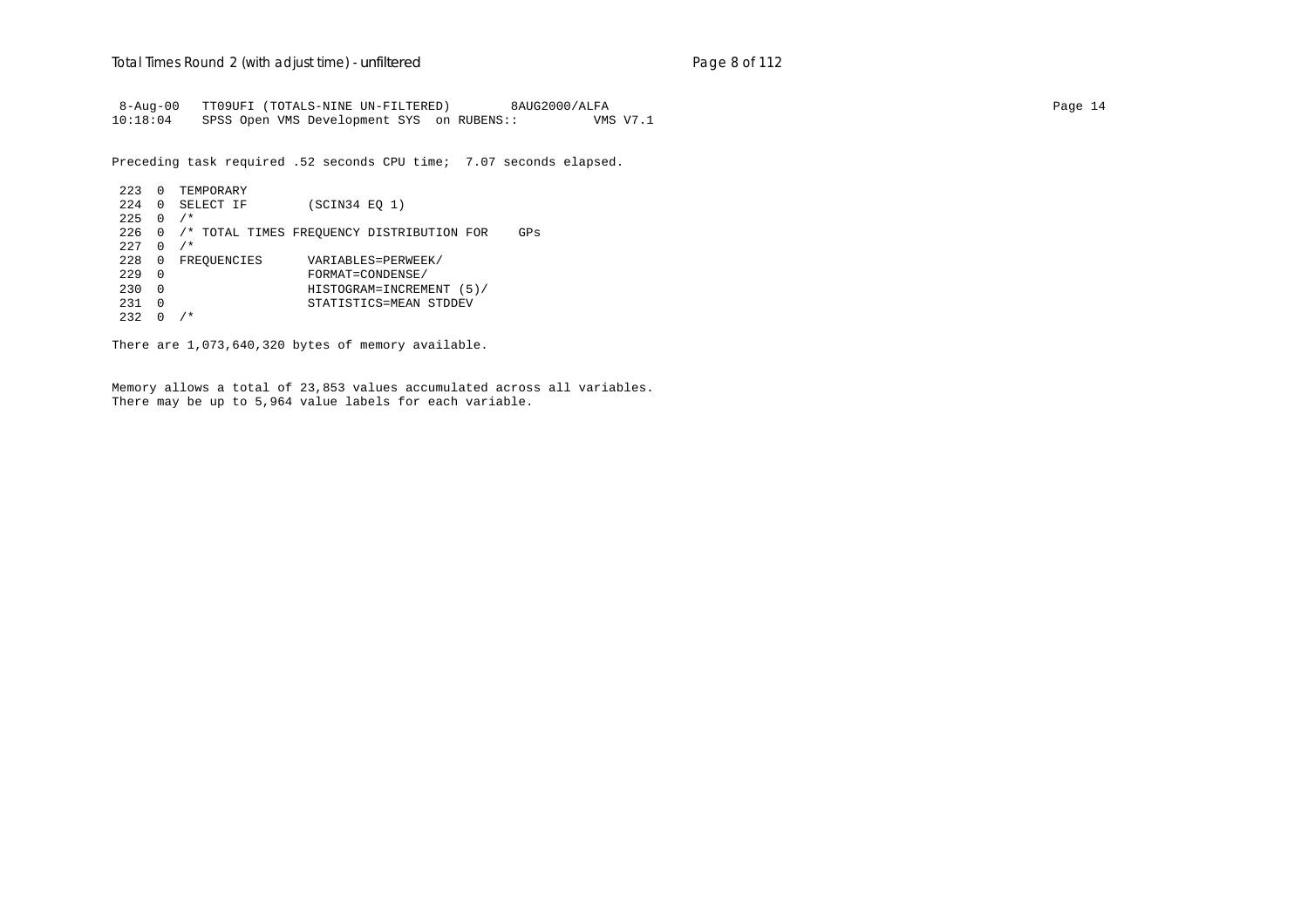8-Aug-00 TT09UFI (TOTALS-NINE UN-FILTERED) 8AUG2000/ALFA Page 15 10:18:06 SPSS Open VMS Development SYS on RUBENS:: VMS V7.1

|       |              |                | Cum |       |              |              | Cum |        |                |                | Cum   |
|-------|--------------|----------------|-----|-------|--------------|--------------|-----|--------|----------------|----------------|-------|
| Value | Freq Pct Pct |                |     | Value | Freq Pct Pct |              |     | Value  | Freq Pct Pct   |                |       |
|       |              |                |     |       |              |              |     |        |                |                |       |
| .00   | 2863         | 12             | 12  | 47.00 | 285          | 1            | 77  | 94.00  | 30             | 0              | 99    |
| 1.00  | 738          | 3              | 15  | 48.00 | 275          | $\mathbf{1}$ | 78  | 95.00  | 30             | 0              | 99    |
| 2.00  | 453          | 2              | 16  | 49.00 | 254          | $\mathbf{1}$ | 79  | 96.00  | 30             | 0              | 99    |
| 3.00  | 397          | $\overline{2}$ | 18  | 50.00 | 246          | $\mathbf{1}$ | 80  | 97.00  | 17             | 0              | 99    |
| 4.00  | 365          | $\mathbf{1}$   | 20  | 51.00 | 221          | 1            | 81  | 98.00  | 19             | 0              | 99    |
| 5.00  | 368          | 1              | 21  | 52.00 | 230          | 1            | 82  | 99.00  | 21             | 0              | 99    |
| 6.00  | 345          | $\mathbf{1}$   | 22  | 53.00 | 229          | 1            | 82  | 100.00 | 18             | 0              | 99    |
| 7.00  | 323          | $\mathbf{1}$   | 24  | 54.00 | 221          | 1            | 83  | 101.00 | 11             | 0              | 99    |
| 8.00  | 321          | $\mathbf{1}$   | 25  | 55.00 | 196          | $\mathbf{1}$ | 84  | 102.00 | 15             | 0              | 99    |
| 9.00  | 327          | $\mathbf{1}$   | 26  | 56.00 | 200          | $\mathbf{1}$ | 85  | 103.00 | 18             | 0              | 99    |
| 10.00 | 350          | $\mathbf{1}$   | 28  | 57.00 | 169          | $\mathbf{1}$ | 86  | 104.00 | 7              | 0              | 99    |
| 11.00 | 315          | $\mathbf{1}$   | 29  | 58.00 | 168          | $\mathbf 1$  | 86  | 105.00 | 10             | 0              | 99    |
| 12.00 | 302          | 1              | 30  | 59.00 | 195          | 1            | 87  | 106.00 | 10             | 0              | 99    |
| 13.00 | 297          | $\mathbf{1}$   | 32  | 60.00 | 168          | $\mathbf{1}$ | 88  | 107.00 | 11             | 0              | 99    |
| 14.00 | 303          | $\mathbf{1}$   | 33  | 61.00 | 144          | 1            | 88  | 108.00 | 11             |                | 0100  |
| 15.00 | 290          | $\mathbf{1}$   | 34  | 62.00 | 134          | $\mathbf{1}$ | 89  | 109.00 | 6              | 0              | 100   |
| 16.00 | 329          | $\mathbf{1}$   | 35  | 63.00 | 157          | $\mathbf{1}$ | 90  | 110.00 | 9              | $\mathbf{0}$   | 100   |
| 17.00 | 318          | $\mathbf{1}$   | 37  | 64.00 | 112          | 0            | 90  | 111.00 | 6              |                | 0 100 |
| 18.00 | 314          | $\mathbf{1}$   | 38  | 65.00 | 131          | $\mathbf{1}$ | 91  | 112.00 | 12             |                | 0 100 |
| 19.00 | 322          | 1              | 39  | 66.00 | 126          | 1            | 91  | 113.00 | 4              |                | 0 100 |
| 20.00 | 340          | $\mathbf{1}$   | 41  | 67.00 | 129          | 1            | 92  | 114.00 | 5              | $\overline{0}$ | 100   |
| 21.00 | 331          | $\mathbf{1}$   | 42  | 68.00 | 124          | $\mathbf{1}$ | 92  | 115.00 | 6              |                | 0 100 |
| 22.00 | 292          | $\mathbf{1}$   | 43  | 69.00 | 115          | 0            | 93  | 116.00 | 6              |                | 0 100 |
| 23.00 | 288          | $\mathbf{1}$   | 44  | 70.00 | 90           | 0            | 93  | 117.00 | 3              |                | 0 100 |
| 24.00 | 292          | $\mathbf{1}$   | 45  | 71.00 | 111          | 0            | 93  | 118.00 | 5              |                | 0 100 |
| 25.00 | 287          | $\mathbf{1}$   | 47  | 72.00 | 86           | 0            | 94  | 119.00 | 2              |                | 0 100 |
| 26.00 | 351          | $\mathbf{1}$   | 48  | 73.00 | 86           | 0            | 94  | 120.00 | 2              |                | 0 100 |
| 27.00 | 323          | $\mathbf{1}$   | 49  | 74.00 | 87           | 0            | 94  | 121.00 | 5              |                | 0 100 |
| 28.00 | 344          | $\mathbf{1}$   | 51  | 75.00 | 106          | 0            | 95  | 122.00 | 3              |                | 0 100 |
| 29.00 | 360          | $\mathbf{1}$   | 52  | 76.00 | 76           | 0            | 95  | 123.00 | 3              |                | 0 100 |
| 30.00 | 345          | $\mathbf{1}$   | 54  | 77.00 | 79           | 0            | 96  | 124.00 | 2              | $\mathbf{0}$   | 100   |
| 31.00 | 391          | $\overline{2}$ | 55  | 78.00 | 69           | 0            | 96  | 125.00 | 6              |                | 0 100 |
| 32.00 | 362          | $\mathbf{1}$   | 57  | 79.00 | 63           | 0            | 96  | 126.00 | 1              |                | 0 100 |
| 33.00 | 340          | $\mathbf{1}$   | 58  | 80.00 | 64           | 0            | 96  | 127.00 | 4              |                | 0 100 |
| 34.00 | 330          | $\mathbf{1}$   | 59  | 81.00 | 52           | 0            | 97  | 128.00 | 1              |                | 0 100 |
| 35.00 | 356          | $\mathbf{1}$   | 61  | 82.00 | 46           | 0            | 97  | 129.00 | 2              | 0              | 100   |
| 36.00 | 358          | $\mathbf{1}$   | 62  | 83.00 | 55           | 0            | 97  | 130.00 | 1              |                | 0 100 |
| 37.00 | 342          | $\mathbf{1}$   | 64  | 84.00 | 56           | 0            | 97  | 131.00 | 2              |                | 0 100 |
| 38.00 | 338          | $\mathbf{1}$   | 65  | 85.00 | 36           | 0            | 97  | 132.00 | 2              |                | 0 100 |
| 39.00 | 341          | $\mathbf{1}$   | 67  | 86.00 | 38           | $\Omega$     | 97  | 134.00 | $\overline{2}$ |                | 0 100 |
| 40.00 | 324          | 1              | 68  | 87.00 | 44           | 0            | 98  | 135.00 | 1              |                | 0 100 |
| 41.00 | 340          | $\mathbf{1}$   | 69  | 88.00 | 34           | 0            | 98  | 136.00 | 1              |                | 0 100 |
| 42.00 | 340          | $\mathbf{1}$   | 71  | 89.00 | 42           | 0            | 98  | 137.00 | 1              |                | 0 100 |
| 43.00 | 278          | $\mathbf{1}$   | 72  | 90.00 | 42           | 0            | 98  | 139.00 | 2              | $\mathbf{0}$   | 100   |
| 44.00 | 309          | $\mathbf{1}$   | 73  | 91.00 | 33           | 0            | 98  | 140.00 | 1              | 0              | 100   |
| 45.00 | 301          | $\mathbf{1}$   | 74  | 92.00 | 26           | 0            | 98  | 144.00 | $\overline{2}$ | 0              | 100   |
| 46.00 | 286          | $\mathbf{1}$   | 75  | 93.00 | 27           | $\Omega$     | 98  | 146.00 | $\mathbf{1}$   |                | 0100  |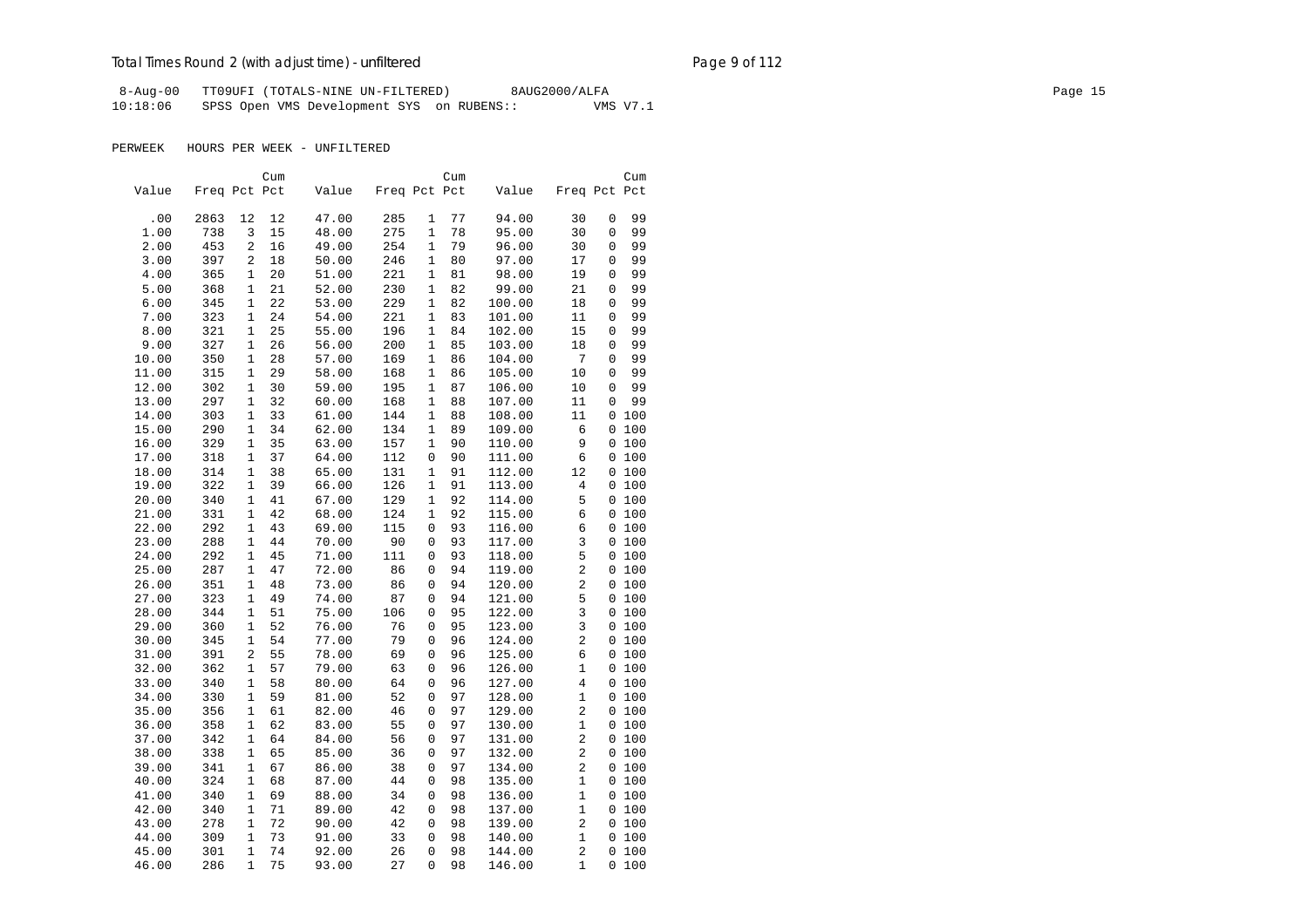|          | 8-Aug-00 TT09UFI (TOTALS-NINE UN-FILTERED) | 8AUG2000/ALFA | Page 16 |
|----------|--------------------------------------------|---------------|---------|
| 10:18:07 | SPSS Open VMS Development SYS on RUBENS::  | VMS V7.1      |         |

| Value  | Freq Pct Pct |         | Cum     | Value Freg Pct Pct |         | Cum    | Value Freq Pct Pct |   | Cum     |
|--------|--------------|---------|---------|--------------------|---------|--------|--------------------|---|---------|
| 147.00 |              |         | 1 0 100 | 151.00             | 1 0 100 |        | 163.00             |   | 2 0 100 |
| 149.00 |              | 1 0 100 |         | 156.00             |         | 0, 100 | 164.00             | 2 | 0, 100  |
| 150.00 |              | 1 0 100 |         | 158.00             |         | 0, 100 | 214.00             |   | 0, 100  |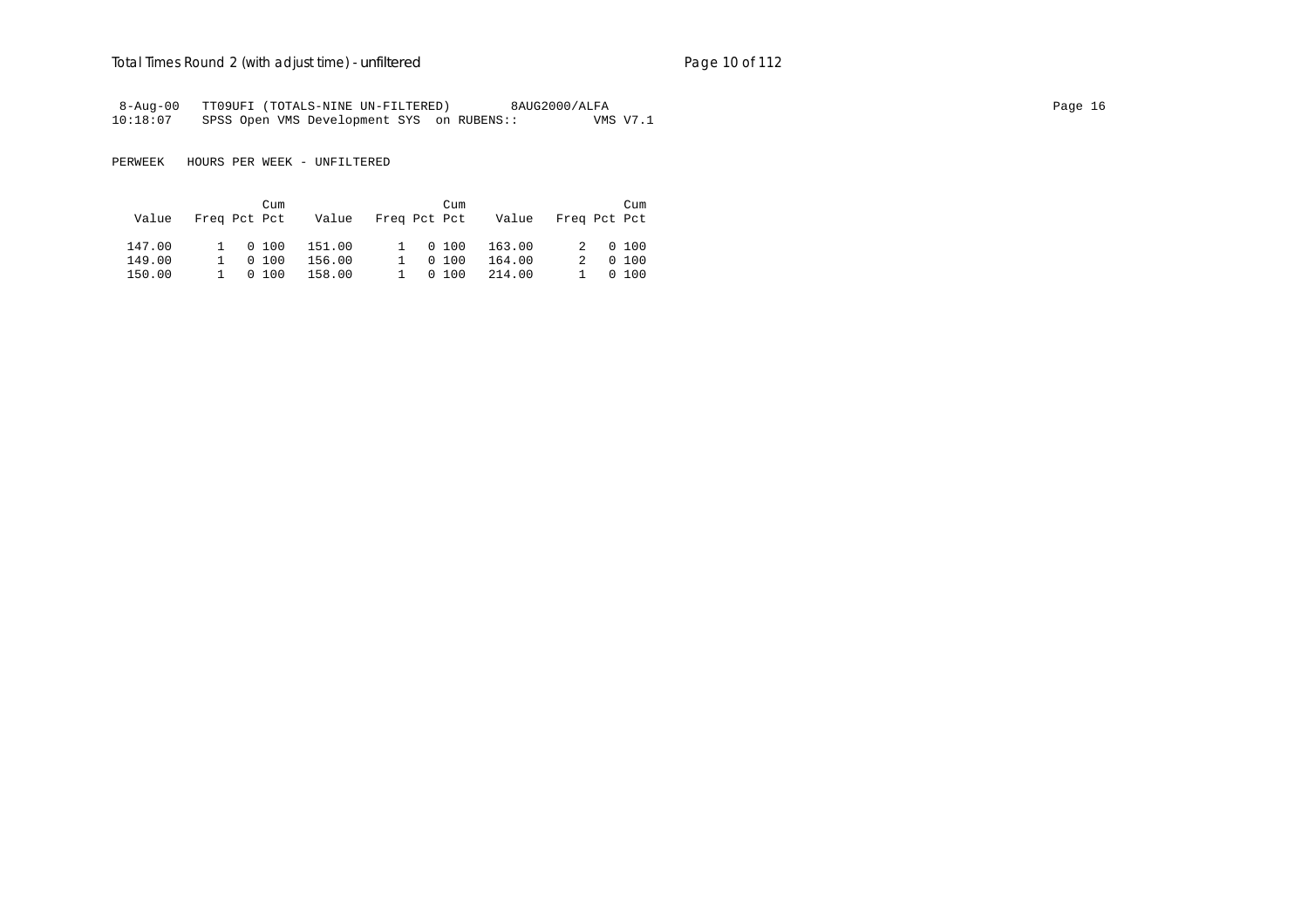8-Aug-00 TT09UFI (TOTALS-NINE UN-FILTERED) 8AUG2000/ALFA Page 17 10:18:07 SPSS Open VMS Development SYS on RUBENS:: VMS V7.1

| ******************************<br>4816<br>2.50<br>*********** |      |      |
|---------------------------------------------------------------|------|------|
|                                                               |      |      |
| 7.50<br>1684                                                  |      |      |
| **********<br>1567<br>12.50                                   |      |      |
| **********<br>1573<br>17.50                                   |      |      |
| **********<br>1543<br>22.50                                   |      |      |
| **********<br>1665<br>27.50                                   |      |      |
| ***********<br>1768<br>32.50                                  |      |      |
| ***********<br>1735<br>37.50                                  |      |      |
| **********<br>1591<br>42.50                                   |      |      |
| *********<br>1401<br>47.50                                    |      |      |
| *******<br>52.50<br>1147                                      |      |      |
| ******<br>928<br>57.50                                        |      |      |
| $***$<br>715<br>62.50                                         |      |      |
| $***$<br>625<br>67.50                                         |      |      |
| $***$<br>460<br>72.50                                         |      |      |
| 393<br>$***$<br>77.50                                         |      |      |
| $***$<br>273<br>82.50                                         |      |      |
| 194<br>87.50<br>$^\ast$                                       |      |      |
| 158<br>92.50<br>$^\star$                                      |      |      |
| 117<br>97.50<br>$^\star$                                      |      |      |
| 69<br>102.50                                                  |      |      |
| 48<br>107.50                                                  |      |      |
| 36<br>112.50                                                  |      |      |
| 22<br>117.50                                                  |      |      |
| 15<br>122.50                                                  |      |      |
| 14<br>127.50                                                  |      |      |
| 7<br>132.50                                                   |      |      |
| 5<br>137.50                                                   |      |      |
| 3<br>142.50                                                   |      |      |
| 3<br>147.50                                                   |      |      |
| $\overline{c}$<br>152.50                                      |      |      |
| 2<br>157.50                                                   |      |      |
| 4<br>162.50                                                   |      |      |
| 0<br>167.50                                                   |      |      |
| 0<br>172.50                                                   |      |      |
| 0<br>177.50                                                   |      |      |
| 0<br>182.50                                                   |      |      |
| 0<br>187.50                                                   |      |      |
| 0<br>192.50                                                   |      |      |
| 0<br>197.50                                                   |      |      |
| 0<br>202.50                                                   |      |      |
| 0<br>207.50                                                   |      |      |
| 1<br>212.50                                                   |      |      |
| $\pm$<br>0<br>1600<br>3200<br>4800                            | 6400 | 8000 |
| Histogram frequency                                           |      |      |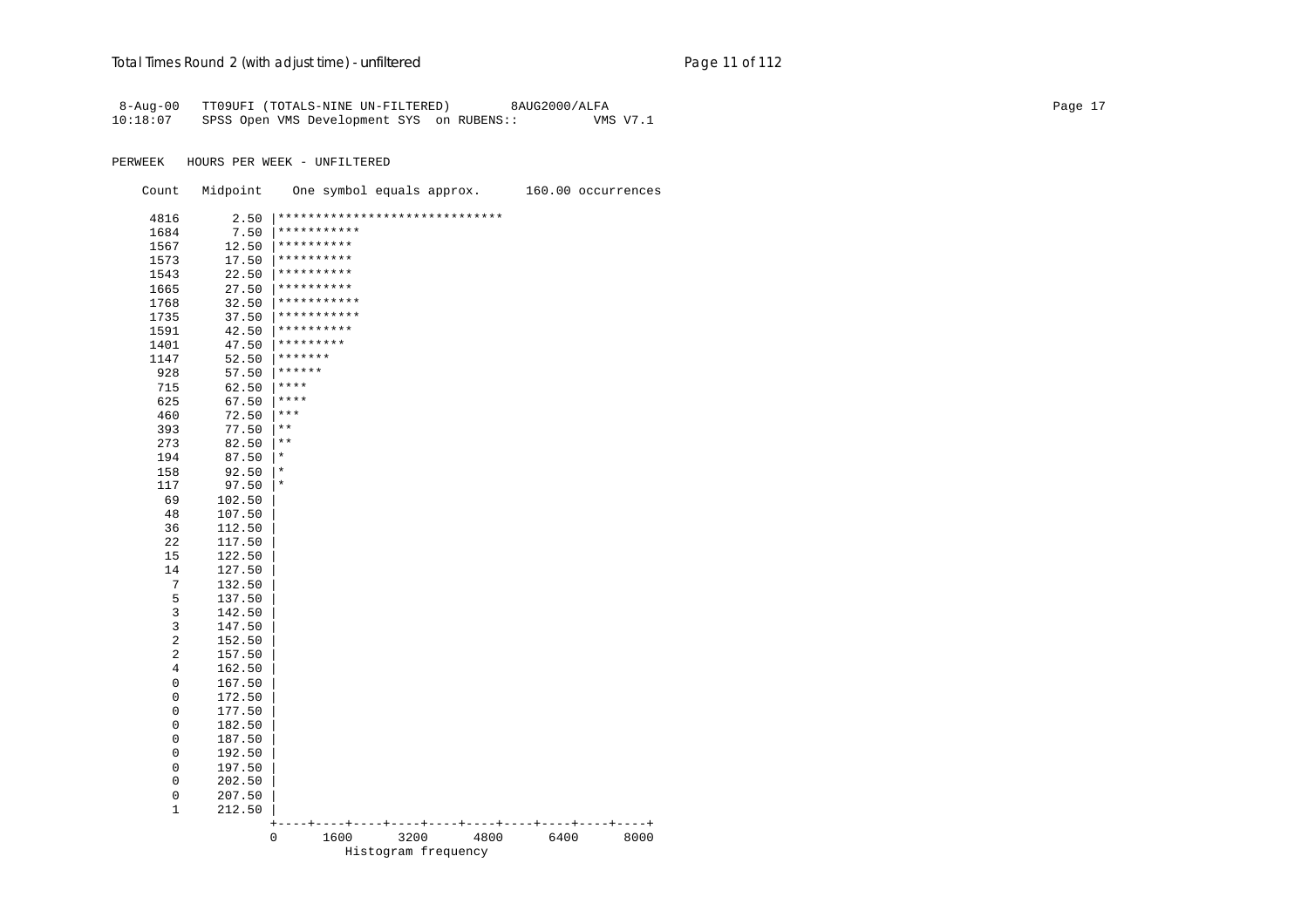## Total Times Round 2 (with adjust time) - *unfiltered* example 2 and 2 of 112

 8-Aug-00 TT09UFI (TOTALS-NINE UN-FILTERED) 8AUG2000/ALFA Page 18 10:18:08 SPSS Open VMS Development SYS on RUBENS::

PERWEEK HOURS PER WEEK - UNFILTERED

Mean 30.371 Std dev 24.929

Valid cases 24584 Missing cases 0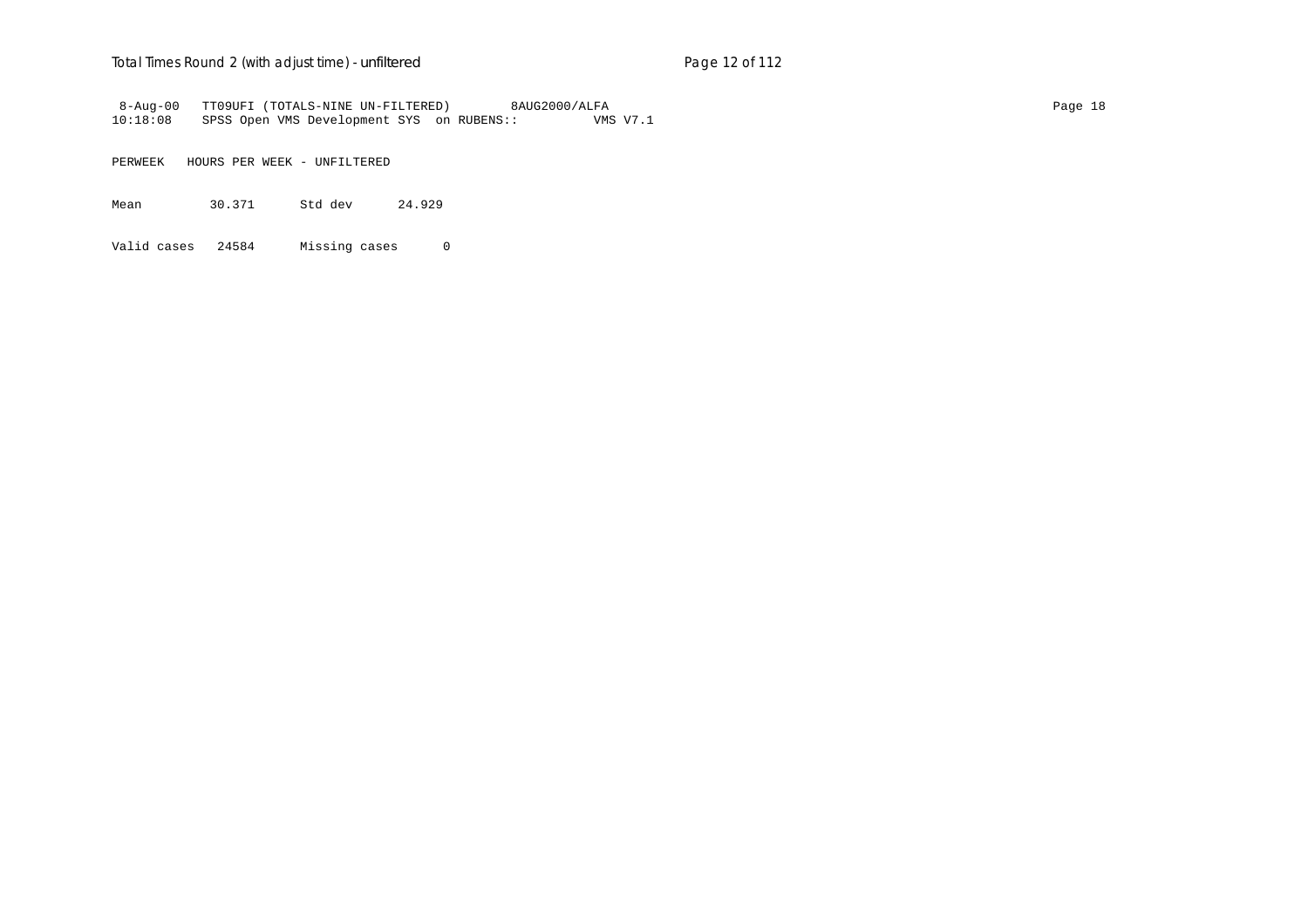8-Aug-00 TT09UFI (TOTALS-NINE UN-FILTERED) 8AUG2000/ALFA Page 19 10:18:09 SPSS Open VMS Development SYS on RUBENS:: VMS V7.1

Preceding task required .50 seconds CPU time; 4.62 seconds elapsed.

 233 0 TEMPORARY 234 0 SELECT IF (SCIN34 EQ 2)  $235 \t 0 / *$  236 0 /\* TOTAL TIMES FREQUENCY DISTRIBUTION FOR FACIO-MAX SURGEONS 237 0 /\* 238 0 FREQUENCIES VARIABLES=PERWEEK/<br>239 0 FORMAT=CONDENSE/ 239 0 FORMAT=CONDENSE/ 240 0 HISTOGRAM=INCREMENT (5)/ 241 0 STATISTICS=MEAN STDDEV  $242 \t0 \t/*$ 

There are 1,073,640,320 bytes of memory available.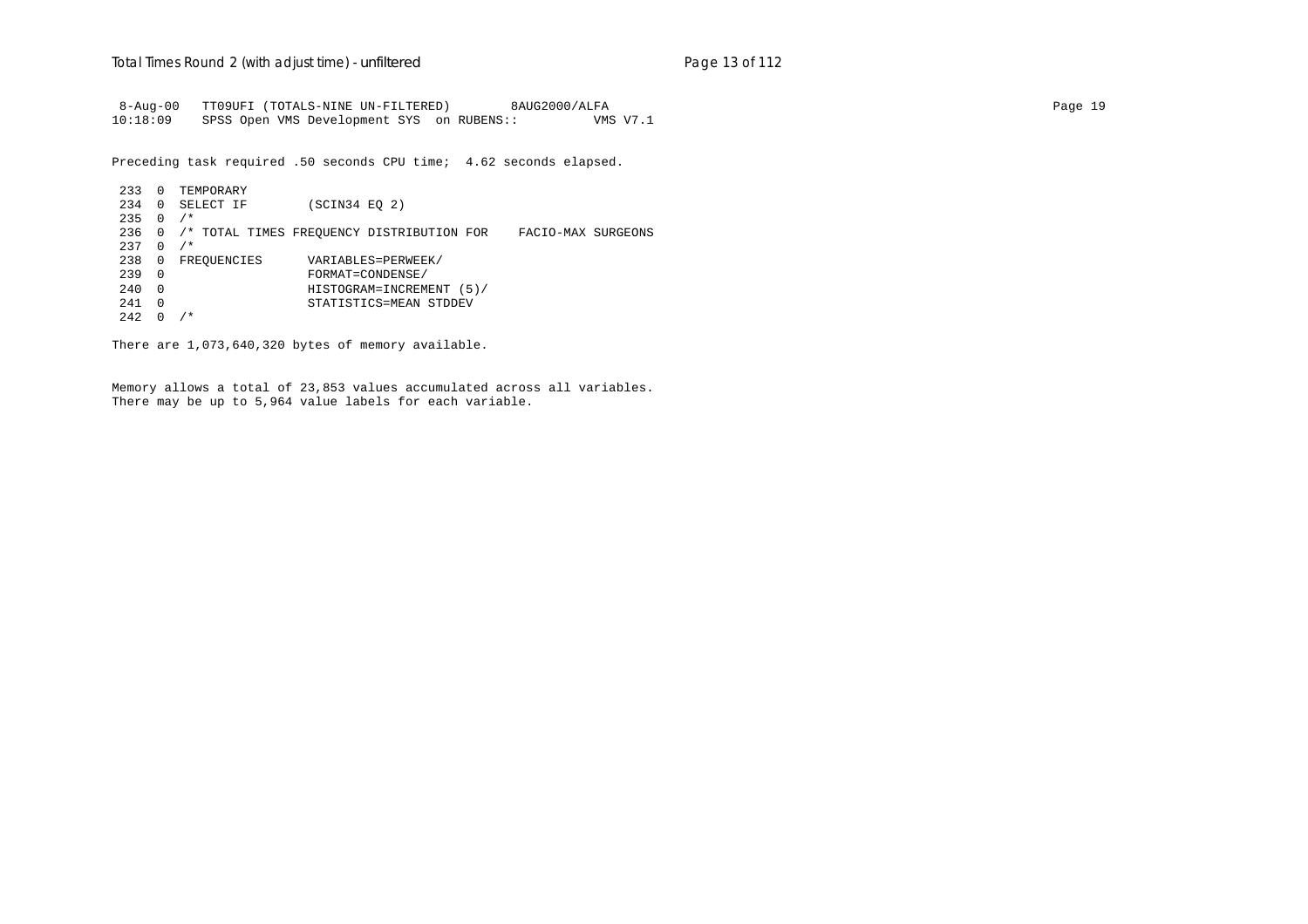|          | 8-Aug-00 TT09UFI (TOTALS-NINE UN-FILTERED) | 8AUG2000/ALFA | Page 20 |
|----------|--------------------------------------------|---------------|---------|
| 10:18:09 | SPSS Open VMS Development SYS on RUBENS::  | VMS V7.1      |         |

PERWEEK HOURS PER WEEK - UNFILTERED

|       |              |    | Cum |       |                |               | Cum |       |                |              | Cum |
|-------|--------------|----|-----|-------|----------------|---------------|-----|-------|----------------|--------------|-----|
| Value | Freq Pct Pct |    |     | Value | Freq Pct Pct   |               |     | Value | Freq Pct Pct   |              |     |
|       |              |    |     |       |                |               |     |       |                |              |     |
| .00   | 20           | 14 | 14  | 9.00  | 9              | 6             | 71  | 19.00 | 3              | 2            | 94  |
| 1.00  | 13           | 9  | 23  | 10.00 | 4              | 3             | 74  | 20.00 | 2              |              | 96  |
| 2.00  | 11           | 8  | 30  | 11.00 | 5              | 3             | 77  | 21.00 | $\overline{2}$ |              | 97  |
| 3.00  | 14           | 10 | 40  | 12.00 | 5.             | 3             | 81  | 22.00 |                |              | 98  |
| 4.00  | 13           | 9  | 49  | 13.00 | 4              | 3             | 83  | 27.00 |                | 1.           | 99  |
| 5.00  | 8            | 6  | 54  | 14.00 | $\overline{a}$ | 1.            | 85  | 29.00 |                |              | 99  |
| 6.00  | 4            | 3  | 57  | 15.00 | 3              | $\mathcal{L}$ | 87  | 32.00 |                | $\mathbf{1}$ | 100 |
| 7.00  | 6            | 4  | 61  | 16.00 | 5.             | 3             | 90  |       |                |              |     |
| 8.00  | 5            | 3  | 65  | 18.00 | 3              | 2             | 92  |       |                |              |     |

|      | Count          | Midpoint |           |               |                       |       | One symbol equals approximately 1.50 occurrences |    |  |    |  |  |
|------|----------------|----------|-----------|---------------|-----------------------|-------|--------------------------------------------------|----|--|----|--|--|
|      | 71             | 2.50     |           |               |                       |       |                                                  |    |  |    |  |  |
|      | 32             | 7.50     |           |               | ********************* |       |                                                  |    |  |    |  |  |
|      | 20             | 12.50    |           | ************* |                       |       |                                                  |    |  |    |  |  |
|      | 14             | 17.50    | ********* |               |                       |       |                                                  |    |  |    |  |  |
|      | 5              | 22.50    | ***       |               |                       |       |                                                  |    |  |    |  |  |
|      | $\overline{2}$ | 27.50    | $\star$   |               |                       |       |                                                  |    |  |    |  |  |
|      | 1              | 32.00    | $\star$   |               |                       |       |                                                  |    |  |    |  |  |
|      |                |          |           |               |                       |       | ---+----+----+----+----+----+----+               |    |  |    |  |  |
|      |                |          | $\Omega$  | 15            | 30                    |       | 45                                               | 60 |  | 75 |  |  |
|      |                |          |           |               | Histogram frequency   |       |                                                  |    |  |    |  |  |
| Mean |                | 7.028    |           | Std dev       |                       | 6.708 |                                                  |    |  |    |  |  |
|      |                |          |           |               |                       |       |                                                  |    |  |    |  |  |

Valid cases 145 Missing cases 0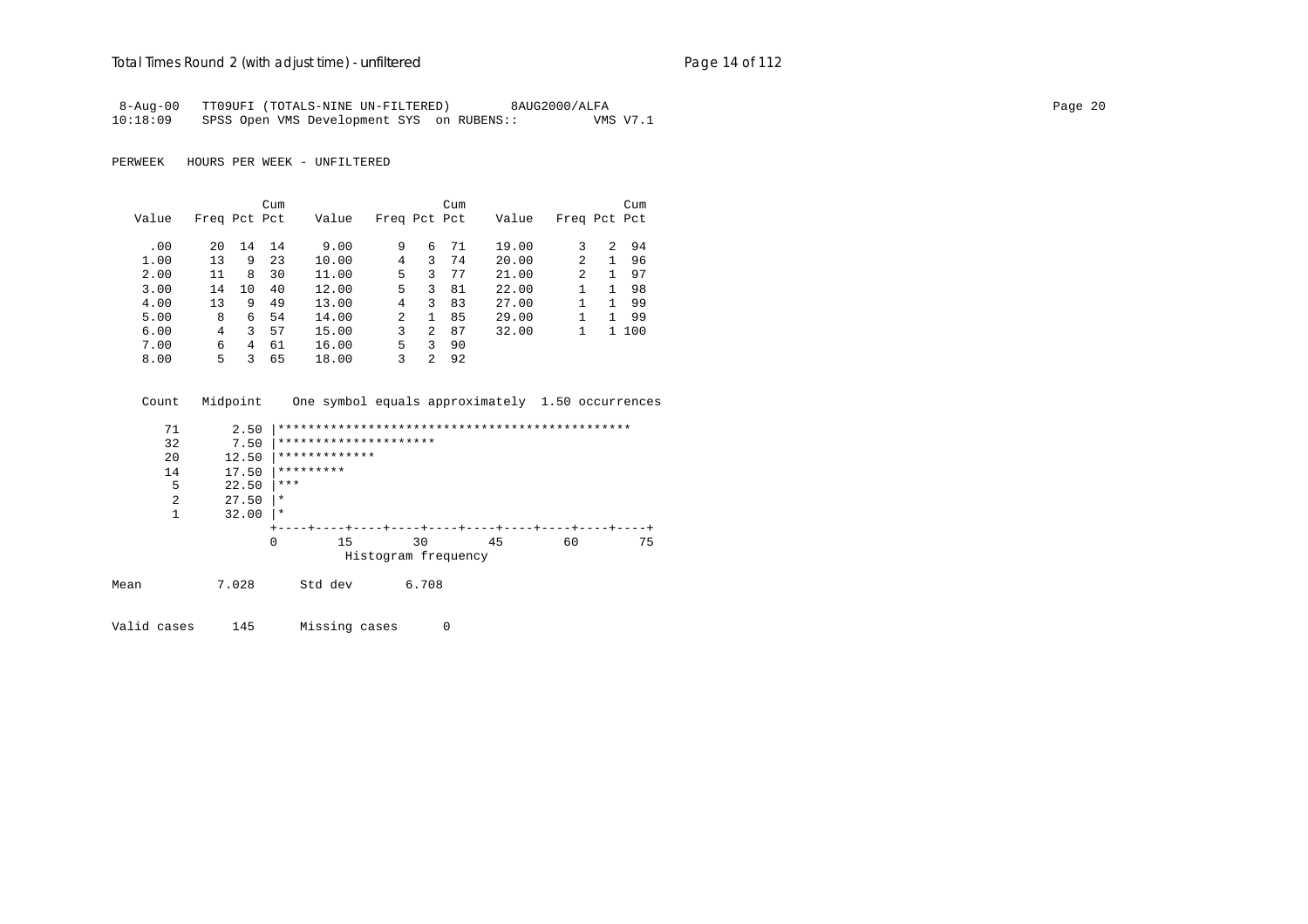8-Aug-00 TT09UFI (TOTALS-NINE UN-FILTERED) 8AUG2000/ALFA Page 21 10:18:10 SPSS Open VMS Development SYS on RUBENS:: VMS V7.1

Preceding task required .31 seconds CPU time; 1.13 seconds elapsed.

 243 0 TEMPORARY 244 0 SELECT IF (SCIN34 EQ 3)  $245 \t0 \t/*$  246 0 /\* TOTAL TIMES FREQUENCY DISTRIBUTION FOR OBSTETRICIANS & GYNAECOLOGISTS 247 0 /\* 248 0 FREQUENCIES VARIABLES=PERWEEK/<br>249 0 FORMAT=CONDENSE/ 249 0 FORMAT=CONDENSE/ 250 0 HISTOGRAM=INCREMENT (5)/ 251 0 STATISTICS=MEAN STDDEV  $252 \t0 / *$ 

There are 1,073,640,320 bytes of memory available.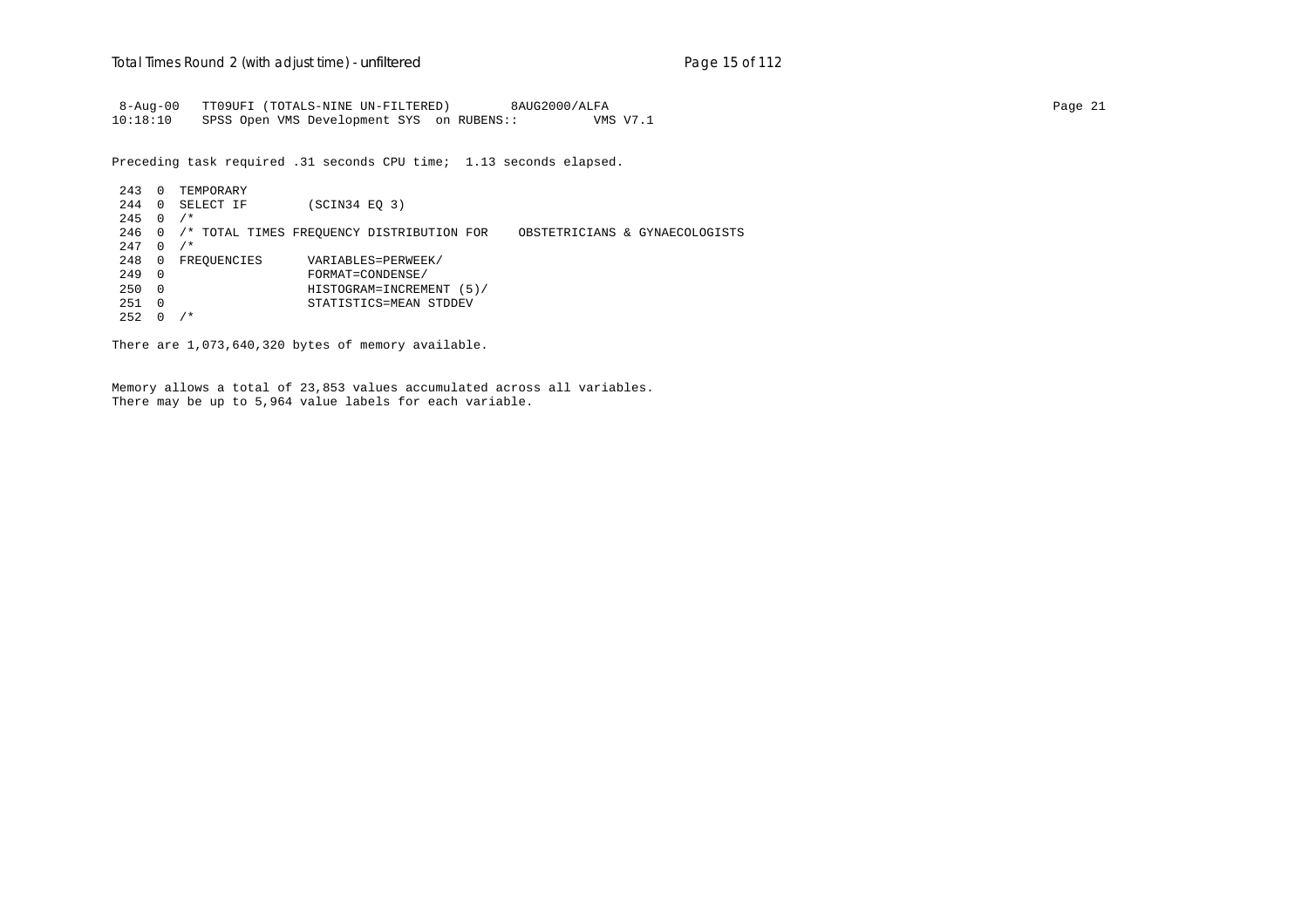8-Aug-00 TT09UFI (TOTALS-NINE UN-FILTERED) 8AUG2000/ALFA Page 22 10:18:11 SPSS Open VMS Development SYS on RUBENS:: VMS V7.1

|       |                |                | Cum |       |                |                | Cum |        |                |              | Cum |
|-------|----------------|----------------|-----|-------|----------------|----------------|-----|--------|----------------|--------------|-----|
| Value | Freq Pct Pct   |                |     | Value | Freq Pct Pct   |                |     | Value  | Freq Pct Pct   |              |     |
|       | 69             |                | 7   | 37.00 | 11             |                | 57  | 74.00  | 10             | $\mathbf 1$  | 93  |
| .00   |                | 7              |     |       |                | 1              |     |        |                | 0            |     |
| 1.00  | 34             | 3              | 10  | 38.00 | 13             | 1              | 58  | 75.00  | 4              |              | 93  |
| 2.00  | 16             | 2              | 12  | 39.00 | 14             | 1              | 60  | 76.00  | 6              | $\mathbf{1}$ | 94  |
| 3.00  | 18             | 2              | 14  | 40.00 | 13             | $\mathbf{1}$   | 61  | 77.00  | $\overline{4}$ | 0            | 94  |
| 4.00  | 17             | 2              | 16  | 41.00 | 11             | $\mathbf{1}$   | 62  | 78.00  | 3              | $\Omega$     | 94  |
| 5.00  | 14             | $\mathbf{1}$   | 17  | 42.00 | 13             | $\mathbf{1}$   | 63  | 79.00  | $\overline{2}$ | 0            | 95  |
| 6.00  | 10             | $\mathbf{1}$   | 18  | 43.00 | 12             | $\mathbf{1}$   | 65  | 80.00  | 3              | $\Omega$     | 95  |
| 7.00  | 19             | $\overline{2}$ | 20  | 44.00 | 16             | 2              | 66  | 81.00  | 3              | 0            | 95  |
| 8.00  | 12             | $\mathbf{1}$   | 21  | 45.00 | 15             | 2              | 68  | 82.00  | 5              | $\mathbf{1}$ | 96  |
| 9.00  | 14             | 1              | 23  | 46.00 | 12             | 1              | 69  | 85.00  | $\mathbf{1}$   | 0            | 96  |
| 10.00 | 9              | $\mathbf{1}$   | 24  | 47.00 | 11             | $\mathbf{1}$   | 70  | 86.00  | $\overline{a}$ | $\Omega$     | 96  |
| 11.00 | 10             | $\mathbf{1}$   | 25  | 48.00 | 9              | $\mathbf{1}$   | 71  | 87.00  | $\mathbf{1}$   | 0            | 96  |
| 12.00 | 13             | $\mathbf{1}$   | 26  | 49.00 | 10             | $\mathbf{1}$   | 72  | 88.00  | $\mathbf{1}$   | $\Omega$     | 96  |
| 13.00 | 10             | $\mathbf{1}$   | 27  | 50.00 | 12             | $\mathbf{1}$   | 73  | 89.00  | $\mathbf{1}$   | 0            | 96  |
| 14.00 | 11             | $1\,$          | 28  | 51.00 | 20             | $\overline{c}$ | 75  | 90.00  | $\overline{4}$ | 0            | 97  |
| 15.00 | 7              | $\mathbf{1}$   | 29  | 52.00 | 11             | 1              | 76  | 91.00  | 2              | 0            | 97  |
| 16.00 | 10             | 1              | 30  | 53.00 | 11             | $\mathbf{1}$   | 77  | 93.00  | $\mathbf{1}$   | 0            | 97  |
| 17.00 | 9              | $\mathbf{1}$   | 31  | 54.00 | 11             | 1              | 79  | 94.00  | 1              | $\Omega$     | 97  |
| 18.00 | 11             | $\mathbf{1}$   | 32  | 55.00 | 11             | $\mathbf{1}$   | 80  | 95.00  | $\mathbf{1}$   | $\Omega$     | 97  |
| 19.00 | $\overline{4}$ | $\mathbf 0$    | 32  | 56.00 | 7              | $\mathbf{1}$   | 80  | 96.00  | $\mathbf{1}$   | 0            | 97  |
| 20.00 | 16             | $\overline{2}$ | 34  | 57.00 | 6              | $\mathbf{1}$   | 81  | 97.00  | $\mathbf{1}$   | $\mathbf 0$  | 97  |
| 21.00 | 11             | $\mathbf{1}$   | 35  | 58.00 | 9              | $\mathbf{1}$   | 82  | 98.00  | $\mathbf{1}$   | $\mathbf 0$  | 98  |
| 22.00 | 12             | $\mathbf{1}$   | 36  | 59.00 | 9              | $\mathbf{1}$   | 83  | 99.00  | 2              | $\Omega$     | 98  |
| 23.00 | 9              | $\mathbf{1}$   | 37  | 60.00 | 7              | $\mathbf{1}$   | 84  | 100.00 | $\overline{2}$ | 0            | 98  |
| 24.00 | 17             | $\overline{a}$ | 39  | 61.00 | 6              | $\mathbf{1}$   | 84  | 101.00 | 1              | $\Omega$     | 98  |
| 25.00 | 15             | $\overline{a}$ | 40  | 62.00 | 5              | $\mathbf{1}$   | 85  | 104.00 | 2              | $\Omega$     | 98  |
| 26.00 | 6              | $\mathbf{1}$   | 41  | 63.00 | 9              | $\mathbf{1}$   | 86  | 106.00 | $\overline{4}$ | 0            | 99  |
| 27.00 | 13             | $\mathbf{1}$   | 42  | 64.00 | 7              | $\mathbf{1}$   | 86  | 107.00 | 3              | 0            | 99  |
| 28.00 | 19             | $\overline{2}$ | 44  | 65.00 | 11             | $\mathbf{1}$   | 87  | 108.00 | $\mathbf{1}$   | 0            | 99  |
| 29.00 | 12             | $\mathbf{1}$   | 45  | 66.00 | 6              | $\mathbf{1}$   | 88  | 111.00 | $\mathbf{1}$   | 0            | 99  |
| 30.00 | 18             | 2              | 47  | 67.00 | 8              | $\mathbf{1}$   | 89  | 112.00 | $\mathbf{1}$   | $\Omega$     | 99  |
| 31.00 | 12             | $\mathbf{1}$   | 48  | 68.00 | 8              | $\mathbf{1}$   | 90  | 113.00 | $\mathbf{1}$   | 0            | 99  |
| 32.00 | 17             | $\overline{2}$ | 50  | 69.00 | $\overline{c}$ | $\mathbf 0$    | 90  | 120.00 | 2              | $\Omega$     | 100 |
| 33.00 | 13             | $\mathbf{1}$   | 51  | 70.00 | $\overline{4}$ | $\mathbf 0$    | 90  | 124.00 | 2              | 0            | 100 |
| 34.00 | 13             | $\mathbf{1}$   | 53  | 71.00 | 6              | 1              | 91  | 127.00 | $\mathbf{1}$   | 0            | 100 |
| 35.00 | 15             | $\overline{2}$ | 54  | 72.00 | 6              | $\mathbf{1}$   | 91  | 130.00 | $\mathbf{1}$   | 0            | 100 |
| 36.00 | 14             | $\mathbf{1}$   | 56  | 73.00 | 2              | $\Omega$       | 92  |        |                |              |     |
|       |                |                |     |       |                |                |     |        |                |              |     |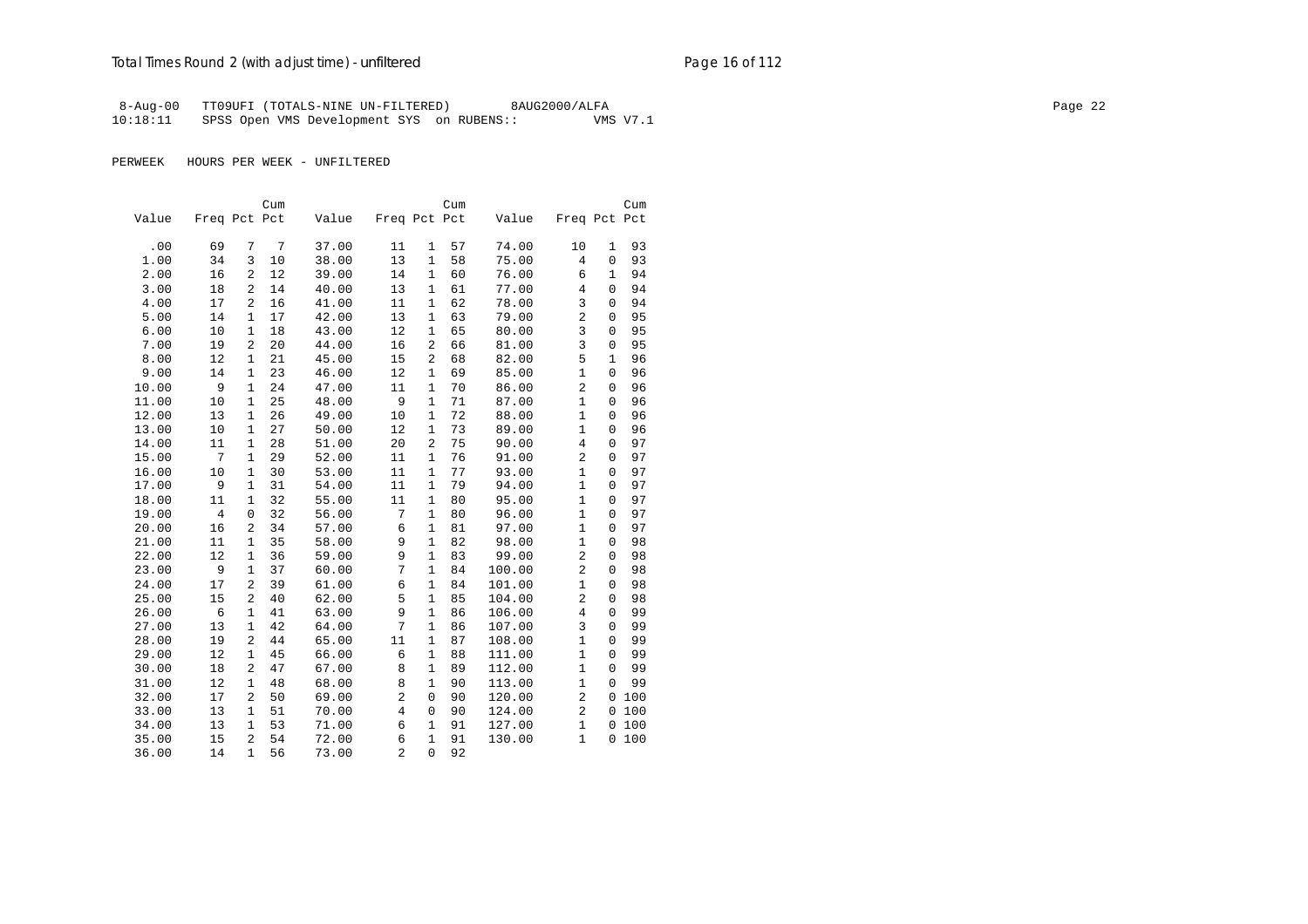8-Aug-00 TT09UFI (TOTALS-NINE UN-FILTERED) 8AUG2000/ALFA Page 23 10:18:12 SPSS Open VMS Development SYS on RUBENS::

PERWEEK HOURS PER WEEK - UNFILTERED

Count Midpoint One symbol equals approximately 4.00 occurrences

| 154            | 2.50   |                                 |    |                     |     |     |     |
|----------------|--------|---------------------------------|----|---------------------|-----|-----|-----|
| 69             | 7.50   | *****************               |    |                     |     |     |     |
| 53             | 12.50  | *************                   |    |                     |     |     |     |
| 41             | 17.50  | **********                      |    |                     |     |     |     |
| 65             | 22.50  | * * * * * * * * * * * * * * * * |    |                     |     |     |     |
| 65             | 27.50  | ****************                |    |                     |     |     |     |
| 73             | 32.50  | ******************              |    |                     |     |     |     |
| 67             | 37.50  | *****************               |    |                     |     |     |     |
| 65             | 42.50  | ****************                |    |                     |     |     |     |
| 57             | 47.50  | **************                  |    |                     |     |     |     |
| 65             | 52.50  | * * * * * * * * * * * * * * * * |    |                     |     |     |     |
| 42             | 57.50  | ***********                     |    |                     |     |     |     |
| 34             | 62.50  | *********                       |    |                     |     |     |     |
| 35             | 67.50  | *********                       |    |                     |     |     |     |
| 28             | 72.50  | *******                         |    |                     |     |     |     |
| 19             | 77.50  | *****                           |    |                     |     |     |     |
| 11             | 82.50  | ***                             |    |                     |     |     |     |
| 6              | 87.50  | $***$                           |    |                     |     |     |     |
| 8              | 92.50  | $***$                           |    |                     |     |     |     |
| 6              | 97.50  | $***$                           |    |                     |     |     |     |
| 5              | 102.50 | $^\star$                        |    |                     |     |     |     |
| 8              | 107.50 | $***$                           |    |                     |     |     |     |
| 3              | 112.50 | $^\star$                        |    |                     |     |     |     |
| $\Omega$       | 117.50 |                                 |    |                     |     |     |     |
| 4              | 122.50 | $\star$                         |    |                     |     |     |     |
| $\overline{2}$ | 127.50 | $^\star$                        |    |                     |     |     |     |
|                |        | $\Omega$                        | 40 | 80                  | 120 | 160 | 200 |
|                |        |                                 |    | Histogram frequency |     |     |     |
|                |        |                                 |    |                     |     |     |     |
| Mean           | 34.776 | Std dev                         |    | 26.430              |     |     |     |

Valid cases 985 Missing cases 0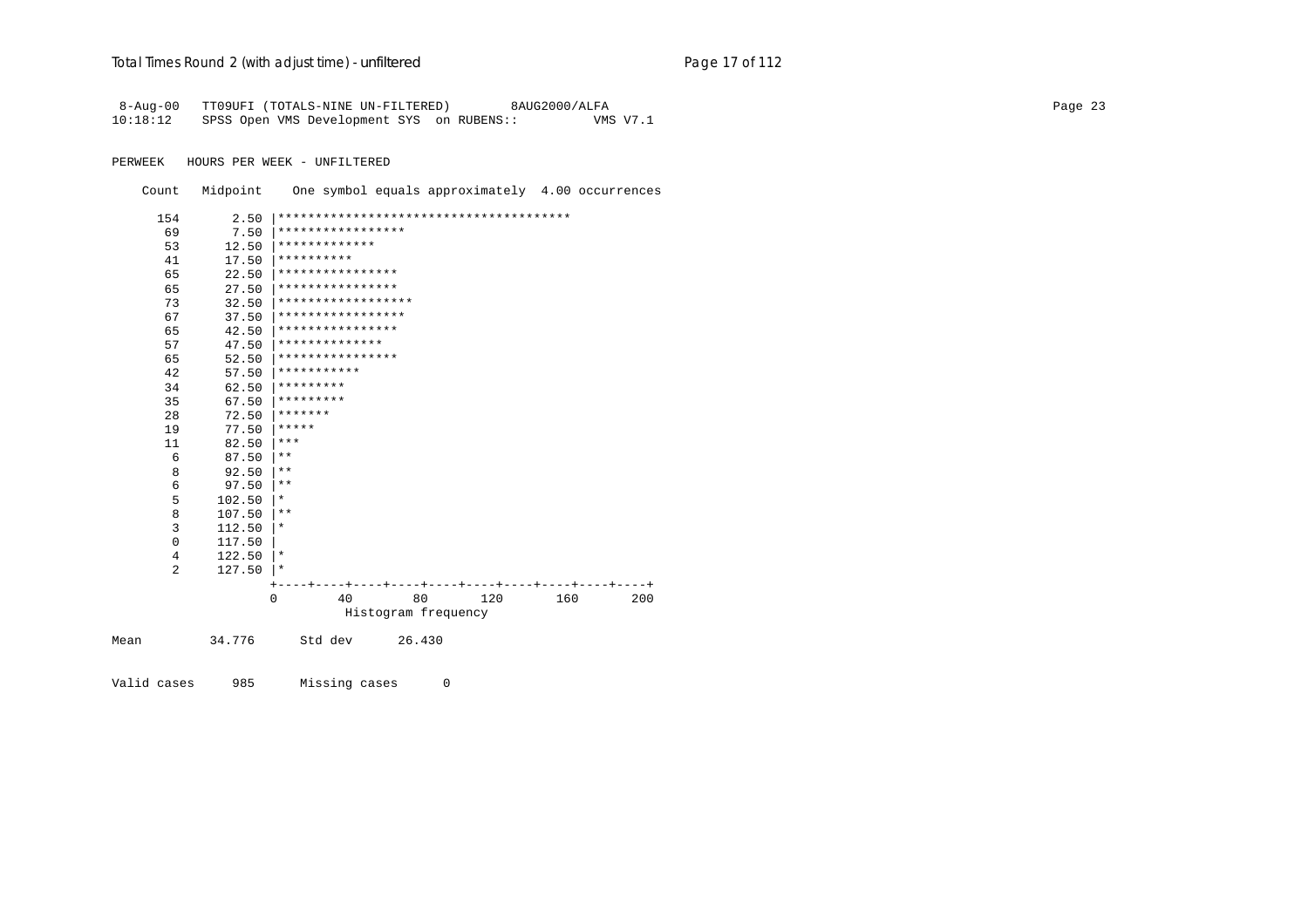8-Aug-00 TT09UFI (TOTALS-NINE UN-FILTERED) 8AUG2000/ALFA Page 24 10:18:13 SPSS Open VMS Development SYS on RUBENS:: VMS V7.1

Preceding task required .30 seconds CPU time; 2.91 seconds elapsed.

 253 0 TEMPORARY 254 0 SELECT IF (SCIN34 EQ 4)  $255 \t0 \t/$  256 0 /\* TOTAL TIMES FREQUENCY DISTRIBUTION FOR GENERAL SURGEONS 257 0 /\* 258 0 FREQUENCIES VARIABLES=PERWEEK/<br>259 0 FORMAT=CONDENSE/ 259 0 FORMAT=CONDENSE/ 260 0 HISTOGRAM=INCREMENT (5)/ 261 0 STATISTICS=MEAN STDDEV  $262 \t 0 / *$ 

There are 1,073,640,320 bytes of memory available.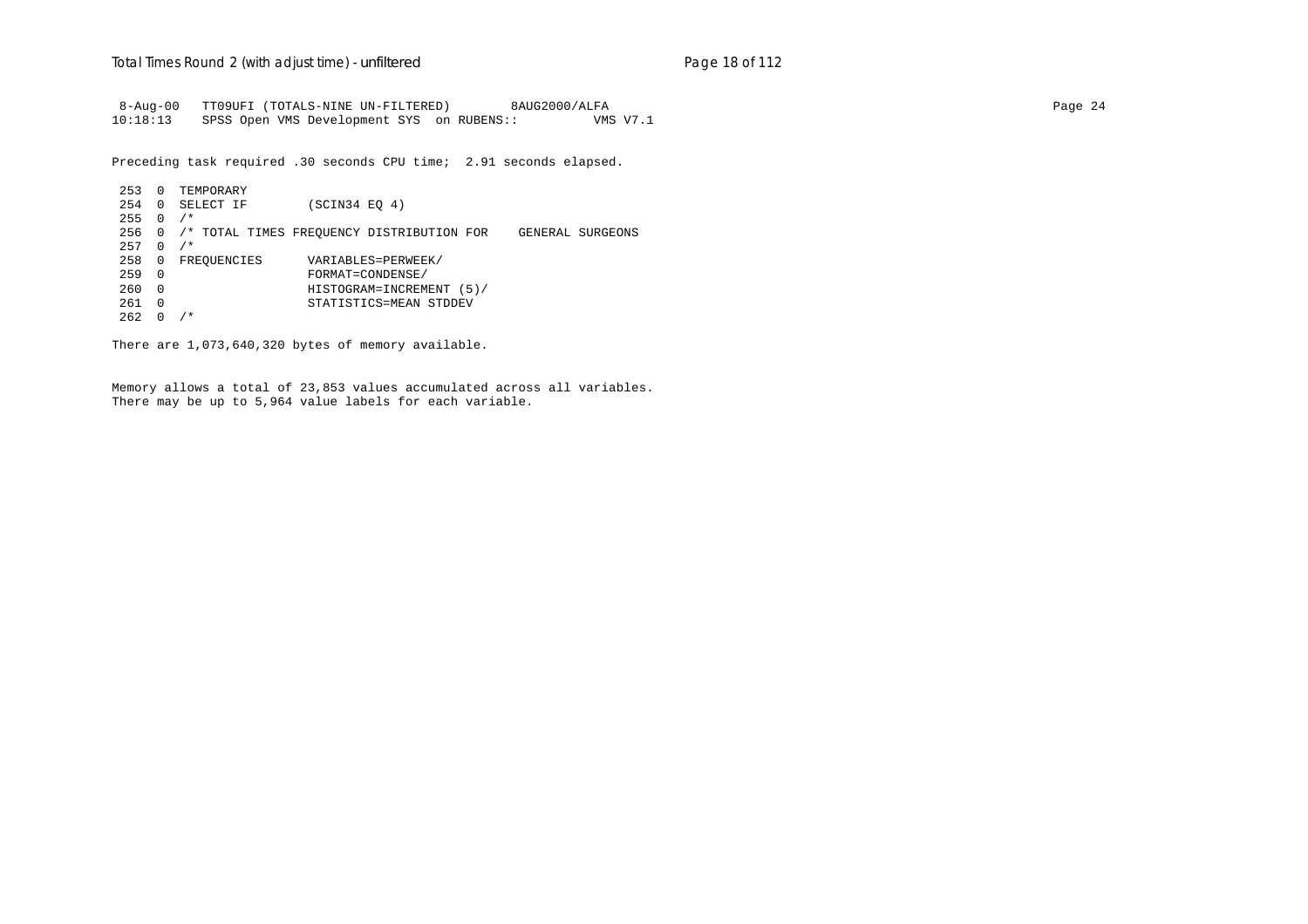8-Aug-00 TT09UFI (TOTALS-NINE UN-FILTERED) 8AUG2000/ALFA Page 25 Page 25 10:18:15 SPSS Open VMS Development SYS on RUBENS:: VMS V7.1

|       |              |                | Cum |       |              |              | Cum |        |              |              | Cum |
|-------|--------------|----------------|-----|-------|--------------|--------------|-----|--------|--------------|--------------|-----|
| Value | Freq Pct Pct |                |     | Value | Freq Pct Pct |              |     | Value  | Freq Pct Pct |              |     |
|       |              |                |     |       |              |              |     |        |              |              |     |
| .00   | 120          | 10             | 10  | 33.00 | 21           | 2            | 66  | 66.00  | 2            | 0            | 96  |
| 1.00  | 65           | 5              | 15  | 34.00 | 20           | 2            | 68  | 67.00  | 2            | 0            | 96  |
| 2.00  | 45           | 4              | 19  | 35.00 | 14           | 1            | 69  | 68.00  | 3            | 0            | 97  |
| 3.00  | 26           | 2              | 21  | 36.00 | 18           | 1            | 71  | 69.00  | 3            | 0            | 97  |
| 4.00  | 28           | 2              | 24  | 37.00 | 21           | 2            | 72  | 72.00  | 2            | 0            | 97  |
| 5.00  | 17           | 1              | 25  | 38.00 | 21           | 2            | 74  | 73.00  | 2            | 0            | 97  |
| 6.00  | 23           | 2              | 27  | 39.00 | 13           | 1            | 75  | 74.00  | $\mathbf{1}$ | 0            | 97  |
| 7.00  | 23           | 2              | 29  | 40.00 | 21           | 2            | 77  | 75.00  | $\mathbf{1}$ | 0            | 97  |
| 8.00  | 24           | 2              | 31  | 41.00 | 14           | 1            | 78  | 76.00  | $\mathbf{1}$ | 0            | 97  |
| 9.00  | 15           | $\mathbf{1}$   | 32  | 42.00 | 15           | $\mathbf 1$  | 79  | 77.00  | 2            | 0            | 98  |
| 10.00 | 8            | 1              | 33  | 43.00 | 16           | 1            | 81  | 78.00  | 2            | 0            | 98  |
| 11.00 | 18           | 1              | 34  | 44.00 | 16           | 1            | 82  | 79.00  | $\mathbf{1}$ | 0            | 98  |
| 12.00 | 13           | $\mathbf{1}$   | 35  | 45.00 | 10           | 1            | 83  | 80.00  | $\mathbf{1}$ | 0            | 98  |
| 13.00 | 18           | $\mathbf{1}$   | 37  | 46.00 | 9            | 1            | 83  | 81.00  | $\mathbf{1}$ | 0            | 98  |
| 14.00 | 18           | 1              | 38  | 47.00 | 11           | 1            | 84  | 82.00  | 2            | 0            | 98  |
| 15.00 | 14           | $\mathbf{1}$   | 39  | 48.00 | 11           | 1            | 85  | 85.00  | 1            | 0            | 98  |
| 16.00 | 12           | $\mathbf{1}$   | 40  | 49.00 | 11           | 1            | 86  | 87.00  | 2            | 0            | 98  |
| 17.00 | 14           | 1              | 42  | 50.00 | 14           | 1            | 87  | 88.00  | 2            | 0            | 99  |
| 18.00 | 12           | $\mathbf{1}$   | 43  | 51.00 | 8            | $\mathbf 1$  | 88  | 90.00  | 2            | 0            | 99  |
| 19.00 | 16           | $\mathbf{1}$   | 44  | 52.00 | 10           | $\mathbf{1}$ | 89  | 92.00  | 2            | 0            | 99  |
| 20.00 | 20           | $\overline{a}$ | 46  | 53.00 | 11           | $\mathbf{1}$ | 90  | 93.00  | $\mathbf{1}$ | 0            | 99  |
| 21.00 | 20           | 2              | 47  | 54.00 | 6            | $\mathbf 0$  | 90  | 94.00  | $\mathbf{1}$ | 0            | 99  |
| 22.00 | 21           | $\overline{a}$ | 49  | 55.00 | 8            | $\mathbf{1}$ | 91  | 98.00  | $\mathbf{1}$ | 0            | 99  |
| 23.00 | 18           | 1              | 50  | 56.00 | 13           | 1            | 92  | 99.00  | $\mathbf 1$  | 0            | 99  |
| 24.00 | 18           | 1              | 52  | 57.00 | 5            | 0            | 92  | 103.00 | $\mathbf{1}$ | $\Omega$     | 99  |
| 25.00 | 20           | 2              | 54  | 58.00 | 4            | 0            | 93  | 105.00 | $\mathbf{1}$ | $\Omega$     | 99  |
| 26.00 | 15           | $\mathbf{1}$   | 55  | 59.00 | 6            | 0            | 93  | 106.00 | $\mathbf{1}$ | 0            | 100 |
| 27.00 | 20           | 2              | 57  | 60.00 | 2            | 0            | 93  | 107.00 | $\mathbf{1}$ | 0            | 100 |
| 28.00 | 24           | $\overline{a}$ | 59  | 61.00 | 6            | 0            | 94  | 111.00 | $\mathbf{1}$ | 0            | 100 |
| 29.00 | 20           | $\overline{a}$ | 60  | 62.00 | 9            | $\mathbf{1}$ | 95  | 114.00 | $\mathbf{1}$ | $\mathbf 0$  | 100 |
| 30.00 | 14           | $\mathbf{1}$   | 61  | 63.00 | 11           | 1            | 96  | 118.00 | $\mathbf{1}$ | $\mathbf 0$  | 100 |
| 31.00 | 26           | $\overline{2}$ | 63  | 64.00 | 4            | $\mathbf 0$  | 96  | 147.00 | $\mathbf{1}$ | $\mathbf 0$  | 100 |
| 32.00 | 12           | $\mathbf{1}$   | 64  | 65.00 | $\mathbf{1}$ | $\mathbf 0$  | 96  | 157.00 | $\mathbf{1}$ | $\mathbf{0}$ | 100 |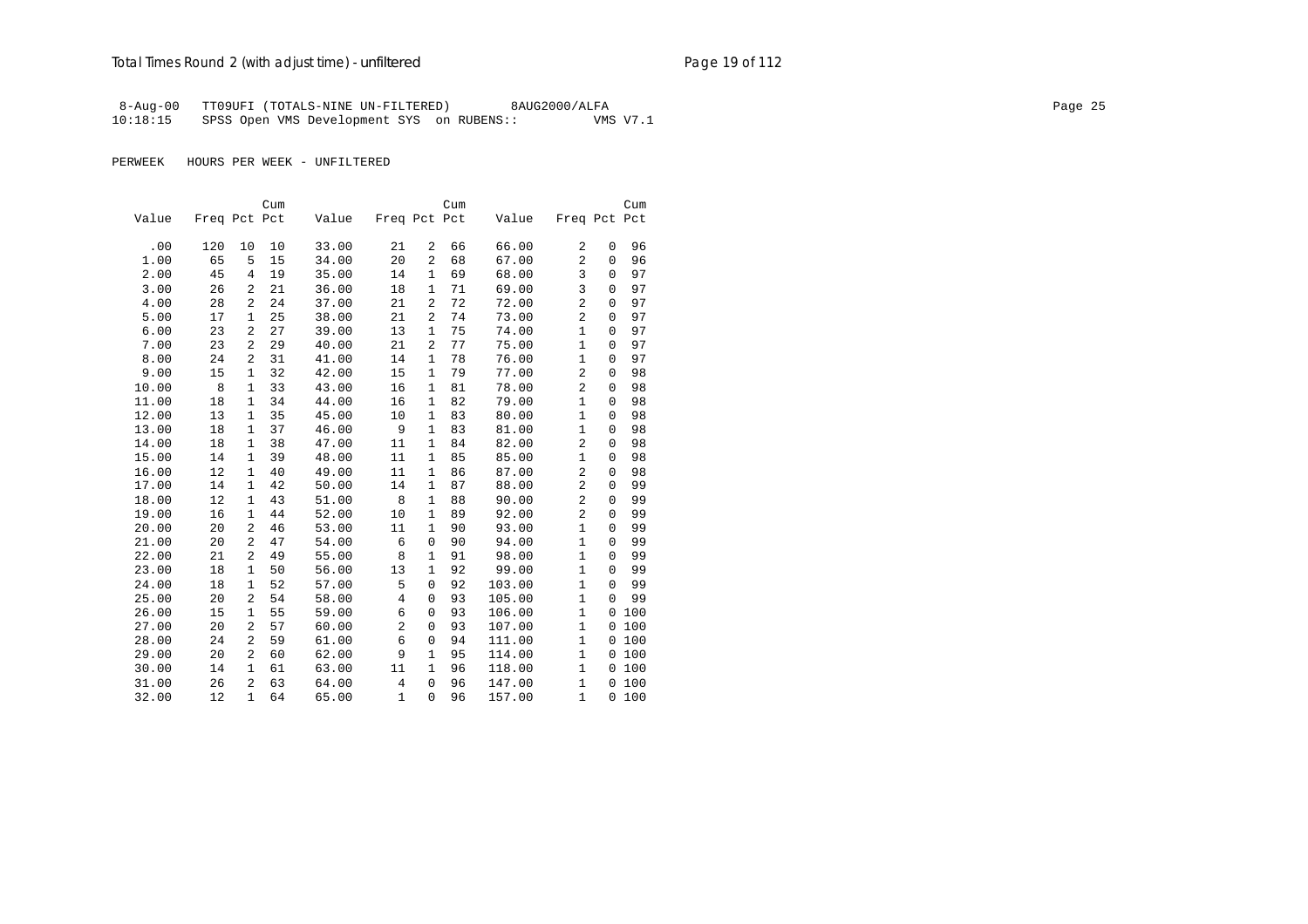# Total Times Round 2 (with adjust time) - *unfiltered* example 20 page 20 of 112

| $8 - Aug - 00$             |                  | TT09UFI (TOTALS-NINE UN-FILTERED)                                                     |     | 8AUG2000/ALFA |          |  | Page 26 |
|----------------------------|------------------|---------------------------------------------------------------------------------------|-----|---------------|----------|--|---------|
| 10:18:16                   |                  | SPSS Open VMS Development SYS on RUBENS::                                             |     |               | VMS V7.1 |  |         |
|                            |                  |                                                                                       |     |               |          |  |         |
| PERWEEK                    |                  | HOURS PER WEEK - UNFILTERED                                                           |     |               |          |  |         |
| Count                      | Midpoint         | One symbol equals approximately 8.00 occurrences                                      |     |               |          |  |         |
| 284                        | 2.50             | ************************************                                                  |     |               |          |  |         |
| 102                        | 7.50             | *************                                                                         |     |               |          |  |         |
| 75                         | 12.50            | *********                                                                             |     |               |          |  |         |
| 68                         | 17.50            | *********                                                                             |     |               |          |  |         |
| 97                         | 22.50            | ************                                                                          |     |               |          |  |         |
| 99                         | 27.50            | ************                                                                          |     |               |          |  |         |
| 93                         | 32.50            | ************                                                                          |     |               |          |  |         |
| 87                         | 37.50            | ***********<br>**********                                                             |     |               |          |  |         |
| 82<br>52                   | 42.50<br>47.50   | *******                                                                               |     |               |          |  |         |
| 49                         | 52.50            | $******$                                                                              |     |               |          |  |         |
| 36                         | 57.50            | $***$ * * *                                                                           |     |               |          |  |         |
| 32                         | 62.50            | $***$                                                                                 |     |               |          |  |         |
| 11                         | 67.50            | $\star$                                                                               |     |               |          |  |         |
| 5                          | 72.50            | $\star$                                                                               |     |               |          |  |         |
| $\overline{7}$             | 77.50            | $\star$                                                                               |     |               |          |  |         |
| $4\,$                      | 82.50            | $\star$                                                                               |     |               |          |  |         |
| 5                          | $87.50$  *       |                                                                                       |     |               |          |  |         |
| $\epsilon$                 | 92.50            | $\star$                                                                               |     |               |          |  |         |
| $\sqrt{2}$                 | 97.50            |                                                                                       |     |               |          |  |         |
| $\mathbf{1}$               | 102.50           |                                                                                       |     |               |          |  |         |
| $\mathbf{3}$               | 107.50           |                                                                                       |     |               |          |  |         |
| $\boldsymbol{2}$           | 112.50           |                                                                                       |     |               |          |  |         |
| $\mathbf{1}$               | 117.50           |                                                                                       |     |               |          |  |         |
| $\mathsf 0$<br>$\mathbf 0$ | 122.50<br>127.50 |                                                                                       |     |               |          |  |         |
| 0                          | 132.50           |                                                                                       |     |               |          |  |         |
| $\mathbf 0$                | 137.50           |                                                                                       |     |               |          |  |         |
| $\mathbf 0$                | 142.50           |                                                                                       |     |               |          |  |         |
| $\mathbf{1}$               | 147.50           |                                                                                       |     |               |          |  |         |
| $\mathbf 0$                | 152.50           |                                                                                       |     |               |          |  |         |
| $\mathbf{1}$               | 157.00           |                                                                                       |     |               |          |  |         |
|                            |                  | ----+----+----+----+----+----+----+----+<br>$+ - - - - +$<br>$\mathbf 0$<br>160<br>80 | 240 | 320           | 400      |  |         |
|                            |                  | Histogram frequency                                                                   |     |               |          |  |         |
| Mean                       | 25.578           | Std dev<br>22.263                                                                     |     |               |          |  |         |
|                            |                  |                                                                                       |     |               |          |  |         |

Valid cases 1205 Missing cases 0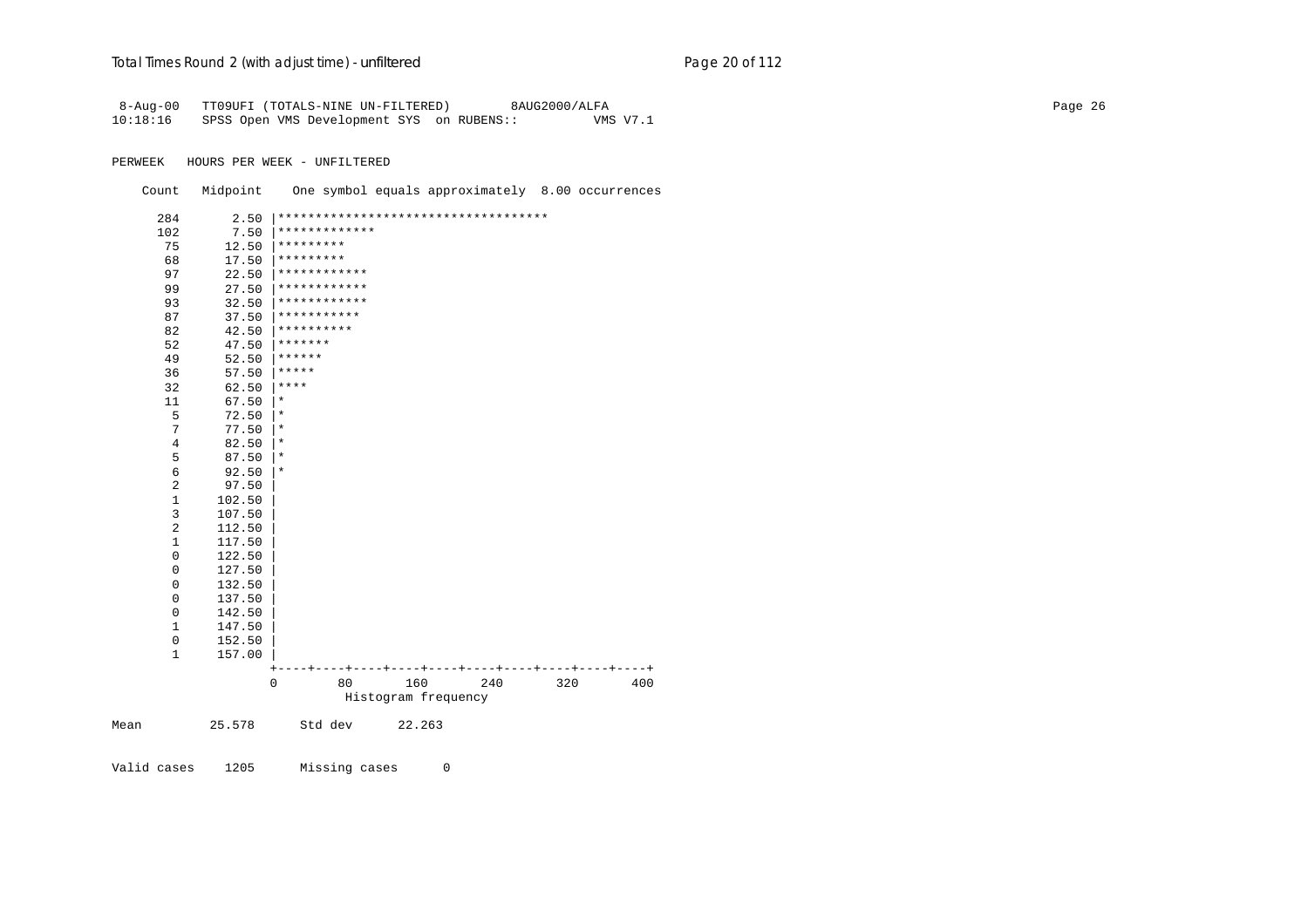8-Aug-00 TT09UFI (TOTALS-NINE UN-FILTERED) 8AUG2000/ALFA Page 27 10:18:17 SPSS Open VMS Development SYS on RUBENS:: VMS V7.1

Preceding task required .26 seconds CPU time; 3.41 seconds elapsed.

 263 0 TEMPORARY 264 0 SELECT IF (SCIN34 EQ 5)  $265 \t 0 / *$  266 0 /\* TOTAL TIMES FREQUENCY DISTRIBUTION FOR CARDIO-THORACIC SURGEONS 267 0 /\* 268 0 FREQUENCIES VARIABLES=PERWEEK/<br>269 0 FORMAT=CONDENSE/ 269 0 FORMAT=CONDENSE/ 270 0 HISTOGRAM=INCREMENT (5)/ 271 0 STATISTICS=MEAN STDDEV  $272 \t0/$ 

There are 1,073,640,320 bytes of memory available.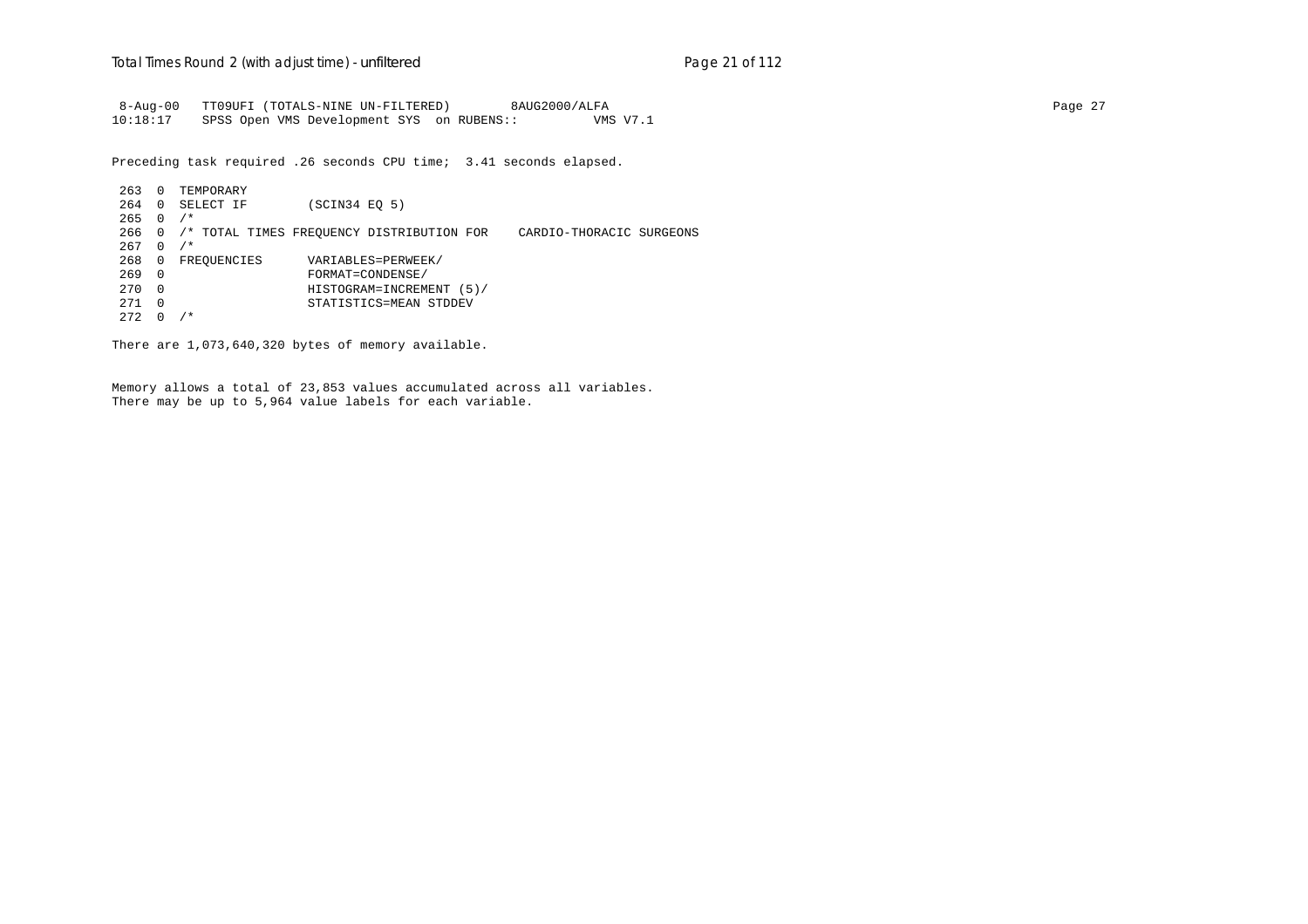# Total Times Round 2 (with adjust time) - *unfiltered* example 22 of 112

|          | 8-Aug-00 TT09UFI (TOTALS-NINE UN-FILTERED) | 8AUG2000/ALFA | Page 28 |
|----------|--------------------------------------------|---------------|---------|
| 10:18:17 | SPSS Open VMS Development SYS on RUBENS::  | VMS V7.1      |         |

|       |              |                | Cum |       |              |                | Cum |       |                |                | Cum |
|-------|--------------|----------------|-----|-------|--------------|----------------|-----|-------|----------------|----------------|-----|
| Value | Freq Pct Pct |                |     | Value | Freq Pct Pct |                |     | Value | Freq Pct Pct   |                |     |
|       |              |                |     |       |              |                |     |       |                |                |     |
| .00   | 5            | 5              | 5   | 17.00 | 2            | $\mathfrak{D}$ | 44  | 36.00 | 2              | $\mathfrak{D}$ | 79  |
| 1.00  | 3            | 3              | 8   | 18.00 | 2            | $\mathfrak{D}$ | 46  | 37.00 | $\overline{a}$ | $\mathfrak{D}$ | 81  |
| 2.00  | 2            | $\overline{a}$ | 10  | 19.00 | 5            | 5              | 51  | 38.00 | $\mathfrak{D}$ | $\overline{2}$ | 83  |
| 3.00  | 3            | ζ              | 13  | 20.00 | $\mathbf 1$  | $\mathbf{1}$   | 52  | 39.00 | $\mathfrak{D}$ | $\mathcal{L}$  | 85  |
| 4.00  | 1            | 1              | 14  | 21.00 | 1            | $\mathbf{1}$   | 53  | 40.00 | $\mathfrak{D}$ | $\mathcal{L}$  | 87  |
| 6.00  | 9            | 9              | 23  | 22.00 | $\mathbf 1$  | 1              | 54  | 42.00 | $\overline{a}$ | $\overline{a}$ | 89  |
| 7.00  | 1            | $\mathbf{1}$   | 24  | 23.00 | 2            | $\overline{a}$ | 56  | 43.00 | 2              | $\mathcal{L}$  | 91  |
| 8.00  | 1            | $\mathbf{1}$   | 25  | 24.00 | 3            | 3              | 59  | 44.00 | $\mathbf{1}$   | $\mathbf{1}$   | 92  |
| 9.00  | 2            | $\overline{a}$ | 26  | 25.00 | 4            | 4              | 63  | 46.00 | $\mathfrak{D}$ | 2              | 94  |
| 10.00 | 4            | 4              | 30  | 26.00 | 3            | 3              | 66  | 47.00 | $\mathbf{1}$   | 1              | 95  |
| 11.00 | 3            | ζ              | 33  | 27.00 | 2            | $\overline{a}$ | 68  | 48.00 | 1              | 1              | 96  |
| 12.00 | $\mathbf{1}$ |                | 34  | 28.00 | 3            | 3              | 71  | 50.00 | $\mathbf{1}$   | 1              | 97  |
| 13.00 | 3            | ζ              | 37  | 30.00 | 1            | $\mathbf{1}$   | 72  | 57.00 | $\mathbf{1}$   | 1              | 98  |
| 14.00 | 3            | ζ              | 40  | 31.00 | 4            | 4              | 75  | 60.00 | 1              | 1.             | 99  |
| 15.00 | 1            | 1.             | 41  | 33.00 | 1            | $\mathbf{1}$   | 76  | 82.00 | 1              | $\mathbf{1}$   | 100 |
| 16.00 | 1            |                | 42  | 35.00 | 1            | 1              | 77  |       |                |                |     |

|      | Count        |        |                                      |   |                                |   |                                      |    | Midpoint One symbol equals approximately .40 occurrences |
|------|--------------|--------|--------------------------------------|---|--------------------------------|---|--------------------------------------|----|----------------------------------------------------------|
|      | 14           | 2.50   |                                      |   |                                |   | ************************************ |    |                                                          |
|      | 13           | 7.50   |                                      |   |                                |   | *********************************    |    |                                                          |
|      | 14           | 12.50  | ************************************ |   |                                |   |                                      |    |                                                          |
|      | 11           | 17.50  | ****************************         |   |                                |   |                                      |    |                                                          |
|      | 8            | 22.50  | ********************                 |   |                                |   |                                      |    |                                                          |
|      | 12           | 27.50  |                                      |   | ****************************** |   |                                      |    |                                                          |
|      | 6            | 32.50  | ***************                      |   |                                |   |                                      |    |                                                          |
|      | 9            | 37.50  | ***********************              |   |                                |   |                                      |    |                                                          |
|      | 7            | 42.50  | ******************                   |   |                                |   |                                      |    |                                                          |
|      | 4            | 47.50  | **********                           |   |                                |   |                                      |    |                                                          |
|      | $\mathbf{1}$ | 52.50  | ***                                  |   |                                |   |                                      |    |                                                          |
|      | $\mathbf{1}$ | 57.50  | ***                                  |   |                                |   |                                      |    |                                                          |
|      | $\mathbf{1}$ | 62.50  | ***                                  |   |                                |   |                                      |    |                                                          |
|      | 0            | 67.50  |                                      |   |                                |   |                                      |    |                                                          |
|      | 0            | 72.50  |                                      |   |                                |   |                                      |    |                                                          |
|      | 0            | 77.50  |                                      |   |                                |   |                                      |    |                                                          |
|      | 1            | 82.00  | ***                                  |   |                                |   |                                      |    |                                                          |
|      |              |        |                                      |   |                                |   |                                      |    |                                                          |
|      |              |        | $\Omega$                             | 4 |                                | 8 | 12                                   | 16 | 20                                                       |
|      |              |        |                                      |   | Histogram frequency            |   |                                      |    |                                                          |
| Mean |              | 21.745 | Std dev                              |   | 16.008                         |   |                                      |    |                                                          |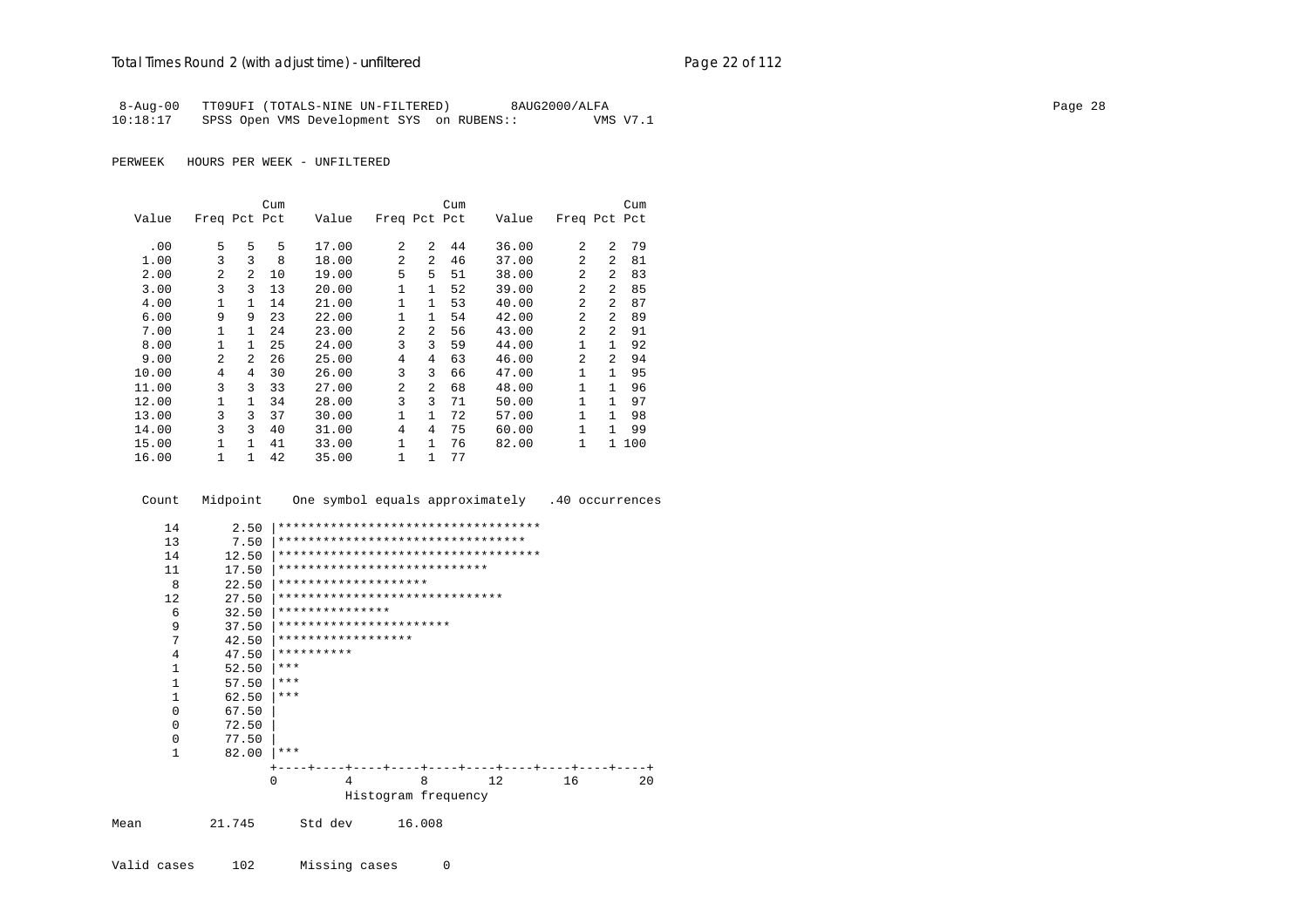8-Aug-00 TT09UFI (TOTALS-NINE UN-FILTERED) 8AUG2000/ALFA Page 29 10:18:19 SPSS Open VMS Development SYS on RUBENS:: VMS V7.1

Preceding task required .34 seconds CPU time; 2.16 seconds elapsed.

 273 0 TEMPORARY 274 0 SELECT IF (SCIN34 EQ 6)  $275 \t 0 / *$  276 0 /\* TOTAL TIMES FREQUENCY DISTRIBUTION FOR NEUROSURGEONS 277 0 /\* 278 0 FREQUENCIES VARIABLES=PERWEEK/<br>279 0 FORMAT=CONDENSE/ 279 0 FORMAT=CONDENSE/ 280 0 HISTOGRAM=INCREMENT (5)/ 281 0 STATISTICS=MEAN STDDEV 282 0 /\*

There are 1,073,640,320 bytes of memory available.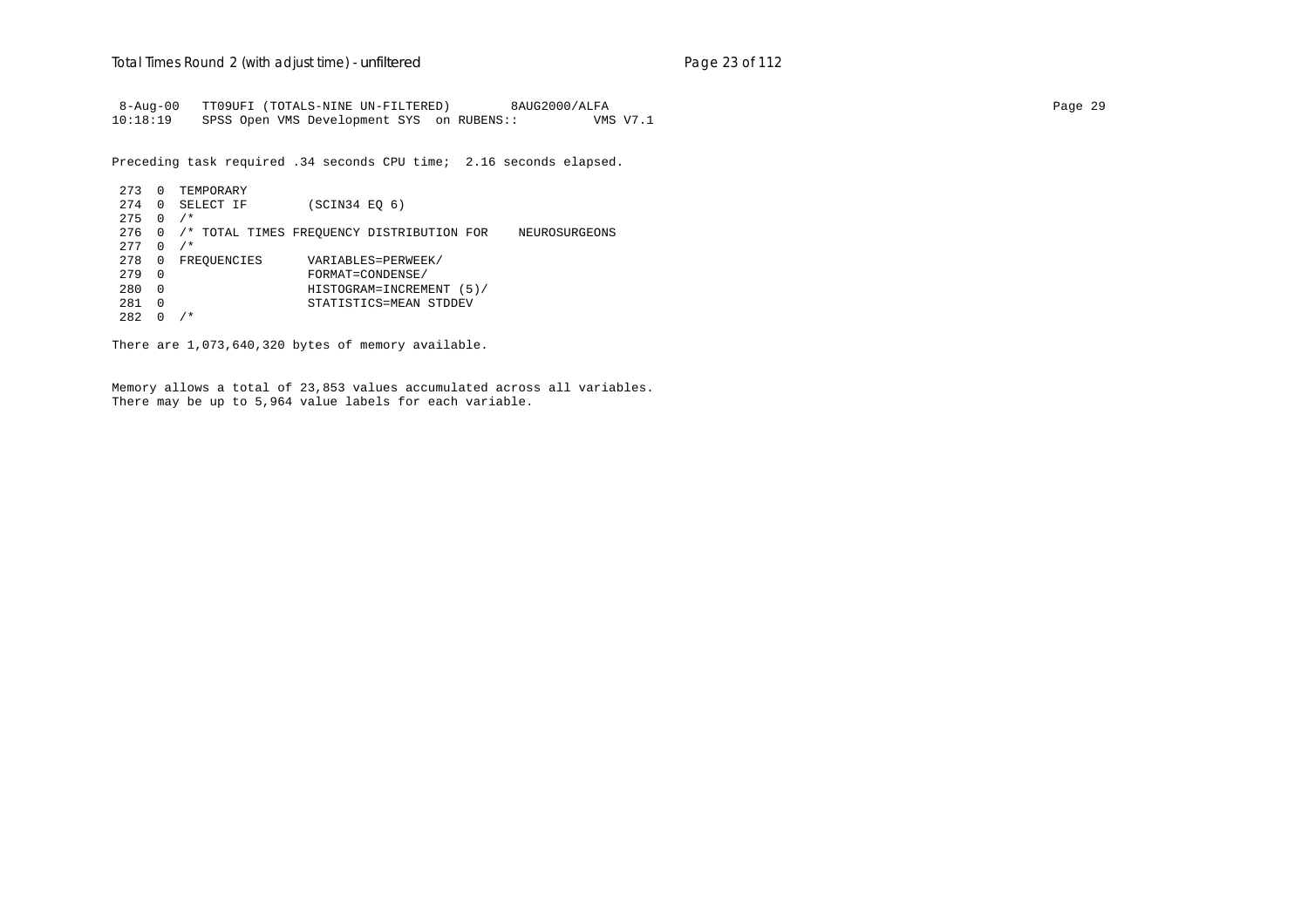| 8-Aug-00 |  | TT09UFI (TOTALS-NINE UN-FILTERED)         |  | 8AUG2000/ALFA |          |
|----------|--|-------------------------------------------|--|---------------|----------|
| 10:18:20 |  | SPSS Open VMS Development SYS on RUBENS:: |  |               | VMS V7.1 |

PERWEEK HOURS PER WEEK - UNFILTERED

|       |                |                | Cum |       |              |                | Cum |       |                |              | Cum |
|-------|----------------|----------------|-----|-------|--------------|----------------|-----|-------|----------------|--------------|-----|
| Value | Freq Pct Pct   |                |     | Value | Freq Pct Pct |                |     | Value | Freq Pct Pct   |              |     |
| .00   | 9              | 8              | 8   | 15.00 | 4            | 4              | 46  | 30.00 | 3              | 3            | 85  |
| 1.00  | 3              | 3              | 11  | 16.00 | 1            | $\mathbf{1}$   | 47  | 31.00 |                | 1            | 85  |
| 2.00  | 3              | 3              | 14  | 17.00 | 1            | $\mathbf{1}$   | 48  | 34.00 | 3              | 3            | 88  |
| 4.00  | 1              | 1              | 15  | 18.00 | 3            | 3              | 51  | 35.00 | 2              | 2            | 90  |
| 5.00  | $\mathbf{1}$   |                | 15  | 19.00 | 7            | 6              | 57  | 36.00 | $\mathbf{1}$   | 1            | 91  |
| 6.00  | 4              | 4              | 19  | 20.00 | 6            | 5              | 63  | 37.00 | 1              | 1            | 92  |
| 7.00  | $\mathfrak{D}$ | $\overline{a}$ | 21  | 22.00 | 5            | 5              | 67  | 38.00 | 1              | 1            | 93  |
| 8.00  | $\mathfrak{D}$ | $\mathfrak{D}$ | 23  | 23.00 | 1            | $\mathbf{1}$   | 68  | 39.00 | $\overline{2}$ | 2            | 95  |
| 9.00  | 3              | ζ              | 25  | 24.00 | 1            | 1              | 69  | 40.00 | $\overline{c}$ | 2            | 96  |
| 10.00 | 5              | 5.             | 30  | 25.00 | 2            | $\mathfrak{D}$ | 71  | 43.00 | 1              | 1            | 97  |
| 11.00 | 3              | 3              | 33  | 26.00 | 5            | 5              | 75  | 46.00 | 1              | $\mathbf{1}$ | 98  |
| 12.00 | $\overline{2}$ | $\mathfrak{D}$ | 35  | 27.00 | 1            | 1.             | 76  | 50.00 | 1              | 1            | 99  |
| 13.00 | 4              | 4              | 38  | 28.00 | 1            |                | 77  | 52.00 | 1              | $\mathbf{1}$ | 100 |
| 14.00 | 5              | 5.             | 43  | 29.00 | 5            | 5              | 82  |       |                |              |     |

Count Midpoint One symbol equals approximately .40 occurrences

| 16             | 2.50  |                                     |   |                     |    |    |
|----------------|-------|-------------------------------------|---|---------------------|----|----|
| 12             | 7.50  | ******************************      |   |                     |    |    |
| 19             | 12.50 |                                     |   |                     |    |    |
| 16             | 17.50 |                                     |   |                     |    |    |
| 13             | 22.50 | *********************************   |   |                     |    |    |
| 14             | 27.50 | *********************************** |   |                     |    |    |
| 7              | 32.50 | ******************                  |   |                     |    |    |
| 7              | 37.50 | ******************                  |   |                     |    |    |
| 3              | 42.50 | ********                            |   |                     |    |    |
|                | 47.50 | $* * *$                             |   |                     |    |    |
| $\overline{2}$ | 52.00 | *****                               |   |                     |    |    |
|                |       |                                     |   |                     |    |    |
|                | 0     | 4                                   | 8 | 12.                 | 16 | 20 |
|                |       |                                     |   | Histogram frequency |    |    |
|                |       |                                     |   |                     |    |    |

18.345 Std dev 12.404 Mean

Valid cases 110 Missing cases  $\mathbb O$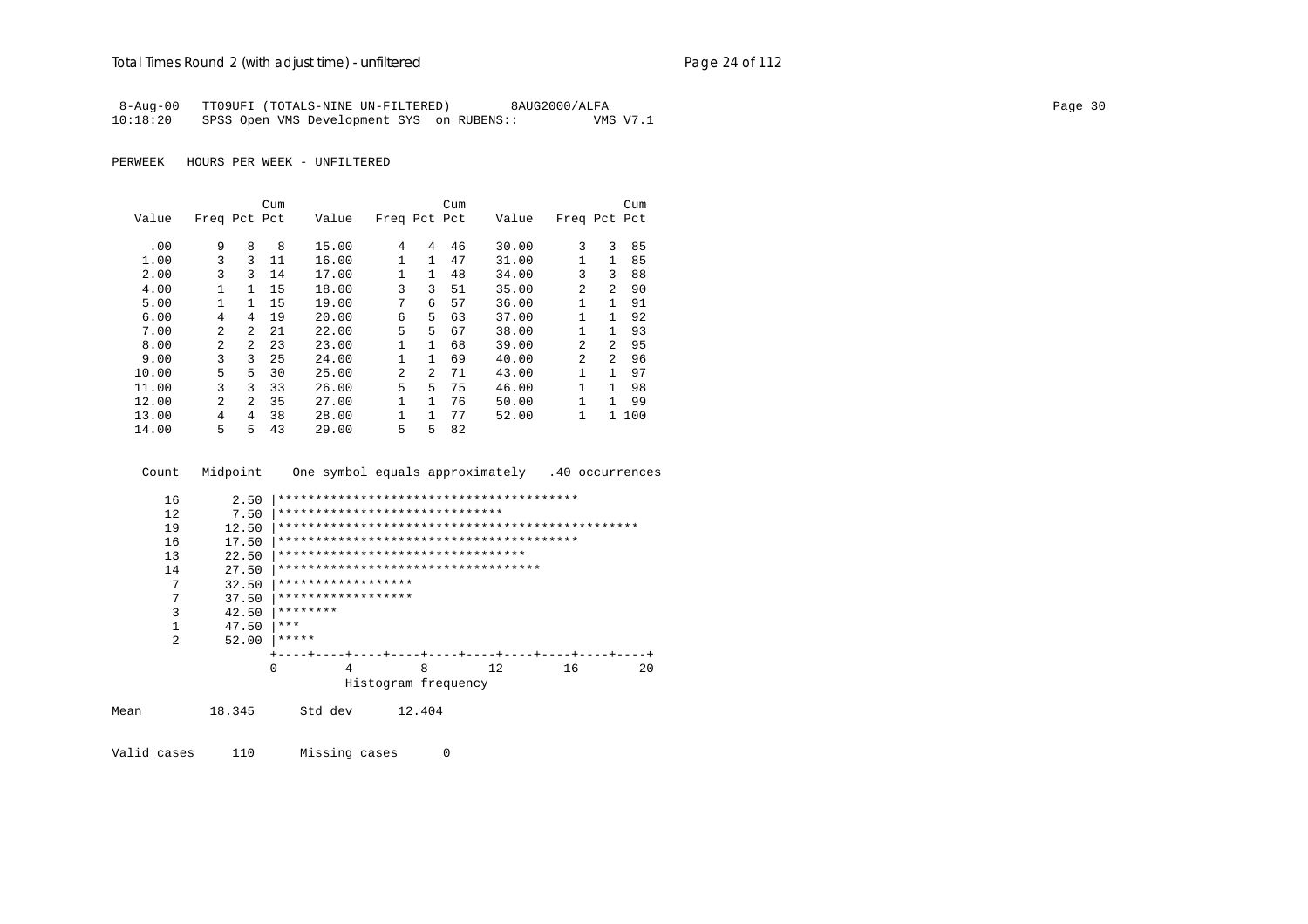8-Aug-00 TT09UFI (TOTALS-NINE UN-FILTERED) 8AUG2000/ALFA Page 31 10:18:21 SPSS Open VMS Development SYS on RUBENS:: VMS V7.1

Preceding task required .28 seconds CPU time; 1.56 seconds elapsed.

 283 0 TEMPORARY 284 0 SELECT IF (SCIN34 EQ 7) 285 0 /\* 286 0 /\* TOTAL TIMES FREQUENCY DISTRIBUTION FOR ORTHOPAEDIC SURGEONS 287 0 /\* 288 0 FREQUENCIES VARIABLES=PERWEEK/<br>289 0 FORMAT=CONDENSE/ 289 0 FORMAT=CONDENSE/ 290 0 HISTOGRAM=INCREMENT (5)/ 291 0 STATISTICS=MEAN STDDEV  $292 \t0 / *$ 

There are 1,073,640,320 bytes of memory available.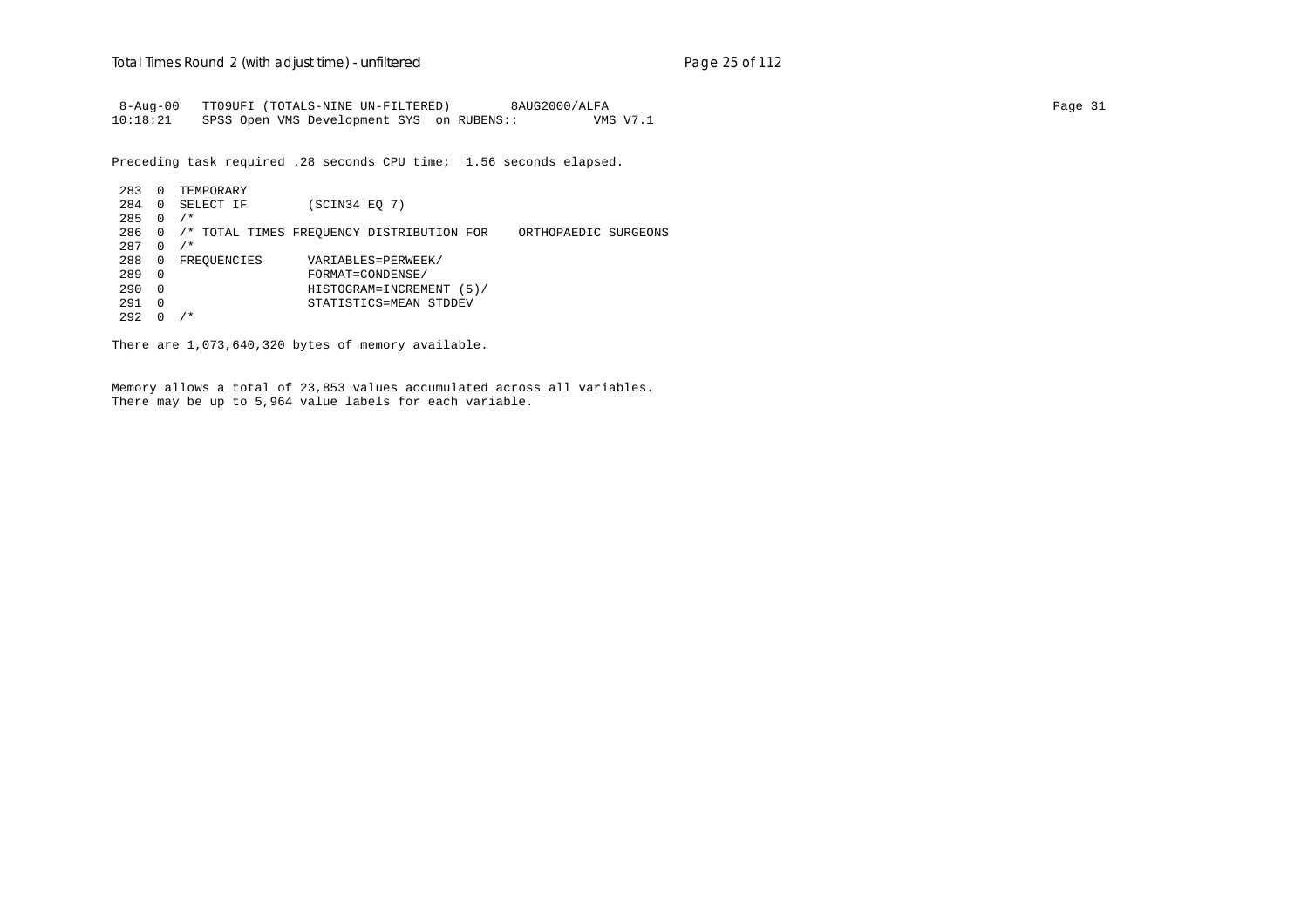## Total Times Round 2 (with adjust time) - *unfiltered* example 20 page 26 of 112

 8-Aug-00 TT09UFI (TOTALS-NINE UN-FILTERED) 8AUG2000/ALFA Page 32 10:18:22 SPSS Open VMS Development SYS on RUBENS:: VMS V7.1

|       |              |                | Cum |       |                |                | Cum |        |                |              | Cum |
|-------|--------------|----------------|-----|-------|----------------|----------------|-----|--------|----------------|--------------|-----|
| Value | Freq Pct Pct |                |     | Value | Freq Pct Pct   |                |     | Value  | Freq Pct Pct   |              |     |
|       |              |                |     |       |                |                |     |        |                |              |     |
| .00   | 36           | 5              | 5   | 27.00 | 13             | 2              | 53  | 54.00  | 7              | $\mathbf{1}$ | 94  |
| 1.00  | 19           | 3              | 8   | 28.00 | 20             | 3              | 56  | 55.00  | 3              | $\Omega$     | 95  |
| 2.00  | 17           | 2              | 10  | 29.00 | 12             | 2              | 58  | 56.00  | 2              | $\Omega$     | 95  |
| 3.00  | 8            | $\mathbf{1}$   | 12  | 30.00 | 14             | $\overline{a}$ | 60  | 57.00  | 3              | $\Omega$     | 95  |
| 4.00  | 8            | $\mathbf{1}$   | 13  | 31.00 | 16             | 2              | 62  | 58.00  | 3              | $\Omega$     | 96  |
| 5.00  | 11           | 2              | 14  | 32.00 | 16             | 2              | 65  | 59.00  | $\mathbf{1}$   | $\Omega$     | 96  |
| 6.00  | 15           | 2              | 17  | 33.00 | 17             | $\overline{a}$ | 67  | 61.00  | 2              | 0            | 96  |
| 7.00  | 10           | $\mathbf{1}$   | 18  | 34.00 | 17             | $\overline{a}$ | 69  | 62.00  | 4              | $\mathbf{1}$ | 97  |
| 8.00  | 6            | $\mathbf{1}$   | 19  | 35.00 | 17             | $\overline{a}$ | 72  | 63.00  | 2              | $\Omega$     | 97  |
| 9.00  | 4            | $\mathbf{1}$   | 19  | 36.00 | 17             | $\overline{a}$ | 74  | 64.00  | $\mathbf{1}$   | $\Omega$     | 97  |
| 10.00 | 8            | $\mathbf{1}$   | 21  | 37.00 | 14             | 2              | 76  | 65.00  | $\mathbf{1}$   | $\Omega$     | 97  |
| 11.00 | 9            | $\mathbf{1}$   | 22  | 38.00 | 10             | $\mathbf{1}$   | 78  | 67.00  | $\mathbf{1}$   | $\Omega$     | 98  |
| 12.00 | 12           | 2              | 24  | 39.00 | 12             | 2              | 80  | 69.00  | $\mathbf{1}$   | $\Omega$     | 98  |
| 13.00 | 9            | $\mathbf{1}$   | 25  | 40.00 | 11             | $\overline{a}$ | 81  | 70.00  | 2              | $\Omega$     | 98  |
| 14.00 | 12           | 2              | 27  | 41.00 | 13             | $\overline{a}$ | 83  | 71.00  | 2              | $\Omega$     | 98  |
| 15.00 | 15           | $\overline{a}$ | 29  | 42.00 | 9              | 1              | 84  | 74.00  | $\overline{2}$ | $\Omega$     | 99  |
| 16.00 | 14           | 2              | 31  | 43.00 | 7              | $\mathbf{1}$   | 85  | 75.00  | $\mathbf{1}$   | $\mathbf 0$  | 99  |
| 17.00 | 12           | $\overline{2}$ | 33  | 44.00 | 4              | 1              | 86  | 77.00  | $\mathbf{1}$   | $\Omega$     | 99  |
| 18.00 | 10           | $\mathbf{1}$   | 34  | 45.00 | 6              | $\mathbf{1}$   | 87  | 78.00  | 2              | $\Omega$     | 99  |
| 19.00 | 8            | $\mathbf{1}$   | 35  | 46.00 | 4              | 1              | 88  | 79.00  | $\mathbf{1}$   | $\Omega$     | 99  |
| 20.00 | 13           | 2              | 37  | 47.00 | $\overline{2}$ | 0              | 88  | 81.00  | $\mathbf{1}$   | $\Omega$     | 99  |
| 21.00 | 11           | $\overline{a}$ | 39  | 48.00 | 11             | $\overline{a}$ | 89  | 82.00  | $\mathbf{1}$   | $\Omega$     | 100 |
| 22.00 | 14           | 2              | 41  | 49.00 | 6              | $\mathbf{1}$   | 90  | 101.00 | $\mathbf{1}$   | 0            | 100 |
| 23.00 | 19           | 3              | 44  | 50.00 | 7              | 1              | 91  | 104.00 | $\mathbf{1}$   | $\Omega$     | 100 |
| 24.00 | 15           | 2              | 46  | 51.00 | 4              | $\mathbf{1}$   | 92  | 115.00 | $\mathbf{1}$   | 0            | 100 |
| 25.00 | 17           | $\overline{a}$ | 48  | 52.00 | 6              | 1              | 93  |        |                |              |     |
| 26.00 | 21           | 3              | 51  | 53.00 | 3              | $\mathbf 0$    | 93  |        |                |              |     |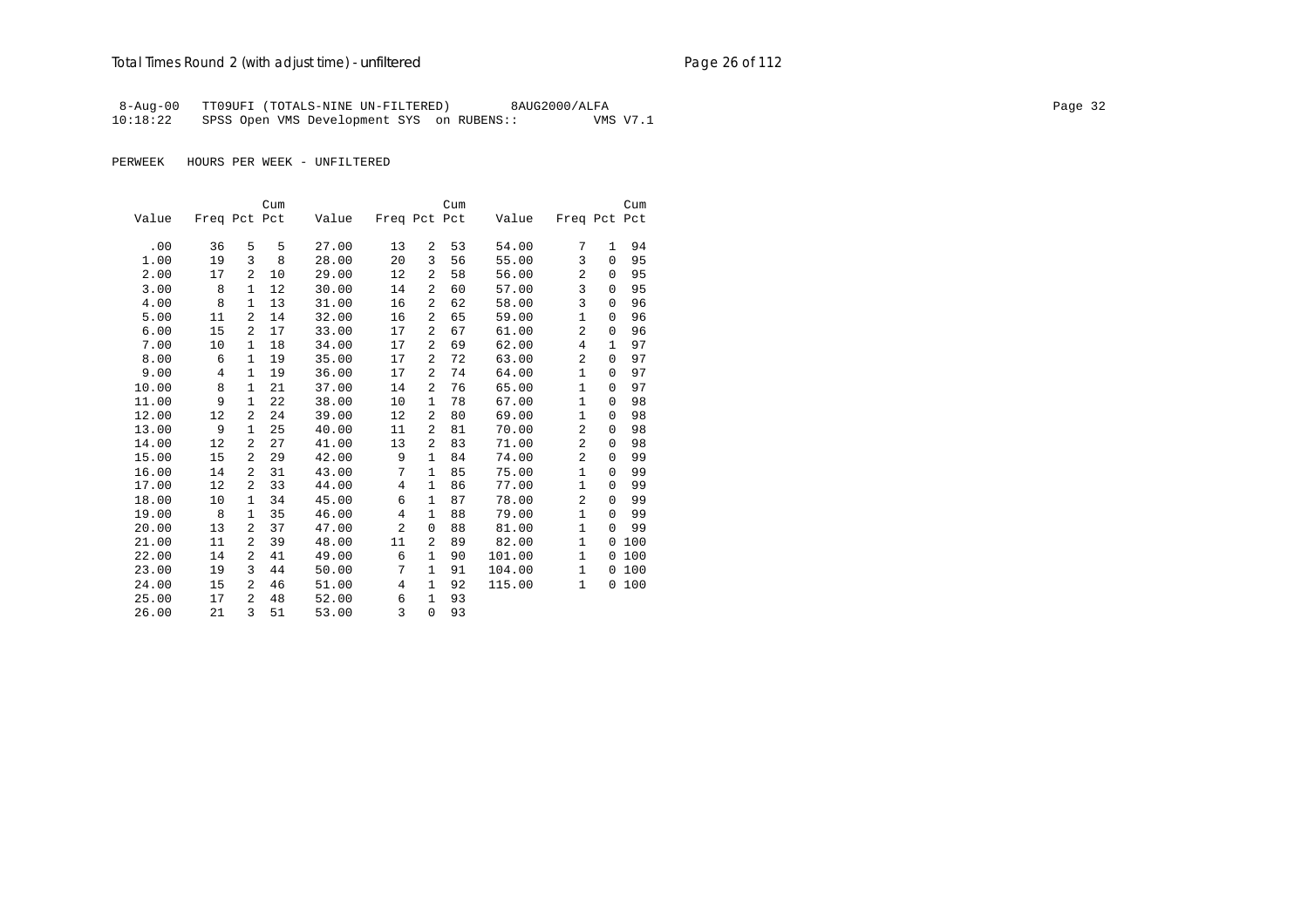| 8-Aug-00<br>10:18:23 |          | TT09UFI (TOTALS-NINE UN-FILTERED)<br>SPSS Open VMS Development SYS on RUBENS:: |                     |    | 8AUG2000/ALFA | VMS V7.1 |
|----------------------|----------|--------------------------------------------------------------------------------|---------------------|----|---------------|----------|
|                      |          |                                                                                |                     |    |               |          |
| PERWEEK              |          | HOURS PER WEEK - UNFILTERED                                                    |                     |    |               |          |
| Count                | Midpoint | One symbol equals approximately 2.00 occurrences                               |                     |    |               |          |
| 88                   | 2.50     |                                                                                |                     |    |               |          |
| 46                   | 7.50     | ***********************                                                        |                     |    |               |          |
| 50                   | 12.50    | *************************                                                      |                     |    |               |          |
| 59                   | 17.50    | ******************************                                                 |                     |    |               |          |
| 72                   | 22.50    | ************************************                                           |                     |    |               |          |
| 83                   | 27.50    |                                                                                |                     |    |               |          |
| 80                   | 32.50    |                                                                                |                     |    |               |          |
| 70                   | 37.50    | ************************************                                           |                     |    |               |          |
| 44                   | 42.50    | **********************                                                         |                     |    |               |          |
| 29                   | 47.50    | ***************                                                                |                     |    |               |          |
| 27                   | 52.50    | **************                                                                 |                     |    |               |          |
| 12                   | 57.50    | ******                                                                         |                     |    |               |          |
| 9                    | 62.50    | *****                                                                          |                     |    |               |          |
| $\overline{3}$       | 67.50    | $***$                                                                          |                     |    |               |          |
| 6                    | 72.50    | ***                                                                            |                     |    |               |          |
| 5                    | 77.50    | ***                                                                            |                     |    |               |          |
| $\overline{2}$       | 82.50    | *                                                                              |                     |    |               |          |
| $\Omega$             | 87.50    |                                                                                |                     |    |               |          |
| 0                    | 92.50    |                                                                                |                     |    |               |          |
| 0                    | 97.50    |                                                                                |                     |    |               |          |
| $\mathfrak{D}$       | 102.50   | $^\star$                                                                       |                     |    |               |          |
| $\Omega$             | 107.50   |                                                                                |                     |    |               |          |
| $\mathbf{1}$         | 112.50   | $^\star$                                                                       |                     |    |               |          |
|                      |          | 2.0<br>0                                                                       | 40                  | 60 | 80            | 100      |
|                      |          |                                                                                | Histogram frequency |    |               |          |
|                      |          |                                                                                |                     |    |               |          |
| Mean                 | 26.613   | Std dev                                                                        | 17.934              |    |               |          |
|                      |          |                                                                                |                     |    |               |          |

Valid cases 688 Missing cases  $\mathsf{O}$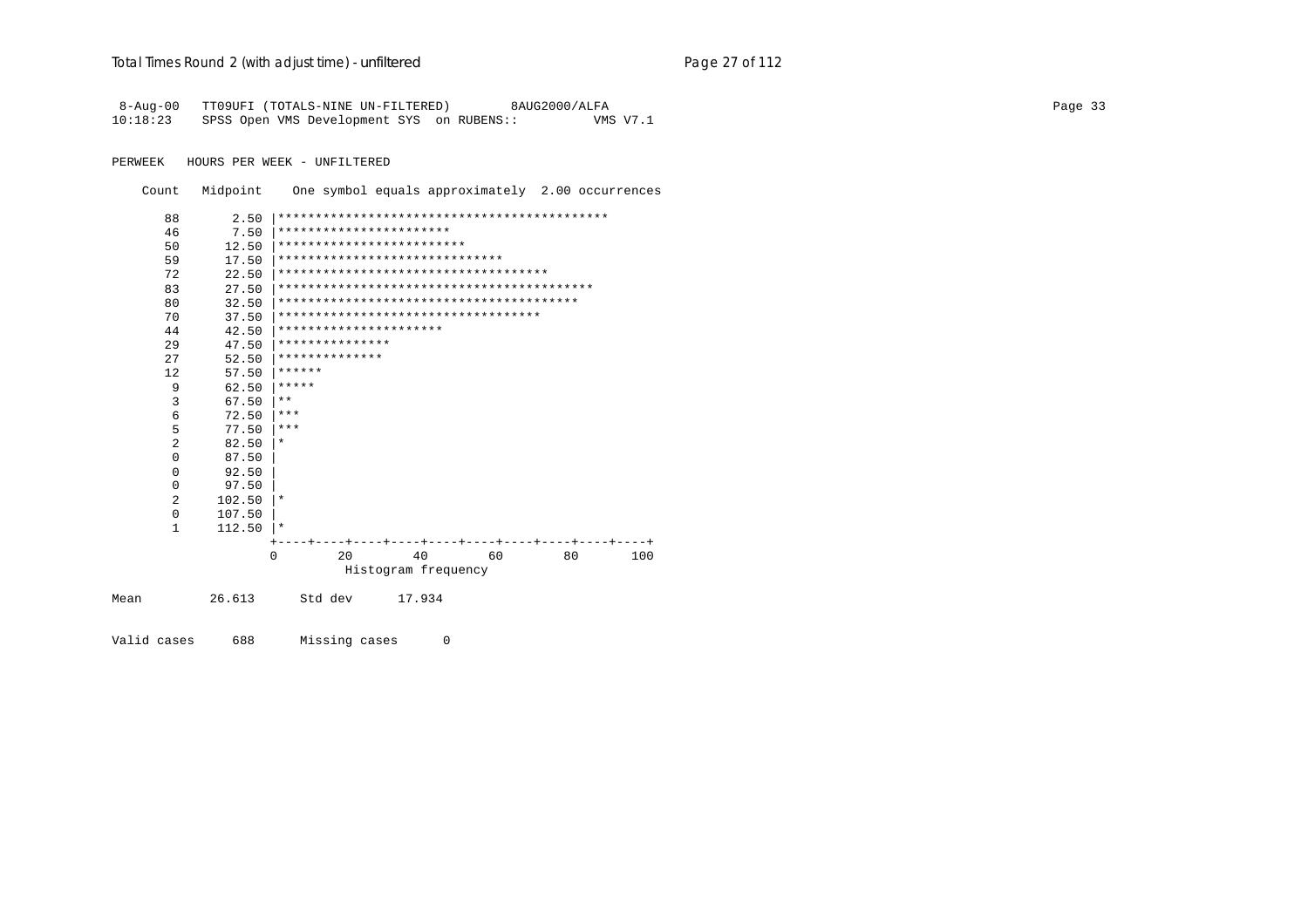8-Aug-00 TT09UFI (TOTALS-NINE UN-FILTERED) 8AUG2000/ALFA Page 34 10:18:24 SPSS Open VMS Development SYS on RUBENS:: VMS V7.1

Preceding task required .36 seconds CPU time; 3.18 seconds elapsed.

 293 0 TEMPORARY 294 0 SELECT IF (SCIN34 EQ 8) 295 0 /\* 296 0 /\* TOTAL TIMES FREQUENCY DISTRIBUTION FOR PAEDIATRIC SURGEONS 297 0 /\* 298 0 FREQUENCIES VARIABLES=PERWEEK/<br>299 0 FORMAT=CONDENSE/ 299 0 FORMAT=CONDENSE/ 300 0 HISTOGRAM=INCREMENT (5)/ 301 0 STATISTICS=MEAN STDDEV 302 0 /\*

There are 1,073,640,320 bytes of memory available.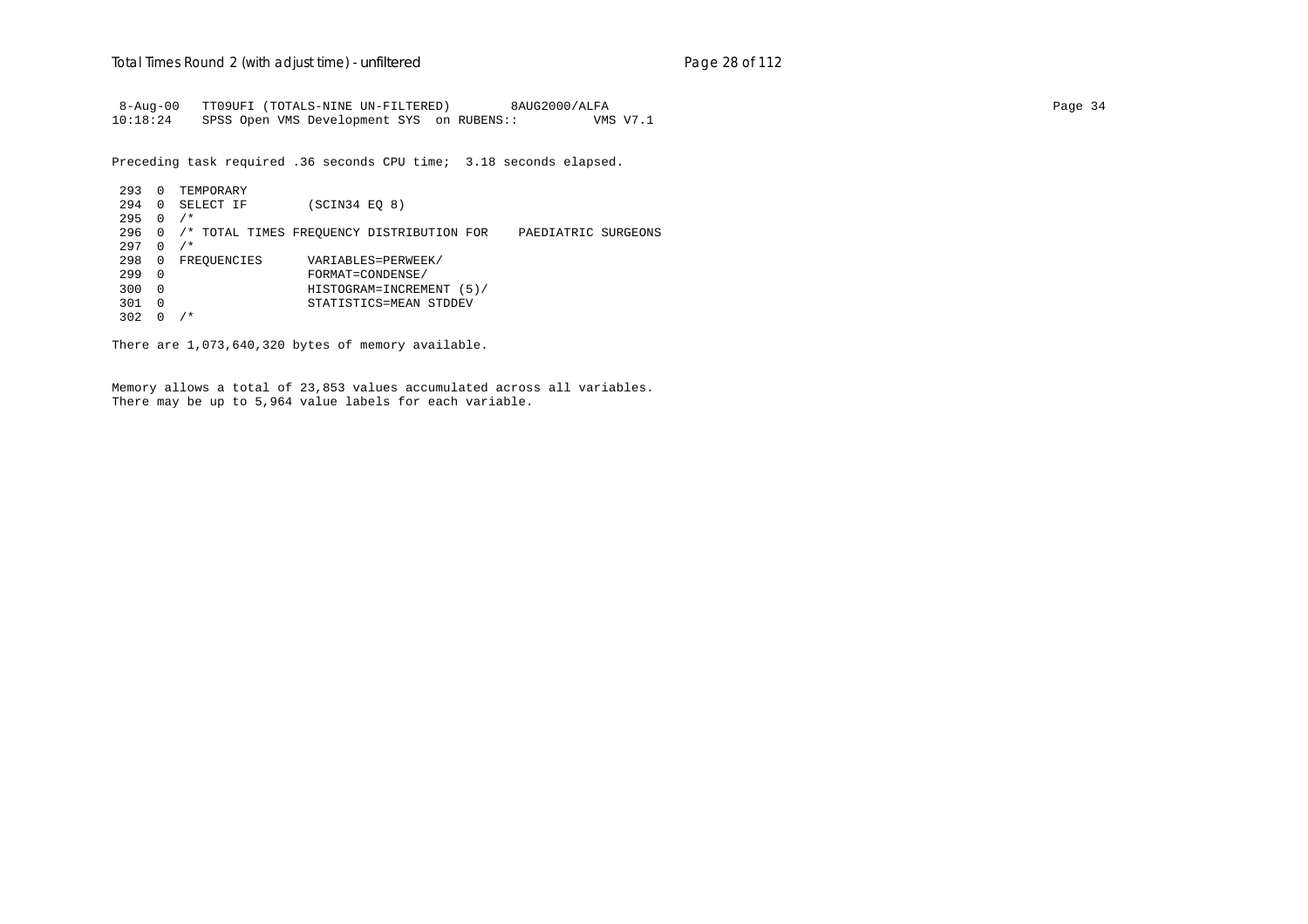| 8-Aug-00 | TT09UFI (TOTALS-NINE UN-FILTERED)         |  | 8AUG2000/ALFA |          |
|----------|-------------------------------------------|--|---------------|----------|
| 10:18:25 | SPSS Open VMS Development SYS on RUBENS:: |  |               | VMS V7.1 |

PERWEEK HOURS PER WEEK - UNFILTERED

|       |                |                | Cum |       |              |                | Cum |       |              |                | Cum   |
|-------|----------------|----------------|-----|-------|--------------|----------------|-----|-------|--------------|----------------|-------|
| Value | Freq Pct Pct   |                |     | Value | Freq Pct Pct |                |     | Value | Freq Pct Pct |                |       |
|       |                |                |     |       |              |                |     |       |              |                |       |
| .00   | 5              | 10             | 10  | 13.00 | 3            | 6              | 48  | 34.00 |              | 2              | 83    |
| 1.00  |                | 2              | 13  | 15.00 | 3            | 6              | 54  | 40.00 |              | 2              | 85    |
| 2.00  | $\overline{a}$ | 4              | 17  | 16.00 | 3            | 6              | 60  | 41.00 | 1            | 2              | 88    |
| 4.00  | 2              | 4              | 21  | 20.00 | 2            | 4              | 65  | 42.00 |              | $\mathcal{L}$  | 90    |
| 5.00  |                | $\mathfrak{D}$ | 23  | 21.00 | 2            | 4              | 69  | 48.00 | 1            | $\mathfrak{D}$ | 92    |
| 6.00  |                | $\mathfrak{D}$ | 25  | 26.00 | 2            | 4              | 73  | 52.00 |              | $\mathcal{L}$  | 94    |
| 7.00  | 2              | 4              | 29  | 27.00 |              | $2^{1}$        | 75  | 57.00 |              | $\overline{2}$ | 96    |
| 8.00  | $\mathfrak{D}$ | 4              | 33  | 29.00 |              | $\mathfrak{D}$ | 77  | 59.00 | 1            | $\mathcal{L}$  | 98    |
| 10.00 | 2              | 4              | 38  | 30.00 |              | 2              | 79  | 72.00 |              |                | 2 100 |
| 12.00 | $\mathfrak{D}$ | 4              | 42  | 33.00 |              | 2              | 81  |       |              |                |       |

| Count                                                                                                | Midpoint                                                                                                        |                              |                                    |                                              | One symbol equals approximately .20 occurrences                                                         |   |   |    |
|------------------------------------------------------------------------------------------------------|-----------------------------------------------------------------------------------------------------------------|------------------------------|------------------------------------|----------------------------------------------|---------------------------------------------------------------------------------------------------------|---|---|----|
| 10<br>6<br>7<br>6<br>4<br>4<br>3<br>$\Omega$<br>3<br>1<br>$\mathbf{1}$<br>$\mathfrak{D}$<br>$\Omega$ | 2.50<br>7.50<br>12.50<br>17.50<br>22.50<br>27.50<br>32.50<br>37.50<br>42.50<br>47.50<br>52.50<br>57.50<br>62.50 | *****<br>*****<br>********** | ***************<br>*************** | ********************<br>******************** | ******************************<br>***********************************<br>****************************** |   |   |    |
| 0<br>1                                                                                               | 67.50<br>72.00                                                                                                  | *****                        |                                    |                                              |                                                                                                         |   |   |    |
| Mean                                                                                                 | 19.333                                                                                                          | 0                            | 2<br>Std dev                       | 17.589                                       | 4<br>Histogram frequency                                                                                | 6 | 8 | 10 |

Valid cases 48 Missing cases  $\mathbb O$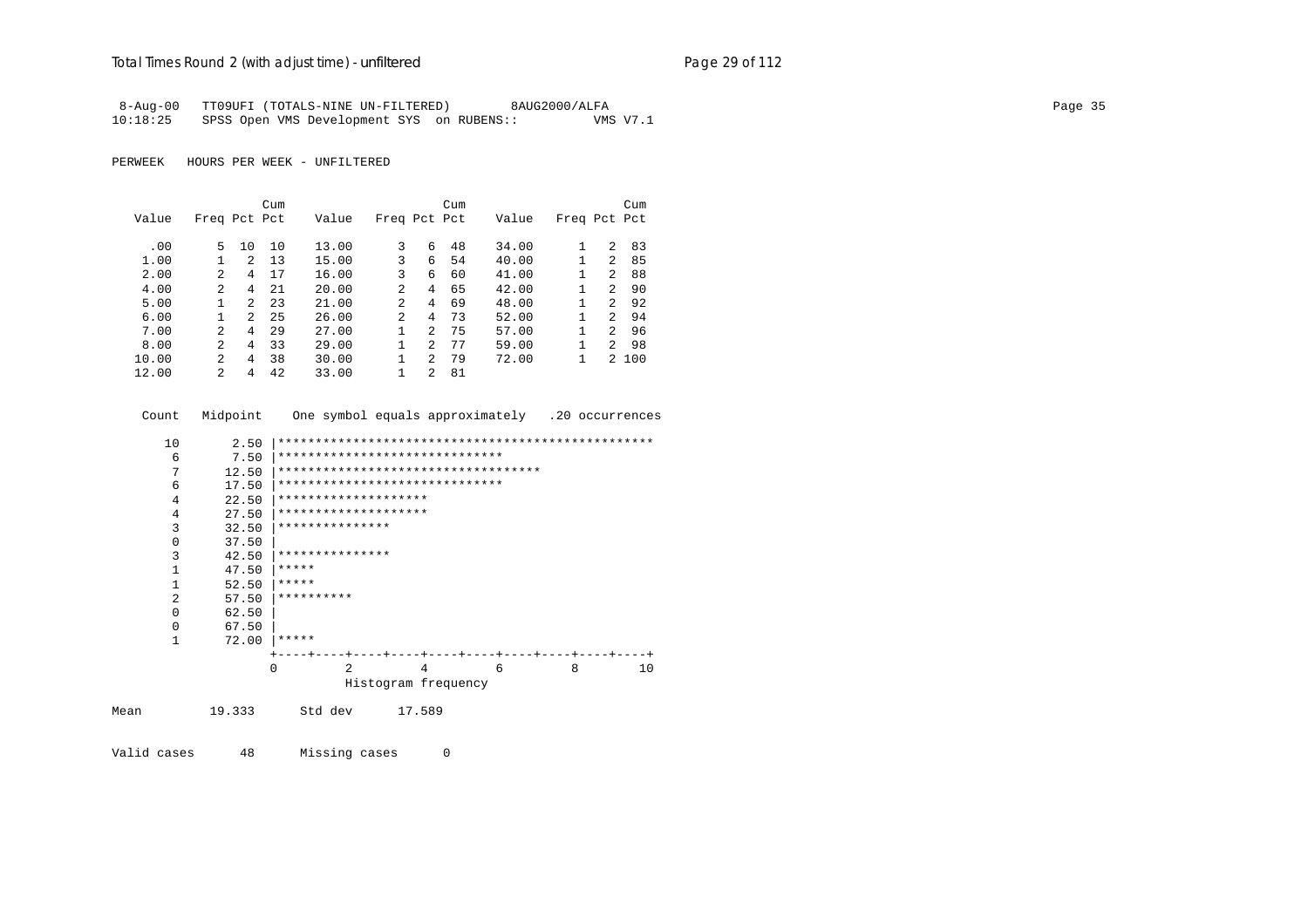8-Aug-00 TT09UFI (TOTALS-NINE UN-FILTERED) 8AUG2000/ALFA Page 36 10:18:26 SPSS Open VMS Development SYS on RUBENS:: VMS V7.1

Preceding task required .32 seconds CPU time; 1.53 seconds elapsed.

 303 0 TEMPORARY 304 0 SELECT IF (SCIN34 EQ 9) 305 0 /\* 306 0 /\* TOTAL TIMES FREQUENCY DISTRIBUTION FOR PLASTIC SURGEONS 307 0 /\* 308 0 FREQUENCIES VARIABLES=PERWEEK/<br>309 0 FORMAT=CONDENSE/ 309 0 FORMAT=CONDENSE/ 310 0 HISTOGRAM=INCREMENT (5)/ 311 0 STATISTICS=MEAN STDDEV 312 0 /\*

There are 1,073,640,320 bytes of memory available.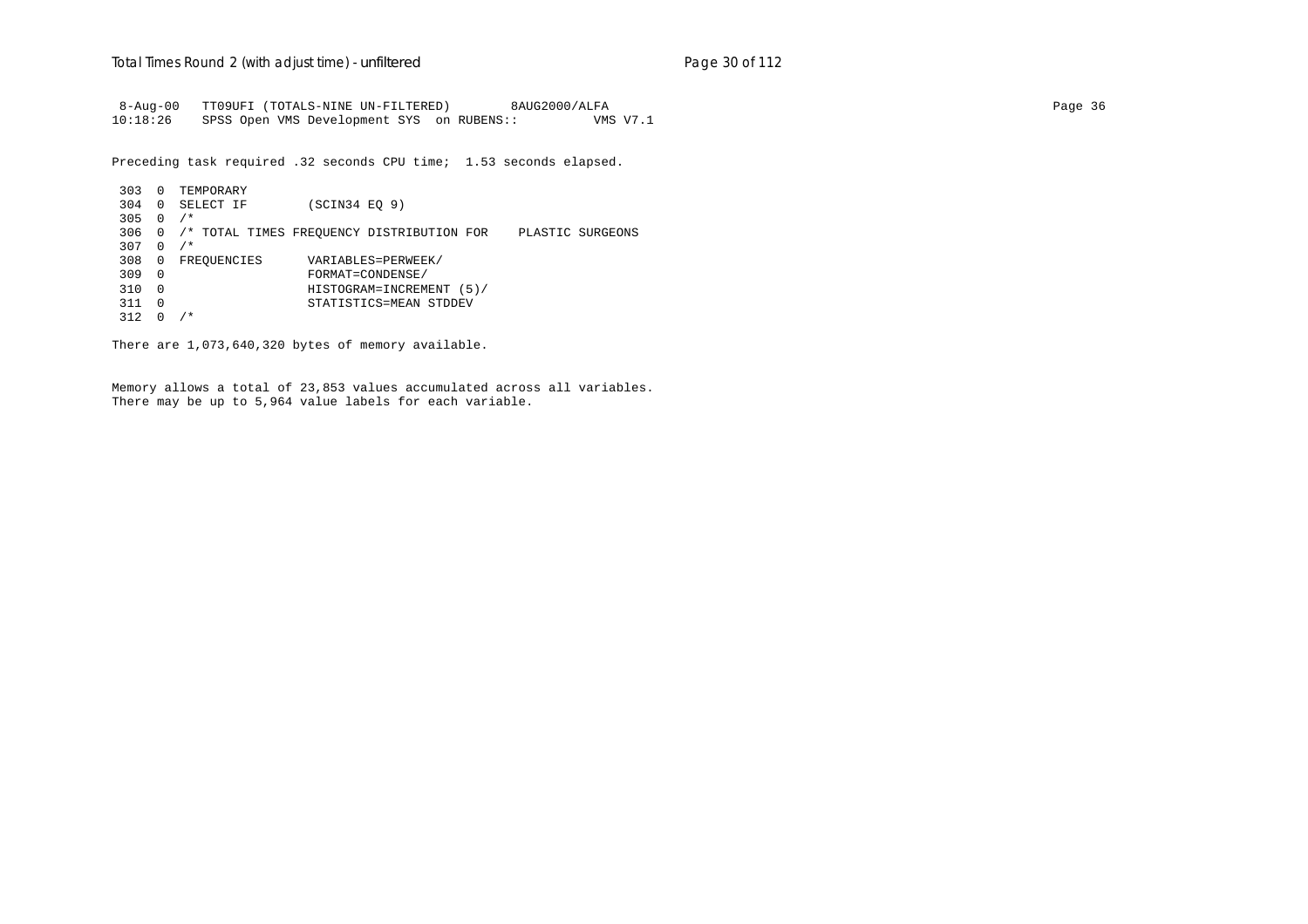## Total Times Round 2 (with adjust time) - *unfiltered* example 20 and 2 and 2 and 2 and 2 and 2 and 2 and 2 and 2 and 2 and 2 and 2 and 2 and 2 and 2 and 2 and 2 and 2 and 2 and 2 and 2 and 2 and 2 and 2 and 2 and 2 and 2 a

8-Aug-00 TT09UFI (TOTALS-NINE UN-FILTERED) 8AUG2000/ALFA Page 37 10:18:27 SPSS Open VMS Development SYS on RUBENS:: VMS V7.1

|       |                |                | Cum |       |                |                | Cum |        |                |              | Cum |
|-------|----------------|----------------|-----|-------|----------------|----------------|-----|--------|----------------|--------------|-----|
| Value | Freq Pct Pct   |                |     | Value | Freq Pct Pct   |                |     | Value  | Freq Pct Pct   |              |     |
|       |                |                |     |       |                |                |     |        |                |              |     |
| .00   | 5              | 2              | 2   | 30.00 | 7              | 3              | 39  | 62.00  | 3              | $\mathbf{1}$ | 86  |
| 1.00  | 5              | $\overline{a}$ | 4   | 31.00 | 7              | 3              | 42  | 63.00  | $\mathbf{1}$   | $\mathbf 0$  | 86  |
| 2.00  | 6              | 3              | 7   | 32.00 | 5              | $\overline{a}$ | 44  | 64.00  | 2              | 1            | 87  |
| 3.00  | 2              | $\mathbf{1}$   | 8   | 33.00 | 6              | 3              | 47  | 65.00  | 3              | 1            | 88  |
| 5.00  | 3              | $\mathbf{1}$   | 9   | 34.00 | 3              | 1              | 48  | 66.00  | 1              | $\Omega$     | 89  |
| 6.00  | $\overline{2}$ | $\mathbf{1}$   | 10  | 35.00 | 7              | 3              | 51  | 68.00  | 2              | 1            | 90  |
| 8.00  | $\overline{c}$ | $\mathbf{1}$   | 11  | 36.00 | 6              | 3              | 54  | 69.00  | $\mathbf{1}$   | $\Omega$     | 90  |
| 9.00  | $\overline{a}$ | $\mathbf{1}$   | 12  | 37.00 | 3              | $\mathbf{1}$   | 55  | 70.00  | $\mathbf{1}$   | $\Omega$     | 91  |
| 10.00 | 1              | 0              | 12  | 38.00 | $\overline{4}$ | 2              | 57  | 74.00  | $\mathbf{1}$   | $\Omega$     | 91  |
| 11.00 | $\overline{2}$ | 1              | 13  | 39.00 | 7              | 3              | 60  | 77.00  | 1              | 0            | 92  |
| 12.00 | 1              | 0              | 14  | 40.00 | 3              | 1              | 61  | 78.00  | 1              | 0            | 92  |
| 13.00 | 3              | $\mathbf{1}$   | 15  | 41.00 | 3              | $\mathbf{1}$   | 63  | 80.00  | $\mathbf{1}$   | $\Omega$     | 92  |
| 14.00 | 1              | $\Omega$       | 16  | 42.00 | $\mathbf 1$    | $\Omega$       | 63  | 82.00  | $\mathbf{1}$   | $\Omega$     | 93  |
| 15.00 | $\overline{2}$ | $\mathbf{1}$   | 16  | 43.00 | 4              | $\overline{a}$ | 65  | 83.00  | $\mathbf{1}$   | $\mathbf 0$  | 93  |
| 16.00 | 1              | $\Omega$       | 17  | 44.00 | 1              | 0              | 65  | 84.00  | 1              | $\Omega$     | 94  |
| 17.00 | 3              | $\mathbf{1}$   | 18  | 45.00 | 3              | $\mathbf{1}$   | 67  | 86.00  | $\overline{2}$ | 1            | 95  |
| 18.00 | 4              | $\overline{a}$ | 20  | 46.00 | 3              | $\mathbf{1}$   | 68  | 89.00  | 2              | 1            | 96  |
| 19.00 | $\overline{a}$ | $\mathbf{1}$   | 21  | 47.00 | 7              | 3              | 71  | 94.00  | $\mathbf{1}$   | 0            | 96  |
| 20.00 | 3              | $\mathbf{1}$   | 22  | 48.00 | 7              | 3              | 74  | 97.00  | $\mathbf{1}$   | $\Omega$     | 96  |
| 21.00 | $\mathbf{1}$   | 0              | 23  | 49.00 | 6              | 3              | 77  | 106.00 | $\mathbf{1}$   | $\Omega$     | 97  |
| 22.00 | $\overline{a}$ | $\mathbf{1}$   | 24  | 50.00 | 2              | 1              | 78  | 108.00 | $\mathbf{1}$   | $\Omega$     | 97  |
| 23.00 | $\overline{a}$ | $\mathbf{1}$   | 24  | 51.00 | 2              | $\mathbf{1}$   | 79  | 115.00 | $\mathbf{1}$   | $\Omega$     | 98  |
| 24.00 | 4              | 2              | 26  | 52.00 | 3              | 1              | 80  | 121.00 | $\mathbf{1}$   | 0            | 98  |
| 25.00 | 1              | $\Omega$       | 27  | 53.00 | $\overline{c}$ | 1              | 81  | 124.00 | 1              | $\Omega$     | 99  |
| 26.00 | 9              | 4              | 31  | 54.00 | $\overline{a}$ | $\mathbf{1}$   | 82  | 128.00 | $\mathbf{1}$   | $\Omega$     | 99  |
| 27.00 | 4              | 2              | 32  | 55.00 | $\overline{4}$ | $\overline{a}$ | 84  | 129.00 | $\mathbf{1}$   | 0            | 100 |
| 28.00 | 5              | 2              | 35  | 56.00 | 1              | $\Omega$       | 84  | 146.00 | $\mathbf{1}$   | 0            | 100 |
| 29.00 | $\overline{a}$ | $\mathbf{1}$   | 36  | 58.00 | $\mathbf{1}$   | $\Omega$       | 84  |        |                |              |     |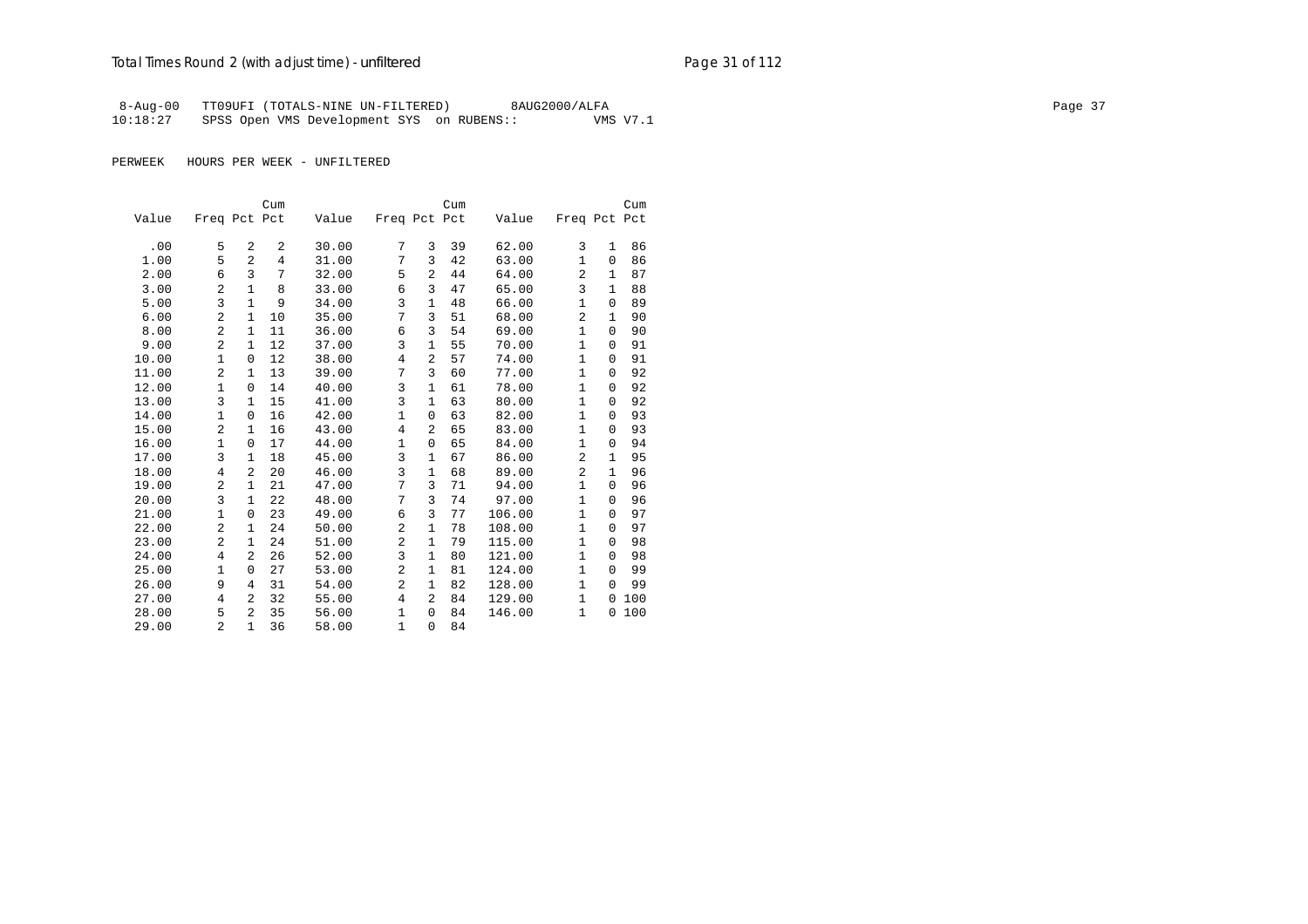| 8-Aug-00            |                  | TT09UFI (TOTALS-NINE UN-FILTERED)               |                     |    | 8AUG2000/ALFA |          |
|---------------------|------------------|-------------------------------------------------|---------------------|----|---------------|----------|
| 10:18:27            |                  | SPSS Open VMS Development SYS on RUBENS::       |                     |    |               | VMS V7.1 |
|                     |                  |                                                 |                     |    |               |          |
| PERWEEK             |                  | HOURS PER WEEK - UNFILTERED                     |                     |    |               |          |
|                     |                  |                                                 |                     |    |               |          |
| Count               | Midpoint         | One symbol equals approximately .60 occurrences |                     |    |               |          |
| 18                  | 2.50             | ******************************                  |                     |    |               |          |
| 9                   | 7.50             | ***************                                 |                     |    |               |          |
| 8                   | 12.50            | *************                                   |                     |    |               |          |
| 12                  | 17.50            | ********************                            |                     |    |               |          |
| 12                  | 22.50            | ********************                            |                     |    |               |          |
| 21                  | 27.50            | ***********************************             |                     |    |               |          |
| 28                  | 32.50            |                                                 |                     |    |               |          |
| 27                  | 37.50            |                                                 |                     |    |               |          |
| 12                  | 42.50            | ********************                            |                     |    |               |          |
| 26                  | 47.50            |                                                 |                     |    |               |          |
| 11                  | 52.50            | ******************                              |                     |    |               |          |
| 6                   | 57.50            | **********                                      |                     |    |               |          |
| 6                   | 62.50            | **********                                      |                     |    |               |          |
| 7                   | 67.50            | ************                                    |                     |    |               |          |
| 2                   | 72.50            | $***$                                           |                     |    |               |          |
| 2                   | 77.50            | ***                                             |                     |    |               |          |
| 4                   | 82.50            | *******                                         |                     |    |               |          |
| 4                   | 87.50            | *******                                         |                     |    |               |          |
| $\mathbf{1}$        | 92.50            | $\star\star$<br>$* *$                           |                     |    |               |          |
| 1                   | 97.50            |                                                 |                     |    |               |          |
| $\mathbf{0}$        | 102.50           | $***$                                           |                     |    |               |          |
| $\overline{a}$<br>0 | 107.50<br>112.50 |                                                 |                     |    |               |          |
| $\mathbf{1}$        | 117.50           | $\star$ $\star$                                 |                     |    |               |          |
| $\overline{a}$      | 122.50           | $***$                                           |                     |    |               |          |
| $\mathfrak{D}$      | 127.50           | $***$                                           |                     |    |               |          |
| $\Omega$            | 132.50           |                                                 |                     |    |               |          |
| 0                   | 137.50           |                                                 |                     |    |               |          |
| 0                   | 142.50           |                                                 |                     |    |               |          |
| $\mathbf{1}$        | 146.00           | $***$                                           |                     |    |               |          |
|                     |                  |                                                 |                     |    |               |          |
|                     |                  | 6<br><sup>0</sup>                               | 12                  | 18 | 24            | 30       |
|                     |                  |                                                 | Histogram frequency |    |               |          |
|                     |                  |                                                 |                     |    |               |          |
| Mean                | 38.809           | Std dev                                         | 26.211              |    |               |          |
|                     |                  |                                                 |                     |    |               |          |
|                     |                  |                                                 |                     |    |               |          |

Valid cases 225 Missing cases  $\mathbb O$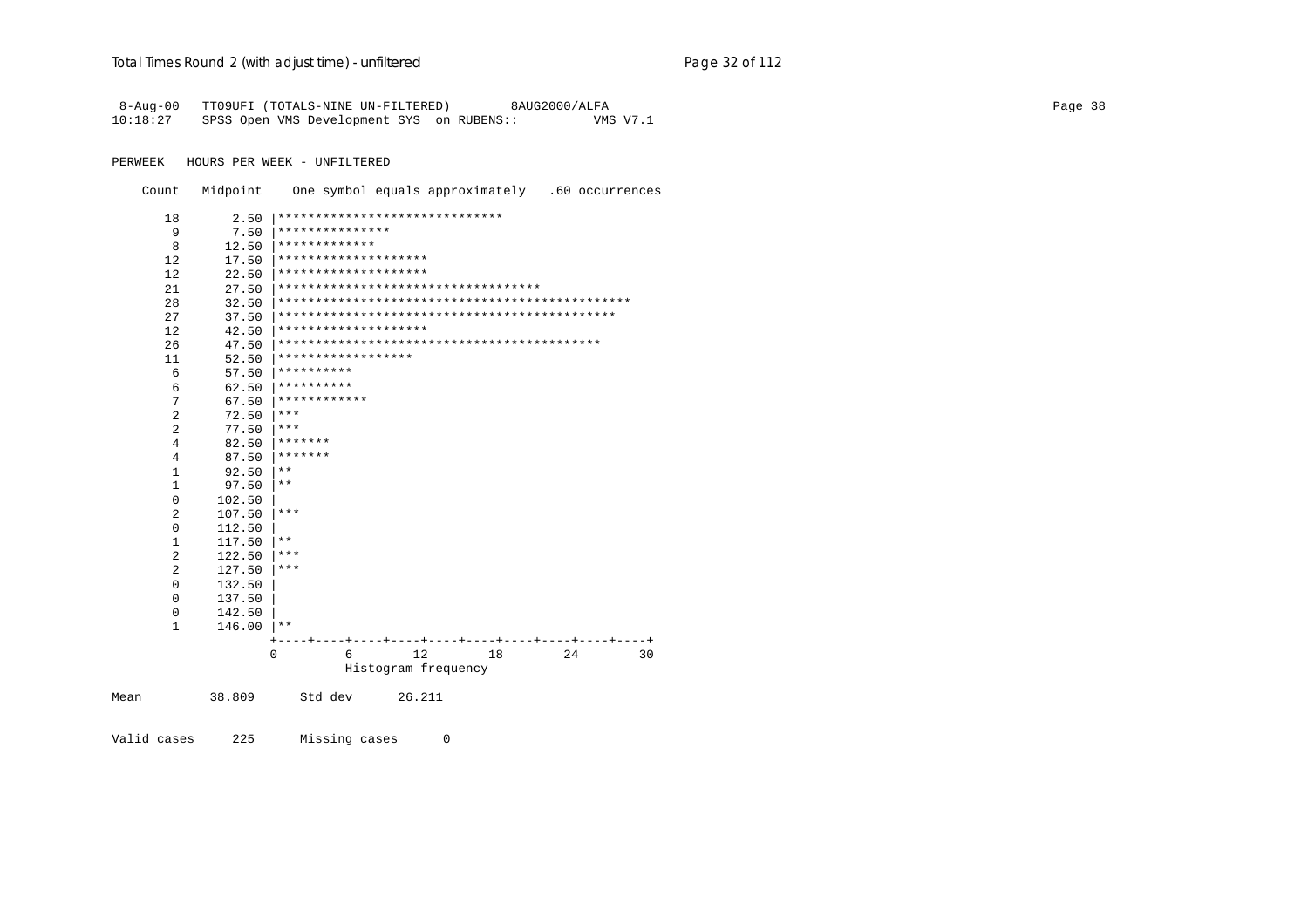8-Aug-00 TT09UFI (TOTALS-NINE UN-FILTERED) 8AUG2000/ALFA Page 39 10:18:28 SPSS Open VMS Development SYS on RUBENS:: VMS V7.1

Preceding task required .30 seconds CPU time; 2.13 seconds elapsed.

 313 0 TEMPORARY 314 0 SELECT IF (SCIN34 EQ 10)  $315 \t 0 / *$  316 0 /\* TOTAL TIMES FREQUENCY DISTRIBUTION FOR UROLOGISTS 317 0 /\* 318 0 FREQUENCIES VARIABLES=PERWEEK/<br>319 0 FORMAT=CONDENSE/ 319 0 FORMAT=CONDENSE/ 320 0 HISTOGRAM=INCREMENT (5)/ 321 0 STATISTICS=MEAN STDDEV  $322 \t0 / *$ 

There are 1,073,640,320 bytes of memory available.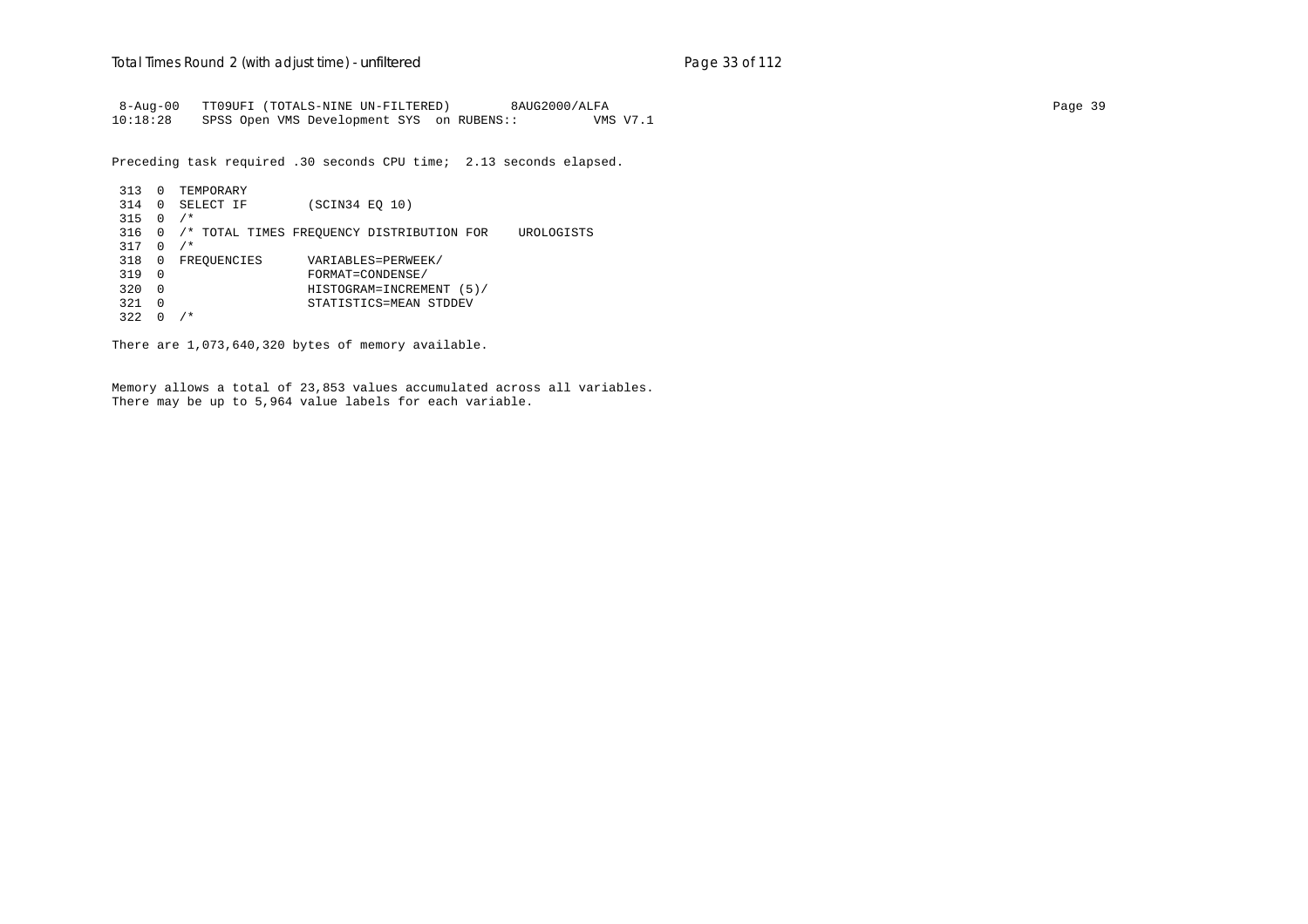## Total Times Round 2 (with adjust time) - *unfiltered* example 20 and 2 and 2 and 2 and 2 and 2 and 2 and 2 and 2 and 2 and 2 and 2 and 2 and 2 and 2 and 2 and 2 and 2 and 2 and 2 and 2 and 2 and 2 and 2 and 2 and 2 and 2 a

 8-Aug-00 TT09UFI (TOTALS-NINE UN-FILTERED) 8AUG2000/ALFA Page 40 10:18:29 SPSS Open VMS Development SYS on RUBENS::

| Freq Pct Pct   |                                       |                                                                               |
|----------------|---------------------------------------|-------------------------------------------------------------------------------|
|                |                                       |                                                                               |
|                |                                       |                                                                               |
|                |                                       | 81                                                                            |
|                |                                       | 82                                                                            |
|                |                                       | 83                                                                            |
|                |                                       | 84                                                                            |
|                |                                       | 86                                                                            |
|                |                                       | 87                                                                            |
| $\overline{a}$ | $\mathbf{1}$                          | 88                                                                            |
| 3              | $\mathbf{1}$                          | 89                                                                            |
| 1              | 0                                     | 90                                                                            |
| 2              | $\mathbf{1}$                          | 91                                                                            |
| $\overline{a}$ | $\mathbf{1}$                          | 92                                                                            |
| 5              | 2                                     | 94                                                                            |
| $\mathbf{1}$   | $\Omega$                              | 94                                                                            |
| $\overline{a}$ | $\mathbf{1}$                          | 95                                                                            |
| $\overline{a}$ | $\mathbf{1}$                          | 96                                                                            |
| $\mathbf{1}$   | $\Omega$                              | 96                                                                            |
| 1              | $\Omega$                              | 97                                                                            |
| 1              | $\Omega$                              | 97                                                                            |
| 1              | $\Omega$                              | 97                                                                            |
| 2              | $\mathbf{1}$                          | 98                                                                            |
| 1              | $\Omega$                              | 99                                                                            |
| 1              | $\Omega$                              | 99                                                                            |
| $\mathbf{1}$   | 0                                     | 100                                                                           |
| $\mathbf{1}$   | 0                                     | 100                                                                           |
|                |                                       |                                                                               |
|                | 3<br>$\mathbf{1}$<br>2<br>3<br>5<br>3 | $\mathbf{1}$<br>$\Omega$<br>$\mathbf{1}$<br>$\mathbf{1}$<br>2<br>$\mathbf{1}$ |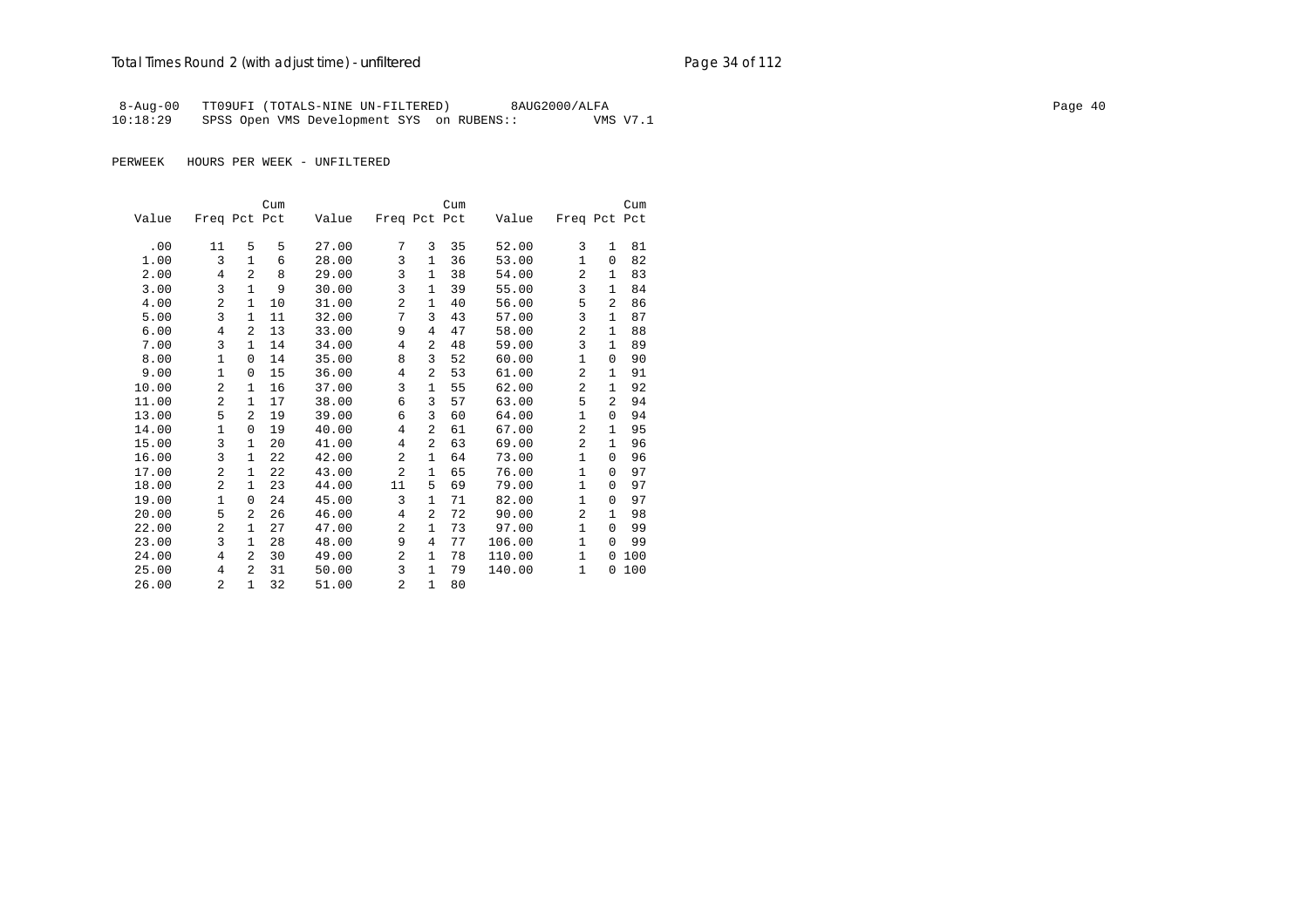| $8 - Aug - 00$<br>10:18:30 | SPSS Open VMS Development SYS on RUBENS:: |                                   |                     |    | TT09UFI (TOTALS-NINE UN-FILTERED) 8AUG2000/ALFA |    | <b>VMS V7.1</b> |
|----------------------------|-------------------------------------------|-----------------------------------|---------------------|----|-------------------------------------------------|----|-----------------|
| PERWEEK                    | HOURS PER WEEK - UNFILTERED               |                                   |                     |    |                                                 |    |                 |
| Count                      | Midpoint                                  |                                   |                     |    | One symbol equals approximately .60 occurrences |    |                 |
| 23                         | 2.50                                      |                                   |                     |    | **************************************          |    |                 |
| 12                         | 7.50                                      | ********************              |                     |    |                                                 |    |                 |
| 10                         | 12.50                                     | *****************                 |                     |    |                                                 |    |                 |
| 11                         | 17.50                                     | ******************                |                     |    |                                                 |    |                 |
| 14                         | 22.50                                     | ***********************           |                     |    |                                                 |    |                 |
| 19                         | 27.50                                     | ********************************  |                     |    |                                                 |    |                 |
| 25                         | 32.50                                     |                                   |                     |    |                                                 |    |                 |
| 27                         | 37.50                                     |                                   |                     |    |                                                 |    |                 |
| 23                         | 42.50                                     |                                   |                     |    |                                                 |    |                 |
| 20                         | 47.50                                     | ********************************* |                     |    |                                                 |    |                 |
| 11                         | 52.50                                     | ******************                |                     |    |                                                 |    |                 |
| 16                         | 57.50                                     | ***************************       |                     |    |                                                 |    |                 |
| 11                         | 62.50                                     | ******************                |                     |    |                                                 |    |                 |
| 4                          | 67.50                                     | *******                           |                     |    |                                                 |    |                 |
| 1                          | 72.50                                     | $***$                             |                     |    |                                                 |    |                 |
| 2                          | 77.50                                     | ***                               |                     |    |                                                 |    |                 |
| $\mathbf{1}$               | 82.50                                     | $***$                             |                     |    |                                                 |    |                 |
| $\Omega$                   | 87.50                                     |                                   |                     |    |                                                 |    |                 |
| $\overline{a}$             | 92.50                                     | ***                               |                     |    |                                                 |    |                 |
| $\mathbf{1}$               | 97.50                                     | $***$                             |                     |    |                                                 |    |                 |
| 0                          | 102.50                                    |                                   |                     |    |                                                 |    |                 |
| 1                          | 107.50                                    | $* *$                             |                     |    |                                                 |    |                 |
| $\mathbf{1}$               | 112.50                                    | $***$                             |                     |    |                                                 |    |                 |
| $\Omega$                   | 117.50                                    |                                   |                     |    |                                                 |    |                 |
| $\Omega$                   | 122.50                                    |                                   |                     |    |                                                 |    |                 |
| $\Omega$                   | 127.50                                    |                                   |                     |    |                                                 |    |                 |
| 0                          | 132.50                                    |                                   |                     |    |                                                 |    |                 |
| $\mathbf{1}$               | 137.50                                    | $* *$                             |                     |    |                                                 |    |                 |
|                            |                                           |                                   |                     |    |                                                 |    |                 |
|                            | $\Omega$                                  |                                   | 6                   | 12 | 18                                              | 24 | 30              |
|                            |                                           |                                   | Histogram frequency |    |                                                 |    |                 |

35.314 Std dev 22.183 Mean

Valid cases 236 Missing cases  $\mathsf 0$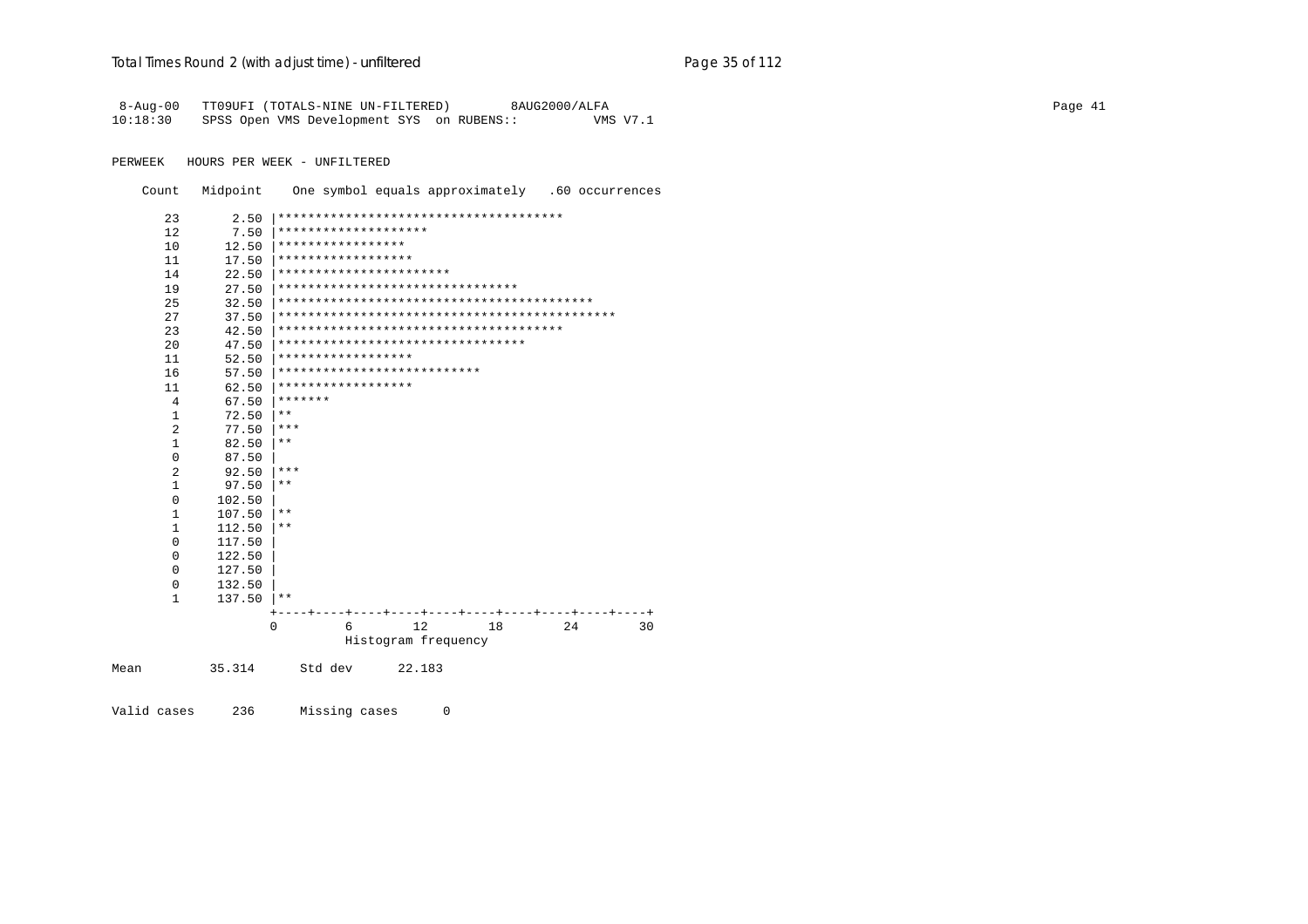8-Aug-00 TT09UFI (TOTALS-NINE UN-FILTERED) 8AUG2000/ALFA Page 42 10:18:31 SPSS Open VMS Development SYS on RUBENS:: VMS V7.1

Preceding task required .38 seconds CPU time; 2.18 seconds elapsed.

 323 0 TEMPORARY 324 0 SELECT IF (SCIN34 EQ 11)  $325 \t 0 / *$  326 0 /\* TOTAL TIMES FREQUENCY DISTRIBUTION FOR VASCULAR SURGEONS 327 0 /\* 328 0 FREQUENCIES VARIABLES=PERWEEK/<br>329 0 FORMAT=CONDENSE/ 329 0 FORMAT=CONDENSE/ 330 0 HISTOGRAM=INCREMENT (5)/ 331 0 STATISTICS=MEAN STDDEV 332 0 /\*

There are 1,073,640,320 bytes of memory available.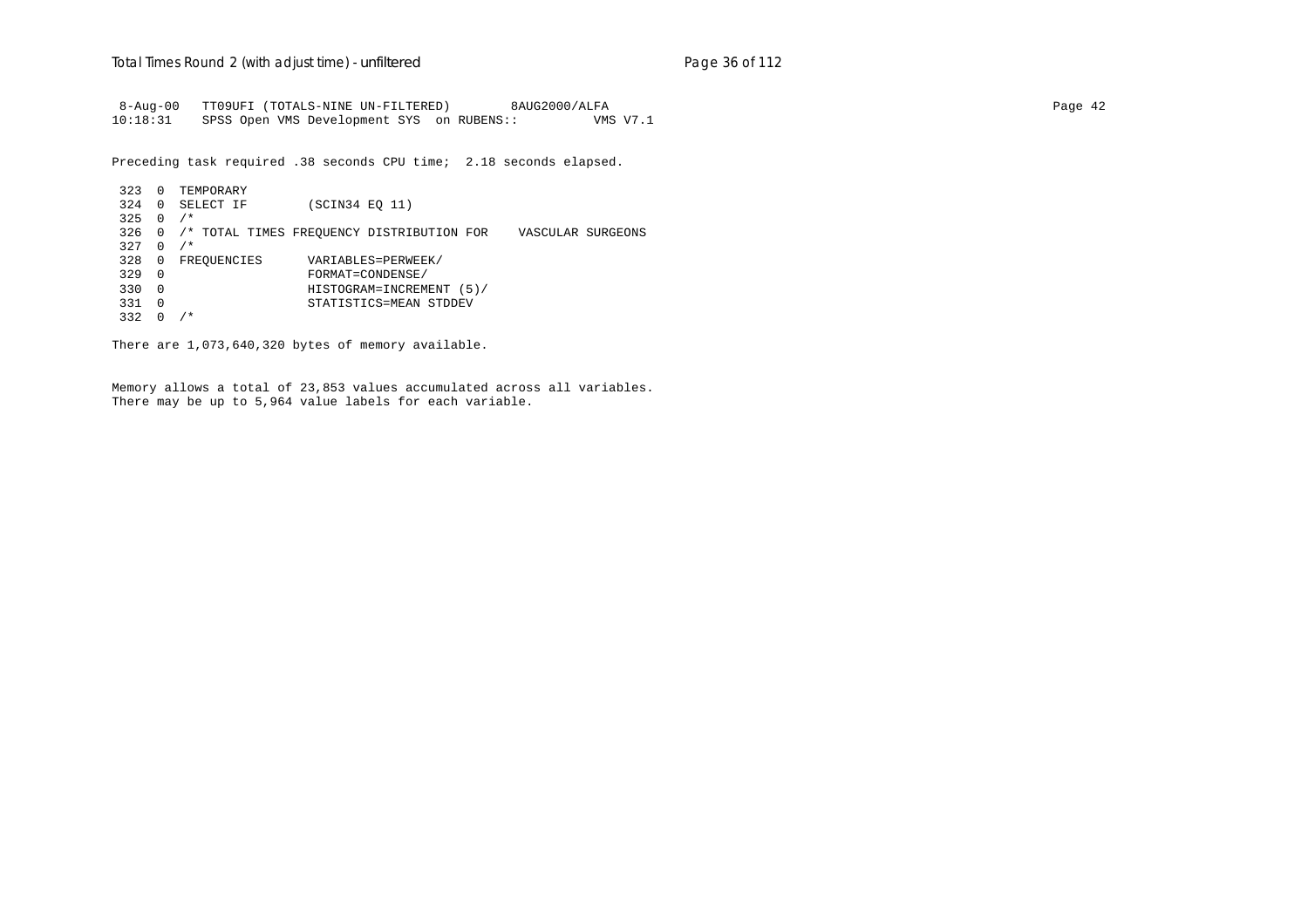## Total Times Round 2 (with adjust time) - *unfiltered* example 20 and 2 and 2 and 2 and 2 and 2 and 2 and 2 and 2 and 2 and 2 and 2 and 2 and 2 and 2 and 2 and 2 and 2 and 2 and 2 and 2 and 2 and 2 and 2 and 2 and 2 and 2 a

8-Aug-00 TT09UFI (TOTALS-NINE UN-FILTERED) 8AUG2000/ALFA Page 43 10:18:33 SPSS Open VMS Development SYS on RUBENS:: VMS V7.1

|       |                |                | Cum |       |                |                | Cum |        |                |                | Cum |
|-------|----------------|----------------|-----|-------|----------------|----------------|-----|--------|----------------|----------------|-----|
| Value | Freq Pct Pct   |                |     | Value | Freq Pct Pct   |                |     | Value  | Freq Pct Pct   |                |     |
|       |                |                |     |       |                |                |     |        |                |                |     |
| .00   | 4              | 4              | 4   | 20.00 | $\overline{a}$ | $\overline{a}$ | 41  | 42.00  | $\mathbf{1}$   | $\mathbf{1}$   | 81  |
| 1.00  | 5              | 4              | 8   | 21.00 | 3              | 3              | 44  | 43.00  | $\mathbf{1}$   | $\mathbf{1}$   | 82  |
| 2.00  | 1              | 1              | 9   | 22.00 | 3              | 3              | 46  | 44.00  | 1              | 1              | 82  |
| 3.00  | 2              | $\overline{a}$ | 11  | 23.00 | 3              | 3              | 49  | 46.00  | 1              | $\mathbf{1}$   | 83  |
| 4.00  | 1              | $\mathbf{1}$   | 11  | 24.00 | 3              | 3              | 52  | 47.00  | $\overline{a}$ | $\mathfrak{D}$ | 85  |
| 5.00  | 1              | $\mathbf{1}$   | 12  | 25.00 | 1              | 1              | 53  | 48.00  | $\mathbf{1}$   | $\mathbf{1}$   | 86  |
| 6.00  | 1              | $\mathbf{1}$   | 13  | 26.00 | 2              | $\overline{2}$ | 54  | 50.00  | 1              | $\mathbf{1}$   | 87  |
| 7.00  | 3              | 3              | 16  | 27.00 | $\overline{a}$ | $\overline{a}$ | 56  | 51.00  | 3              | 3              | 89  |
| 8.00  | 2              | $\overline{a}$ | 18  | 28.00 | 7              | 6              | 62  | 55.00  | $\mathbf{1}$   | $\mathbf{1}$   | 90  |
| 9.00  | $\mathfrak{D}$ | $\overline{a}$ | 19  | 29.00 | 4              | 4              | 66  | 58.00  | $\mathbf{1}$   | 1              | 91  |
| 10.00 | 2              | $\overline{a}$ | 21  | 31.00 | 4              | 4              | 69  | 59.00  | 1              | $\mathbf{1}$   | 92  |
| 12.00 | $\mathfrak{D}$ | $\overline{a}$ | 23  | 32.00 | 2              | $\overline{a}$ | 71  | 60.00  | 1              | 1              | 93  |
| 13.00 | 3              | 3              | 25  | 33.00 | $\mathbf{1}$   | 1              | 72  | 61.00  | $\overline{a}$ | 2              | 95  |
| 14.00 | 1              | $\mathbf{1}$   | 26  | 36.00 | 1              | 1              | 73  | 65.00  | $\mathbf{1}$   | $\mathbf{1}$   | 96  |
| 15.00 | 3              | 3              | 29  | 37.00 | 1              | 1              | 74  | 70.00  | $\mathbf{1}$   | $\mathbf{1}$   | 96  |
| 16.00 | 5              | 4              | 33  | 38.00 | $\mathbf{1}$   | 1              | 75  | 83.00  | $\mathbf{1}$   | $\mathbf{1}$   | 97  |
| 17.00 | 1              | $\mathbf{1}$   | 34  | 39.00 | 2              | $\overline{2}$ | 76  | 84.00  | $\mathbf{1}$   | $\mathbf{1}$   | 98  |
| 18.00 | 3              | 3              | 37  | 40.00 | 2              | 2              | 78  | 89.00  | 1              | $\mathbf{1}$   | 99  |
| 19.00 | 3              | 3              | 39  | 41.00 | 2              | $\overline{a}$ | 80  | 109.00 | $\mathbf{1}$   | $\mathbf{1}$   | 100 |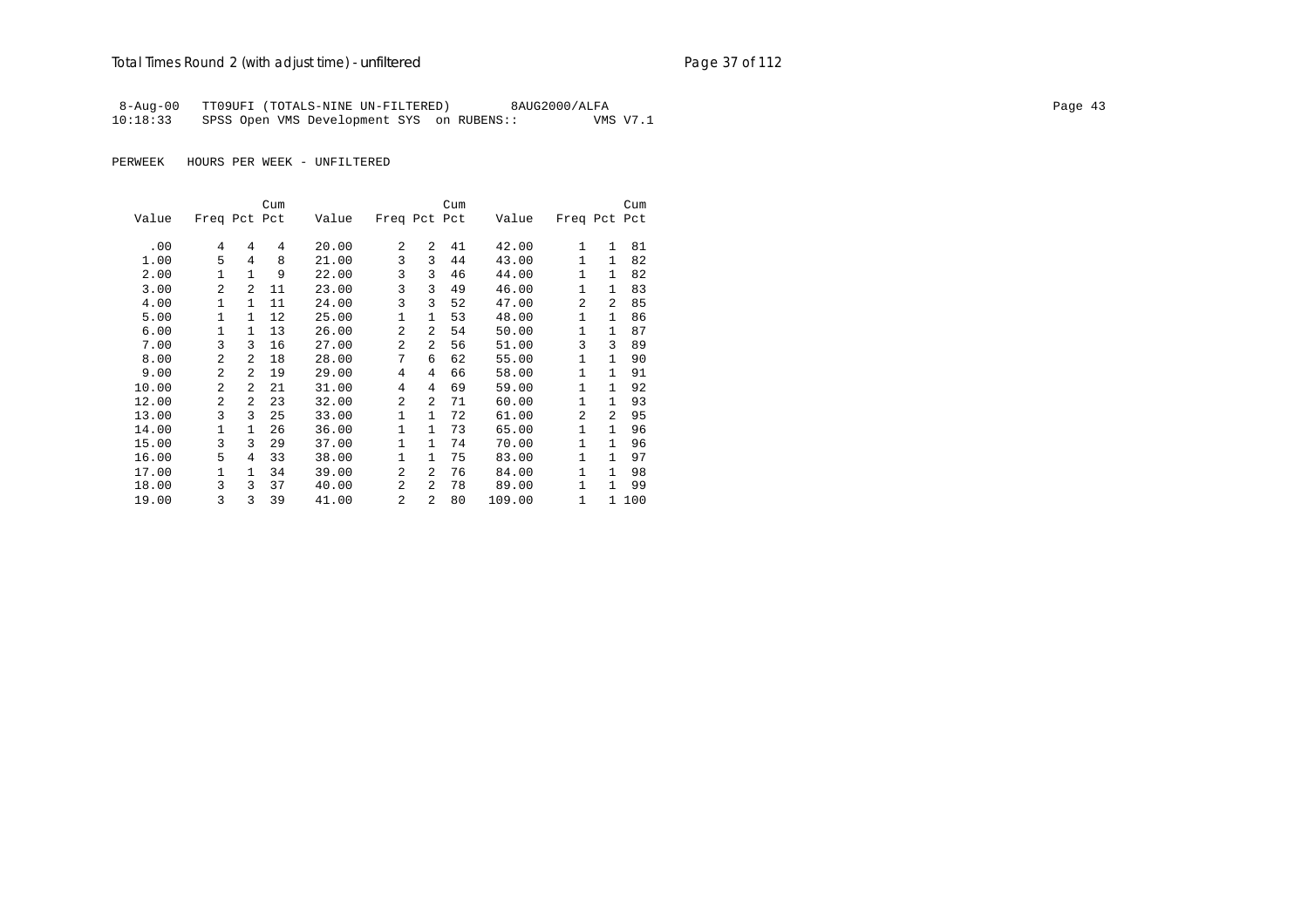|              |        | 8-Aug-00 TT09UFI (TOTALS-NINE UN-FILTERED) 8AUG2000/ALFA<br>10:18:34 SPSS Open VMS Development SYS on RUBENS:: |                     |    |    | VMS V7.1 |
|--------------|--------|----------------------------------------------------------------------------------------------------------------|---------------------|----|----|----------|
| PERWEEK      |        | HOURS PER WEEK - UNFILTERED                                                                                    |                     |    |    |          |
| Count        |        | Midpoint One symbol equals approximately .40 occurrences                                                       |                     |    |    |          |
| 13           | 2.50   | *********************************                                                                              |                     |    |    |          |
| 9            | 7.50   | ***********************                                                                                        |                     |    |    |          |
| 8            | 12.50  | ********************                                                                                           |                     |    |    |          |
| 15           | 17.50  |                                                                                                                |                     |    |    |          |
| 14           | 22.50  | ************************************                                                                           |                     |    |    |          |
| 16           | 27.50  |                                                                                                                |                     |    |    |          |
| 7            | 32.50  | ******************                                                                                             |                     |    |    |          |
| 5            | 37.50  | *************                                                                                                  |                     |    |    |          |
| 7            | 42.50  | ******************                                                                                             |                     |    |    |          |
| 4            | 47.50  | **********                                                                                                     |                     |    |    |          |
| 4            | 52.50  | **********                                                                                                     |                     |    |    |          |
| 3            | 57.50  | ********                                                                                                       |                     |    |    |          |
| 3            | 62.50  | ********                                                                                                       |                     |    |    |          |
| $\mathbf{1}$ | 67.50  | ***                                                                                                            |                     |    |    |          |
| $\mathbf{1}$ | 72.50  | ***                                                                                                            |                     |    |    |          |
| $\mathbf{0}$ | 77.50  |                                                                                                                |                     |    |    |          |
| 2            | 82.50  | $* * * * * *$                                                                                                  |                     |    |    |          |
| $\mathbf{1}$ | 87.50  | $ ***$                                                                                                         |                     |    |    |          |
| $\mathbf{0}$ | 92.50  |                                                                                                                |                     |    |    |          |
| 0            | 97.50  |                                                                                                                |                     |    |    |          |
| 0            | 102.50 |                                                                                                                |                     |    |    |          |
| 1            | 107.50 | $+ * * *$                                                                                                      |                     |    |    |          |
|              |        |                                                                                                                |                     |    |    |          |
|              |        | 0<br>4                                                                                                         | 8                   | 12 | 16 | 20       |
|              |        |                                                                                                                | Histogram frequency |    |    |          |
| Mean         | 27.474 | Std dev 20.681                                                                                                 |                     |    |    |          |

Valid cases 114 Missing cases 0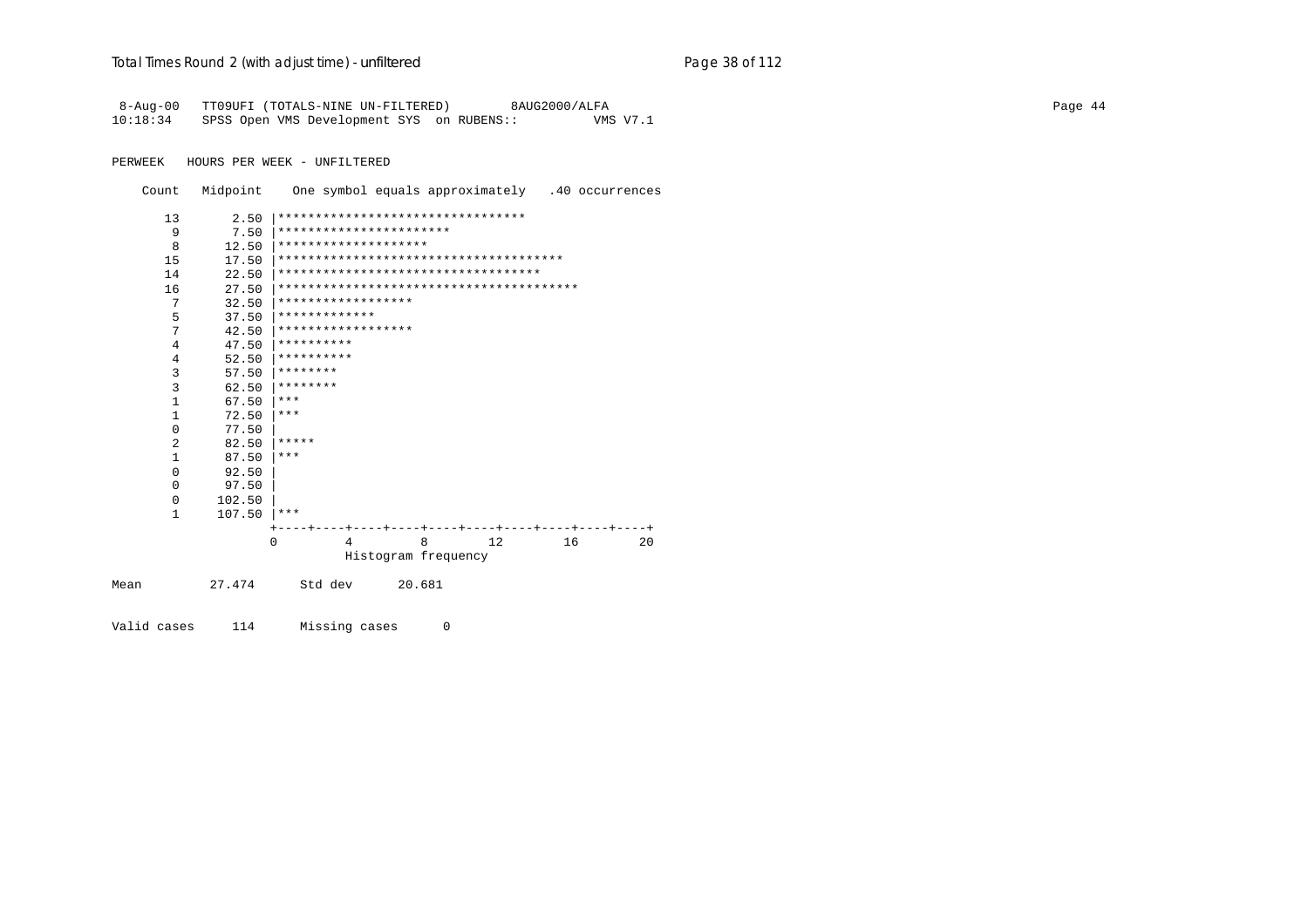8-Aug-00 TT09UFI (TOTALS-NINE UN-FILTERED) 8AUG2000/ALFA Page 45 10:18:37 SPSS Open VMS Development SYS on RUBENS:: VMS V7.1

Preceding task required .35 seconds CPU time; 6.02 seconds elapsed.

 333 0 TEMPORARY 334 0 SELECT IF (SCIN34 EQ 12) 335 0 /\* 336 0 /\* TOTAL TIMES FREQUENCY DISTRIBUTION FOR OPTHALMOLOGISTS 337 0 /\* 338 0 FREQUENCIES VARIABLES=PERWEEK/<br>339 0 FORMAT=CONDENSE/ 339 0 FORMAT=CONDENSE/ 340 0 HISTOGRAM=INCREMENT (5)/ 341 0 STATISTICS=MEAN STDDEV  $342 \t0 \t/*$ 

There are 1,073,640,320 bytes of memory available.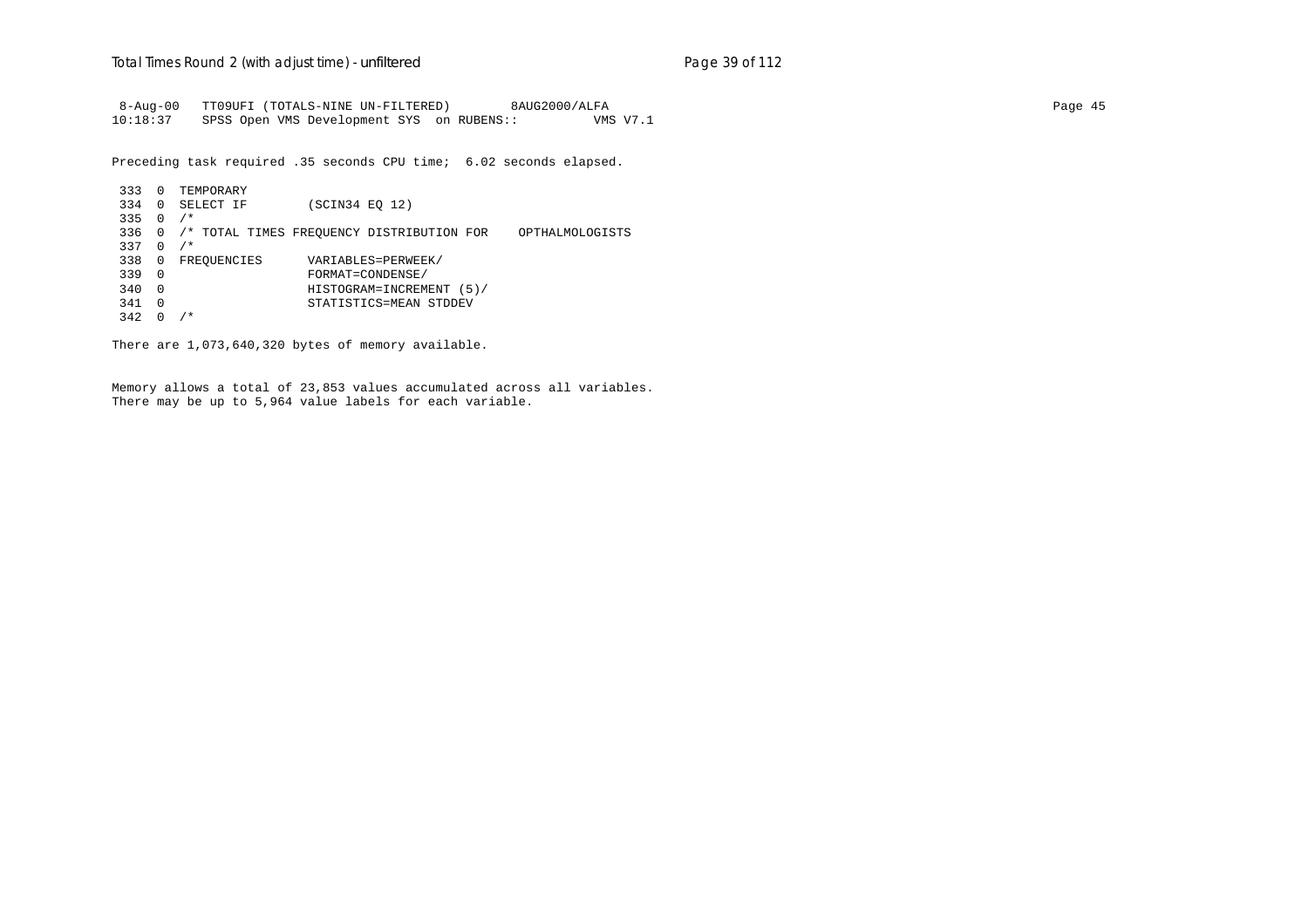## Total Times Round 2 (with adjust time) - *unfiltered* example 2 and 2 and 2 and 2 and 2 and 2 and 2 and 2 and 2 and 2 and 2 and 2 and 2 and 2 and 2 and 2 and 2 and 2 and 2 and 2 and 2 and 2 and 2 and 2 and 2 and 2 and 2 an

8-Aug-00 TT09UFI (TOTALS-NINE UN-FILTERED) 8AUG2000/ALFA Page 46 10:18:40 SPSS Open VMS Development SYS on RUBENS:: VMS V7.1

|       |                |                   | Cum      |                |                |                     | Cum      |                |                |                   | Cum      |
|-------|----------------|-------------------|----------|----------------|----------------|---------------------|----------|----------------|----------------|-------------------|----------|
| Value | Freq Pct Pct   |                   |          | Value          | Freq Pct Pct   |                     |          | Value          | Freq Pct Pct   |                   |          |
| .00   | 36             | 5                 | 5        |                |                |                     |          |                | 2              |                   |          |
| 1.00  | 6              | $\mathbf{1}$      | 6        | 40.00<br>41.00 | 10<br>9        | 1<br>$\mathbf{1}$   | 45<br>47 | 80.00<br>81.00 | $\overline{4}$ | 0<br>$\mathbf{1}$ | 88<br>89 |
| 2.00  | 10             | 1                 | 7        | 42.00          | 8              | 1                   | 48       | 82.00          | 4              | $\mathbf{1}$      | 89       |
| 3.00  | 9              | 1                 | 9        | 43.00          | 12             | 2                   | 50       | 83.00          | 6              | $\mathbf{1}$      | 90       |
|       | 9              |                   |          |                |                | 3                   | 52       |                | $\overline{4}$ | $\mathbf{1}$      |          |
| 4.00  | 6              | 1<br>$\mathbf{1}$ | 10<br>11 | 44.00          | 19<br>14       | $\overline{a}$      | 54       | 84.00          | 5              | $\mathbf{1}$      | 91<br>91 |
| 5.00  |                |                   |          | 45.00          |                |                     |          | 85.00          | $\overline{2}$ |                   | 92       |
| 6.00  | 8<br>7         | 1<br>$\mathbf{1}$ | 12<br>13 | 46.00          | 6              | 1<br>$\overline{2}$ | 55<br>57 | 86.00          |                | 0                 | 92       |
| 7.00  |                |                   |          | 47.00          | 11             |                     |          | 87.00          | 1              | 0<br>$\mathbf{1}$ |          |
| 8.00  | 8              | 1                 | 14       | 48.00          | 8              | 1<br>$\overline{2}$ | 58       | 88.00          | 5              |                   | 92       |
| 9.00  | 8<br>9         | $\mathbf{1}$      | 15       | 49.00          | 12             |                     | 60       | 89.00          | $\mathbf{1}$   | 0                 | 93       |
| 10.00 |                | 1                 | 17       | 50.00          | 9              | 1                   | 61       | 90.00          | 5              | 1                 | 93       |
| 11.00 | 8              | 1                 | 18       | 51.00          | 13             | 2                   | 63       | 91.00          | 4              | 1                 | 94       |
| 12.00 | 3              | 0                 | 18       | 52.00          | 11             | $\overline{2}$      | 64       | 92.00          | 3              | 0                 | 94       |
| 13.00 | 3              | 0                 | 19       | 53.00          | 7              | 1                   | 65       | 93.00          | $\mathbf{1}$   | 0                 | 94       |
| 14.00 | 3              | 0                 | 19       | 54.00          | 6              | 1                   | 66       | 95.00          | $\mathbf{1}$   | 0                 | 95       |
| 15.00 | $\overline{4}$ | 1                 | 20       | 55.00          | 6              | 1                   | 67       | 96.00          | 2              | $\Omega$          | 95       |
| 16.00 | $\overline{2}$ | 0                 | 20       | 56.00          | 9              | $\mathbf{1}$        | 68       | 97.00          | $\mathbf{1}$   | 0                 | 95       |
| 17.00 | 4              | $\mathbf{1}$      | 20       | 57.00          | 9              | 1                   | 70       | 98.00          | $\mathbf{1}$   | 0                 | 95       |
| 18.00 | 9              | $\mathbf{1}$      | 22       | 58.00          | 7              | 1                   | 71       | 99.00          | 5              | $\mathbf{1}$      | 96       |
| 19.00 | 4              | $\mathbf{1}$      | 22       | 59.00          | 8              | 1                   | 72       | 100.00         | $\overline{4}$ | $\mathbf{1}$      | 96       |
| 20.00 | 12             | $\overline{a}$    | 24       | 60.00          | 13             | $\overline{c}$      | 74       | 101.00         | $\mathbf{1}$   | $\Omega$          | 97       |
| 21.00 | 6              | 1                 | 25       | 61.00          | 11             | $\overline{a}$      | 75       | 102.00         | $\mathbf{1}$   | $\Omega$          | 97       |
| 22.00 | 10             | $\mathbf{1}$      | 26       | 62.00          | 5              | $\mathbf{1}$        | 76       | 103.00         | 3              | 0                 | 97       |
| 23.00 | 5              | 1                 | 27       | 63.00          | 5              | 1                   | 77       | 104.00         | $\overline{c}$ | 0                 | 97       |
| 24.00 | 3              | 0                 | 27       | 64.00          | 7              | $\mathbf{1}$        | 78       | 106.00         | $\mathbf{1}$   | 0                 | 98       |
| 25.00 | 7              | 1                 | 28       | 65.00          | 6              | $\mathbf{1}$        | 79       | 110.00         | 2              | $\Omega$          | 98       |
| 26.00 | 8              | 1                 | 30       | 66.00          | 7              | 1                   | 80       | 113.00         | $\mathbf{1}$   | 0                 | 98       |
| 27.00 | 6              | $\mathbf{1}$      | 30       | 67.00          | 3              | 0                   | 80       | 116.00         | 2              | 0                 | 98       |
| 28.00 | 3              | 0                 | 31       | 68.00          | 6              | $\mathbf{1}$        | 81       | 118.00         | $\mathbf{1}$   | 0                 | 98       |
| 29.00 | 6              | $\mathbf{1}$      | 32       | 69.00          | 5              | $\mathbf{1}$        | 82       | 119.00         | $\mathbf{1}$   | 0                 | 99       |
| 30.00 | 8              | 1                 | 33       | 70.00          | 6              | 1                   | 82       | 122.00         | $\mathbf{1}$   | 0                 | 99       |
| 31.00 | $\overline{3}$ | 0                 | 33       | 71.00          | 8              | 1                   | 84       | 133.00         | 1              | $\Omega$          | 99       |
| 32.00 | 9              | $\mathbf{1}$      | 35       | 72.00          | 6              | $\mathbf{1}$        | 84       | 134.00         | $\mathbf{1}$   | 0                 | 99       |
| 33.00 | 10             | $\mathbf{1}$      | 36       | 73.00          | 6              | $\mathbf{1}$        | 85       | 139.00         | $\mathbf{1}$   | 0                 | 99       |
| 34.00 | 12             | 2                 | 38       | 74.00          | 3              | 0                   | 86       | 159.00         | 2              | 0                 | 99       |
| 35.00 | 5              | 1                 | 38       | 75.00          | $\mathbf{1}$   | 0                   | 86       | 168.00         | 1              | $\mathbf{0}$      | 100      |
| 36.00 | 12             | $\overline{2}$    | 40       | 76.00          | 4              | $\mathbf{1}$        | 86       | 177.00         | $\mathbf{1}$   | 0                 | 100      |
| 37.00 | 9              | $\mathbf{1}$      | 41       | 77.00          | $\overline{2}$ | 0                   | 87       | 192.00         | $\mathbf{1}$   | 0                 | 100      |
| 38.00 | 6              | $\mathbf{1}$      | 42       | 78.00          | 3              | $\mathbf 0$         | 87       | 216.00         | 1              | 0                 | 100      |
| 39.00 | 12             | $\overline{a}$    | 44       | 79.00          | 4              | $\mathbf{1}$        | 88       |                |                |                   |          |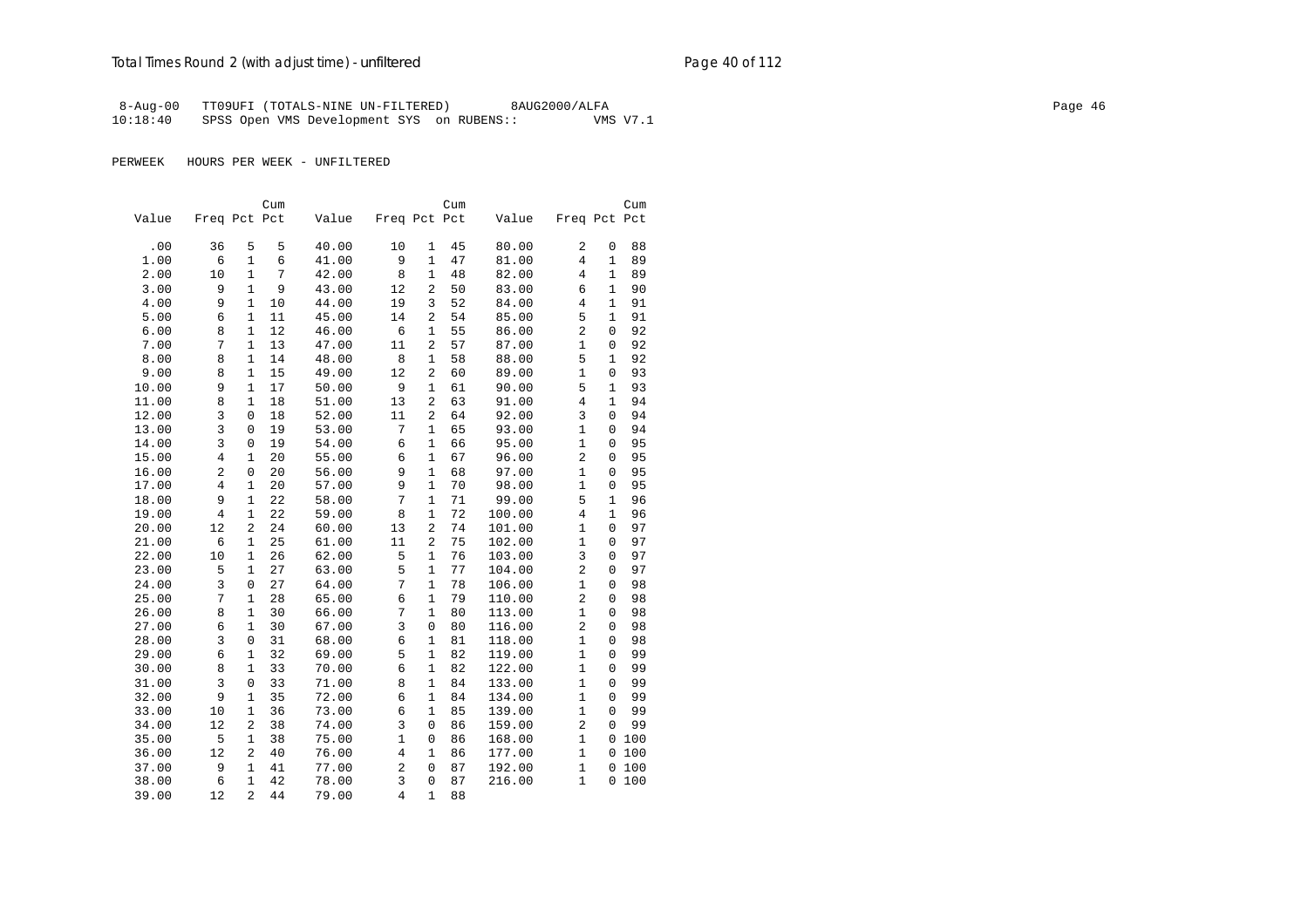| 8-Aug-00 |  | TT09UFI (TOTALS-NINE UN-FILTERED)         | 8AUG2000/ALFA |  |          |
|----------|--|-------------------------------------------|---------------|--|----------|
| 10:18:42 |  | SPSS Open VMS Development SYS on RUBENS:: |               |  | VMS V7.1 |

PERWEEK HOURS PER WEEK - UNFILTERED

Count Midpoint One symbol equals approximately 1.50 occurrences

| 70           | 2.50             | *************************          |    |
|--------------|------------------|------------------------------------|----|
| 37           | 7.50             | *****************                  |    |
| 26           | 12.50            | ***************                    |    |
| 23           | 17.50            | ************************           |    |
| 36<br>30     | 22.50<br>27.50   | ********************               |    |
| 42           | 32.50            | ****************************       |    |
| 44           | 37.50            | *****************************      |    |
| 58           | 42.50            |                                    |    |
| 51           | 47.50            | ********************************** |    |
| 46           | 52.50            | *******************************    |    |
| 39           | 57.50            | **************************         |    |
| 41           | 62.50            | ***************************        |    |
| 27           | 67.50            | ******************                 |    |
| 29           | 72.50            | *******************                |    |
| 14           | 77.50            | *********                          |    |
| 20           | 82.50            | *************                      |    |
| 14           | 87.50            | *********                          |    |
| 13           | 92.50            | *********                          |    |
| 10           | 97.50            | *******                            |    |
| 11           | 102.50           | *******                            |    |
| 1            | 107.50           | $^\star$                           |    |
| 3            | 112.50           | $* *$                              |    |
| 4            | 117.50           | $***$                              |    |
| 1            | 122.50           | $^\ast$                            |    |
| 0            | 127.50           |                                    |    |
| 2            | 132.50           | $^\star$                           |    |
| 1            | 137.50           | $^\star$                           |    |
| 0            | 142.50           |                                    |    |
| 0            | 147.50           |                                    |    |
| 0            | 152.50           |                                    |    |
| 2            | 157.50           | $\star$                            |    |
| 0            | 162.50           |                                    |    |
| 1            | 167.50           | $^\star$                           |    |
| 0            | 172.50           |                                    |    |
| 1            | 177.50           | $\star$                            |    |
| 0            | 182.50           |                                    |    |
| 0            | 187.50           | $\star$                            |    |
| $\mathbf{1}$ | 192.50           |                                    |    |
| 0<br>0       | 197.50<br>202.50 |                                    |    |
| 0            | 207.50           |                                    |    |
| 0            | 212.50           |                                    |    |
| 1            | 216.00           |                                    |    |
|              |                  |                                    |    |
|              |                  | 15<br>30<br>45<br>60<br>0          | 75 |
|              |                  | Histogram frequency                |    |
|              |                  |                                    |    |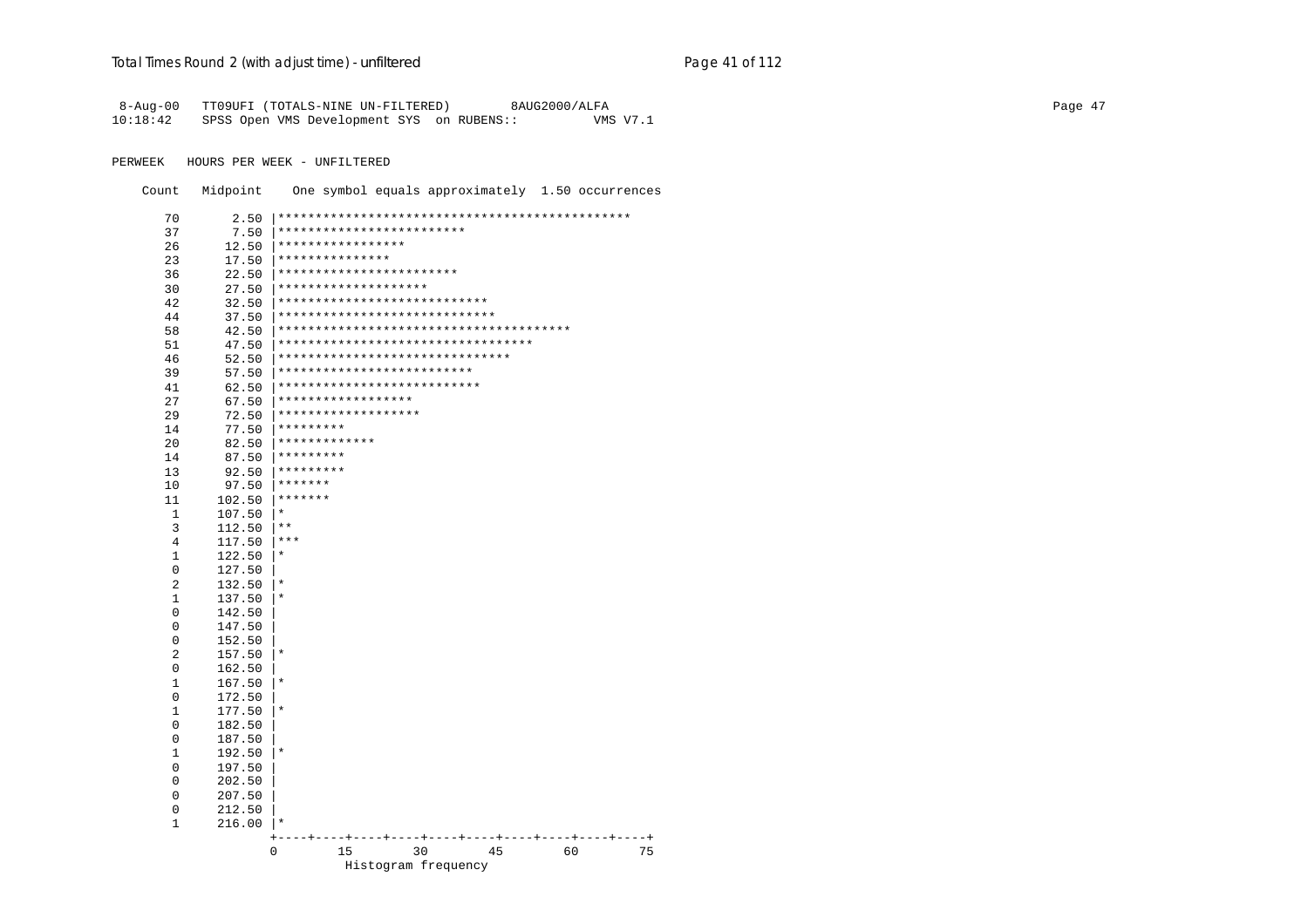#### Total Times Round 2 (with adjust time) - *unfiltered* example 2 and 2 of 112

8-Aug-00 TT09UFI (TOTALS-NINE UN-FILTERED) 8AUG2000/ALFA<br>10:18:45 SPSS Open VMS Development SYS on RUBENS:: VMS V7.1  $10:18:45$  SPSS Open VMS Development SYS on RUBENS::

PERWEEK HOURS PER WEEK - UNFILTERED

Mean 44.652 Std dev 30.818

Valid cases 699 Missing cases 0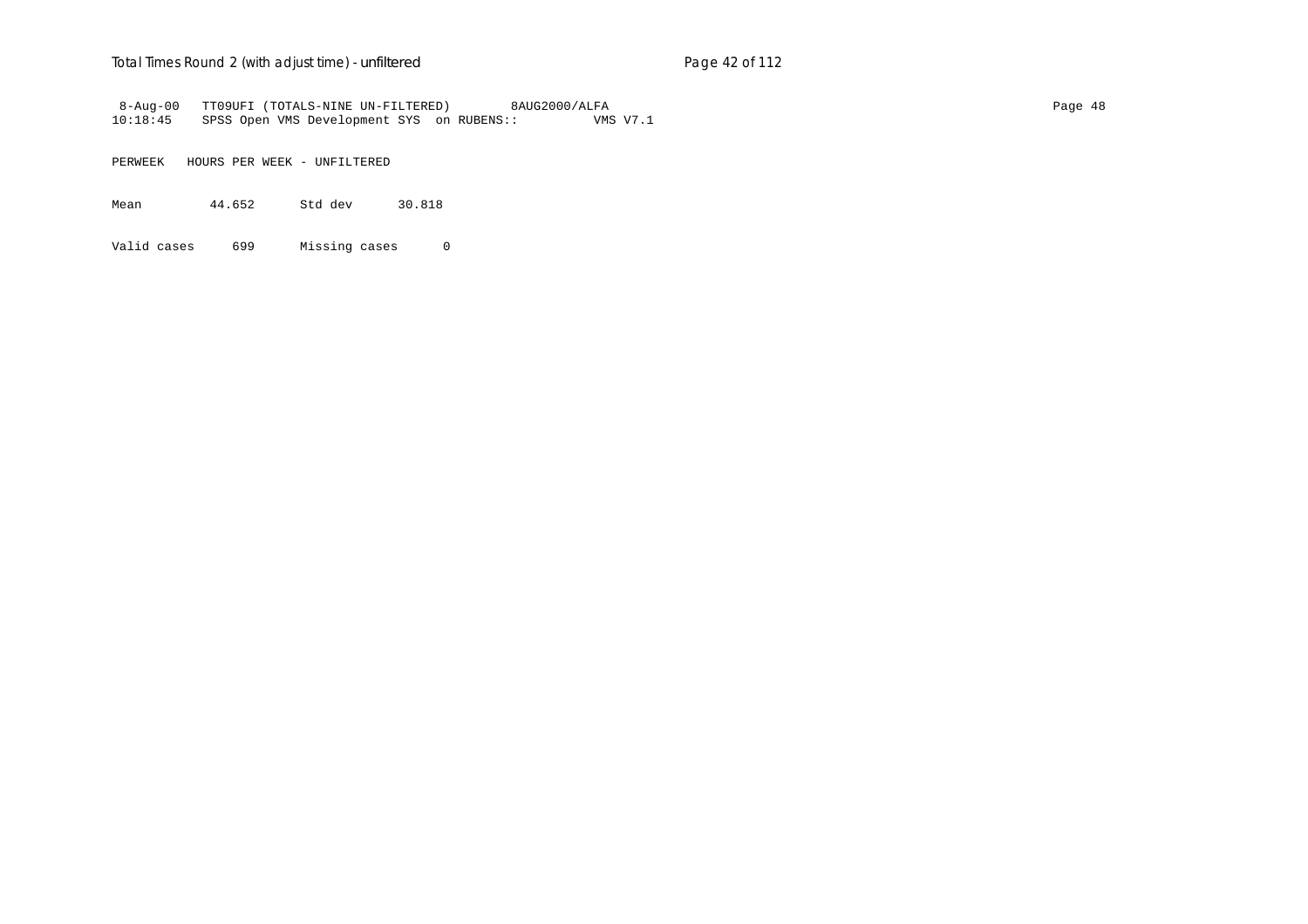8-Aug-00 TT09UFI (TOTALS-NINE UN-FILTERED) 8AUG2000/ALFA Page 49 10:18:45 SPSS Open VMS Development SYS on RUBENS:: VMS V7.1

Preceding task required .33 seconds CPU time; 8.14 seconds elapsed.

```
 343 0 TEMPORARY
 344 0 SELECT IF (SCIN34 EQ 13)
345 \quad 0 \quad /*
 346 0 /* TOTAL TIMES FREQUENCY DISTRIBUTION FOR ENT SURGEONS
 347 0 /*
348 0 FREQUENCIES VARIABLES=PERWEEK/<br>349 0 FORMAT=CONDENSE/
 349 0 FORMAT=CONDENSE/
 350 0 HISTOGRAM=INCREMENT (5)/
 351 0 STATISTICS=MEAN STDDEV
 352 0 /*
```
There are 1,073,640,320 bytes of memory available.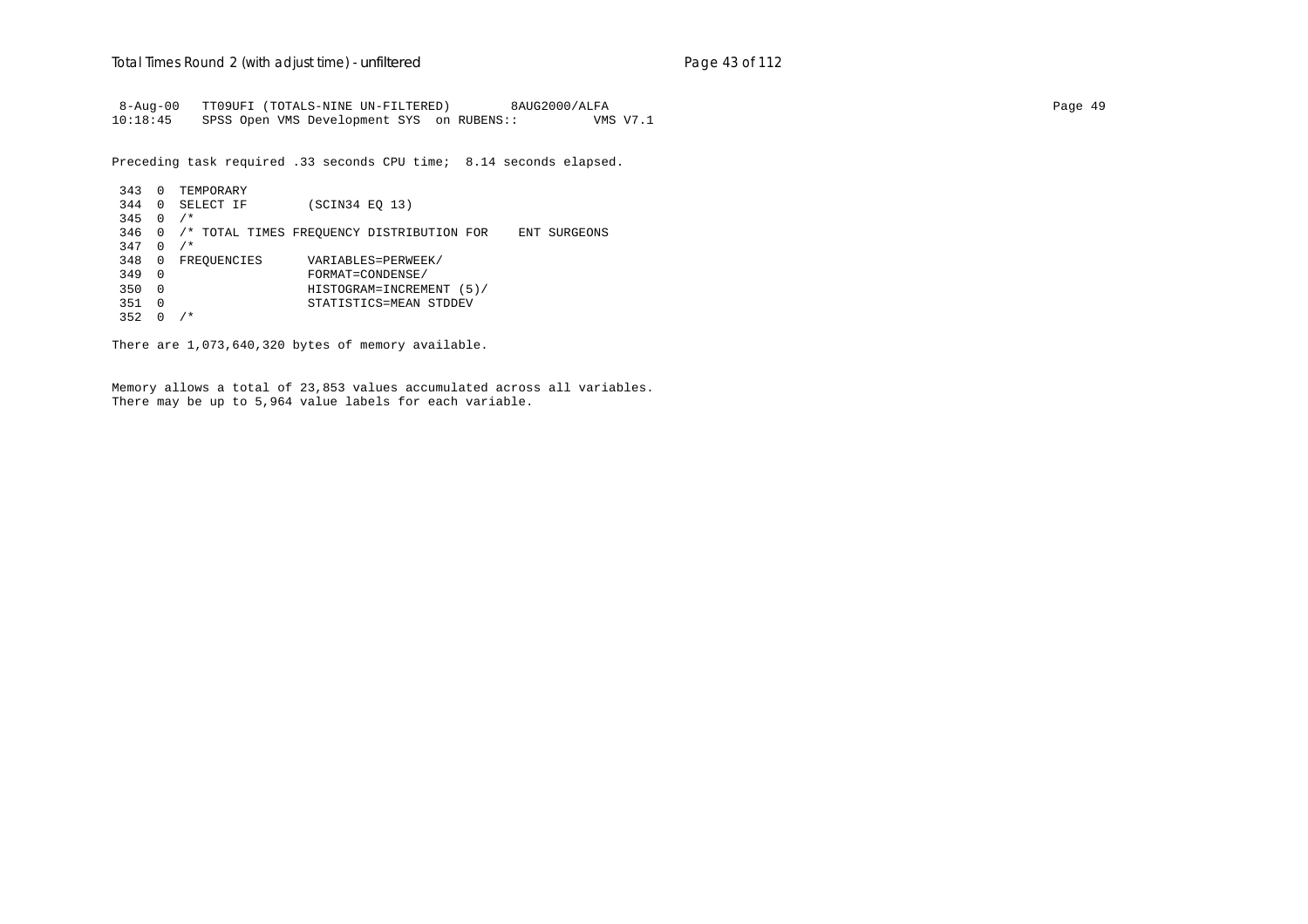## Total Times Round 2 (with adjust time) - *unfiltered* example 2 and 2 and 2 and 2 and 2 and 2 and 2 and 2 and 2 and 2 and 2 and 2 and 2 and 2 and 2 and 2 and 2 and 2 and 2 and 2 and 2 and 2 and 2 and 2 and 2 and 2 and 2 an

 8-Aug-00 TT09UFI (TOTALS-NINE UN-FILTERED) 8AUG2000/ALFA Page 50 10:18:48 SPSS Open VMS Development SYS on RUBENS:: VMS V7.1

|       |                         |              | Cum |       |                |                | Cum |        |                |              | Cum |  |
|-------|-------------------------|--------------|-----|-------|----------------|----------------|-----|--------|----------------|--------------|-----|--|
| Value | Freq Pct Pct            |              |     | Value | Freq Pct Pct   |                |     | Value  | Freq Pct Pct   |              |     |  |
| .00   | 23                      | 7            | 7   | 50.00 | 2              | 1              | 42  | 98.00  | 1              | 0            | 84  |  |
| 1.00  | 4                       | 1            | 8   | 51.00 | 3              | 1              | 42  | 99.00  | 1              | 0            | 85  |  |
| 2.00  | 10                      | 3            | 11  | 52.00 | 3              | $\mathbf{1}$   | 43  | 100.00 | $\overline{2}$ | $\mathbf 1$  | 85  |  |
| 4.00  | $\overline{\mathbf{c}}$ | $\mathbf{1}$ | 12  | 53.00 | 2              | 1              | 44  | 102.00 | 1              | 0            | 86  |  |
| 5.00  | 3                       | $\mathbf{1}$ | 13  | 54.00 | 4              | $\mathbf{1}$   | 45  | 103.00 | $\mathbf{1}$   | 0            | 86  |  |
| 6.00  | 2                       | $\mathbf{1}$ | 13  | 55.00 | 3              | $\mathbf{1}$   | 46  | 106.00 | 3              | $\mathbf 1$  | 87  |  |
| 7.00  | 2                       | $\mathbf{1}$ | 14  | 56.00 | $\overline{a}$ | 1              | 47  | 107.00 | 2              | $\mathbf 1$  | 87  |  |
| 8.00  | 4                       | $\mathbf{1}$ | 15  | 57.00 | 3              | $\mathbf{1}$   | 48  | 108.00 | 1              | $\Omega$     | 88  |  |
| 10.00 | 4                       | $\mathbf{1}$ | 16  | 58.00 | 6              | $\overline{a}$ | 49  | 109.00 | 1              | 0            | 88  |  |
| 11.00 | 4                       | $\mathbf 1$  | 17  | 59.00 | 3              | $\mathbf{1}$   | 50  | 110.00 | 2              | 1            | 89  |  |
| 12.00 | 2                       | $\mathbf{1}$ | 18  | 60.00 | $\overline{2}$ | 1              | 51  | 111.00 | $\overline{2}$ | 1            | 89  |  |
| 13.00 | 1                       | 0            | 18  | 61.00 | 8              | $\overline{2}$ | 53  | 112.00 | 3              | $\mathbf 1$  | 90  |  |
| 14.00 | $\overline{2}$          | $\mathbf{1}$ | 19  | 62.00 | 3              | 1              | 54  | 113.00 | $\overline{2}$ | $\mathbf{1}$ | 91  |  |
| 15.00 | 2                       | $\mathbf{1}$ | 20  | 63.00 | 2              | 1              | 55  | 115.00 | 2              | $\mathbf 1$  | 91  |  |
| 16.00 | $\overline{c}$          | $\mathbf{1}$ | 20  | 64.00 | 4              | $\mathbf{1}$   | 56  | 116.00 | 2              | 1            | 92  |  |
| 17.00 | 1                       | $\mathbf 0$  | 20  | 66.00 | 5              | 2              | 58  | 117.00 | 1              | $\Omega$     | 92  |  |
| 18.00 | 2                       | $\mathbf{1}$ | 21  | 67.00 | 4              | 1              | 59  | 118.00 | 1              | 0            | 92  |  |
| 20.00 | 1                       | $\mathbf 0$  | 21  | 68.00 | 2              | $\mathbf{1}$   | 59  | 121.00 | 1              | 0            | 93  |  |
| 21.00 | 1                       | 0            | 22  | 69.00 | 2              | 1              | 60  | 123.00 | 1              | 0            | 93  |  |
| 22.00 | $\mathbf{1}$            | $\mathbf 0$  | 22  | 70.00 | 6              | $\overline{a}$ | 62  | 124.00 | $\mathbf{1}$   | 0            | 93  |  |
| 23.00 | 4                       | $\mathbf{1}$ | 23  | 71.00 | 4              | 1              | 63  | 127.00 | 1              | 0            | 94  |  |
| 24.00 | 1                       | 0            | 23  | 72.00 | 4              | $\mathbf{1}$   | 64  | 128.00 | 1              | 0            | 94  |  |
| 25.00 | 2                       | $\mathbf{1}$ | 24  | 73.00 | 5              | 2              | 66  | 129.00 | 1              | 0            | 94  |  |
| 26.00 | 2                       | $\mathbf{1}$ | 25  | 74.00 | 2              | 1              | 66  | 132.00 | 1              | 0            | 95  |  |
| 27.00 | 3                       | $\mathbf{1}$ | 26  | 75.00 | 3              | $\mathbf{1}$   | 67  | 134.00 | 1              | 0            | 95  |  |
| 28.00 | 2                       | $\mathbf{1}$ | 26  | 76.00 | $\overline{a}$ | 1              | 68  | 135.00 | 1              | 0            | 95  |  |
| 29.00 | 1                       | 0            | 27  | 77.00 | 3              | 1              | 69  | 138.00 | 1              | 0            | 95  |  |
| 30.00 | $\overline{4}$          | $\mathbf{1}$ | 28  | 78.00 | 3              | 1              | 70  | 149.00 | 1              | 0            | 96  |  |
| 32.00 | 1                       | 0            | 28  | 79.00 | 3              | 1              | 70  | 152.00 | 1              | 0            | 96  |  |
| 33.00 | $\overline{4}$          | $\mathbf{1}$ | 29  | 80.00 | 3              | $\mathbf{1}$   | 71  | 156.00 | 1              | $\Omega$     | 96  |  |
| 34.00 | 2                       | $\mathbf{1}$ | 30  | 82.00 | 4              | 1              | 73  | 159.00 | 1              | 0            | 97  |  |
| 35.00 | 2                       | $\mathbf{1}$ | 30  | 83.00 | 3              | 1              | 73  | 160.00 | 1              | 0            | 97  |  |
| 37.00 | 2                       | $\mathbf{1}$ | 31  | 84.00 | 4              | 1              | 75  | 169.00 | 1              | 0            | 97  |  |
| 38.00 | 5                       | 2            | 33  | 86.00 | 1              | 0              | 75  | 173.00 | 1              | 0            | 98  |  |
| 40.00 | 3                       | $\mathbf{1}$ | 33  | 87.00 | 8              | $\overline{a}$ | 77  | 175.00 | $\mathbf{1}$   | $\Omega$     | 98  |  |
| 41.00 | 2                       | $\mathbf{1}$ | 34  | 88.00 | 1              | 0              | 78  | 189.00 | 1              | $\Omega$     | 98  |  |
| 42.00 | 1                       | $\mathbf 0$  | 34  | 89.00 | 1              | 0              | 78  | 190.00 | 1              | 0            | 98  |  |
| 43.00 | 3                       | $\mathbf{1}$ | 35  | 91.00 | 1              | 0              | 78  | 193.00 | 1              | 0            | 99  |  |
| 44.00 | 3                       | $\mathbf{1}$ | 36  | 92.00 | 4              | 1              | 80  | 210.00 | 1              | 0            | 99  |  |
| 45.00 | 3                       | $\mathbf{1}$ | 37  | 93.00 | $\overline{4}$ | $\mathbf{1}$   | 81  | 238.00 | $\mathbf{1}$   | 0            | 99  |  |
| 46.00 | 1                       | $\mathbf 0$  | 37  | 94.00 | 4              | 1              | 82  | 246.00 | 1              | 0            | 100 |  |
| 47.00 | $\overline{c}$          | $\mathbf{1}$ | 38  | 95.00 | 2              | 1              | 83  | 253.00 | 1              | 0            | 100 |  |
| 48.00 | 3                       | $\mathbf{1}$ | 39  | 96.00 | 1              | 0              | 83  |        |                |              |     |  |
| 49.00 | 7                       | 2            | 41  | 97.00 | 4              | 1              | 84  |        |                |              |     |  |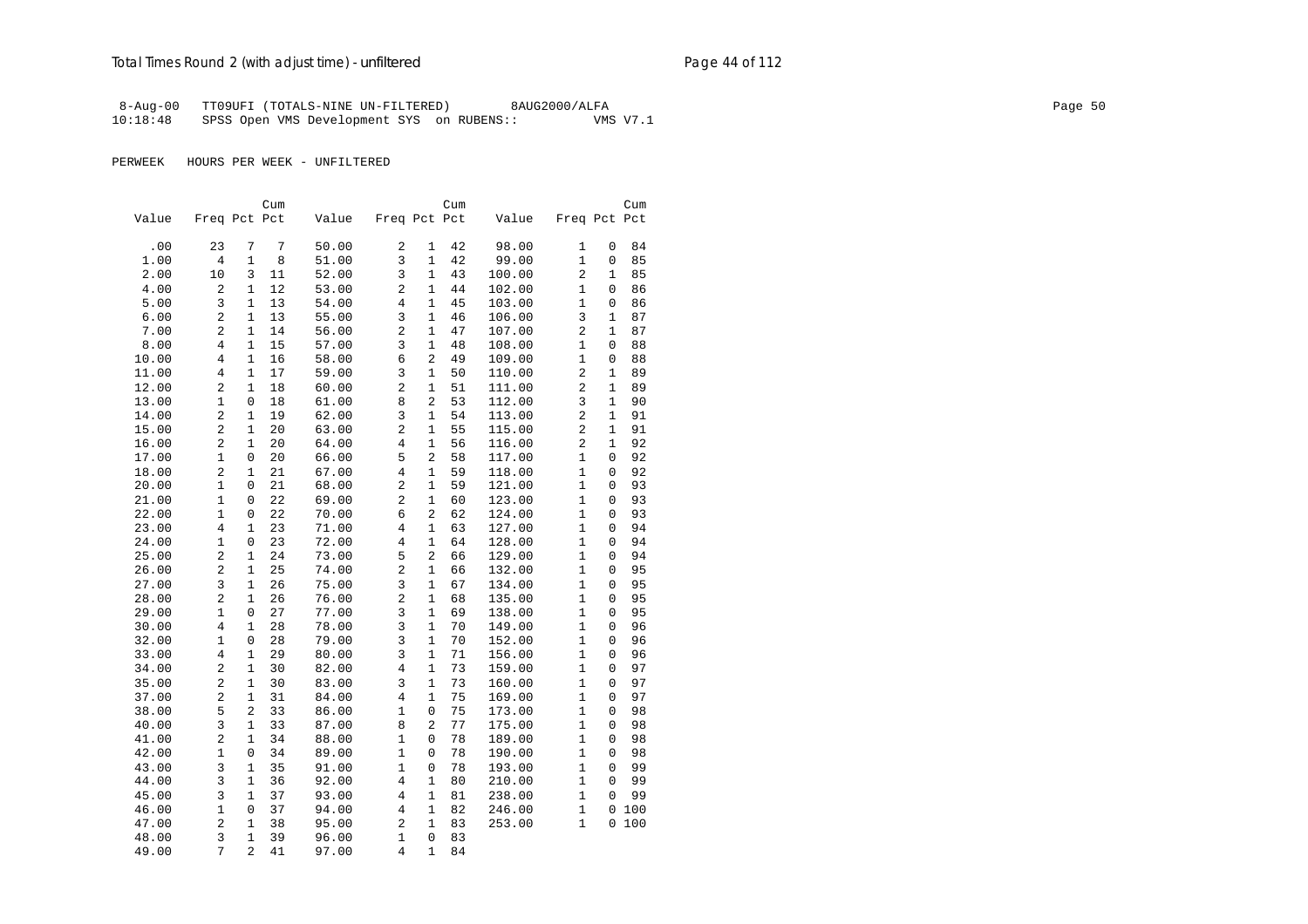| $8 - Aug - 00$ |          | TT09UFI (TOTALS-NINE UN-FILTERED)<br>8AUG2000/ALFA    |
|----------------|----------|-------------------------------------------------------|
| 10:18:50       |          | VMS V7.1<br>SPSS Open VMS Development SYS on RUBENS:: |
|                |          |                                                       |
| PERWEEK        |          | HOURS PER WEEK - UNFILTERED                           |
|                |          |                                                       |
| Count          | Midpoint | One symbol equals approximately .80 occurrences       |
|                |          |                                                       |
| 39             |          |                                                       |
| 11             | 7.50     | **************                                        |
| 13             | 12.50    | ****************                                      |
| 7              | 17.50    | $**********$                                          |
| 8              | 22.50    | $**********$                                          |
| 10             | 27.50    | *************                                         |
| 11             | 32.50    | **************                                        |
| 9              | 37.50    | ***********                                           |
| 12             | 42.50    | ***************                                       |
| 16             | 47.50    | ********************                                  |
| 14             | 52.50    | ******************                                    |
| 17             | 57.50    | *********************                                 |
|                |          | ************************                              |
| 19             | 62.50    | ****************                                      |
| 13             | 67.50    |                                                       |
| 21             |          | ******************                                    |
| 14             | 77.50    | ******************                                    |
| 14             | 82.50    | **************                                        |
| 11             | 87.50    | ****************                                      |
| 13             | 92.50    |                                                       |
| 9              | 97.50    | ***********<br>$ ******$                              |
| 4              | 102.50   |                                                       |
| 7              | 107.50   | $**********$                                          |
| 9              | 112.50   | $*************$                                       |
| 6              | 117.50   | $*******$                                             |
| 3              | 122.50   | $ ***$                                                |
| 3              | 127.50   | $ ***$                                                |
| 2              | 132.50   | $ ***$                                                |
| 2              | 137.50   | $ ***$                                                |
| 0              | 142.50   |                                                       |
| $\mathbf{1}$   | 147.50   | $\vert *$                                             |
| 1              | 152.50   | $\vert *$                                             |
| 2              | 157.50   | $ ***$                                                |
| $\mathbf{1}$   | 162.50   | ∣ *                                                   |
| $\mathbf{1}$   | 167.50   | $\vert *$                                             |
| $\mathbf{1}$   | 172.50   | $\vert *$                                             |
| 1              | 177.50   | $ *$                                                  |
| 0              | 182.50   |                                                       |
| $\mathbf{1}$   | 187.50   | $\vert *$                                             |
| 2              | 192.50   | $ ***$                                                |
| 0              | 197.50   |                                                       |
| 0              | 202.50   |                                                       |
| 0              | 207.50   |                                                       |
| 1              | 212.50   | $\vert *$                                             |
| 0              | 217.50   |                                                       |
| 0              | 222.50   |                                                       |
| 0              | 227.50   |                                                       |
| 0              | 232.50   |                                                       |
| 1              | 237.50   | $\vert$ *                                             |
| 0              | 242.50   |                                                       |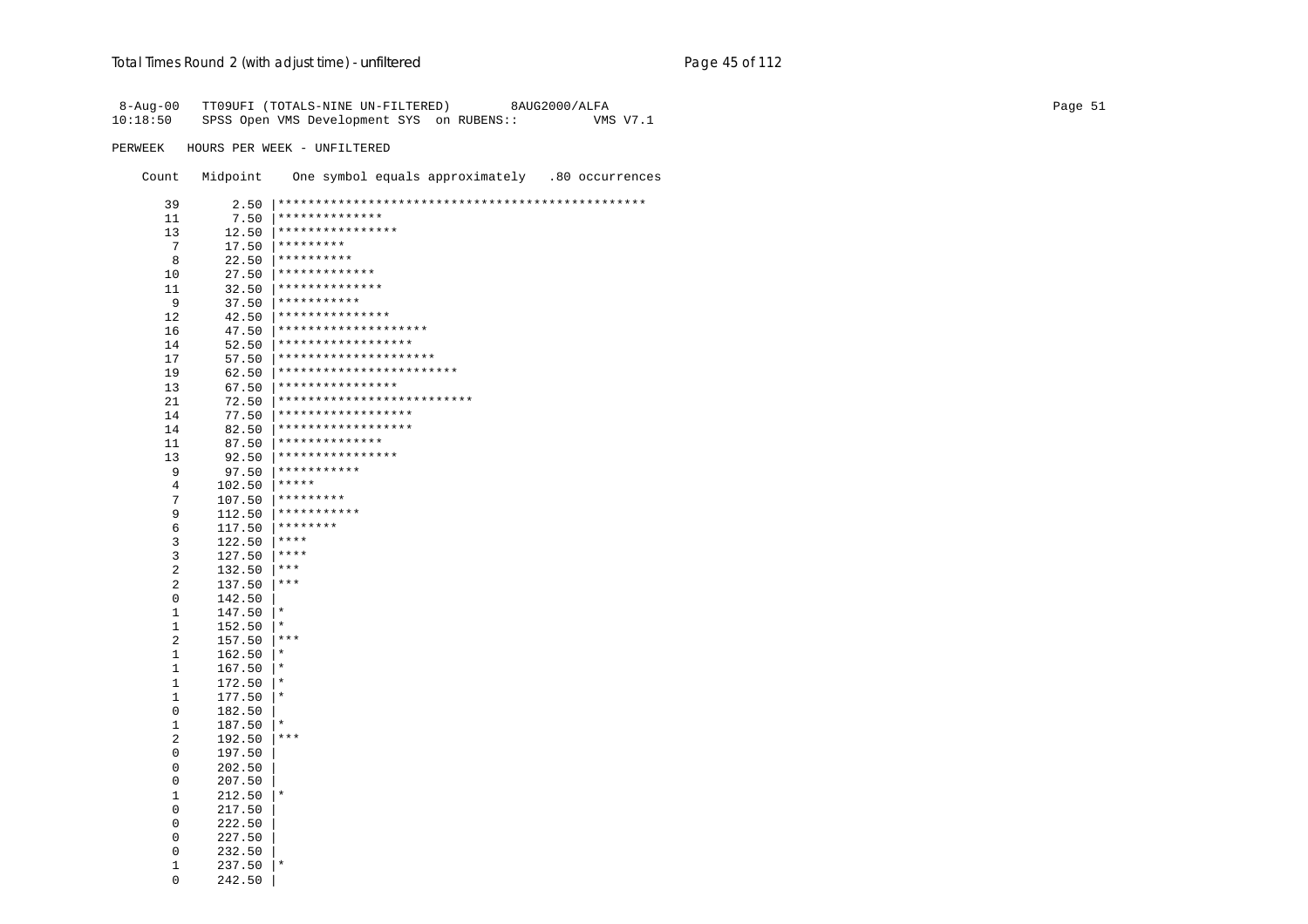#### Total Times Round 2 (with adjust time) - *unfiltered* example 2 and 2 and 2 and 2 and 2 and 2 and 2 and 2 and 2 and 2 and 2 and 2 and 2 and 2 and 2 and 2 and 2 and 2 and 2 and 2 and 2 and 2 and 2 and 2 and 2 and 2 and 2 an

8-Aug-00 TT09UFI (TOTALS-NINE UN-FILTERED) 8AUG2000/ALFA Page 52 10:18:52 SPSS Open VMS Development SYS on RUBENS:: VMS V7.1 PERWEEK HOURS PER WEEK - UNFILTERED 1 247.50 |\*  $\frac{1}{1}$  252.50  $*$  +----+----+----+----+----+----+----+----+----+----+ 0 8 16 24 32 40 Histogram frequency Mean 61.003 Std dev 45.246

Valid cases 332 Missing cases 0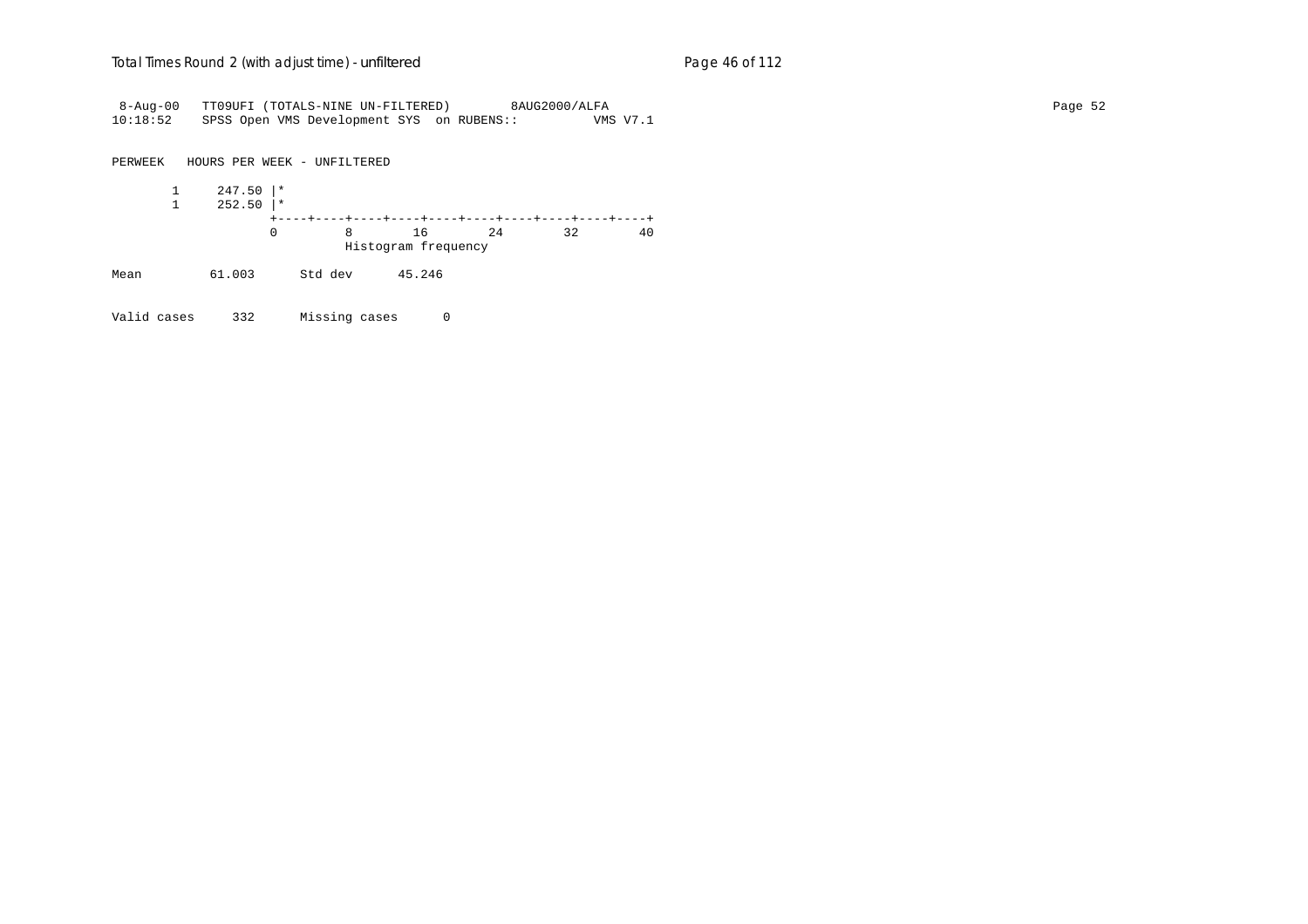8-Aug-00 TT09UFI (TOTALS-NINE UN-FILTERED) 8AUG2000/ALFA Page 53 10:18:52 SPSS Open VMS Development SYS on RUBENS:: VMS V7.1

Preceding task required .31 seconds CPU time; 6.40 seconds elapsed.

 353 0 TEMPORARY 354 0 SELECT IF (SCIN34 EQ 14) 355 0 /\* 356 0 /\* TOTAL TIMES FREQUENCY DISTRIBUTION FOR ANAESTHETISTS 357 0 /\* 358 0 FREQUENCIES VARIABLES=PERWEEK/<br>359 0 FORMAT=CONDENSE/ 359 0 FORMAT=CONDENSE/ 360 0 HISTOGRAM=INCREMENT (5)/ 361 0 STATISTICS=MEAN STDDEV 362 0 /\*

There are 1,073,640,320 bytes of memory available.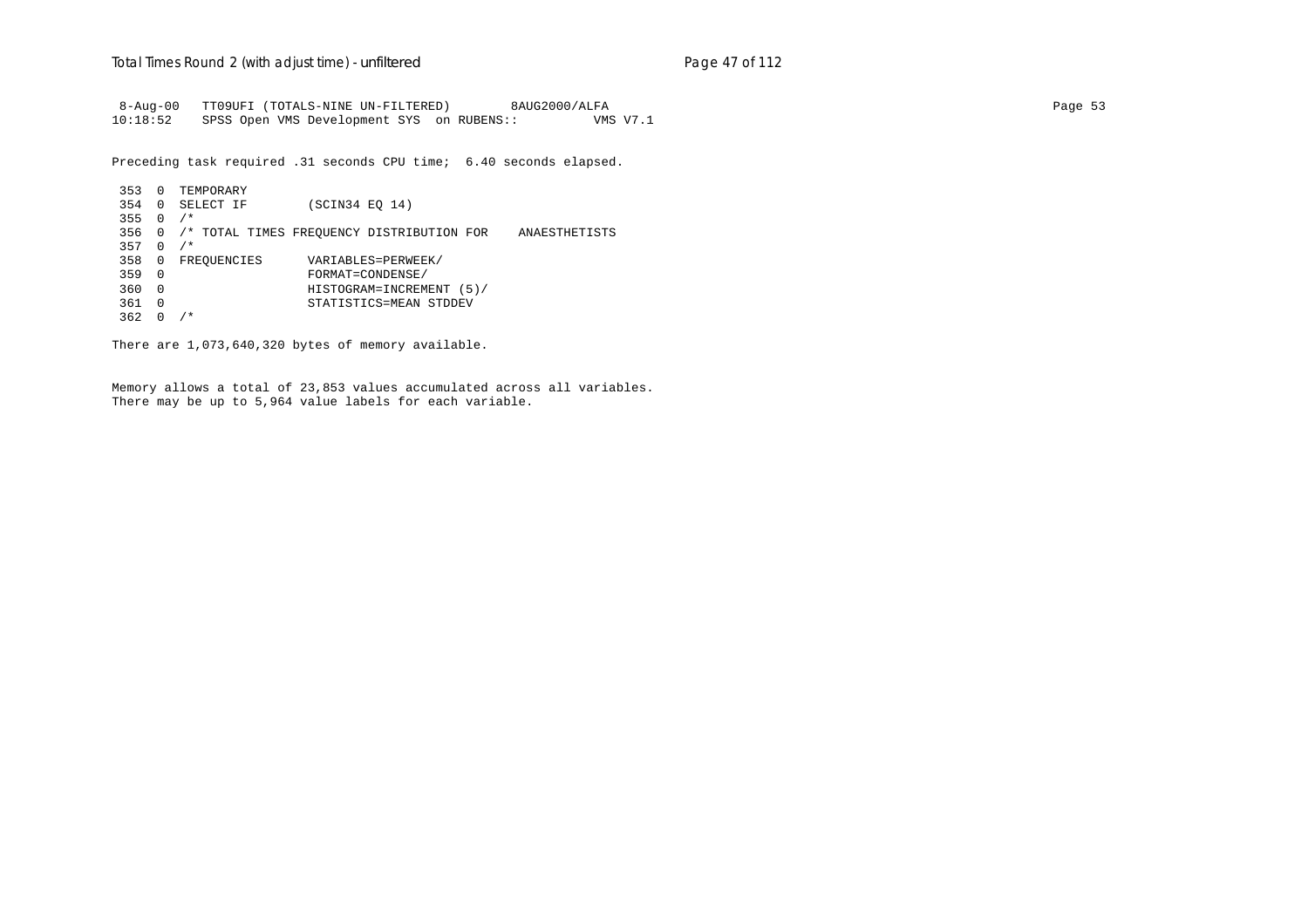## Total Times Round 2 (with adjust time) - *unfiltered* example 2 and 2 and 2 and 2 and 2 and 2 and 2 and 2 and 2 and 2 and 2 and 2 and 2 and 2 and 2 and 2 and 2 and 2 and 2 and 2 and 2 and 2 and 2 and 2 and 2 and 2 and 2 an

 8-Aug-00 TT09UFI (TOTALS-NINE UN-FILTERED) 8AUG2000/ALFA Page 54 10:18:54 SPSS Open VMS Development SYS on RUBENS:: VMS V7.1

|       |              |                | Cum |       |                |              | Cum |        |                |                | Cum   |
|-------|--------------|----------------|-----|-------|----------------|--------------|-----|--------|----------------|----------------|-------|
| Value | Freq Pct Pct |                |     | Value | Freq Pct Pct   |              |     | Value  | Freq Pct Pct   |                |       |
|       |              |                |     |       |                |              |     |        |                |                |       |
| .00   | 109          | 6              | 6   | 38.00 | 22             | 1            | 68  | 76.00  | 10             | 1              | 96    |
| 1.00  | 104          | 5              | 11  | 39.00 | 24             | $\mathbf{1}$ | 69  | 77.00  | 3              | $\mathbf 0$    | 96    |
| 2.00  | 75           | $\overline{4}$ | 15  | 40.00 | 24             | $\mathbf{1}$ | 70  | 78.00  | 5              | 0              | 96    |
| 3.00  | 60           | 3              | 18  | 41.00 | 17             | 1            | 71  | 79.00  | $\overline{4}$ | $\Omega$       | 96    |
| 4.00  | 46           | 2              | 20  | 42.00 | 24             | 1            | 72  | 80.00  | 5              | 0              | 96    |
| 5.00  | 59           | 3              | 23  | 43.00 | 17             | 1            | 73  | 81.00  | 5              | 0              | 97    |
| 6.00  | 31           | 2              | 24  | 44.00 | 16             | 1            | 74  | 82.00  | 3              | 0              | 97    |
| 7.00  | 41           | $\overline{2}$ | 27  | 45.00 | 21             | $\mathbf{1}$ | 75  | 83.00  | 5              | 0              | 97    |
| 8.00  | 39           | $\overline{2}$ | 29  | 46.00 | 19             | $\mathbf{1}$ | 76  | 84.00  | 6              | 0              | 97    |
| 9.00  | 29           | $\mathbf{1}$   | 30  | 47.00 | 22             | $\mathbf{1}$ | 77  | 85.00  | 3              | 0              | 98    |
| 10.00 | 43           | 2              | 32  | 48.00 | 24             | $\mathbf{1}$ | 78  | 86.00  | $\overline{4}$ | 0              | 98    |
| 11.00 | 37           | $\overline{2}$ | 34  | 49.00 | 24             | 1            | 79  | 87.00  | 4              | 0              | 98    |
| 12.00 | 36           | 2              | 36  | 50.00 | 17             | 1            | 80  | 88.00  | $\overline{c}$ | 0              | 98    |
| 13.00 | 26           | $\mathbf{1}$   | 37  | 51.00 | 22             | $\mathbf{1}$ | 81  | 89.00  | $\mathbf{1}$   | 0              | 98    |
| 14.00 | 26           | $\mathbf{1}$   | 38  | 52.00 | 16             | $\mathbf{1}$ | 82  | 90.00  | $\overline{c}$ | 0              | 98    |
| 15.00 | 31           | $\overline{a}$ | 40  | 53.00 | 21             | $\mathbf{1}$ | 83  | 91.00  | $\overline{a}$ | $\Omega$       | 98    |
| 16.00 | 28           | $\mathbf{1}$   | 41  | 54.00 | 16             | 1            | 84  | 92.00  | 3              | 0              | 98    |
| 17.00 | 23           | $\mathbf{1}$   | 43  | 55.00 | 20             | 1            | 85  | 93.00  | $\overline{4}$ | $\Omega$       | 99    |
| 18.00 | 32           | $\overline{2}$ | 44  | 56.00 | 27             | $\mathbf{1}$ | 86  | 94.00  | $\overline{c}$ | 0              | 99    |
| 19.00 | 20           | $\mathbf{1}$   | 45  | 57.00 | 11             | $\mathbf 1$  | 87  | 95.00  | 3              | $\overline{0}$ | 99    |
| 20.00 | 21           | $\mathbf{1}$   | 46  | 58.00 | 13             | $\mathbf{1}$ | 88  | 96.00  | 2              | $\Omega$       | 99    |
| 21.00 | 30           | $\overline{a}$ | 48  | 59.00 | 10             | $\mathbf{1}$ | 88  | 97.00  | 3              | 0              | 99    |
| 22.00 | 31           | $\overline{2}$ | 49  | 60.00 | 19             | 1            | 89  | 98.00  | 2              | $\Omega$       | 99    |
| 23.00 | 15           | $\mathbf{1}$   | 50  | 61.00 | 12             | $\mathbf{1}$ | 90  | 99.00  | $\overline{c}$ | $\Omega$       | 99    |
| 24.00 | 15           | $\mathbf{1}$   | 51  | 62.00 | 11             | $\mathbf{1}$ | 90  | 100.00 | $\mathbf{1}$   | 0              | 99    |
| 25.00 | 28           | $\mathbf{1}$   | 52  | 63.00 | 9              | $\Omega$     | 91  | 103.00 | $\mathbf{1}$   | $\Omega$       | 99    |
| 26.00 | 21           | $\mathbf{1}$   | 53  | 64.00 | 7              | 0            | 91  | 104.00 | $\mathbf{1}$   | $\Omega$       | 99    |
| 27.00 | 30           | $\overline{a}$ | 55  | 65.00 | 11             | $\mathbf{1}$ | 92  | 106.00 | $\mathbf{1}$   |                | 0 100 |
| 28.00 | 24           | $\mathbf{1}$   | 56  | 66.00 | 12             | 1            | 92  | 107.00 | $\mathbf{1}$   | 0              | 100   |
| 29.00 | 23           | $\mathbf{1}$   | 57  | 67.00 | 8              | $\mathbf 0$  | 93  | 110.00 | $\mathbf{1}$   |                | 0 100 |
| 30.00 | 25           | $\mathbf{1}$   | 59  | 68.00 | 6              | $\mathbf 0$  | 93  | 111.00 | $\mathbf{1}$   | 0              | 100   |
| 31.00 | 20           | $\mathbf{1}$   | 60  | 69.00 | 5              | $\mathbf 0$  | 93  | 112.00 | $\mathbf{1}$   |                | 0 100 |
| 32.00 | 18           | $\mathbf{1}$   | 60  | 70.00 | 9              | 0            | 94  | 113.00 | $\mathbf{1}$   |                | 0 100 |
| 33.00 | 25           | $\mathbf{1}$   | 62  | 71.00 | 7              | 0            | 94  | 119.00 | $\mathbf{1}$   | 0              | 100   |
| 34.00 | 28           | $\mathbf{1}$   | 63  | 72.00 | $\overline{4}$ | 0            | 94  | 122.00 | 1              | 0              | 100   |
| 35.00 | 28           | $\mathbf{1}$   | 65  | 73.00 | 3              | $\mathbf 0$  | 94  | 134.00 | $\mathbf{1}$   | 0              | 100   |
| 36.00 | 24           | $\mathbf{1}$   | 66  | 74.00 | 8              | $\mathbf 0$  | 95  | 141.00 | $\mathbf{1}$   | 0              | 100   |
| 37.00 | 15           | $\mathbf{1}$   | 67  | 75.00 | 5              | 0            | 95  |        |                |                |       |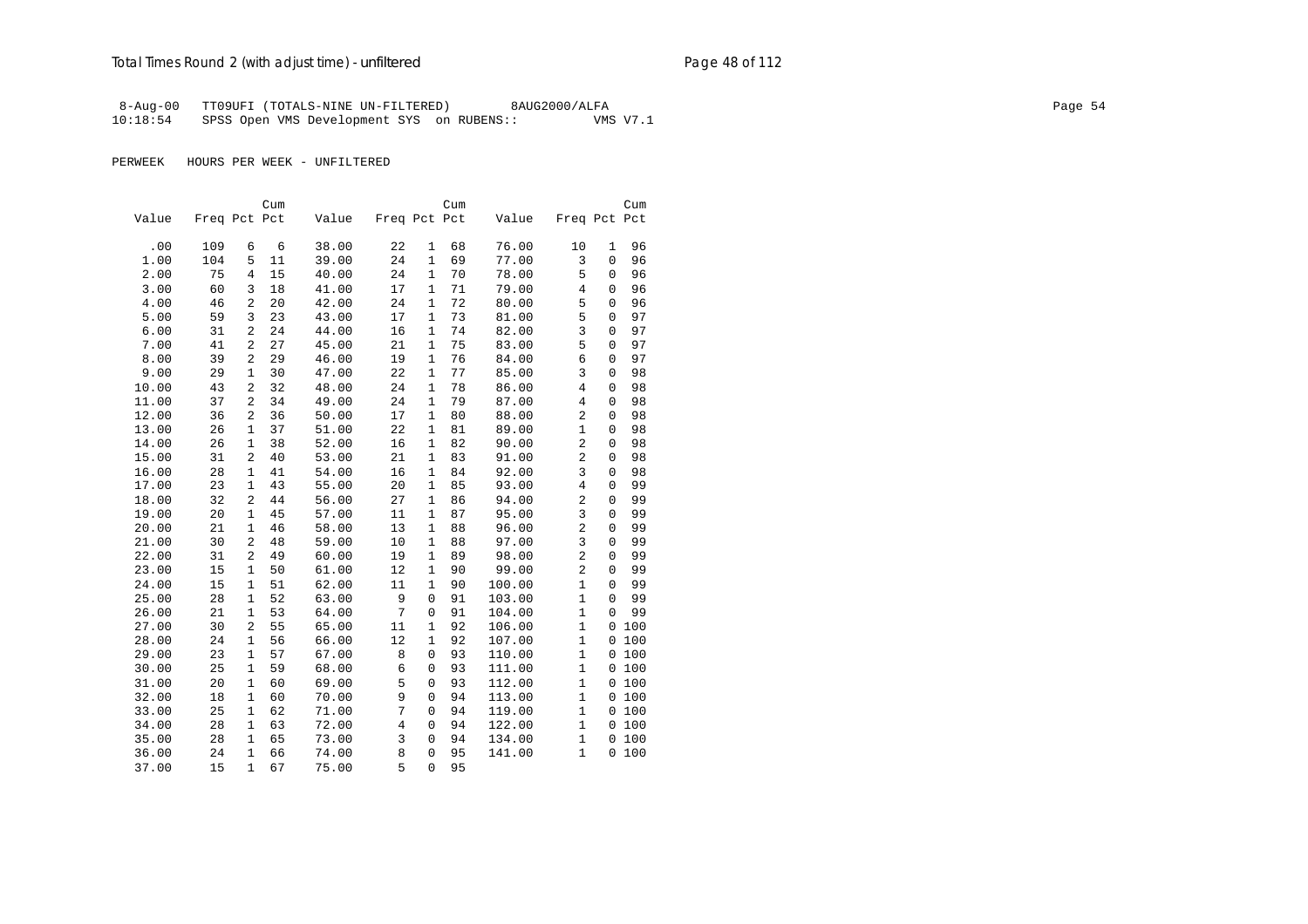# Total Times Round 2 (with adjust time) - *unfiltered* example 20 and 2 and 2 and 2 and 2 and 2 and 2 and 2 and 2 and 2 and 2 and 2 and 2 and 2 and 2 and 2 and 2 and 2 and 2 and 2 and 2 and 2 and 2 and 2 and 2 and 2 and 2 a

| $8 - Aug - 00$ |             | TT09UFI (TOTALS-NINE UN-FILTERED)         |                                                  |     | 8AUG2000/ALFA |          |  | Page 55 |
|----------------|-------------|-------------------------------------------|--------------------------------------------------|-----|---------------|----------|--|---------|
| 10:18:56       |             | SPSS Open VMS Development SYS on RUBENS:: |                                                  |     |               | VMS V7.1 |  |         |
|                |             |                                           |                                                  |     |               |          |  |         |
| PERWEEK        |             | HOURS PER WEEK - UNFILTERED               |                                                  |     |               |          |  |         |
|                |             |                                           |                                                  |     |               |          |  |         |
| Count          | Midpoint    |                                           | One symbol equals approximately 8.00 occurrences |     |               |          |  |         |
| 394            | 2.50        |                                           |                                                  |     |               |          |  |         |
| 199            | 7.50        | *************************                 |                                                  |     |               |          |  |         |
| 168            | 12.50       | *********************                     |                                                  |     |               |          |  |         |
| 134            | 17.50       | *****************                         |                                                  |     |               |          |  |         |
| 112            | 22.50       | **************                            |                                                  |     |               |          |  |         |
| 126            | 27.50       | ****************                          |                                                  |     |               |          |  |         |
| 116            | 32.50       | ***************                           |                                                  |     |               |          |  |         |
| 113            | 37.50       | **************                            |                                                  |     |               |          |  |         |
| 98             | 42.50       | ************                              |                                                  |     |               |          |  |         |
| 110            | 47.50       | **************                            |                                                  |     |               |          |  |         |
| 92             | 52.50       | ************                              |                                                  |     |               |          |  |         |
| 81             | 57.50       | **********                                |                                                  |     |               |          |  |         |
| 58             | 62.50       | *******                                   |                                                  |     |               |          |  |         |
| 42             | 67.50       | *****                                     |                                                  |     |               |          |  |         |
| 31             | 72.50       | $***$ * * *                               |                                                  |     |               |          |  |         |
| 27             | 77.50       | $\star\star\star$                         |                                                  |     |               |          |  |         |
| 24             | 82.50       | $\star\star\star$                         |                                                  |     |               |          |  |         |
| 14             | 87.50       | $\star$ $\star$                           |                                                  |     |               |          |  |         |
| 13             | 92.50       | $\star\star$                              |                                                  |     |               |          |  |         |
| 12             | 97.50       | $***$                                     |                                                  |     |               |          |  |         |
| 3              | 102.50      |                                           |                                                  |     |               |          |  |         |
| 2              | 107.50      |                                           |                                                  |     |               |          |  |         |
| $\overline{4}$ | $112.50$  * |                                           |                                                  |     |               |          |  |         |
| $\mathbf{1}$   | 117.50      |                                           |                                                  |     |               |          |  |         |
| 1              | 122.50      |                                           |                                                  |     |               |          |  |         |
| $\mathsf 0$    | 127.50      |                                           |                                                  |     |               |          |  |         |
| 1              | 132.50      |                                           |                                                  |     |               |          |  |         |
| $\mathbf 0$    | 137.50      |                                           |                                                  |     |               |          |  |         |
| 1              | 141.00      |                                           |                                                  |     |               |          |  |         |
|                |             | 0<br>80                                   | 160                                              | 240 | 320           | 400      |  |         |
|                |             |                                           | Histogram frequency                              |     |               |          |  |         |
| Mean           | 28.451      | Std dev                                   | 24.652                                           |     |               |          |  |         |
|                |             |                                           |                                                  |     |               |          |  |         |

Valid cases 1977 Missing cases 0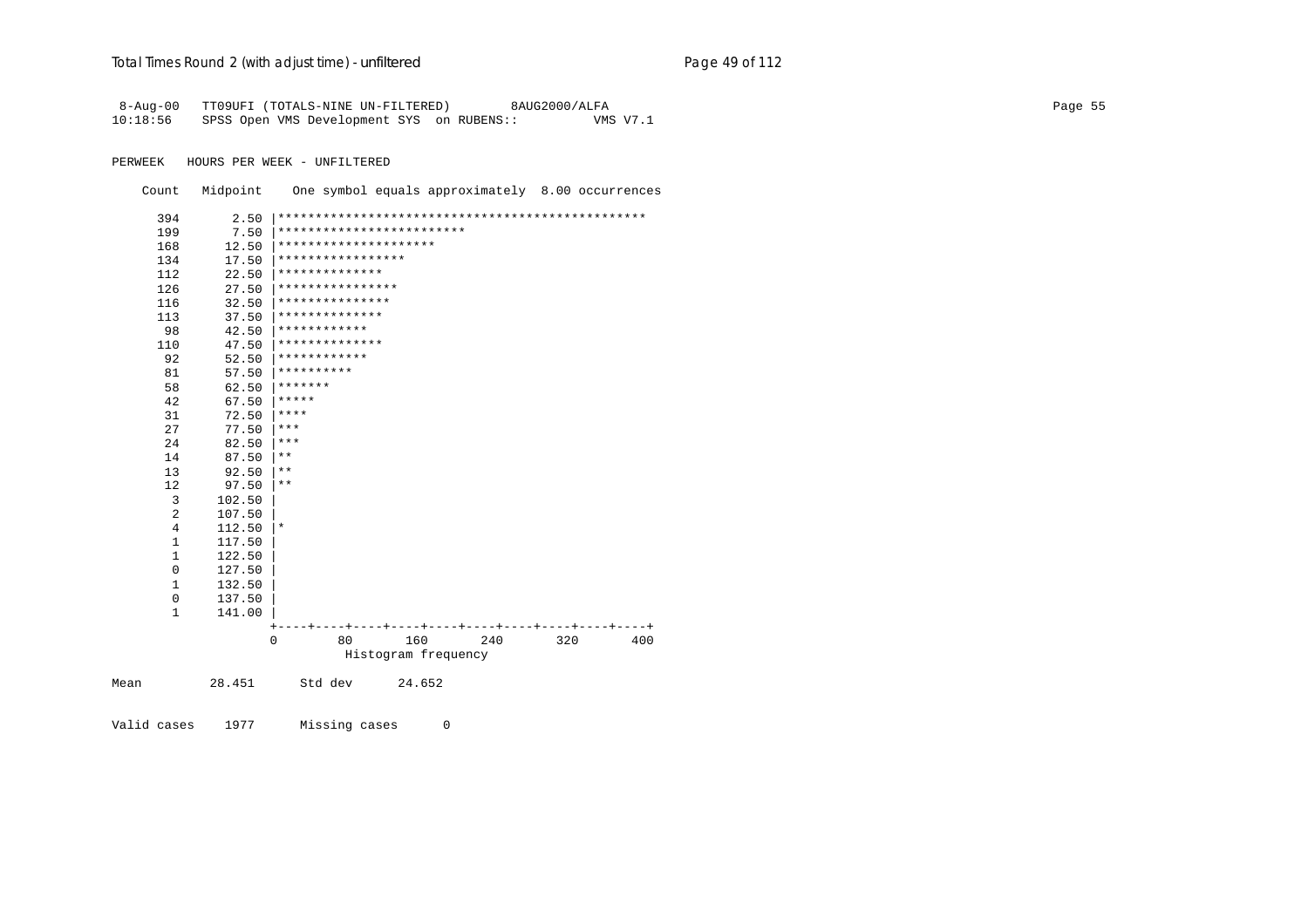8-Aug-00 TT09UFI (TOTALS-NINE UN-FILTERED) 8AUG2000/ALFA Page 56 10:18:58 SPSS Open VMS Development SYS on RUBENS:: VMS V7.1

Preceding task required .36 seconds CPU time; 4.87 seconds elapsed.

 363 0 TEMPORARY 364 0 SELECT IF (SCIN34 EQ 15) 365 0 /\* 366 0 /\* TOTAL TIMES FREQUENCY DISTRIBUTION FOR DERMATOLOGISTS 367 0 /\* 368 0 FREQUENCIES VARIABLES=PERWEEK/ 369 0 FORMAT=CONDENSE/ 370 0 HISTOGRAM=INCREMENT (5)/ 371 0 STATISTICS=MEAN STDDEV 372 0 /\*

There are 1,073,640,320 bytes of memory available.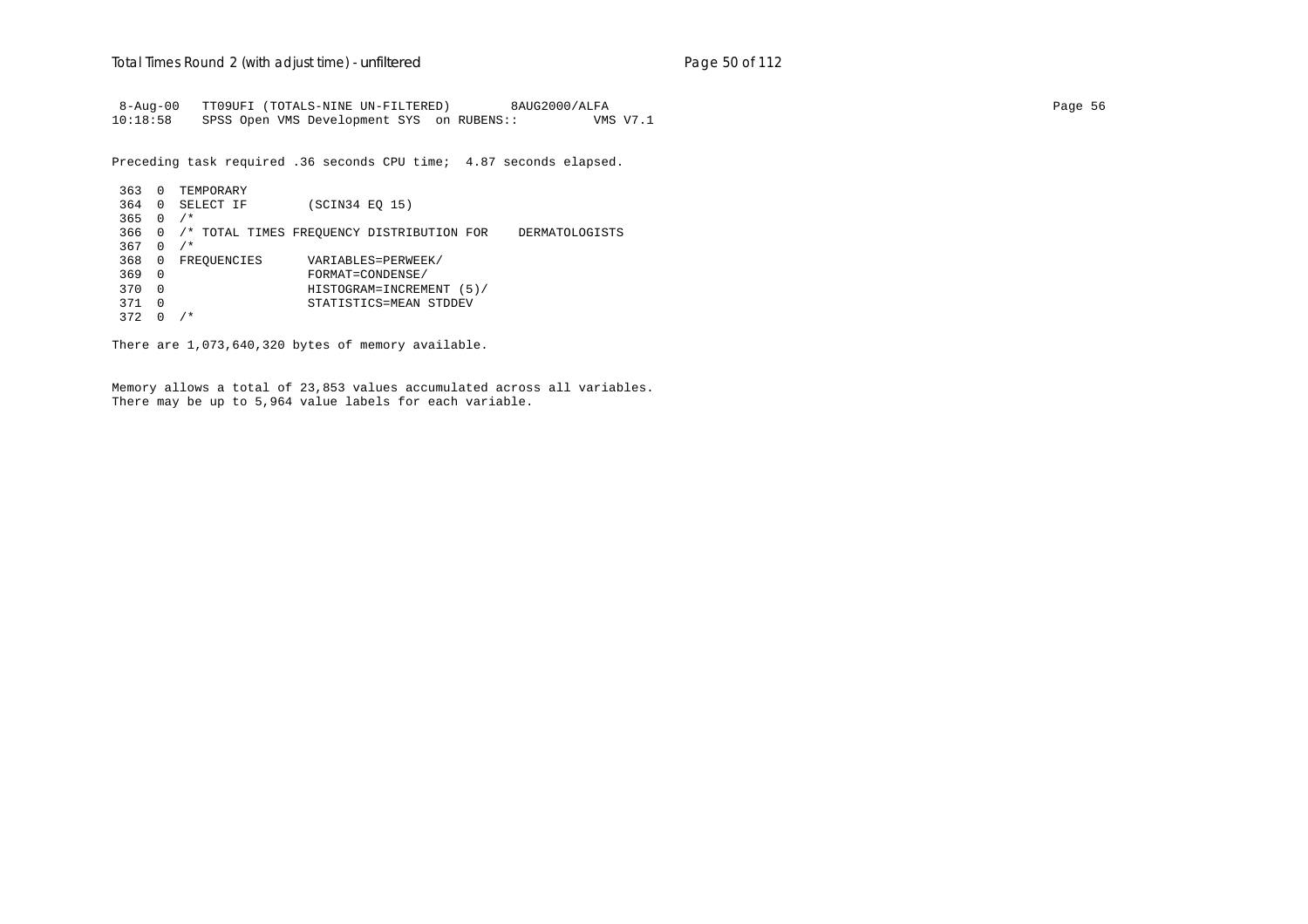## Total Times Round 2 (with adjust time) - *unfiltered* example 2 and 2 and 2 and 2 and 2 and 2 and 2 and 2 and 2 and 2 and 2 and 2 and 2 and 2 and 2 and 2 and 2 and 2 and 2 and 2 and 2 and 2 and 2 and 2 and 2 and 2 and 2 an

 8-Aug-00 TT09UFI (TOTALS-NINE UN-FILTERED) 8AUG2000/ALFA Page 57 10:18:59 SPSS Open VMS Development SYS on RUBENS::

|       |                   |                     | Cum    |       |                     |                   | Cum      |        |                   |               | Cum      |
|-------|-------------------|---------------------|--------|-------|---------------------|-------------------|----------|--------|-------------------|---------------|----------|
| Value | Freq Pct Pct      |                     |        | Value | Freq Pct Pct        |                   |          | Value  | Freq Pct Pct      |               |          |
| .00   | 16                | 5                   | 5      | 43.00 | $\sqrt{2}$          | 1                 | 37       | 85.00  | 6                 | 2             | 80       |
| 1.00  | $\mathbf{1}$      | $\mathbf 0$         | 6      | 44.00 | $\overline{a}$      | $\mathbf{1}$      | 37       | 86.00  | $\overline{2}$    | $\mathbf{1}$  | 80       |
| 2.00  | $\mathbf{1}$      | 0                   | 6      | 45.00 | 5                   | $\overline{a}$    | 39       | 87.00  | $\mathbf{1}$      | 0             | 81       |
| 4.00  | 3                 | $\mathbf{1}$        | 7      | 47.00 | 4                   | $\mathbf{1}$      | 40       | 88.00  | 1                 | 0             | 81       |
|       |                   |                     |        |       |                     |                   |          |        |                   |               |          |
| 5.00  | 1<br>$\mathbf{1}$ | $\Omega$            | 8      | 48.00 | 3<br>$\overline{c}$ | 1<br>$\mathbf{1}$ | 41<br>42 | 89.00  | $\mathbf{1}$<br>3 | 0             | 81<br>82 |
| 6.00  | $\mathbf{1}$      | 0<br>$\overline{0}$ | 8<br>8 | 49.00 | $\overline{a}$      | $\mathbf{1}$      |          | 90.00  | $\mathbf{1}$      | 1<br>$\Omega$ | 83       |
| 7.00  |                   |                     |        | 50.00 |                     |                   | 43       | 91.00  |                   |               |          |
| 8.00  | $\mathbf{1}$      | $\overline{0}$      | 9      | 52.00 | $\mathbf{1}$        | 0                 | 43       | 92.00  | 3                 | $\mathbf{1}$  | 84       |
| 9.00  | $\mathbf{1}$      | $\mathbf 0$         | 9      | 53.00 | $\overline{c}$      | 1                 | 44       | 93.00  | $\mathbf{1}$      | 0             | 84       |
| 10.00 | 3                 | $\mathbf{1}$        | 10     | 54.00 | 5                   | $\overline{a}$    | 45       | 94.00  | 3                 | $\mathbf{1}$  | 85       |
| 11.00 | $\mathbf{1}$      | 0                   | 10     | 55.00 | $\overline{4}$      | $\mathbf{1}$      | 47       | 95.00  | $\overline{2}$    | 1             | 86       |
| 12.00 | $\mathbf{1}$      | $\mathbf 0$         | 11     | 56.00 | 3                   | $\mathbf{1}$      | 48       | 96.00  | 3                 | $\mathbf{1}$  | 87       |
| 13.00 | 3                 | 1                   | 12     | 57.00 | 5                   | $\overline{a}$    | 49       | 97.00  | $\overline{2}$    | $\mathbf{1}$  | 87       |
| 14.00 | 1                 | $\mathbf 0$         | 12     | 59.00 | 3                   | $\mathbf{1}$      | 51       | 98.00  | $\,4$             | $\mathbf 1$   | 89       |
| 15.00 | $\mathbf{1}$      | 0                   | 12     | 60.00 | $\overline{a}$      | $\mathbf{1}$      | 51       | 99.00  | $\overline{2}$    | $\mathbf{1}$  | 89       |
| 16.00 | 3                 | $\mathbf{1}$        | 13     | 61.00 | 5                   | $\overline{a}$    | 53       | 100.00 | $\mathbf{1}$      | 0             | 90       |
| 17.00 | $\overline{4}$    | $\mathbf{1}$        | 15     | 62.00 | $\mathbf{1}$        | $\Omega$          | 53       | 103.00 | $\mathbf{1}$      | $\mathbf 0$   | 90       |
| 18.00 | $\overline{c}$    | $\mathbf{1}$        | 15     | 63.00 | 3                   | 1                 | 54       | 104.00 | 3                 | $\mathbf{1}$  | 91       |
| 20.00 | 3                 | $\mathbf{1}$        | 16     | 64.00 | 3                   | 1                 | 55       | 105.00 | $\overline{2}$    | $\mathbf{1}$  | 92       |
| 21.00 | $\overline{4}$    | $\mathbf{1}$        | 18     | 65.00 | $\overline{4}$      | $\mathbf{1}$      | 57       | 108.00 | $\mathbf{1}$      | $\Omega$      | 92       |
| 22.00 | $\overline{c}$    | $\mathbf{1}$        | 18     | 66.00 | $\overline{4}$      | $\mathbf{1}$      | 58       | 110.00 | $\mathbf{1}$      | 0             | 92       |
| 23.00 | $\overline{4}$    | $\mathbf{1}$        | 20     | 67.00 | $\overline{4}$      | $\mathbf{1}$      | 59       | 111.00 | $\mathbf{1}$      | $\Omega$      | 93       |
| 24.00 | 1                 | 0                   | 20     | 68.00 | 3                   | 1                 | 60       | 113.00 | $\overline{2}$    | 1             | 94       |
| 25.00 | $\mathbf{1}$      | $\mathbf 0$         | 20     | 69.00 | 6                   | $\overline{a}$    | 62       | 116.00 | $\mathbf{1}$      | 0             | 94       |
| 26.00 | $\overline{a}$    | $\mathbf{1}$        | 21     | 70.00 | $\overline{a}$      | $\mathbf{1}$      | 63       | 118.00 | 3                 | $\mathbf{1}$  | 95       |
| 27.00 | $\overline{c}$    | $\mathbf{1}$        | 22     | 71.00 | 6                   | $\overline{a}$    | 65       | 119.00 | $\mathbf{1}$      | 0             | 95       |
| 28.00 | 3                 | $\mathbf{1}$        | 23     | 72.00 | $\overline{4}$      | $\mathbf{1}$      | 67       | 123.00 | $\mathbf{1}$      | $\mathbf 0$   | 96       |
| 30.00 | $\overline{c}$    | $\mathbf{1}$        | 24     | 73.00 | 3                   | 1                 | 68       | 124.00 | $\overline{2}$    | $\mathbf{1}$  | 96       |
| 31.00 | $\overline{a}$    | $\mathbf{1}$        | 24     | 74.00 | $\overline{a}$      | 1                 | 68       | 128.00 | $\mathbf{1}$      | 0             | 97       |
| 32.00 | $\overline{c}$    | $\mathbf{1}$        | 25     | 75.00 | $\overline{a}$      | $\mathbf{1}$      | 69       | 131.00 | $\overline{2}$    | $\mathbf{1}$  | 97       |
| 33.00 | $\overline{4}$    | $\mathbf{1}$        | 26     | 76.00 | 3                   | $\mathbf{1}$      | 70       | 132.00 | $\mathbf{1}$      | 0             | 98       |
| 34.00 | 4                 | $\mathbf{1}$        | 28     | 77.00 | $\overline{a}$      | $\mathbf{1}$      | 71       | 140.00 | $\mathbf{1}$      | $\Omega$      | 98       |
| 35.00 | 4                 | $\mathbf{1}$        | 29     | 78.00 | 1                   | $\Omega$          | 71       | 145.00 | 1                 | 0             | 98       |
| 36.00 | $\overline{a}$    | $\mathbf{1}$        | 30     | 79.00 | 6                   | $\overline{a}$    | 73       | 147.00 | $\overline{2}$    | $\mathbf{1}$  | 99       |
| 37.00 | 3                 | $\mathbf{1}$        | 31     | 80.00 | 3                   | $\mathbf{1}$      | 74       | 149.00 | $\mathbf{1}$      | $\Omega$      | 99       |
| 38.00 | $\mathbf{1}$      | $\mathbf 0$         | 31     | 81.00 | 3                   | $\mathbf{1}$      | 75       | 165.00 | $\mathbf{1}$      | $\mathsf 0$   | 100      |
| 39.00 | 4                 | $\mathbf{1}$        | 32     | 82.00 | 3                   | 1                 | 76       | 201.00 | $\mathbf{1}$      | $\Omega$      | 100      |
| 40.00 | 6                 | $\overline{a}$      | 34     | 83.00 | 3                   | 1                 | 77       |        |                   |               |          |
| 41.00 | $\overline{4}$    | $\mathbf{1}$        | 36     | 84.00 | $\mathbf{1}$        | $\mathbf 0$       | 77       |        |                   |               |          |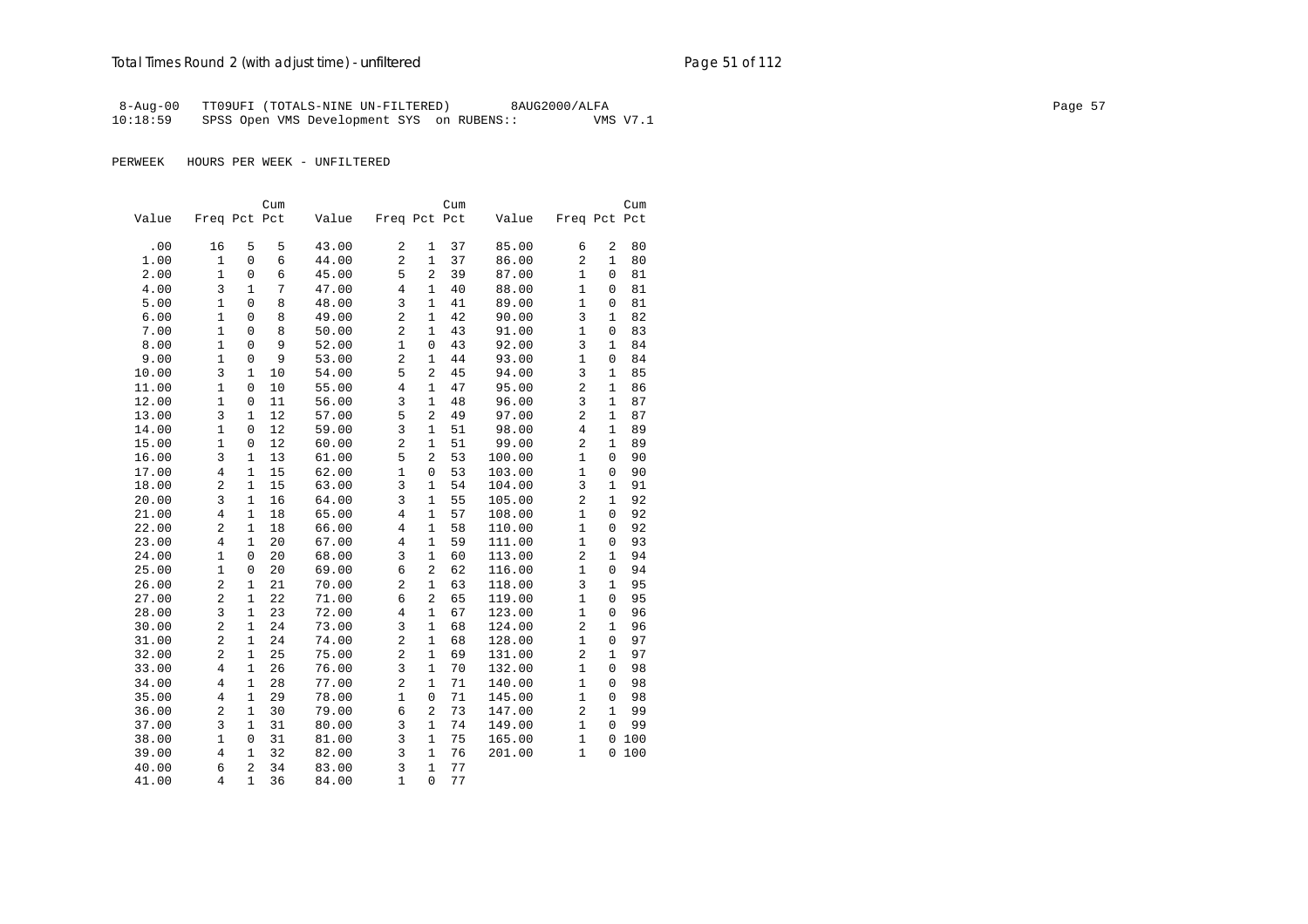| 8-Aug-00<br>10:19:01 |              | TT09UFI (TOTALS-NINE UN-FILTERED) 8AUG2000/ALFA<br>SPSS Open VMS Development SYS on RUBENS::<br><b>VMS V7.1</b> |
|----------------------|--------------|-----------------------------------------------------------------------------------------------------------------|
| PERWEEK              |              | HOURS PER WEEK - UNFILTERED                                                                                     |
| Count                | Midpoint     | One symbol equals approximately .50 occurrences                                                                 |
| 21                   |              |                                                                                                                 |
| 5                    | $7.50$       | **********                                                                                                      |
| 9                    |              | 12.50   *******************                                                                                     |
| 10                   | $17.50$      | ********************                                                                                            |
| 14                   | $22.50$      | ****************************                                                                                    |
| 8                    | 27.50        | ****************                                                                                                |
| 14                   | $32.50$      | ****************************                                                                                    |
| 14                   | $37.50$      | ****************************                                                                                    |
| 14                   | 42.50        | ****************************                                                                                    |
| 14                   | $47.50$      | ****************************                                                                                    |
| 10                   | 52.50        | ********************                                                                                            |
| 15                   | 57.50        | ******************************                                                                                  |
| 14                   | $62.50$      | ****************************                                                                                    |
| 21                   | $67.50$      |                                                                                                                 |
| 17                   | $72.50$      | **********************************                                                                              |
| 14                   | 77.50        | ****************************                                                                                    |
| 13                   | $82.50$      | **************************                                                                                      |
| 11                   | 87.50        | **********************                                                                                          |
| 11                   | 92.50        | **********************                                                                                          |
| 13                   | 97.50 1      | **************************                                                                                      |
| 5                    | 102.50       | **********                                                                                                      |
| 3                    | 107.50       | $* * * * * * *$                                                                                                 |
| 4                    |              | $112.50$ ********                                                                                               |
| 5                    | 117.50       | **********                                                                                                      |
| 3                    | 122.50       | $******$                                                                                                        |
| $\mathbf{1}$         | 127.50       | $\star$ $\star$                                                                                                 |
| 3                    | 132.50       | $******$                                                                                                        |
| $\mathbf{0}$         | 137.50       |                                                                                                                 |
| 1                    | 142.50       | $***$                                                                                                           |
| 4                    | 147.50       | ********                                                                                                        |
| 0                    | 152.50       |                                                                                                                 |
| 0                    | 157.50       |                                                                                                                 |
| 0                    | 162.50       |                                                                                                                 |
| 1                    | 167.50       | $ **$                                                                                                           |
| 0                    | 172.50       |                                                                                                                 |
| 0                    | 177.50       |                                                                                                                 |
| 0                    | 182.50       |                                                                                                                 |
| 0                    | 187.50       |                                                                                                                 |
| 0                    | 192.50       |                                                                                                                 |
| 0                    | 197.50       |                                                                                                                 |
| 1                    | $201.00$  ** |                                                                                                                 |
|                      |              |                                                                                                                 |
|                      |              | $\Omega$<br>5<br>10<br>15<br>20<br>25                                                                           |
|                      |              | Histogram frequency                                                                                             |
| Mean                 | 58.515       | Std dev<br>35.882                                                                                               |
|                      |              |                                                                                                                 |

 $\mathbb O$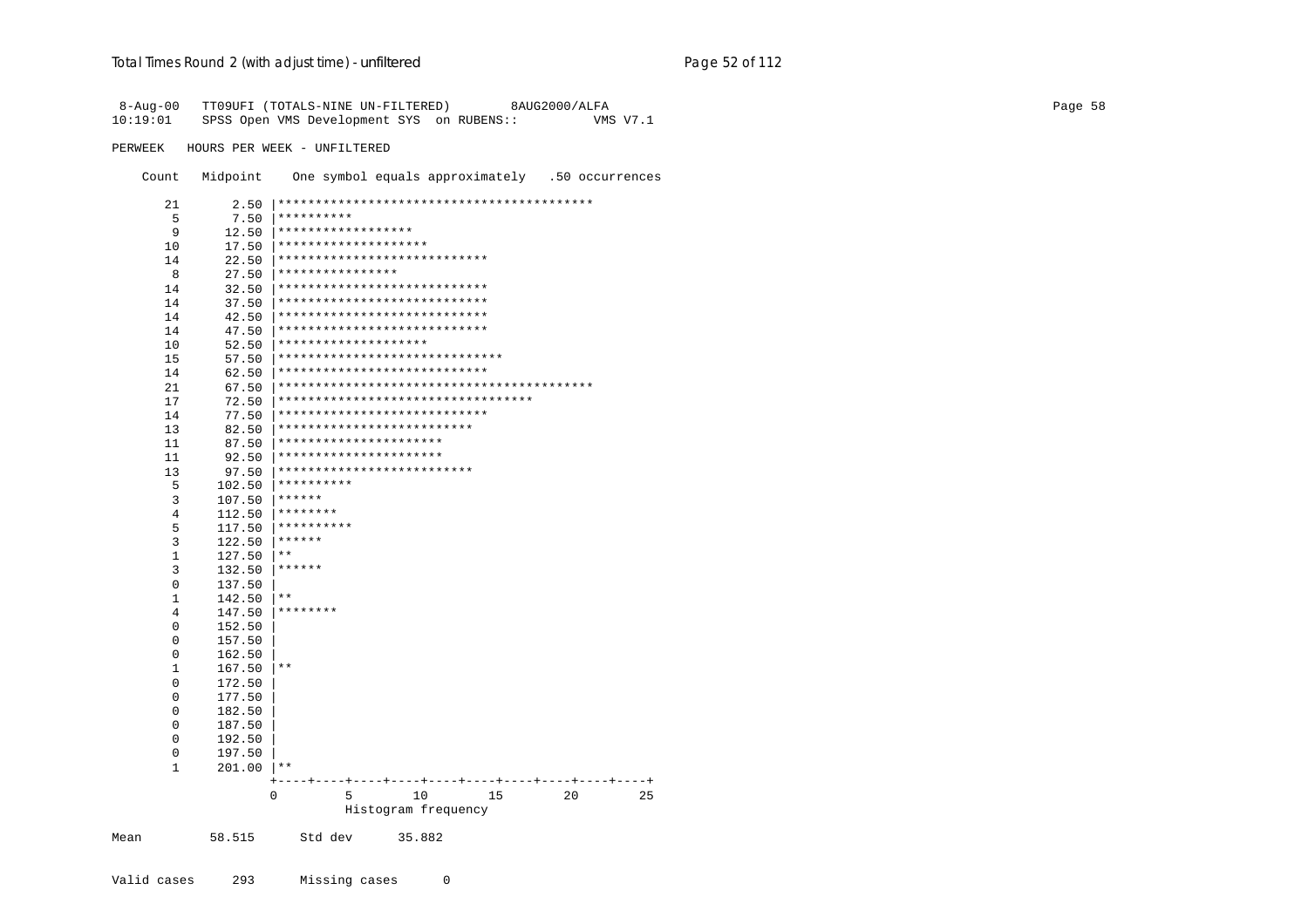8-Aug-00 TT09UFI (TOTALS-NINE UN-FILTERED) 8AUG2000/ALFA Page 59 10:19:03 SPSS Open VMS Development SYS on RUBENS:: VMS V7.1

Preceding task required .39 seconds CPU time; 5.47 seconds elapsed.

 373 0 TEMPORARY 374 0 SELECT IF (SCIN34 EQ 16) 375 0 /\* 376 0 /\* TOTAL TIMES FREQUENCY DISTRIBUTION FOR IVF SPECIALISTS 377 0 /\* 378 0 FREQUENCIES VARIABLES=PERWEEK/<br>379 0 FORMAT=CONDENSE/ 379 0 FORMAT=CONDENSE/ 380 0 HISTOGRAM=INCREMENT (5)/ 381 0 STATISTICS=MEAN STDDEV 382 0 /\*

There are 1,073,640,320 bytes of memory available.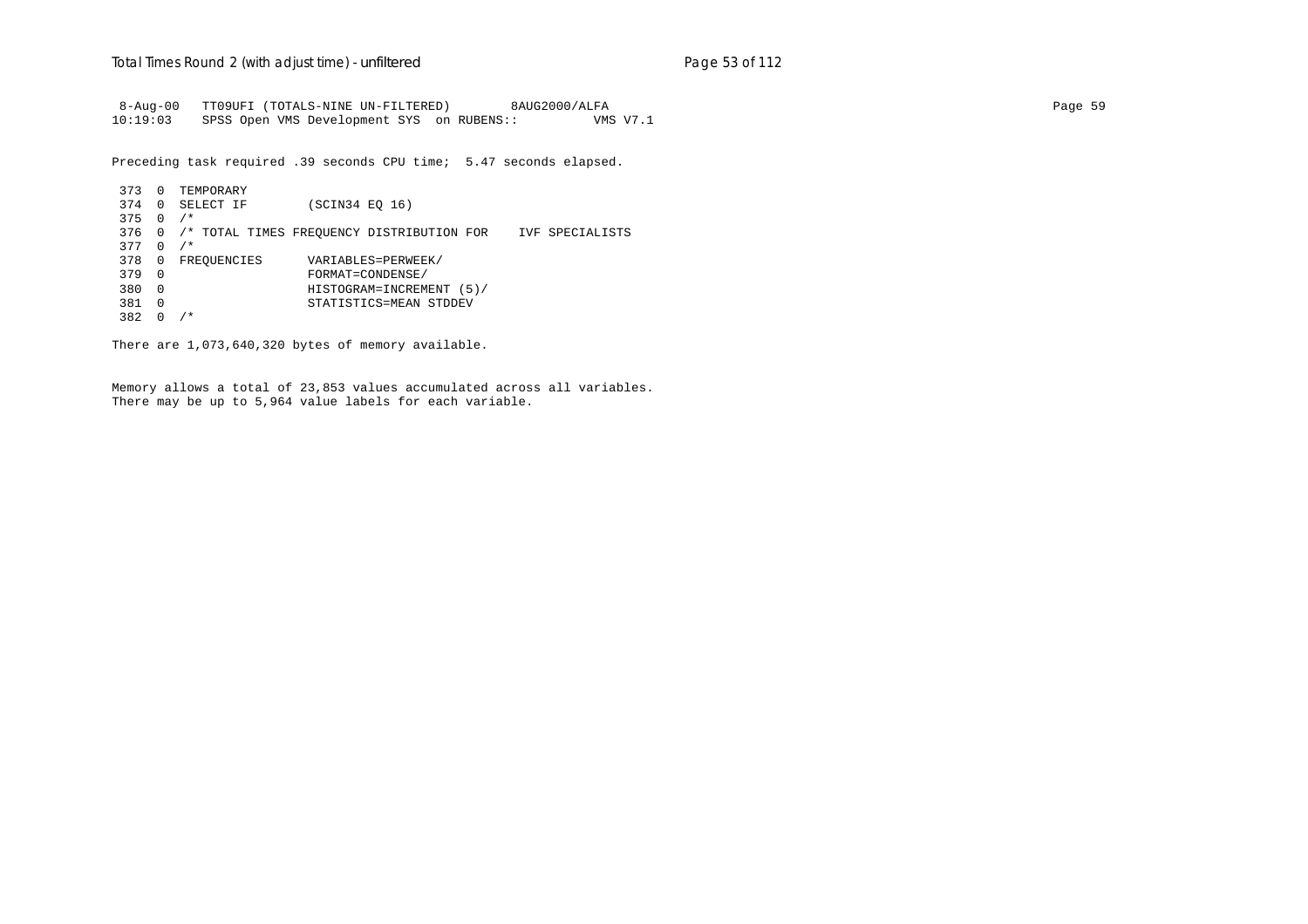## Total Times Round 2 (with adjust time) - *unfiltered* example 2 and 2 and 2 and 2 and 2 and 2 and 2 and 2 and 2 and 2 and 2 and 2 and 2 and 2 and 2 and 2 and 2 and 2 and 2 and 2 and 2 and 2 and 2 and 2 and 2 and 2 and 2 an

 8-Aug-00 TT09UFI (TOTALS-NINE UN-FILTERED) 8AUG2000/ALFA Page 60 10:19:05 SPSS Open VMS Development SYS on RUBENS:: VMS V7.1

|       |                |              | Cum |       |                |              | Cum |        |              |              | Cum   |
|-------|----------------|--------------|-----|-------|----------------|--------------|-----|--------|--------------|--------------|-------|
| Value | Freq Pct Pct   |              |     | Value | Freq Pct Pct   |              |     | Value  | Freq Pct Pct |              |       |
|       | $\mathbf{1}$   | 1            | 1   |       | $\mathbf{1}$   | $\mathbf{1}$ | 38  |        | 1            | 1            |       |
| .00   | 3              | 4            |     | 44.00 | $\mathbf{1}$   | $\mathbf{1}$ |     | 92.00  |              |              | 69    |
| 1.00  |                |              | 5   | 45.00 |                |              | 39  | 93.00  | 1            | $\mathbf 1$  | 70    |
| 5.00  | 1              | $\mathbf{1}$ | 6   | 50.00 | $\overline{2}$ | 3            | 41  | 94.00  | $\mathbf{1}$ | 1            | 71    |
| 6.00  | 1              | $\mathbf{1}$ | 8   | 52.00 | 1              | $\mathbf{1}$ | 43  | 95.00  | 2            | 3            | 74    |
| 10.00 | $\mathfrak{D}$ | 3            | 10  | 53.00 | $\mathbf{1}$   | $\mathbf{1}$ | 44  | 101.00 | $\mathbf{1}$ | $\mathbf{1}$ | 75    |
| 12.00 | 1              | $\mathbf{1}$ | 11  | 59.00 | $\mathbf{1}$   | $\mathbf{1}$ | 45  | 103.00 | 1            | $\mathbf{1}$ | 76    |
| 16.00 | 1              | $\mathbf{1}$ | 13  | 60.00 | $\mathbf{1}$   | $\mathbf{1}$ | 46  | 105.00 | 4            | 5            | 81    |
| 18.00 | 1              | $\mathbf{1}$ | 14  | 63.00 | $\mathbf{1}$   | $\mathbf{1}$ | 48  | 108.00 | $\mathbf{1}$ | 1            | 83    |
| 19.00 | $\overline{a}$ | 3            | 16  | 64.00 | $\overline{2}$ | 3            | 50  | 114.00 | $\mathbf{1}$ | 1            | 84    |
| 22.00 | $\mathbf{1}$   | $\mathbf{1}$ | 18  | 67.00 | $\mathbf{1}$   | $\mathbf{1}$ | 51  | 115.00 | $\mathbf{1}$ | $\mathbf 1$  | 85    |
| 23.00 | 1              | $\mathbf{1}$ | 19  | 70.00 | 3              | 4            | 55  | 117.00 | 1            | 1            | 86    |
| 26.00 | $\mathbf{1}$   | $\mathbf{1}$ | 20  | 71.00 | $\mathbf{1}$   | $\mathbf{1}$ | 56  | 119.00 | $\mathbf{1}$ | 1            | 88    |
| 28.00 | $\mathbf{1}$   | $\mathbf{1}$ | 21  | 72.00 | 1              | $\mathbf{1}$ | 57  | 128.00 | 2            | 3            | 90    |
| 30.00 | 1              | $\mathbf{1}$ | 23  | 74.00 | $\mathbf{1}$   | $\mathbf{1}$ | 59  | 129.00 | 1            | 1            | 91    |
| 33.00 | 1              | $\mathbf{1}$ | 24  | 76.00 | $\mathbf{1}$   | $\mathbf{1}$ | 60  | 136.00 | $\mathbf{1}$ | $\mathbf{1}$ | 93    |
| 34.00 | 1              | 1            | 25  | 78.00 | 1              | $\mathbf{1}$ | 61  | 139.00 | 1            | 1            | 94    |
| 38.00 | $\overline{a}$ | 3            | 28  | 80.00 | $\mathbf 1$    | $\mathbf{1}$ | 63  | 144.00 | $\mathbf{1}$ | $\mathbf 1$  | 95    |
| 39.00 | 3              | 4            | 31  | 83.00 | $\mathbf 1$    | $\mathbf{1}$ | 64  | 152.00 | $\mathbf{1}$ | $\mathbf 1$  | 96    |
| 41.00 | $\mathbf{1}$   | $\mathbf{1}$ | 33  | 85.00 | $\mathbf{1}$   | $\mathbf{1}$ | 65  | 168.00 | 1            | $\mathbf{1}$ | 98    |
| 42.00 | $\overline{a}$ | 3            | 35  | 89.00 | $\mathbf{1}$   | $\mathbf{1}$ | 66  | 177.00 | $\mathbf{1}$ | 1            | 99    |
| 43.00 | $\mathbf{1}$   | 1            | 36  | 91.00 | 1              | 1            | 68  | 194.00 | 1            |              | 1 100 |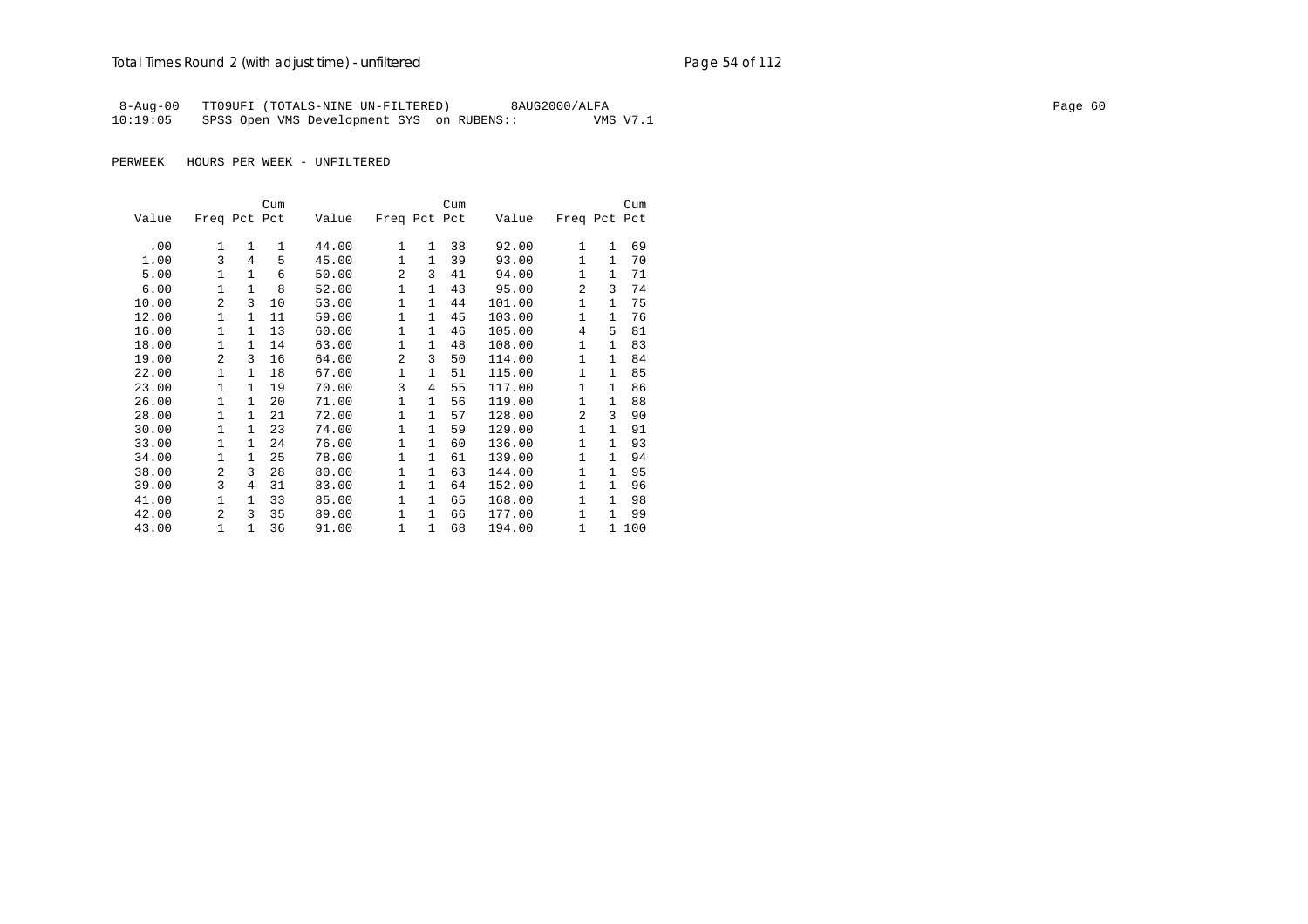| 8-Aug-00<br>10:19:06 |                  | TT09UFI (TOTALS-NINE UN-FILTERED)<br>8AUG2000/ALFA<br>SPSS Open VMS Development SYS on RUBENS::<br>VMS V7.1 |  |
|----------------------|------------------|-------------------------------------------------------------------------------------------------------------|--|
| PERWEEK              |                  | HOURS PER WEEK - UNFILTERED                                                                                 |  |
| Count                | Midpoint         | One symbol equals approximately .20 occurrences                                                             |  |
| $\overline{4}$       |                  | 2.50   *********************                                                                                |  |
| $\overline{2}$       |                  | $7.50$   **********                                                                                         |  |
| 3                    |                  | 12.50   ****************                                                                                    |  |
| $\overline{4}$       |                  |                                                                                                             |  |
| 2                    |                  | $22.50$   **********                                                                                        |  |
| 2                    |                  | $27.50$ **********                                                                                          |  |
| 3                    |                  | $32.50$  ****************                                                                                   |  |
| 5                    |                  |                                                                                                             |  |
| 5                    |                  |                                                                                                             |  |
| $\mathbf{1}$         | $47.50$ *****    |                                                                                                             |  |
| 4                    |                  | 52.50   *********************                                                                               |  |
| 1                    | 57.50   *****    |                                                                                                             |  |
| 4                    |                  | 62.50   *********************                                                                               |  |
| 1                    | $67.50$   *****  |                                                                                                             |  |
| 6                    |                  | 72.50   *******************************                                                                     |  |
| 2                    |                  | $77.50$   **********                                                                                        |  |
| 2                    |                  | 82.50   **********                                                                                          |  |
| 2                    |                  | 87.50   **********                                                                                          |  |
| $\overline{4}$       |                  | 92.50   *********************                                                                               |  |
| 2                    |                  | $97.50$   **********                                                                                        |  |
| 2                    |                  | $102.50$   **********                                                                                       |  |
| 5                    |                  |                                                                                                             |  |
| $\mathbf{1}$         | $112.50$   ***** |                                                                                                             |  |
| 3                    |                  |                                                                                                             |  |
| $\mathbf 0$          | 122.50           |                                                                                                             |  |
| 3                    |                  | 127.50   ***************                                                                                    |  |
| 0                    | 132.50           |                                                                                                             |  |
| $\overline{a}$       |                  | 137.50   **********                                                                                         |  |
| 1                    | 142.50   *****   |                                                                                                             |  |
| 0                    | 147.50           |                                                                                                             |  |
| $\mathbf{1}$         | 152.50           | $ *****$                                                                                                    |  |
| 0                    | 157.50           |                                                                                                             |  |
| 0                    | 162.50           |                                                                                                             |  |
| 1                    | 167.50   *****   |                                                                                                             |  |
| 0                    | 172.50           |                                                                                                             |  |
| 1                    | 177.50   *****   |                                                                                                             |  |
| 0                    | 182.50           |                                                                                                             |  |
| 0                    | 187.50           |                                                                                                             |  |
| 1                    | 192.50   *****   |                                                                                                             |  |
|                      |                  |                                                                                                             |  |
|                      |                  | 0<br>2<br>4<br>6<br>8<br>10<br>Histogram frequency                                                          |  |
| Mean                 | 68.950           | Std dev<br>45.227                                                                                           |  |

Missing cases Valid cases 80  $\mathsf{O}$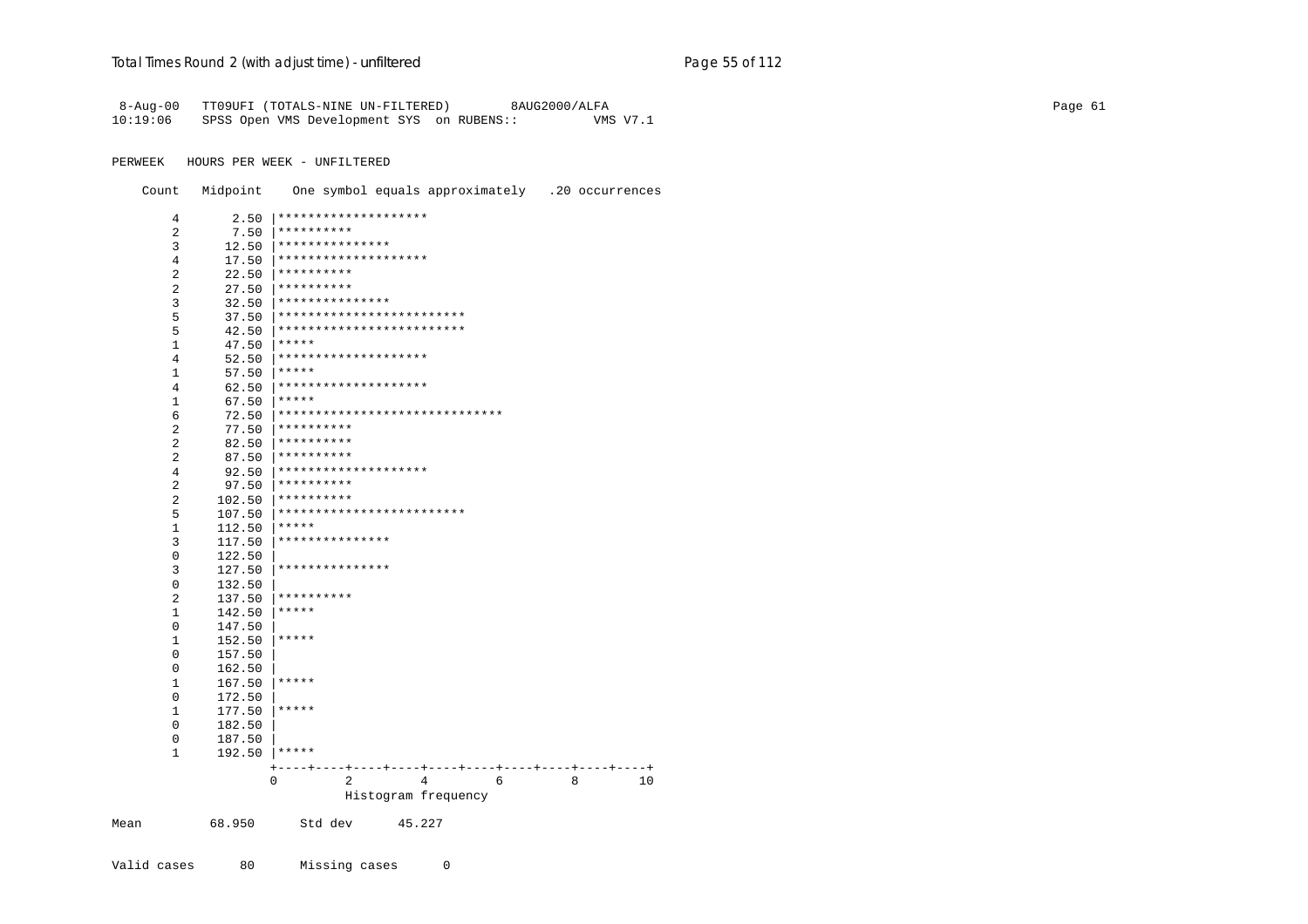8-Aug-00 TT09UFI (TOTALS-NINE UN-FILTERED) 8AUG2000/ALFA Page 62 10:19:07 SPSS Open VMS Development SYS on RUBENS:: VMS V7.1

Preceding task required .39 seconds CPU time; 2.96 seconds elapsed.

 383 0 TEMPORARY 384 0 SELECT IF (SCIN34 EQ 17) 385 0 /\* 386 0 /\* TOTAL TIMES FREQUENCY DISTRIBUTION FOR GENERAL MEDICINE PHYSICIANS 387 0 /\* 388 0 FREQUENCIES VARIABLES=PERWEEK/<br>389 0 FORMAT=CONDENSE/ 389 0 FORMAT=CONDENSE/ 390 0 HISTOGRAM=INCREMENT (5)/ 391 0 STATISTICS=MEAN STDDEV 392 0 /\*

There are 1,073,640,320 bytes of memory available.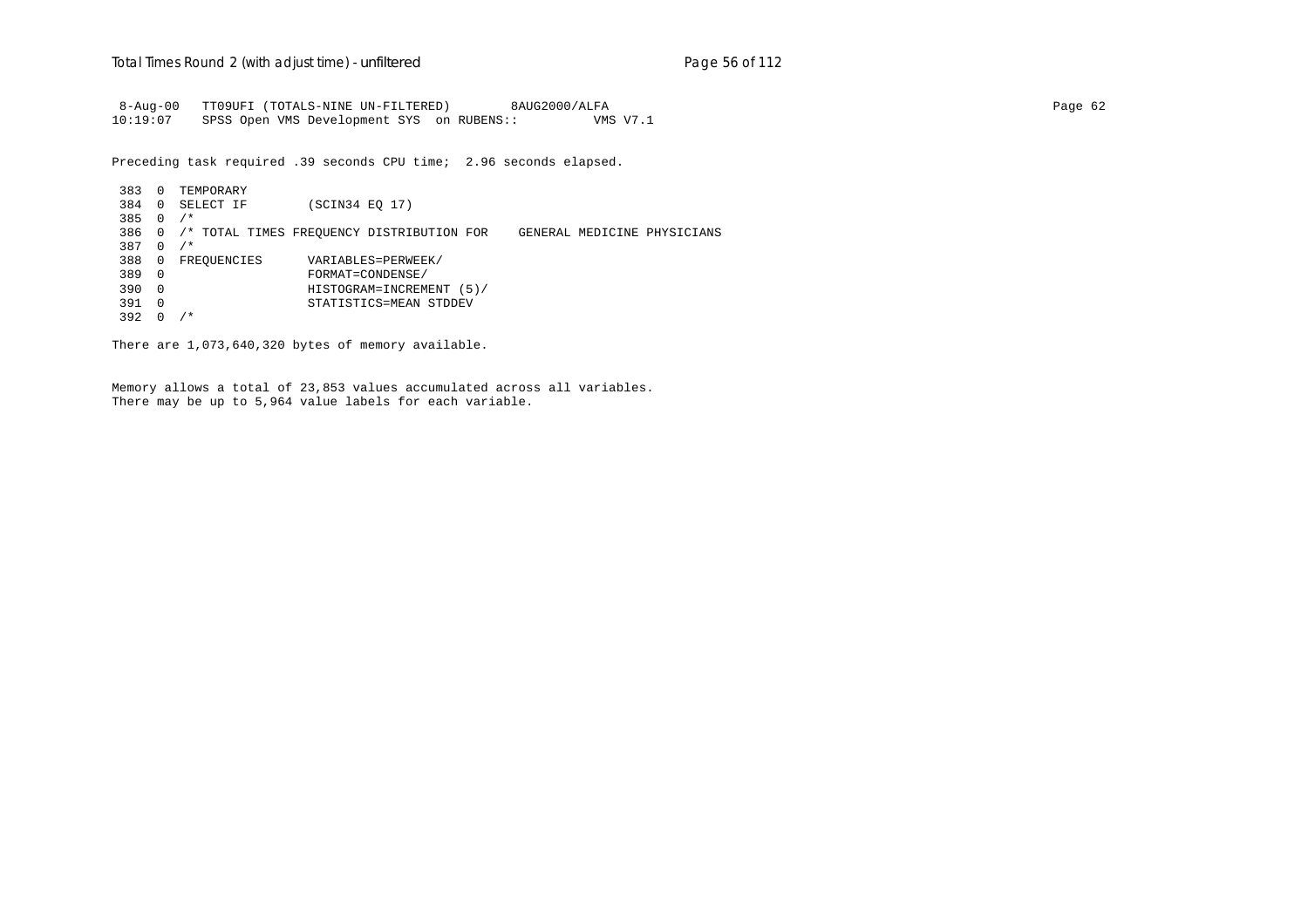## Total Times Round 2 (with adjust time) - *unfiltered* example 20 and 2 and 2 and 2 and 2 and 2 and 2 and 2 and 2 and 2 and 2 and 2 and 2 and 2 and 2 and 2 and 2 and 2 and 2 and 2 and 2 and 2 and 2 and 2 and 2 and 2 and 2 a

8-Aug-00 TT09UFI (TOTALS-NINE UN-FILTERED) 8AUG2000/ALFA Page 63 10:19:07 SPSS Open VMS Development SYS on RUBENS:: VMS V7.1

|       |              |              | Cum |       |                |              | Cum |        |                |              | Cum |
|-------|--------------|--------------|-----|-------|----------------|--------------|-----|--------|----------------|--------------|-----|
| Value | Freq Pct Pct |              |     | Value | Freq Pct Pct   |              |     | Value  | Freq Pct Pct   |              |     |
|       |              |              |     |       |                |              |     |        |                |              |     |
| .00   | 147          | 12           | 12  | 30.00 | 10             | 1            | 76  | 61.00  | 4              | 0            | 95  |
| 1.00  | 107          | 9            | 21  | 31.00 | 18             | 2            | 78  | 62.00  | 2              | 0            | 95  |
| 2.00  | 67           | 6            | 27  | 32.00 | 9              | $\mathbf{1}$ | 79  | 63.00  | 3              | 0            | 95  |
| 3.00  | 62           | 5            | 32  | 33.00 | 12             | $\mathbf{1}$ | 80  | 64.00  | 7              | $\mathbf{1}$ | 96  |
| 4.00  | 54           | 5            | 37  | 34.00 | 13             | 1            | 81  | 66.00  | 4              | $\mathbf 0$  | 96  |
| 5.00  | 38           | 3            | 40  | 35.00 | 8              | 1            | 81  | 67.00  | $\overline{a}$ | 0            | 96  |
| 6.00  | 28           | 2            | 42  | 36.00 | 15             | $\mathbf{1}$ | 83  | 68.00  | 3              | $\Omega$     | 97  |
| 7.00  | 22           | 2            | 44  | 37.00 | 9              | $\mathbf{1}$ | 83  | 69.00  | 2              | 0            | 97  |
| 8.00  | 30           | 3            | 47  | 38.00 | 10             | 1            | 84  | 70.00  | 2              | 0            | 97  |
| 9.00  | 21           | 2            | 49  | 39.00 | 8              | $\mathbf{1}$ | 85  | 71.00  | 3              | 0            | 97  |
| 10.00 | 20           | 2            | 50  | 40.00 | 11             | 1            | 86  | 72.00  | $\overline{a}$ | 0            | 97  |
| 11.00 | 30           | 3            | 53  | 41.00 | 7              | 1            | 87  | 74.00  | $\mathbf{1}$   | $\mathbf 0$  | 98  |
| 12.00 | 23           | 2            | 55  | 42.00 | 9              | $\mathbf{1}$ | 87  | 75.00  | $\mathbf{1}$   | 0            | 98  |
| 13.00 | 25           | 2            | 57  | 43.00 | $\mathbf 1$    | $\mathbf 0$  | 87  | 76.00  | 3              | 0            | 98  |
| 14.00 | 12           | $\mathbf{1}$ | 58  | 44.00 | 6              | $\mathbf{1}$ | 88  | 77.00  | $\mathbf{1}$   | 0            | 98  |
| 15.00 | 20           | 2            | 59  | 45.00 | 7              | $\mathbf{1}$ | 88  | 79.00  | $\mathbf{1}$   | 0            | 98  |
| 16.00 | 14           | $\mathbf{1}$ | 61  | 46.00 | 7              | 1            | 89  | 80.00  | 3              | $\mathbf{0}$ | 98  |
| 17.00 | 14           | $\mathbf{1}$ | 62  | 47.00 | 6              | $\mathbf{1}$ | 90  | 81.00  | $\mathbf{1}$   | 0            | 98  |
| 18.00 | 12           | $\mathbf 1$  | 63  | 48.00 | 6              | $\mathbf{1}$ | 90  | 82.00  | $\overline{2}$ | $\mathbf{0}$ | 99  |
| 19.00 | 15           | $\mathbf{1}$ | 64  | 49.00 | 7              | $\mathbf{1}$ | 91  | 83.00  | $\overline{2}$ | 0            | 99  |
| 20.00 | 10           | $\mathbf{1}$ | 65  | 50.00 | 5              | $\mathbf 0$  | 91  | 84.00  | $\mathbf{1}$   | $\Omega$     | 99  |
| 21.00 | 24           | 2            | 67  | 51.00 | 7              | $\mathbf{1}$ | 92  | 86.00  | 2              | $\mathbf{0}$ | 99  |
| 22.00 | 15           | $\mathbf{1}$ | 68  | 52.00 | $\overline{2}$ | $\mathbf 0$  | 92  | 87.00  | 2              | 0            | 99  |
| 23.00 | 10           | 1            | 69  | 53.00 | 7              | 1            | 92  | 90.00  | 2              | $\mathbf{0}$ | 99  |
| 24.00 | 16           | $\mathbf{1}$ | 70  | 54.00 | 5              | $\mathbf 0$  | 93  | 91.00  | $\overline{a}$ | $\Omega$     | 99  |
| 25.00 | 20           | 2            | 72  | 55.00 | $\overline{4}$ | $\mathbf 0$  | 93  | 92.00  | $\overline{a}$ | 0            | 100 |
| 26.00 | 9            | $\mathbf{1}$ | 73  | 56.00 | 3              | $\mathbf 0$  | 93  | 96.00  | $\mathbf{1}$   | 0            | 100 |
| 27.00 | 8            | 1            | 74  | 57.00 | 4              | 0            | 94  | 97.00  | $\mathbf{1}$   | 0            | 100 |
| 28.00 | 11           | $\mathbf{1}$ | 74  | 58.00 | 5              | $\mathbf 0$  | 94  | 101.00 | $\mathbf{1}$   | $\Omega$     | 100 |
| 29.00 | 13           | $\mathbf{1}$ | 76  | 60.00 | 5              | $\Omega$     | 95  | 109.00 | $\mathbf{1}$   | $\mathbf{0}$ | 100 |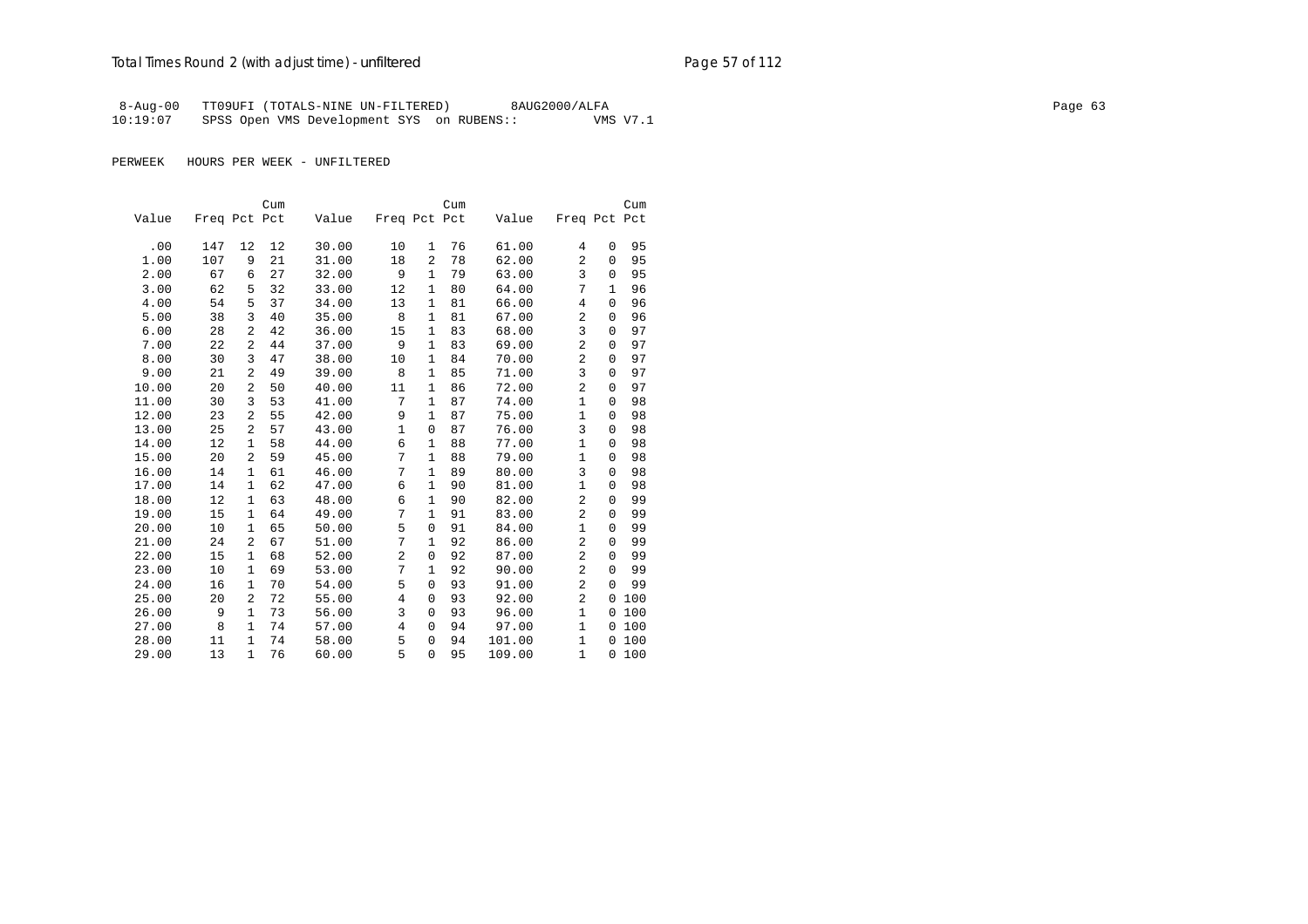# Total Times Round 2 (with adjust time) - *unfiltered* example 20 and 2 and 2 and 2 and 2 and 2 and 2 and 2 and 2 and 2 and 2 and 2 and 2 and 2 and 2 and 2 and 2 and 2 and 2 and 2 and 2 and 2 and 2 and 2 and 2 and 2 and 2 a

| $8 - Aug - 00$<br>10:19:08                                            |                | TT09UFI (TOTALS-NINE UN-FILTERED)<br>SPSS Open VMS Development SYS on RUBENS:: |                                          |  | 8AUG2000/ALFA | VMS V7.1 |  |  |  | Page 64 |
|-----------------------------------------------------------------------|----------------|--------------------------------------------------------------------------------|------------------------------------------|--|---------------|----------|--|--|--|---------|
| PERWEEK                                                               |                | HOURS PER WEEK - UNFILTERED                                                    |                                          |  |               |          |  |  |  |         |
| Count                                                                 | Midpoint       | One symbol equals approximately 10.00 occurrences                              |                                          |  |               |          |  |  |  |         |
| 437                                                                   | 2.50           |                                                                                |                                          |  |               |          |  |  |  |         |
| 139                                                                   | 7.50           | **************                                                                 |                                          |  |               |          |  |  |  |         |
| 110                                                                   | 12.50          | ***********                                                                    |                                          |  |               |          |  |  |  |         |
| 75                                                                    | 17.50          | ********                                                                       |                                          |  |               |          |  |  |  |         |
| 75                                                                    | 22.50          | ********                                                                       |                                          |  |               |          |  |  |  |         |
| 61                                                                    | 27.50          | ******                                                                         |                                          |  |               |          |  |  |  |         |
| 62                                                                    | 32.50          | $* * * * * * *$                                                                |                                          |  |               |          |  |  |  |         |
| 50                                                                    | 37.50          | $* * * * * *$                                                                  |                                          |  |               |          |  |  |  |         |
| 34                                                                    | 42.50          | $***$                                                                          |                                          |  |               |          |  |  |  |         |
| 33                                                                    | 47.50          | $\star\star\star$                                                              |                                          |  |               |          |  |  |  |         |
| 26                                                                    | 52.50          | $\star\star\star$<br>$* *$                                                     |                                          |  |               |          |  |  |  |         |
| 16<br>21                                                              | 57.50<br>62.50 | * *                                                                            |                                          |  |               |          |  |  |  |         |
| 11                                                                    | 67.50          | $\star$                                                                        |                                          |  |               |          |  |  |  |         |
| 8                                                                     | 72.50          | $\star$                                                                        |                                          |  |               |          |  |  |  |         |
| 6                                                                     | 77.50          | $\star$                                                                        |                                          |  |               |          |  |  |  |         |
| 9                                                                     | 82.50          | $\star$                                                                        |                                          |  |               |          |  |  |  |         |
| $\overline{4}$                                                        | 87.50          |                                                                                |                                          |  |               |          |  |  |  |         |
| 6                                                                     | 92.50          | $\star$                                                                        |                                          |  |               |          |  |  |  |         |
| $\overline{a}$                                                        | 97.50          |                                                                                |                                          |  |               |          |  |  |  |         |
| $\mathbf{1}$                                                          | 102.50         |                                                                                |                                          |  |               |          |  |  |  |         |
| $\mathbf{1}$                                                          | 107.50         |                                                                                |                                          |  |               |          |  |  |  |         |
|                                                                       |                | $+-$                                                                           | ---+----+----+----++----+----+----+----+ |  |               |          |  |  |  |         |
| 200<br>300<br>$\mathbf 0$<br>100<br>400<br>500<br>Histogram frequency |                |                                                                                |                                          |  |               |          |  |  |  |         |
| Mean                                                                  | 18.183         | Std dev                                                                        | 20.646                                   |  |               |          |  |  |  |         |

Valid cases 1187 Missing cases 0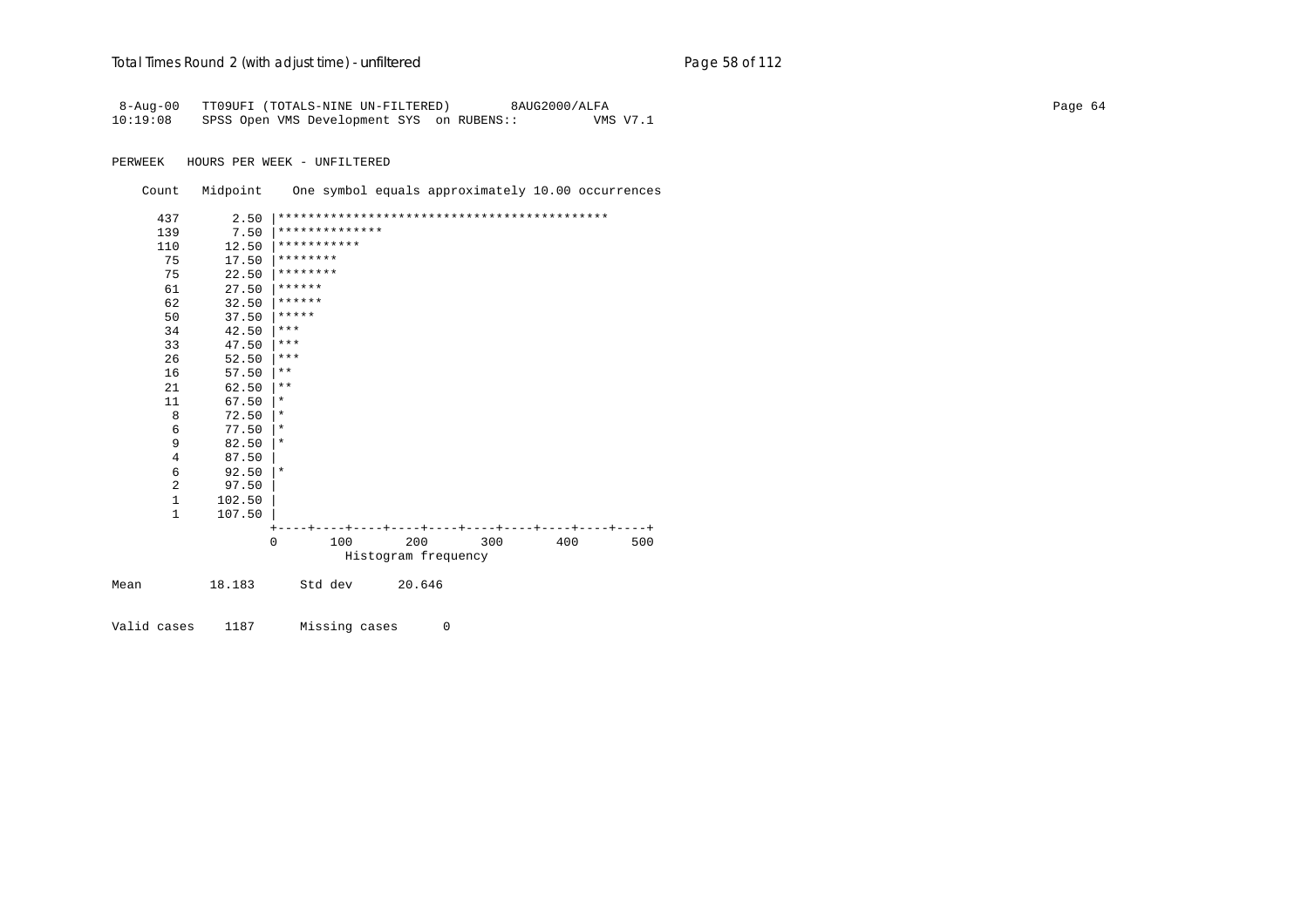8-Aug-00 TT09UFI (TOTALS-NINE UN-FILTERED) 8AUG2000/ALFA Page 65 10:19:09 SPSS Open VMS Development SYS on RUBENS:: VMS V7.1

Preceding task required .29 seconds CPU time; 2.54 seconds elapsed.

 393 0 TEMPORARY 394 0 SELECT IF (SCIN34 EQ 18) 395 0 /\* 396 0 /\* TOTAL TIMES FREQUENCY DISTRIBUTION FOR CARDIOLOGISTS 397 0 /\* 398 0 FREQUENCIES VARIABLES=PERWEEK/<br>399 0 FORMAT=CONDENSE/ 399 0 FORMAT=CONDENSE/ 400 0 HISTOGRAM=INCREMENT (5)/ 401 0 STATISTICS=MEAN STDDEV 402 0 /\*

There are 1,073,640,320 bytes of memory available.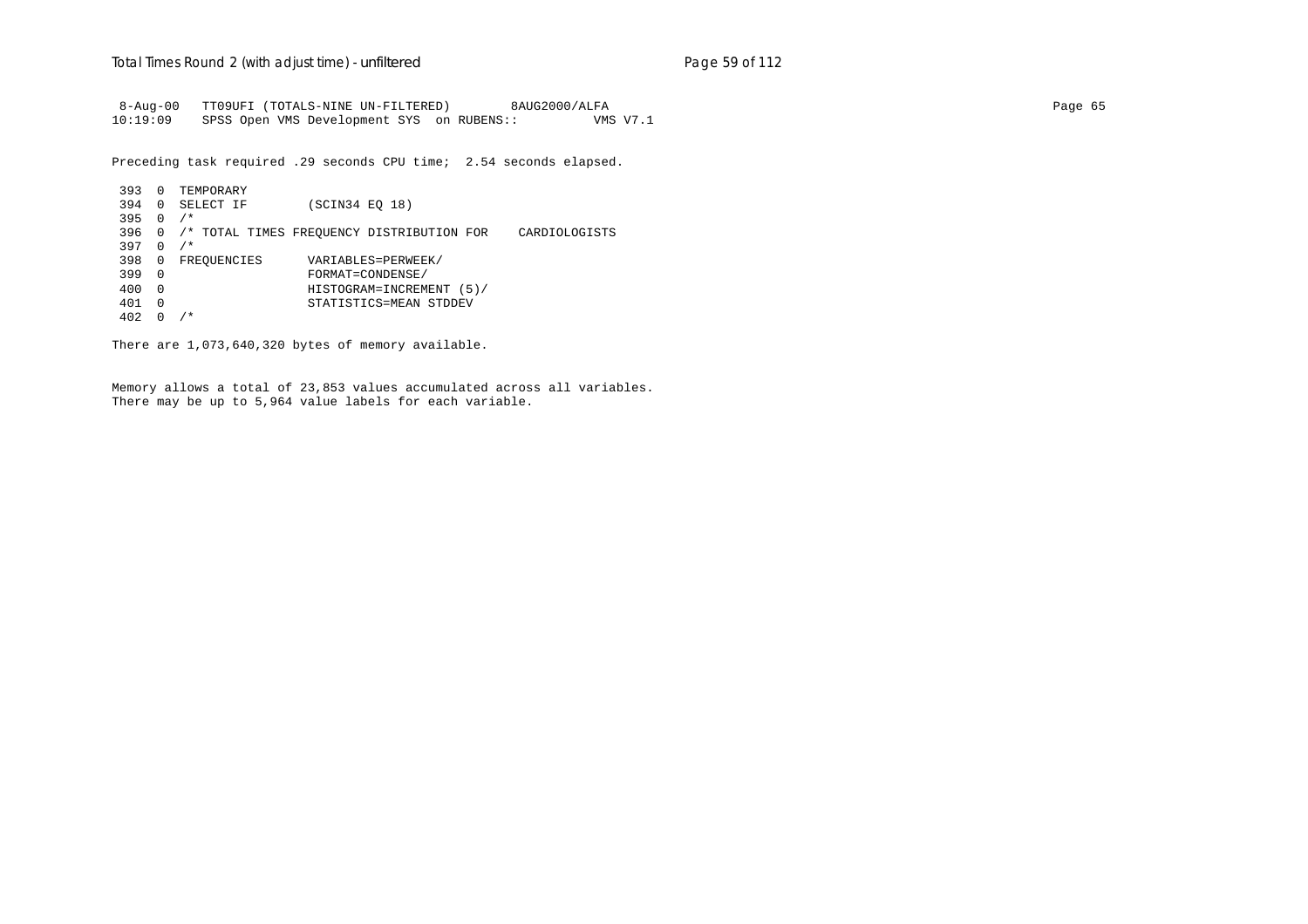8-Aug-00 TT09UFI (TOTALS-NINE UN-FILTERED) 8AUG2000/ALFA Page 66 10:19:12 SPSS Open VMS Development SYS on RUBENS:: VMS V7.1

|                |                |              | Cum      |                |                                  |                   | Cum      |                  |                   |              | Cum          |
|----------------|----------------|--------------|----------|----------------|----------------------------------|-------------------|----------|------------------|-------------------|--------------|--------------|
| Value          | Freq Pct Pct   |              |          | Value          | Freq Pct Pct                     |                   |          | Value            | Freq Pct Pct      |              |              |
| .00            | 16             | 3            | 3        | 42.00          | 4                                | 1                 | 50       | 85.00            | 5                 | 1            | 88           |
| 1.00           | 8              | 1            | 4        | 43.00          | 10                               | $\overline{2}$    | 52       | 86.00            | 1                 | 0            | 88           |
| 2.00           | 10             | 2            | 6        | 44.00          | 6                                | $\mathbf{1}$      | 53       | 87.00            | 2                 | 0            | 88           |
| 3.00           | 8              | 1            | 8        | 45.00          | 6                                | 1                 | 54       | 90.00            | 3                 | 1            | 89           |
| 4.00           | 2              | $\Omega$     | 8        | 46.00          | 3                                | 1                 | 54       | 92.00            | 4                 | $\mathbf{1}$ | 90           |
| 5.00           | 10             | 2            | 10       | 47.00          | 5                                | 1                 | 55       | 93.00            | 1                 | 0            | 90           |
| 6.00           | 6              | 1            | 11       | 48.00          | 8                                | 1                 | 57       | 94.00            | $\overline{a}$    | 0            | 90           |
| 7.00           | 7              | $\mathbf{1}$ | 12       | 49.00          | 3                                | $\mathbf{1}$      | 57       | 95.00            | 2                 | 0            | 90           |
| 8.00           | 5              | $\mathbf{1}$ | 13       | 50.00          | 5                                | $\mathbf{1}$      | 58       | 97.00            | 6                 | 1            | 92           |
| 9.00           | 4              | $\mathbf{1}$ | 14       | 51.00          | 5                                | 1                 | 59       | 98.00            | 3                 | 1            | 92           |
| 10.00          | 10             | 2            | 15       | 52.00          | 7                                | 1                 | 60       | 99.00            | 3                 | 1            | 93           |
| 11.00          | 7              | $\mathbf{1}$ | 17       | 53.00          | 3                                | 1                 | 61       | 100.00           | 3                 | $\mathbf{1}$ | 93           |
| 12.00          | 5              | $\mathbf{1}$ | 18       | 54.00          | 6                                | 1                 | 62       | 101.00           | 1                 | $\Omega$     | 93           |
| 13.00          | 8              | $\mathbf{1}$ | 19       | 55.00          | 11                               | $\overline{2}$    | 64       | 102.00           | 1                 | 0            | 94           |
| 14.00          | 7              | $\mathbf{1}$ | 20       | 56.00          | 7                                | 1                 | 65       | 104.00           | 3                 | 1            | 94           |
| 15.00          | 5              | 1            | 21       | 57.00          | 6                                | 1                 | 66       | 110.00           | 3                 | 1            | 95           |
| 16.00          | 6              | $\mathbf{1}$ | 22       | 58.00          | 5                                | $\mathbf{1}$      | 67       | 111.00           | 1                 | 0            | 95           |
| 17.00          | $\overline{c}$ | 0            | 23       | 59.00          | 6                                | 1                 | 68       | 112.00           | 2                 | 0            | 95           |
| 18.00          | 7              | $\mathbf{1}$ | 24       | 60.00          | 6                                | 1                 | 69       | 114.00           | $\mathbf{1}$      | $\Omega$     | 95           |
| 19.00          | 1              | 0            | 24       | 61.00          | 3                                | 1                 | 70       | 115.00           | 2                 | 0            | 96           |
| 20.00          | 10             | 2            | 26       | 62.00          | 5                                | $\mathbf{1}$      | 71       | 116.00           | $\mathbf{1}$      | 0            | 96           |
| 21.00          | 10             | 2            | 28       | 63.00          | 7                                | $\mathbf 1$       | 72       | 126.00           | $\overline{2}$    | 0            | 96           |
| 22.00          | 6              | 1            | 29       | 64.00          | 7                                | 1                 | 73       | 127.00           | 1                 | 0            | 96           |
| 23.00          | 4              | 1            | 30       | 65.00          | 5                                | $\mathbf{1}$      | 74       | 128.00           | 2                 | 0            | 97           |
| 24.00          | 7              | $\mathbf{1}$ | 31       | 66.00          | 12                               | $\overline{2}$    | 76       | 129.00           | 1                 | 0            | 97           |
| 25.00          | 6              | 1            | 32       | 67.00          | 2                                | 0                 | 77       | 130.00           | 1                 | 0            | 97           |
| 26.00          | $\overline{4}$ | $\mathbf{1}$ | 33       | 68.00          | 5                                | $\mathbf{1}$      | 77       | 131.00           | $\mathbf{1}$      | 0            | 97           |
| 27.00          | 8              | 1            | 34       | 69.00          | $\overline{4}$                   | 1                 | 78       | 133.00           | $\mathbf{1}$      | 0            | 97           |
| 28.00          | 6              | $\mathbf{1}$ | 35       | 71.00          | 3                                | $\mathbf{1}$      | 79       | 136.00           | 2                 | 0            | 98           |
| 29.00          | 7              | 1            | 36       | 72.00          | 5                                | 1                 | 80       | 138.00           | $\mathbf{1}$      | 0            | 98           |
| 30.00          | 7              | 1            | 38       | 73.00          | 7                                | 1                 | 81       | 140.00           | 1                 | 0            | 98           |
| 31.00          | 9              | 2            | 39       | 74.00          | 5                                | 1                 | 82       | 141.00           | 1                 | 0            | 98           |
| 32.00          | 9              | 2            | 41       | 75.00          | $\mathbf{1}$                     | 0                 | 82       | 148.00           | $\mathbf{1}$      | 0            | 99           |
| 33.00          | 3              | 1            | 41       | 76.00          | $\overline{c}$<br>$\overline{a}$ | 0                 | 82       | 149.00           | $\overline{2}$    | 0            | 99           |
| 34.00          | 5              | 1            | 42       | 77.00          |                                  | 0                 | 83       | 150.00           | 1                 | 0            | 99           |
| 35.00          | 5              | 1            | 43       | 78.00          | $\overline{4}$<br>$\overline{a}$ | 1                 | 83       | 154.00           | 1<br>$\mathbf{1}$ | 0            | 99<br>99     |
| 36.00          | 6              | 1            | 44       | 79.00          | 5                                | 0<br>$\mathbf{1}$ | 84       | 157.00           |                   | 0            |              |
| 37.00<br>38.00 | 3<br>9         | 1<br>2       | 45       | 80.00<br>81.00 | $\overline{4}$                   | $\mathbf{1}$      | 85<br>85 | 162.00<br>182.00 | 1<br>$\mathbf{1}$ | 0            | 0 100<br>100 |
| 39.00          | 7              | 1            | 46<br>48 | 82.00          | 1                                | 0                 | 86       | 186.00           | $\mathbf{1}$      |              | 0 100        |
| 40.00          | 3              | $\mathbf{1}$ | 48       | 83.00          | 4                                | $\mathbf{1}$      | 86       |                  |                   |              |              |
|                | 4              | $\mathbf{1}$ |          |                | 3                                | $\mathbf 1$       | 87       |                  |                   |              |              |
| 41.00          |                |              | 49       | 84.00          |                                  |                   |          |                  |                   |              |              |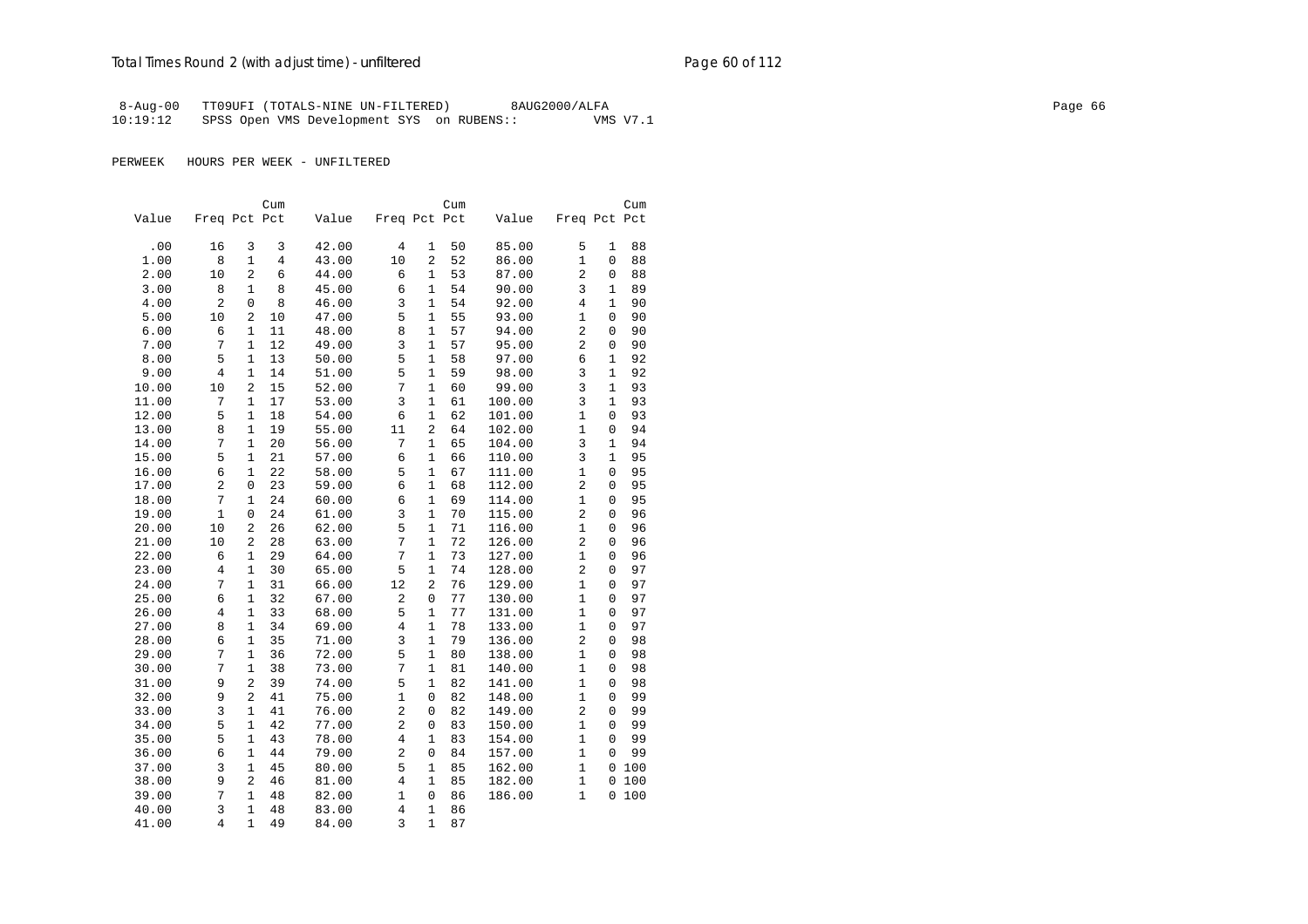|          | 8-Aug-00 TT09UFI (TOTALS-NINE UN-FILTERED) | 8AUG2000/ALFA | Page 67 |
|----------|--------------------------------------------|---------------|---------|
| 10:19:13 | SPSS Open VMS Development SYS on RUBENS::  | VMS V7.1      |         |

PERWEEK HOURS PER WEEK - UNFILTERED

Count Midpoint One symbol equals approximately 1.00 occurrence

| 44          | 2.50   |                                        |          |
|-------------|--------|----------------------------------------|----------|
| 32          | 7.50   | ********************************       |          |
| 37          | 12.50  | ************************************** |          |
| 21          | 17.50  | *********************                  |          |
| 37          | 22.50  | ************************************** |          |
| 31          | 27.50  | *******************************        |          |
| 33          | 32.50  | *********************************      |          |
| 30          | 37.50  | ******************************         |          |
| 27          | 42.50  | ***************************            |          |
| 25          | 47.50  | *************************              |          |
| 26          | 52.50  | **************************             |          |
| 35          | 57.50  | ************************************   |          |
| 28          | 62.50  | ****************************           |          |
| 28          | 67.50  | ****************************           |          |
| 20          | 72.50  | ********************                   |          |
| 11          | 77.50  | ***********                            |          |
| 17          | 82.50  | *****************                      |          |
| 8           | 87.50  | ********                               |          |
| 10          | 92.50  | **********                             |          |
| 14          | 97.50  | * * * * * * * * * * * * * *            |          |
| 8           | 102.50 | ********                               |          |
| 0           | 107.50 |                                        |          |
| 7           | 112.50 | *******                                |          |
| 3           | 117.50 | ***                                    |          |
| 0           | 122.50 |                                        |          |
| 6           | 127.50 | ******                                 |          |
| 3           | 132.50 | ***                                    |          |
| 3           | 137.50 | $***$                                  |          |
| 2           | 142.50 | $\star\star$                           |          |
| 3           | 147.50 | ***                                    |          |
| 2           | 152.50 | $***$                                  |          |
| 1           | 157.50 | $^\star$                               |          |
| $1\,$       | 162.50 | $^\star$                               |          |
| 0           | 167.50 |                                        |          |
| 0           | 172.50 |                                        |          |
| 0           | 177.50 |                                        |          |
| 1           | 182.50 | $^\star$                               |          |
| $\mathbf 1$ | 186.00 | ∣ *                                    |          |
|             |        |                                        |          |
|             |        | 20<br>0<br>10<br>30                    | 50<br>40 |
|             |        | Histogram frequency                    |          |
| Mean        | 46.879 | Std dev<br>34.889                      |          |

Valid cases 555 Missing cases 0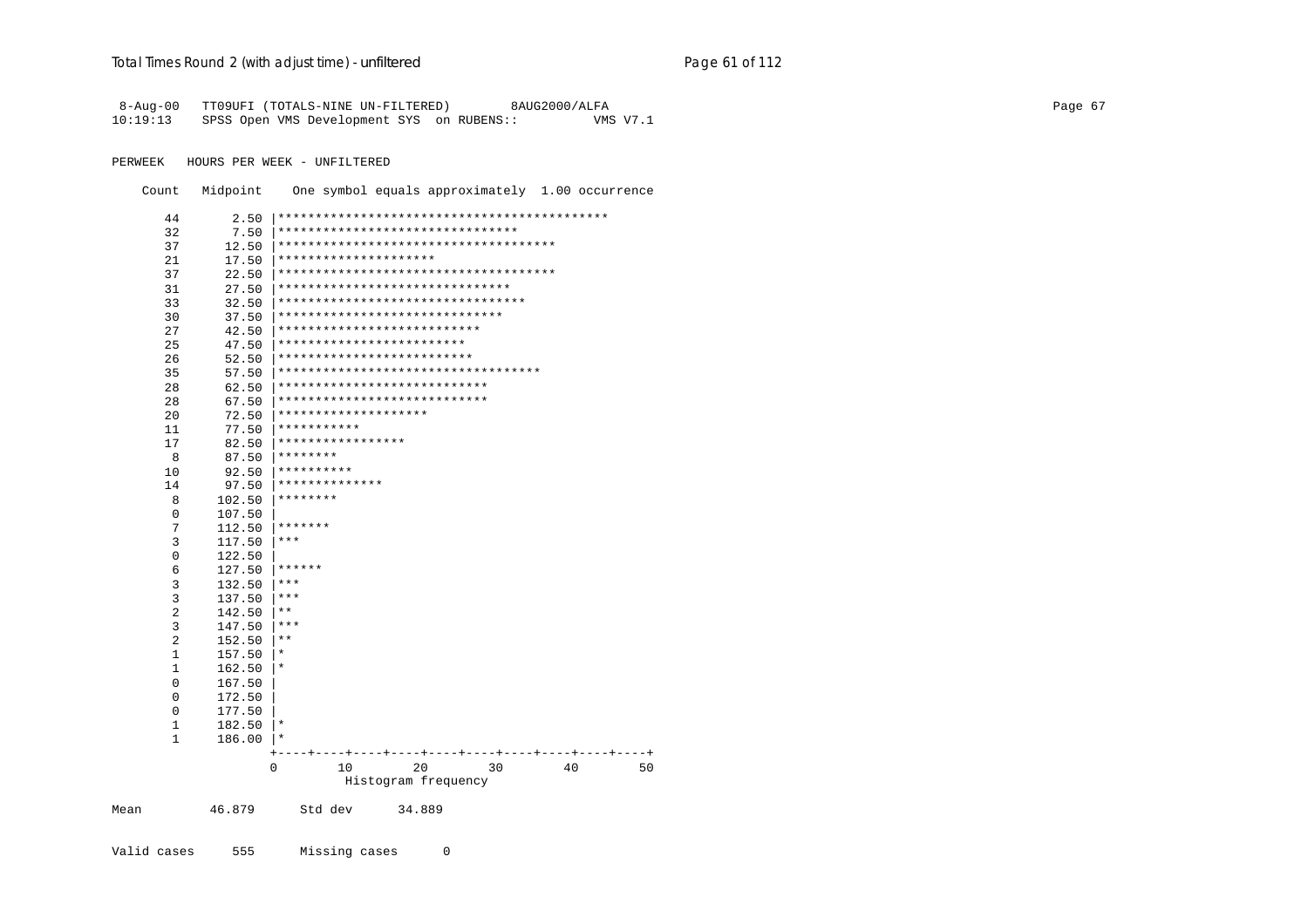8-Aug-00 TT09UFI (TOTALS-NINE UN-FILTERED) 8AUG2000/ALFA Page 68 10:19:16 SPSS Open VMS Development SYS on RUBENS:: VMS V7.1

Preceding task required .39 seconds CPU time; 6.26 seconds elapsed.

 403 0 TEMPORARY 404 0 SELECT IF (SCIN34 EQ 19) 405 0 /\* 406 0 /\* TOTAL TIMES FREQUENCY DISTRIBUTION FOR RENAL MEDICINE PHYSICIANS 407 0 /\* 408 0 FREQUENCIES VARIABLES=PERWEEK/<br>409 0 FORMAT=CONDENSE/ 409 0 FORMAT=CONDENSE/ 410 0 HISTOGRAM=INCREMENT (5)/ 411 0 STATISTICS=MEAN STDDEV 412 0 /\*

There are 1,073,640,320 bytes of memory available.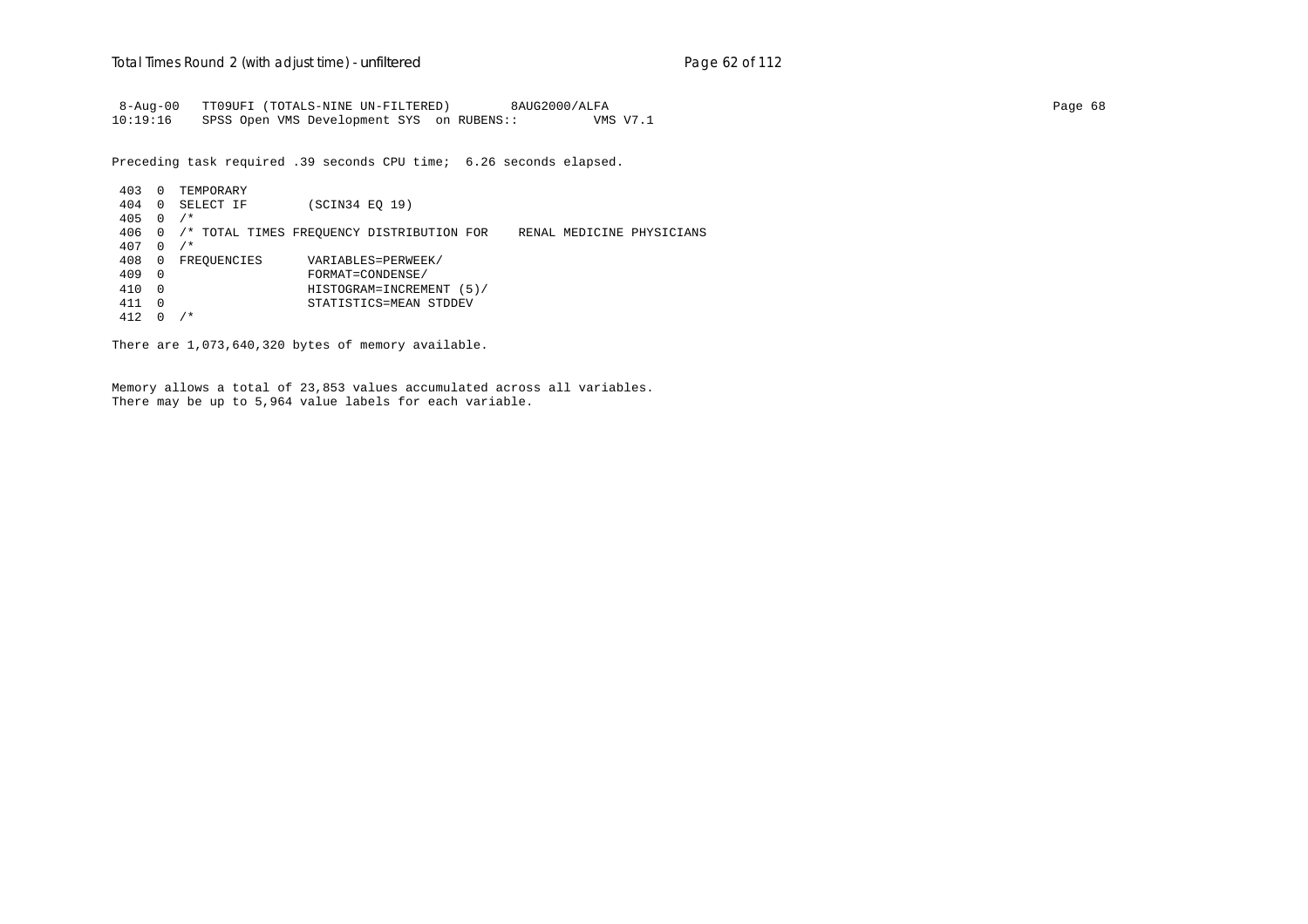8-Aug-00 TT09UFI (TOTALS-NINE UN-FILTERED) 8AUG2000/ALFA Page 69  $10:19:18$  SPSS Open VMS Development SYS on RUBENS::

PERWEEK HOURS PER WEEK - UNFILTERED

0 97.50 |

|       |              |                | Cum |       |                |                | Cum |        |                |                | Cum |
|-------|--------------|----------------|-----|-------|----------------|----------------|-----|--------|----------------|----------------|-----|
| Value | Freq Pct Pct |                |     | Value | Freq Pct Pct   |                |     | Value  | Freq Pct Pct   |                |     |
| .00   | 3            | 3              | 3   | 18.00 | 1              | 1              | 60  | 41.00  | 2              | 2              | 84  |
| 1.00  | 8            | 7              | 10  | 20.00 | $\overline{a}$ | $\overline{2}$ | 62  | 42.00  | $\overline{2}$ | $\overline{2}$ | 86  |
| 2.00  | 6            | 5              | 15  | 21.00 | 2              | 2              | 63  | 43.00  | 1              | $\mathbf{1}$   | 87  |
| 3.00  | 11           | 10             | 25  | 22.00 | $\overline{a}$ | 2              | 65  | 45.00  | 2              | 2              | 88  |
| 4.00  | 2            | 2              | 27  | 23.00 | $\overline{a}$ | $\mathfrak{D}$ | 67  | 48.00  | 1              | $\mathbf{1}$   | 89  |
| 5.00  | 4            | 4              | 30  | 24.00 | 3              | 3              | 70  | 55.00  | $\mathbf{1}$   | 1              | 90  |
| 6.00  | 4            | 4              | 34  | 26.00 | 1              | 1              | 71  | 60.00  | $\overline{2}$ | 2              | 92  |
| 7.00  | 4            | 4              | 38  | 27.00 | 3              | 3              | 73  | 63.00  | $\mathbf{1}$   | $\mathbf{1}$   | 93  |
| 8.00  | 3            | 3              | 40  | 29.00 | $\mathbf 1$    | $\mathbf{1}$   | 74  | 70.00  | 1              | $\mathbf{1}$   | 94  |
| 9.00  | 5            | 4              | 45  | 30.00 | 1              | 1              | 75  | 71.00  | $\mathbf{1}$   | $\mathbf{1}$   | 95  |
| 10.00 | 1            | $\mathbf{1}$   | 46  | 31.00 | $\mathbf{1}$   | $\mathbf{1}$   | 76  | 72.00  | $\mathbf{1}$   | $\mathbf{1}$   | 96  |
| 11.00 | 4            | 4              | 49  | 32.00 | 1              | 1              | 77  | 80.00  | 1              | $\mathbf{1}$   | 96  |
| 12.00 | 2            | $\overline{a}$ | 51  | 35.00 | $\mathbf{1}$   | 1              | 78  | 83.00  | 1              | $\mathbf{1}$   | 97  |
| 13.00 | 1            | $\mathbf{1}$   | 52  | 36.00 | $\mathbf 1$    | 1              | 79  | 84.00  | 1              | $\mathbf{1}$   | 98  |
| 14.00 | 1            | $\mathbf{1}$   | 53  | 37.00 | $\mathbf 1$    | 1              | 79  | 87.00  | $\mathbf{1}$   | 1              | 99  |
| 15.00 | 3            | 3              | 55  | 38.00 | $\mathbf 1$    | $\mathbf{1}$   | 80  | 103.00 | 1              | $\mathbf{1}$   | 100 |
| 16.00 | 1            | $\mathbf{1}$   | 56  | 39.00 | $\mathbf{1}$   | $\mathbf{1}$   | 81  |        |                |                |     |
| 17.00 | 3            | 3              | 59  | 40.00 | $\mathbf{1}$   | 1              | 82  |        |                |                |     |

Count Midpoint One symbol equals approximately .60 occurrences

| 30          | 2.50  |                                   |
|-------------|-------|-----------------------------------|
| 20          | 7.50  | ********************************* |
| 9           | 12.50 | ***************                   |
| 8           | 17.50 | *************                     |
| 11          | 22.50 | ******************                |
| 5           | 27.50 | ********                          |
| 3           | 32.50 | *****                             |
| 5           | 37.50 | ********                          |
| 6           | 42.50 | **********                        |
| 3           | 47.50 | *****                             |
| $\mathbf 0$ | 52.50 |                                   |
| 1           | 57.50 | $***$                             |
| 3           | 62.50 | *****                             |
| $\mathbf 0$ | 67.50 |                                   |
| 3           | 72.50 | *****                             |
| $\mathbf 0$ | 77.50 |                                   |
| 3           | 82.50 | *****                             |
| 1           | 87.50 | $***$                             |
| 0           | 92.50 |                                   |
|             |       |                                   |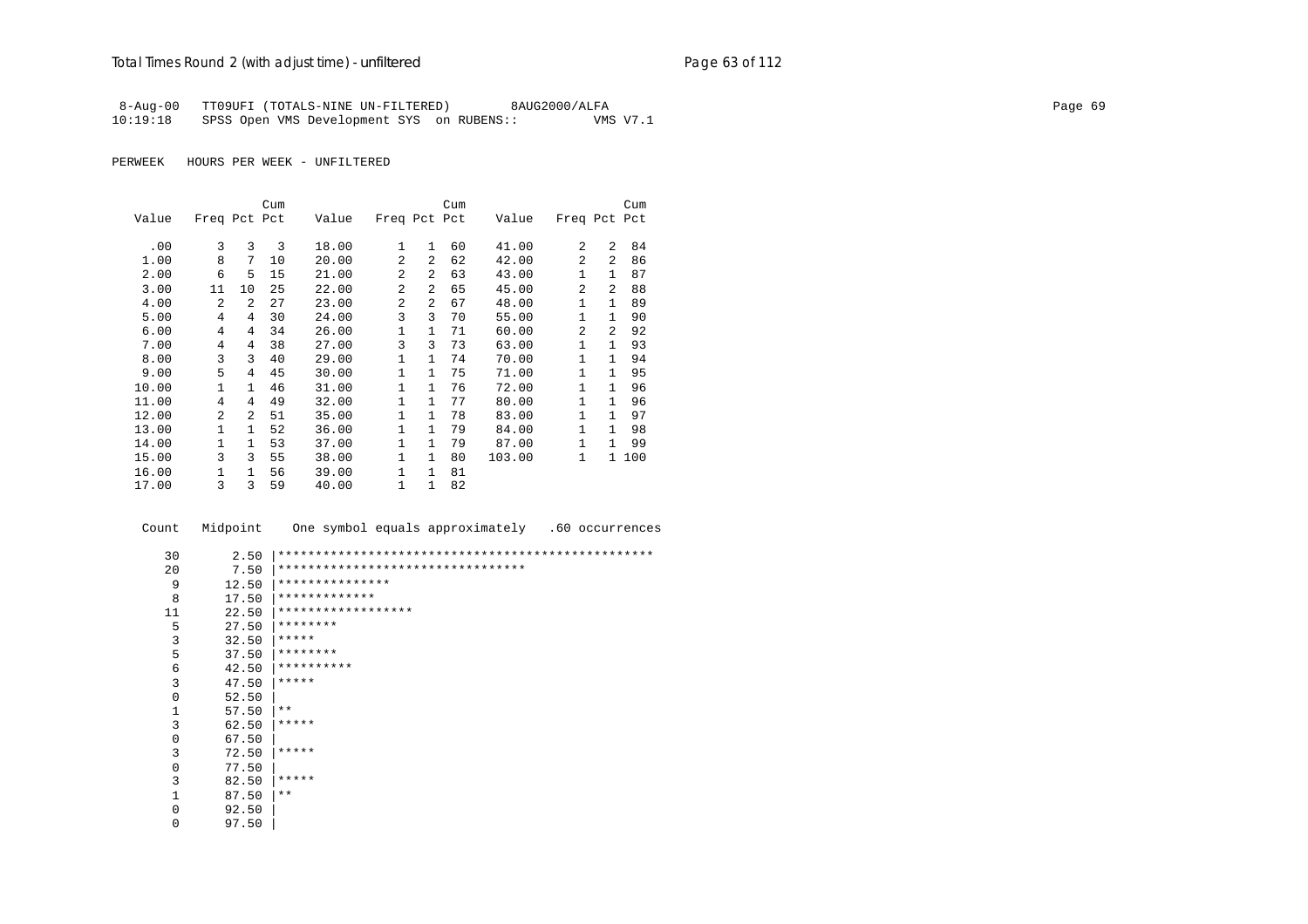8-Aug-00 TT09UFI (TOTALS-NINE UN-FILTERED) 8AUG2000/ALFA Page 70 10:19:20 SPSS Open VMS Development SYS on RUBENS:: VMS V7.1

PERWEEK HOURS PER WEEK - UNFILTERED

 1 102.50 |\*\* +----+----+----+----+----+----+----+----+----+----+ 0 6 12 18 24 30 Histogram frequency

Mean 21.161 Std dev 22.824

Valid cases 112 Missing cases 0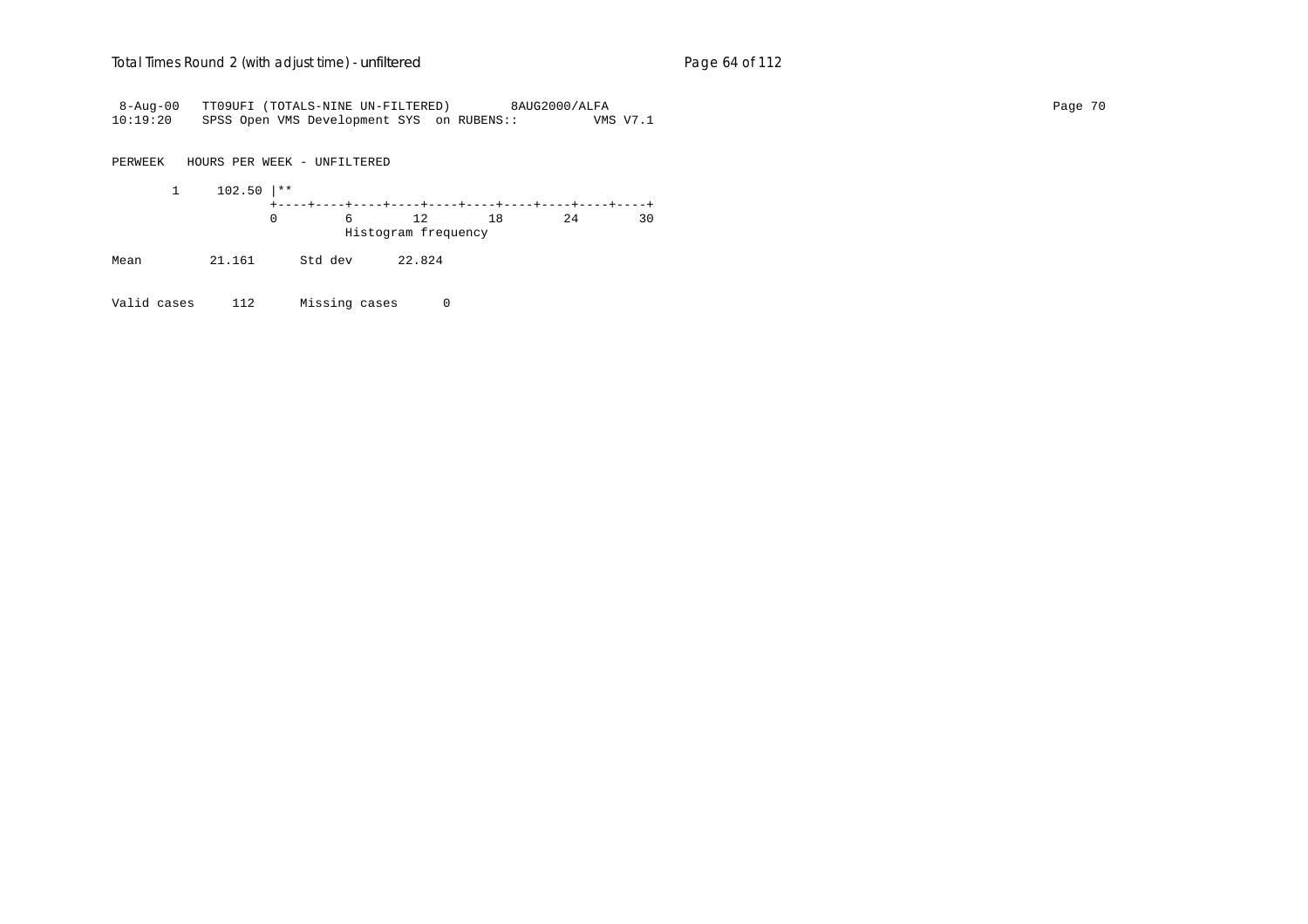8-Aug-00 TT09UFI (TOTALS-NINE UN-FILTERED) 8AUG2000/ALFA Page 71 10:19:20 SPSS Open VMS Development SYS on RUBENS:: VMS V7.1

Preceding task required .31 seconds CPU time; 3.82 seconds elapsed.

 413 0 TEMPORARY 414 0 SELECT IF (SCIN34 EQ 20) 415 0 /\* 416 0 /\* TOTAL TIMES FREQUENCY DISTRIBUTION FOR GASTROENTEROLOGISTS 417 0 /\* 418 0 FREQUENCIES VARIABLES=PERWEEK/<br>419 0 FORMAT=CONDENSE/ 419 0 FORMAT=CONDENSE/ 420 0 HISTOGRAM=INCREMENT (5)/ 421 0 STATISTICS=MEAN STDDEV 422 0 /\*

There are 1,073,640,320 bytes of memory available.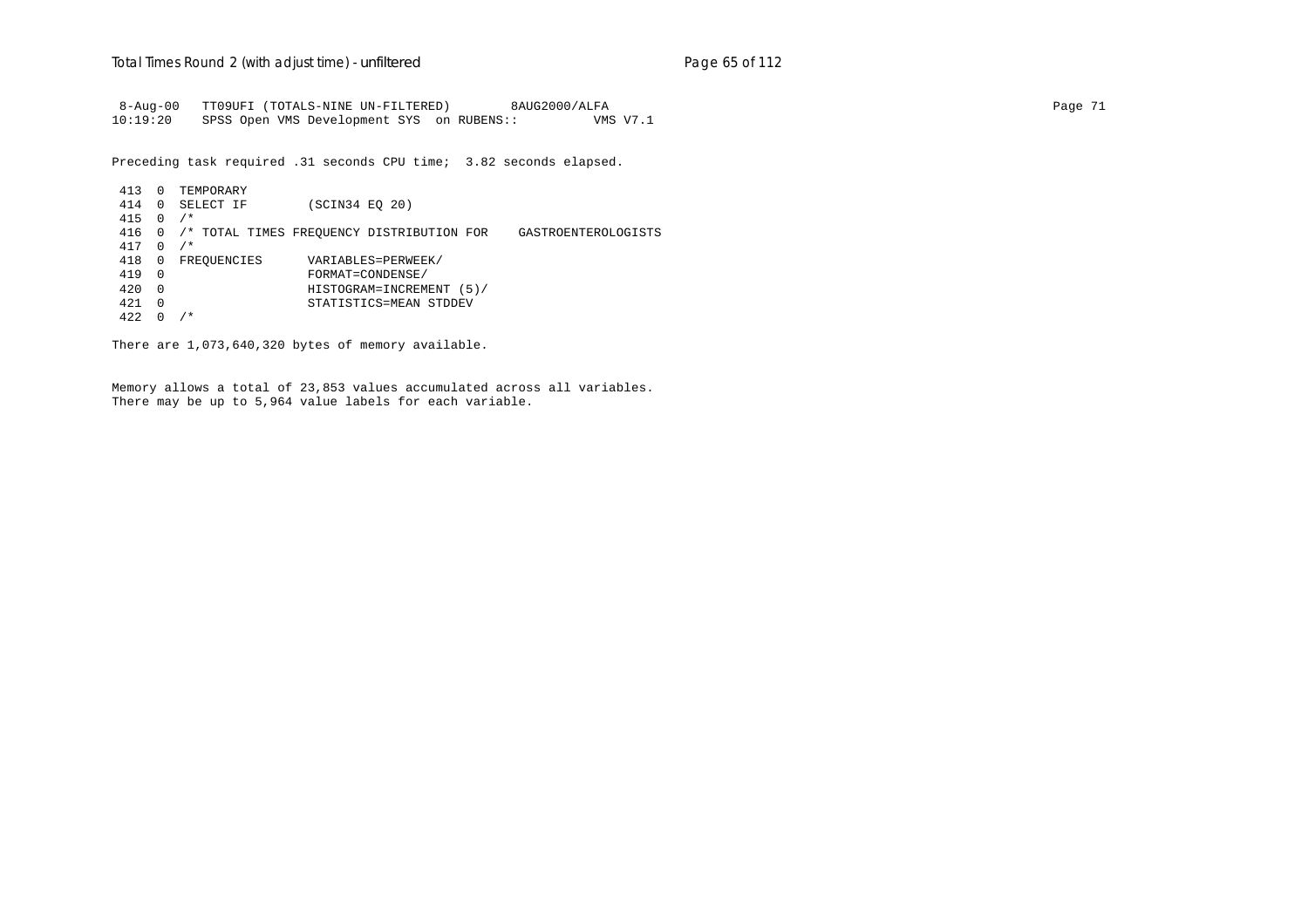8-Aug-00 TT09UFI (TOTALS-NINE UN-FILTERED) 8AUG2000/ALFA Page 72 10:19:21 SPSS Open VMS Development SYS on RUBENS:: VMS V7.1

|       |                |                | Cum |       |                |                | Cum |        |                |              | Cum |
|-------|----------------|----------------|-----|-------|----------------|----------------|-----|--------|----------------|--------------|-----|
| Value | Freq Pct Pct   |                |     | Value | Freq Pct Pct   |                |     | Value  | Freq Pct Pct   |              |     |
|       |                |                |     |       |                |                |     |        |                |              |     |
| .00   | 10             | 3              | 3   | 32.00 | 6              | 2              | 48  | 63.00  | 2              | 1            | 88  |
| 1.00  | 10             | 3              | 5   | 33.00 | 3              | $\mathbf{1}$   | 49  | 64.00  | $\overline{4}$ | $\mathbf{1}$ | 89  |
| 2.00  | 7              | $\overline{2}$ | 7   | 34.00 | 5              | $\mathbf{1}$   | 50  | 66.00  | 3              | $\mathbf{1}$ | 90  |
| 3.00  | 4              | $\mathbf{1}$   | 8   | 35.00 | 8              | 2              | 52  | 68.00  | $\overline{a}$ | $\mathbf{1}$ | 90  |
| 4.00  | 5              | $\mathbf{1}$   | 10  | 36.00 | 9              | $\overline{a}$ | 55  | 69.00  | $\mathbf{1}$   | 0            | 90  |
| 5.00  | 7              | $\overline{a}$ | 12  | 37.00 | 9              | $\overline{2}$ | 57  | 70.00  | 2              | $\mathbf{1}$ | 91  |
| 6.00  | 6              | $\overline{a}$ | 13  | 38.00 | 6              | $\overline{c}$ | 59  | 71.00  | $\mathbf{1}$   | 0            | 91  |
| 7.00  | 1              | $\mathbf 0$    | 13  | 39.00 | 6              | $\overline{c}$ | 60  | 74.00  | 2              | $\mathbf{1}$ | 92  |
| 8.00  | 4              | $\mathbf{1}$   | 15  | 40.00 | 4              | $\mathbf{1}$   | 61  | 75.00  | $\overline{a}$ | $\mathbf{1}$ | 92  |
| 9.00  | 10             | 3              | 17  | 41.00 | 2              | $\mathbf{1}$   | 62  | 78.00  | $\overline{2}$ | $\mathbf{1}$ | 93  |
| 10.00 | 5              | $\mathbf{1}$   | 19  | 42.00 | 7              | $\overline{2}$ | 64  | 79.00  | $\mathbf{1}$   | 0            | 93  |
| 11.00 | 8              | 2              | 21  | 43.00 | 4              | 1              | 65  | 80.00  | 2              | $\mathbf{1}$ | 94  |
| 12.00 | 5              | 1              | 22  | 44.00 | 2              | $\mathbf 1$    | 65  | 81.00  | 3              | $\mathbf{1}$ | 94  |
| 13.00 | $\overline{c}$ | 1              | 23  | 45.00 | $\overline{4}$ | 1              | 66  | 85.00  | $\mathbf{1}$   | 0            | 95  |
| 14.00 | 5              | $\mathbf{1}$   | 24  | 46.00 | 3              | 1              | 67  | 87.00  | $\mathbf{1}$   | 0            | 95  |
| 15.00 | 5              | $\mathbf{1}$   | 25  | 47.00 | 7              | $\overline{2}$ | 69  | 91.00  | 3              | $\mathbf{1}$ | 96  |
| 16.00 | $\overline{c}$ | $\mathbf{1}$   | 26  | 48.00 | 8              | $\overline{2}$ | 71  | 95.00  | $\overline{a}$ | $\mathbf{1}$ | 96  |
| 17.00 | 4              | $\mathbf{1}$   | 27  | 49.00 | 9              | $\overline{a}$ | 74  | 97.00  | $\mathbf{1}$   | $\mathbf{0}$ | 97  |
| 18.00 | 3              | 1              | 28  | 50.00 | 4              | 1              | 75  | 102.00 | $\mathbf{1}$   | $\Omega$     | 97  |
| 19.00 | 3              | $\mathbf{1}$   | 28  | 51.00 | 3              | $\mathbf{1}$   | 76  | 105.00 | $\mathbf{1}$   | 0            | 97  |
| 20.00 | 3              | $\mathbf{1}$   | 29  | 52.00 | 4              | 1              | 77  | 108.00 | $\mathbf{1}$   | $\Omega$     | 97  |
| 22.00 | 4              | $\mathbf{1}$   | 30  | 53.00 | 6              | 2              | 78  | 109.00 | $\mathbf{1}$   | $\mathbf 0$  | 98  |
| 23.00 | 7              | 2              | 32  | 54.00 | 4              | 1              | 79  | 114.00 | 2              | $\mathbf{1}$ | 98  |
| 24.00 | 6              | $\overline{a}$ | 34  | 55.00 | $\overline{a}$ | $\mathbf{1}$   | 80  | 116.00 | $\mathbf{1}$   | 0            | 98  |
| 25.00 | 7              | $\overline{a}$ | 36  | 56.00 | 6              | $\overline{a}$ | 81  | 117.00 | $\mathbf{1}$   | 0            | 99  |
| 26.00 | 3              | $\mathbf{1}$   | 37  | 57.00 | 4              | $\mathbf{1}$   | 83  | 121.00 | $\mathbf{1}$   | 0            | 99  |
| 27.00 | 5              | $\mathbf{1}$   | 38  | 58.00 | 5              | 1              | 84  | 131.00 | $\mathbf{1}$   | $\mathbf 0$  | 99  |
| 28.00 | 8              | 2              | 40  | 59.00 | 3              | 1              | 85  | 135.00 | $\mathbf{1}$   | $\mathbf 0$  | 99  |
| 29.00 | 6              | $\overline{a}$ | 42  | 60.00 | 4              | 1              | 86  | 144.00 | $\mathbf{1}$   | 0            | 100 |
| 30.00 | 6              | $\overline{a}$ | 43  | 61.00 | $\mathbf{1}$   | $\mathbf 0$    | 86  | 197.00 | $\mathbf{1}$   | 0            | 100 |
| 31.00 | 11             | 3              | 46  | 62.00 | 4              | $\mathbf{1}$   | 87  |        |                |              |     |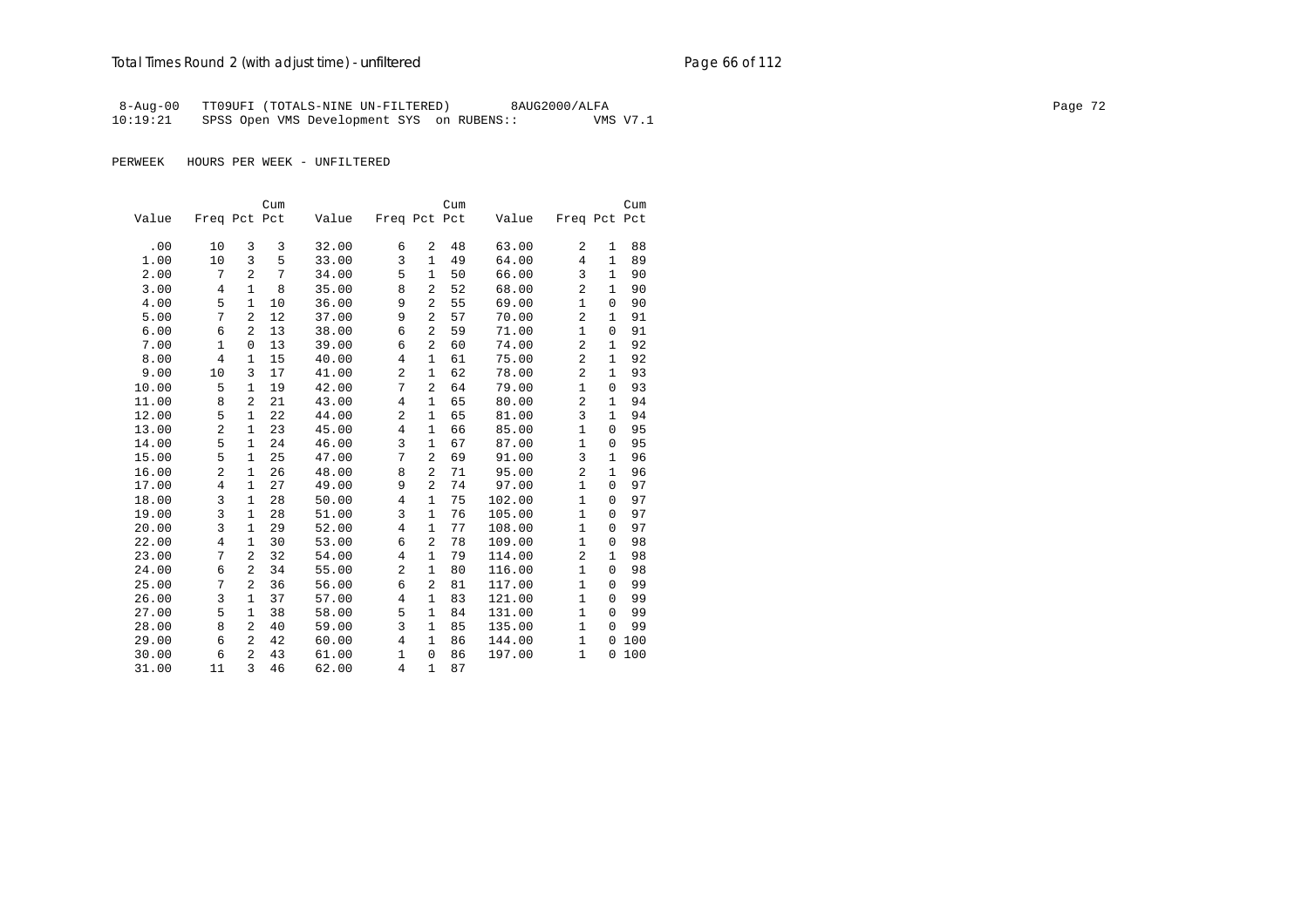| $8 - Aug - 00$<br>10:19:21 |             | TT09UFI (TOTALS-NINE UN-FILTERED)<br>8AUG2000/ALFA<br>SPSS Open VMS Development SYS on RUBENS::<br>VMS V7.1 | Page 73 |
|----------------------------|-------------|-------------------------------------------------------------------------------------------------------------|---------|
| PERWEEK                    |             | HOURS PER WEEK - UNFILTERED                                                                                 |         |
| Count                      | Midpoint    | One symbol equals approximately .80 occurrences                                                             |         |
| 36                         |             |                                                                                                             |         |
| 28                         | 7.50        | <del>  **********************************</del>                                                             |         |
| 25                         | 12.50       |                                                                                                             |         |
| 17                         | 17.50       | <del>  ********************</del> *                                                                         |         |
| 20                         | 22.50       |                                                                                                             |         |
| 29                         | 27.50       |                                                                                                             |         |
| 31                         | 32.50       |                                                                                                             |         |
| 38                         | 37.50       |                                                                                                             |         |
| 19                         | 42.50       |                                                                                                             |         |
| 31                         | 47.50       |                                                                                                             |         |
| 21                         | 52.50       |                                                                                                             |         |
| 20                         | 57.50       | *************************                                                                                   |         |
| 15                         | 62.50       | <b>*******************</b>                                                                                  |         |
| 6                          |             | $67.50$ ********                                                                                            |         |
| 5                          | 72.50       | $+******$                                                                                                   |         |
| 5                          |             | $77.50$ ******                                                                                              |         |
| 5                          | 82.50       | $ ******$                                                                                                   |         |
| $\overline{2}$             | 87.50       | $ ***$                                                                                                      |         |
| 3                          | 92.50       | $ ***$                                                                                                      |         |
| 3                          | 97.50       | $ ***$                                                                                                      |         |
| $\mathbf{1}$               | $102.50$  * |                                                                                                             |         |
| 3                          | 107.50      | $ ***$                                                                                                      |         |
| $\sqrt{2}$                 | 112.50      | $ ***$                                                                                                      |         |
| $\sqrt{2}$                 | 117.50      | $ ***$                                                                                                      |         |
| $\mathbf{1}$               | $122.50$  * |                                                                                                             |         |
| $\mathsf 0$                | 127.50      |                                                                                                             |         |
| $\mathbf{1}$               | $132.50$  * |                                                                                                             |         |
| $\mathbf{1}$               | 137.50      | $\vert *$                                                                                                   |         |
| $\mathbf{1}$               | $142.50$  * |                                                                                                             |         |
| $\mathsf{0}$               | 147.50      |                                                                                                             |         |
| $\mathsf{O}\xspace$        | 152.50      |                                                                                                             |         |
| $\mathsf 0$                | 157.50      |                                                                                                             |         |
| $\mathsf 0$                | 162.50      |                                                                                                             |         |
| $\mathsf{O}\xspace$        | 167.50      |                                                                                                             |         |
| $\mathsf 0$                | 172.50      |                                                                                                             |         |
| $\mathsf 0$                | 177.50      |                                                                                                             |         |
| 0                          | 182.50      |                                                                                                             |         |
| $\mathsf 0$                | 187.50      |                                                                                                             |         |
| $\mathsf 0$                | 192.50      |                                                                                                             |         |
| $\mathbf{1}$               | $197.00$  * |                                                                                                             |         |
|                            |             | $\mathbf 0$<br>24<br>32<br>8<br>16<br>40                                                                    |         |
|                            |             | Histogram frequency                                                                                         |         |
| Mean                       | 37.059      | Std dev<br>27.800                                                                                           |         |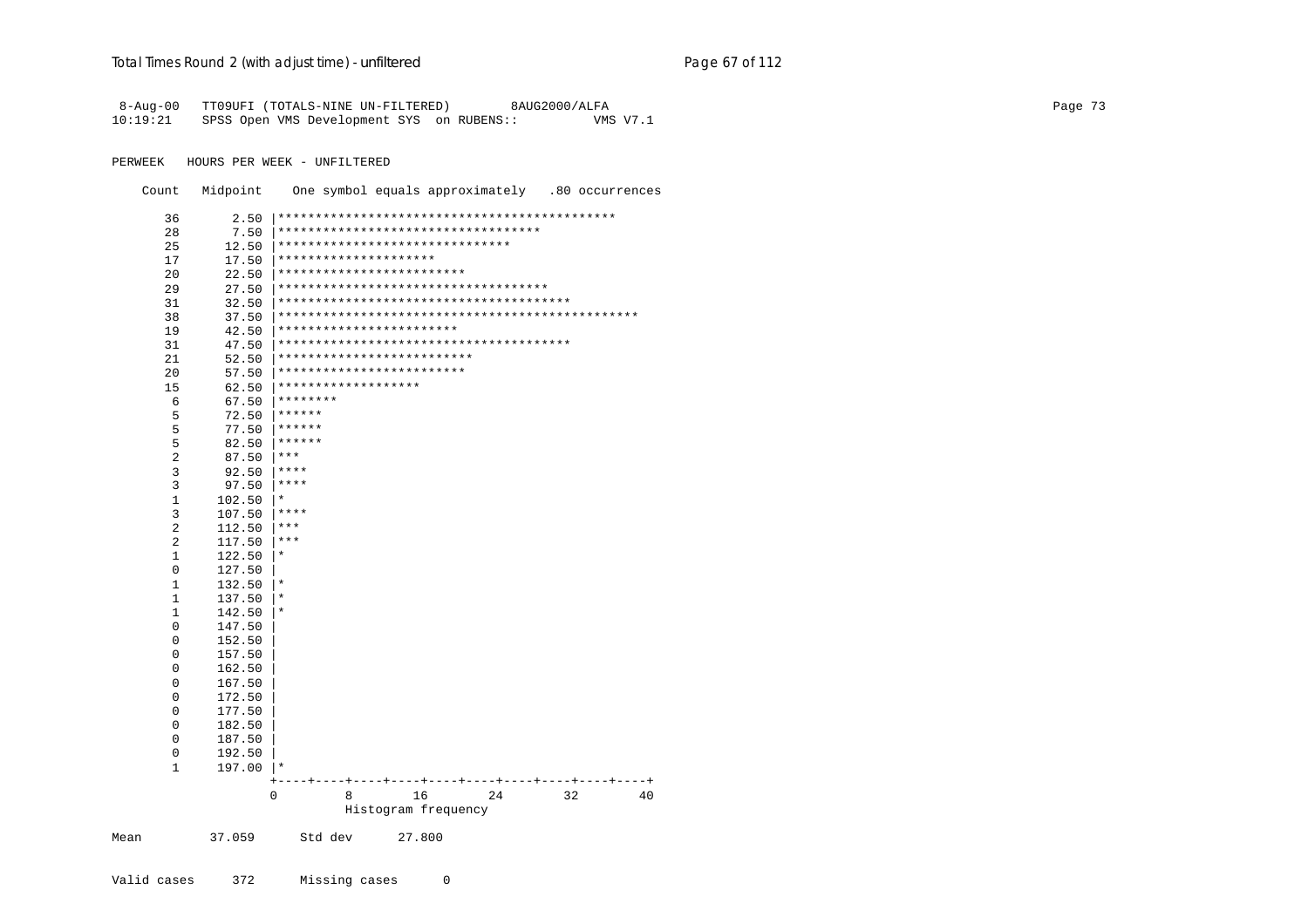8-Aug-00 TT09UFI (TOTALS-NINE UN-FILTERED) 8AUG2000/ALFA Page 74 10:19:22 SPSS Open VMS Development SYS on RUBENS:: VMS V7.1

Preceding task required .31 seconds CPU time; 2.18 seconds elapsed.

 423 0 TEMPORARY 424 0 SELECT IF (SCIN34 EQ 21) 425 0 /\* 426 0 /\* TOTAL TIMES FREQUENCY DISTRIBUTION FOR NEUROLOGISTS 427 0 /\* 428 0 FREQUENCIES VARIABLES=PERWEEK/<br>429 0 FORMAT=CONDENSE/ 429 0 FORMAT=CONDENSE/ 430 0 HISTOGRAM=INCREMENT (5)/ 431 0 STATISTICS=MEAN STDDEV 432 0 /\*

There are 1,073,640,320 bytes of memory available.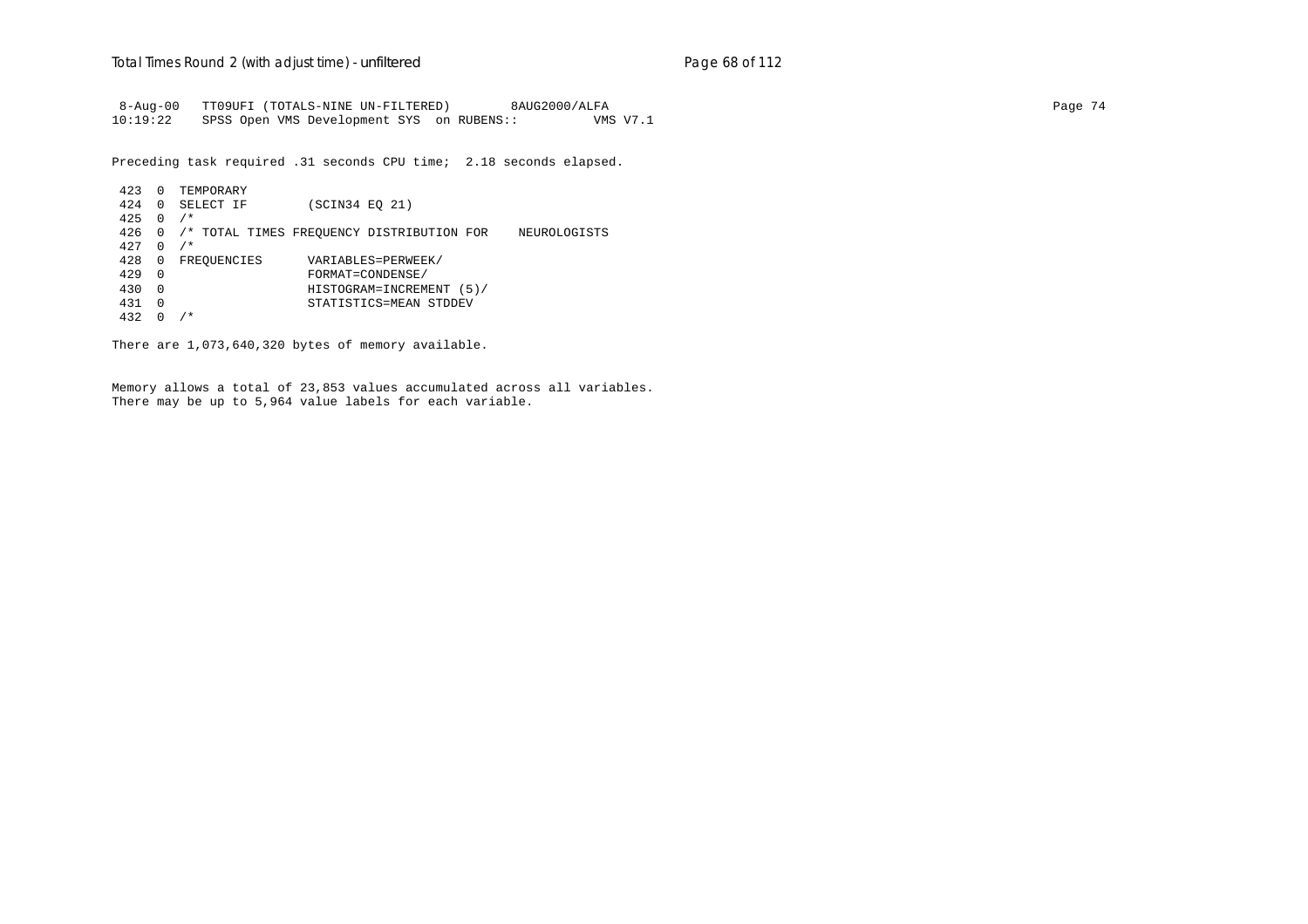8-Aug-00 TT09UFI (TOTALS-NINE UN-FILTERED) 8AUG2000/ALFA Page 75 10:19:23 SPSS Open VMS Development SYS on RUBENS::

|       |                |                | Cum |       |                |                | Cum |        |                |                | Cum |
|-------|----------------|----------------|-----|-------|----------------|----------------|-----|--------|----------------|----------------|-----|
| Value | Freq Pct Pct   |                |     | Value | Freq Pct Pct   |                |     | Value  | Freq Pct Pct   |                |     |
|       |                |                |     |       |                |                |     |        |                |                |     |
| .00   | 13             | 5              | 5   | 24.00 | 7              | 3              | 58  | 50.00  | 1              | $\Omega$       | 86  |
| 1.00  | 4              | $\mathbf{1}$   | 6   | 26.00 | 4              | $\mathbf{1}$   | 59  | 51.00  | 5              | $\mathfrak{D}$ | 88  |
| 2.00  | 10             | $\overline{4}$ | 10  | 27.00 | $\overline{4}$ | 1              | 61  | 53.00  | $\overline{2}$ | $\mathbf{1}$   | 89  |
| 3.00  | 3              | $\mathbf{1}$   | 11  | 28.00 | 3              | $\mathbf{1}$   | 62  | 54.00  | 3              | $\mathbf{1}$   | 90  |
| 4.00  | 6              | 2              | 13  | 29.00 | 3              | $\mathbf{1}$   | 63  | 56.00  | 4              | $\mathbf{1}$   | 91  |
| 5.00  | 6              | $\overline{a}$ | 15  | 30.00 | 5              | $\overline{2}$ | 65  | 57.00  | $\overline{2}$ | 1              | 92  |
| 6.00  | 5              | $\overline{a}$ | 17  | 31.00 | $\mathbf{1}$   | $\Omega$       | 65  | 60.00  | $\mathbf{1}$   | $\Omega$       | 92  |
| 7.00  | 13             | 5              | 22  | 32.00 | 5              | $\overline{2}$ | 67  | 61.00  | $\mathbf{1}$   | $\Omega$       | 93  |
| 8.00  | 5              | 2              | 24  | 33.00 | 5              | $\overline{2}$ | 69  | 64.00  | $\overline{2}$ | 1              | 93  |
| 9.00  | 4              | $\mathbf{1}$   | 25  | 34.00 | 5              | $\overline{2}$ | 71  | 65.00  | 3              | 1              | 94  |
| 10.00 | 5              | $\overline{2}$ | 27  | 35.00 | $\overline{4}$ | $\mathbf{1}$   | 72  | 67.00  | $\mathbf{1}$   | $\Omega$       | 95  |
| 11.00 | 9              | 3              | 31  | 36.00 | 6              | $\mathfrak{D}$ | 75  | 68.00  | $\overline{2}$ | $\mathbf{1}$   | 96  |
| 12.00 | 5              | $\overline{2}$ | 32  | 38.00 | 3              | $\mathbf{1}$   | 76  | 70.00  | $\overline{a}$ | $\mathbf{1}$   | 96  |
| 13.00 | 4              | $\mathbf{1}$   | 34  | 39.00 | $\mathbf 1$    | 0              | 76  | 71.00  | 1              | $\Omega$       | 97  |
| 14.00 | 7              | 3              | 37  | 40.00 | $\mathbf 1$    | $\Omega$       | 76  | 72.00  | $\mathbf{1}$   | 0              | 97  |
| 15.00 | 4              | 1              | 38  | 41.00 | 5              | $\overline{2}$ | 78  | 74.00  | $\mathbf{1}$   | $\Omega$       | 97  |
| 16.00 | 3              | $\mathbf{1}$   | 39  | 42.00 | 3              | $\mathbf{1}$   | 79  | 75.00  | $\mathbf{1}$   | $\mathbf{0}$   | 98  |
| 17.00 | 2              | $\mathbf{1}$   | 40  | 43.00 | $\overline{4}$ | $\mathbf{1}$   | 81  | 80.00  | $\mathbf{1}$   | $\Omega$       | 98  |
| 18.00 | $\overline{4}$ | $\mathbf{1}$   | 41  | 44.00 | $\overline{a}$ | $\mathbf{1}$   | 82  | 100.00 | $\mathbf{1}$   | $\Omega$       | 99  |
| 19.00 | 5              | $\overline{2}$ | 43  | 45.00 | 5              | $\mathfrak{D}$ | 83  | 109.00 | $\mathbf{1}$   | $\Omega$       | 99  |
| 20.00 | 7              | 3              | 46  | 46.00 | 2              | $\mathbf{1}$   | 84  | 110.00 | $\mathbf{1}$   | $\mathbf 0$    | 99  |
| 21.00 | 12             | 4              | 50  | 47.00 | $\overline{a}$ | $\mathbf{1}$   | 85  | 113.00 | $\mathbf{1}$   | $\mathbf 0$    | 100 |
| 22.00 | 9              | 3              | 54  | 48.00 | $\mathbf{1}$   | 0              | 85  | 123.00 | 1              | 0              | 100 |
| 23.00 | 5              | $\overline{a}$ | 55  | 49.00 | $\mathbf{1}$   | 0              | 86  |        |                |                |     |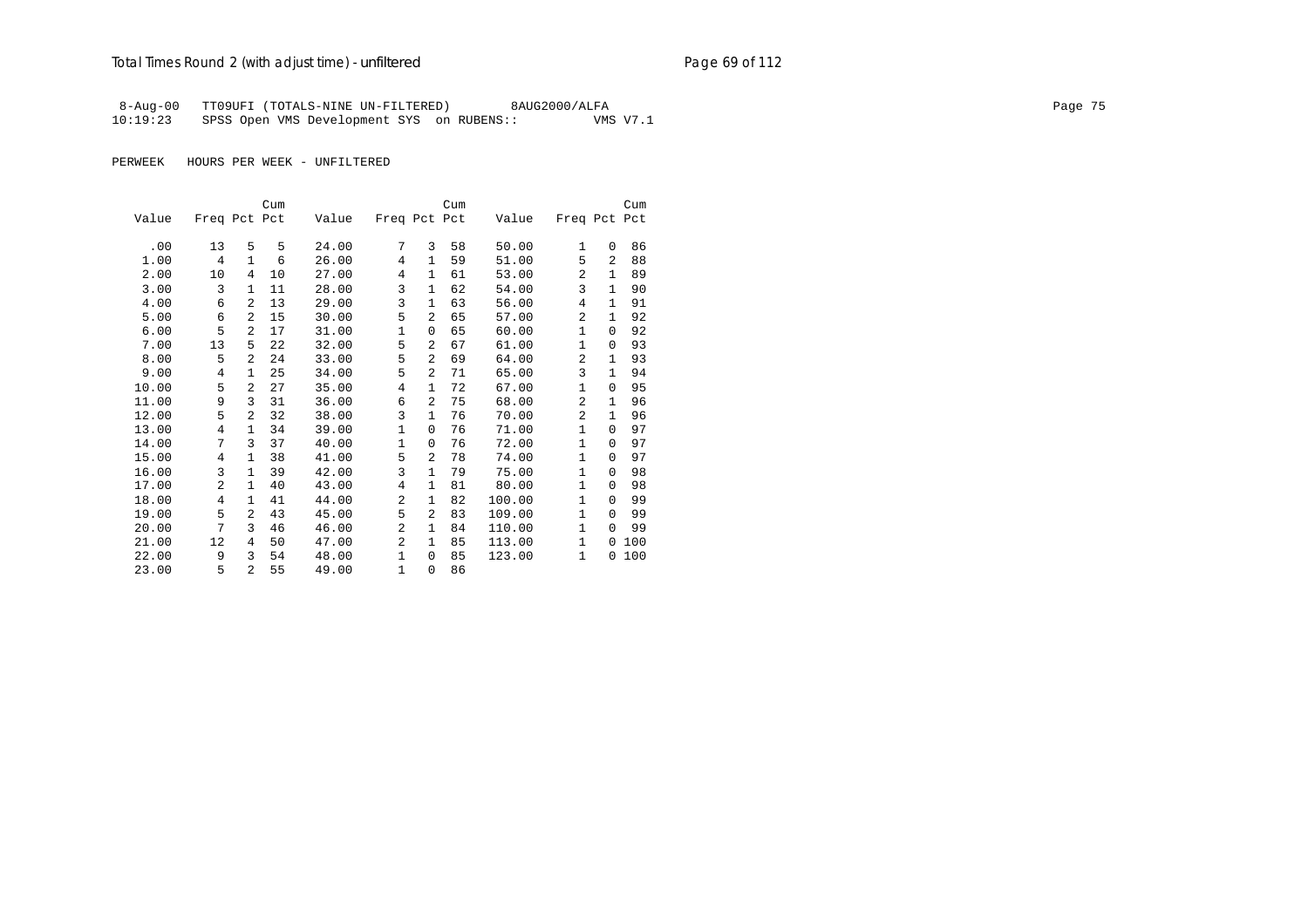# Total Times Round 2 (with adjust time) - *unfiltered* example 20 page 70 of 112

| $8 - Aug - 00$ |              | TT09UFI (TOTALS-NINE UN-FILTERED)<br>8AUG2000/ALFA    | Page 76 |
|----------------|--------------|-------------------------------------------------------|---------|
| 10:19:24       |              | SPSS Open VMS Development SYS on RUBENS::<br>VMS V7.1 |         |
|                |              |                                                       |         |
| PERWEEK        |              | HOURS PER WEEK - UNFILTERED                           |         |
| Count          | Midpoint     | One symbol equals approximately .80 occurrences       |         |
| 36             |              |                                                       |         |
| 33             | $7.50$       |                                                       |         |
| 30             | $12.50$      |                                                       |         |
| 18             | 17.50        | ***********************                               |         |
| 40             | 22.50        |                                                       |         |
| 14             | 27.50        | ******************                                    |         |
| 21             | 32.50        | **************************                            |         |
| 14             | 37.50        | ******************                                    |         |
| 15             | 42.50        | *******************                                   |         |
| 11             | 47.50        | **************                                        |         |
| 11             | 52.50        | **************                                        |         |
| 6              |              | $57.50$ ********                                      |         |
| $\overline{4}$ |              | $62.50$ *****                                         |         |
| $\sqrt{6}$     |              | $67.50$   ********                                    |         |
| 5              |              | $72.50$ ******                                        |         |
| 1              | $77.50$  *   |                                                       |         |
| 1              | $82.50$  *   |                                                       |         |
| $\mathbf 0$    | 87.50        |                                                       |         |
| 0              | 92.50        |                                                       |         |
| 0              | 97.50        |                                                       |         |
| 1              | $102.50$  *  |                                                       |         |
| 1              | $107.50$  *  |                                                       |         |
| 2              | $112.50$ *** |                                                       |         |
| $\mathbf 0$    | 117.50       |                                                       |         |
| $\mathbf{1}$   | $122.50$  *  |                                                       |         |
|                |              | 16<br>24<br>32<br>0<br>8<br>40                        |         |
|                |              | Histogram frequency                                   |         |
|                |              |                                                       |         |
| Mean           | 26.410       | Std dev<br>22.170                                     |         |
|                |              |                                                       |         |

Valid cases 271 Missing cases 0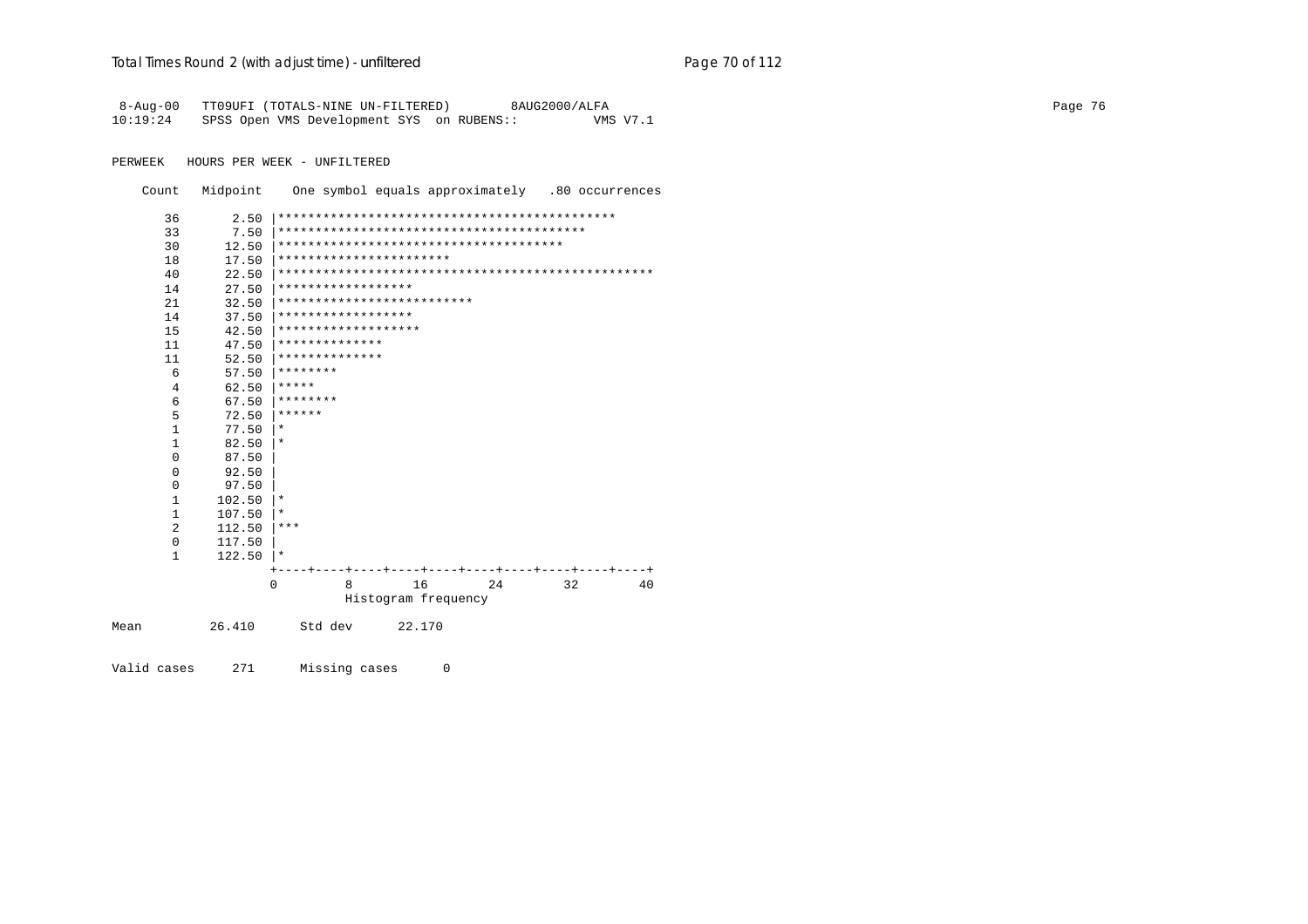8-Aug-00 TT09UFI (TOTALS-NINE UN-FILTERED) 8AUG2000/ALFA Page 77 10:19:24 SPSS Open VMS Development SYS on RUBENS:: VMS V7.1

Preceding task required .35 seconds CPU time; 1.83 seconds elapsed.

 433 0 TEMPORARY 434 0 SELECT IF (SCIN34 EQ 22) 435 0 /\* 436 0 /\* TOTAL TIMES FREQUENCY DISTRIBUTION FOR PAEDIATRIC PHYSICIANS 437 0 /\* 438 0 FREQUENCIES VARIABLES=PERWEEK/<br>439 0 FORMAT=CONDENSE/ 439 0 FORMAT=CONDENSE/ 440 0 HISTOGRAM=INCREMENT (5)/ 441 0 STATISTICS=MEAN STDDEV 442 0 /\*

There are 1,073,640,320 bytes of memory available.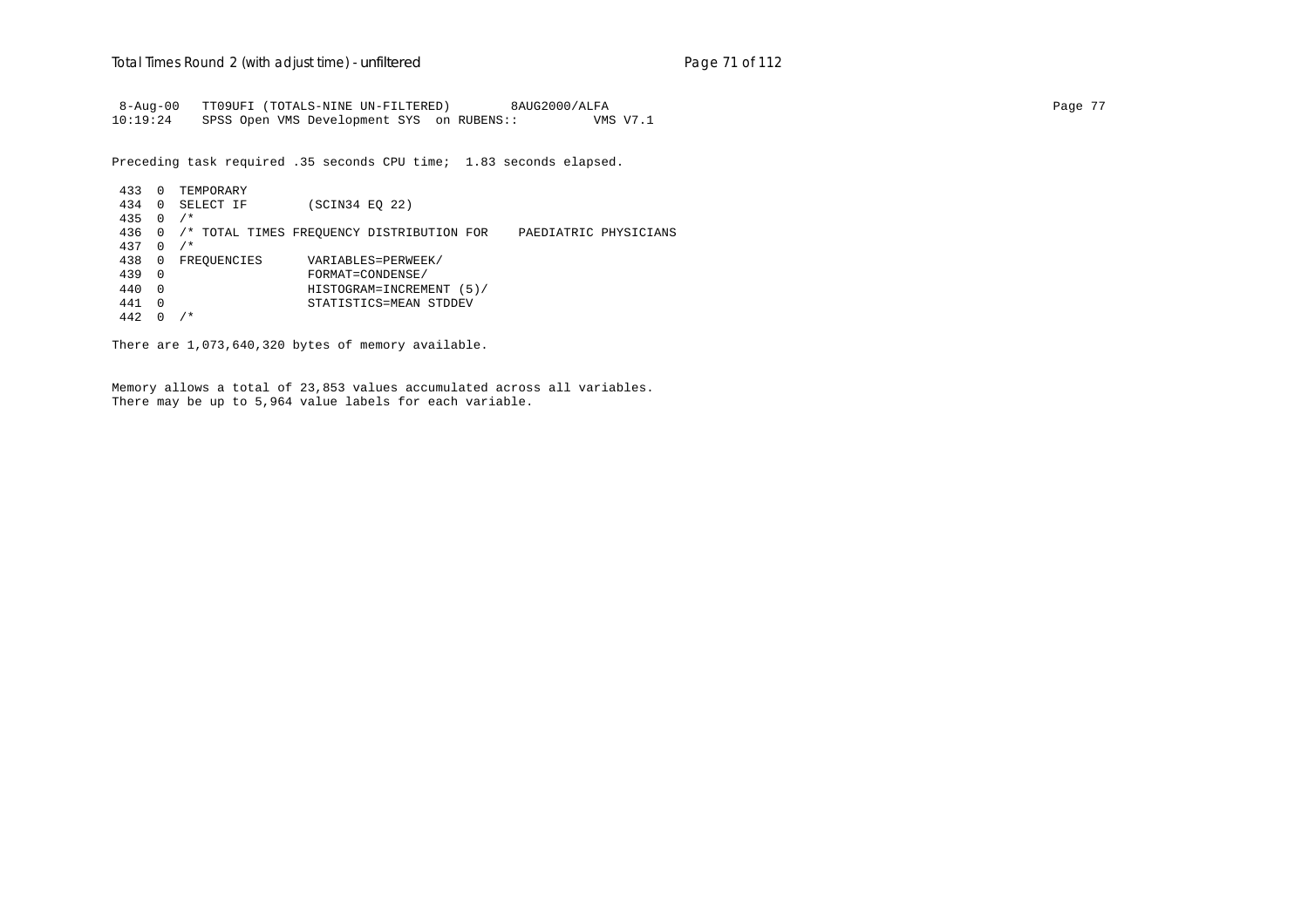8-Aug-00 TT09UFI (TOTALS-NINE UN-FILTERED) 8AUG2000/ALFA Page 78 10:19:25 SPSS Open VMS Development SYS on RUBENS:: VMS V7.1

|       |                |                | Cum |       |                |                | Cum |        |                |              | Cum |
|-------|----------------|----------------|-----|-------|----------------|----------------|-----|--------|----------------|--------------|-----|
| Value | Freq Pct Pct   |                |     | Value | Freq Pct Pct   |                |     | Value  | Freq Pct Pct   |              |     |
|       |                |                |     |       |                |                |     |        |                |              |     |
| .00   | 66             | 9              | 9   | 30.00 | 6              | 1              | 70  | 60.00  | 2              | 0            | 94  |
| 1.00  | 39             | 5              | 14  | 31.00 | 5              | 1              | 71  | 61.00  | 2              | $\Omega$     | 94  |
| 2.00  | 45             | 6              | 20  | 32.00 | 9              | $\mathbf{1}$   | 72  | 62.00  | 3              | $\Omega$     | 95  |
| 3.00  | 27             | 4              | 24  | 33.00 | 10             | $\mathbf{1}$   | 73  | 63.00  | $\mathbf{1}$   | $\mathbf 0$  | 95  |
| 4.00  | 16             | 2              | 26  | 34.00 | 8              | 1              | 74  | 64.00  | $\overline{2}$ | $\mathbf 0$  | 95  |
| 5.00  | 25             | 3              | 30  | 35.00 | 11             | 2              | 76  | 65.00  | $\mathbf{1}$   | 0            | 95  |
| 6.00  | 23             | 3              | 33  | 36.00 | 6              | 1              | 77  | 66.00  | 2              | $\mathbf 0$  | 95  |
| 7.00  | 23             | 3              | 36  | 37.00 | 7              | 1              | 78  | 67.00  | $\mathbf{1}$   | $\mathbf 0$  | 95  |
| 8.00  | 25             | 3              | 39  | 38.00 | 9              | $\mathbf{1}$   | 79  | 68.00  | $\overline{4}$ | $\mathbf{1}$ | 96  |
| 9.00  | 12             | 2              | 41  | 39.00 | 14             | $\overline{a}$ | 81  | 69.00  | $\mathbf{1}$   | $\mathbf 0$  | 96  |
| 10.00 | 16             | 2              | 43  | 40.00 | 5              | 1              | 82  | 70.00  | $\overline{2}$ | $\mathbf 0$  | 96  |
| 11.00 | 18             | 2              | 46  | 41.00 | 3              | $\mathbf 0$    | 82  | 71.00  | 3              | $\mathbf 0$  | 97  |
| 12.00 | 11             | 2              | 47  | 42.00 | 8              | 1              | 83  | 72.00  | 3              | $\mathbf 0$  | 97  |
| 13.00 | 11             | 2              | 49  | 43.00 | 8              | $\mathbf{1}$   | 84  | 73.00  | $\mathbf{1}$   | 0            | 97  |
| 14.00 | 15             | 2              | 51  | 44.00 | 8              | $\mathbf{1}$   | 85  | 74.00  | $\mathbf{1}$   | 0            | 98  |
| 15.00 | 7              | $\mathbf{1}$   | 52  | 45.00 | 6              | 1              | 86  | 75.00  | $\overline{a}$ | $\mathbf 0$  | 98  |
| 16.00 | $\overline{4}$ | $\mathbf{1}$   | 52  | 46.00 | 8              | 1              | 87  | 76.00  | $\mathbf 1$    | $\Omega$     | 98  |
| 17.00 | 13             | 2              | 54  | 47.00 | 5              | 1              | 88  | 78.00  | $\mathbf{1}$   | 0            | 98  |
| 18.00 | 7              | $\mathbf{1}$   | 55  | 48.00 | 3              | 0              | 88  | 79.00  | 3              | $\mathbf 0$  | 98  |
| 19.00 | 14             | 2              | 57  | 49.00 | 6              | $\mathbf{1}$   | 89  | 80.00  | $\mathbf{1}$   | 0            | 99  |
| 20.00 | 10             | $\mathbf{1}$   | 58  | 50.00 | $\mathbf{1}$   | 0              | 89  | 81.00  | $\mathbf{1}$   | $\Omega$     | 99  |
| 21.00 | 9              | $\mathbf{1}$   | 59  | 51.00 | 3              | $\mathbf 0$    | 90  | 83.00  | $\mathbf{1}$   | $\mathbf 0$  | 99  |
| 22.00 | 8              | $\mathbf{1}$   | 61  | 52.00 | $\overline{2}$ | 0              | 90  | 85.00  | $\mathbf{1}$   | $\mathbf 0$  | 99  |
| 23.00 | 11             | 2              | 62  | 53.00 | 5              | 1              | 91  | 86.00  | 1              | $\Omega$     | 99  |
| 24.00 | 8              | $\mathbf{1}$   | 63  | 54.00 | $\overline{4}$ | $\mathbf{1}$   | 91  | 87.00  | $\mathbf{1}$   | $\mathbf 0$  | 99  |
| 25.00 | 12             | 2              | 65  | 55.00 | 3              | $\mathbf 0$    | 92  | 88.00  | $\mathbf{1}$   | $\Omega$     | 99  |
| 26.00 | 5              | $\mathbf{1}$   | 65  | 56.00 | $\overline{2}$ | $\mathbf 0$    | 92  | 95.00  | $\mathbf{1}$   | $\mathbf 0$  | 100 |
| 27.00 | 9              | $\mathbf{1}$   | 67  | 57.00 | 3              | 0              | 92  | 102.00 | $\mathbf{1}$   | 0            | 100 |
| 28.00 | 15             | $\overline{2}$ | 69  | 58.00 | 5              | 1              | 93  | 107.00 | $\mathbf{1}$   | $\Omega$     | 100 |
| 29.00 | $\overline{4}$ | $\mathbf{1}$   | 69  | 59.00 | 5              | $\mathbf{1}$   | 94  | 119.00 | $\mathbf{1}$   | $\mathbf 0$  | 100 |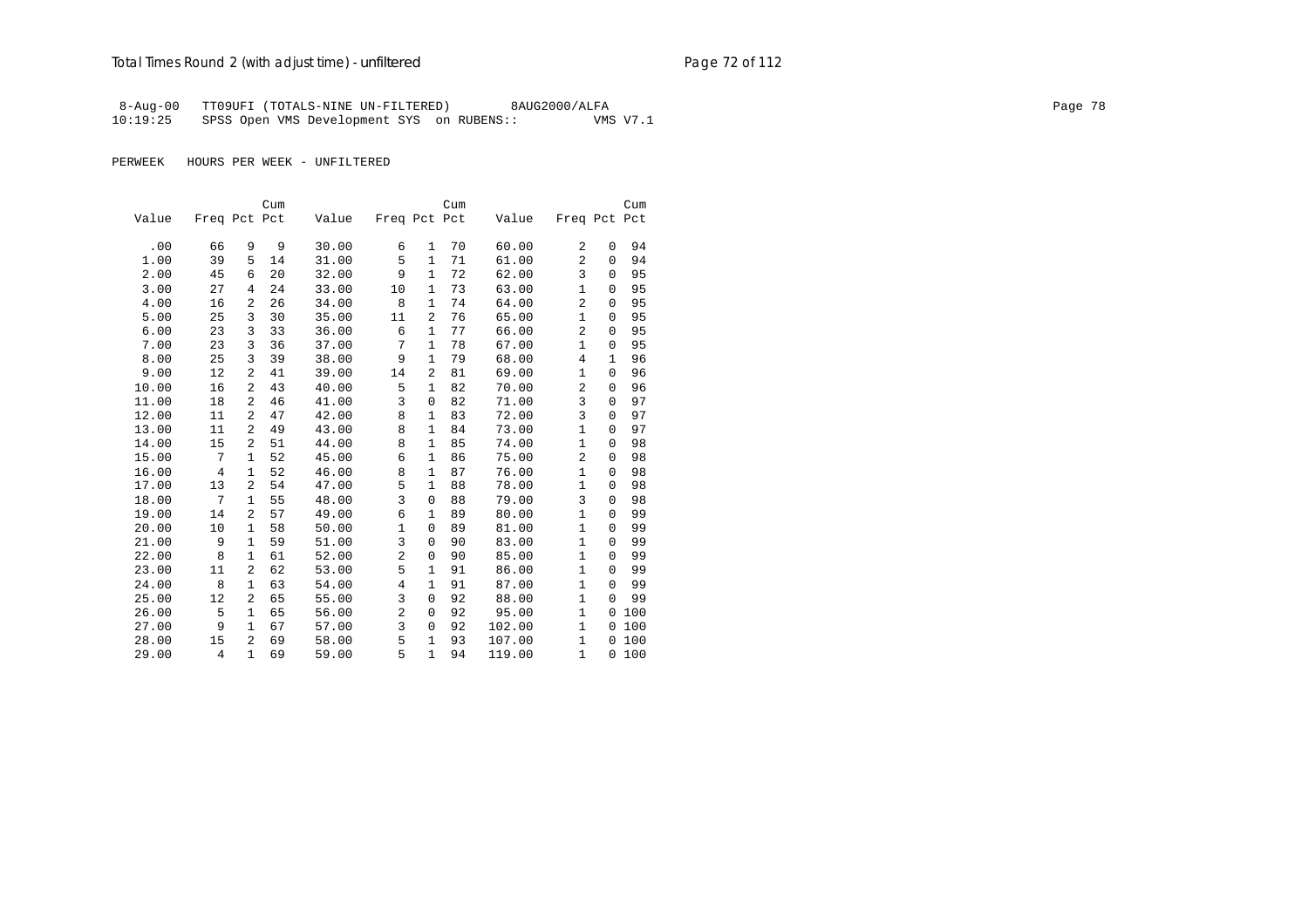| 8-Aug-00       |          | TT09UFI (TOTALS-NINE UN-FILTERED)                |                                                |     | 8AUG2000/ALFA |          |  | Page 79 |
|----------------|----------|--------------------------------------------------|------------------------------------------------|-----|---------------|----------|--|---------|
| 10:19:26       |          | SPSS Open VMS Development SYS on RUBENS::        |                                                |     |               | VMS V7.1 |  |         |
|                |          |                                                  |                                                |     |               |          |  |         |
| PERWEEK        |          | HOURS PER WEEK - UNFILTERED                      |                                                |     |               |          |  |         |
|                |          |                                                  |                                                |     |               |          |  |         |
| Count          | Midpoint | One symbol equals approximately 4.00 occurrences |                                                |     |               |          |  |         |
| 193            | 2.50     |                                                  |                                                |     |               |          |  |         |
| 108            | 7.50     | ***************************                      |                                                |     |               |          |  |         |
| 71             | 12.50    | ******************                               |                                                |     |               |          |  |         |
| 45             | 17.50    | ***********                                      |                                                |     |               |          |  |         |
| 46             | 22.50    | ************                                     |                                                |     |               |          |  |         |
| 45             | 27.50    | ***********                                      |                                                |     |               |          |  |         |
| 38             | 32.50    | **********                                       |                                                |     |               |          |  |         |
| 47             | 37.50    | ************                                     |                                                |     |               |          |  |         |
| 32             | 42.50    | ********                                         |                                                |     |               |          |  |         |
| 28             | 47.50    | *******                                          |                                                |     |               |          |  |         |
| 15             | 52.50    | $***$ * * *                                      |                                                |     |               |          |  |         |
| 18             | 57.50    | $***$ * * *                                      |                                                |     |               |          |  |         |
| 10             | 62.50    | $***$                                            |                                                |     |               |          |  |         |
| 9              | 67.50    | $\star \star$                                    |                                                |     |               |          |  |         |
| 10             | 72.50    | $***$                                            |                                                |     |               |          |  |         |
| 7              | 77.50    | $* *$                                            |                                                |     |               |          |  |         |
| 3              | 82.50    | $\star$                                          |                                                |     |               |          |  |         |
| $\overline{4}$ | 87.50    | $\star$                                          |                                                |     |               |          |  |         |
| $\mathbf 0$    | 92.50    |                                                  |                                                |     |               |          |  |         |
| $\mathbf{1}$   | 97.50    |                                                  |                                                |     |               |          |  |         |
| $\mathbf{1}$   | 102.50   |                                                  |                                                |     |               |          |  |         |
| $\mathbf{1}$   | 107.50   |                                                  |                                                |     |               |          |  |         |
| $\mathbf 0$    | 112.50   |                                                  |                                                |     |               |          |  |         |
| $\mathbf{1}$   | 117.50   |                                                  |                                                |     |               |          |  |         |
|                |          | $+-$<br>40<br>0                                  | ---+----+----+----+----+----+----+----+-<br>80 | 120 | 160           | 200      |  |         |
|                |          |                                                  | Histogram frequency                            |     |               |          |  |         |
|                |          |                                                  |                                                |     |               |          |  |         |
| Mean           | 21.561   | Std dev                                          | 21.394                                         |     |               |          |  |         |
|                |          |                                                  |                                                |     |               |          |  |         |
|                |          |                                                  |                                                |     |               |          |  |         |

Valid cases 733 Missing cases 0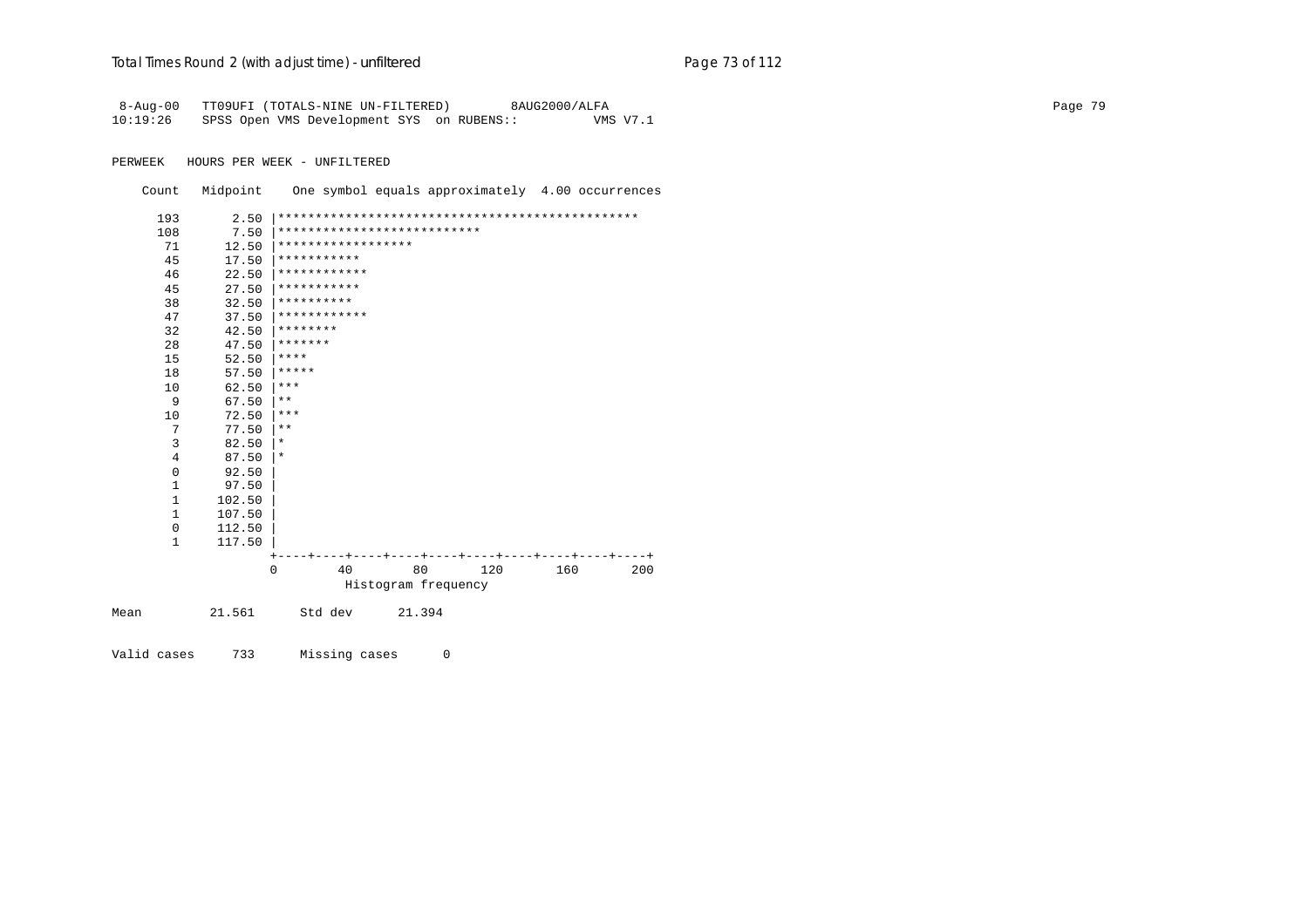8-Aug-00 TT09UFI (TOTALS-NINE UN-FILTERED) 8AUG2000/ALFA Page 80 10:19:26 SPSS Open VMS Development SYS on RUBENS:: VMS V7.1

Preceding task required .36 seconds CPU time; 1.74 seconds elapsed.

 443 0 TEMPORARY 444 0 SELECT IF (SCIN34 EQ 23) 445 0 /\* 446 0 /\* TOTAL TIMES FREQUENCY DISTRIBUTION FOR REHABILITATION PHYSICIANS 447 0 /\* 448 0 FREQUENCIES VARIABLES=PERWEEK/<br>449 0 FORMAT=CONDENSE/ 449 0 FORMAT=CONDENSE/ 450 0 HISTOGRAM=INCREMENT (5)/ 451 0 STATISTICS=MEAN STDDEV 452 0 /\*

There are 1,073,640,320 bytes of memory available.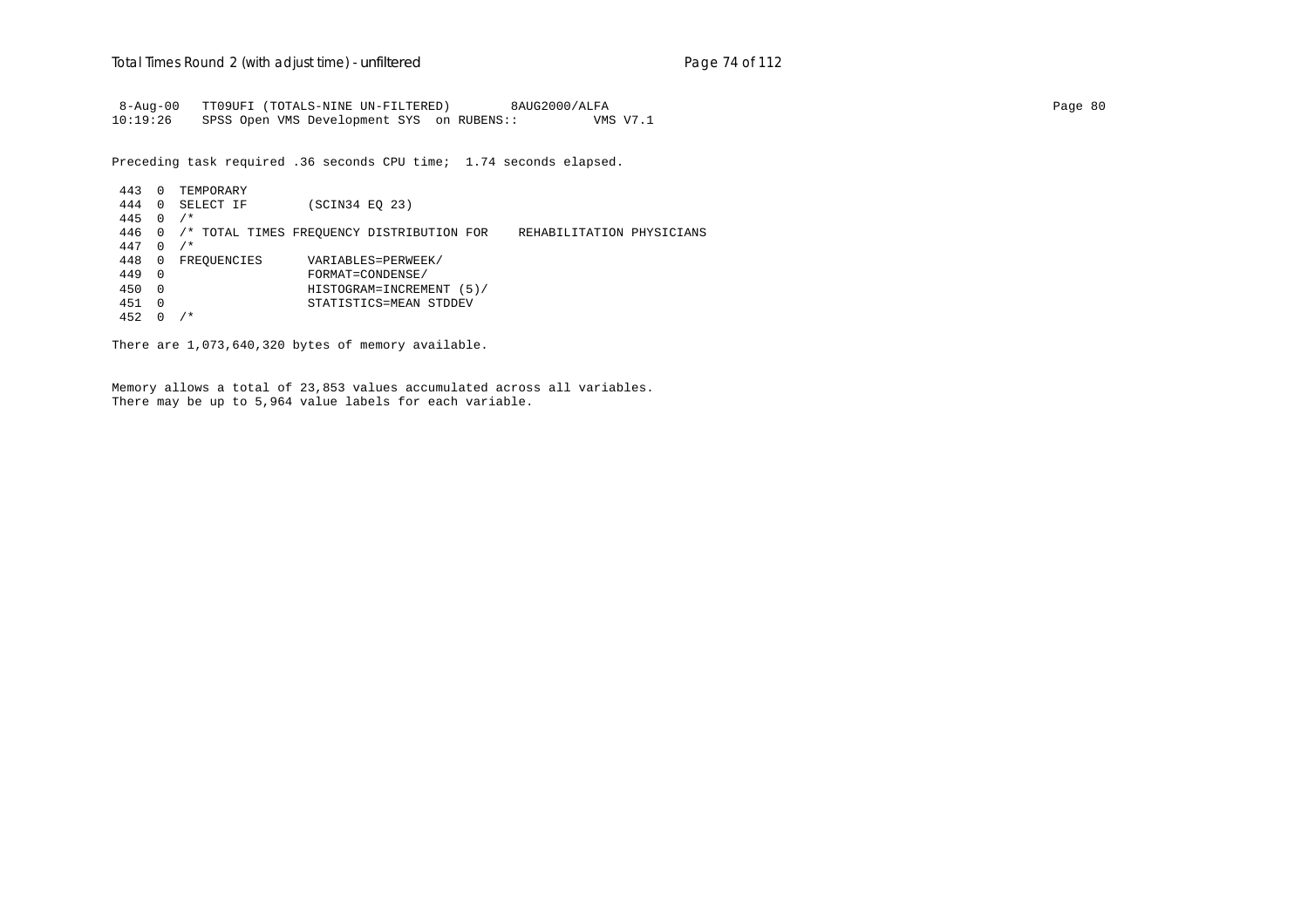|          | 8-Aug-00 TT09UFI (TOTALS-NINE UN-FILTERED) | 8AUG2000/ALFA | Page 81 |
|----------|--------------------------------------------|---------------|---------|
| 10:19:27 | SPSS Open VMS Development SYS on RUBENS::  | VMS V7.1      |         |

PERWEEK HOURS PER WEEK - UNFILTERED

|       |                |               | Cum |       |                |                | Cum |       |              |               | Cum |
|-------|----------------|---------------|-----|-------|----------------|----------------|-----|-------|--------------|---------------|-----|
| Value | Freq Pct Pct   |               |     | Value | Freq Pct Pct   |                |     | Value | Freq Pct Pct |               |     |
|       |                |               |     |       |                |                |     |       |              |               |     |
| .00   | 18             | 15            | 15  | 12.00 | 6              | 5.             | 79  | 32.00 |              | 1             | 92  |
| 1.00  | 22             | 19            | 34  | 13.00 | 1              | 1              | 80  | 34.00 |              | 1             | 93  |
| 2.00  | 15             | 13            | 47  | 14.00 | $\mathbf{1}$   | $\mathbf{1}$   | 81  | 35.00 |              | 1             | 94  |
| 3.00  | $\overline{a}$ | $\mathcal{L}$ | 48  | 15.00 | 3              | 3              | 83  | 36.00 |              | 1             | 95  |
| 4.00  | 5              | 4             | 53  | 16.00 | 2              | 2              | 85  | 38.00 |              | 1             | 96  |
| 5.00  | 3              | ζ             | 55  | 17.00 | $\mathbf{1}$   | 1.             | 86  | 40.00 |              | 1             | 97  |
| 6.00  | 5              | 4             | 59  | 19.00 | $\mathfrak{D}$ | $\overline{a}$ | 87  | 43.00 | 2            | $\mathcal{L}$ | 98  |
| 7.00  | 4              | 3             | 63  | 21.00 | 2              | 2              | 89  | 45.00 |              | 1             | 99  |
| 8.00  | $\mathfrak{D}$ | $2^{1}$       | 64  | 22.00 | 1              | $\mathbf{1}$   | 90  | 61.00 | 1            | $\mathbf{1}$  | 100 |
| 9.00  |                |               | 65  | 26.00 |                |                | 91  |       |              |               |     |
| 10.00 | 10             | 8             | 74  | 29.00 | 1              |                | 92  |       |              |               |     |

Count Midpoint One symbol equals approximately 1.50 occurrences

| 62             | 2.50  |              |    |                     |    |    |    |
|----------------|-------|--------------|----|---------------------|----|----|----|
| 15             | 7.50  | **********   |    |                     |    |    |    |
| 18             | 12.50 | ************ |    |                     |    |    |    |
| 8              | 17.50 | *****        |    |                     |    |    |    |
| 3              | 22.50 | $***$        |    |                     |    |    |    |
| 2              | 27.50 | $^\star$     |    |                     |    |    |    |
| $\overline{2}$ | 32.50 | $\star$      |    |                     |    |    |    |
| 3              | 37.50 | $***$        |    |                     |    |    |    |
| 3              | 42.50 | $\star\star$ |    |                     |    |    |    |
| 1              | 47.50 | $\star$      |    |                     |    |    |    |
| 0              | 52.50 |              |    |                     |    |    |    |
| $\mathbf 0$    | 57.50 |              |    |                     |    |    |    |
| 1              | 61.00 | ∣∗           |    |                     |    |    |    |
|                |       |              |    |                     |    |    |    |
|                |       | $\Omega$     | 15 | 30                  | 45 | 60 | 75 |
|                |       |              |    | Histogram frequency |    |    |    |
| Mean           | 8.754 | Std dev      |    | 11.802              |    |    |    |
|                |       |              |    |                     |    |    |    |

Valid cases 118 Missing cases 0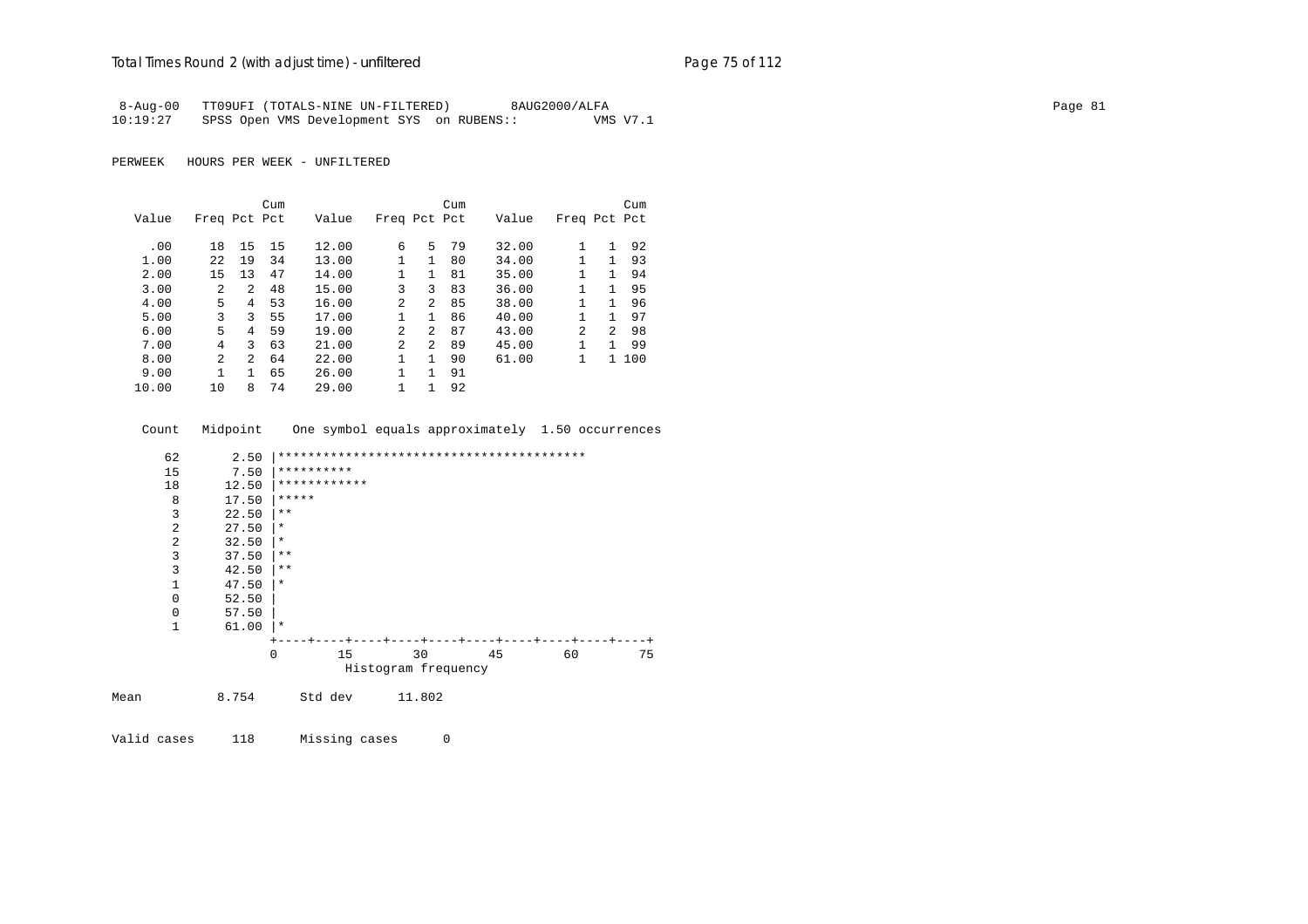8-Aug-00 TT09UFI (TOTALS-NINE UN-FILTERED) 8AUG2000/ALFA Page 82 10:19:28 SPSS Open VMS Development SYS on RUBENS:: VMS V7.1

Preceding task required .28 seconds CPU time; 1.28 seconds elapsed.

 453 0 TEMPORARY 454 0 SELECT IF (SCIN34 EQ 24) 455 0 /\* 456 0 /\* TOTAL TIMES FREQUENCY DISTRIBUTION FOR RHEUMATOLOGISTS 457 0 /\* 458 0 FREQUENCIES VARIABLES=PERWEEK/<br>459 0 FORMAT=CONDENSE/ 459 0 FORMAT=CONDENSE/ 460 0 HISTOGRAM=INCREMENT (5)/ 461 0 STATISTICS=MEAN STDDEV 462 0 /\*

There are 1,073,640,320 bytes of memory available.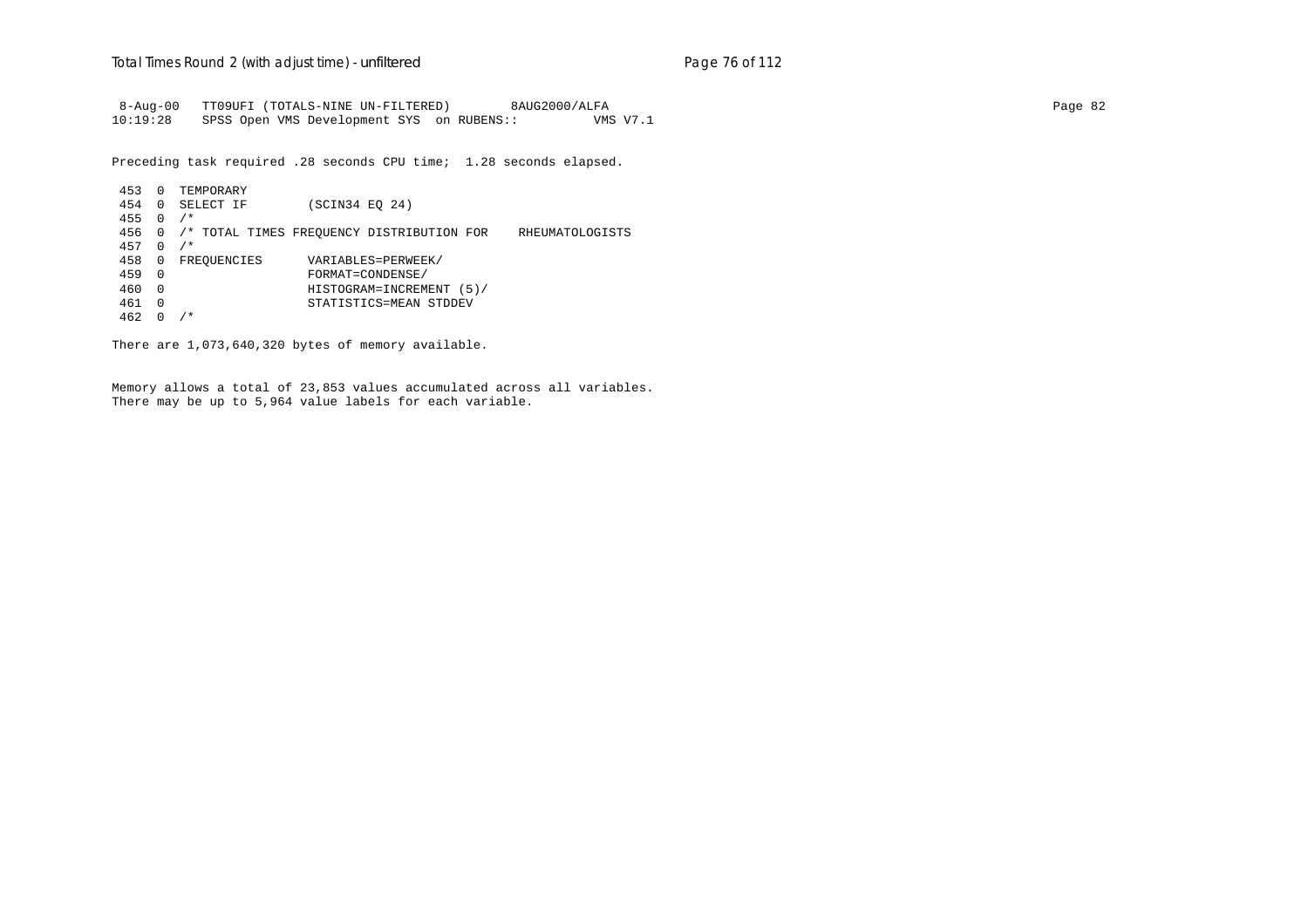8-Aug-00 TT09UFI (TOTALS-NINE UN-FILTERED) 8AUG2000/ALFA Page 83 10:19:28 SPSS Open VMS Development SYS on RUBENS:: VMS V7.1

|       |                |                | Cum |       |                |                | Cum |       |                |                | Cum   |
|-------|----------------|----------------|-----|-------|----------------|----------------|-----|-------|----------------|----------------|-------|
| Value | Freq Pct Pct   |                |     | Value | Freq Pct Pct   |                |     | Value | Freq Pct Pct   |                |       |
|       |                |                |     |       |                |                |     |       |                |                |       |
| .00   | 6              | 4              | 4   | 22.00 | $\mathbf{1}$   | $\mathbf{1}$   | 42  | 48.00 | 1              | $\mathbf{1}$   | 80    |
| 1.00  | 8              | 5              | 9   | 23.00 | 3              | $\overline{2}$ | 44  | 49.00 | $\overline{2}$ | $\mathbf{1}$   | 81    |
| 2.00  | 1              | $\mathbf{1}$   | 10  | 24.00 | 4              | 3              | 47  | 50.00 | $\mathbf{1}$   | $\mathbf{1}$   | 82    |
| 3.00  | 5              | 3              | 13  | 25.00 | $\overline{a}$ | $\mathbf{1}$   | 48  | 51.00 | $\overline{2}$ | 1              | 83    |
| 4.00  | 3              | $\overline{a}$ | 15  | 26.00 | $\overline{4}$ | 3              | 51  | 52.00 | $\mathbf{1}$   | $\mathbf{1}$   | 84    |
| 5.00  | 5              | 3              | 19  | 27.00 | 3              | 2              | 53  | 53.00 | $\mathbf{1}$   | $\mathbf{1}$   | 85    |
| 6.00  | 2              | $\mathbf{1}$   | 20  | 28.00 | 2              | $\mathbf{1}$   | 54  | 54.00 | $\mathbf{1}$   | $\mathbf 1$    | 85    |
| 7.00  | 3              | $\overline{a}$ | 22  | 30.00 | 3              | $\overline{2}$ | 56  | 56.00 | $\mathbf{1}$   | $\mathbf{1}$   | 86    |
| 8.00  | 2              | $\mathbf{1}$   | 23  | 31.00 | $\mathbf{1}$   | $\mathbf{1}$   | 57  | 57.00 | $\overline{4}$ | 3              | 89    |
| 9.00  | $\overline{a}$ | $\mathbf{1}$   | 25  | 33.00 | 3              | $\overline{a}$ | 59  | 62.00 | $\mathbf{1}$   | $\mathbf 1$    | 89    |
| 10.00 | 3              | 2              | 27  | 34.00 | 3              | 2              | 61  | 64.00 | 2              | $\mathbf 1$    | 91    |
| 11.00 | 2              | $\mathbf{1}$   | 28  | 35.00 | 2              | $\mathbf{1}$   | 62  | 66.00 | $\mathbf{1}$   | 1              | 91    |
| 12.00 | 1              | $\mathbf{1}$   | 29  | 36.00 | $\mathbf{1}$   | $\mathbf{1}$   | 63  | 67.00 | $\mathbf{1}$   | $\mathbf 1$    | 92    |
| 13.00 | 2              | $\mathbf{1}$   | 30  | 37.00 | $\mathbf 1$    | $\mathbf{1}$   | 63  | 71.00 | $\mathbf{1}$   | 1              | 93    |
| 14.00 | 4              | 3              | 33  | 39.00 | 4              | 3              | 66  | 73.00 | $\mathbf{1}$   | $\mathbf{1}$   | 93    |
| 15.00 | 1              | $\mathbf{1}$   | 33  | 40.00 | 4              | 3              | 69  | 76.00 | $\overline{2}$ | 1              | 95    |
| 16.00 | 1              | $\mathbf{1}$   | 34  | 41.00 | 4              | 3              | 71  | 78.00 | $\mathbf{1}$   | $\mathbf{1}$   | 95    |
| 17.00 | $\overline{4}$ | 3              | 37  | 43.00 | 2              | $\mathbf{1}$   | 73  | 79.00 | $\mathbf{1}$   | 1              | 96    |
| 18.00 | 1              | $\mathbf{1}$   | 37  | 44.00 | 5              | 3              | 76  | 82.00 | $\mathbf{1}$   | 1              | 97    |
| 19.00 | 1              | $\mathbf{1}$   | 38  | 45.00 | $\mathbf 1$    | $\mathbf{1}$   | 77  | 89.00 | 3              | $\overline{a}$ | 99    |
| 20.00 | $\mathbf{1}$   | $\mathbf{1}$   | 39  | 46.00 | $\overline{a}$ | $\mathbf{1}$   | 78  | 90.00 | $\mathbf{1}$   | 1              | 99    |
| 21.00 | 4              | 3              | 41  | 47.00 | $\overline{a}$ | $\mathbf{1}$   | 79  | 95.00 | $\mathbf{1}$   |                | 1 100 |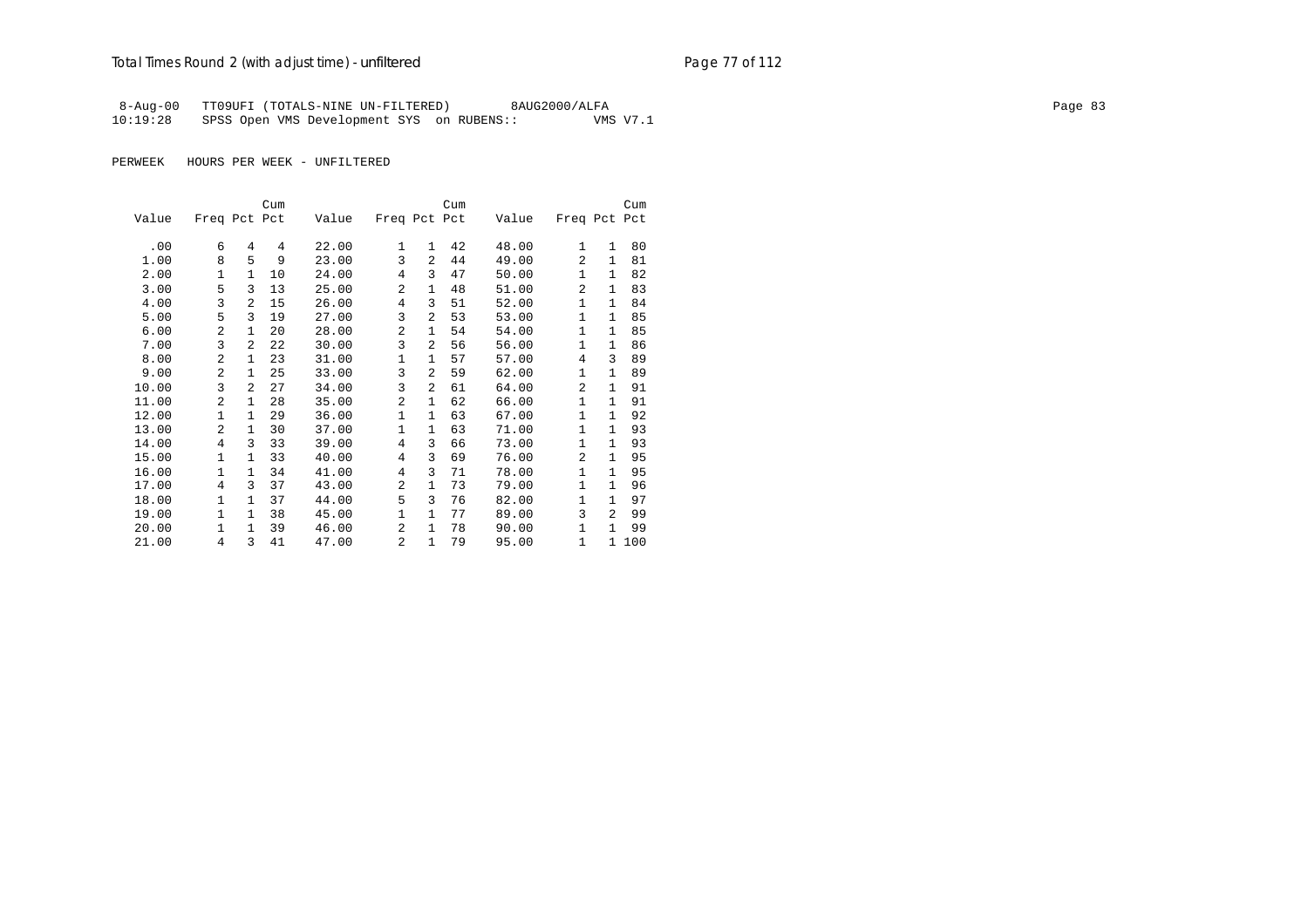| $8 - Aug - 00$ |              | TT09UFI (TOTALS-NINE UN-FILTERED)<br>8AUG2000/ALFA    | Page 84 |
|----------------|--------------|-------------------------------------------------------|---------|
| 10:19:29       |              | SPSS Open VMS Development SYS on RUBENS::<br>VMS V7.1 |         |
| PERWEEK        |              | HOURS PER WEEK - UNFILTERED                           |         |
|                |              |                                                       |         |
| Count          | Midpoint     | One symbol equals approximately .50 occurrences       |         |
| 23             | 2.50         |                                                       |         |
| 14             | 7.50         | ****************************                          |         |
| 12             | 12.50        | ************************                              |         |
| 8              | 17.50        | ****************                                      |         |
| 13             | 22.50        | **************************                            |         |
| 11             | 27.50        | **********************                                |         |
| 10             | 32.50        | ********************                                  |         |
| 8              | 37.50        | ****************                                      |         |
| 15             | 42.50        | *******************************                       |         |
| 8              | 47.50        | ****************                                      |         |
| 6              | 52.50        | ************                                          |         |
| 5              | 57.50        | **********                                            |         |
| 3              | 62.50        | $* * * * * * *$                                       |         |
| $\overline{2}$ | 67.50        | $***$ * * *                                           |         |
| $\overline{2}$ | 72.50        | $***$ * * *                                           |         |
| $\overline{4}$ | 77.50        | $*********$                                           |         |
| 1              | 82.50        | $***$                                                 |         |
| 3              | 87.50        | $* * * * * * *$                                       |         |
| 2              | $92.50$ **** |                                                       |         |
|                |              | 10<br>15<br>20<br>25<br>0<br>5                        |         |
|                |              | Histogram frequency                                   |         |
| Mean           | 30.173       | Std dev<br>23.663                                     |         |
| Valid cases    | 150          | Missing cases<br>0                                    |         |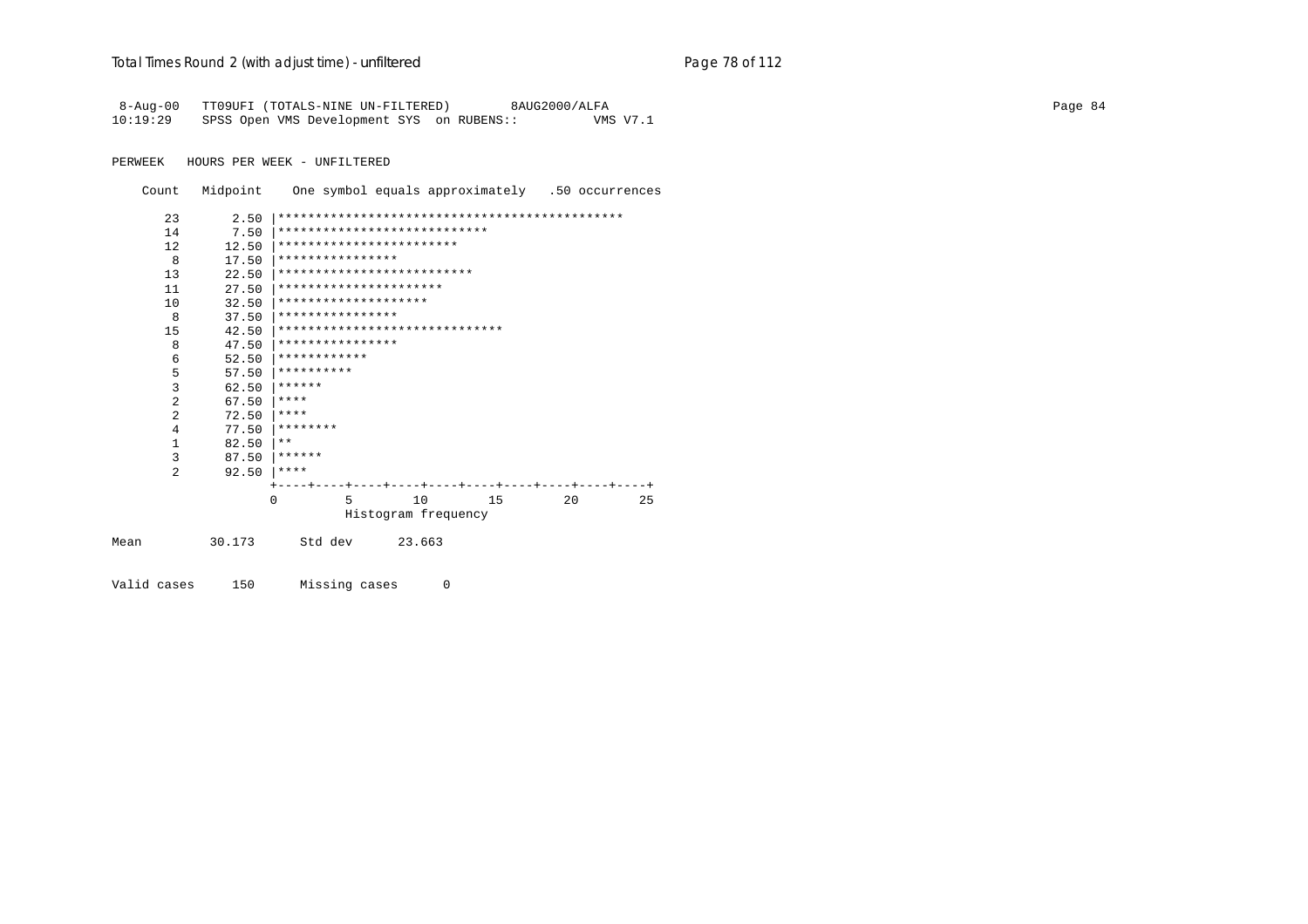8-Aug-00 TT09UFI (TOTALS-NINE UN-FILTERED) 8AUG2000/ALFA Page 85 10:19:30 SPSS Open VMS Development SYS on RUBENS:: VMS V7.1

Preceding task required .27 seconds CPU time; 1.87 seconds elapsed.

 463 0 TEMPORARY 464 0 SELECT IF (SCIN34 EQ 25) 465 0 /\* 466 0 /\* TOTAL TIMES FREQUENCY DISTRIBUTION FOR THORACIC MEDICINE PHYSICIANS 467 0 /\* 468 0 FREQUENCIES VARIABLES=PERWEEK/<br>469 0 FORMAT=CONDENSE/ 469 0 FORMAT=CONDENSE/ 470 0 HISTOGRAM=INCREMENT (5)/ 471 0 STATISTICS=MEAN STDDEV 472 0 /\*

There are 1,073,640,320 bytes of memory available.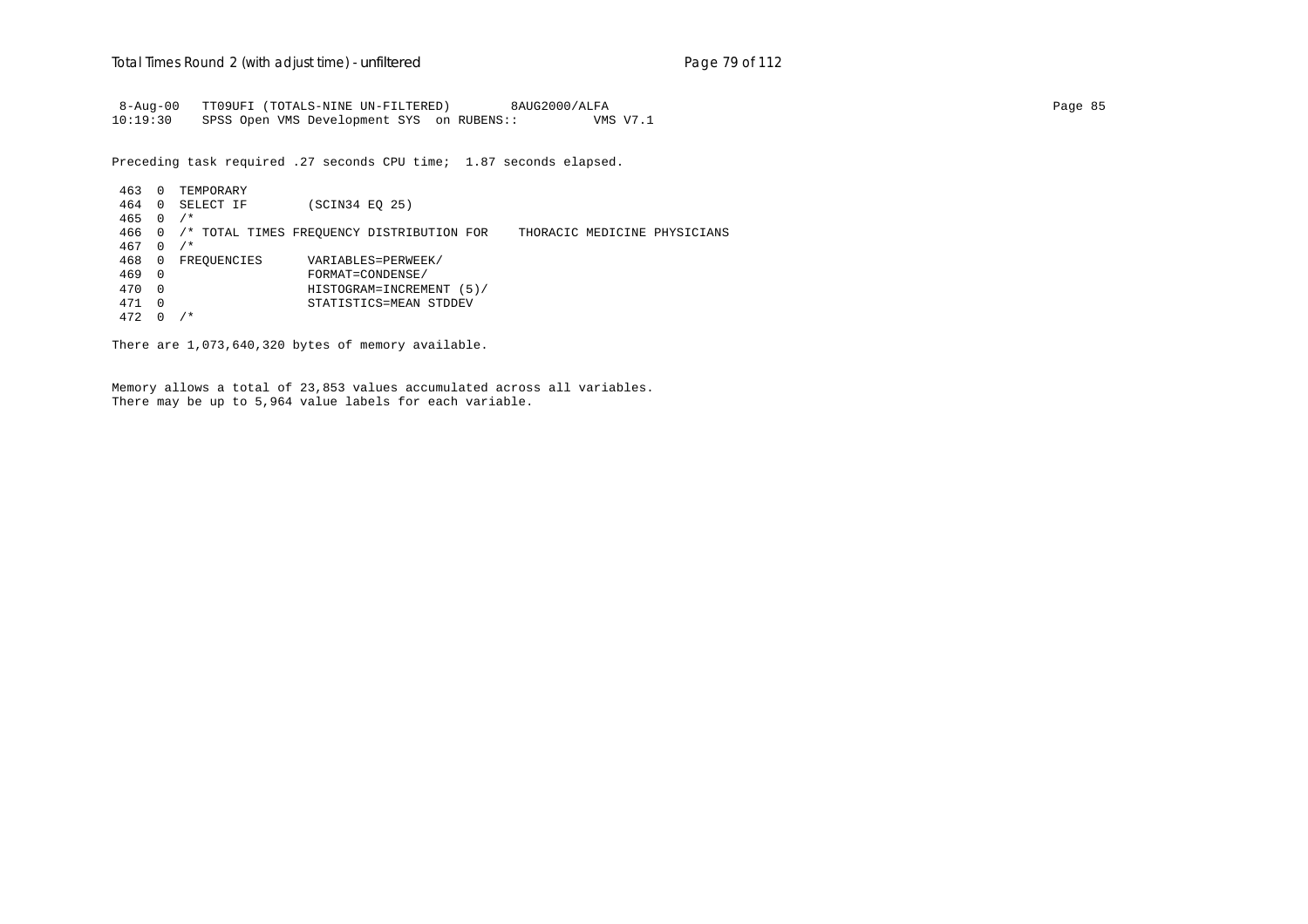## Total Times Round 2 (with adjust time) - *unfiltered* example 20 page 80 of 112

8-Aug-00 TT09UFI (TOTALS-NINE UN-FILTERED) 8AUG2000/ALFA Page 86 Page 86 10:19:30 SPSS Open VMS Development SYS on RUBENS:: VMS V7.1

|       |              |                | Cum |       |                |                | Cum |        |              |                | Cum |
|-------|--------------|----------------|-----|-------|----------------|----------------|-----|--------|--------------|----------------|-----|
| Value | Freq Pct Pct |                |     | Value | Freq Pct Pct   |                |     | Value  | Freq Pct Pct |                |     |
|       |              |                |     |       |                |                |     |        |              |                |     |
| .00   | 16           | 6              | 6   | 27.00 | 2              | 1              | 62  | 54.00  | 3            | $\mathbf{1}$   | 87  |
| 1.00  | 4            | 2              | 8   | 28.00 | 1              | $\Omega$       | 62  | 55.00  | 6            | 2              | 89  |
| 2.00  | 7            | 3              | 11  | 29.00 | $\overline{a}$ | 1              | 63  | 56.00  | $\mathbf{1}$ | $\Omega$       | 90  |
| 3.00  | 11           | 4              | 15  | 30.00 | 3              | $\mathbf{1}$   | 64  | 57.00  | $\mathbf{1}$ | $\Omega$       | 90  |
| 4.00  | 8            | 3              | 18  | 31.00 | 1              | 0              | 65  | 58.00  | 2            | 1              | 91  |
| 5.00  | 8            | 3              | 21  | 32.00 | 4              | $\overline{2}$ | 66  | 62.00  | 4            | $\overline{a}$ | 93  |
| 6.00  | 2            | 1              | 22  | 33.00 | $\overline{a}$ | $\mathbf{1}$   | 67  | 63.00  | $\mathbf{1}$ | $\Omega$       | 93  |
| 7.00  | 9            | 4              | 26  | 34.00 | 8              | 3              | 70  | 64.00  | $\mathbf{1}$ | $\Omega$       | 93  |
| 8.00  | 6            | 2              | 28  | 35.00 | 2              | 1              | 71  | 65.00  | $\mathbf{1}$ | $\Omega$       | 94  |
| 9.00  | 7            | 3              | 31  | 36.00 | 3              | $\mathbf{1}$   | 72  | 66.00  | $\mathbf{1}$ | $\Omega$       | 94  |
| 10.00 | 7            | 3              | 33  | 37.00 | 3              | $\mathbf{1}$   | 73  | 68.00  | $\mathbf{1}$ | $\Omega$       | 94  |
| 11.00 | 8            | 3              | 37  | 38.00 | 3              | $\mathbf{1}$   | 74  | 69.00  | $\mathbf{1}$ | $\Omega$       | 95  |
| 12.00 | 8            | 3              | 40  | 39.00 | $\mathbf{1}$   | $\Omega$       | 75  | 72.00  | $\mathbf{1}$ | $\Omega$       | 95  |
| 13.00 | 4            | 2              | 41  | 40.00 | 5              | 2              | 77  | 74.00  | 2            | 1              | 96  |
| 14.00 | 8            | 3              | 44  | 41.00 | $\overline{2}$ | $\mathbf{1}$   | 78  | 76.00  | $\mathbf{1}$ | $\Omega$       | 96  |
| 15.00 | 5            | 2              | 46  | 43.00 | $\overline{a}$ | $\mathbf{1}$   | 78  | 78.00  | $\mathbf{1}$ | $\Omega$       | 97  |
| 16.00 | 3            | $\mathbf{1}$   | 48  | 44.00 | $\mathbf 1$    | $\Omega$       | 79  | 85.00  | $\mathbf{1}$ | $\Omega$       | 97  |
| 17.00 | 6            | 2              | 50  | 45.00 | 3              | 1              | 80  | 93.00  | $\mathbf{1}$ | 0              | 98  |
| 18.00 | 5            | 2              | 52  | 46.00 | 5              | 2              | 82  | 97.00  | 1            | $\Omega$       | 98  |
| 19.00 | 3            | 1              | 53  | 47.00 | $\mathbf 1$    | 0              | 82  | 111.00 | $\mathbf{1}$ | $\Omega$       | 98  |
| 20.00 | 3            | 1              | 54  | 48.00 | $\overline{2}$ | 1              | 83  | 114.00 | $\mathbf{1}$ | $\Omega$       | 99  |
| 21.00 | 5            | $\overline{a}$ | 56  | 49.00 | 3              | 1              | 84  | 120.00 | $\mathbf{1}$ | $\Omega$       | 99  |
| 22.00 | 5            | 2              | 58  | 50.00 | $\mathbf 1$    | 0              | 85  | 135.00 | $\mathbf{1}$ | 0              | 100 |
| 23.00 | 3            | $\mathbf{1}$   | 59  | 51.00 | $\mathbf{1}$   | 0              | 85  | 184.00 | $\mathbf{1}$ | 0              | 100 |
| 25.00 | $\mathbf{1}$ | $\mathbf 0$    | 60  | 52.00 | $\mathbf 1$    | $\Omega$       | 85  |        |              |                |     |
| 26.00 | 3            | $\mathbf{1}$   | 61  | 53.00 | 1              | 0              | 86  |        |              |                |     |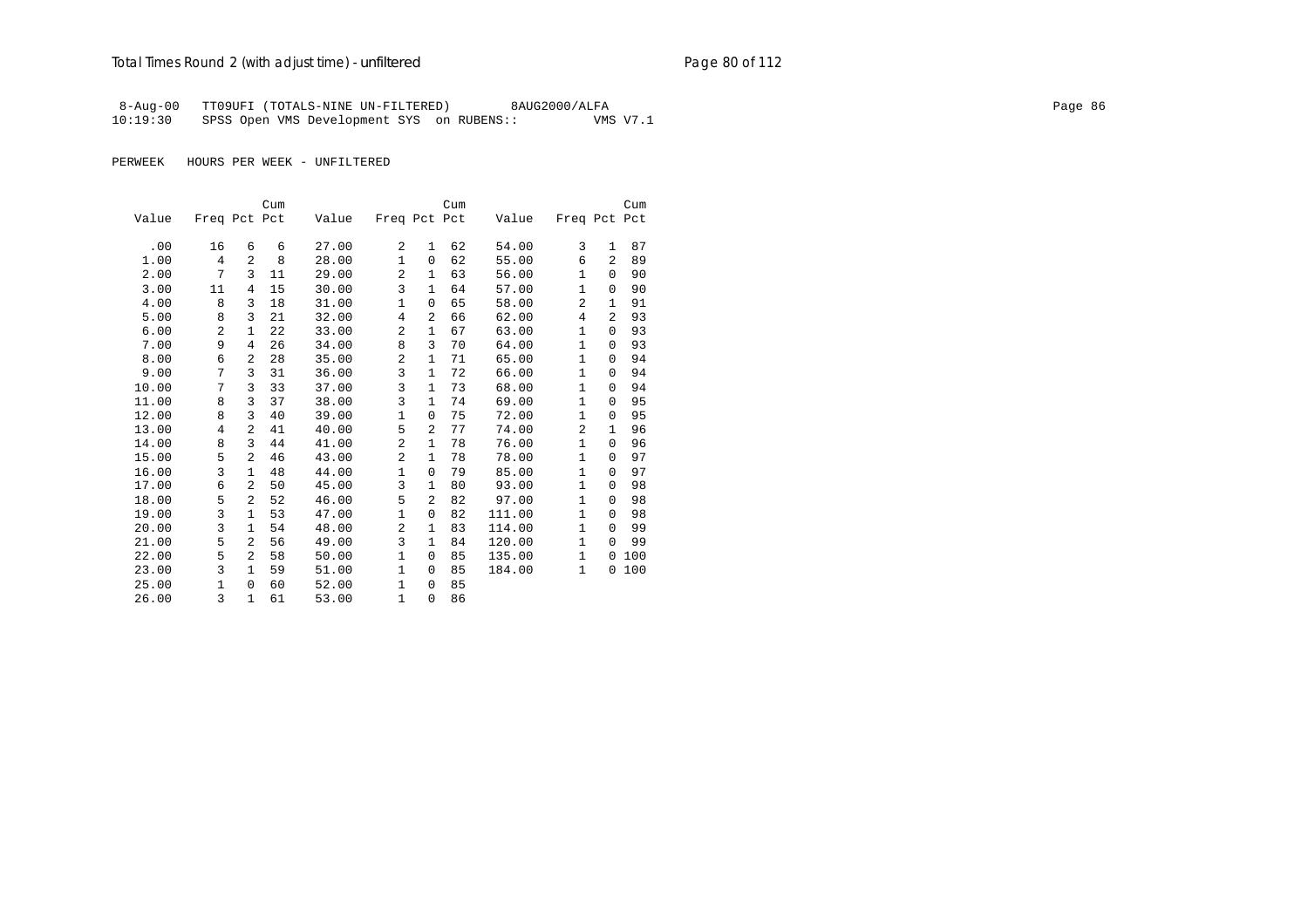| 8-Aug-00<br>10:19:31 |                       | TT09UFI (TOTALS-NINE UN-FILTERED)<br>8AUG2000/ALFA<br>SPSS Open VMS Development SYS on RUBENS::<br>VMS V7.1 | Page 87 |
|----------------------|-----------------------|-------------------------------------------------------------------------------------------------------------|---------|
| PERWEEK              |                       | HOURS PER WEEK - UNFILTERED                                                                                 |         |
| Count                | Midpoint              | One symbol equals approximately 1.00 occurrence                                                             |         |
| 46                   |                       |                                                                                                             |         |
| 32                   | 7.50                  | ********************************                                                                            |         |
| 35                   | 12.50                 | ***********************************                                                                         |         |
| 22                   | 17.50                 | **********************                                                                                      |         |
| 16                   | 22.50                 | ****************                                                                                            |         |
| 9                    | 27.50                 | *********                                                                                                   |         |
| 18                   | 32.50                 | ******************                                                                                          |         |
| 12                   | 37.50                 | ************                                                                                                |         |
| 10                   | 42.50                 | **********                                                                                                  |         |
| 14                   | 47.50                 | **************                                                                                              |         |
| $7\phantom{.0}$      | 52.50                 | *******                                                                                                     |         |
| 10                   | 57.50                 | $************$                                                                                              |         |
| 6                    |                       | 62.50   ******                                                                                              |         |
| $\overline{4}$       | 67.50                 | $***$                                                                                                       |         |
| $\mathsf 3$          | $72.50$ ***           |                                                                                                             |         |
| $\sqrt{2}$           | $77.50$   **          |                                                                                                             |         |
| $\mathsf 0$          | 82.50                 |                                                                                                             |         |
| $\mathbf{1}$         | $87.50$  *            |                                                                                                             |         |
| $\,1\,$              | 92.50                 | $\star$                                                                                                     |         |
| $\mathbf{1}$         | $97.50$  *            |                                                                                                             |         |
| $\mathbb O$          | 102.50                |                                                                                                             |         |
| $\mathsf 0$          | 107.50                |                                                                                                             |         |
| 2                    | $112.50$  **          |                                                                                                             |         |
| $\mathbf 0$          | 117.50                |                                                                                                             |         |
| $\mathbf{1}$         | $122.50$  *           |                                                                                                             |         |
| $\mathbf 0$          | 127.50                |                                                                                                             |         |
| $\mathbf 0$          | 132.50                |                                                                                                             |         |
| $1\,$<br>$\mathbb O$ | $137.50$  *<br>142.50 |                                                                                                             |         |
| $\mathbf 0$          | 147.50                |                                                                                                             |         |
| $\mathbf 0$          | 152.50                |                                                                                                             |         |
| $\mathbf 0$          | 157.50                |                                                                                                             |         |
| $\mathbb O$          | 162.50                |                                                                                                             |         |
| $\mathsf 0$          | 167.50                |                                                                                                             |         |
| $\mathsf 0$          | 172.50                |                                                                                                             |         |
| $\mathbb O$          | 177.50                |                                                                                                             |         |
| $\mathbf{1}$         | $182.50$  *           |                                                                                                             |         |
|                      |                       | --+----+----+----+----+----+----+----+<br>$+ -$<br>----+----+<br>0<br>20<br>30<br>40<br>50<br>10            |         |
|                      |                       | Histogram frequency                                                                                         |         |
| Mean                 | 26.240                | Std dev<br>26.125                                                                                           |         |

Valid cases 254 Missing cases 0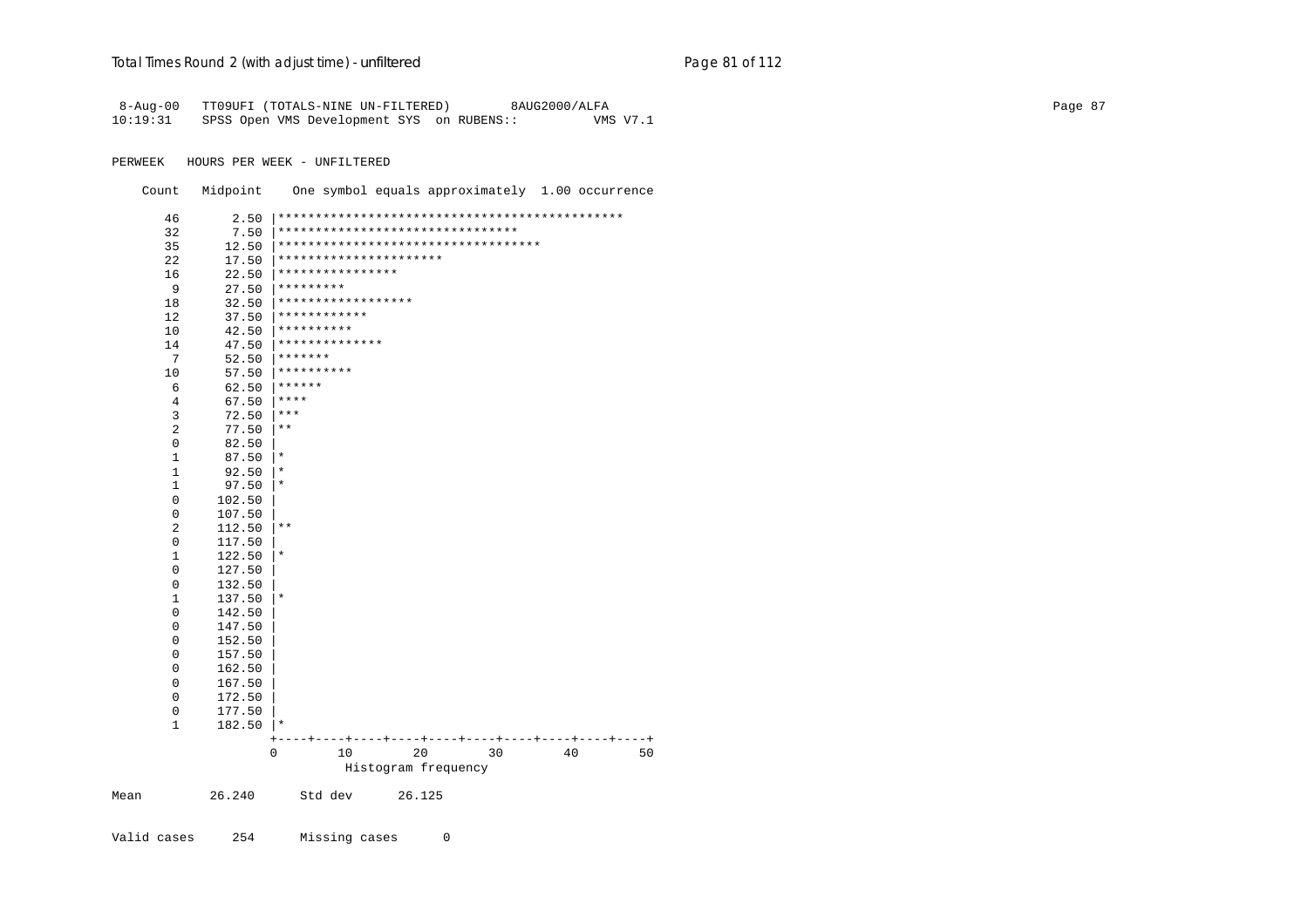8-Aug-00 TT09UFI (TOTALS-NINE UN-FILTERED) 8AUG2000/ALFA Page 88 10:19:32 SPSS Open VMS Development SYS on RUBENS:: VMS V7.1

Preceding task required .35 seconds CPU time; 2.02 seconds elapsed.

 473 0 TEMPORARY 474 0 SELECT IF (SCIN34 EQ 26) 475 0 /\* 476 0 /\* TOTAL TIMES FREQUENCY DISTRIBUTION FOR PSYCHIATRISTS 477 0 /\* 478 0 FREQUENCIES VARIABLES=PERWEEK/<br>479 0 FORMAT=CONDENSE/ 479 0 FORMAT=CONDENSE/ 480 0 HISTOGRAM=INCREMENT (5)/ 481 0 STATISTICS=MEAN STDDEV 482 0 /\*

There are 1,073,640,320 bytes of memory available.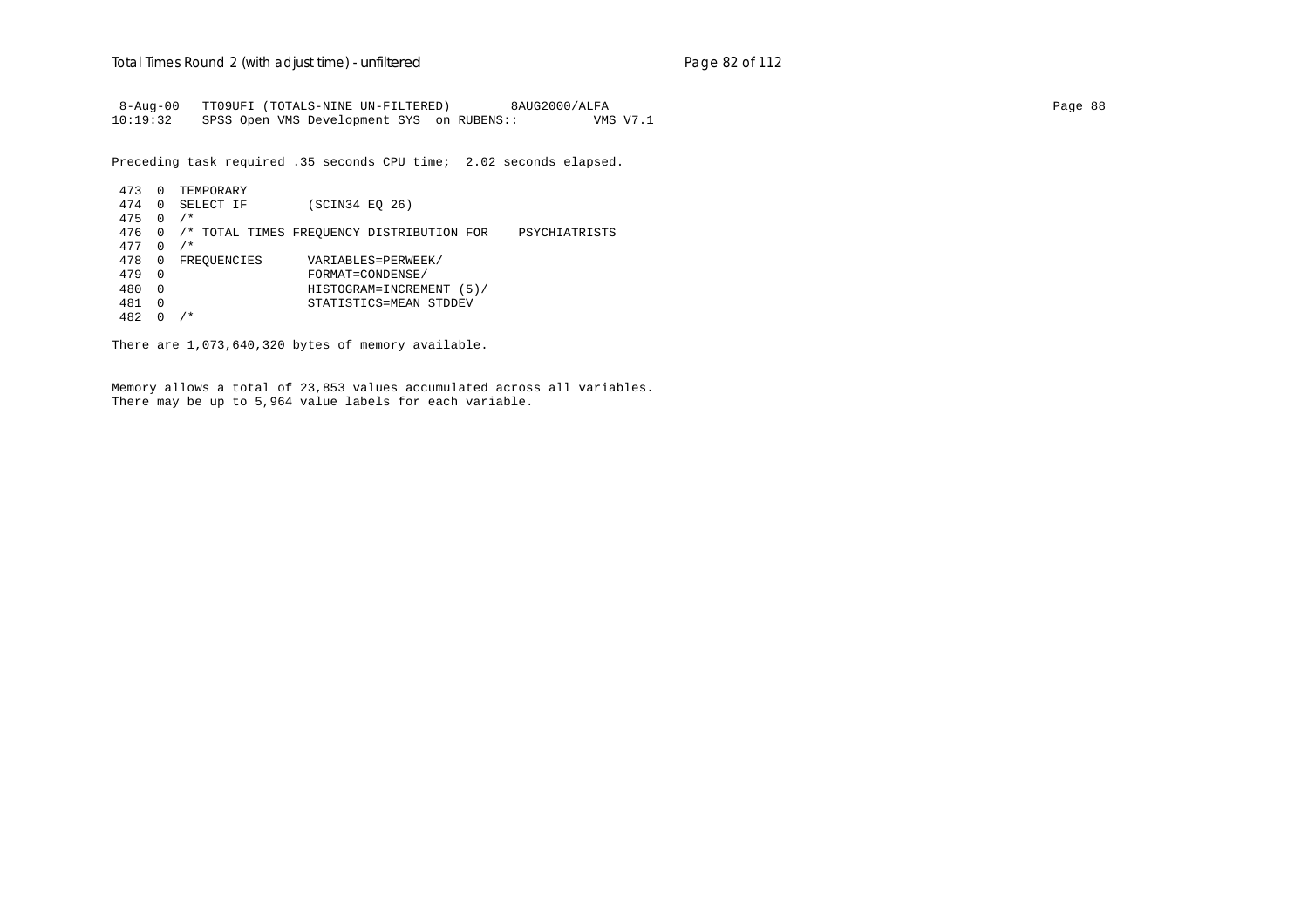8-Aug-00 TT09UFI (TOTALS-NINE UN-FILTERED) 8AUG2000/ALFA Page 89 Page 89 Page 89 10:19:33 SPSS Open VMS Development SYS on RUBENS:: VMS V7.1

|       |              |                | Cum |       |                |                | Cum |        |                |              | Cum |
|-------|--------------|----------------|-----|-------|----------------|----------------|-----|--------|----------------|--------------|-----|
| Value | Freq Pct Pct |                |     | Value | Freq Pct Pct   |                |     | Value  | Freq Pct Pct   |              |     |
|       |              |                |     |       |                |                |     |        |                |              |     |
| .00   | 89           | 5              | 5   | 35.00 | 31             | 2              | 67  | 70.00  | 3              | $\mathbf{0}$ | 96  |
| 1.00  | 64           | 4              | 9   | 36.00 | 35             | $\overline{a}$ | 69  | 71.00  | $\overline{4}$ | $\mathbf 0$  | 96  |
| 2.00  | 40           | 2              | 11  | 37.00 | 29             | $\overline{a}$ | 70  | 72.00  | $\overline{4}$ | $\Omega$     | 97  |
| 3.00  | 38           | $\overline{2}$ | 14  | 38.00 | 21             | 1              | 72  | 73.00  | $\overline{4}$ | $\Omega$     | 97  |
| 4.00  | 33           | $\overline{a}$ | 15  | 39.00 | 17             | 1              | 73  | 74.00  | $\overline{4}$ | $\mathbf 0$  | 97  |
| 5.00  | 37           | 2              | 18  | 40.00 | 25             | 1              | 74  | 75.00  | 3              | $\mathbf{0}$ | 97  |
| 6.00  | 40           | 2              | 20  | 41.00 | 30             | $\overline{a}$ | 76  | 76.00  | 3              | $\Omega$     | 97  |
| 7.00  | 31           | $\overline{a}$ | 22  | 42.00 | 20             | $\mathbf{1}$   | 77  | 78.00  | 5              | $\mathbf{0}$ | 98  |
| 8.00  | 35           | 2              | 24  | 43.00 | 20             | $\mathbf{1}$   | 78  | 79.00  | $\mathbf{1}$   | $\Omega$     | 98  |
| 9.00  | 21           | $\mathbf{1}$   | 25  | 44.00 | 16             | $\mathbf{1}$   | 79  | 80.00  | $\overline{2}$ | $\mathbf{0}$ | 98  |
| 10.00 | 37           | $\overline{2}$ | 27  | 45.00 | 28             | $\overline{c}$ | 81  | 82.00  | $\mathbf{1}$   | $\mathbf 0$  | 98  |
| 11.00 | 21           | $\mathbf{1}$   | 28  | 46.00 | 23             | $\mathbf{1}$   | 82  | 83.00  | $\overline{2}$ | $\mathbf{0}$ | 98  |
| 12.00 | 28           | 2              | 30  | 47.00 | 27             | 2              | 84  | 84.00  | 1              | $\mathbf{0}$ | 98  |
| 13.00 | 28           | 2              | 32  | 48.00 | 17             | 1              | 85  | 85.00  | $\,4$          | $\mathsf 0$  | 98  |
| 14.00 | 23           | $\mathbf{1}$   | 33  | 49.00 | 25             | 1              | 86  | 87.00  | $\mathbf{1}$   | $\mathbf{0}$ | 98  |
| 15.00 | 30           | 2              | 35  | 50.00 | 26             | $\overline{a}$ | 88  | 88.00  | $\sqrt{2}$     | $\Omega$     | 99  |
| 16.00 | 30           | $\overline{2}$ | 37  | 51.00 | 13             | 1              | 88  | 91.00  | $\mathbf{1}$   | $\mathbf{0}$ | 99  |
| 17.00 | 28           | $\overline{a}$ | 38  | 52.00 | 8              | $\mathbf 0$    | 89  | 92.00  | 3              | $\mathbf{0}$ | 99  |
| 18.00 | 24           | $\mathbf{1}$   | 40  | 53.00 | 11             | 1              | 90  | 94.00  | $\mathbf{1}$   | $\mathbf{0}$ | 99  |
| 19.00 | 29           | $\overline{2}$ | 41  | 54.00 | 12             | $\mathbf{1}$   | 90  | 95.00  | $\overline{2}$ | $\mathbf 0$  | 99  |
| 20.00 | 24           | $\mathbf{1}$   | 43  | 55.00 | 10             | $\mathbf{1}$   | 91  | 96.00  | 3              | $\mathbf{0}$ | 99  |
| 21.00 | 20           | 1              | 44  | 56.00 | 6              | 0              | 91  | 98.00  | $\mathbf{1}$   | $\mathbf{0}$ | 99  |
| 22.00 | 15           | $\mathbf{1}$   | 45  | 57.00 | 11             | 1              | 92  | 99.00  | $\mathbf{1}$   | $\mathbf 0$  | 99  |
| 23.00 | 26           | $\overline{a}$ | 46  | 58.00 | 10             | $\mathbf{1}$   | 92  | 101.00 | $\mathbf{1}$   | $\mathbf 0$  | 99  |
| 24.00 | 31           | $\overline{a}$ | 48  | 59.00 | 10             | 1              | 93  | 105.00 | $\mathbf{1}$   | $\mathbf 0$  | 99  |
| 25.00 | 18           | $\mathbf{1}$   | 49  | 60.00 | 9              | $\mathbf{1}$   | 93  | 106.00 | $\mathbf{1}$   | $\mathbf{0}$ | 99  |
| 26.00 | 28           | $\overline{a}$ | 51  | 61.00 | 5              | $\mathbf 0$    | 94  | 107.00 | $\overline{2}$ | $\mathbf 0$  | 100 |
| 27.00 | 36           | 2              | 53  | 62.00 | $\overline{4}$ | $\mathbf 0$    | 94  | 109.00 | $\mathbf{1}$   | $\mathbf 0$  | 100 |
| 28.00 | 25           | $\mathbf{1}$   | 54  | 63.00 | 9              | $\mathbf{1}$   | 95  | 111.00 | $\mathbf{1}$   | $\mathbf 0$  | 100 |
| 29.00 | 38           | $\overline{a}$ | 57  | 64.00 | 8              | $\mathbf 0$    | 95  | 114.00 | $\mathbf{1}$   | $\mathbf 0$  | 100 |
| 30.00 | 35           | 2              | 59  | 65.00 | 5              | $\mathbf 0$    | 95  | 118.00 | $\mathbf{1}$   | $\mathbf 0$  | 100 |
| 31.00 | 23           | $\mathbf{1}$   | 60  | 66.00 | $\overline{c}$ | $\mathbf 0$    | 95  | 122.00 | $\mathbf{1}$   | $\mathbf 0$  | 100 |
| 32.00 | 26           | $\overline{a}$ | 62  | 67.00 | $\overline{2}$ | $\mathbf 0$    | 96  | 126.00 | $\mathbf{1}$   | $\mathbf{0}$ | 100 |
| 33.00 | 31           | $\overline{a}$ | 63  | 68.00 | 5              | $\mathbf 0$    | 96  | 153.00 | $\mathbf{1}$   | 0            | 100 |
| 34.00 | 24           | $\mathbf{1}$   | 65  | 69.00 | 3              | $\Omega$       | 96  |        |                |              |     |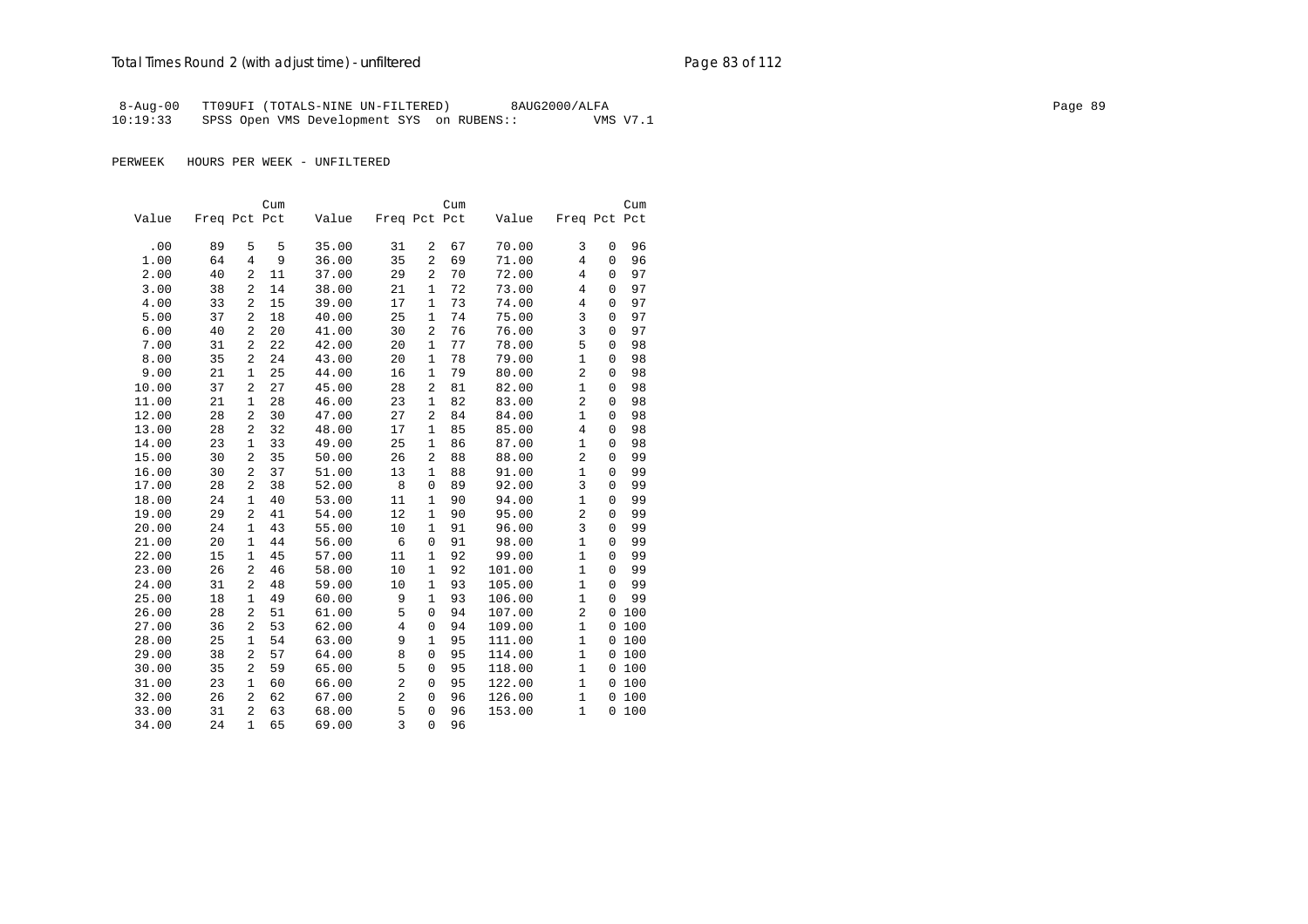Total Times Round 2 (with adjust time) - *unfiltered* Page 84 of 112

 8-Aug-00 TT09UFI (TOTALS-NINE UN-FILTERED) 8AUG2000/ALFA Page 90 10:19:33 SPSS Open VMS Development SYS on RUBENS:: VMS V7.1

PERWEEK HOURS PER WEEK - UNFILTERED

Count Midpoint One symbol equals approximately 8.00 occurrences

|      | 264          | 2.50   |                                   |         |                       |     |     |     |
|------|--------------|--------|-----------------------------------|---------|-----------------------|-----|-----|-----|
|      | 164          | 7.50   |                                   |         | ********************* |     |     |     |
|      | 137          | 12.50  | *****************                 |         |                       |     |     |     |
|      | 141          | 17.50  | * * * * * * * * * * * * * * * * * |         |                       |     |     |     |
|      | 116          | 22.50  | ***************                   |         |                       |     |     |     |
|      | 145          | 27.50  | ******************                |         |                       |     |     |     |
|      | 139          | 32.50  | *****************                 |         |                       |     |     |     |
|      | 133          | 37.50  | *****************                 |         |                       |     |     |     |
|      | 111          | 42.50  | **************                    |         |                       |     |     |     |
|      | 120          | 47.50  | ***************                   |         |                       |     |     |     |
|      | 70           | 52.50  | *********                         |         |                       |     |     |     |
|      | 47           | 57.50  | ******                            |         |                       |     |     |     |
|      | 35           | 62.50  | $***$ * * *                       |         |                       |     |     |     |
|      | 17           | 67.50  | $***$                             |         |                       |     |     |     |
|      | 19           | 72.50  | $* *$                             |         |                       |     |     |     |
|      | 12           | 77.50  | $\star\star$                      |         |                       |     |     |     |
|      | 6            | 82.50  | $^\star$                          |         |                       |     |     |     |
|      | 7            | 87.50  | $^\star$                          |         |                       |     |     |     |
|      | 5            | 92.50  | $\star$                           |         |                       |     |     |     |
|      | 7            | 97.50  | $^\star$                          |         |                       |     |     |     |
|      | $\mathbf{1}$ | 102.50 |                                   |         |                       |     |     |     |
|      | 5            | 107.50 | $\star$                           |         |                       |     |     |     |
|      | 2            | 112.50 |                                   |         |                       |     |     |     |
|      | $\mathbf{1}$ | 117.50 |                                   |         |                       |     |     |     |
|      | $\mathbf{1}$ | 122.50 |                                   |         |                       |     |     |     |
|      | $\mathbf 1$  | 127.50 |                                   |         |                       |     |     |     |
|      | $\mathsf 0$  | 132.50 |                                   |         |                       |     |     |     |
|      | $\mathbf 0$  | 137.50 |                                   |         |                       |     |     |     |
|      | $\mathbf 0$  | 142.50 |                                   |         |                       |     |     |     |
|      | $\mathbf 0$  | 147.50 |                                   |         |                       |     |     |     |
|      | $\mathbf{1}$ | 152.50 |                                   |         |                       |     |     |     |
|      |              |        |                                   |         |                       |     |     |     |
|      |              |        | $\mathbf 0$                       | 80      | 160                   | 240 | 320 | 400 |
|      |              |        |                                   |         | Histogram frequency   |     |     |     |
| Mean |              | 27.602 |                                   | Std dev | 21.569                |     |     |     |
|      |              |        |                                   |         |                       |     |     |     |

Valid cases 1707 Missing cases 0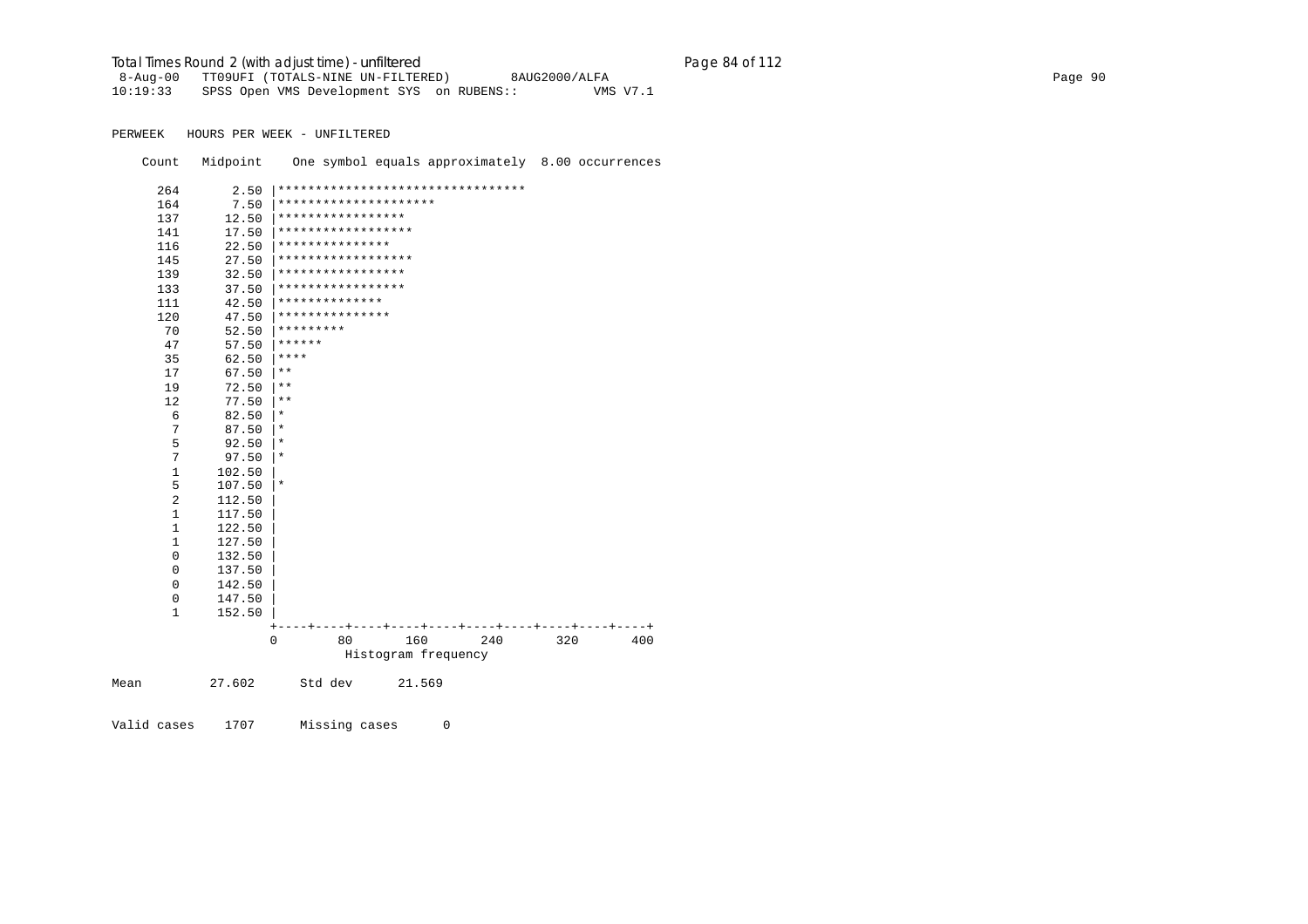8-Aug-00 TT09UFI (TOTALS-NINE UN-FILTERED) 8AUG2000/ALFA Page 91 10:19:34 SPSS Open VMS Development SYS on RUBENS:: VMS V7.1

Preceding task required .35 seconds CPU time; 2.04 seconds elapsed.

 483 0 TEMPORARY 484 0 SELECT IF (SCIN34 EQ 27) 485 0 /\* 486 0 /\* TOTAL TIMES FREQUENCY DISTRIBUTION FOR RADIATION ONCOLOGISTS 487 0 /\* 488 0 FREQUENCIES VARIABLES=PERWEEK/<br>489 0 FORMAT=CONDENSE/ 489 0 FORMAT=CONDENSE/ 490 0 HISTOGRAM=INCREMENT (5)/ 491 0 STATISTICS=MEAN STDDEV 492 0 /\*

There are 1,073,640,320 bytes of memory available.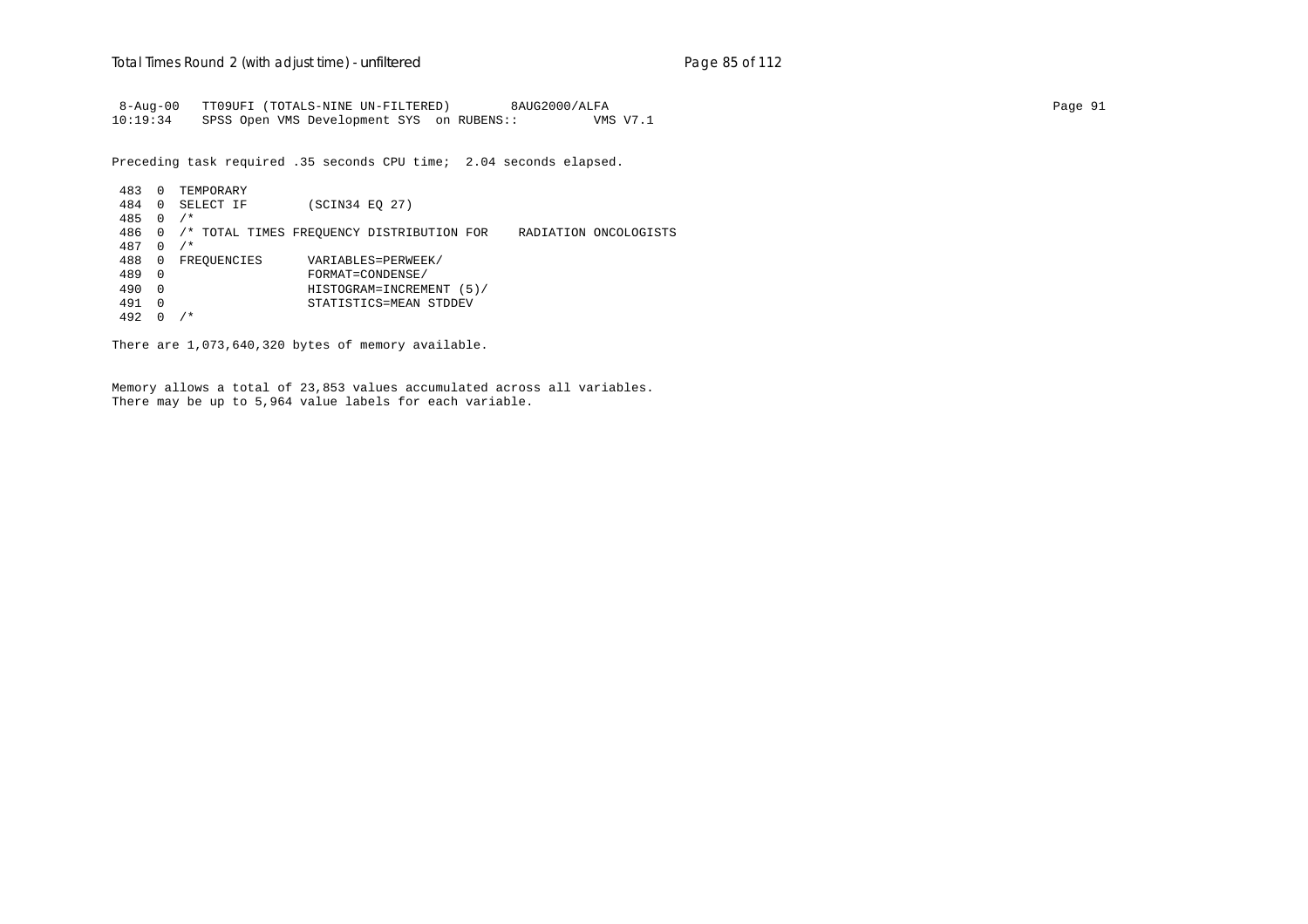#### Total Times Round 2 (with adjust time) - *unfiltered* Page 86 of 112

|          | 8-Aug-00 TT09UFI (TOTALS-NINE UN-FILTERED) | 8AUG2000/ALFA | Page 92 |
|----------|--------------------------------------------|---------------|---------|
| 10:19:35 | SPSS Open VMS Development SYS on RUBENS::  | VMS V7.1      |         |

PERWEEK HOURS PER WEEK - UNFILTERED

|       |                |                | Cum |       |              |                | Cum |       |                |              | Cum |
|-------|----------------|----------------|-----|-------|--------------|----------------|-----|-------|----------------|--------------|-----|
| Value | Freq Pct Pct   |                |     | Value | Freq Pct Pct |                |     | Value | Freq Pct Pct   |              |     |
| .00   | 10             | 7              | 7   | 17.00 | 6            | 4              | 57  | 35.00 | 4              | 3            | 85  |
| 1.00  | 7              | 5.             | 12  | 18.00 | 3            | 2              | 59  | 36.00 | 4              | 3            | 88  |
| 2.00  | 4              | 3              | 15  | 19.00 | 3            | 2              | 61  | 38.00 | 2              | $\mathbf{1}$ | 90  |
| 3.00  | 2              | 1              | 16  | 20.00 | 4            | 3              | 64  | 39.00 | 1              | 1            | 90  |
| 4.00  | 4              | 3              | 19  | 21.00 | 2            | 1              | 65  | 40.00 | 1              | $\mathbf{1}$ | 91  |
| 5.00  | 6              | 4              | 23  | 22.00 | $\mathbf{1}$ | $\mathbf{1}$   | 66  | 42.00 | $\overline{a}$ | $\mathbf{1}$ | 92  |
| 6.00  | 4              | 3              | 26  | 23.00 | 2            | 1              | 67  | 45.00 | 1              | $\mathbf{1}$ | 93  |
| 7.00  | 3              | $\overline{a}$ | 28  | 24.00 | 3            | $\overline{a}$ | 69  | 46.00 | 3              | 2            | 95  |
| 8.00  | $\mathfrak{D}$ | $\mathbf{1}$   | 29  | 25.00 | 3            | $\mathfrak{D}$ | 71  | 49.00 | 1              | 1            | 96  |
| 9.00  | 7              | 5.             | 34  | 26.00 | 3            | $\overline{a}$ | 73  | 50.00 | $\mathbf{1}$   | 1            | 97  |
| 10.00 | 3              | 2              | 36  | 27.00 | 2            | 1              | 75  | 51.00 | $\mathbf{1}$   | 1            | 97  |
| 11.00 | 4              | 3              | 39  | 28.00 | 3            | $\overline{a}$ | 77  | 53.00 | $\mathbf{1}$   | 1            | 98  |
| 12.00 | 4              | 3              | 42  | 29.00 | 3            | $\overline{a}$ | 79  | 57.00 | $\mathbf{1}$   | 1            | 99  |
| 13.00 | 3              | $\overline{2}$ | 44  | 31.00 | 2            | 1              | 80  | 86.00 | 1              | $\mathbf{1}$ | 99  |
| 14.00 | 2              | $\mathbf{1}$   | 45  | 32.00 | 1            | 1              | 81  | 87.00 | 1              | $\mathbf{1}$ | 100 |
| 15.00 | 5              | 3              | 49  | 33.00 | 1            | 1              | 82  |       |                |              |     |
| 16.00 | 5              | 3              | 52  | 34.00 | $\mathbf 1$  | 1              | 83  |       |                |              |     |

 Count Midpoint One symbol equals approximately .60 occurrences 27 2.50 |\*\*\*\*\*\*\*\*\*\*\*\*\*\*\*\*\*\*\*\*\*\*\*\*\*\*\*\*\*\*\*\*\*\*\*\*\*\*\*\*\*\*\*\*\* 22 7.50 |\*\*\*\*\*\*\*\*\*\*\*\*\*\*\*\*\*\*\*\*\*\*\*\*\*\*\*\*\*\*\*\*\*\*\*\*\* 16 12.50 |\*\*\*\*\*\*\*\*\*\*\*\*\*\*\*\*\*\*\*\*\*\*\*\*\*\*\*\*\*<br>22 17.50 |\*\*\*\*\*\*\*\*\*\*\*\*\*\*\*\*\*\*\*\*\*\*\*\*\*\*\*\*\* 22 17.50 |\*\*\*\*\*\*\*\*\*\*\*\*\*\*\*\*\*\*\*\*\*\*\*\*\*\*\*\*\*\*\*\*\*\*\*\*\* 12 22.50 |\*\*\*\*\*\*\*\*\*\*\*\*\*\*\*\*\*\*\*\* 14 27.50 |\*\*\*\*\*\*\*\*\*\*\*\*\*\*\*\*\*\*\*\*\*\*\* 5  $32.50$   $********$  11 37.50 |\*\*\*\*\*\*\*\*\*\*\*\*\*\*\*\*\*\* 3  $42.50$   $****$ <br>5  $47.50$   $****$ 5 47.50  $********$ <br>3 52.50  $********$ 3  $52.50$   $****$ <br>1  $57.50$   $**$  $\begin{array}{ccc} 1 & 57.50 & \ast \ast \\ 0 & 62.50 & \end{array}$  0 62.50 | 0 67.50 |  $0$  72.50<br>0 77.50  $0$  77.50<br>0 82.50 0 82.50 | 2 87.00 |\*\*\*  $\begin{array}{cccccccc} + & - & - & + & - & - & + & - & - & + & - & - & + & - & - & + & - & - & + & - & - & + & - & - & + & - & - & + & - & - & + & - & - & + & - & - & + & - & - & + & - & - & + & - & - & + & - & - & + & - & - & + & - & - & + & - & - & + & - & - & - & + & - & - & - & + & - & - & - & + & - & - & - & + & - & - & - & - & + & - & - & - & + & - & - & - & - & + & - & - & - & - & - & - & - & - & - & - & - & - & - & - & - & - & - & - &$  0 6 12 18 24 30 Histogram frequency Mean 18.797 Std dev 16.113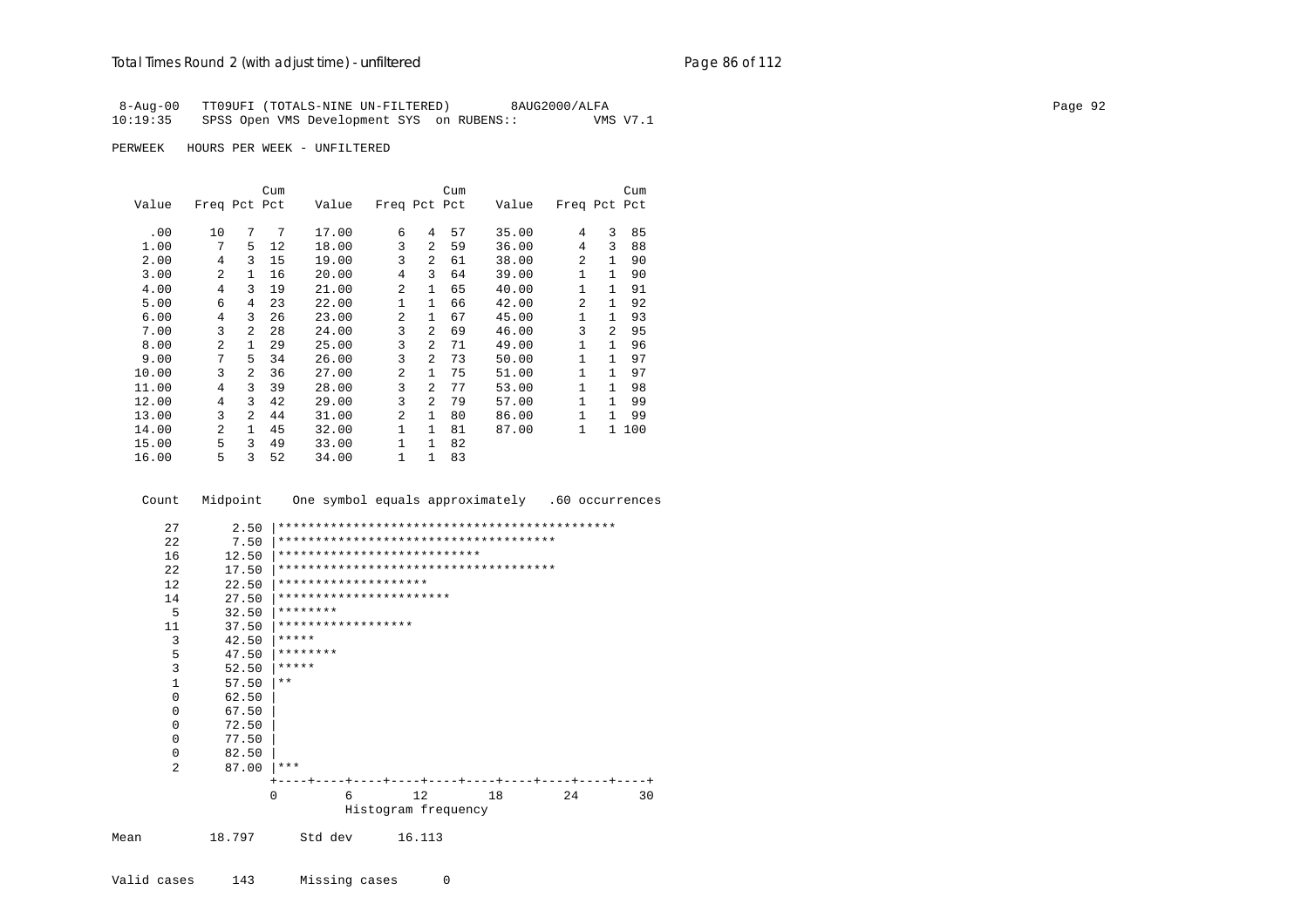8-Aug-00 TT09UFI (TOTALS-NINE UN-FILTERED) 8AUG2000/ALFA Page 93 10:19:36 SPSS Open VMS Development SYS on RUBENS:: VMS V7.1

Preceding task required .31 seconds CPU time; 1.65 seconds elapsed.

 493 0 TEMPORARY 494 0 SELECT IF (SCIN34 EQ 28) 495 0 /\* 496 0 /\* TOTAL TIMES FREQUENCY DISTRIBUTION FOR HAEMATOLOGISTS 497 0 /\* 498 0 FREQUENCIES VARIABLES=PERWEEK/<br>499 0 FORMAT=CONDENSE/ 499 0 FORMAT=CONDENSE/ 500 0 HISTOGRAM=INCREMENT (5)/ 501 0 STATISTICS=MEAN STDDEV 502 0 /\*

There are 1,073,640,320 bytes of memory available.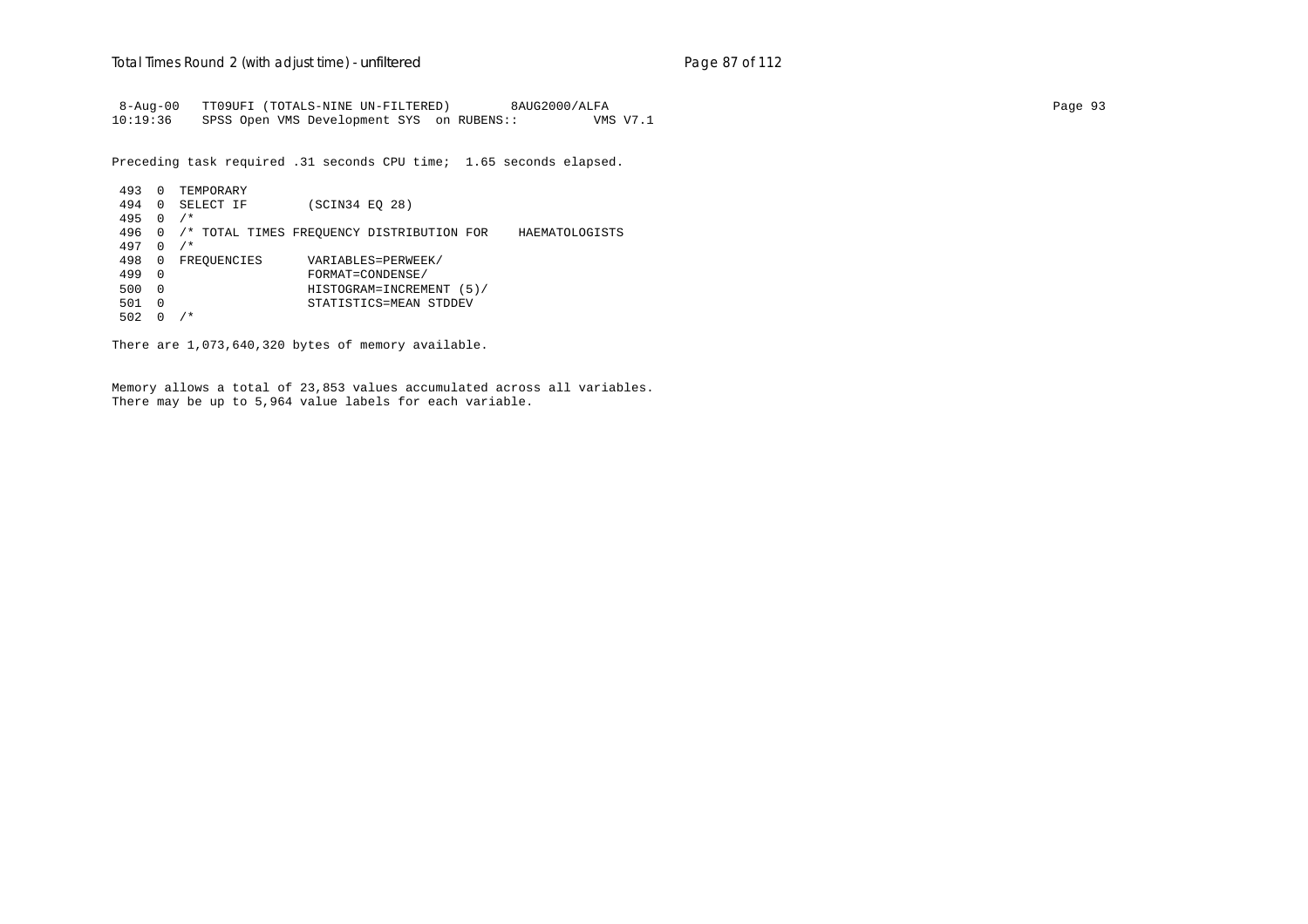8-Aug-00 TT09UFI (TOTALS-NINE UN-FILTERED) 8AUG2000/ALFA Page 94 10:19:37 SPSS Open VMS Development SYS on RUBENS:: VMS V7.1

|       |                |                | Cum |       |                |                | Cum |        |                |              | Cum |
|-------|----------------|----------------|-----|-------|----------------|----------------|-----|--------|----------------|--------------|-----|
| Value | Freq Pct Pct   |                |     | Value | Freq Pct Pct   |                |     | Value  | Freq Pct Pct   |              |     |
|       |                |                |     |       |                |                |     |        |                |              |     |
| .00   | 11             | 8              | 8   | 17.00 | 6              | 4              | 60  | 40.00  | $\mathbf{1}$   | 1            | 88  |
| 1.00  | 7              | 5.             | 13  | 18.00 | 1              | $\mathbf{1}$   | 61  | 45.00  | 1              | 1            | 89  |
| 2.00  | 8              | 6              | 19  | 19.00 | 5              | 4              | 65  | 46.00  | $\mathbf{1}$   | $\mathbf{1}$ | 90  |
| 3.00  | $\mathfrak{D}$ | $\mathbf{1}$   | 21  | 20.00 | 3              | $\mathfrak{D}$ | 67  | 48.00  | $\mathfrak{D}$ | 1            | 91  |
| 4.00  | $\overline{4}$ | ζ              | 24  | 21.00 | 5              | 4              | 71  | 50.00  | $\mathbf{1}$   | 1            | 92  |
| 5.00  | 5              | 4              | 28  | 22.00 | 4              | 3              | 74  | 51.00  | $\mathbf{1}$   | 1            | 93  |
| 6.00  | 7              | 5              | 33  | 23.00 | 2              | $\mathbf{1}$   | 75  | 55.00  | $\overline{a}$ | 1            | 94  |
| 7.00  | 5              | 4              | 37  | 24.00 | 1              | $\mathbf{1}$   | 76  | 64.00  | $\mathbf{1}$   | 1            | 95  |
| 8.00  | 4              | 3              | 40  | 25.00 | 4              | 3              | 79  | 71.00  | $\mathbf{1}$   | 1            | 96  |
| 9.00  | 4              | 3              | 43  | 26.00 | 2              | $\mathbf{1}$   | 81  | 72.00  | $\mathbf{1}$   | 1            | 96  |
| 10.00 | $\overline{a}$ | $\mathbf{1}$   | 44  | 27.00 | 1              | $\mathbf{1}$   | 81  | 73.00  | 1              | 1            | 97  |
| 11.00 | $\overline{2}$ | 1.             | 46  | 30.00 | 3              | $\overline{a}$ | 84  | 95.00  | $\mathbf{1}$   | 1            | 98  |
| 13.00 | $\overline{a}$ | 1.             | 47  | 32.00 | 1              | $\mathbf{1}$   | 84  | 109.00 | $\mathbf{1}$   | 1            | 99  |
| 14.00 | 3              | $\overline{2}$ | 49  | 35.00 | 1              | $\mathbf{1}$   | 85  | 138.00 | 1              | 1            | 99  |
| 15.00 | 3              | $\overline{a}$ | 51  | 37.00 | 1              | $\mathbf{1}$   | 86  | 148.00 | 1              | $\mathbf{1}$ | 100 |
| 16.00 | 6              | 4              | 56  | 38.00 | $\overline{a}$ | 1              | 87  |        |                |              |     |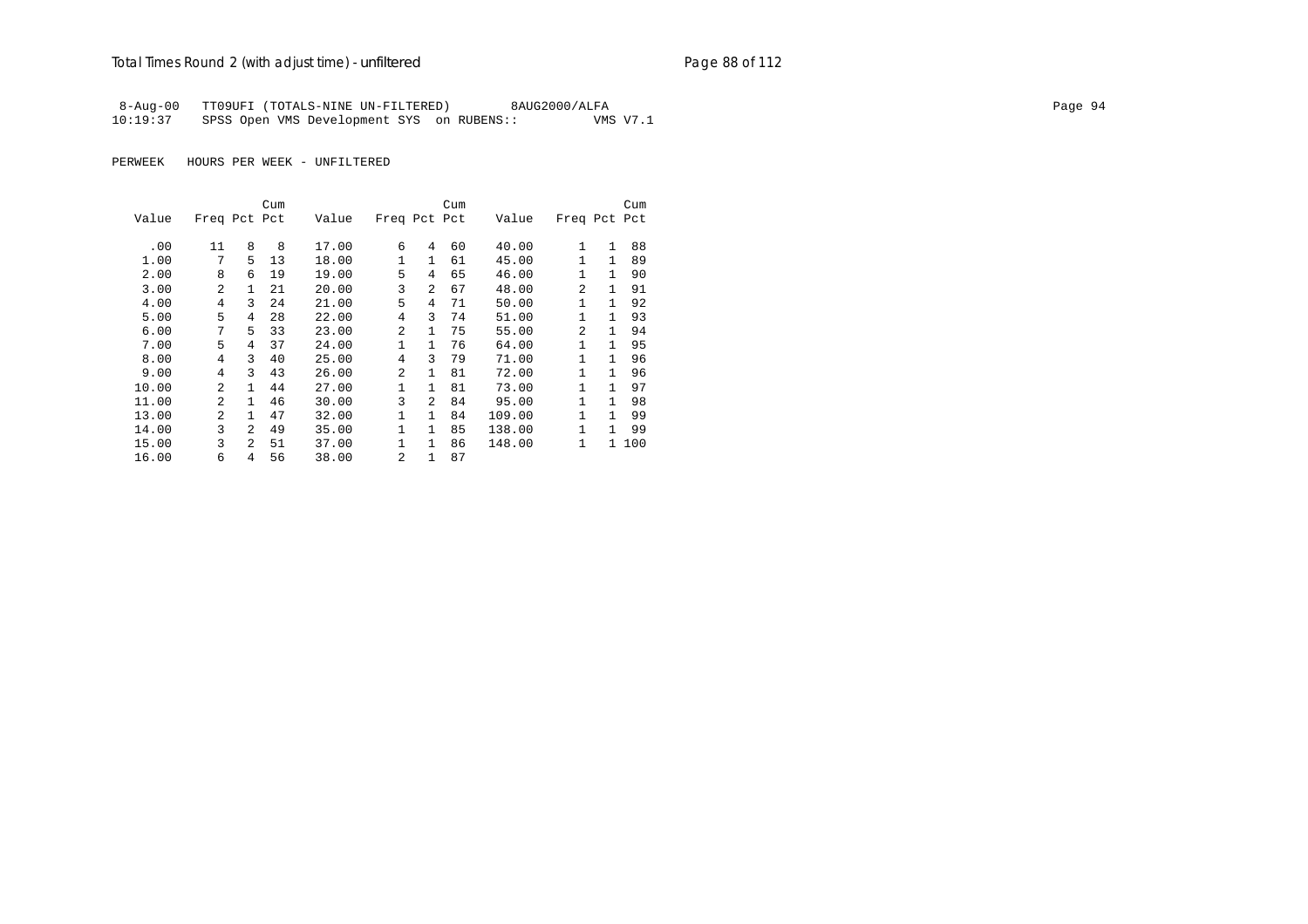| $8 - Aug - 00$<br>10:19:37 |              | TT09UFI (TOTALS-NINE UN-FILTERED)<br>8AUG2000/ALFA<br>SPSS Open VMS Development SYS on RUBENS::<br>VMS V7.1 | Page 95 |
|----------------------------|--------------|-------------------------------------------------------------------------------------------------------------|---------|
| PERWEEK                    |              | HOURS PER WEEK - UNFILTERED                                                                                 |         |
| Count                      | Midpoint     | One symbol equals approximately .80 occurrences                                                             |         |
| 32                         |              |                                                                                                             |         |
| 25                         |              |                                                                                                             |         |
| 9                          | 12.50        | ***********                                                                                                 |         |
| 21                         | 17.50        | **************************                                                                                  |         |
| 15                         | 22.50        | *******************                                                                                         |         |
| 7                          |              | $27.50$ *********                                                                                           |         |
| 4                          |              | $32.50$ *****                                                                                               |         |
| $\overline{4}$             |              | $37.50$ *****                                                                                               |         |
| $\,1\,$                    | 42.50        | $\star$                                                                                                     |         |
| $\overline{4}$             | 47.50        | $***$ * * *                                                                                                 |         |
| $\overline{2}$             | 52.50        | $\star\star\star$                                                                                           |         |
| $\sqrt{2}$                 | 57.50        | $\star\star\star$                                                                                           |         |
| $\mathbf{1}$               | 62.50        | $\star$                                                                                                     |         |
| $\mathbf 0$                | 67.50        |                                                                                                             |         |
| $\mathsf 3$                | $72.50$ **** |                                                                                                             |         |
| $\mathbf 0$                | 77.50        |                                                                                                             |         |
| $\mathbf 0$                | 82.50        |                                                                                                             |         |
| $\mathsf 0$                | 87.50        |                                                                                                             |         |
| $\mathsf 0$                | 92.50        |                                                                                                             |         |
| $\mathbf{1}$               | $97.50$  *   |                                                                                                             |         |
| $\mathbf 0$                | 102.50       |                                                                                                             |         |
| $\mathbf{1}$               | $107.50$  *  |                                                                                                             |         |
| $\mathbf 0$                | 112.50       |                                                                                                             |         |
| $\mathbf 0$                | 117.50       |                                                                                                             |         |
| $\mathsf 0$                | 122.50       |                                                                                                             |         |
| $\mathbf 0$                | 127.50       |                                                                                                             |         |
| $\mathbf 0$                | 132.50       |                                                                                                             |         |
| $\mathbf{1}$               | $137.50$  *  |                                                                                                             |         |
| $\mathsf 0$                | 142.50       |                                                                                                             |         |
| $\mathbf{1}$               | $147.50$  *  |                                                                                                             |         |
|                            |              | $+ - -$<br>16<br>24<br>32<br>40<br>0<br>8<br>Histogram frequency                                            |         |
| Mean                       | 19.858       | Std dev<br>24.478                                                                                           |         |
|                            |              |                                                                                                             |         |

Valid cases 134 Missing cases 0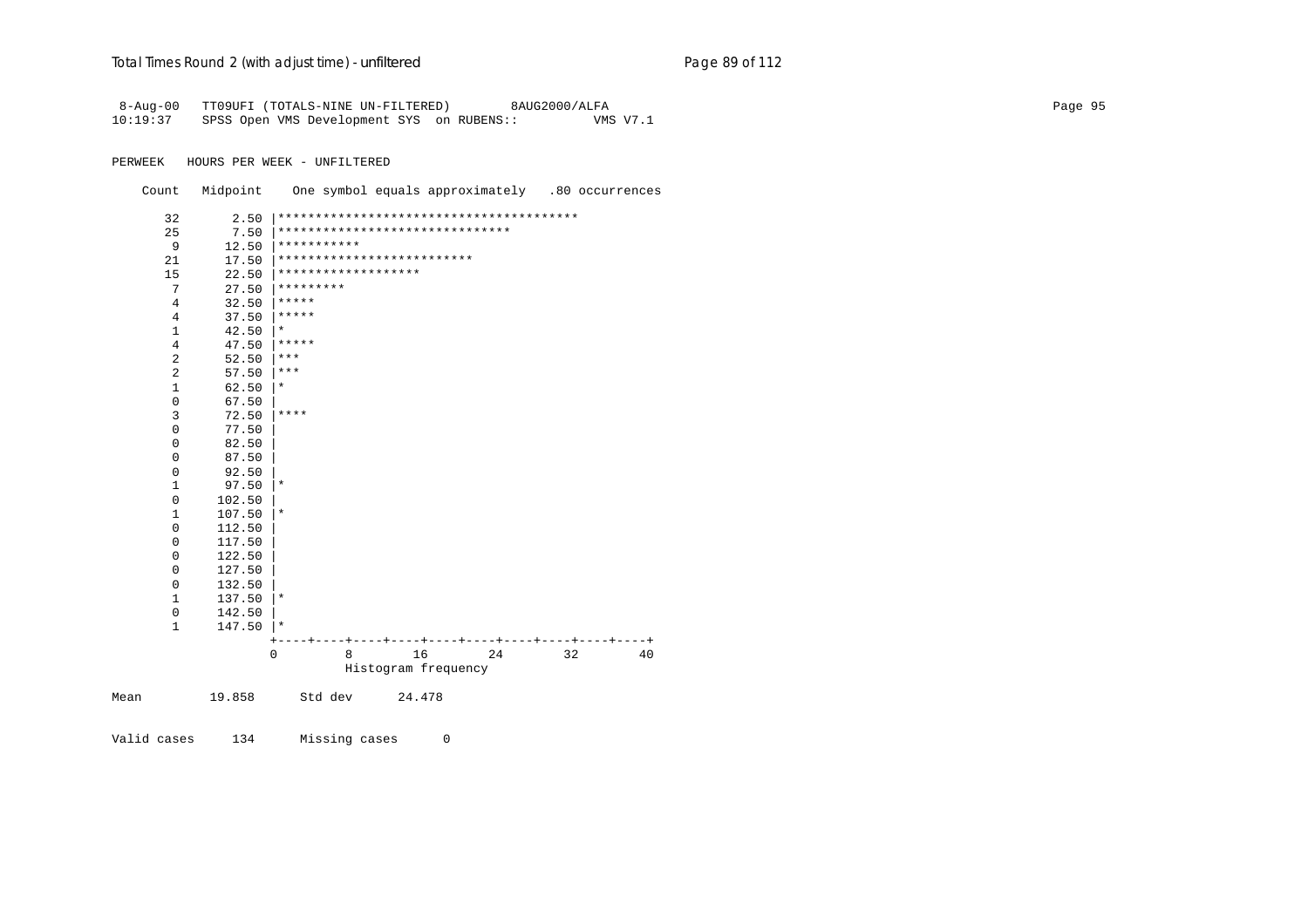8-Aug-00 TT09UFI (TOTALS-NINE UN-FILTERED) 8AUG2000/ALFA Page 96 10:19:38 SPSS Open VMS Development SYS on RUBENS:: VMS V7.1

Preceding task required .31 seconds CPU time; 2.30 seconds elapsed.

 503 0 TEMPORARY 504 0 SELECT IF (SCIN34 EQ 29) 505 0 /\* 506 0 /\* TOTAL TIMES FREQUENCY DISTRIBUTION FOR MEDICAL ONCOLOGISTS 507 0 /\* 508 0 FREQUENCIES VARIABLES=PERWEEK/<br>509 0 FORMAT=CONDENSE/ 509 0 FORMAT=CONDENSE/ 510 0 HISTOGRAM=INCREMENT (5)/ 511 0 STATISTICS=MEAN STDDEV 512 0 /\*

There are 1,073,640,320 bytes of memory available.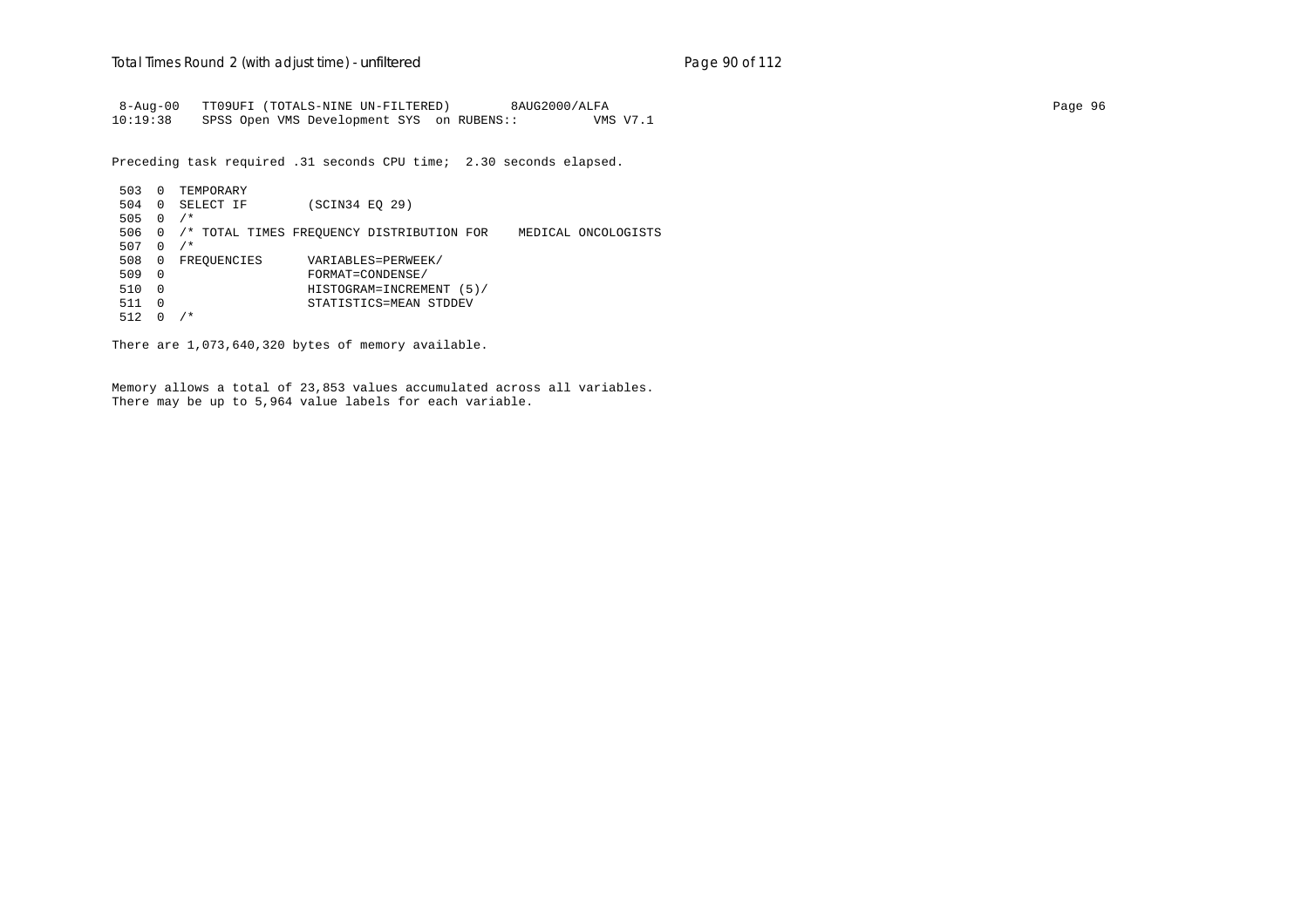8-Aug-00 TT09UFI (TOTALS-NINE UN-FILTERED) 8AUG2000/ALFA Page 97 10:19:39 SPSS Open VMS Development SYS on RUBENS::

|       |                |                | Cum |       |                |                | Cum |        |                |                | Cum |
|-------|----------------|----------------|-----|-------|----------------|----------------|-----|--------|----------------|----------------|-----|
| Value | Freq Pct Pct   |                |     | Value | Freq Pct Pct   |                |     | Value  | Freq Pct Pct   |                |     |
|       |                |                |     |       |                |                |     |        |                |                |     |
| .00   | 4              | 4              | 4   | 18.00 | 1              | $\mathbf{1}$   | 54  | 42.00  | 1              | 1              | 81  |
| 1.00  | 7              | 7              | 11  | 19.00 | 1              | $\mathbf{1}$   | 55  | 46.00  | 1              | 1              | 82  |
| 2.00  | 1              | $\mathbf{1}$   | 12  | 21.00 | $\mathbf{1}$   | $\mathbf{1}$   | 56  | 47.00  | $\mathbf{1}$   | $\mathbf{1}$   | 83  |
| 3.00  | $\mathbf{1}$   | 1              | 13  | 22.00 | 4              | 4              | 60  | 50.00  | $\mathbf{1}$   | $\mathbf{1}$   | 83  |
| 4.00  | 1              | $\mathbf{1}$   | 14  | 23.00 | $\mathbf{1}$   | $\mathbf{1}$   | 61  | 52.00  | $\overline{a}$ | $\mathfrak{D}$ | 85  |
| 5.00  | 3              | 3              | 17  | 24.00 | $\mathfrak{D}$ | $\overline{a}$ | 63  | 56.00  | 2              | 2              | 87  |
| 6.00  | 3              | 3              | 19  | 25.00 | $\mathbf{1}$   | $\mathbf{1}$   | 64  | 57.00  | $\mathbf{1}$   | $\mathbf{1}$   | 88  |
| 7.00  | 4              | 4              | 23  | 26.00 | $\mathfrak{D}$ | $\mathfrak{D}$ | 66  | 58.00  | 1              | $\mathbf{1}$   | 89  |
| 8.00  | 3              | 3              | 26  | 27.00 | 2              | 2              | 68  | 62.00  | $\mathfrak{D}$ | 2              | 91  |
| 9.00  | $\mathfrak{D}$ | $\overline{a}$ | 28  | 28.00 | $\mathfrak{D}$ | $\overline{2}$ | 70  | 64.00  | $\mathbf{1}$   | $\mathbf{1}$   | 92  |
| 10.00 | 1              | $\mathbf{1}$   | 29  | 29.00 | 1              | 1              | 71  | 69.00  | 2              | $\mathfrak{D}$ | 94  |
| 11.00 | 3              | 3              | 32  | 31.00 | $\mathbf{1}$   | 1              | 72  | 71.00  | $\mathbf{1}$   | $\mathbf{1}$   | 95  |
| 12.00 | 3              | 3              | 35  | 33.00 | $\mathbf{1}$   | 1              | 73  | 76.00  | 1              | $\mathbf{1}$   | 96  |
| 13.00 | 5              | 5              | 40  | 34.00 | $\mathbf{1}$   | $\mathbf{1}$   | 74  | 92.00  | $\mathbf{1}$   | $\mathbf{1}$   | 97  |
| 14.00 | 1              | $\mathbf{1}$   | 41  | 35.00 | 1              | $\mathbf{1}$   | 75  | 94.00  | $\mathbf{1}$   | $\mathbf{1}$   | 98  |
| 15.00 | 4              | 4              | 45  | 36.00 | $\overline{a}$ | $\overline{a}$ | 77  | 119.00 | 1              | $\mathbf{1}$   | 99  |
| 16.00 | 6              | 6              | 50  | 37.00 | $\overline{2}$ | $\overline{2}$ | 79  | 132.00 | 1              | $\mathbf{1}$   | 100 |
| 17.00 | 3              | 3              | 53  | 40.00 | 1              | 1              | 80  |        |                |                |     |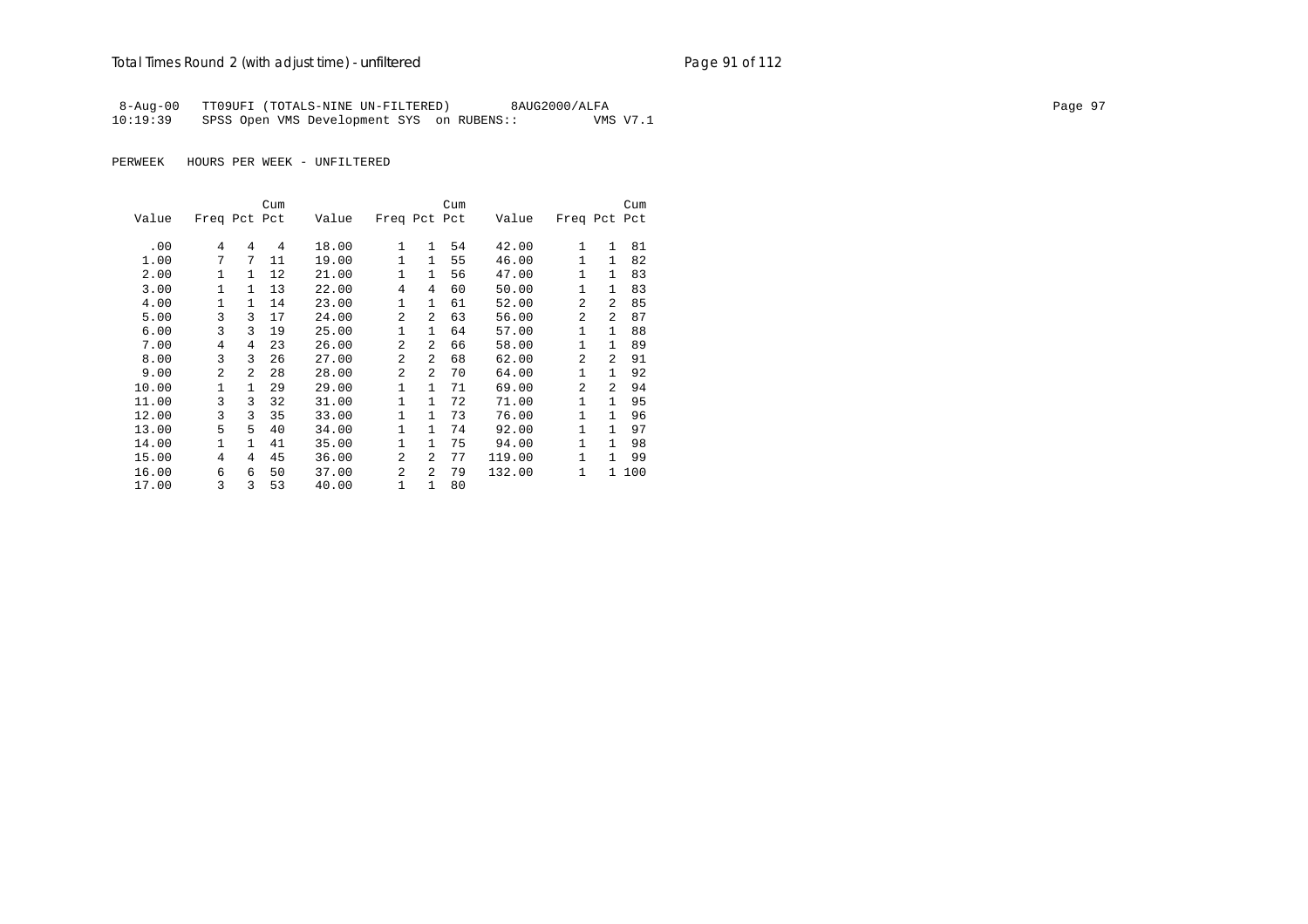| $8 - Aug - 00$ |               | TT09UFI (TOTALS-NINE UN-FILTERED)<br>8AUG2000/ALFA    | Page 98 |
|----------------|---------------|-------------------------------------------------------|---------|
| 10:19:39       |               | SPSS Open VMS Development SYS on RUBENS::<br>VMS V7.1 |         |
|                |               |                                                       |         |
|                |               |                                                       |         |
| PERWEEK        |               | HOURS PER WEEK - UNFILTERED                           |         |
| Count          | Midpoint      | One symbol equals approximately .40 occurrences       |         |
|                |               |                                                       |         |
| 14             | 2.50          | ***********************************                   |         |
| 15             | 7.50          |                                                       |         |
| 13             | 12.50         |                                                       |         |
| 15             | 17.50         |                                                       |         |
| 8              | 22.50         | ********************                                  |         |
| 8              | 27.50         | ********************                                  |         |
| 3              | 32.50         | ********                                              |         |
| 5              | 37.50         | *************                                         |         |
| $\overline{2}$ | 42.50         | *****                                                 |         |
| $\overline{c}$ | 47.50         | *****                                                 |         |
| 3              | 52.50         | $*******$                                             |         |
| $\sqrt{4}$     |               | $57.50$ **********                                    |         |
| 3              | 62.50         | $*******$                                             |         |
| $\sqrt{2}$     | 67.50         | $ *****$                                              |         |
| 1              | 72.50         | $***$                                                 |         |
| $\mathbf{1}$   | 77.50         | $ ***$                                                |         |
| $\mathsf 0$    | 82.50         |                                                       |         |
| 0              | 87.50         |                                                       |         |
| 2              | 92.50         | $***$ * * * *                                         |         |
| $\mathsf 0$    | 97.50         |                                                       |         |
| $\mathsf 0$    | 102.50        |                                                       |         |
| $\mathsf 0$    | 107.50        |                                                       |         |
| $\mathsf 0$    | 112.50        |                                                       |         |
| $\mathbf{1}$   | 117.50        | $ ***$                                                |         |
| 0              | 122.50        |                                                       |         |
| $\mathsf 0$    | 127.50        |                                                       |         |
| $\mathbf{1}$   | $132.00$  *** |                                                       |         |
|                |               |                                                       |         |
|                |               | $\mathbf 0$<br>8<br>12<br>16<br>20<br>4               |         |
|                |               | Histogram frequency                                   |         |
|                |               |                                                       |         |
| Mean           | 25.845        | Std dev<br>25.638                                     |         |
|                |               |                                                       |         |
| Valid cases    | 103           | Missing cases<br>0                                    |         |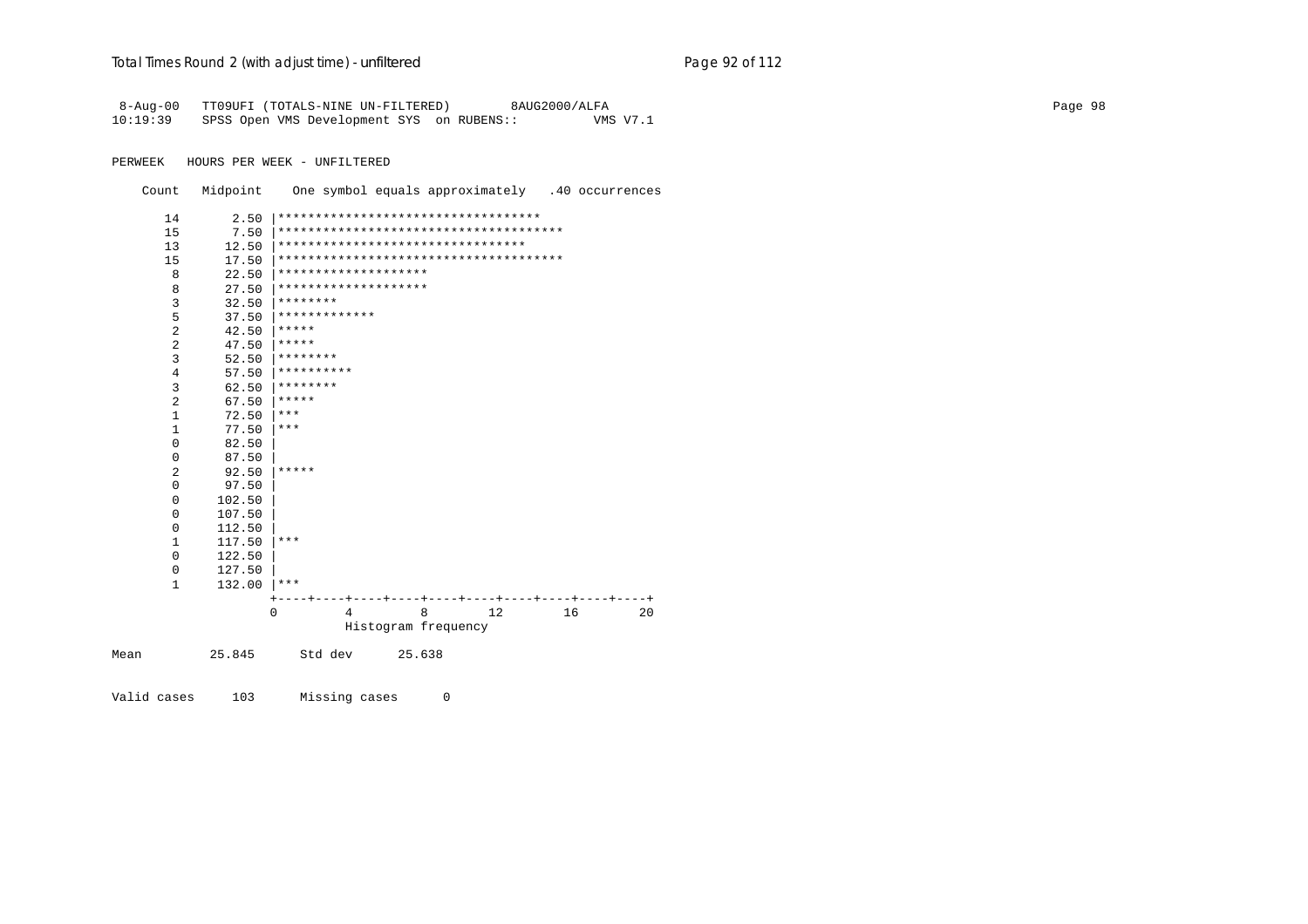8-Aug-00 TT09UFI (TOTALS-NINE UN-FILTERED) 8AUG2000/ALFA Page 99 10:19:40 SPSS Open VMS Development SYS on RUBENS:: VMS V7.1

Preceding task required .28 seconds CPU time; 1.92 seconds elapsed.

 513 0 TEMPORARY 514 0 SELECT IF (SCIN34 EQ 30) 515 0 /\* 516 0 /\* TOTAL TIMES FREQUENCY DISTRIBUTION FOR INTENSIVE CARE PHYSICIANS 517 0 /\* 518 0 FREQUENCIES VARIABLES=PERWEEK/<br>519 0 FORMAT=CONDENSE/ 519 0 FORMAT=CONDENSE/ 520 0 HISTOGRAM=INCREMENT (5)/ 521 0 STATISTICS=MEAN STDDEV  $522 \t0 / *$ 

There are 1,073,640,320 bytes of memory available.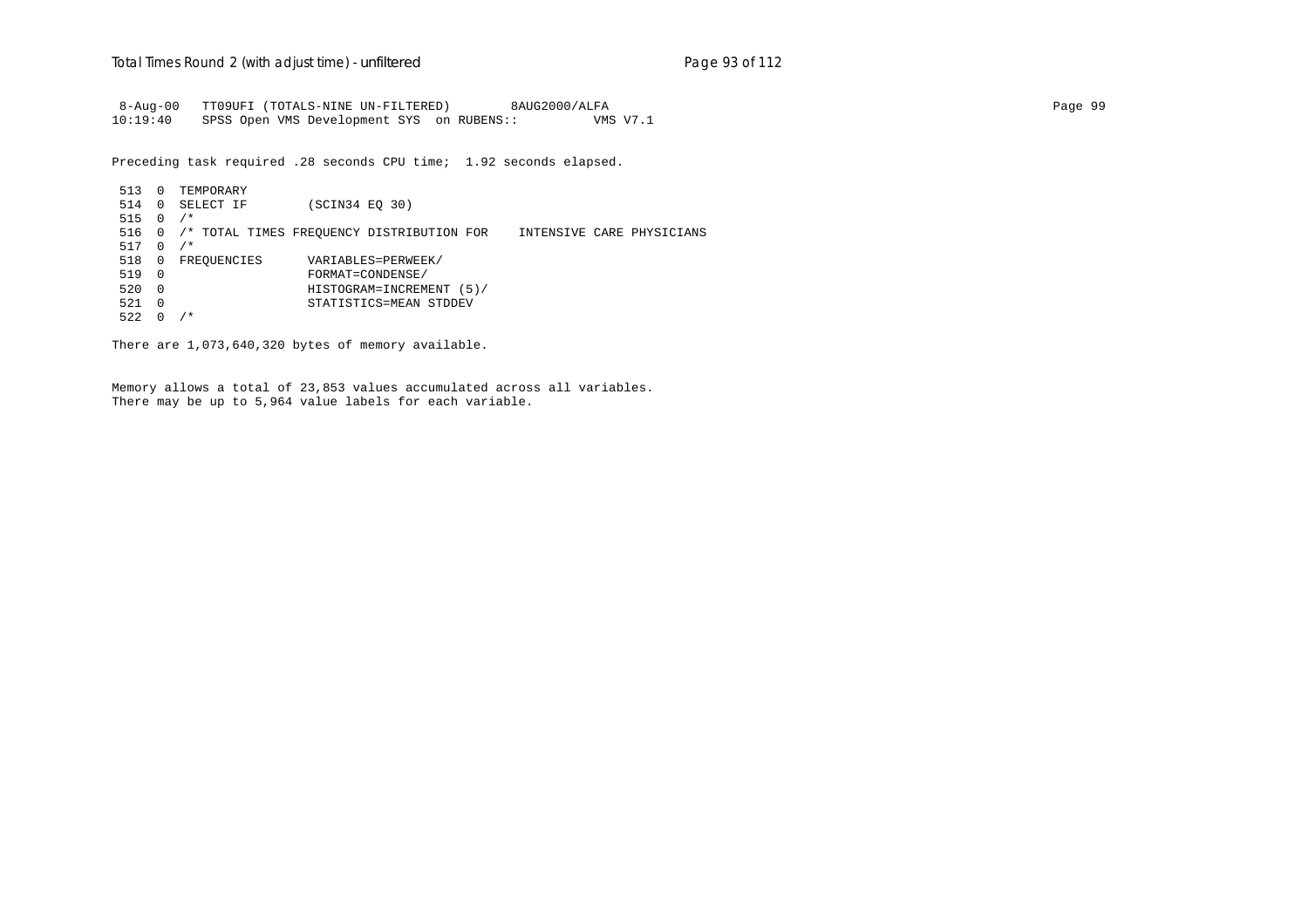8-Aug-00 TT09UFI (TOTALS-NINE UN-FILTERED) 8AUG2000/ALFA Page 100 10:19:41 SPSS Open VMS Development SYS on RUBENS:: VMS V7.1

|       |              |   | Cum |       |                |                | Cum |        |                |              | Cum |
|-------|--------------|---|-----|-------|----------------|----------------|-----|--------|----------------|--------------|-----|
| Value | Freq Pct Pct |   |     | Value | Freq Pct Pct   |                |     | Value  | Freq Pct Pct   |              |     |
|       |              |   |     |       |                |                |     |        |                |              |     |
| .00   | 4            | 4 | 4   | 18.00 | 4              | 4              | 60  | 40.00  | 1              | 1            | 84  |
| 1.00  | 8            | 7 | 11  | 19.00 | 3              | 3              | 62  | 41.00  | 1              | $\mathbf{1}$ | 85  |
| 2.00  | 4            | 4 | 14  | 20.00 | 3              | 3              | 65  | 42.00  | 1              | 1            | 86  |
| 3.00  | 9            | 8 | 22  | 22.00 | 2              | $\mathfrak{D}$ | 67  | 43.00  | 1              | 1            | 87  |
| 4.00  | 3            | 3 | 25  | 23.00 | $\mathfrak{D}$ | $\mathfrak{D}$ | 68  | 45.00  | 1              | $\mathbf{1}$ | 88  |
| 5.00  | 5            | 4 | 29  | 24.00 | 1              | 1              | 69  | 46.00  | 2              | 2            | 89  |
| 6.00  | 4            | 4 | 32  | 25.00 | 3              | 3              | 72  | 47.00  | 3              | ζ            | 92  |
| 7.00  | 5            | 4 | 37  | 26.00 | 3              | 3              | 75  | 50.00  | 1              | 1            | 93  |
| 8.00  | 4            | 4 | 40  | 27.00 | 1              | 1              | 75  | 51.00  | $\mathfrak{D}$ | 2            | 95  |
| 9.00  | 4            | 4 | 44  | 28.00 |                | $\mathbf{1}$   | 76  | 60.00  | 1              | $\mathbf{1}$ | 96  |
| 10.00 | 5            | 4 | 48  | 29.00 | 2              | $\overline{2}$ | 78  | 61.00  | 1              | $\mathbf{1}$ | 96  |
| 13.00 | $\mathbf{1}$ | 1 | 49  | 30.00 | 1              | $\mathbf{1}$   | 79  | 64.00  | 1              | 1            | 97  |
| 14.00 | 4            | 4 | 53  | 31.00 | 2              | $\overline{2}$ | 81  | 73.00  | 1              | $\mathbf{1}$ | 98  |
| 15.00 | 3            | 3 | 55  | 34.00 | $\overline{a}$ | $\mathfrak{D}$ | 82  | 92.00  | 1              | 1            | 99  |
| 16.00 | 1            |   | 56  | 38.00 | 1              | 1              | 83  | 190.00 | 1              | 1            | 100 |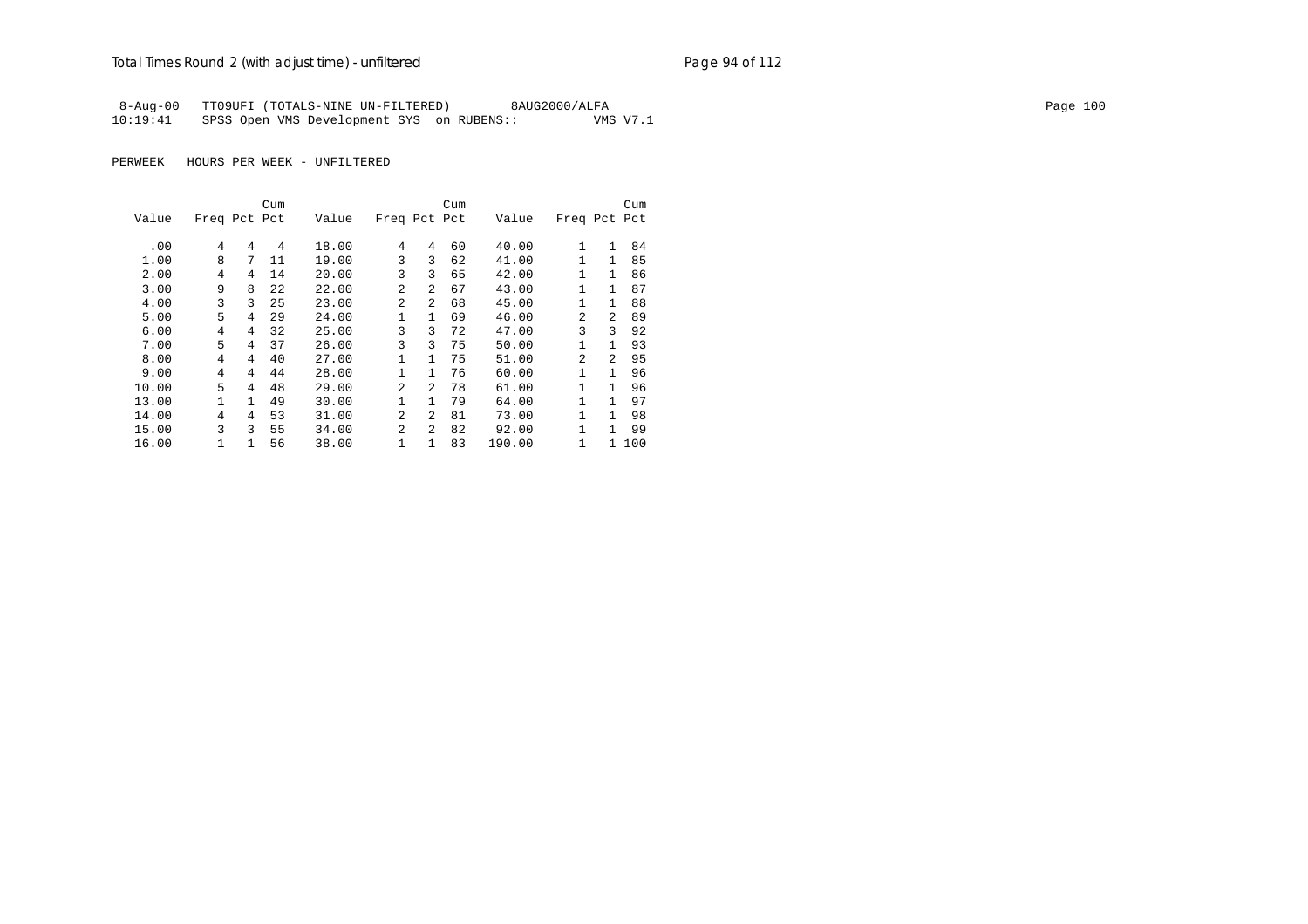| $8 - Aug - 00$<br>10:19:42 | Page 101<br>TT09UFI (TOTALS-NINE UN-FILTERED)<br>8AUG2000/ALFA<br>SPSS Open VMS Development SYS on RUBENS::<br>VMS V7.1 |                                                 |  |  |  |  |  |
|----------------------------|-------------------------------------------------------------------------------------------------------------------------|-------------------------------------------------|--|--|--|--|--|
| PERWEEK                    |                                                                                                                         | HOURS PER WEEK - UNFILTERED                     |  |  |  |  |  |
| Count                      | Midpoint                                                                                                                | One symbol equals approximately .60 occurrences |  |  |  |  |  |
| 28                         |                                                                                                                         |                                                 |  |  |  |  |  |
| 22                         | 7.50                                                                                                                    | *************************************           |  |  |  |  |  |
| 10                         | 12.50                                                                                                                   | *****************                               |  |  |  |  |  |
| 11                         | 17.50                                                                                                                   | ******************                              |  |  |  |  |  |
| 8                          | 22.50                                                                                                                   | *************                                   |  |  |  |  |  |
| 10                         | 27.50                                                                                                                   | *****************                               |  |  |  |  |  |
| 5                          | 32.50                                                                                                                   | ********                                        |  |  |  |  |  |
| $1\,$                      | 37.50                                                                                                                   | $***$                                           |  |  |  |  |  |
| $4\,$                      | 42.50                                                                                                                   | $* * * * * * * *$                               |  |  |  |  |  |
| 6                          | 47.50                                                                                                                   | **********                                      |  |  |  |  |  |
| $\mathbf{3}$               | 52.50                                                                                                                   | $***$ * * * *                                   |  |  |  |  |  |
| $\mathsf 0$                | 57.50                                                                                                                   |                                                 |  |  |  |  |  |
| $\mathsf 3$                | 62.50                                                                                                                   | $ *****$                                        |  |  |  |  |  |
| $\mathsf 0$                | 67.50                                                                                                                   |                                                 |  |  |  |  |  |
| $1\,$                      | $72.50$   **                                                                                                            |                                                 |  |  |  |  |  |
| $\mathbb O$                | 77.50                                                                                                                   |                                                 |  |  |  |  |  |
| $\mathbb O$                | 82.50                                                                                                                   |                                                 |  |  |  |  |  |
| $\mathsf 0$                | 87.50                                                                                                                   |                                                 |  |  |  |  |  |
| $\mathbf{1}$               | $92.50$  **                                                                                                             |                                                 |  |  |  |  |  |
| $\mathbb O$                | 97.50                                                                                                                   |                                                 |  |  |  |  |  |
| $\mathbb O$                | 102.50                                                                                                                  |                                                 |  |  |  |  |  |
| $\mathbb O$                | 107.50                                                                                                                  |                                                 |  |  |  |  |  |
| $\mathbb O$                | 112.50                                                                                                                  |                                                 |  |  |  |  |  |
| $\mathbb O$                | 117.50                                                                                                                  |                                                 |  |  |  |  |  |
| $\mathbf 0$                | 122.50                                                                                                                  |                                                 |  |  |  |  |  |
| $\mathbf 0$                | 127.50                                                                                                                  |                                                 |  |  |  |  |  |
| $\mathbf 0$                | 132.50                                                                                                                  |                                                 |  |  |  |  |  |
| $\mathbf 0$                | 137.50                                                                                                                  |                                                 |  |  |  |  |  |
| $\mathbb O$                | 142.50                                                                                                                  |                                                 |  |  |  |  |  |
| $\mathbf 0$                | 147.50                                                                                                                  |                                                 |  |  |  |  |  |
| $\mathbb O$                | 152.50                                                                                                                  |                                                 |  |  |  |  |  |
| $\mathbb O$                | 157.50                                                                                                                  |                                                 |  |  |  |  |  |
| $\mathsf 0$                | 162.50                                                                                                                  |                                                 |  |  |  |  |  |
| $\mathbf 0$                | 167.50                                                                                                                  |                                                 |  |  |  |  |  |
| $\mathbf 0$                | 172.50                                                                                                                  |                                                 |  |  |  |  |  |
| $\mathbf 0$                | 177.50                                                                                                                  |                                                 |  |  |  |  |  |
| $\mathsf 0$                | 182.50                                                                                                                  |                                                 |  |  |  |  |  |
| $\mathbf{1}$               | $187.50$  **                                                                                                            |                                                 |  |  |  |  |  |
|                            |                                                                                                                         | 12<br>18<br>0<br>6<br>24<br>30                  |  |  |  |  |  |
|                            |                                                                                                                         | Histogram frequency                             |  |  |  |  |  |
| Mean                       | 20.088                                                                                                                  | Std dev<br>24.218                               |  |  |  |  |  |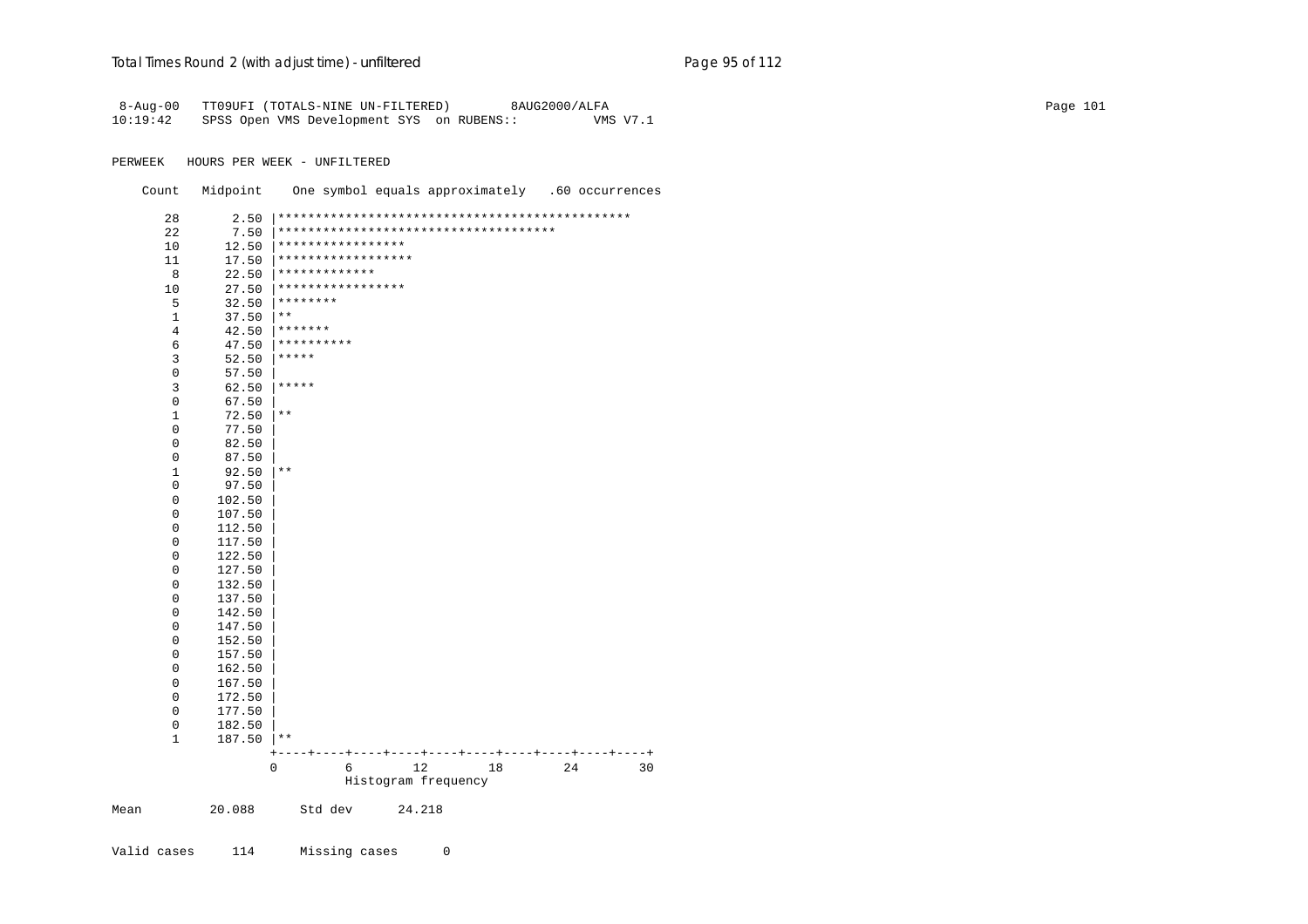8-Aug-00 TT09UFI (TOTALS-NINE UN-FILTERED) 8AUG2000/ALFA Page 102 10:19:43 SPSS Open VMS Development SYS on RUBENS:: VMS V7.1

Preceding task required .34 seconds CPU time; 2.14 seconds elapsed.

 523 0 TEMPORARY 524 0 SELECT IF (SCIN34 EQ 31) 525 0 /\* 526 0 /\* TOTAL TIMES FREQUENCY DISTRIBUTION FOR NUCLEAR MEDICINE PHYSICIANS 527 0 /\* 528 0 FREQUENCIES VARIABLES=PERWEEK/<br>529 0 FORMAT=CONDENSE/ 529 0 FORMAT=CONDENSE/ 530 0 HISTOGRAM=INCREMENT (5)/ 531 0 STATISTICS=MEAN STDDEV 532 0 /\*

There are 1,073,640,320 bytes of memory available.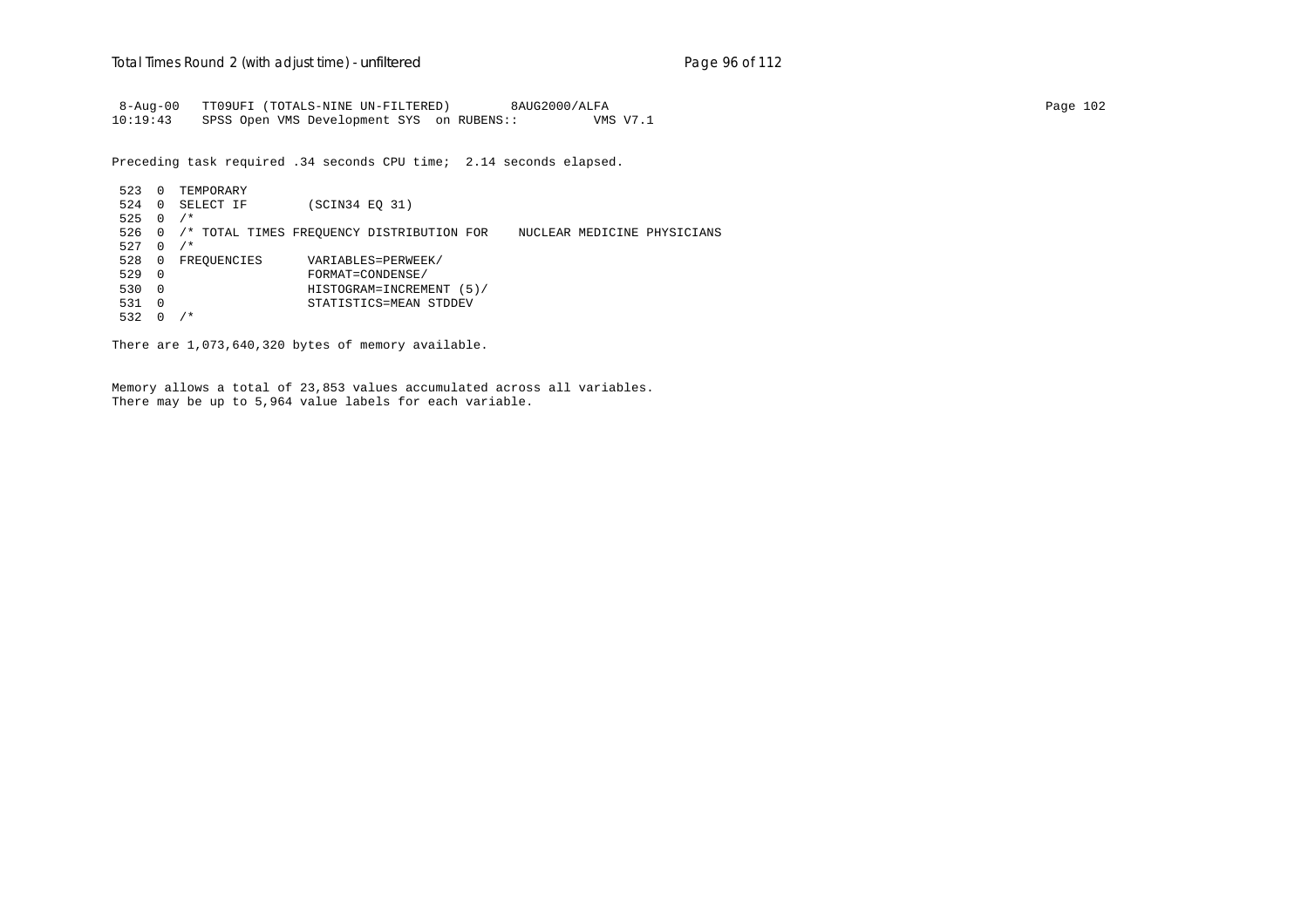8-Aug-00 TT09UFI (TOTALS-NINE UN-FILTERED) 8AUG2000/ALFA<br>10:19:43 SPSS Open VMS Development SYS on RUBENS:: WMS V7.1 SPSS Open VMS Development SYS on RUBENS:: VMS V7.1

PERWEEK HOURS PER WEEK - UNFILTERED

|       |                |                | Cum |       |                |                | Cum |        |              |              | Cum |
|-------|----------------|----------------|-----|-------|----------------|----------------|-----|--------|--------------|--------------|-----|
| Value | Freq Pct Pct   |                |     | Value | Freq Pct Pct   |                |     | Value  | Freq Pct     |              | Pct |
|       | 5              |                | 4   |       | 6              | 5              |     |        | 3            | 2            | 81  |
| .00   |                | 4              |     | 20.00 |                |                | 46  | 41.00  |              |              |     |
| 1.00  | $\overline{2}$ | $\overline{a}$ | 6   | 21.00 | 2              | 2              | 47  | 42.00  | $\mathbf{1}$ | $\mathbf{1}$ | 82  |
| 2.00  | 1              | $\mathbf{1}$   | 6   | 22.00 | 1              | $\mathbf{1}$   | 48  | 43.00  | 2            | 2            | 83  |
| 3.00  | 1              | $\mathbf{1}$   | 7   | 23.00 | 5              | 4              | 52  | 44.00  | 5            | 4            | 87  |
| 4.00  | 5              | 4              | 11  | 24.00 | $\mathbf{1}$   | 1              | 53  | 45.00  | 2            | 2            | 89  |
| 5.00  | 3              | 2              | 13  | 25.00 | 4              | 3              | 56  | 47.00  | 3            | 2            | 91  |
| 6.00  | 2              | $\mathfrak{D}$ | 15  | 26.00 | 3              | $\overline{a}$ | 58  | 48.00  | 1            | 1            | 92  |
| 7.00  | $\overline{a}$ | 2              | 17  | 27.00 | 4              | 3              | 61  | 53.00  | $\mathbf{1}$ | $\mathbf{1}$ | 93  |
| 8.00  | $\mathbf{1}$   | $\mathbf{1}$   | 17  | 28.00 | $\mathbf 1$    | 1              | 62  | 61.00  | $\mathbf{1}$ | $\mathbf{1}$ | 94  |
| 9.00  | 3              | $\overline{a}$ | 20  | 29.00 | 1              | $\mathbf{1}$   | 63  | 65.00  | $\mathbf{1}$ | 1            | 94  |
| 10.00 | $\overline{a}$ | $\overline{a}$ | 21  | 30.00 | $\overline{a}$ | 2              | 65  | 66.00  | 1            | $\mathbf{1}$ | 95  |
| 11.00 | 3              | $\overline{a}$ | 24  | 31.00 | 3              | $\overline{2}$ | 67  | 68.00  | $\mathbf{1}$ | $\mathbf{1}$ | 96  |
| 12.00 | 3              | $\overline{a}$ | 26  | 32.00 | $\mathbf 1$    | 1              | 68  | 69.00  | $\mathbf{1}$ | $\mathbf{1}$ | 97  |
| 13.00 | 4              | 3              | 29  | 33.00 | 5              | $\overline{4}$ | 72  | 71.00  | $\mathbf{1}$ | 1            | 98  |
| 14.00 | 4              | 3              | 32  | 34.00 | 1              | 1              | 72  | 72.00  | $\mathbf{1}$ | $\mathbf{1}$ | 98  |
| 16.00 | $\overline{a}$ | $\overline{a}$ | 34  | 35.00 | $\mathbf{1}$   | 1              | 73  | 82.00  | $\mathbf{1}$ | $\mathbf{1}$ | 99  |
| 17.00 | 4              | 3              | 37  | 37.00 | $\overline{a}$ | $\overline{a}$ | 75  | 102.00 | $\mathbf{1}$ | $\mathbf{1}$ | 100 |
| 18.00 | $\mathfrak{D}$ | 2              | 39  | 38.00 | 4              | 3              | 78  |        |              |              |     |
| 19.00 | 3              | $\overline{a}$ | 41  | 39.00 | $\mathbf{1}$   | $\mathbf{1}$   | 79  |        |              |              |     |

 Count Midpoint One symbol equals approximately .40 occurrences 14 2.50 |\*\*\*\*\*\*\*\*\*\*\*\*\*\*\*\*\*\*\*\*\*\*\*\*\*\*\*\*\*\*\*\*\*\*\* 11 7.50 |\*\*\*\*\*\*\*\*\*\*\*\*\*\*\*\*\*\*\*\*\*\*\*\*\*\*\*\* 16 12.50 |\*\*\*\*\*\*\*\*\*\*\*\*\*\*\*\*\*\*\*\*\*\*\*\*\*\*\*\*\*\*\*\*\*\*\*\*\*\*\*\* 11 17.50 |\*\*\*\*\*\*\*\*\*\*\*\*\*\*\*\*\*\*\*\*\*\*\*\*\*\*\*\* 15 22.50 |\*\*\*\*\*\*\*\*\*\*\*\*\*\*\*\*\*\*\*\*\*\*\*\*\*\*\*\*\*\*\*\*\*\*\*\*\*\* 13 27.50 |\*\*\*\*\*\*\*\*\*\*\*\*\*\*\*\*\*\*\*\*\*\*\*\*\*\*\*\*\*\*\*\*\* 12 32.50 |\*\*\*\*\*\*\*\*\*\*\*\*\*\*\*\*\*\*\*\*\*\*\*\*\*\*\*\*\*\*\*\*\*\*<br>8 37.50 |\*\*\*\*\*\*\*\*\*\*\*\*\*\*\*\*\*\*\*\*\* 8 37.50 |\*\*\*\*\*\*\*\*\*\*\*\*\*\*\*\*\*\*\*\* 11 42.50 |\*\*\*\*\*\*\*\*\*\*\*\*\*\*\*\*\*\*\*\*\*\*\*\*\*\*\*\* 6 47.50 |\*\*\*\*\*\*\*\*\*\*\*\*\*\*\*  $\begin{array}{ccc} 1 & 52.50 \\ 0 & 57.50 \end{array}$  \*\*\*  $\begin{array}{ccc} 0 & & 57.50 \\ 1 & & 62.50 \end{array}$  $\begin{array}{ccc} 1 & 62.50 & \ast \ast \ast \\ 4 & 67.50 & \ast \ast \ast \ast \end{array}$  4 67.50 |\*\*\*\*\*\*\*\*\*\* 2 72.50  $*****$ <br>0 77.50  $\begin{array}{ccc} 0 & & 77.50 \\ 1 & & 82.50 \end{array}$  $\begin{array}{ccc} 1 & 82.50 & \ast \ast \ast \\ 0 & 87.50 & \end{array}$  $\begin{array}{ccc} 0 & 87.50 \\ 0 & 92.50 \end{array}$  $0$  92.50<br>0 97.50 0 97.50 |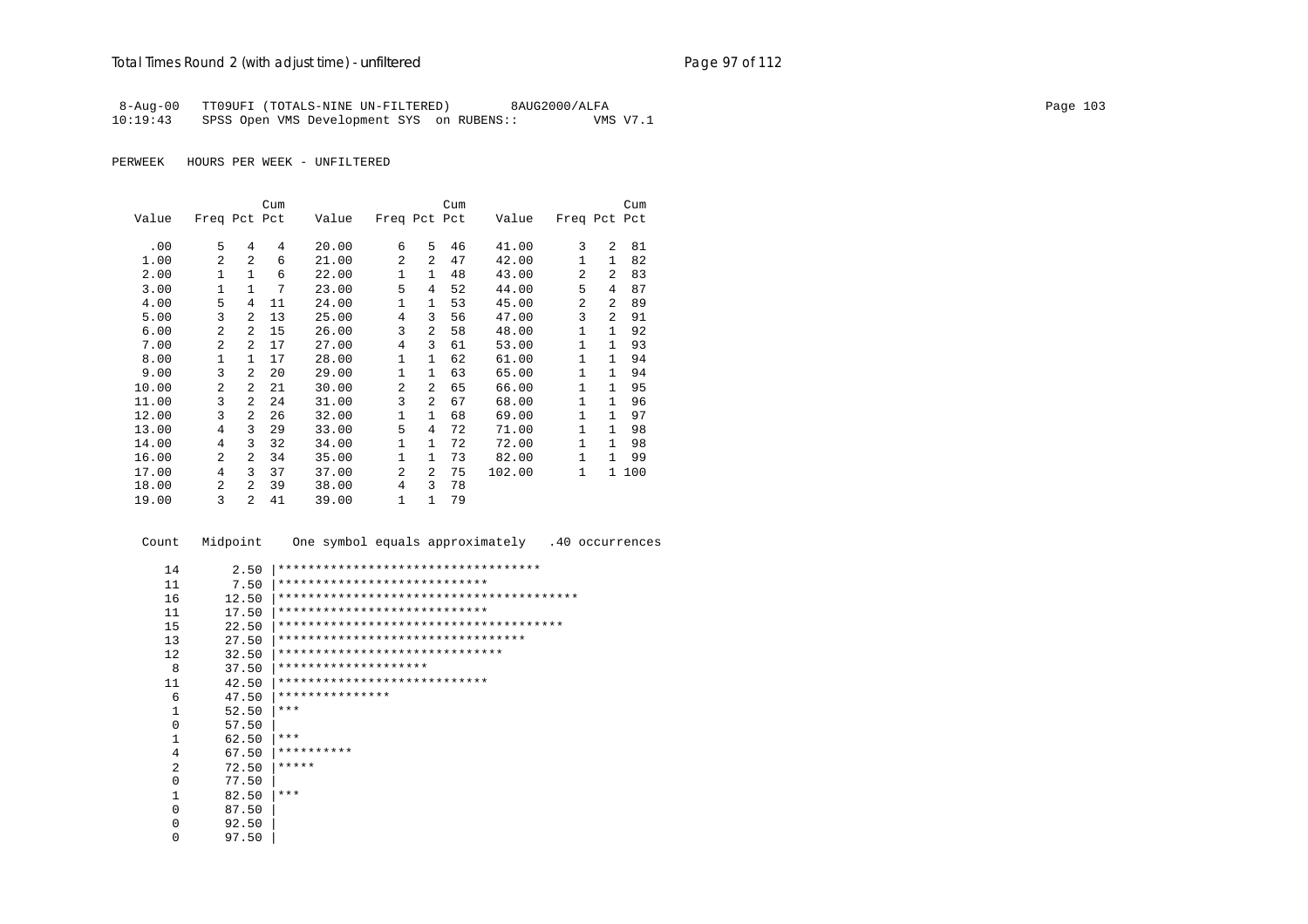8-Aug-00 TT09UFI (TOTALS-NINE UN-FILTERED) 8AUG2000/ALFA Page 104 10:19:45 SPSS Open VMS Development SYS on RUBENS:: VMS V7.1

PERWEEK HOURS PER WEEK - UNFILTERED

 1 102.00 |\*\*\* +----+----+----+----+----+----+----+----+----+----+ 0 4 8 12 16 20 Histogram frequency

Mean 26.000 Std dev 18.959

Valid cases 127 Missing cases 0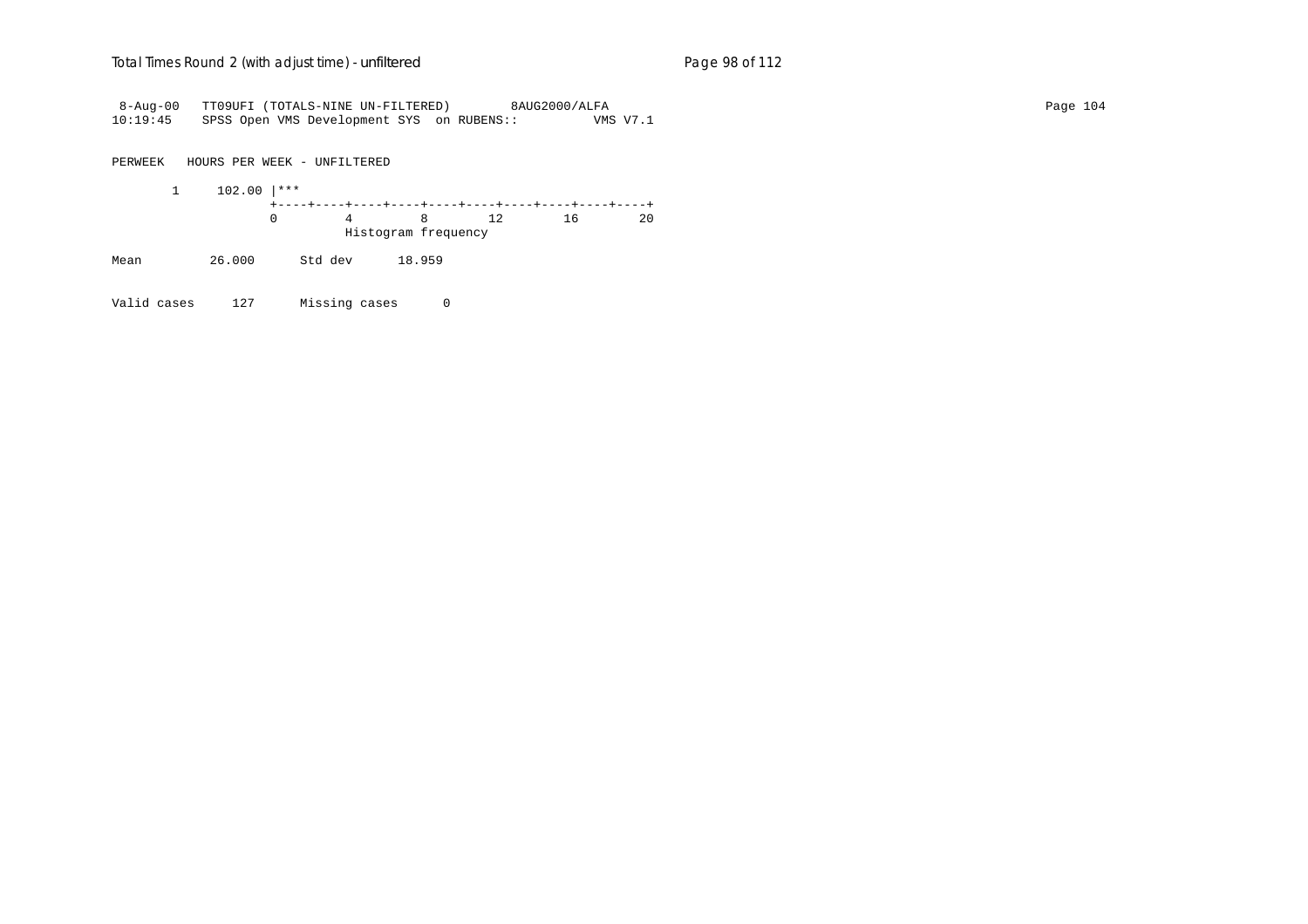#### Total Times Round 2 (with adjust time) - *unfiltered* example 2 and Page 99 of 112

 8-Aug-00 TT09UFI (TOTALS-NINE UN-FILTERED) 8AUG2000/ALFA Page 105 10:19:45 SPSS Open VMS Development SYS on RUBENS:: VMS V7.1

Preceding task required .30 seconds CPU time; 1.93 seconds elapsed.

 533 0 TEMPORARY 534 0 SELECT IF (SCIN34 EQ 32) 535 0 /\* 536 0 /\* TOTAL TIMES FREQUENCY DISTRIBUTION FOR IMMUNOLOGISTS 537 0 /\* 538 0 FREQUENCIES VARIABLES=PERWEEK/<br>539 0 FORMAT=CONDENSE/ 539 0 FORMAT=CONDENSE/ 540 0 HISTOGRAM=INCREMENT (5)/ 541 0 STATISTICS=MEAN STDDEV 542 0 /\*

There are 1,073,640,320 bytes of memory available.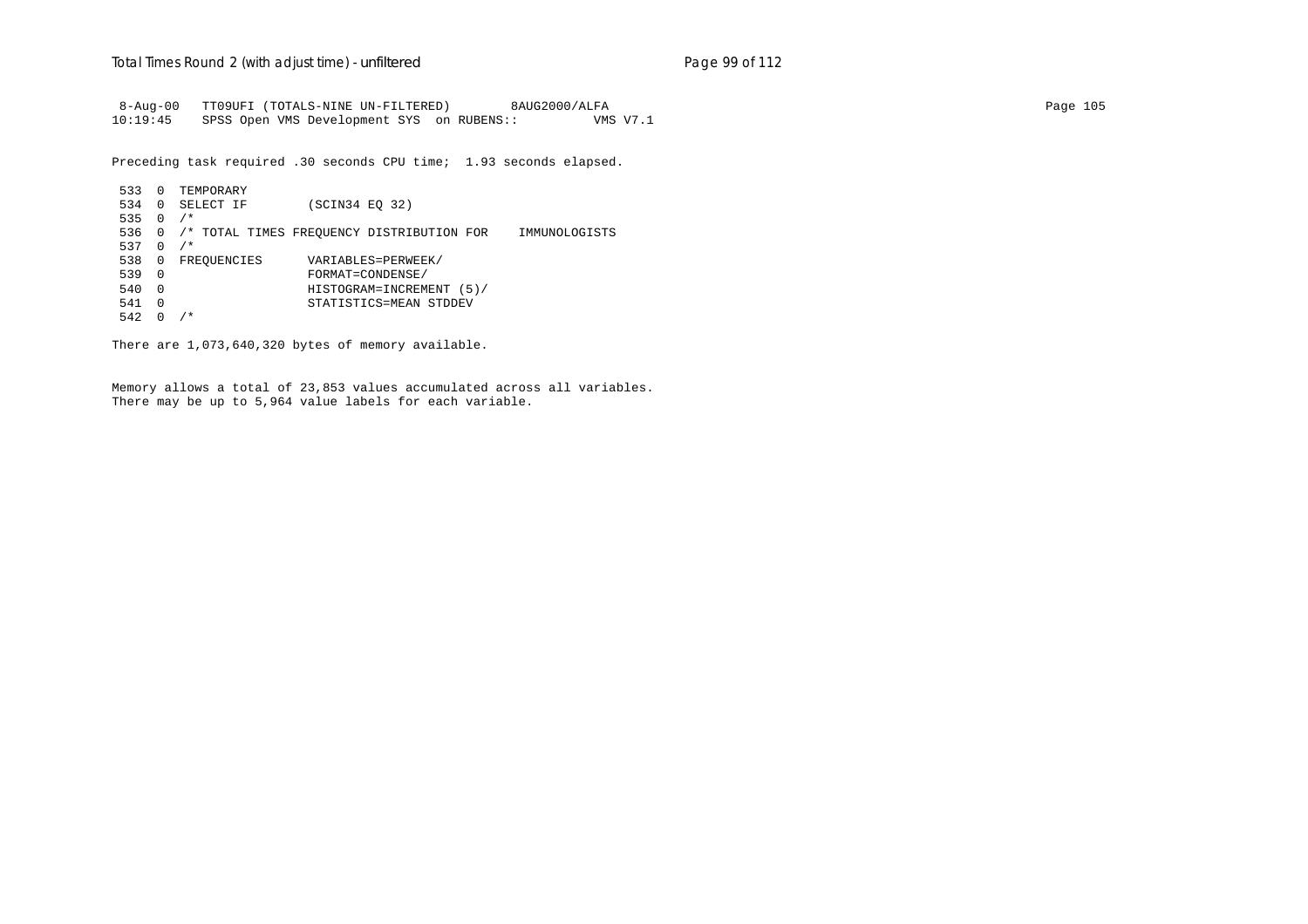8-Aug-00 TT09UFI (TOTALS-NINE UN-FILTERED) 8AUG2000/ALFA Page 106 10:19:46 SPSS Open VMS Development SYS on RUBENS::

|       |                |              | Cum |       |                |              | Cum |        |              |              | Cum |
|-------|----------------|--------------|-----|-------|----------------|--------------|-----|--------|--------------|--------------|-----|
| Value | Freq Pct Pct   |              |     | Value | Freq Pct Pct   |              |     | Value  | Freq Pct Pct |              |     |
|       |                |              |     |       |                |              |     |        |              |              |     |
| .00   | 3              | 4            | 4   | 19.00 | 1              | $\mathbf{1}$ | 58  | 51.00  | 1            | $\mathbf{1}$ | 83  |
| 1.00  | $\overline{2}$ | 3            | 6   | 23.00 | $\overline{a}$ | 3            | 60  | 59.00  | $\mathbf{1}$ | $\mathbf{1}$ | 85  |
| 2.00  | $\mathfrak{D}$ | 3            | 9   | 25.00 | $\mathbf{1}$   | $\mathbf{1}$ | 62  | 64.00  | $\mathbf{1}$ | $\mathbf{1}$ | 86  |
| 3.00  | $\mathfrak{D}$ | 3            | 12  | 26.00 | $\mathbf{1}$   | $\mathbf{1}$ | 63  | 67.00  | $\mathbf{1}$ | $\mathbf{1}$ | 87  |
| 4.00  | 6              | 8            | 19  | 28.00 | 1              | $\mathbf{1}$ | 64  | 71.00  | $\mathbf{1}$ | 1            | 88  |
| 5.00  | 6              | 8            | 27  | 29.00 | 2              | 3            | 67  | 80.00  | $\mathbf{1}$ | $\mathbf{1}$ | 90  |
| 6.00  | 4              | 5            | 32  | 30.00 | $\mathbf{1}$   | $\mathbf{1}$ | 68  | 81.00  | $\mathbf{1}$ | $\mathbf{1}$ | 91  |
| 7.00  | 4              | 5.           | 37  | 31.00 | $\overline{a}$ | 3            | 71  | 83.00  | $\mathbf{1}$ | $\mathbf{1}$ | 92  |
| 8.00  | 3              | 4            | 41  | 32.00 | 1              | 1            | 72  | 88.00  | $\mathbf{1}$ | 1            | 94  |
| 9.00  | 1              | $\mathbf{1}$ | 42  | 33.00 | 2              | 3            | 74  | 89.00  | $\mathbf{1}$ | 1            | 95  |
| 12.00 | $\mathfrak{D}$ | 3            | 45  | 39.00 | 1              | $\mathbf{1}$ | 76  | 96.00  | $\mathbf{1}$ | 1            | 96  |
| 13.00 | $\mathfrak{D}$ | ζ            | 47  | 44.00 | 1              | $\mathbf{1}$ | 77  | 104.00 | $\mathbf{1}$ | 1            | 97  |
| 14.00 | 1              | $\mathbf{1}$ | 49  | 46.00 | 1              | 1            | 78  | 126.00 | $\mathbf{1}$ |              | 99  |
| 15.00 | 4              | 5.           | 54  | 47.00 | 1              | 1            | 79  | 134.00 | $\mathbf{1}$ | $\mathbf{1}$ | 100 |
| 17.00 | $\mathbf{1}$   | $\mathbf{1}$ | 55  | 49.00 | 1              | 1            | 81  |        |              |              |     |
| 18.00 | 1              | 1            | 56  | 50.00 | $\mathbf{1}$   | 1            | 82  |        |              |              |     |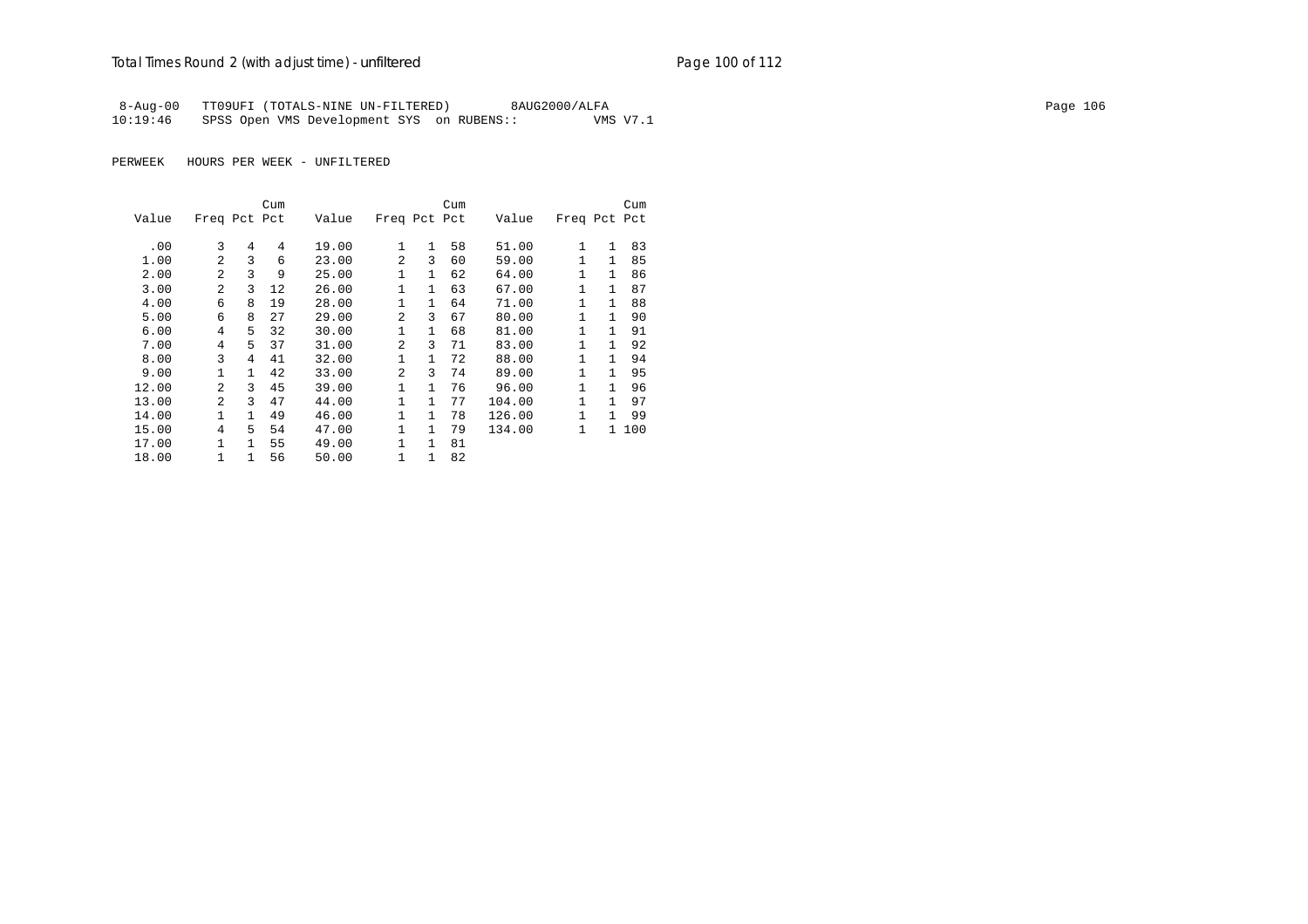#### Total Times Round 2 (with adjust time) - *unfiltered* Page 101 of 112

 8-Aug-00 TT09UFI (TOTALS-NINE UN-FILTERED) 8AUG2000/ALFA Page 107 10:19:46 SPSS Open VMS Development SYS on RUBENS:: VMS V7.1 PERWEEK HOURS PER WEEK - UNFILTERED

Count Midpoint One symbol equals approximately .40 occurrences

- 15 2.50 |\*\*\*\*\*\*\*\*\*\*\*\*\*\*\*\*\*\*\*\*\*\*\*\*\*\*\*\*\*\*\*\*\*\*\*\*\*\* 18 7.50 |\*\*\*\*\*\*\*\*\*\*\*\*\*\*\*\*\*\*\*\*\*\*\*\*\*\*\*\*\*\*\*\*\*\*\*\*\*\*\*\*\*\*\*\*\* 5 12.50  $*****************$  7 17.50 |\*\*\*\*\*\*\*\*\*\*\*\*\*\*\*\*\*\*  $22.50$  |\*\*\*\*\* 5 27.50  $******************$ 6  $32.50$   $***********************$ <br>1 37.50  $***$ 37.50  $|***$  $\begin{array}{ccc} 1 & 42.50 & \ast \ast \ast \\ 3 & 47.50 & \ast \ast \ast \end{array}$  $47.50$   $********$ 2  $52.50$   $****$  $1$  57.50  $***$  $1$  62.50  $*$  $1$  67.50  $***$  1 72.50 |\*\*\* 0 77.50 | 3 82.50 |\*\*\*\*\*\*\*\* 2  $87.50$   $****$  $\begin{array}{ccc} 0 & & 92.50 \\ 1 & & 97.50 \end{array}$  $\begin{array}{ccc} 1 & 97.50 & \ast \ast \ast \\ 1 & 102.50 & \ast \ast \ast \end{array}$  $102.50$  |\*\*\* 0 107.50 |  $0 \t 112.50$  $0$  117.50<br>  $0$  122.50  $0$  122.50<br>1 127.50  $127.50$  |\*\*\*  $1$  132.50  $*$  +----+----+----+----+----+----+----+----+----+----+ 0 4 8 12 16 20 Histogram frequency Mean 27.821 Std dev 31.382
- Valid cases 78 Missing cases 0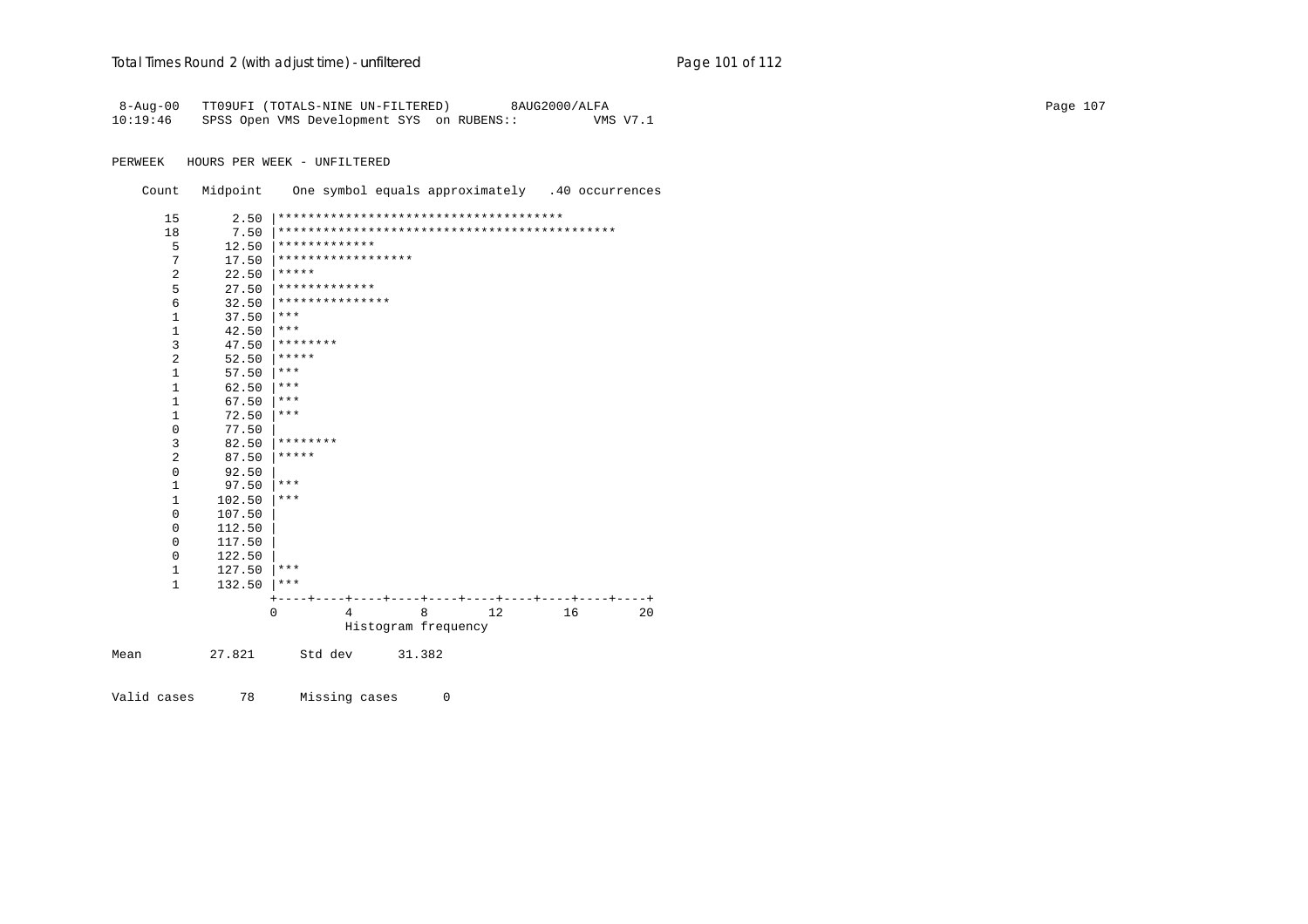8-Aug-00 TT09UFI (TOTALS-NINE UN-FILTERED) 8AUG2000/ALFA Page 108 10:19:48 SPSS Open VMS Development SYS on RUBENS:: VMS V7.1

Preceding task required .46 seconds CPU time; 2.30 seconds elapsed.

 543 0 TEMPORARY 544 0 SELECT IF (SCIN34 EQ 33) 545 0 /\* 546 0 /\* TOTAL TIMES FREQUENCY DISTRIBUTION FOR EMERGENCY MEDICINE PHYSICIANS 547 0 /\* 548 0 FREQUENCIES VARIABLES=PERWEEK/<br>549 0 FORMAT=CONDENSE/ 549 0 FORMAT=CONDENSE/ 550 0 HISTOGRAM=INCREMENT (5)/ 551 0 STATISTICS=MEAN STDDEV 552 0 /\*

There are 1,073,640,320 bytes of memory available.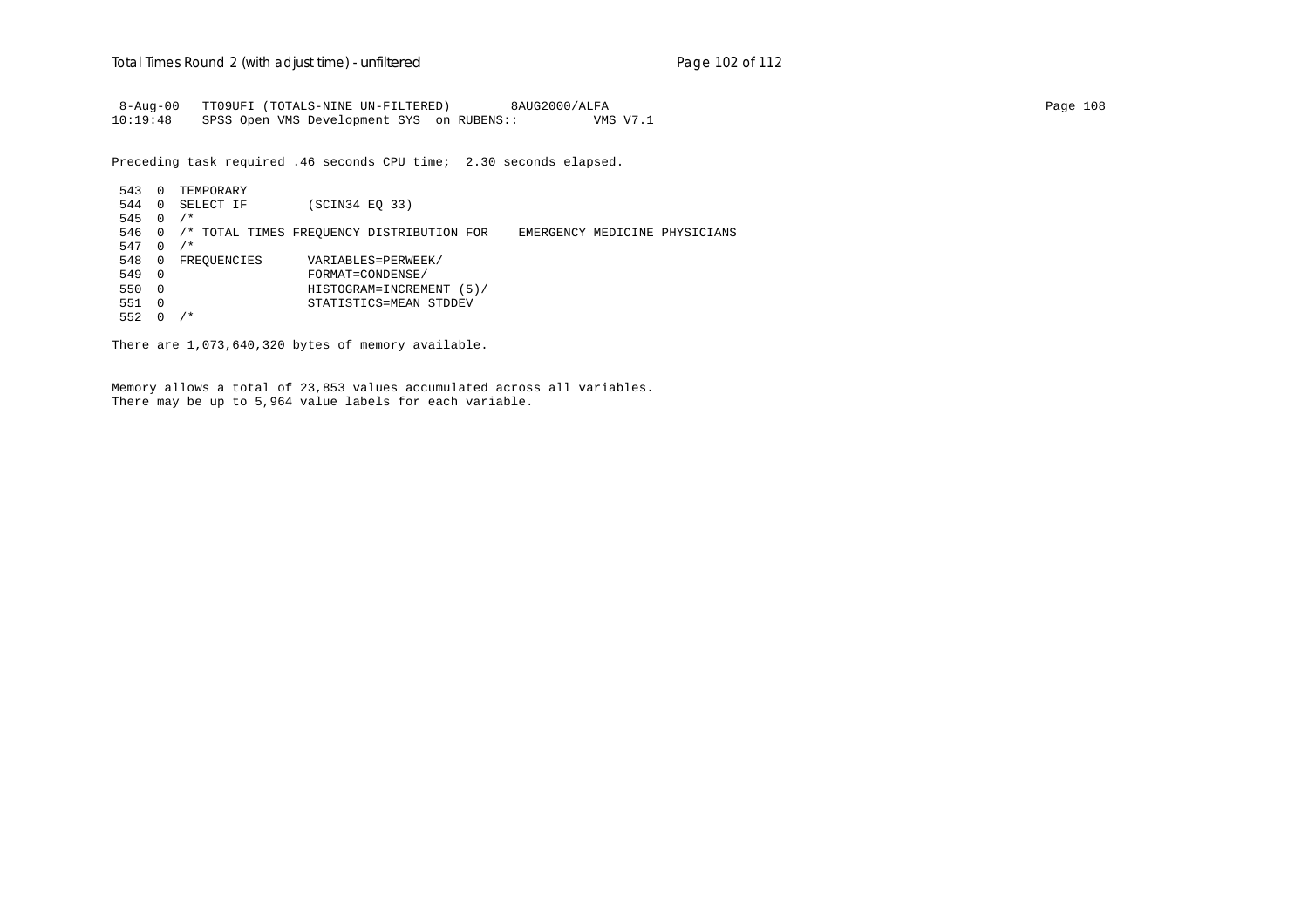# Total Times Round 2 (with adjust time) - *unfiltered* example 2001 2012 Page 103 of 112

|          | 8-Aug-00 TT09UFI (TOTALS-NINE UN-FILTERED) | 8AUG2000/ALFA | Page 109 |
|----------|--------------------------------------------|---------------|----------|
| 10:19:48 | SPSS Open VMS Development SYS on RUBENS::  | VMS V7.1      |          |

|       |              |               | Cum |       |              |                | Cum |       |                |             | Cum |
|-------|--------------|---------------|-----|-------|--------------|----------------|-----|-------|----------------|-------------|-----|
| Value | Freq Pct Pct |               |     | Value | Freq Pct Pct |                |     | Value | Freq Pct Pct   |             |     |
|       |              |               |     |       |              |                |     |       |                |             |     |
| .00   | 49           | 40            | 40  | 9.00  | 2            | $\mathcal{L}$  | 84  | 23.00 |                |             | 94  |
| 1.00  | 16           | 13            | 54  | 12.00 | 3            | 2              | 87  | 30.00 |                |             | 95  |
| 2.00  | 9            | 7             | 61  | 13.00 | 2            | $\overline{a}$ | 88  | 31.00 |                |             | 96  |
| 3.00  | 11           | 9             | 70  | 14.00 |              |                | 89  | 33.00 | $\overline{2}$ | $2^{\circ}$ | 98  |
| 4.00  | 3            | $\mathcal{L}$ | 73  | 15.00 |              | 1.             | 90  | 35.00 |                | 1.          | 98  |
| 5.00  | 3            | 2             | 75  | 16.00 |              |                | 91  | 41.00 |                |             | 99  |
| 6.00  | ζ            | 2             | 78  | 17.00 |              |                | 92  | 75.00 |                | 1.          | 100 |
| 7.00  | 4            | 3             | 81  | 18.00 |              |                | 93  |       |                |             |     |
| 8.00  | 2            | $\mathcal{L}$ | 83  | 22.00 |              |                | 93  |       |                |             |     |

| Count          |       | Midpoint One symbol equals approximately 2.00 occurrences |
|----------------|-------|-----------------------------------------------------------|
| 88             | 2.50  |                                                           |
| 14             | 7.50  | *******                                                   |
| 6              | 12.50 | $***$                                                     |
| 4              | 17.50 | $* *$                                                     |
| $\overline{2}$ | 22.50 | $\star$                                                   |
| $\mathbf{0}$   | 27.50 |                                                           |
| 4              | 32.50 | $***$                                                     |
| $\mathbf{1}$   | 37.50 | $\star$                                                   |
| $\mathbf{1}$   | 42.50 | $\ast$                                                    |
| 0              | 47.50 |                                                           |
| 0              | 52.50 |                                                           |
| 0              | 57.50 |                                                           |
| 0              | 62.50 |                                                           |
| 0              | 67.50 |                                                           |
| $\mathbf 1$    | 72.50 | $\star$                                                   |
|                |       |                                                           |
|                |       | 2.0<br>40<br>$\Omega$<br>60<br>80<br>100                  |
|                |       | Histogram frequency                                       |
|                |       |                                                           |
| Mean           | 5.281 | Std dev 10.463                                            |
|                |       |                                                           |
|                |       |                                                           |
| Valid cases    | 121   | Missing cases<br>0                                        |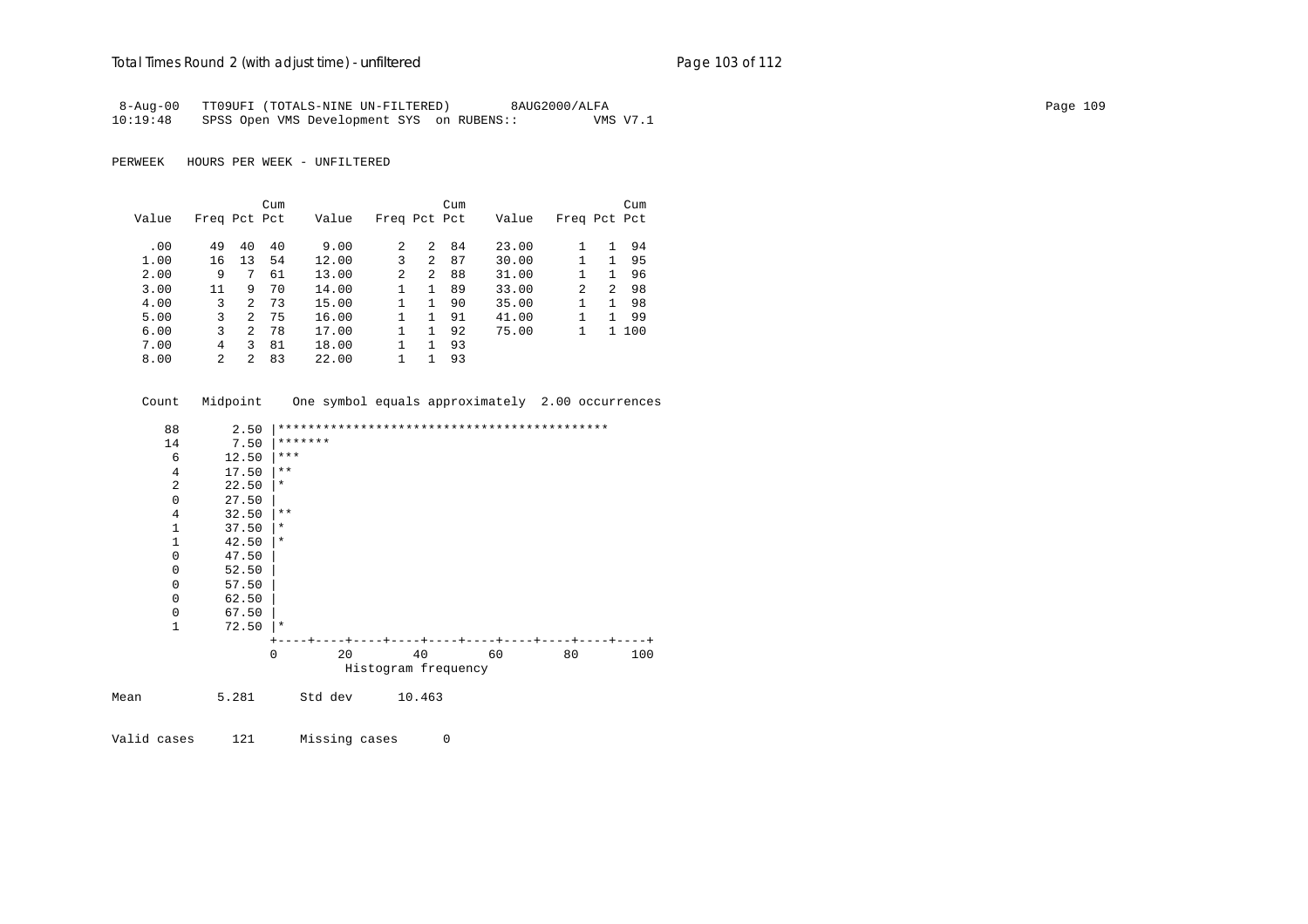8-Aug-00 TT09UFI (TOTALS-NINE UN-FILTERED) 8AUG2000/ALFA Page 110 10:19:49 SPSS Open VMS Development SYS on RUBENS:: VMS V7.1

Preceding task required .30 seconds CPU time; 1.27 seconds elapsed.

 553 0 TEMPORARY 554 0 SELECT IF (SCIN34 EQ 34) 555 0 /\* 556 0 /\* TOTAL TIMES FREQUENCY DISTRIBUTION FOR ASSISTANTS 557 0 /\* 558 0 FREQUENCIES VARIABLES=PERWEEK/<br>559 0 FORMAT=CONDENSE/ 559 0 FORMAT=CONDENSE/ 560 0 HISTOGRAM=INCREMENT (5)/ 561 0 STATISTICS=MEAN STDDEV 562 0 /\*

There are 1,073,640,320 bytes of memory available.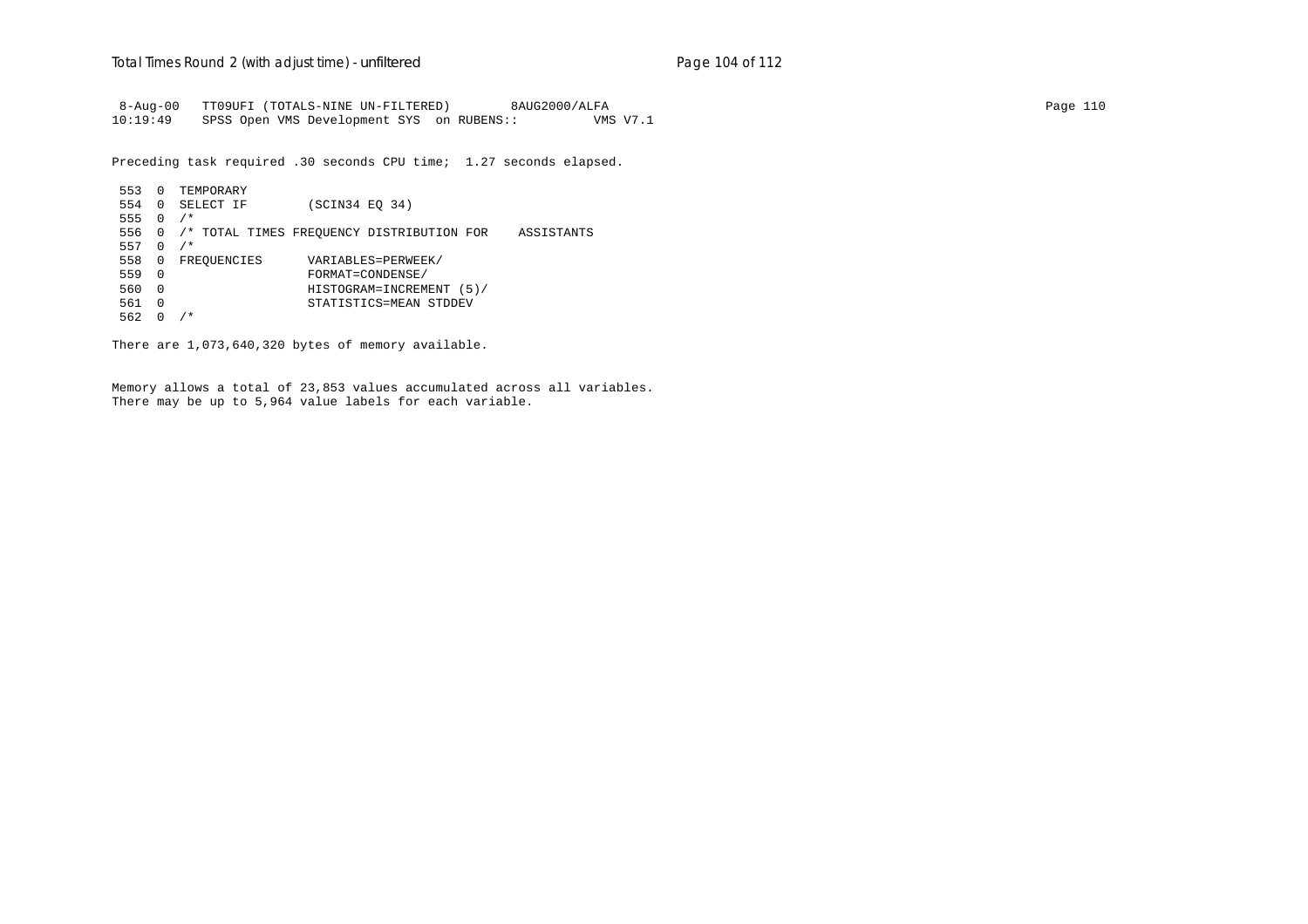# Total Times Round 2 (with adjust time) - *unfiltered* example 2001 2012 2013 01:00 Page 105 of 112

| 8-Aug-00 TT09UFI (TOTALS-NINE UN-FILTERED)         | 8AUG2000/ALFA | Page 111 |
|----------------------------------------------------|---------------|----------|
| 10:19:50 SPSS Open VMS Development SYS on RUBENS:: | VMS V7.1      |          |

PERWEEK HOURS PER WEEK - UNFILTERED

|       |              |    | Cum |       |              |    | Cum |        |              | Cum |
|-------|--------------|----|-----|-------|--------------|----|-----|--------|--------------|-----|
| Value | Freq Pct Pct |    |     | Value | Freq Pct Pct |    |     | Value  | Freq Pct Pct |     |
|       |              |    |     |       |              |    |     |        |              |     |
| .00   | 122          | 80 | 80  | 7.00  |              | 2  | 93  | 27.00  |              | 97  |
| 1.00  | 10           |    | 86  | 8.00  |              |    | 93  | 31.00  |              | 97  |
| 2.00  | 3            | 2  | 88  | 14.00 |              | 1. | 94  | 32.00  |              | -98 |
| 3.00  | 2            |    | 90  | 16.00 |              |    | 95  | 47.00  |              | 99  |
| 5.00  |              |    | 90  | 23.00 |              |    | 95  | 54.00  |              | 99  |
| 6.00  |              |    | 91  | 25.00 |              |    | 96  | 103.00 |              | 100 |

| Count        | Midpoint | One symbol equals approximately 4.00 occurrences |                     |     |     |     |  |
|--------------|----------|--------------------------------------------------|---------------------|-----|-----|-----|--|
| 137          | 2.50     | **********************************               |                     |     |     |     |  |
| 6            | 7.50     | $\star\star$                                     |                     |     |     |     |  |
| 1            | 12.50    |                                                  |                     |     |     |     |  |
| $\mathbf{1}$ | 17.50    |                                                  |                     |     |     |     |  |
| $\mathbf{1}$ | 22.50    |                                                  |                     |     |     |     |  |
| 2            | 27.50    | $\vert *$                                        |                     |     |     |     |  |
| 2            | 32.50    | *                                                |                     |     |     |     |  |
| $\mathbf{0}$ | 37.50    |                                                  |                     |     |     |     |  |
| 0            | 42.50    |                                                  |                     |     |     |     |  |
| 1            | 47.50    |                                                  |                     |     |     |     |  |
| $\mathbf{1}$ | 52.50    |                                                  |                     |     |     |     |  |
| 0            | 57.50    |                                                  |                     |     |     |     |  |
| 0            | 62.50    |                                                  |                     |     |     |     |  |
| 0            | 67.50    |                                                  |                     |     |     |     |  |
| $\mathbf 0$  | 72.50    |                                                  |                     |     |     |     |  |
| 0            | 77.50    |                                                  |                     |     |     |     |  |
| 0            | 82.50    |                                                  |                     |     |     |     |  |
| 0            | 87.50    |                                                  |                     |     |     |     |  |
| 0            | 92.50    |                                                  |                     |     |     |     |  |
| $\mathbf 0$  | 97.50    |                                                  |                     |     |     |     |  |
| $\mathbf{1}$ | 102.50   |                                                  |                     |     |     |     |  |
|              |          |                                                  |                     |     |     |     |  |
|              |          | 40<br>$\Omega$                                   | 80                  | 120 | 160 | 200 |  |
|              |          |                                                  | Histogram frequency |     |     |     |  |
| Mean         | 2.837    | Std dev                                          | 11.220              |     |     |     |  |

Valid cases 153 Missing cases 0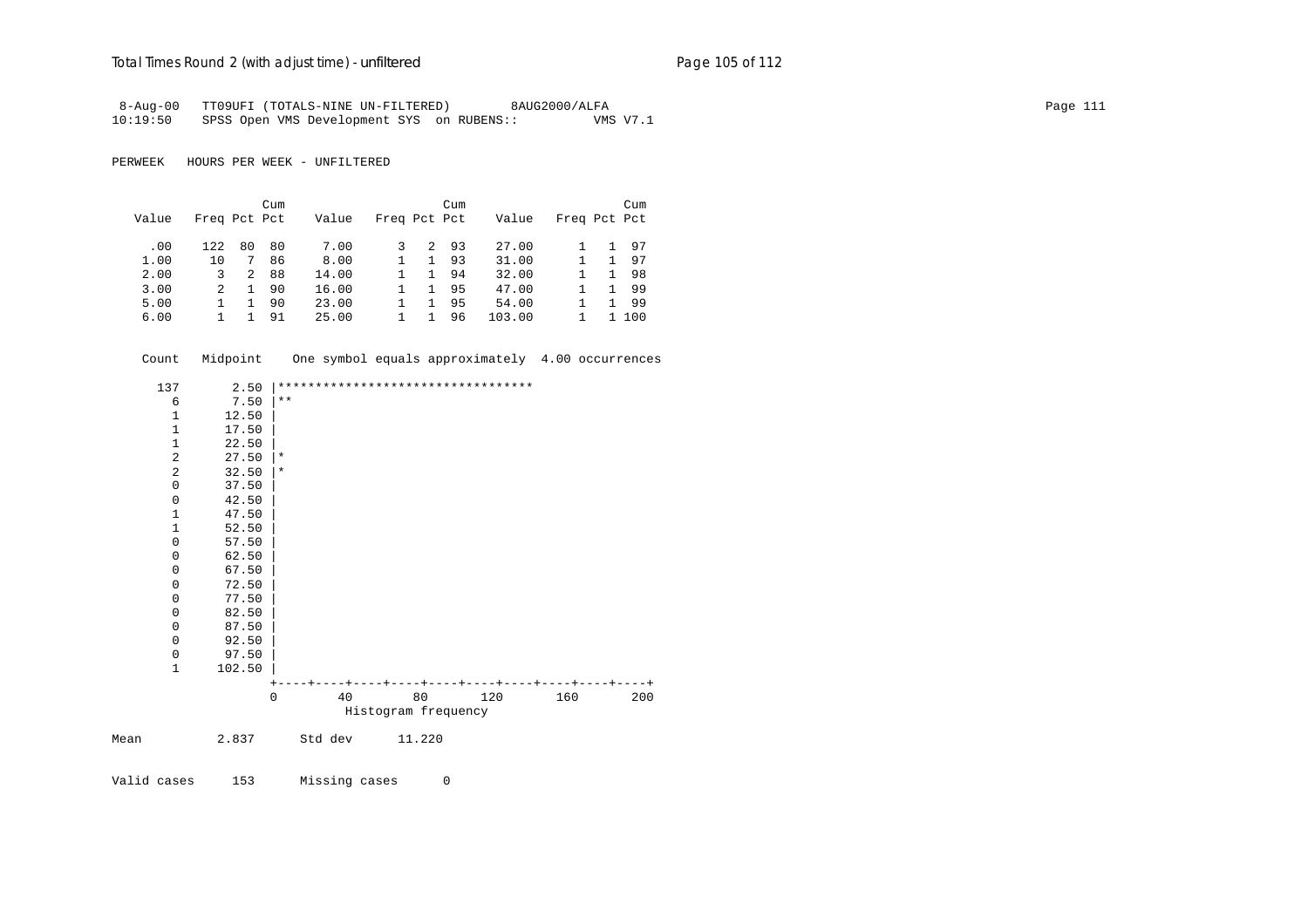8-Aug-00 TT09UFI (TOTALS-NINE UN-FILTERED) 8AUG2000/ALFA Page 112 10:19:51 SPSS Open VMS Development SYS on RUBENS:: VMS V7.1

Preceding task required .30 seconds CPU time; 1.34 seconds elapsed.

 563 0 TEMPORARY 564 0 SELECT IF (SCIN34 EQ 35) 565 0 /\* 566 0 /\* TOTAL TIMES FREQUENCY DISTRIBUTION FOR NON-SPEC SURGEONS 567 0 /\* 568 0 FREQUENCIES VARIABLES=PERWEEK/<br>569 0 FORMAT=CONDENSE/ 569 0 FORMAT=CONDENSE/ 570 0 HISTOGRAM=INCREMENT (5)/ 571 0 STATISTICS=MEAN STDDEV 572 0 /\*

There are 1,073,640,320 bytes of memory available.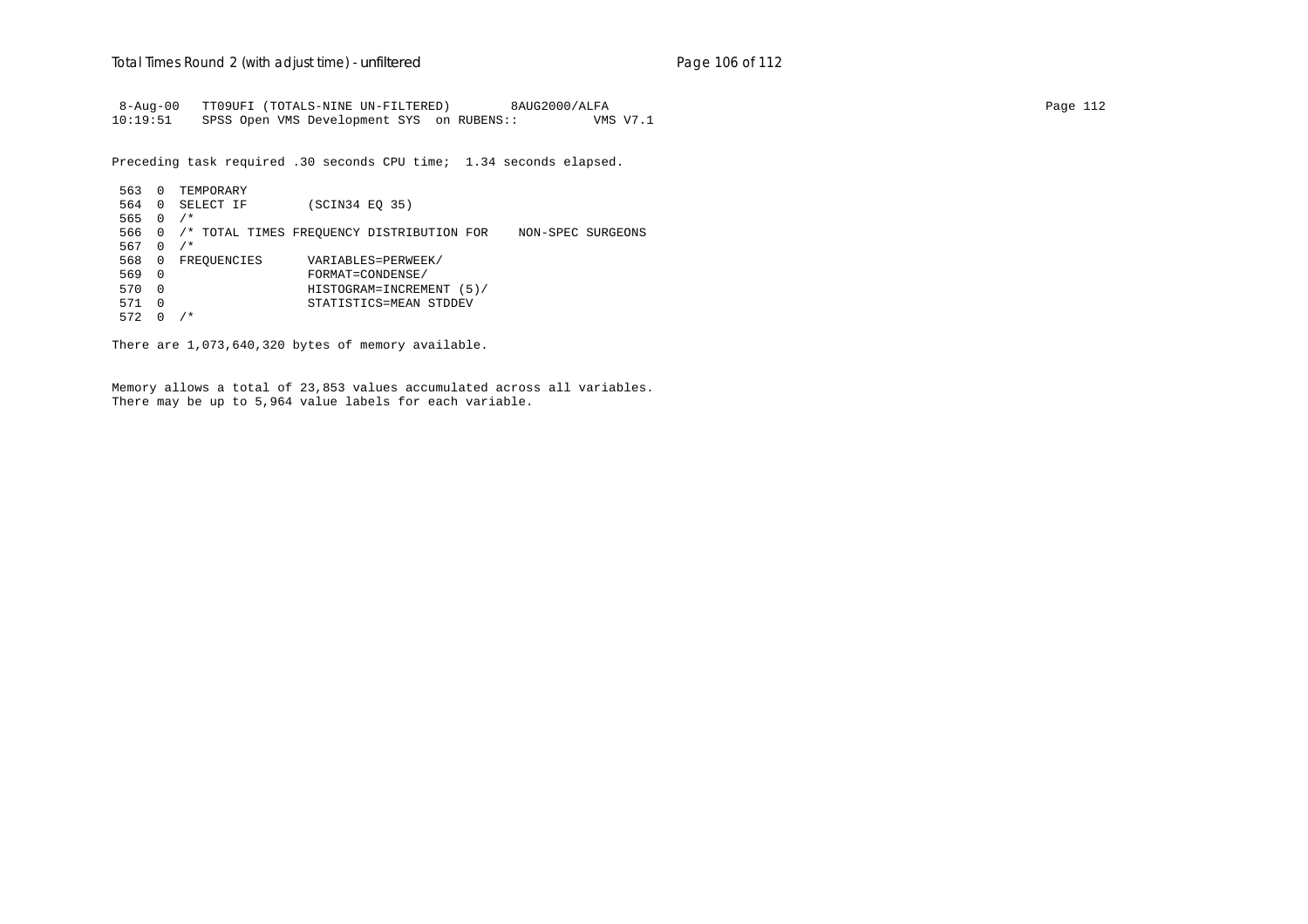8-Aug-00 TT09UFI (TOTALS-NINE UN-FILTERED) 8AUG2000/ALFA Page 113 10:19:52 SPSS Open VMS Development SYS on RUBENS:: VMS V7.1

|       |              |                | Cum |       |                |              | Cum |        |                |          | Cum |
|-------|--------------|----------------|-----|-------|----------------|--------------|-----|--------|----------------|----------|-----|
| Value | Freq Pct Pct |                |     | Value | Freq Pct Pct   |              |     | Value  | Freq Pct Pct   |          |     |
|       |              |                |     |       |                |              |     |        |                |          |     |
| .00   | 460          | 37             | 37  | 22.00 | 8              | $\mathbf{1}$ | 95  | 51.00  | 1              | 0        | 98  |
| 1.00  | 282          | 23             | 60  | 23.00 | $\mathbf{1}$   | $\Omega$     | 95  | 52.00  | $\mathbf{1}$   | $\Omega$ | 98  |
| 2.00  | 100          | 8              | 68  | 24.00 | 5              | $\Omega$     | 95  | 53.00  | 1              | $\Omega$ | 98  |
| 3.00  | 66           | 5              | 74  | 25.00 | 4              | 0            | 96  | 56.00  | $\mathbf{1}$   | 0        | 98  |
| 4.00  | 41           | 3              | 77  | 26.00 | $\overline{a}$ | $\Omega$     | 96  | 57.00  | 1              | $\Omega$ | 99  |
| 5.00  | 24           | $\overline{a}$ | 79  | 27.00 | 4              | 0            | 96  | 58.00  | 2              | $\Omega$ | 99  |
| 6.00  | 22           | $\overline{a}$ | 81  | 28.00 | $\overline{a}$ | 0            | 96  | 59.00  | 1              | $\Omega$ | 99  |
| 7.00  | 18           | $\mathbf{1}$   | 82  | 29.00 | 2              | $\Omega$     | 96  | 60.00  | 1              | $\Omega$ | 99  |
| 8.00  | 17           | $\mathbf{1}$   | 84  | 30.00 | 3              | $\Omega$     | 97  | 63.00  | $\mathbf{1}$   | $\Omega$ | 99  |
| 9.00  | 19           | $\overline{a}$ | 85  | 31.00 | 2              | 0            | 97  | 68.00  | $\mathbf{1}$   | 0        | 99  |
| 10.00 | 20           | $\overline{a}$ | 87  | 32.00 | $\overline{a}$ | 0            | 97  | 72.00  | 1              | $\Omega$ | 99  |
| 11.00 | 17           | $\mathbf{1}$   | 88  | 33.00 | 2              | $\Omega$     | 97  | 81.00  | $\overline{a}$ | $\Omega$ | 99  |
| 12.00 | 14           | $\mathbf{1}$   | 89  | 35.00 | $\mathbf{1}$   | 0            | 97  | 82.00  | 1              | $\Omega$ | 99  |
| 13.00 | 8            | $\mathbf{1}$   | 90  | 36.00 | $\mathbf{1}$   | 0            | 97  | 84.00  | $\overline{a}$ | $\Omega$ | 100 |
| 14.00 | 6            | $\Omega$       | 90  | 37.00 | $\mathbf{1}$   | $\Omega$     | 97  | 86.00  | $\mathbf{1}$   | $\Omega$ | 100 |
| 15.00 | 12           | $\mathbf{1}$   | 91  | 38.00 | $\mathbf{1}$   | $\Omega$     | 97  | 88.00  | $\mathbf{1}$   | $\Omega$ | 100 |
| 16.00 | 4            | $\Omega$       | 92  | 39.00 | $\overline{a}$ | $\Omega$     | 98  | 90.00  | 1              | 0        | 100 |
| 17.00 | 7            | $\mathbf{1}$   | 92  | 40.00 | $\mathbf 1$    | 0            | 98  | 94.00  | 1              | 0        | 100 |
| 18.00 | 6            | $\Omega$       | 93  | 43.00 | $\overline{a}$ | $\Omega$     | 98  | 95.00  | $\mathbf{1}$   | $\Omega$ | 100 |
| 19.00 | 7            | 1              | 93  | 48.00 | $\mathbf{1}$   | 0            | 98  | 114.00 | 1              | 0        | 100 |
| 20.00 | 3            | $\Omega$       | 94  | 49.00 | $\mathbf{1}$   | $\Omega$     | 98  |        |                |          |     |
| 21.00 | 5            | $\Omega$       | 94  | 50.00 | $\overline{2}$ | $\Omega$     | 98  |        |                |          |     |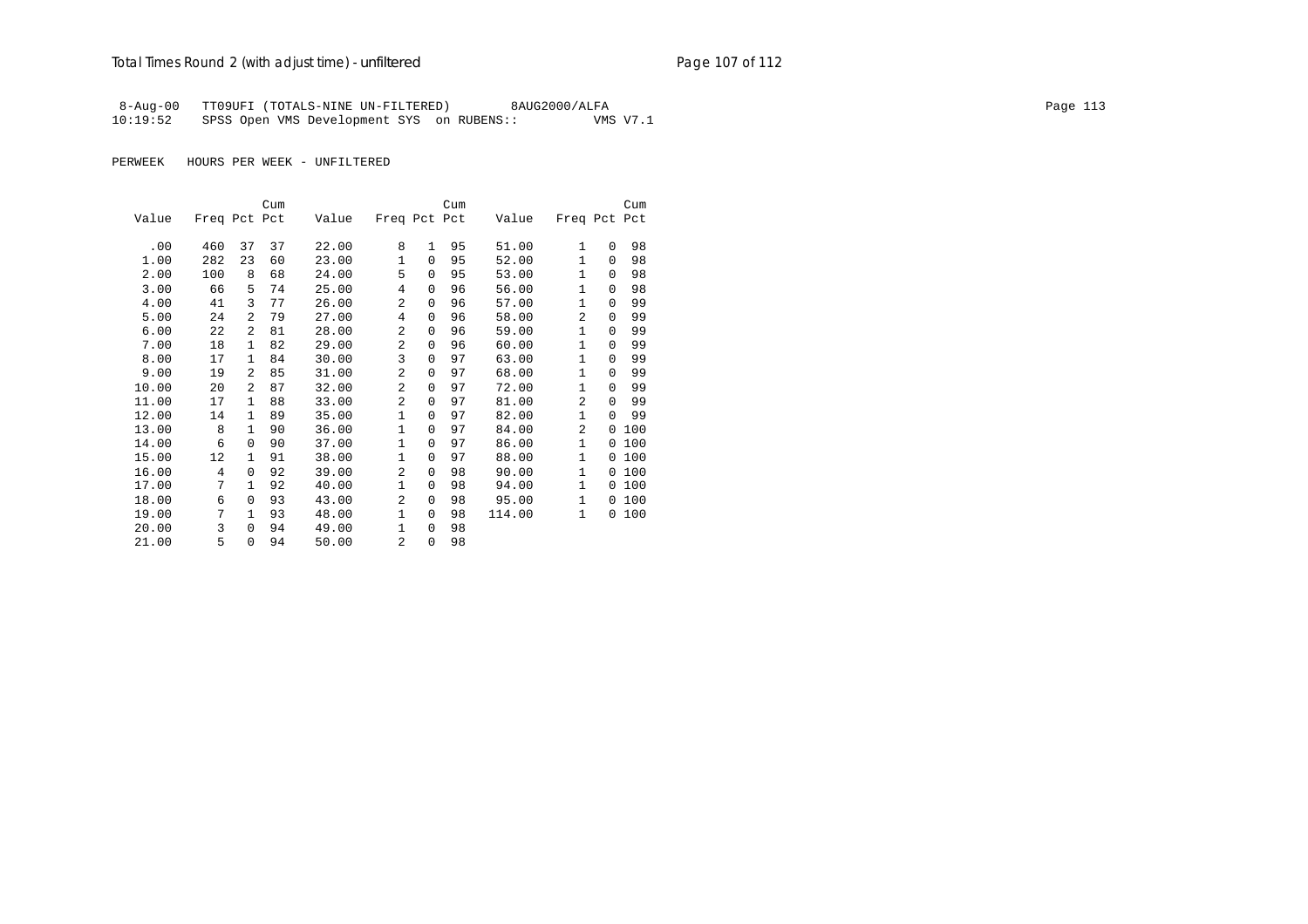| $8 - Aug - 00$<br>10:19:52 |          | TT09UFI (TOTALS-NINE UN-FILTERED)<br>SPSS Open VMS Development SYS on RUBENS:: |                                         |     | 8AUG2000/ALFA | VMS V7.1 | Page 114 |
|----------------------------|----------|--------------------------------------------------------------------------------|-----------------------------------------|-----|---------------|----------|----------|
| PERWEEK                    |          | HOURS PER WEEK - UNFILTERED                                                    |                                         |     |               |          |          |
| Count                      | Midpoint | One symbol equals approximately 20.00 occurrences                              |                                         |     |               |          |          |
| 949                        | 2.50     |                                                                                |                                         |     |               |          |          |
| 100                        | 7.50     | $***$ * * * *                                                                  |                                         |     |               |          |          |
| 65                         | 12.50    | $ ***$                                                                         |                                         |     |               |          |          |
| 36                         | 17.50    | $ **$                                                                          |                                         |     |               |          |          |
| 22                         | 22.50    | $\star$                                                                        |                                         |     |               |          |          |
| 14                         | 27.50    | $\vert *$                                                                      |                                         |     |               |          |          |
| 9                          | 32.50    |                                                                                |                                         |     |               |          |          |
| 6                          | 37.50    |                                                                                |                                         |     |               |          |          |
| 3                          | 42.50    |                                                                                |                                         |     |               |          |          |
| $\overline{a}$             | 47.50    |                                                                                |                                         |     |               |          |          |
| 5                          | 52.50    |                                                                                |                                         |     |               |          |          |
| 5                          | 57.50    |                                                                                |                                         |     |               |          |          |
| 2                          | 62.50    |                                                                                |                                         |     |               |          |          |
| $\mathbf{1}$               | 67.50    |                                                                                |                                         |     |               |          |          |
| $1\,$                      | 72.50    |                                                                                |                                         |     |               |          |          |
| $\mathsf 0$                | 77.50    |                                                                                |                                         |     |               |          |          |
| 5                          | 82.50    |                                                                                |                                         |     |               |          |          |
| $\sqrt{2}$                 | 87.50    |                                                                                |                                         |     |               |          |          |
| $\sqrt{2}$                 | 92.50    |                                                                                |                                         |     |               |          |          |
| $\mathbf{1}$               | 97.50    |                                                                                |                                         |     |               |          |          |
| $\mathbf 0$                | 102.50   |                                                                                |                                         |     |               |          |          |
| 0                          | 107.50   |                                                                                |                                         |     |               |          |          |
| $\mathbf{1}$               | 112.50   |                                                                                |                                         |     |               |          |          |
|                            |          | $+ -$                                                                          | ---+----+----+----+----+----+----+----+ |     |               |          |          |
|                            |          | 200<br>0                                                                       | 400<br>Histogram frequency              | 600 | 800           | 1000     |          |
|                            |          |                                                                                |                                         |     |               |          |          |
| Mean                       | 5.076    | Std dev                                                                        | 11.996                                  |     |               |          |          |
|                            |          |                                                                                |                                         |     |               |          |          |

Valid cases 1231 Missing cases 0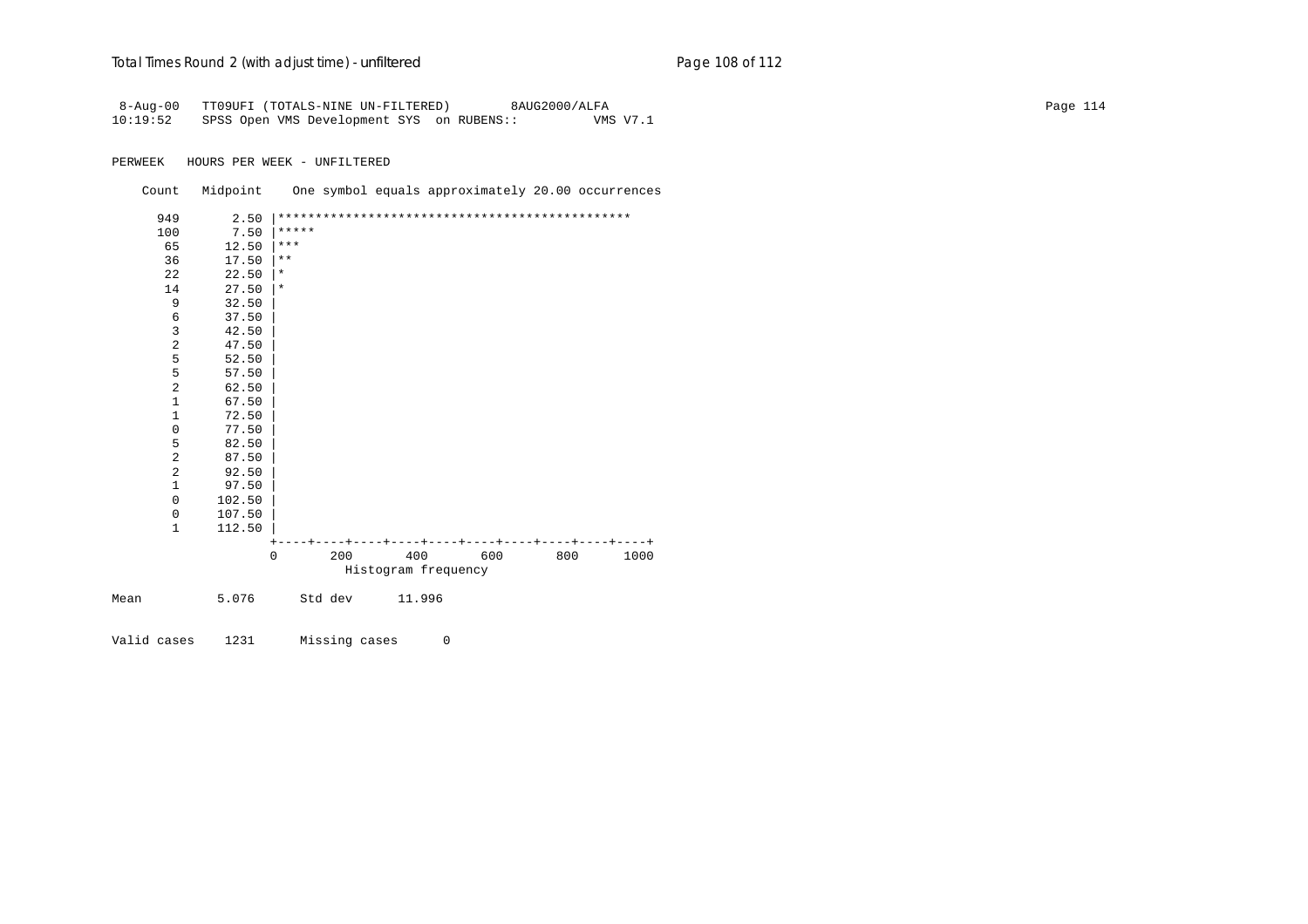8-Aug-00 TT09UFI (TOTALS-NINE UN-FILTERED) 8AUG2000/ALFA Page 115 10:19:53 SPSS Open VMS Development SYS on RUBENS:: VMS V7.1

Preceding task required .30 seconds CPU time; 2.39 seconds elapsed.

 573 0 TEMPORARY 574 0 SELECT IF (SCIN34 EQ 36) 575 0 /\* 576 0 /\* TOTAL TIMES FREQUENCY DISTRIBUTION FOR NON-SPEC ANAESTHESIOLOGISTS 577 0 /\* 578 0 FREQUENCIES VARIABLES=PERWEEK/<br>579 0 FORMAT=CONDENSE/ 579 0 FORMAT=CONDENSE/ 580 0 HISTOGRAM=INCREMENT (5)/ 581 0 STATISTICS=MEAN STDDEV 582 0

There are 1,073,640,320 bytes of memory available.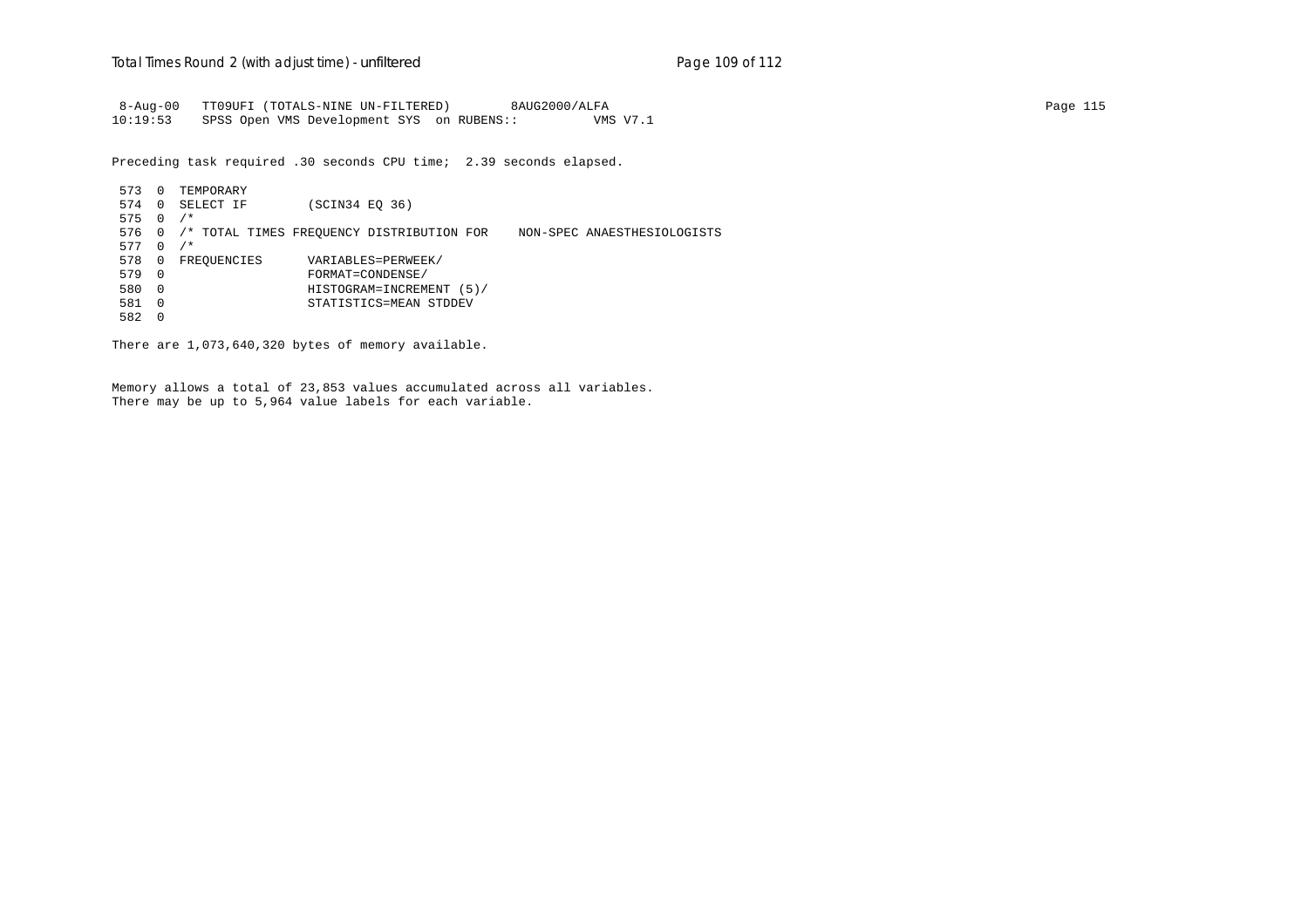8-Aug-00 TT09UFI (TOTALS-NINE UN-FILTERED) 8AUG2000/ALFA Page 116 10:19:54 SPSS Open VMS Development SYS on RUBENS:: VMS V7.1

|       |                |                | Cum |       |                |                | Cum |        |                |                | Cum   |
|-------|----------------|----------------|-----|-------|----------------|----------------|-----|--------|----------------|----------------|-------|
| Value | Freq Pct Pct   |                |     | Value | Freq Pct Pct   |                |     | Value  | Freq Pct Pct   |                |       |
|       |                |                |     |       |                |                |     |        |                |                |       |
| .00   | 19             | 10             | 10  | 22.00 | 2              | $\mathbf{1}$   | 63  | 51.00  | 3              | $\overline{a}$ | 88    |
| 1.00  | 18             | 9              | 19  | 23.00 | 5              | 3              | 66  | 52.00  | 1              | $\mathbf 1$    | 88    |
| 2.00  | 16             | 8              | 27  | 24.00 | $\mathbf 1$    | $\mathbf{1}$   | 66  | 55.00  | $\mathbf{1}$   | $\mathbf{1}$   | 89    |
| 3.00  | 9              | 5              | 32  | 25.00 | 2              | $\mathbf{1}$   | 68  | 56.00  | 2              | $\mathbf{1}$   | 90    |
| 4.00  | 5              | 3              | 35  | 26.00 | 3              | $\overline{2}$ | 69  | 59.00  | 2              | 1              | 91    |
| 5.00  | 6              | 3              | 38  | 27.00 | 3              | $\overline{2}$ | 71  | 61.00  | 3              | $\overline{a}$ | 92    |
| 6.00  | 3              | 2              | 39  | 29.00 | $\mathbf 1$    | $\mathbf{1}$   | 71  | 63.00  | 1              | 1              | 93    |
| 7.00  | 3              | 2              | 41  | 31.00 | 2              | $\mathbf{1}$   | 72  | 64.00  | $\mathbf{1}$   | 1              | 93    |
| 9.00  | 6              | 3              | 44  | 34.00 | 2              | $\mathbf{1}$   | 73  | 68.00  | $\mathbf{1}$   | $\mathbf 1$    | 94    |
| 10.00 | 2              | $\mathbf{1}$   | 45  | 35.00 | 3              | $\overline{a}$ | 75  | 70.00  | 1              | $\mathbf{1}$   | 94    |
| 11.00 | 4              | 2              | 47  | 36.00 | 2              | 1              | 76  | 71.00  | 1              | $\mathbf 1$    | 95    |
| 12.00 | $\overline{4}$ | $\overline{a}$ | 49  | 38.00 | 3              | $\overline{2}$ | 77  | 73.00  | $\overline{2}$ | $\mathbf{1}$   | 96    |
| 13.00 | 3              | $\overline{a}$ | 51  | 39.00 | $\overline{4}$ | $\overline{2}$ | 79  | 74.00  | 1              | $\mathbf{1}$   | 96    |
| 14.00 | 5              | 3              | 53  | 40.00 | 3              | $\overline{2}$ | 81  | 77.00  | 1              | 1              | 97    |
| 15.00 | 4              | 2              | 55  | 41.00 | 1              | $\mathbf{1}$   | 81  | 84.00  | $\mathbf{1}$   | 1              | 97    |
| 16.00 | 5              | 3              | 58  | 42.00 | $\mathfrak{D}$ | $\mathbf{1}$   | 82  | 101.00 | $\mathbf{1}$   | 1              | 98    |
| 17.00 | 1              | 1              | 58  | 43.00 | $\mathbf 1$    | $\mathbf{1}$   | 83  | 103.00 | 1              | $\mathbf{1}$   | 98    |
| 18.00 | 2              | $\mathbf{1}$   | 59  | 44.00 | 2              | $\mathbf{1}$   | 84  | 122.00 | 1              | $\mathbf{1}$   | 99    |
| 19.00 | $\overline{a}$ | $\mathbf{1}$   | 60  | 45.00 | $\mathbf{1}$   | $\mathbf{1}$   | 85  | 123.00 | 1              | $\mathbf{1}$   | 99    |
| 20.00 | $\mathbf{1}$   | $\mathbf{1}$   | 61  | 48.00 | 2              | $\mathbf{1}$   | 86  | 135.00 | 1              |                | 1 100 |
| 21.00 | 3              | $\overline{a}$ | 62  | 49.00 | $\mathbf 1$    | 1              | 86  |        |                |                |       |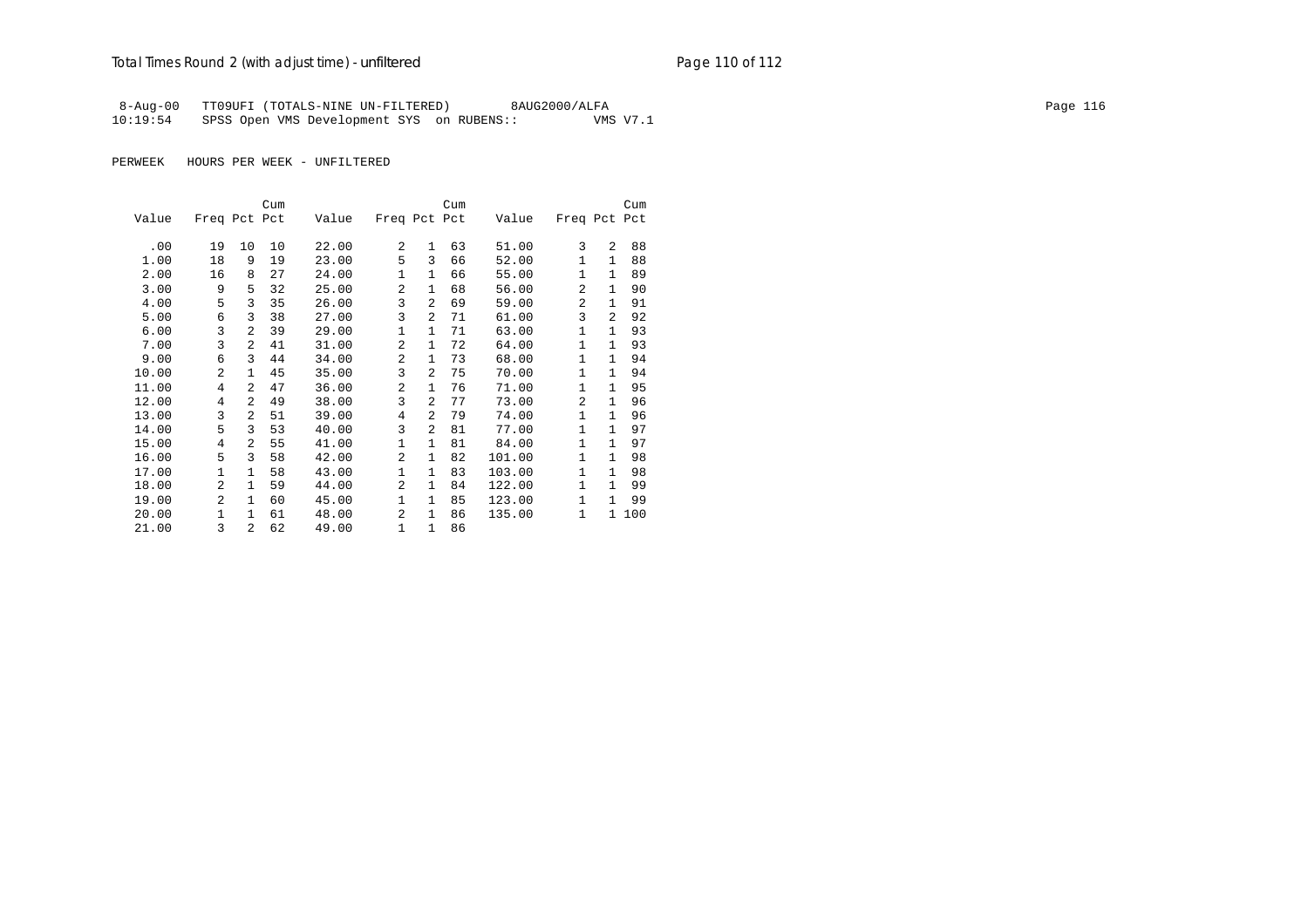# Total Times Round 2 (with adjust time) - *unfiltered* example and pay and page 111 of 112

| $8 - Aug - 00$      |             | TT09UFI (TOTALS-NINE UN-FILTERED)<br>8AUG2000/ALFA    | Page 117 |
|---------------------|-------------|-------------------------------------------------------|----------|
| 10:19:55            |             | SPSS Open VMS Development SYS on RUBENS::<br>VMS V7.1 |          |
|                     |             |                                                       |          |
| PERWEEK             |             |                                                       |          |
|                     |             | HOURS PER WEEK - UNFILTERED                           |          |
| Count               | Midpoint    | One symbol equals approximately 1.50 occurrences      |          |
|                     |             |                                                       |          |
| 67                  | 2.50        |                                                       |          |
| 18                  | 7.50        | <b>  * * * * * * * * * * * *</b>                      |          |
| 18                  | 12.50       | ************                                          |          |
| 14                  | 17.50       | $**********$                                          |          |
| 12                  | 22.50       | ********                                              |          |
| 9                   | 27.50       | $* * * * * * *$                                       |          |
| 4                   | 32.50       | $***$                                                 |          |
| 12                  | 37.50       | ********                                              |          |
| 9                   | 42.50       | $ ******$                                             |          |
| $\overline{4}$      | 47.50       | $***$                                                 |          |
| $\overline{4}$      | 52.50       | $ ***$                                                |          |
| 5                   | 57.50       | ***                                                   |          |
| 5                   | 62.50       | $***$                                                 |          |
| $\mathbf{1}$        | 67.50       | $\vert * \vert$                                       |          |
| 5                   | 72.50       | $ ***$                                                |          |
| $\mathbf{1}$        | 77.50       | $\vert *$                                             |          |
| $\mathbf{1}$        | 82.50       | $\vert *$                                             |          |
| $\mathbf 0$         | 87.50       |                                                       |          |
| 0                   | 92.50       |                                                       |          |
| $\mathbf 0$         | 97.50       |                                                       |          |
| $\overline{2}$      | $102.50$  * |                                                       |          |
| $\mathsf{O}\xspace$ | 107.50      |                                                       |          |
| $\mathsf{0}$        | 112.50      |                                                       |          |
| $\mathbf 0$         | 117.50      |                                                       |          |
| 2                   | $122.50$  * |                                                       |          |
| $\mathbf 0$         | 127.50      |                                                       |          |
| $\mathbf{1}$        | $132.50$  * |                                                       |          |
|                     |             |                                                       |          |
|                     |             | 30<br>45<br>$\mathbf 0$<br>15<br>60<br>75             |          |
|                     |             | Histogram frequency                                   |          |
|                     | 22.129      | Std dev<br>25.888                                     |          |
| Mean                |             |                                                       |          |
|                     |             |                                                       |          |
| Valid cases         | 194         | Missing cases<br>0                                    |          |